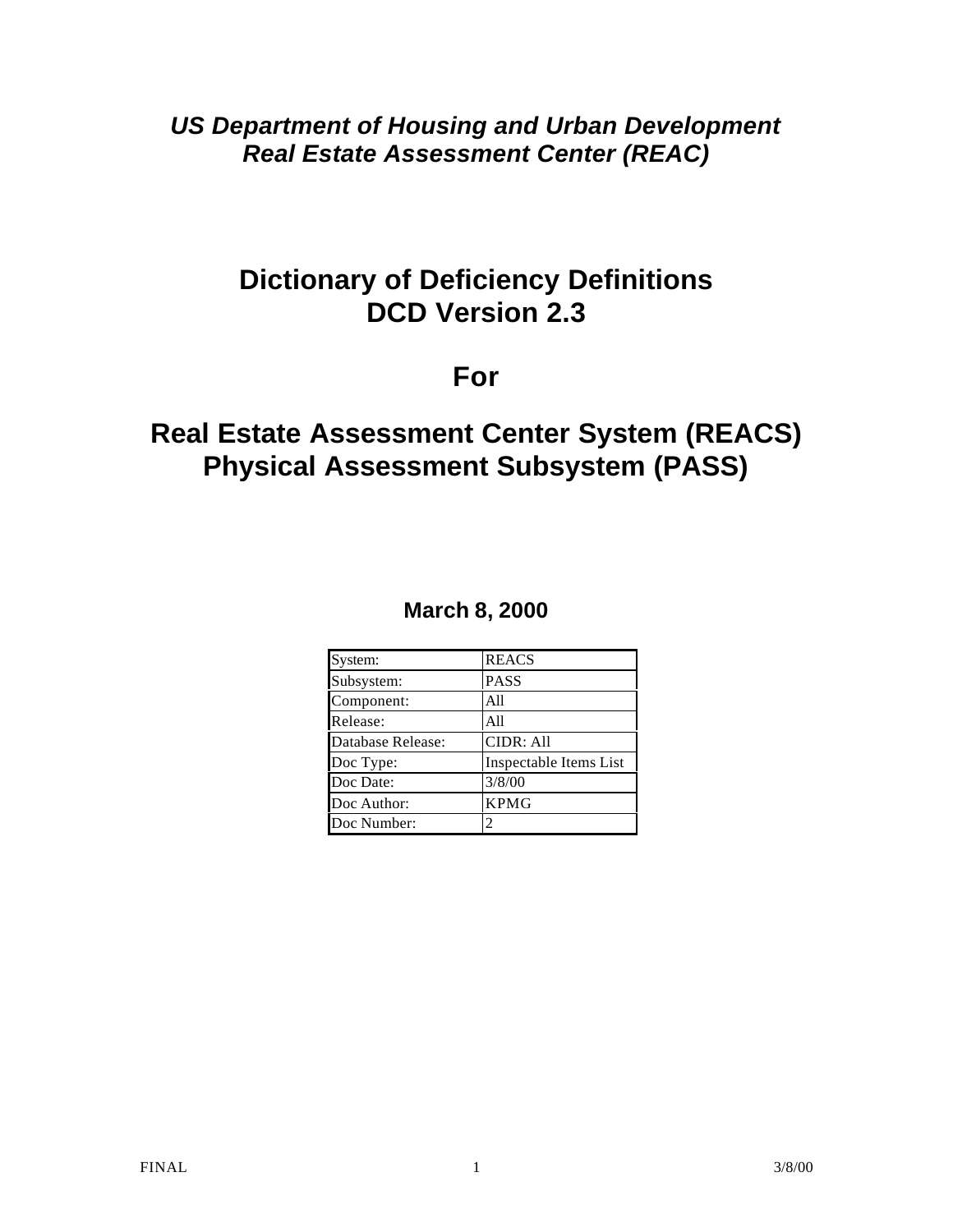#### **NOTE:**

- **The original definition is presented on the top of each page. The modified definition is presented on the bottom of each page, where applicable.**
- **For the original definition, minor/ major/ severe has been changed to level 1/ level 2/ level 3, respectively.**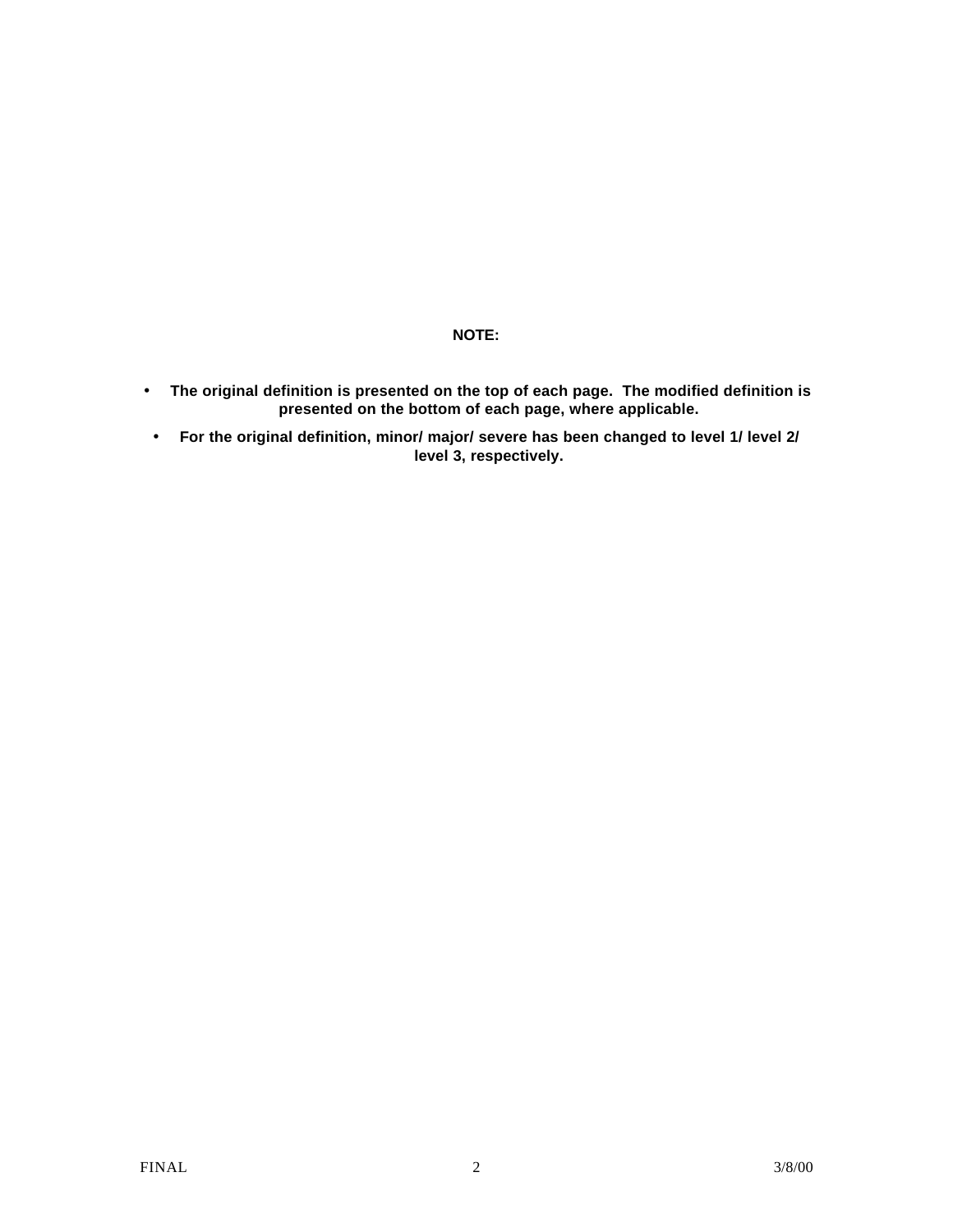#### **TABLE OF CONTENTS**

| Broken/Damaged Enclosure-Inadequate Outside Storage Space (Refuse Disposal)33             |  |
|-------------------------------------------------------------------------------------------|--|
|                                                                                           |  |
|                                                                                           |  |
|                                                                                           |  |
|                                                                                           |  |
|                                                                                           |  |
|                                                                                           |  |
|                                                                                           |  |
|                                                                                           |  |
|                                                                                           |  |
|                                                                                           |  |
|                                                                                           |  |
|                                                                                           |  |
|                                                                                           |  |
|                                                                                           |  |
|                                                                                           |  |
|                                                                                           |  |
|                                                                                           |  |
|                                                                                           |  |
|                                                                                           |  |
| Obstructed or Missing Accessibility Route (FHEO - Accessibility to Main Floor Entrance)53 |  |
|                                                                                           |  |
|                                                                                           |  |
|                                                                                           |  |
|                                                                                           |  |
|                                                                                           |  |
|                                                                                           |  |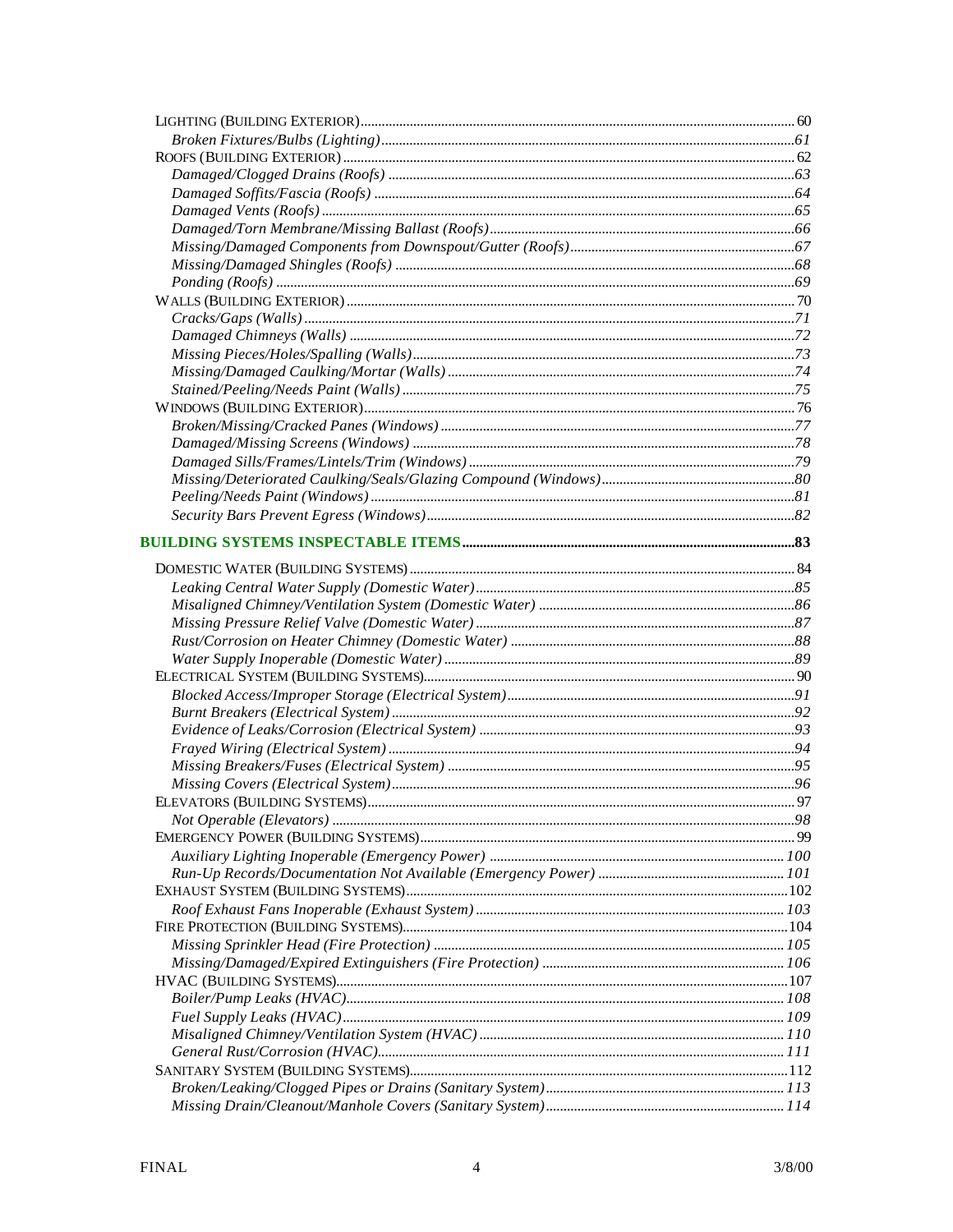| Multi-story Building Hallways/Common Areas Less Than 36" Wide (FHEO - 36" Wide Interior |  |
|-----------------------------------------------------------------------------------------|--|
|                                                                                         |  |
|                                                                                         |  |
| Routes Obstructed or Inaccessible to Wheelchair (FHEO - Accessible Outside Common       |  |
|                                                                                         |  |
|                                                                                         |  |
|                                                                                         |  |
|                                                                                         |  |
|                                                                                         |  |
|                                                                                         |  |
|                                                                                         |  |
|                                                                                         |  |
|                                                                                         |  |
| HVAC - Convection/Radiant Heat System Covers Missing/Damaged (Common Areas)  166        |  |
|                                                                                         |  |
|                                                                                         |  |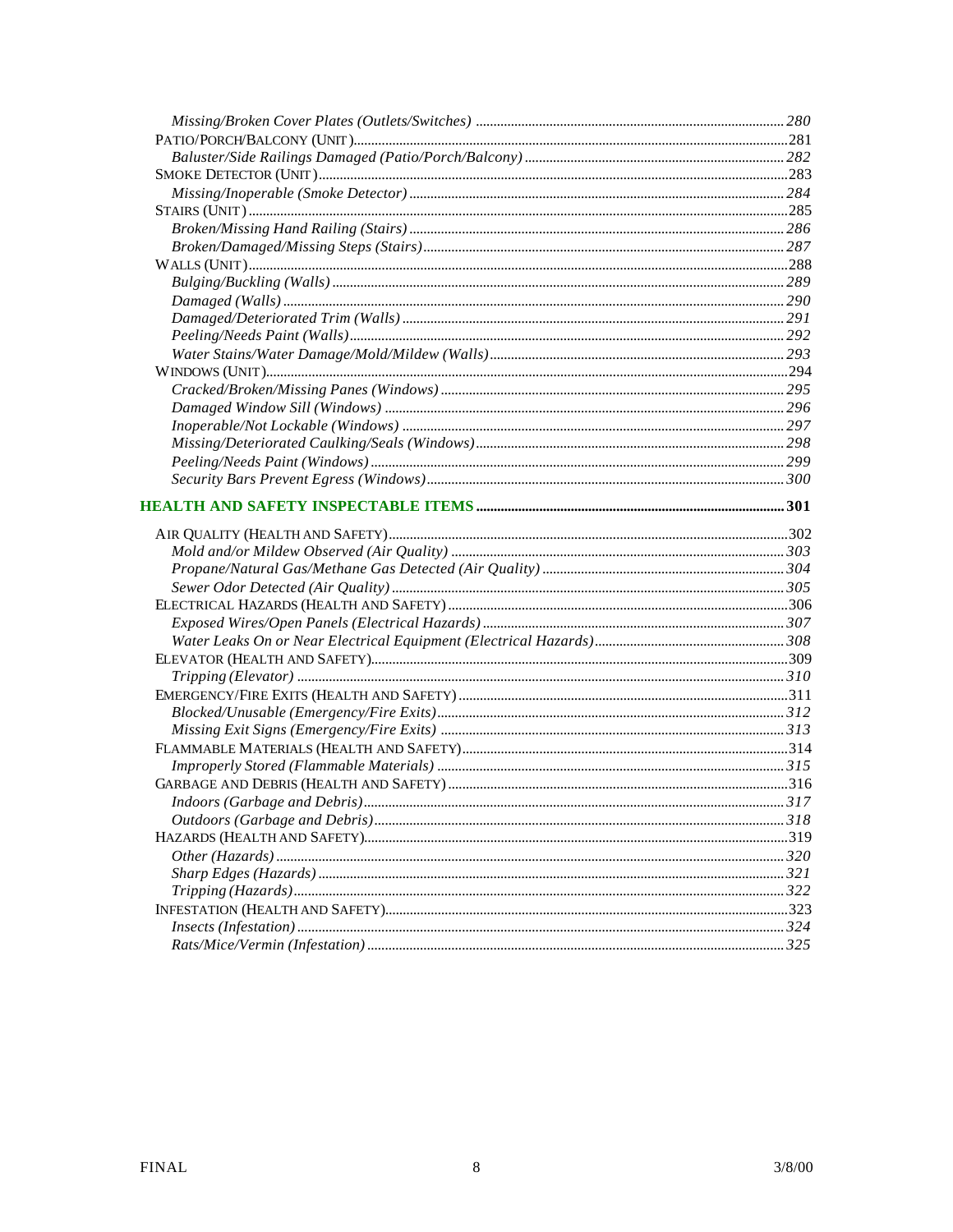# **Site Inspectable Items**

Items to inspect for "Site" are as follows:

Fencing and Gates Retaining Walls **Grounds** Mailboxes/Project Signs Market Appeal Parking Lots/Driveways/Roads Play Areas and Equipment Refuse Disposal Storm Drainage Walkways/Steps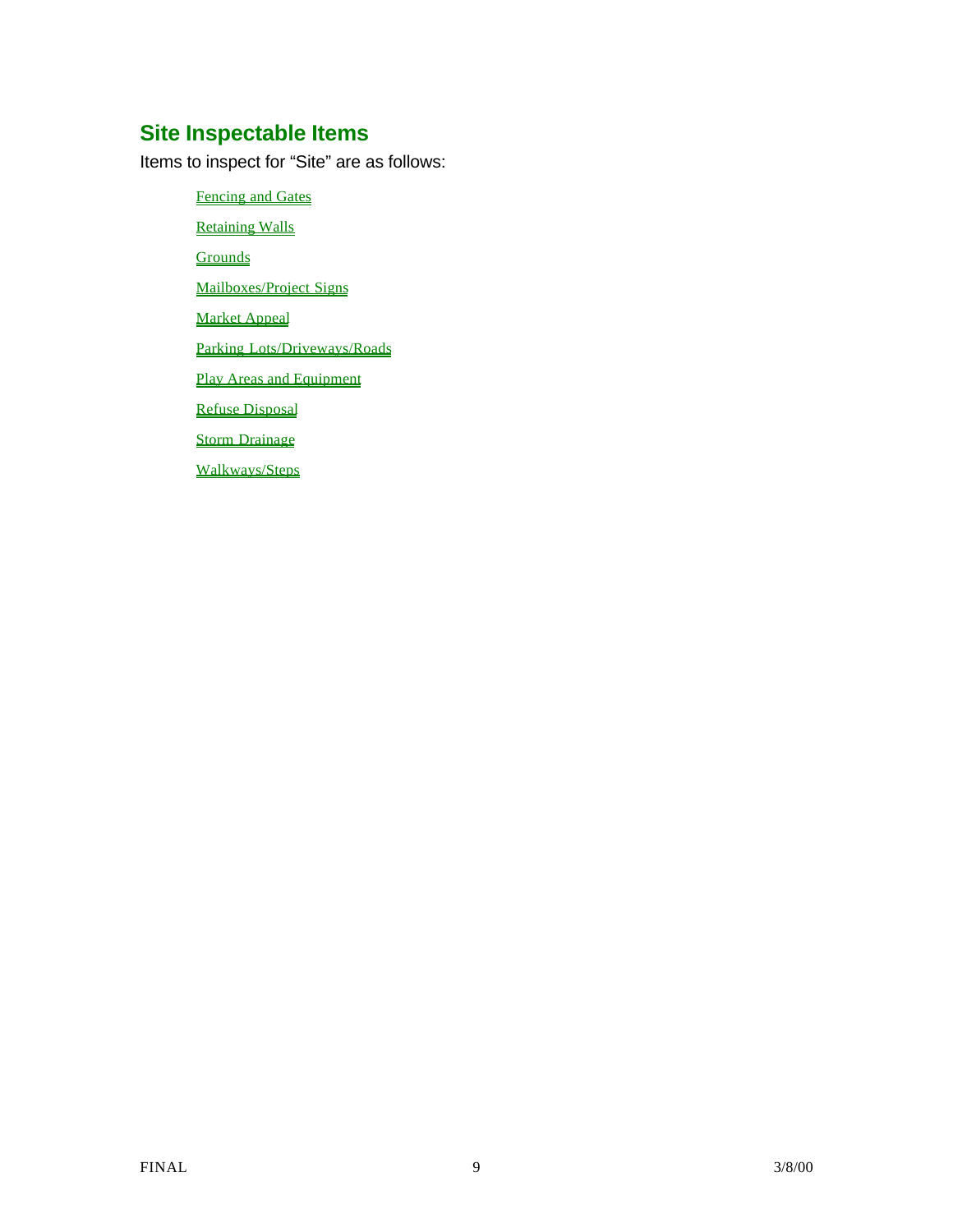## **Fencing and Gates (Site)**

Fence: A structure functioning as a boundary or barrier. An upright structure serving to enclose, divide or protect an area.

Gate: A structured opening in a fence for entrance or exit.

**Note:** This does not include swimming pool fences. Swimming Pool Fences are covered under Common Areas - Pools and Related Structures.

This inspectable item can have the following deficiencies:

Damaged/Falling/Leaning

**Holes** 

Missing Sections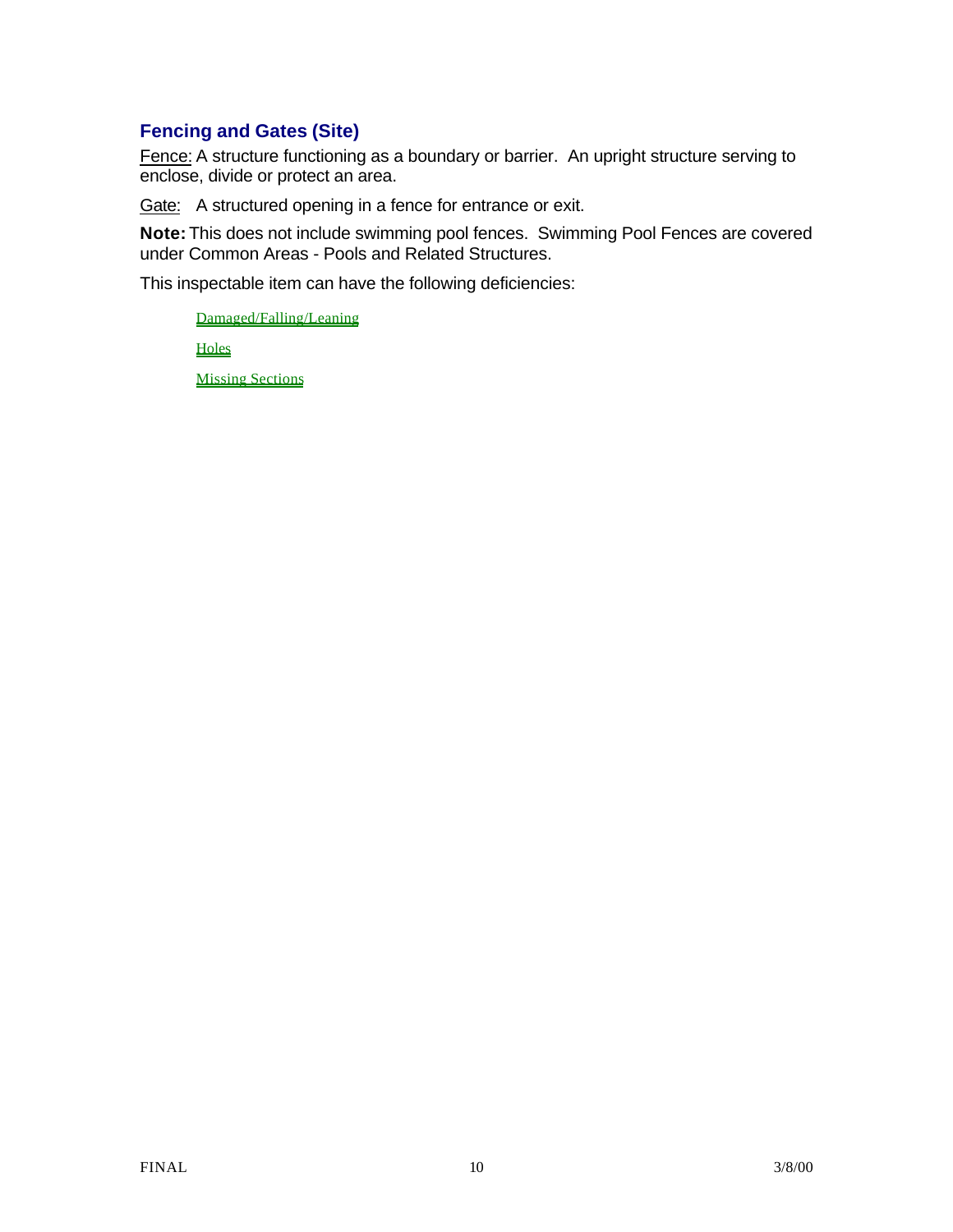### **Damaged/Falling/Leaning (Fencing and Gates)**

*Deficiency***:** A fence or gate is rusted, deteriorated, or uprooted which may threaten security, health, or safety.

**Note:** Gates for swimming pool fences are covered in another section, "Common Areas - Pools and Related Structures".

*Level of Deficiency:* Deficiencies in exterior fences, security fences, and gates are a higher level than interior fences and gates.

- **Level 1:** N/A
- Level 2: An *interior* fence or gate is so damaged that it does not function as it should.

-OR-

An *exterior fence, security fence, or gate* shows signs of deterioration, but still functions as it should, and it presents no risk to security or safety.

**Level 3:** An *exterior fence, security fence, or gate* is no longer there.

-OR-

An *exterior fence, security fence, or gate* is damaged and does not function as it should or could threaten safety or security.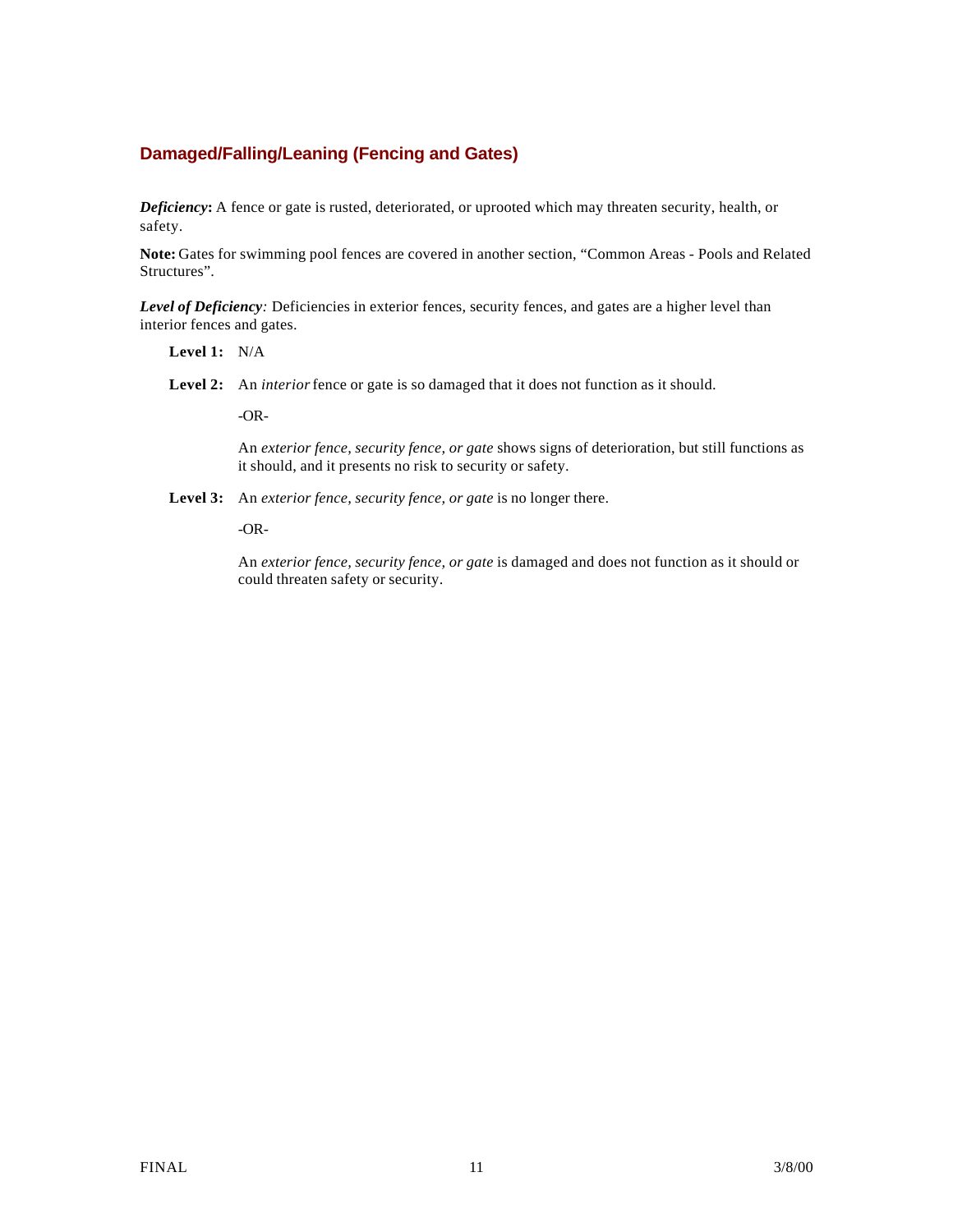### **Holes (Fencing and Gates)**

*Deficiency*: There is an opening or penetration in any fence or gate *designed to keep intruders out or children in.* Look for holes that could allow animals to enter or could threaten the safety of children.

**Note:** If the fence or gate is not designed to keep intruders out or children in--such as a rail fence--do not evaluate it for holes.

#### *Level of Deficiency:*

Level 1: The hole is smaller than 6 inches by 6 inches.

**Level 2:** N/A

Level 3: The hole is larger than 6 inches by 6 inches.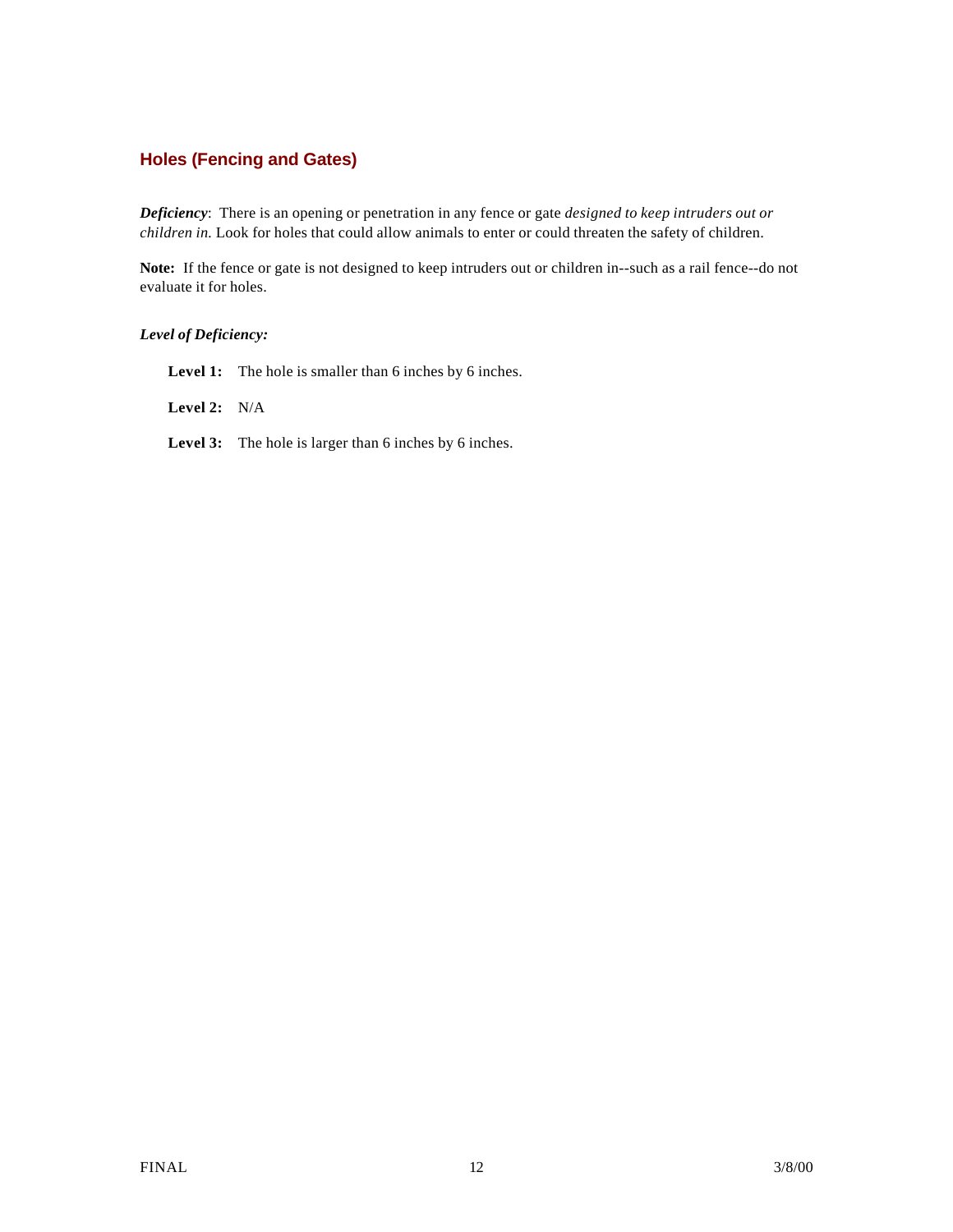### **Missing Sections (Fencing and Gates)**

*Deficiency:* A section of a fence or gate has been destroyed or removed, and the structure no longer prevents entry or exit.

*Level of Deficiency:* Deficiencies in exterior fences, security fences, and gates are a higher level than *interior* fences and gates.

**Level 1:** An *interior* fence is missing a section.

**Level 2:** N/A

**Level 3:** An *exterior fence, security fence, or gate* is missing a section, which could threaten safety or security.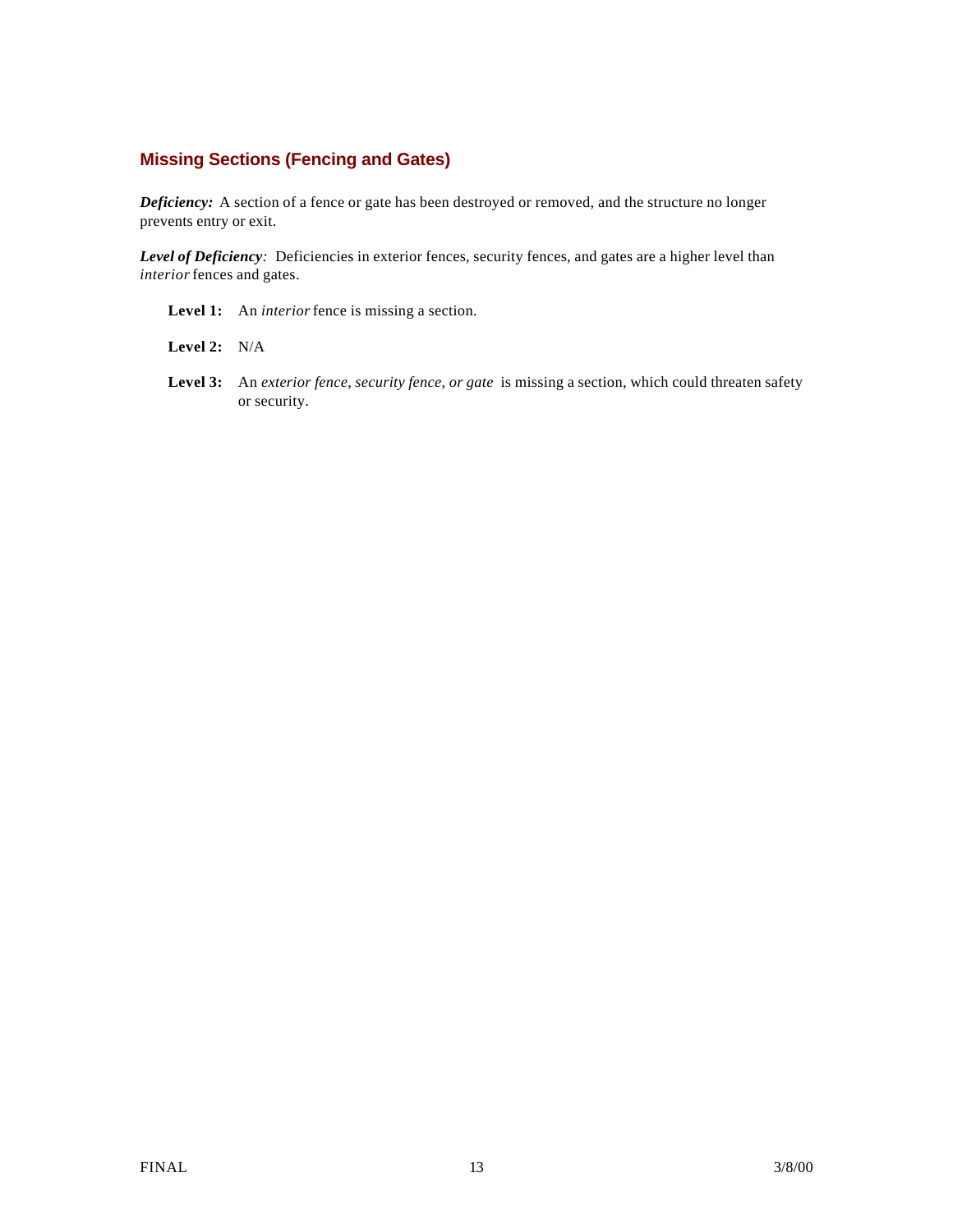## **Grounds (Site)**

The improved land adjacent to or surrounding the housing and related structures. This does not include land not owned or under the control of the housing provider.

This inspectable item can have the following deficiencies:

Erosion/Rutting Areas

Overgrown/Penetrating Vegetation

Ponding/Site Drainage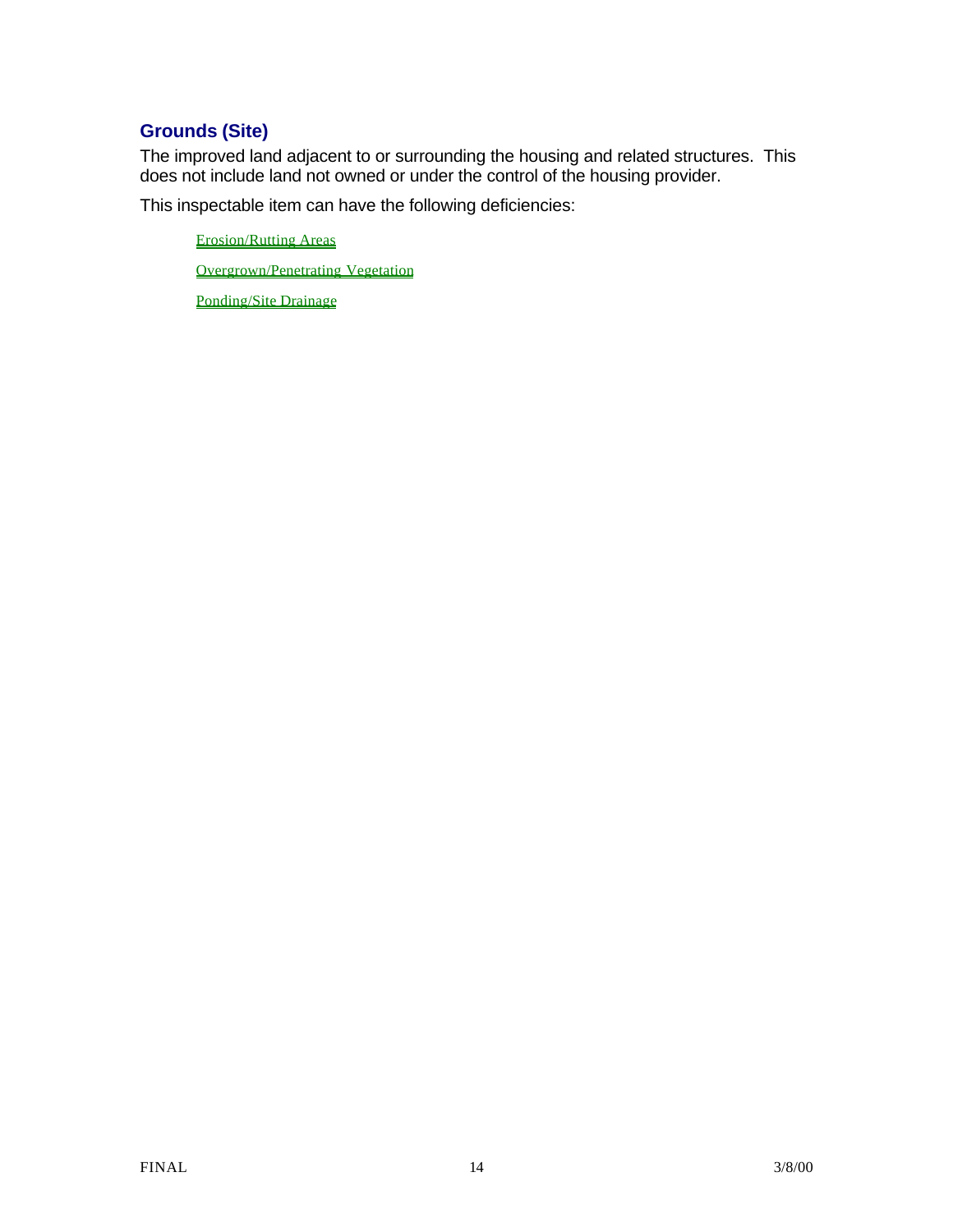### **Erosion/Rutting Areas (Grounds)**

*Deficiency:* Natural processes--weathering, erosion, or gravity—or man-made processes have caused either of these conditions:

- collection or removal of surface material
- $-OR-$
- I sunken tracks, ruts, grooves, or depressions

**Note:** This does not include erosion/rutting from a defined storm drainage system or in a play area. These are covered in these sections: "Site - Storm Drainage" and "Site - Play Areas and Equipment".

*Level of Deficiency:*

**Level 1:** N/A

**Level 2:** Erosion has caused surface material to collect, leading to a degraded surface that would likely cause water to pool in a confined area--especially next to structures, paved areas, or walkways. -OR-

A rut/groove is 6-8 inches wide and 3-5 inches deep.

**Level 3:**Runoff has extensively displaced soil, which has caused visible damage or the potential failure of adjoining structures or systems--pipes, pavements, foundations, building, etc. -OR-

> Advanced erosion threatens the safety of pedestrians or makes an area of the grounds unusable.

-OR-

There is a rut larger than 8 inches wide by 5 inches deep.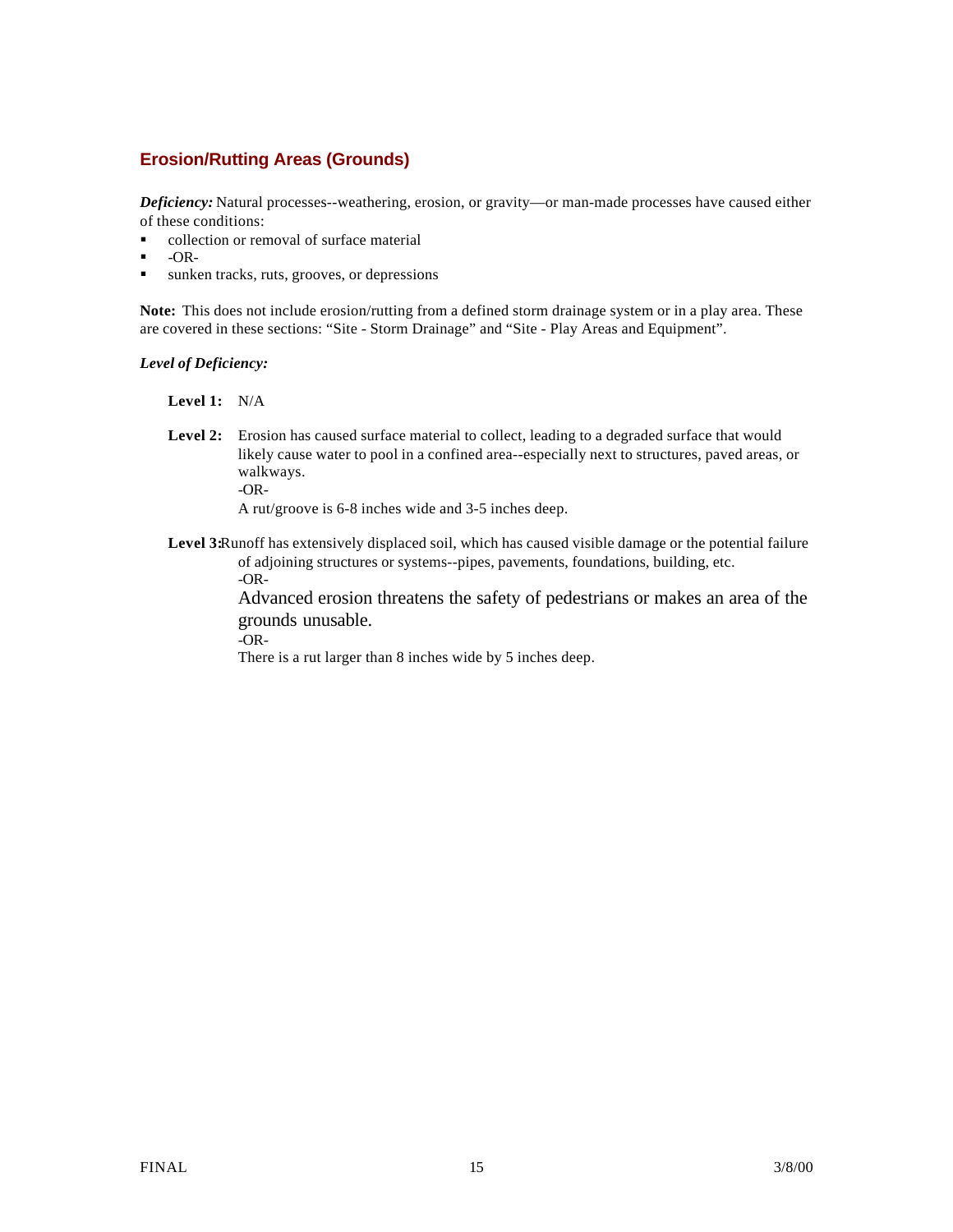### **Overgrown/Penetrating Vegetation (Grounds)**

*Deficiency:* Plant life has spread to unacceptable areas, unintended surfaces, or has grown in areas where it was not intended to grow.

#### *Level of Deficiency:*

- **Level 1:** N/A
- Level 2: Vegetation is extensive and dense; it is difficult to see broken glass, holes, and other hazards.

**-**OR-

Vegetation contacts or penetrates an unintended surface--buildings, gutters, fences/walls, roofs, HVAC units, etc.--but you see no visible damage. -OR-

Extensive, dense vegetation obstructs the intended path of walkways or roads, but the path is still passable.

Level 3: Plants have visibly damaged a component, area, or system of the property or have made them unusable/unpassable.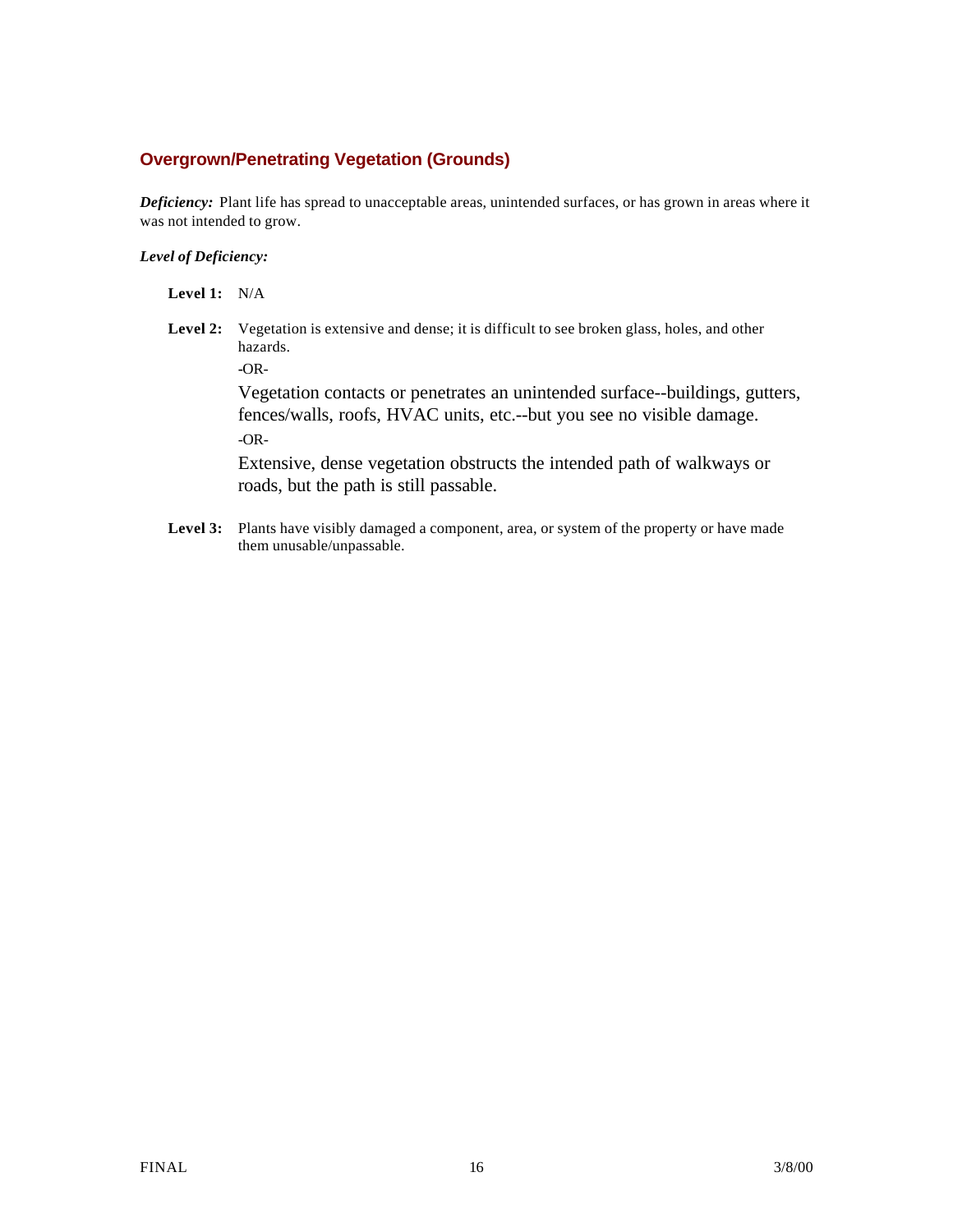### **Ponding/Site Drainage (Grounds)**

*Deficiency:* Water or ice has collected in a depression or on ground where ponding was not intended.

#### **Note:**

- 1. This does not include detention/retention basins or ponding on paved areas, such as parking lots:
	- Detention/retention basins are covered in "Site Storm Drainage".<br>■ Ponding on payed areas is covered in "Parking Lots/Driveways/Ro
	- ß Ponding on paved areas is covered in "Parking Lots/Driveways/Roads".
- 2. If there has been measurable precipitation (1/10 inch or more) during the previous 48 hours, consider the impact on the extent of the ponding. Determine that ponding has occurred only when there is clear evidence of a persistent or long-standing problem.

*Level of Deficiency:*

**Level 1:** N/A

- Level 2: An accumulation of water (3-5 inches deep) affects the use of a section of the grounds, but the grounds are generally usable.
- **Level 3:**There is an accumulation of more than 5 inches deep.

**-**OR-

Accumulation has made a large section of the grounds—more than 20%- unusable for its intended purpose. (For example, ponding has made a recreational field unusable.)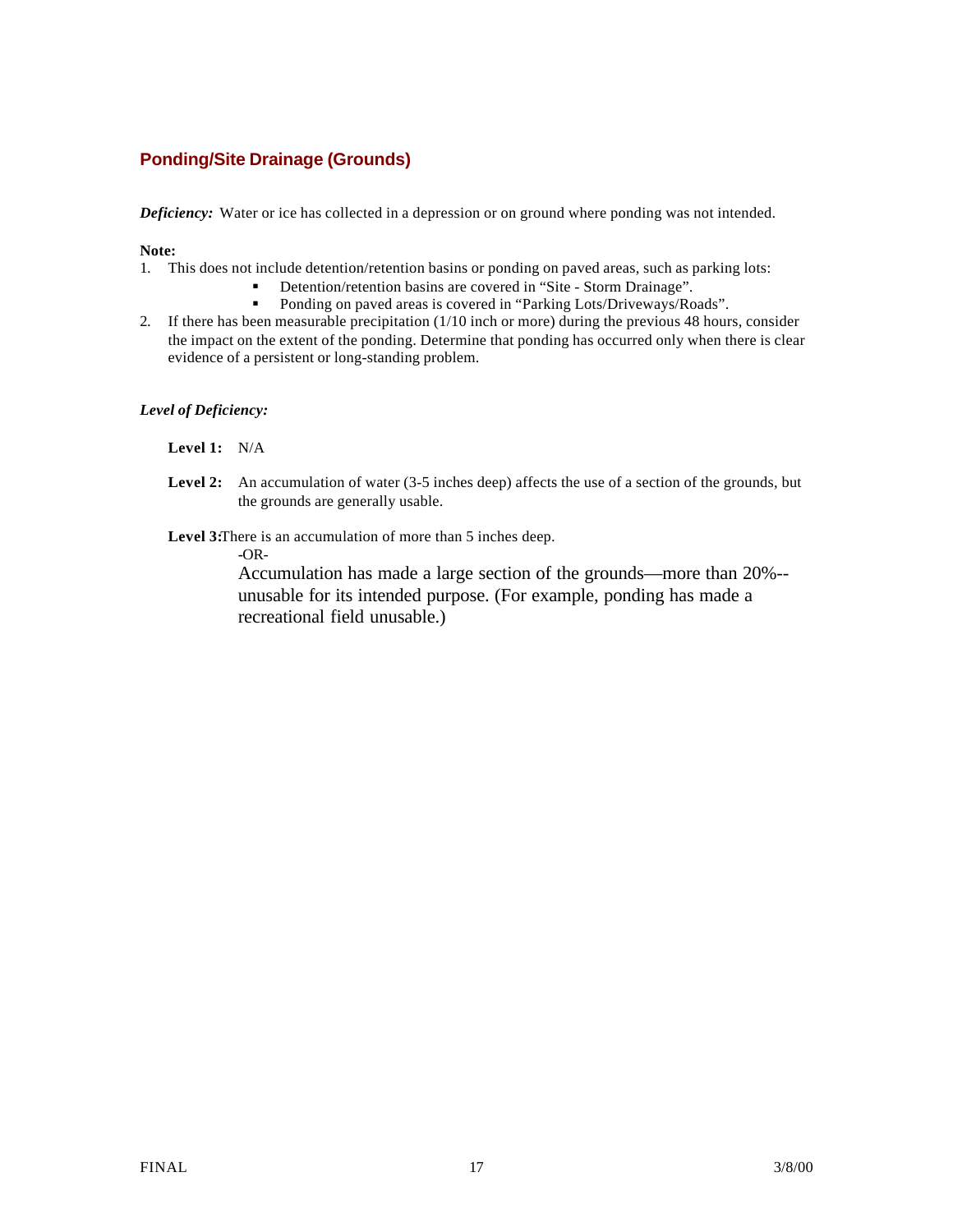## **Mailboxes/Project Signs (Site)**

Mailbox is a public container where mail is deposited for distribution and collection. This does not include mailboxes owned and maintained by the US Postal Service, such as the "Blue Boxes".

Project signs are boards, posters, or placards displayed in a public place to advertise, impart information, or give directions. This does not include signs owned and maintained by the city.

This inspectable item can have the following deficiencies:

Mailbox Missing/Damaged

Signs Damaged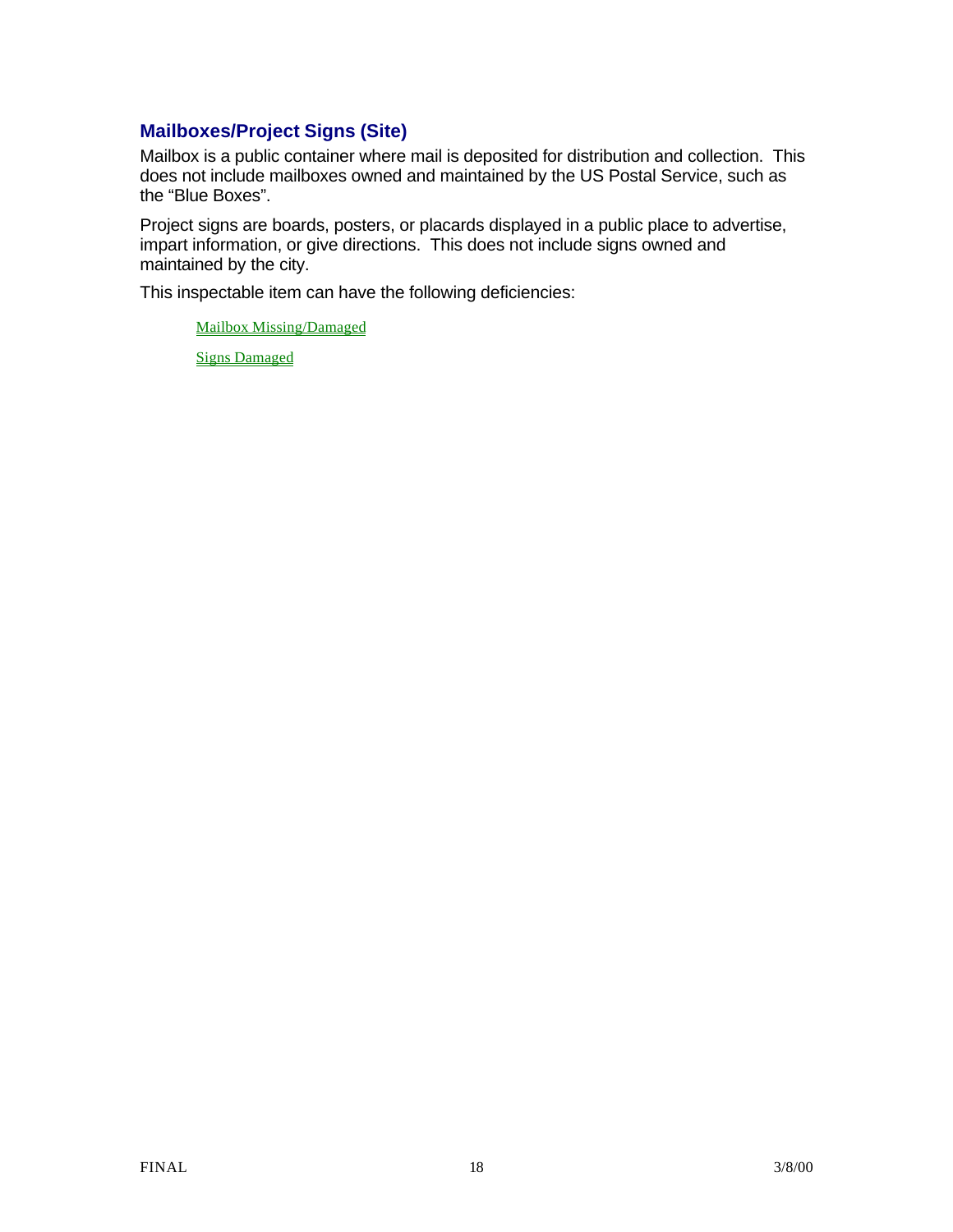### **Mailbox Missing/Damaged (Mailboxes/Project Signs)**

*Deficiency:* The U.S. Postal Service resident/unit mailbox is either missing or so damaged that it does not function properly.

**Note:** Do not inspect commercial deposit boxes--FedEx, UPS, etc.--or U.S. Postal Service "blue boxes".

#### *Level of Deficiency:*

**Level 1:** N/A

**Level 2:** N/A

Level 3: The U.S. Postal Service resident/unit mailbox cannot be locked. **-**OR-The U.S. Postal Service resident/unit mailbox is missing.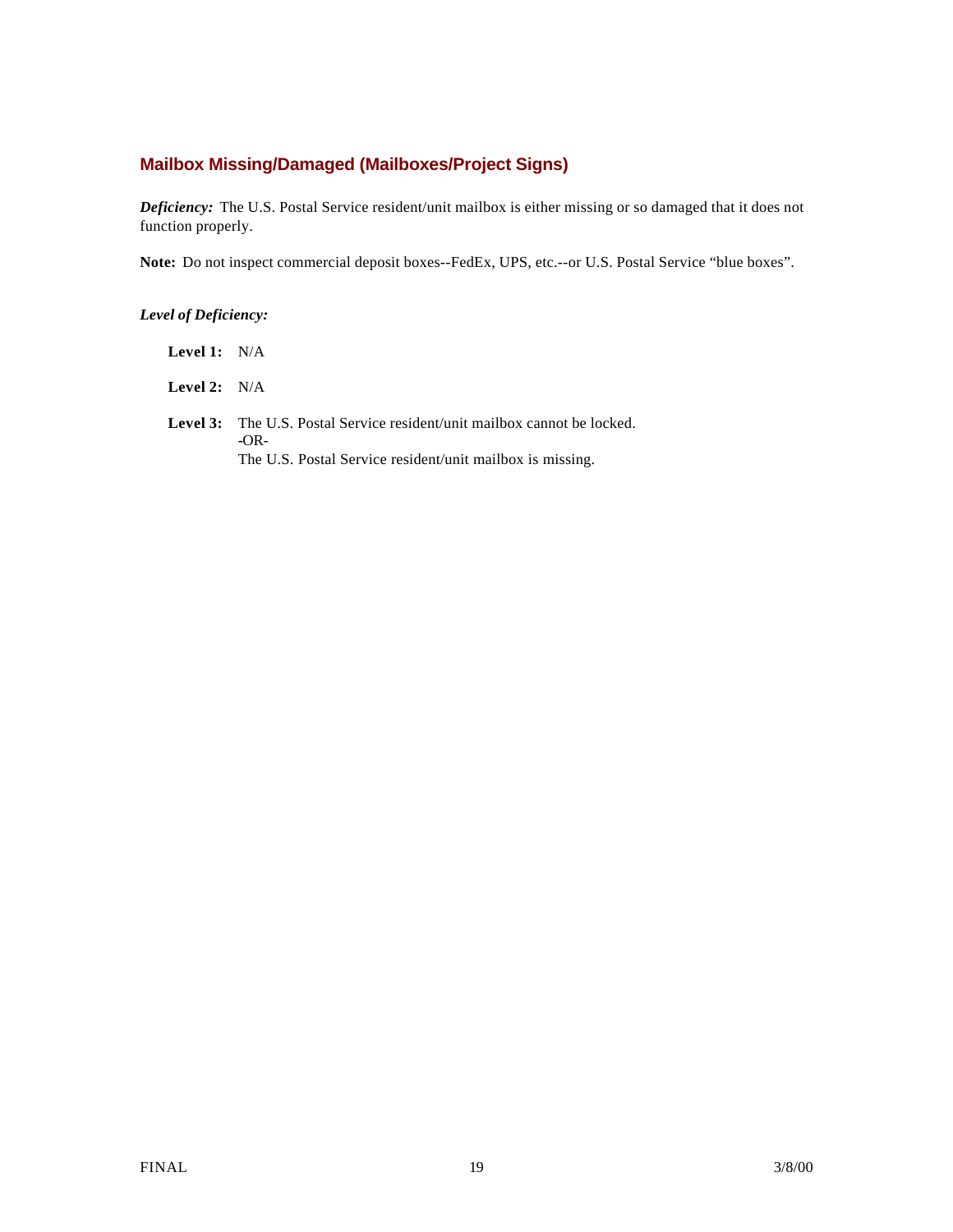### **Signs Damaged (Mailboxes/Project Signs)**

*Deficiency:* The project sign is not legible or readable because of deterioration or damage.

#### *Level of Deficiency:*

**Level 1:** The sign is damaged, vandalized, or deteriorated, and cannot be read from a reasonable distance (for example, 20 feet).

**Level 2:** N/A

**Level 3:** N/A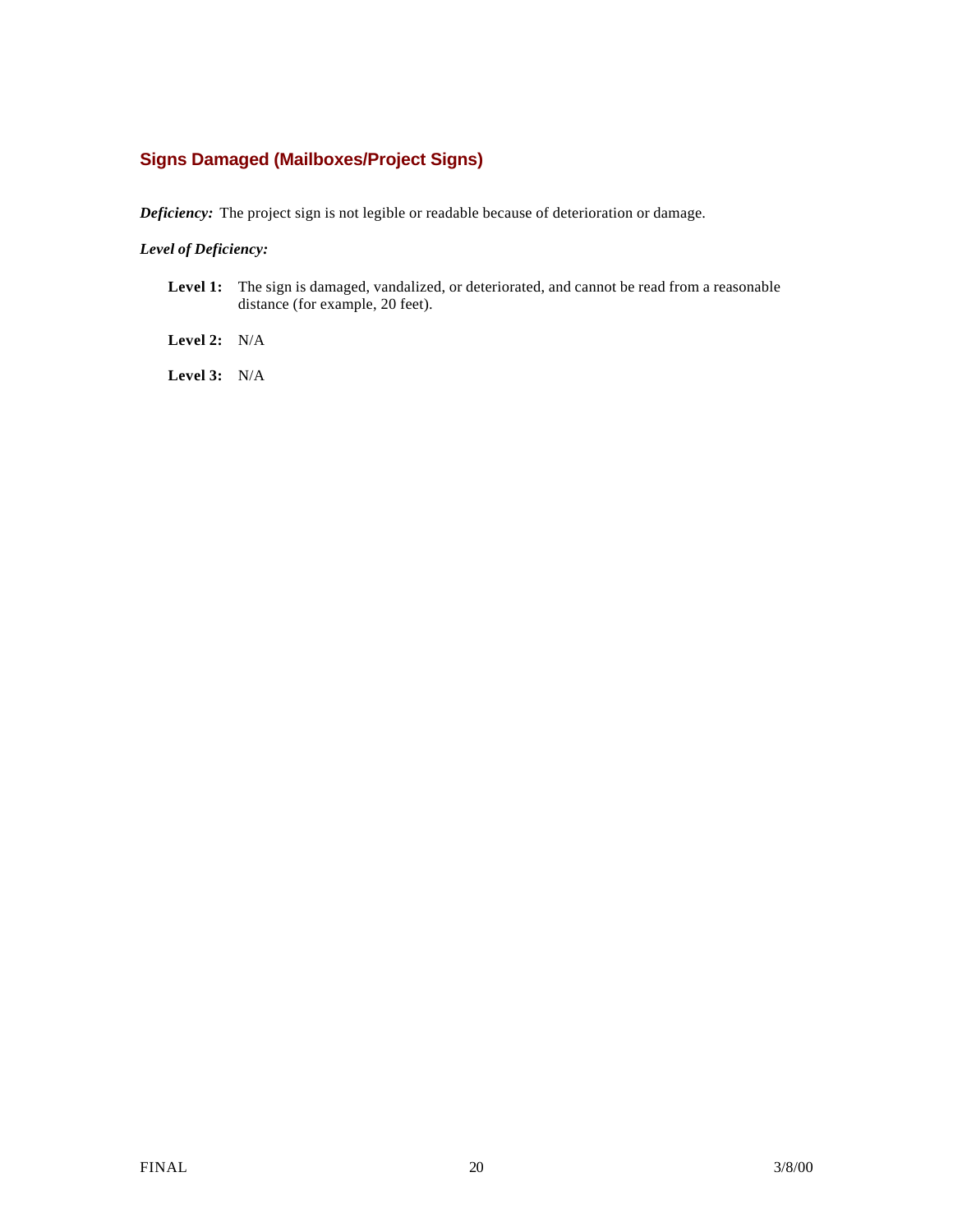# **Market Appeal (Site)**

Evaluate only those areas or structures that are under the control of the housing provider.

This inspectable item can have the following deficiencies:

**Graffiti** 

**Litter**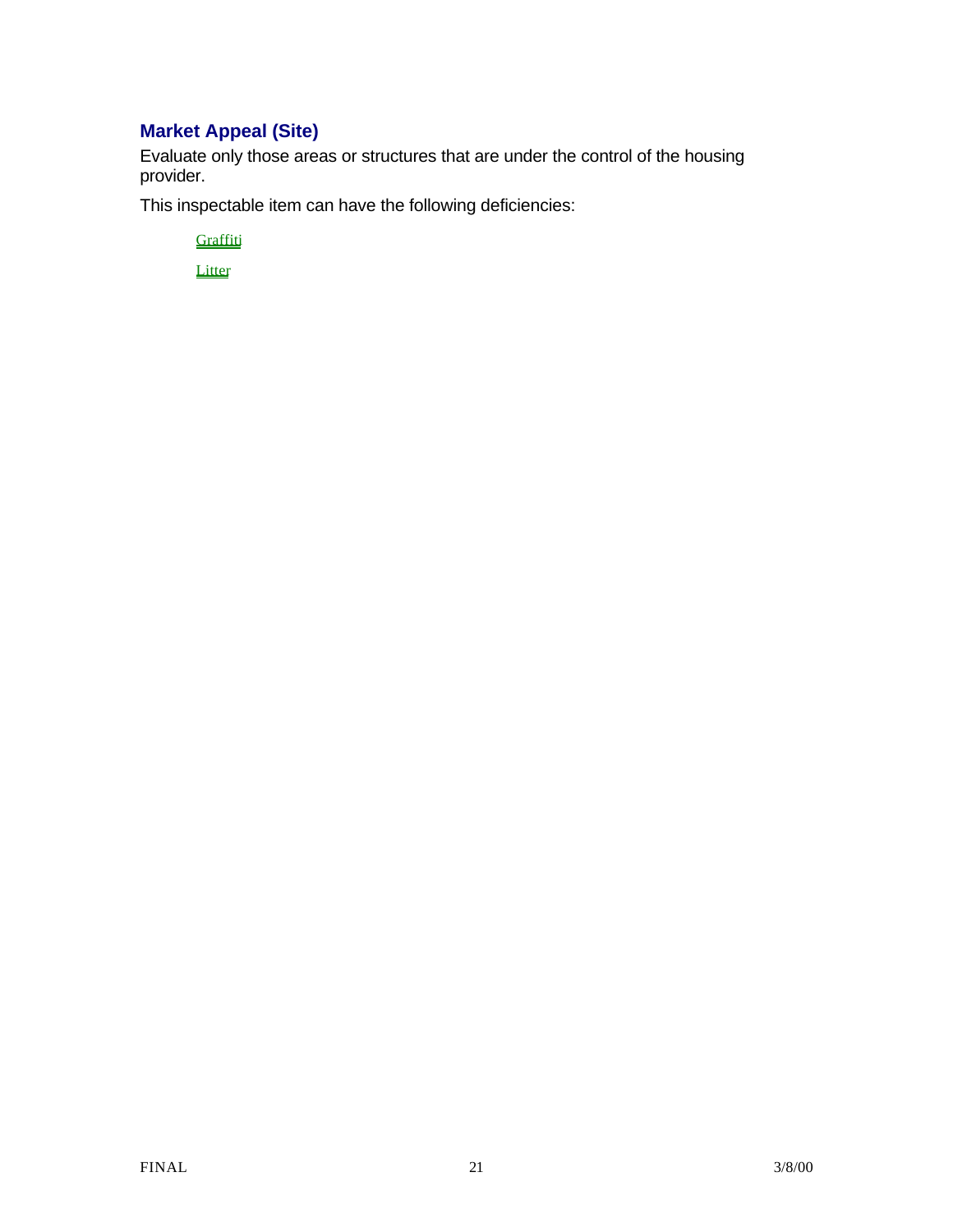### **Graffiti (Market Appeal)**

*Deficiency:* You see crude inscriptions or drawings scratched, painted, or sprayed on a building surface, retaining wall, or fence that the public can see from 30 feet away.

**Note:** There is a difference between art forms and graffiti. Do not consider full wall murals and other art forms as graffiti.

#### *Level of Deficiency:*

- Level 1: You see graffiti in one place.
- Level 2: You see graffiti in 2-5 places.
- Level 3: You see graffiti in 6 or more places.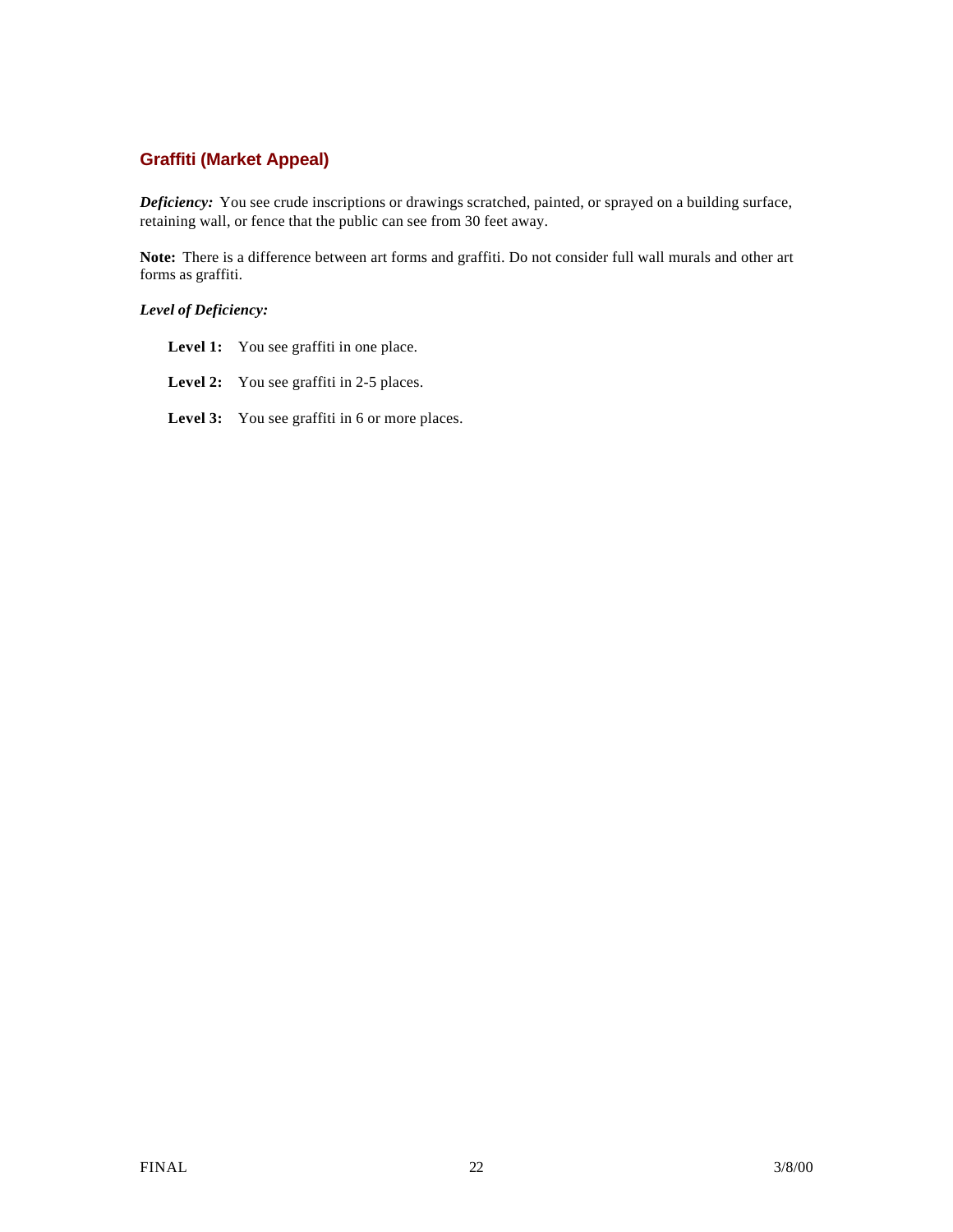### **Litter (Market Appeal)**

*Deficiency:* There is a disorderly accumulation of objects on the property--especially carelessly discarded trash.

**Note:** Judge litter as you would judge the condition of a city park in America. *Do not include these* as litter:

- litter left behind in the path of a recent garbage collection<br>■ litter that maintenance personnel are collecting and remov
- litter that maintenance personnel are collecting and removing during your inspection

#### *Level of Deficiency:*

**Level 1:** N/A

Level 2: You see excessive litter on the property.

**Level 3:** N/A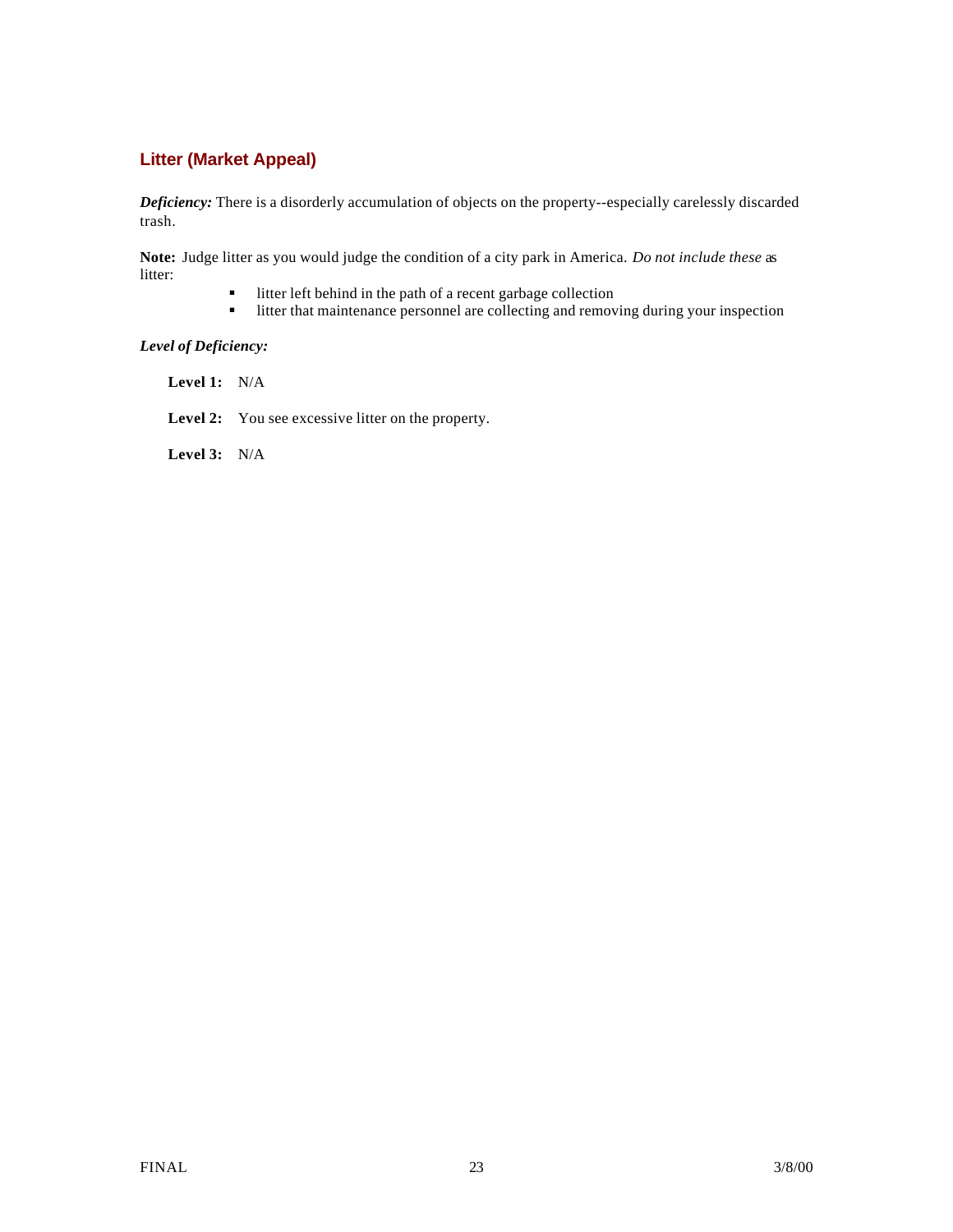### **Parking Lots/Driveways/Roads (Site)**

An area for parking motorized vehicles begins at the curbside and includes all parking lots, driveways or roads within the property lines that are under the control of the housing provider.

This inspectable item can have the following deficiencies:

**Cracks** Ponding

Potholes/Loose Material

Settlement/Heaving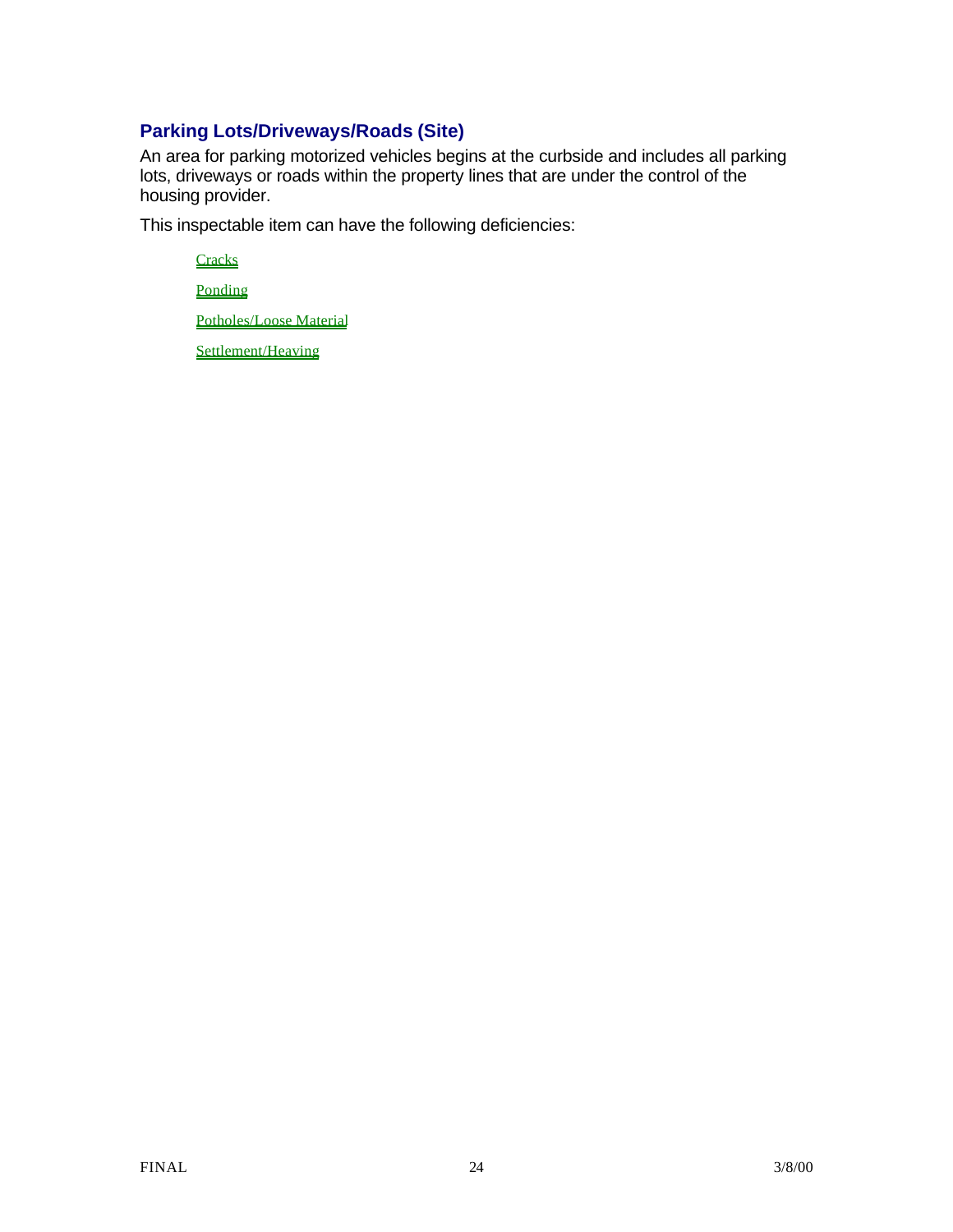### **Cracks (Parking Lots/Driveways/Roads)**

*Deficiency:* There are visible faults in the pavement: longitudinal, lateral, alligator, etc.

#### **Note:**

- 1. Do not include cracks on walkways/steps. For this to be a level 2 deficiency, 5% of the parking lots must be impacted--50 out of 1,000 square feet, for example.
- 2. Relief joints are there by design; do not consider them cracks.
- 3. When observing traffic ability, consider the capacity to support people on foot, in wheelchairs, and using walkers—and the potential for problems and hazards.
- 4. For *parking lots only*, note a deficiency if you see cracks on more than 5% of the parking spaces.
- 5. For *driveways/roads*, note a deficiency if you see cracks on more than 5% of the driveways/roads.

*Level of Deficiency:*

**Level 1:** N/A

- Level 2: Cracks greater than  $\frac{3}{4}$  inch, hinging/tilting, or missing section(s) that affect traffic ability over more than 5% of the property's parking lots/driveways/roads.
- **Level 3:** N/A

#### **Comments**

Level 2: If the height differential is greater than  $\frac{3}{4}$  inch, consider this a safety hazard. If the condition of the surface could cause tripping or falling, you must manually record this deficiency as "Health and Safety: Hazards."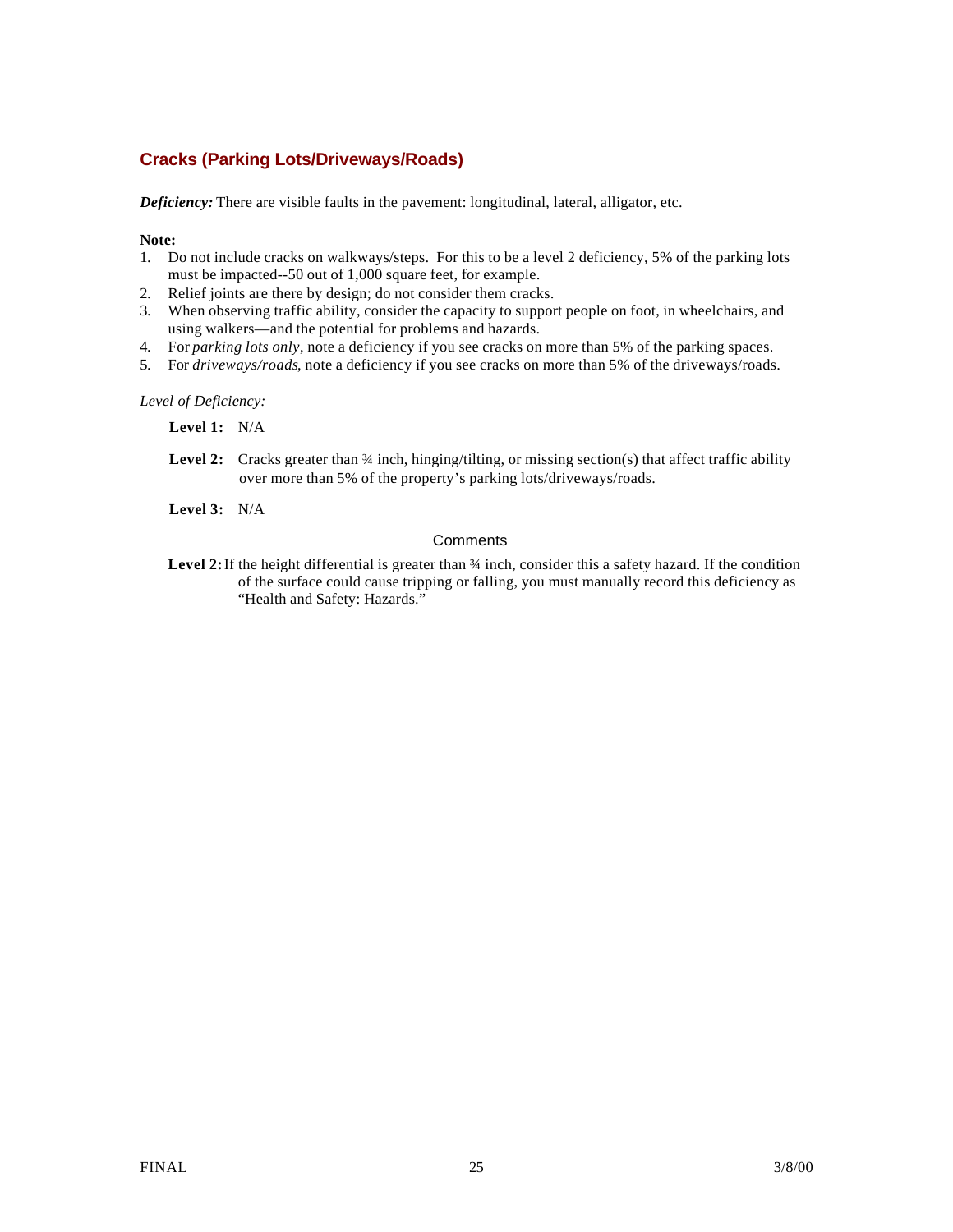### **Ponding (Parking Lots/Driveways/Roads)**

*Deficiency:* Water or ice has accumulated in a depression on an otherwise flat plane.

**Note:**

- 1. Consider the impact of *any measurable precipitation*—1/10 inch or more—during the last 48 hours. Note the deficiency only if there is clear evidence that the ponding is a persistent or long-standing problem.
- 2. *For parking lots only*, note a deficiency if you see ponding on more than 5% of the parking spaces.
- 3. *For driveways/roads*, note a deficiency if you see ponding on more than 5% of the driveways/roads.

#### *Level of Deficiency:*

#### **Level 1:** N/A

- Level 2: Less than 3 inches of water has accumulated, affecting the use of 5% or more of a parking lot/driveway; the parking lot/driveway is passable.
- Level 3: 3 inches of water--or more--has accumulated making 5% or more of a parking lot/driveway unusable or unsafe.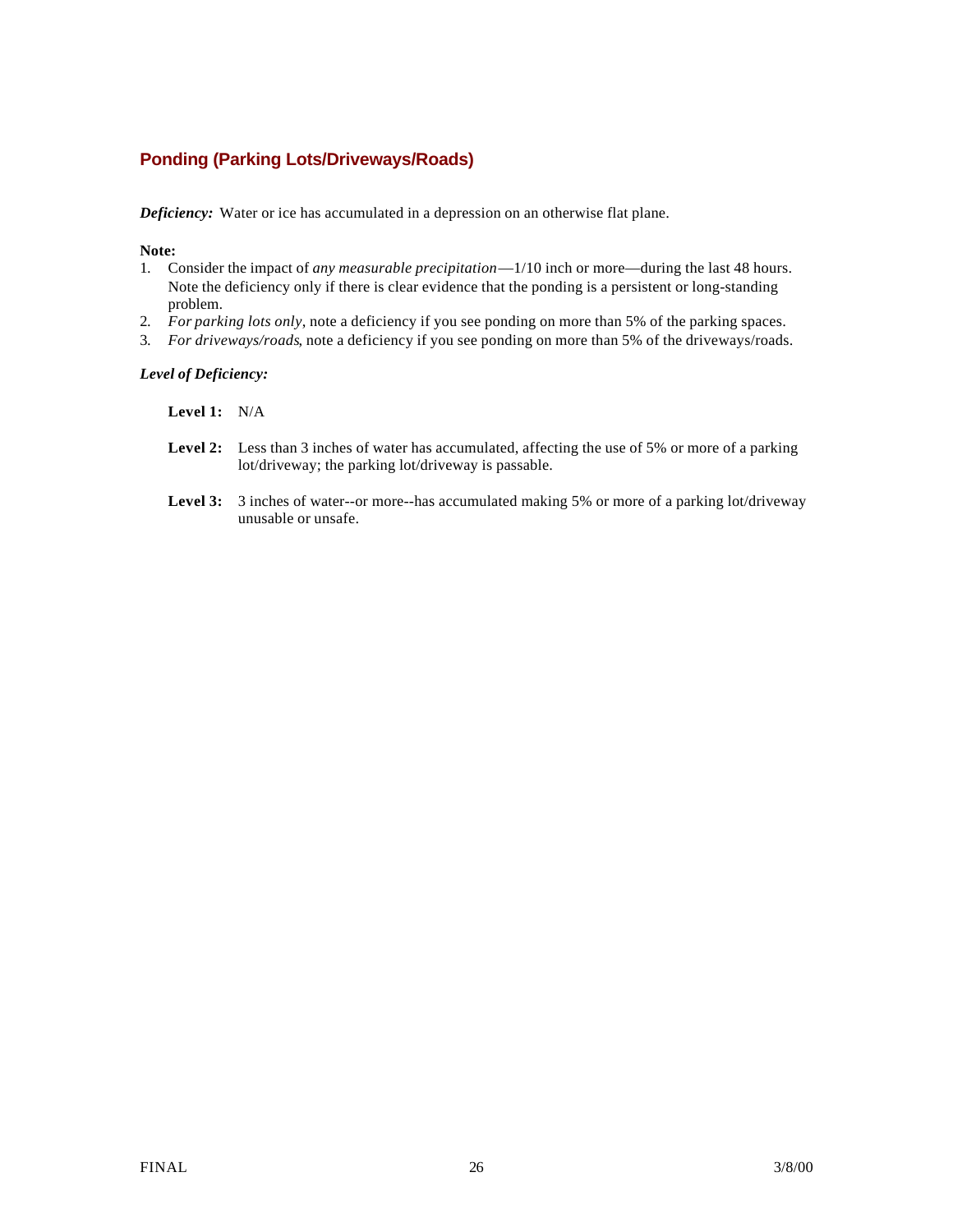### **Potholes/Loose Material (Parking Lots/Driveways/Roads)**

#### *Deficiency:*

- a hole caused by road surface failure -OR-
- **•** loose, freestanding aggregate material caused by deterioration

#### *Level of Deficiency:*

- **Level 1:** Potholes or loose material have caused the pavement to fail, exposing the subsurface.
- **Level 2:** N/A
- Level 3: Potholes or loose material have made a parking lot/driveway unusable/unpassable for vehicles and/or pedestrians.

#### **Comments**

Level 3: If the excessively irregular surface could cause tripping or falling, you must manually record this deficiency as "Health and Safety: Hazards."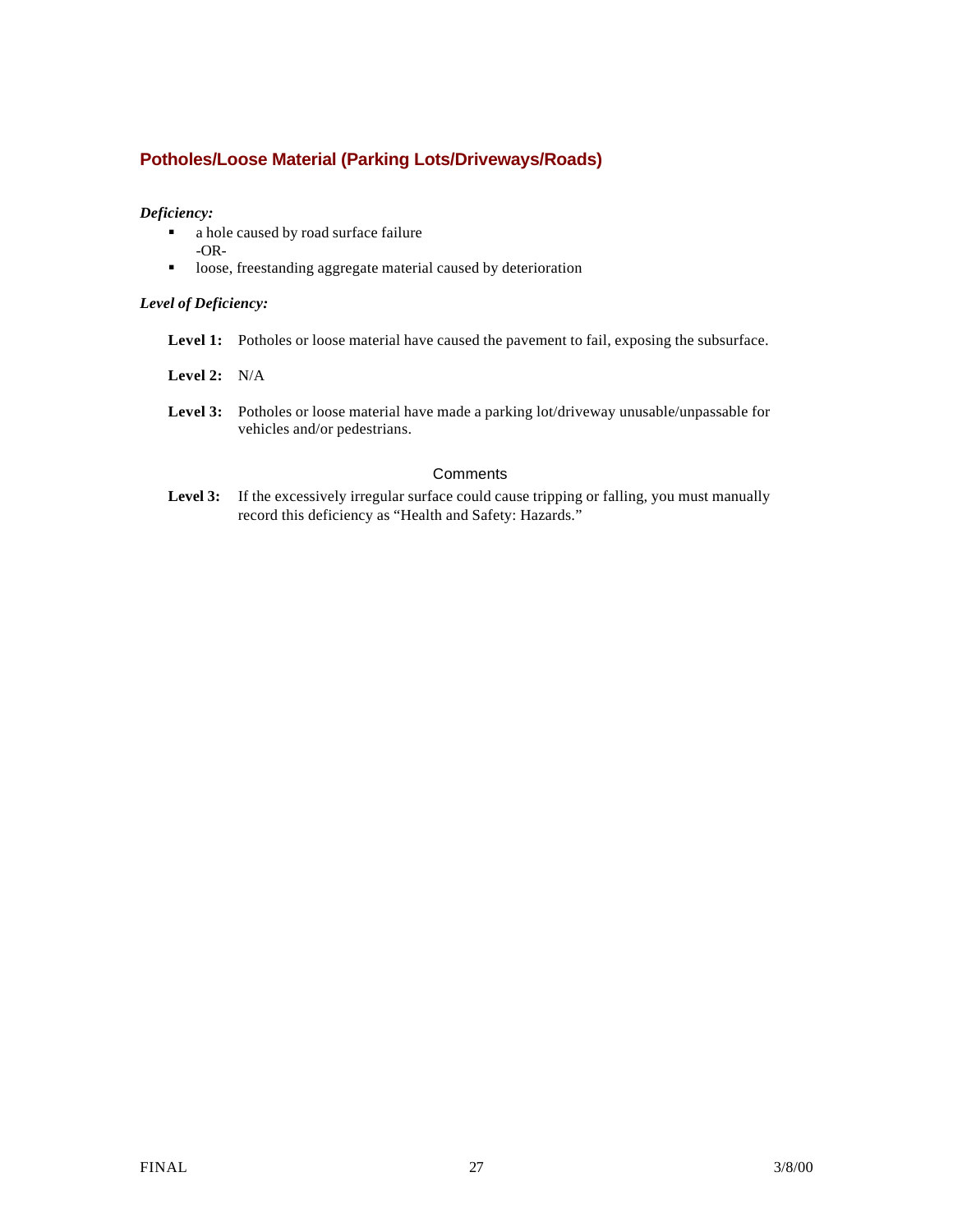### **Settlement/Heaving (Parking Lots/Driveways/Roads)**

*Deficiency:* The pavement sinks or rises because of the failure of subbase materials.

**Note:** If you see that water or ice has collected in the depression, record this under Ponding.

#### *Level of Deficiency:*

- Level 1: Cracks and deteriorated surface material give evidence of settlement/heaving.
- **Level 2:** N/A
- Level 3: Settlement/heaving has made a parking lot/driveway unusable/unpassable or creates unsafe conditions for pedestrians and vehicles.

#### **Comments**

Level 3: If the excessively irregular surface could cause tripping or falling, you must manually record this deficiency as "Health and Safety: Hazards."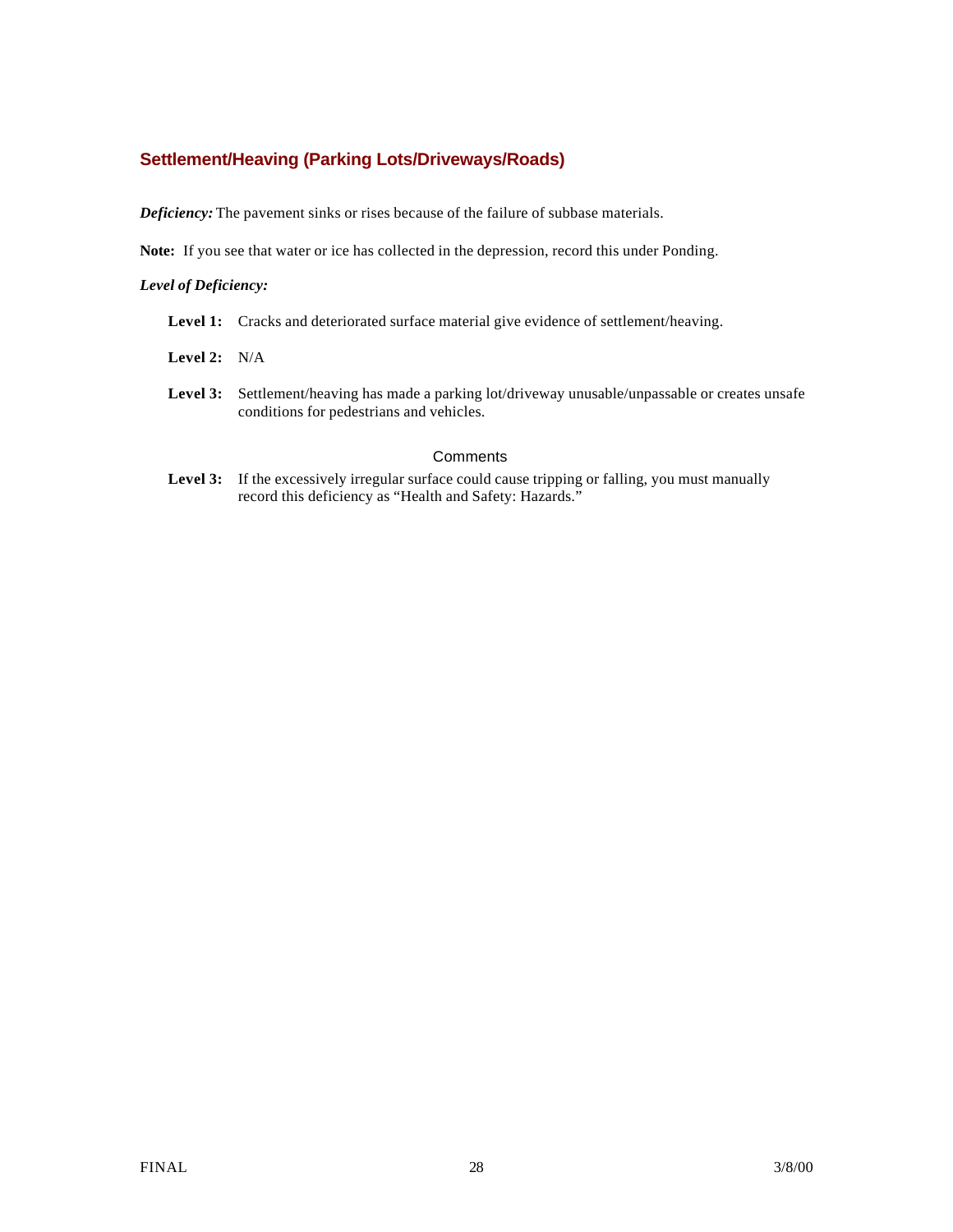# **Play Areas and Equipment (Site)**

An outdoor area set aside for recreation or play, especially one containing equipment such as seesaws and swings.

This inspectable item can have the following deficiencies:

Damaged/Broken Equipment

Deteriorated Play Area Surface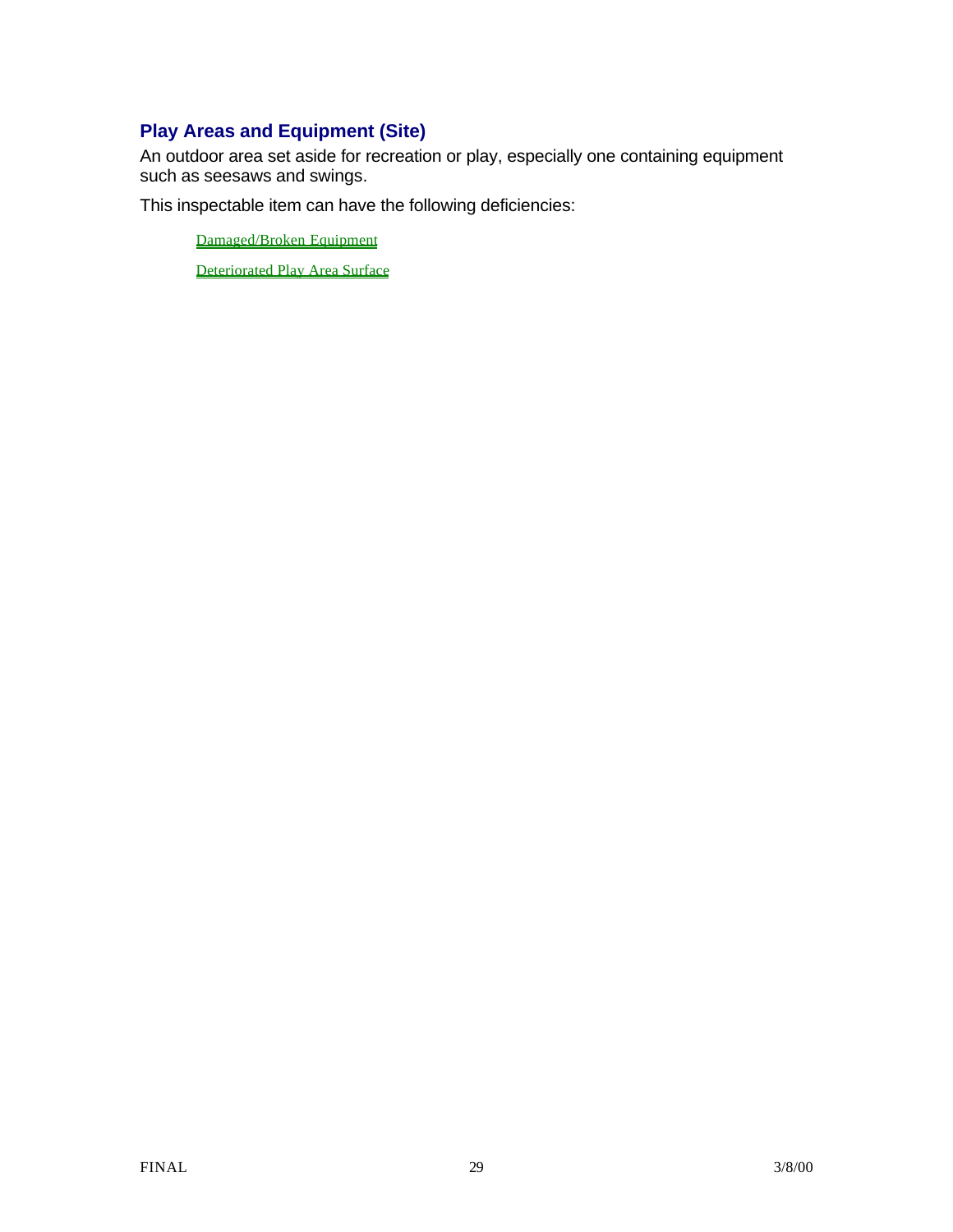### **Damaged/Broken Equipment (Play Areas and Equipment)**

*Deficiency:* Equipment is broken into pieces, shattered, incomplete, or inoperable.

**Note:** Do not evaluate equipment that the authority states has been withdrawn from service, except when safety is still a concern--sharp edges, dangerous leaning, etc. For example, if the authority removed the net and hoop from a basketball backboard and the backboard poses no safety hazards, it is not a deficiency.

#### *Level of Deficiency:*

- **Level 1:** You see that *some of the equipment*--20-50%--does not operate as it should, but poses no safety risk.
- **Level 2:** You see that *most of the equipment*--more than 50%--does not operate as it should, but poses no safety risk.

**Level 3:**You see equipment that poses a *threat to safety* and could cause injury.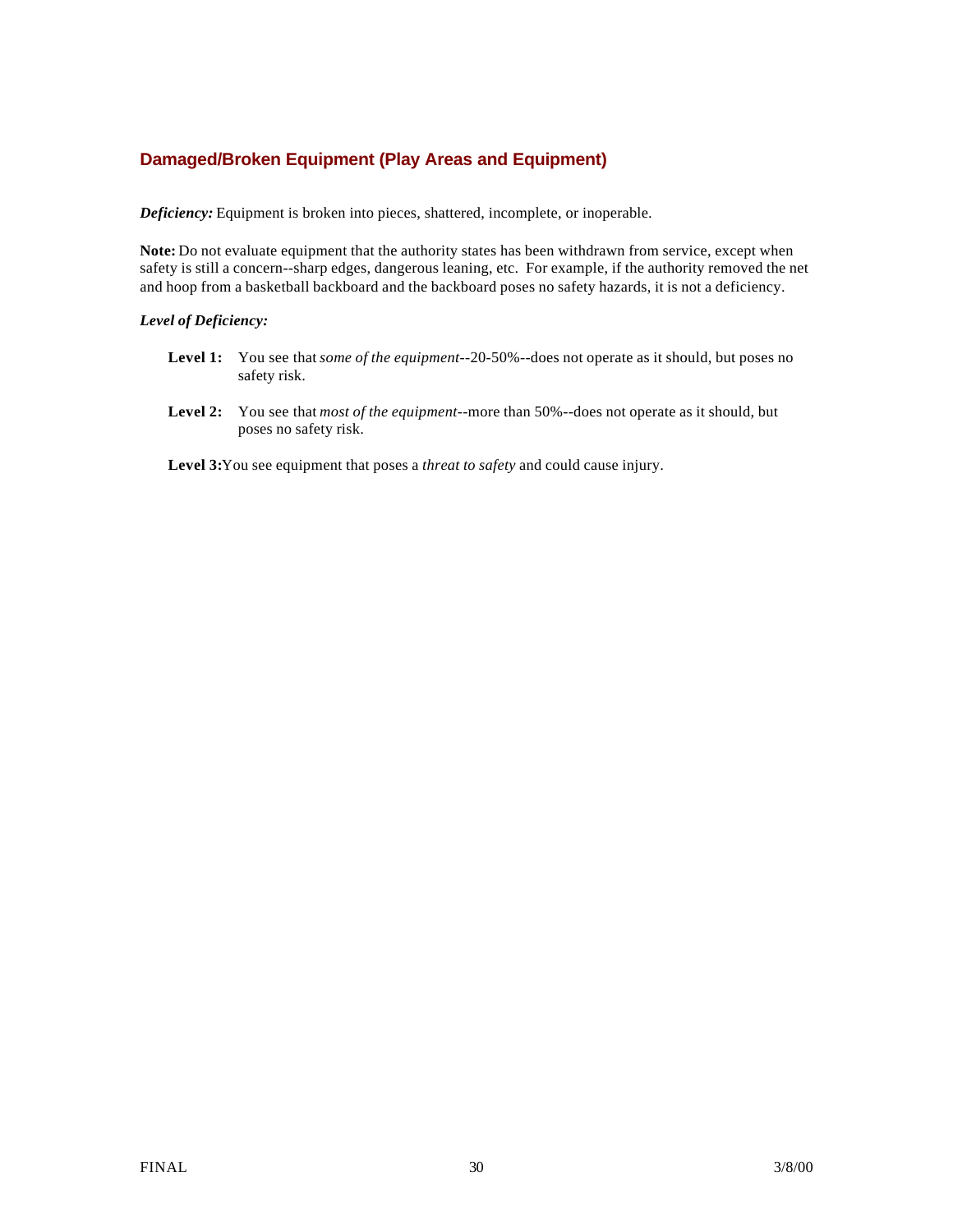### **Deteriorated Play Area Surface (Play Areas and Equipment)**

*Deficiency***:** You see damage to a play area caused by cracking, heaving, settling, ponding, potholes, loose materials, erosion, rutting, etc.

*Level of Deficiency:*

**Level 1:** N/A

Level 2: 20-50% of the total surveyed play area surface shows deterioration.

**Level 3:** More than 50% of the surveyed play area surface shows deterioration.

#### **Comments**

Level 3: If the play area surface could cause tripping or falling, you must manually record this deficiency as "Health and Safety: Hazards."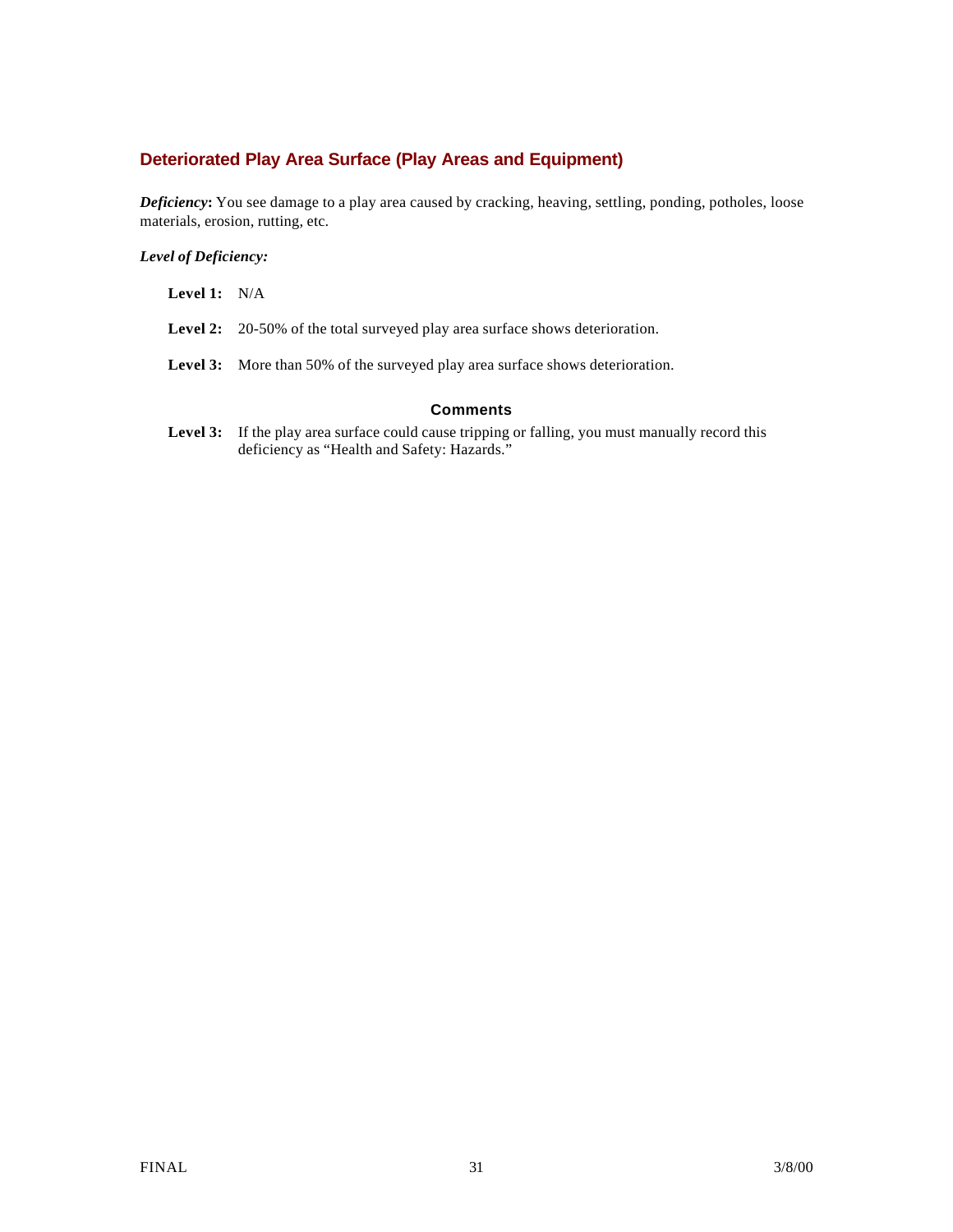# **Refuse Disposal (Site)**

Collection areas for trash/garbage common pick-up. This inspectable item can have the following deficiencies:

Broken/Damaged Enclosure-Inadequate Outside Storage Space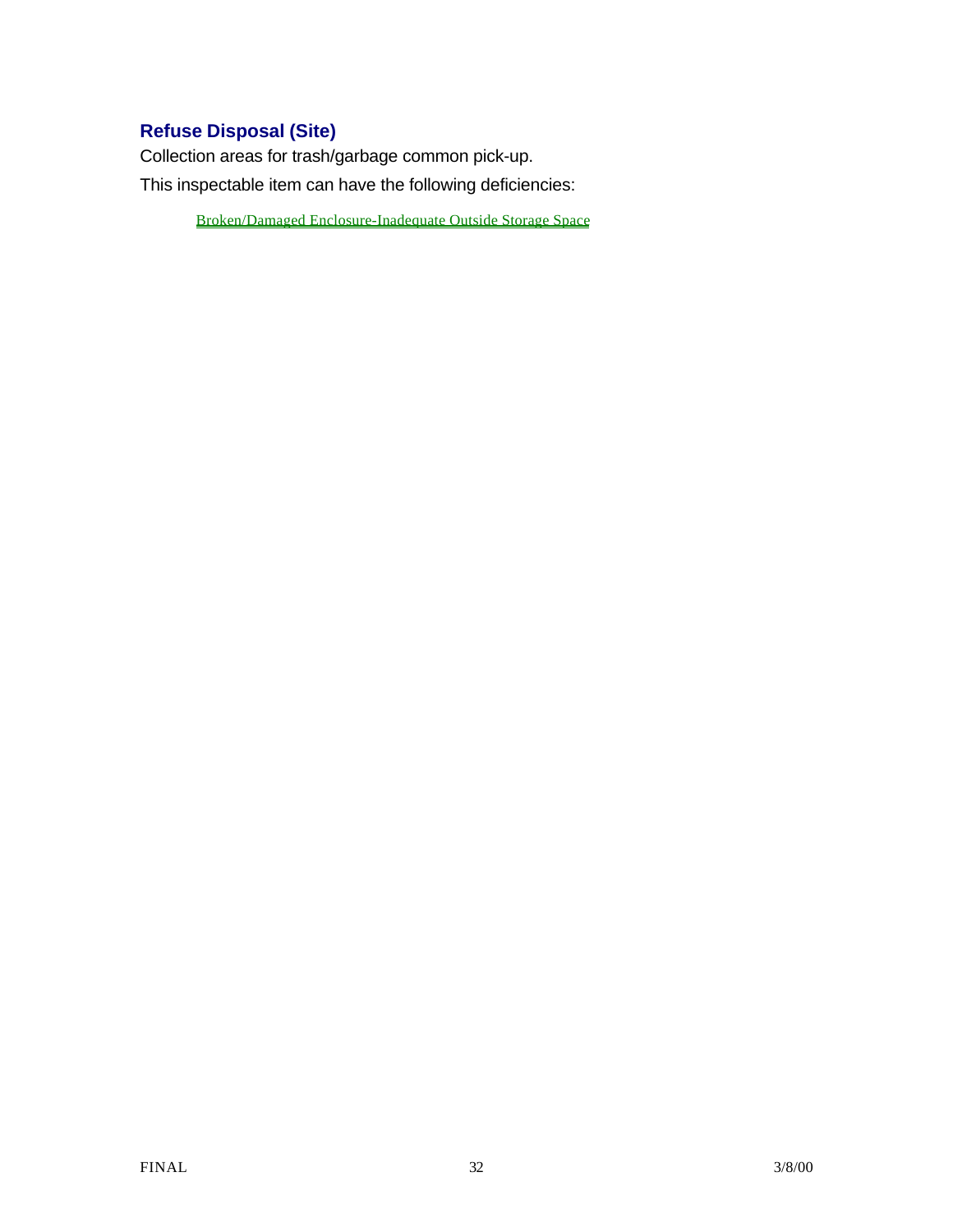#### **Broken/Damaged Enclosure-Inadequate Outside Storage Space (Refuse Disposal)**

*Deficiency:* The outdoor enclosed area used as a trash/refuse site is:

- $\bullet$  broken or damaged, including its walls -OR-
- $\bullet$  too small to properly store refuse until disposal

**Note:** This does not include areas that are not designed as trash/refuse enclosures, such as curb pick-up. Address the condition of the slab under Parking Lots/Driveways/Roads.

#### *Level of Deficiency:*

**Level 1:** N/A

Level 2: A single wall or gate of the enclosure has collapsed or is leaning and is in danger of falling. **-**OR-Trash cannot be stored in the designated area because it is too small to store refuse until disposal.

**Level 3:** N/A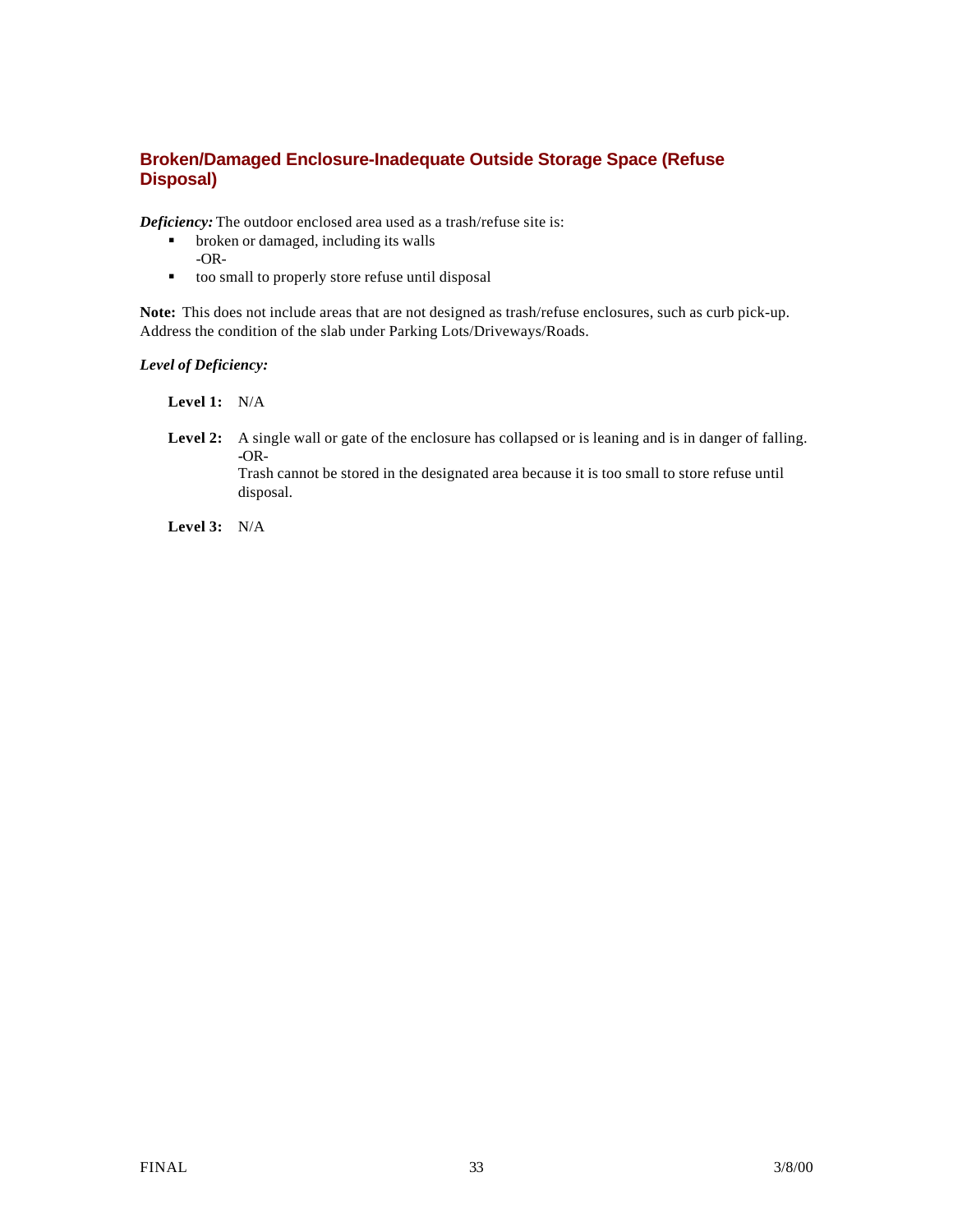# **Retaining Walls (Site)**

A wall built to support or prevent the advance of a mass of earth or water. This inspectable item can have the following deficiencies:

Damaged/Falling/Leaning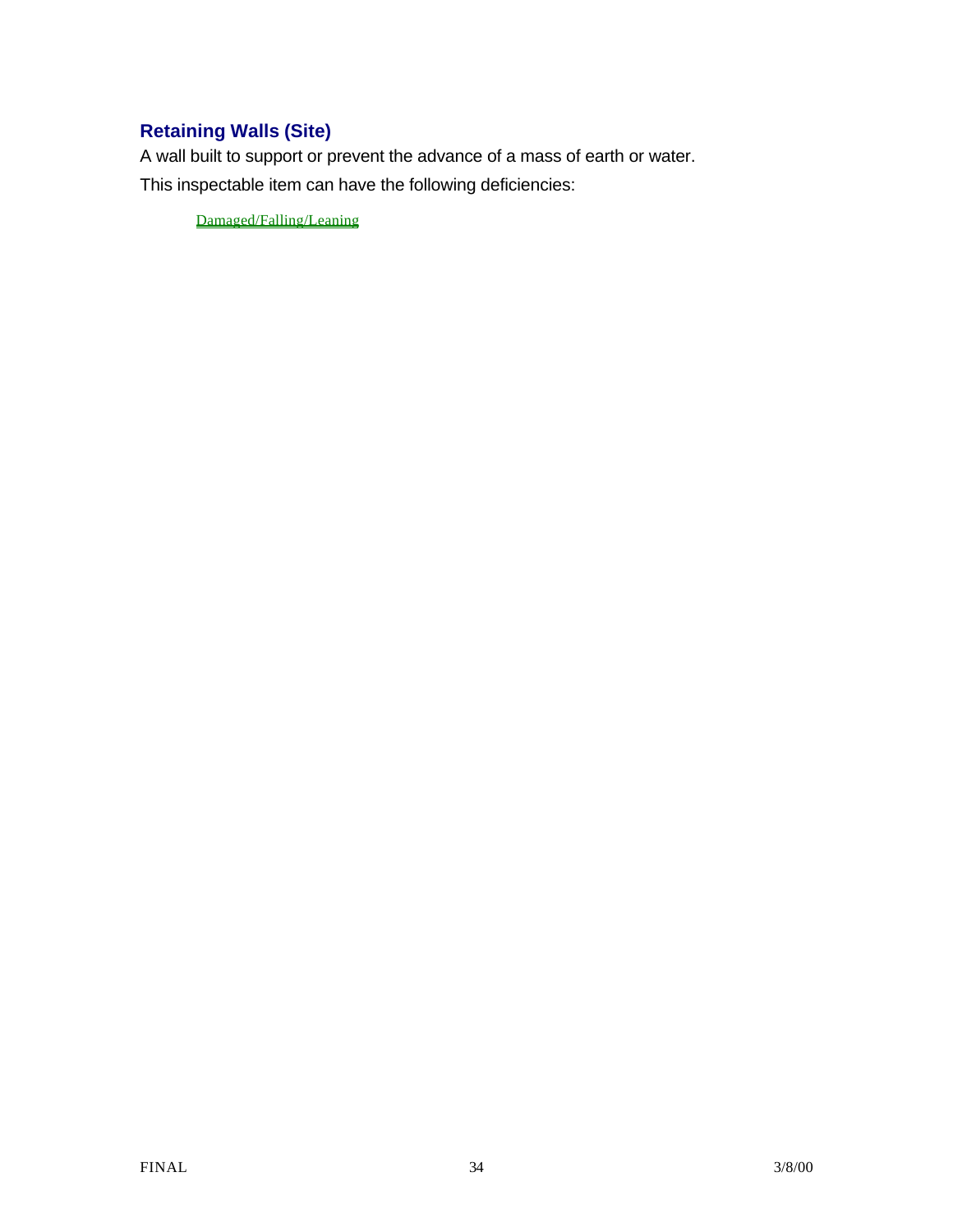### **Damaged/Falling/Leaning (Retaining Walls)**

*Deficiency:* A retaining wall structure is deteriorated, damaged, falling, or leaning.

#### *Level of Deficiency:*

**Level 1:** N/A

- Level 2: A retaining wall shows some signs of deterioration, but it still functions as it should, and it *is not a safety risk.*
- **Level 3:** A retaining wall is damaged and does not function as it should or *is a safety risk*.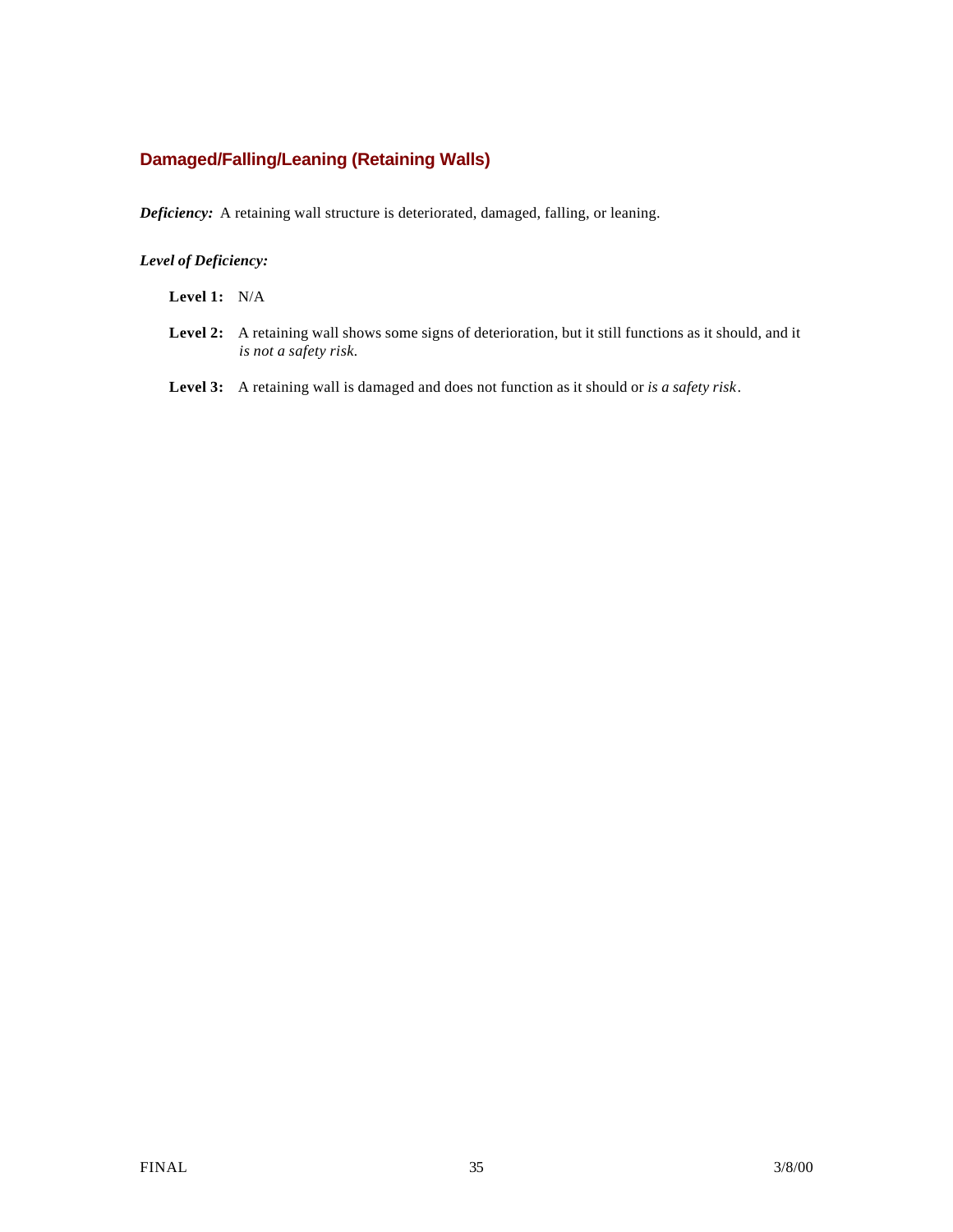### **Storm Drainage (Site)**

System used to collect and dispose of surface runoff water through the use of culverts, underground structures, or natural drainage features, e.g., swales, ditches, etc.

This inspectable item can have the following deficiencies:

Damaged/Obstructed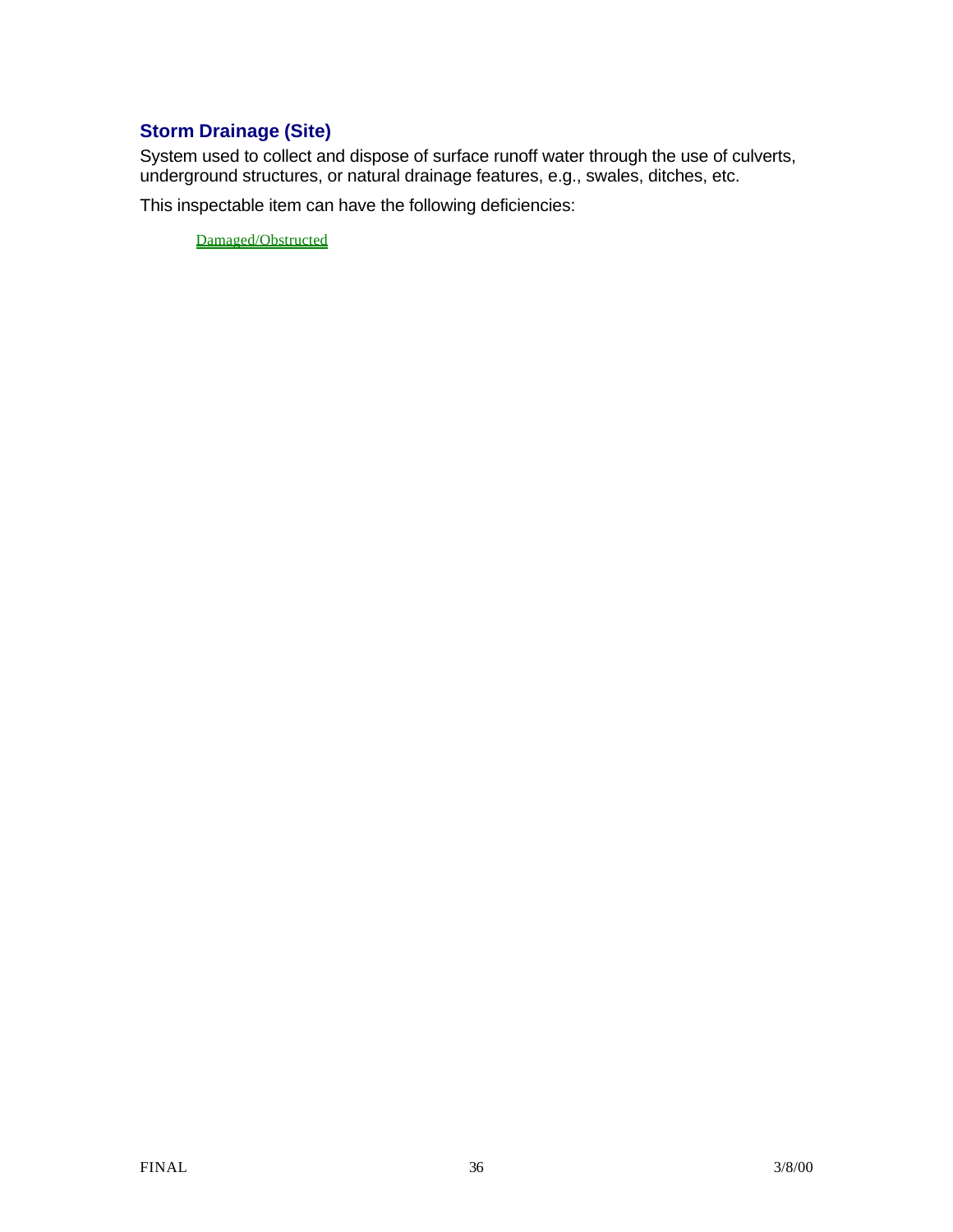## **Damaged/Obstructed (Storm Drainage)**

*Deficiency:* If the storm drains are structurally unsound, are blocked by accumulated debris, or present other safety hazards.

### *Level of Deficiency:*

**Level 1:** N/A

- Level 2: The system is partially blocked by a large quantity of debris, causing backup into adjacent area(s).
- **Level 3:** The system is completely blocked or a large segment of the system has failed because a large quantity of debris has caused:
	- $\bullet$  backups into adjacent area(s) -OR-
	- **u.** runoffs into areas where runoffs are not intended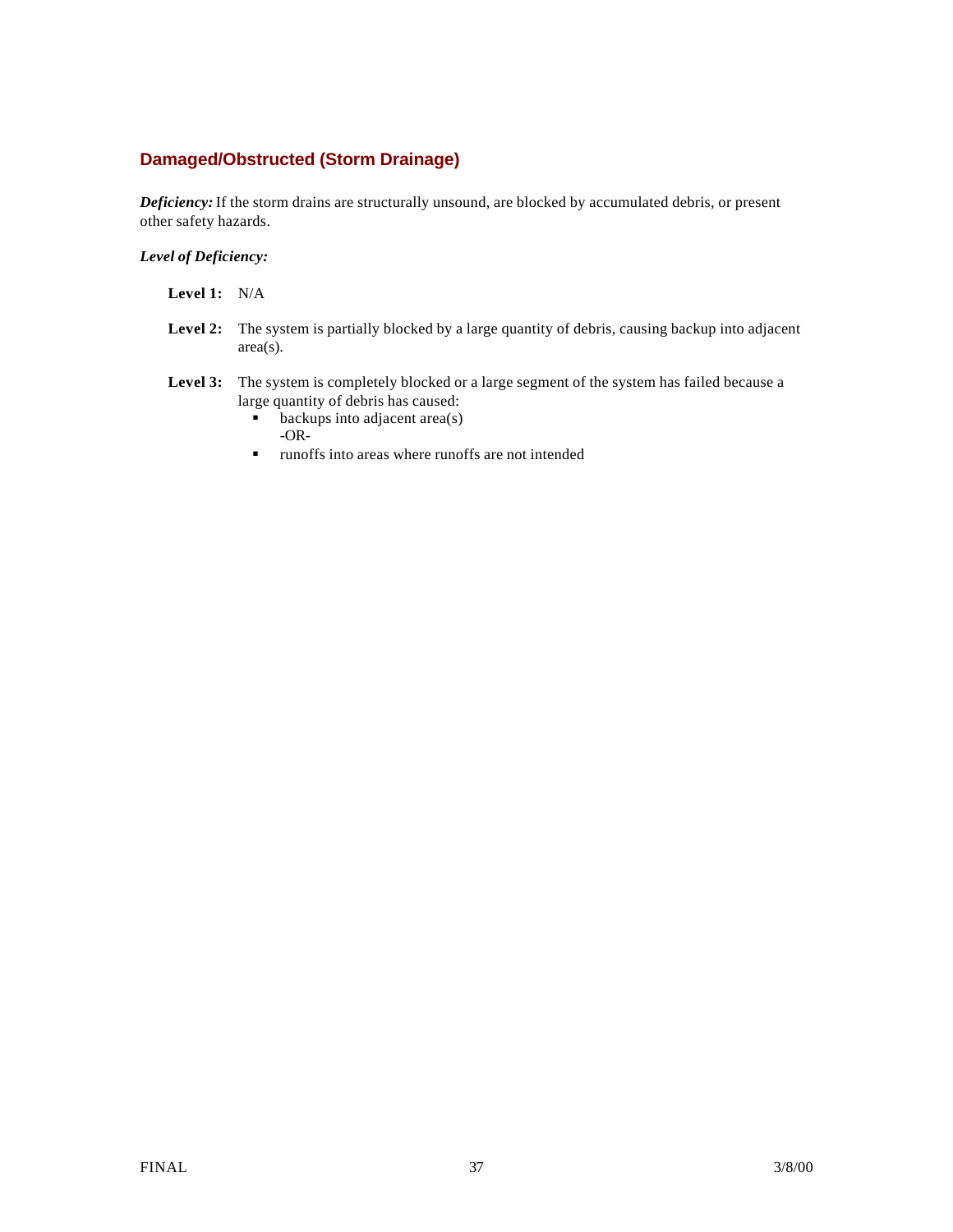# **Walkways/Steps (Site)**

Passages for walking and the structures that allow for changes in vertical orientation.

This inspectable item can have the following deficiencies:

Broken/Missing Hand Railing

Cracks/Settlement/Heaving

Spalling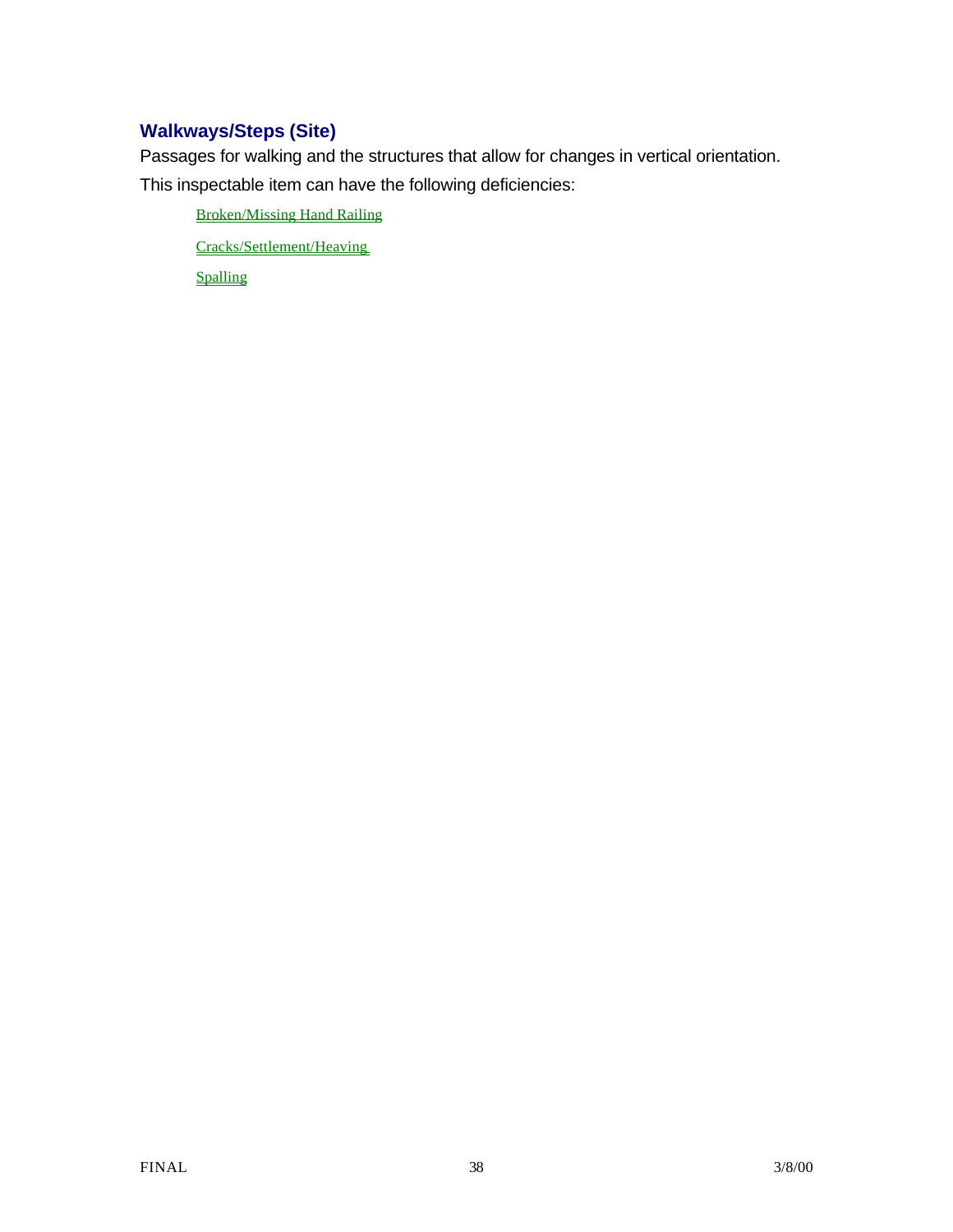# **Broken/Missing Hand Railing (Walkways/Steps)**

*Deficiency:* The hand rail is damaged or missing.

### *Level of Deficiency:*

**Level 1:** N/A

**Level 2:** N/A

Level 3: The hand rail for four or more stairs is missing, damaged, loose, or otherwise unusable.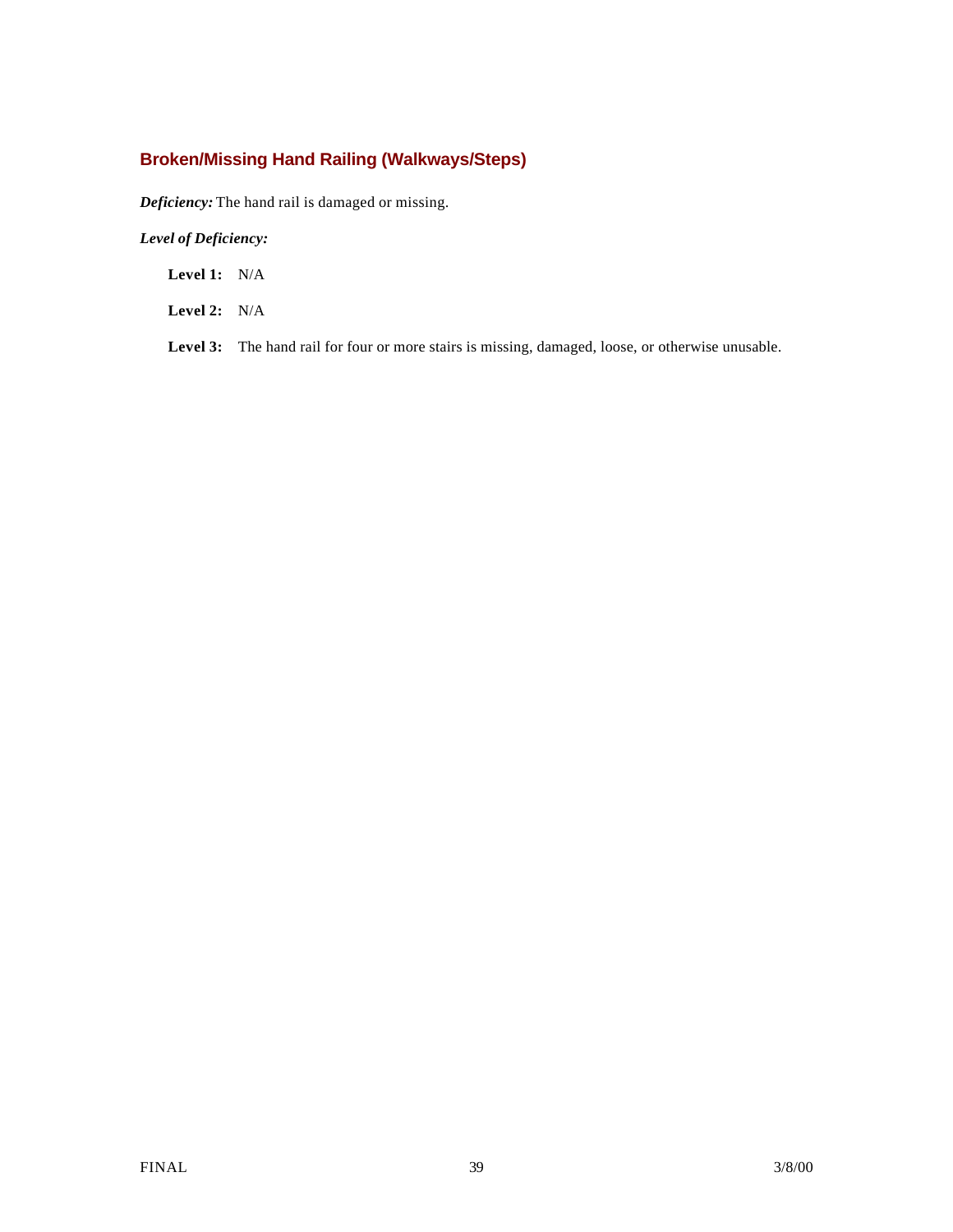## **Cracks/Settlement/Heaving (Walkways/Steps)**

#### *Deficiency:*

- visible faults in the pavement: longitudinal, lateral, alligator, etc. -OR-
- **•** pavement that sinks or rises because of the failure of subbase materials

### **Note:**

- 1. Do not include cracks on parking lots/driveways or roads.
- 2. For this to be a level 2 deficiency, 5% of the walkways must be impacted--50 out of 1,000 square feet, for example.
- 3. Relief joints are there by design; do not consider them cracks.
- 4. When observing traffic ability, consider the capacity to support pedestrians, wheelchairs, and people using walkers.

#### *Level of Deficiency:*

**Level 1:** N/A

Level 2: Cracks greater than  $\frac{3}{4}$ ", hinging/tilting, or missing section(s) that affect traffic ability over more than 5% of the property's walkways/steps.

**Level 3:** N/A

### **Comments**

Level 2: If the walkways or steps could cause tripping or falling, you must manually record this deficiency as "Health and Safety: Hazards."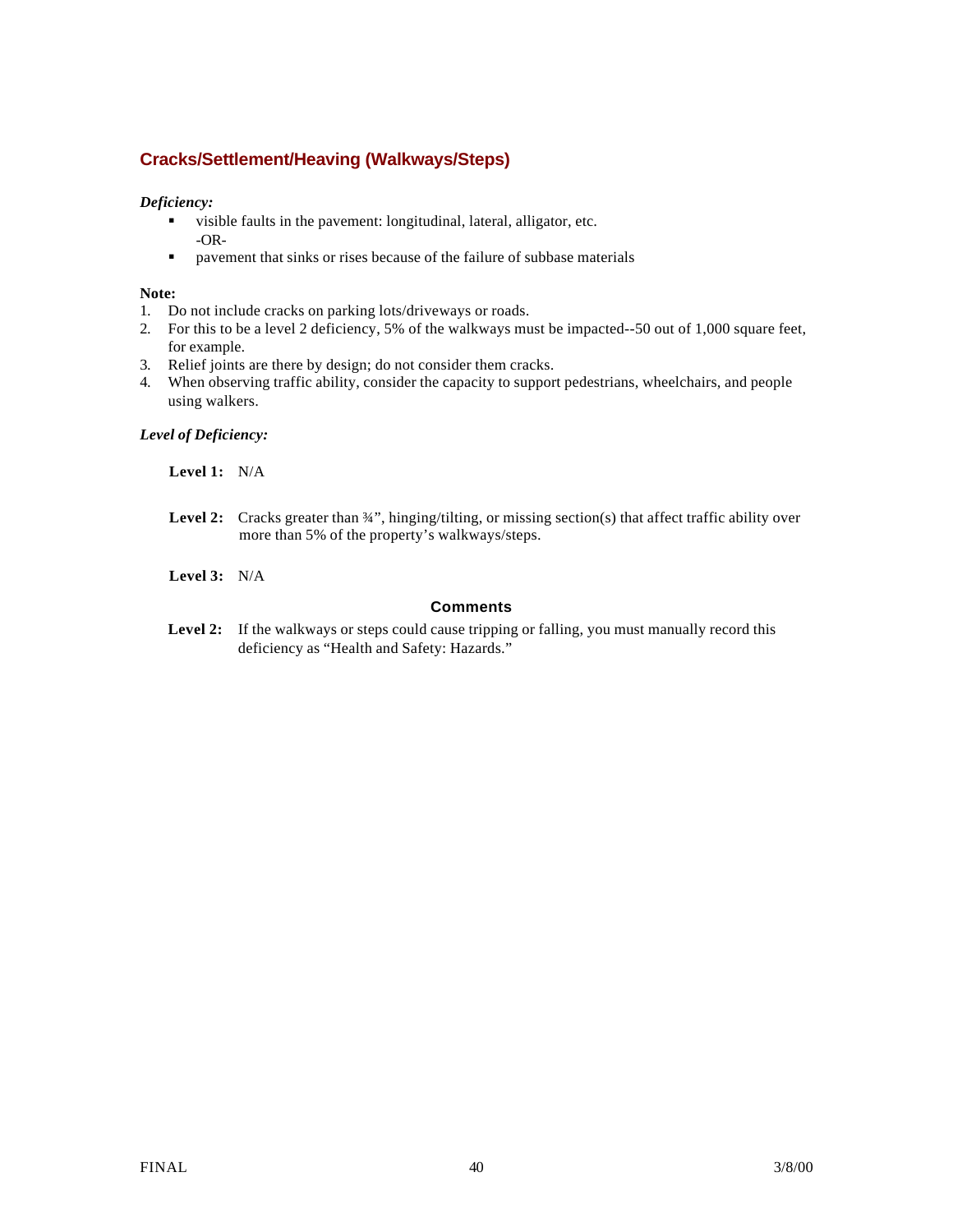## **Spalling (Walkways/Steps)**

*Deficiency:* A concrete or masonry walkway is flaking, chipping, or crumbling--possibly exposing underlying reinforcing material. This is a defect if 5% or more of the property's walkways/steps are affected (50 square feet out of 1,000 square feet, for example).

**Note:** When observing traffic ability, consider the capacity to support people on foot, in wheelchairs, and using walkers.

#### *Level of Deficiency:*

- Level 1: More than 5% of the walkway/steps have small areas of spalling--4 inches by 4 inches or less.
- Level 2: More than 5% of the walkway/steps have large areas of spalling—larger than 4 inches by 4 inches—and this affects traffic ability.

**Level 3:** N/A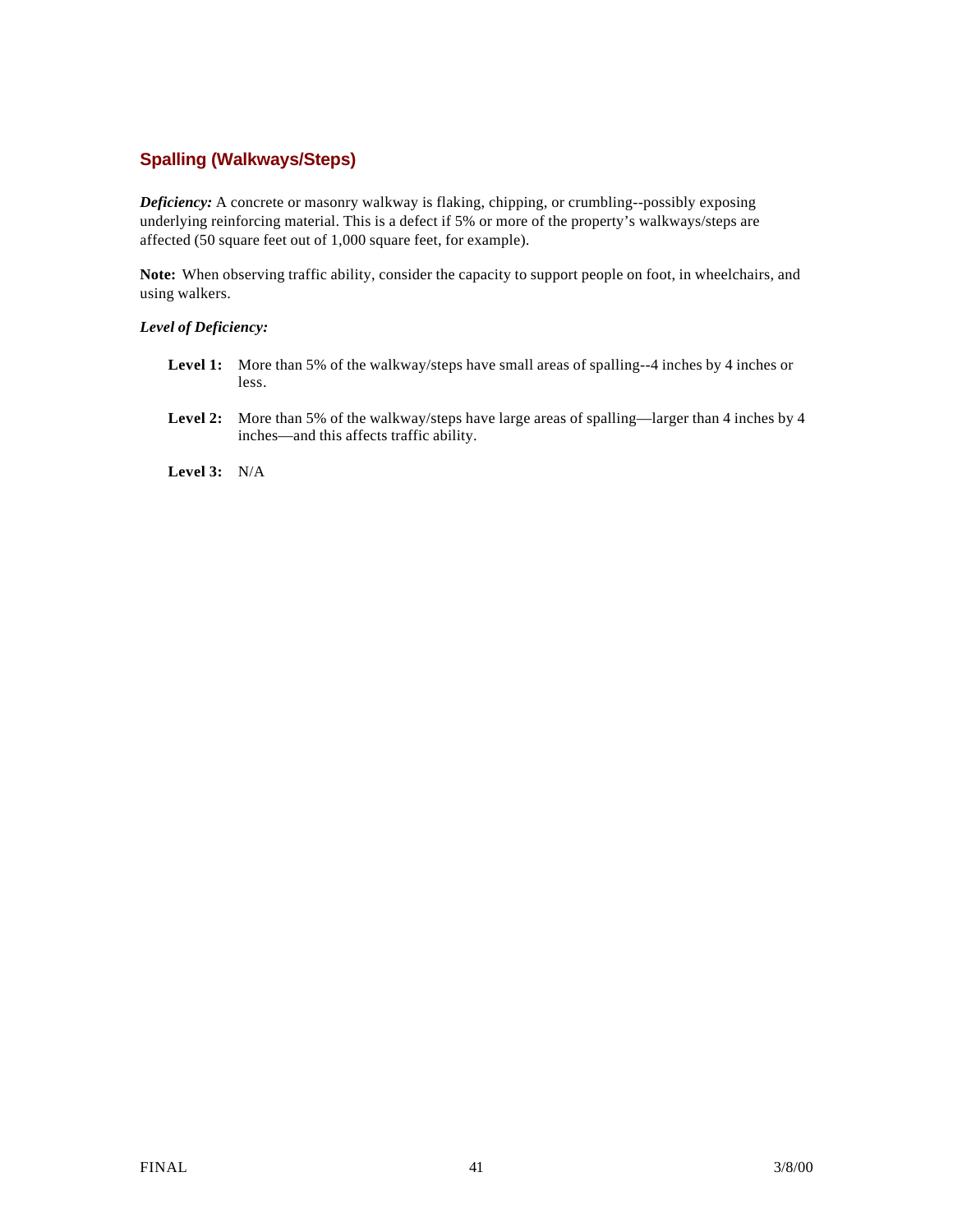# **Building Exterior Inspectable Items**

Items to inspect for "Building Exterior" are as follows:

**Doors FHEO** 

Fire Escapes

**Foundations** 

**Lighting** 

Roofs

**Walls** 

**Windows**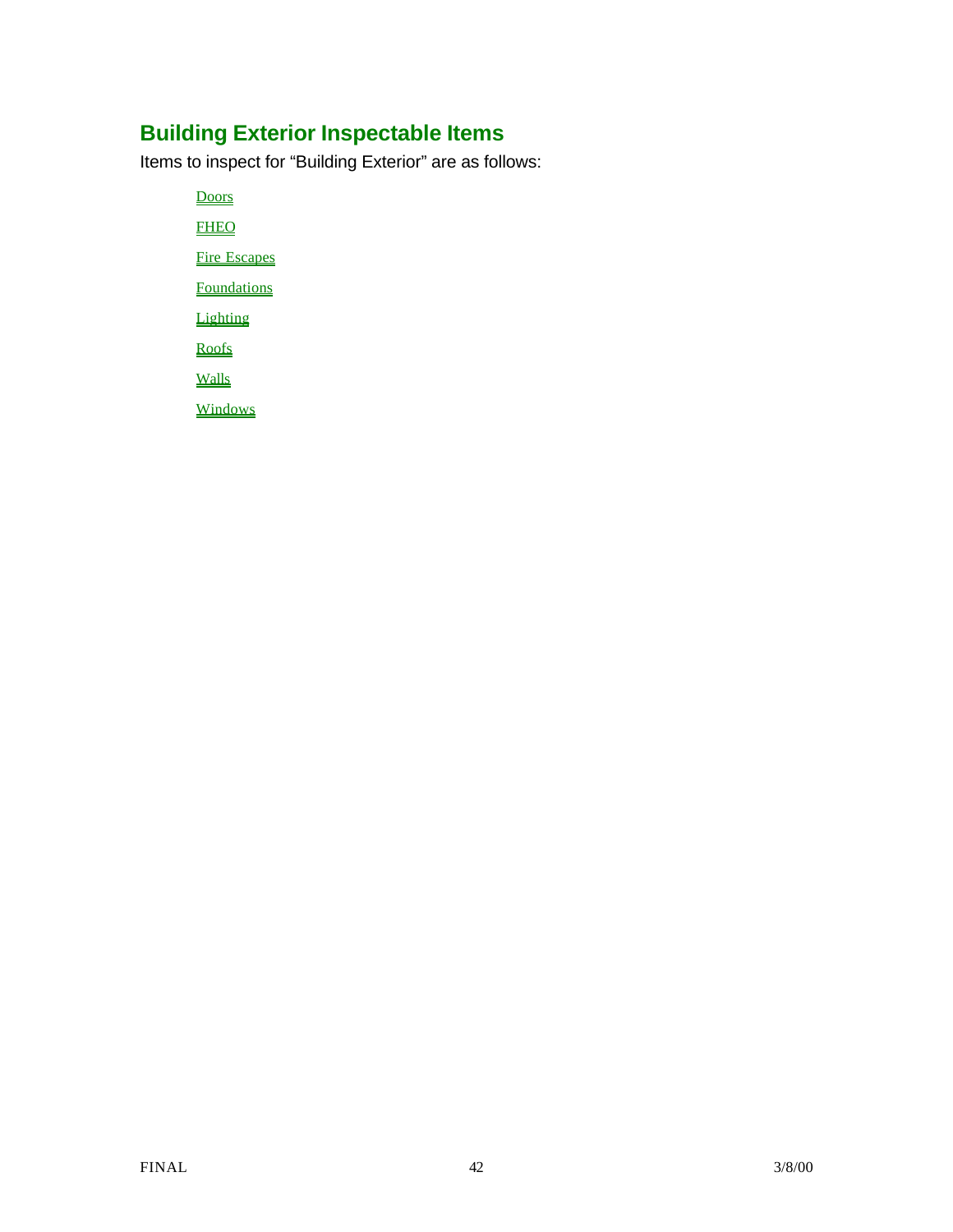# **Doors (Building Exterior)**

Means of access to the interior of a building or structure. Doors provide privacy, control passage, maintain security, provide fire and weather resistance. Includes entry to maintenance areas, boiler and mechanical rooms, electrical vaults, storage areas, etc.

**Note:** This does not include unit doors.

This inspectable item can have the following deficiencies:

Damaged Frames/Threshold/Lintels/Trim

Damaged Hardware/Locks

Damaged Surface (Holes/Paint/Rusting/Glass)

Damaged/Missing Screen/Storm/Security Door

Deteriorated/Missing Caulking/Seals

Missing Door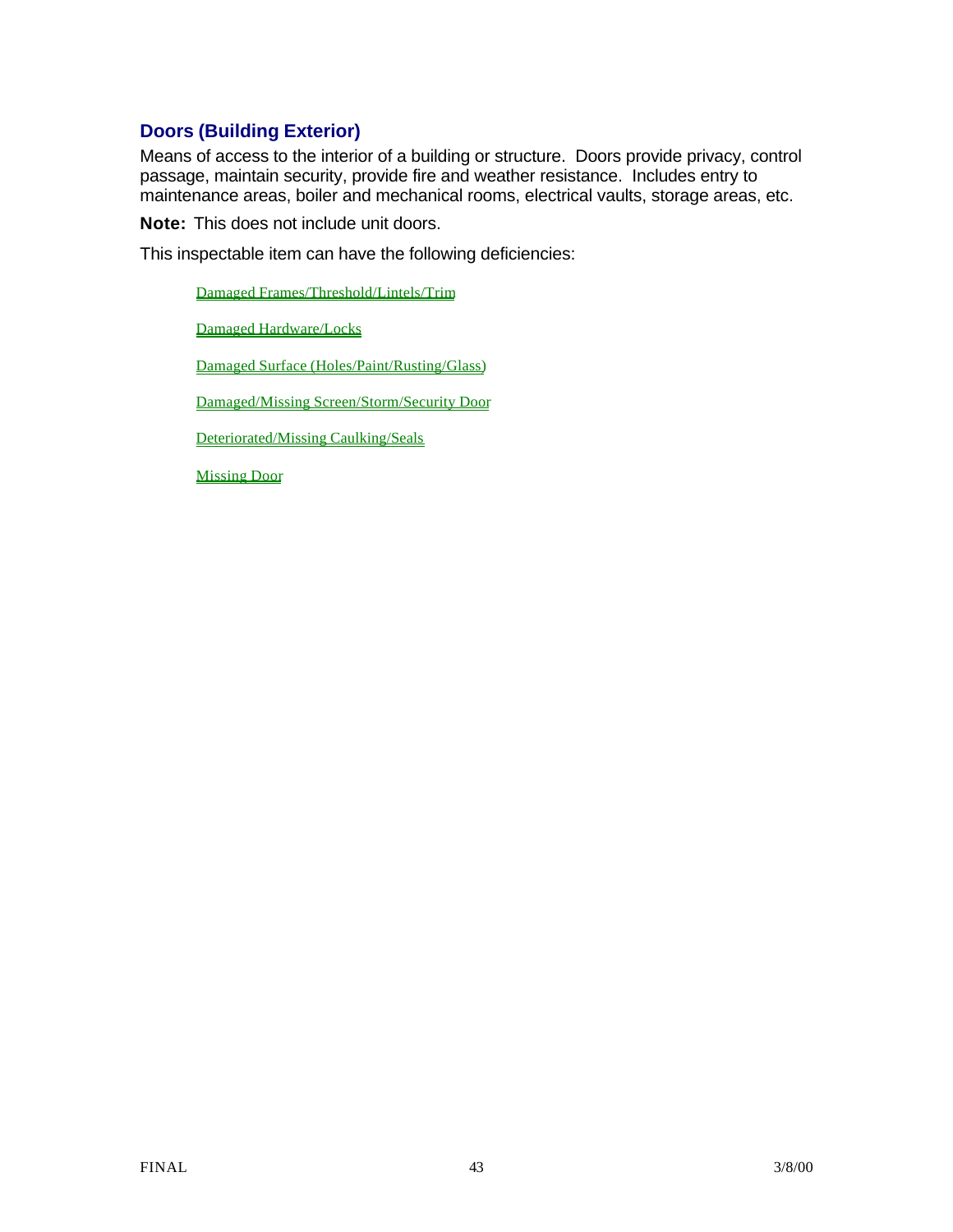## **Damaged Frames/Threshold/Lintels/Trim (Doors)**

Safety: Hazards."

*Deficiency:* You see a frame, header, jamb, threshold, lintel, or trim that is warped, split, cracked, or broken.

**Note:** If you see damage to a door's hardware--locks, hinges, etc.--record this under "Doors-Damage Hardware/Locks".

#### *Level of Deficiency:*

| Level 1: | N/A                                                                                                                                                                         |
|----------|-----------------------------------------------------------------------------------------------------------------------------------------------------------------------------|
|          | <b>Level 2:</b> At least <i>one door</i> is not functioning or cannot be locked because of damage to the frame,<br>threshold, lintel, or trim.                              |
|          | <b>Level 3:</b> At least one <i>entry door or fire/emergency door</i> is not functioning or cannot be locked<br>because of damage to the frame, threshold, lintel, or trim. |
|          | Comments                                                                                                                                                                    |
|          | <b>Level 3:</b> If the condition is a health and safety concern, you must record it manually as "Health and                                                                 |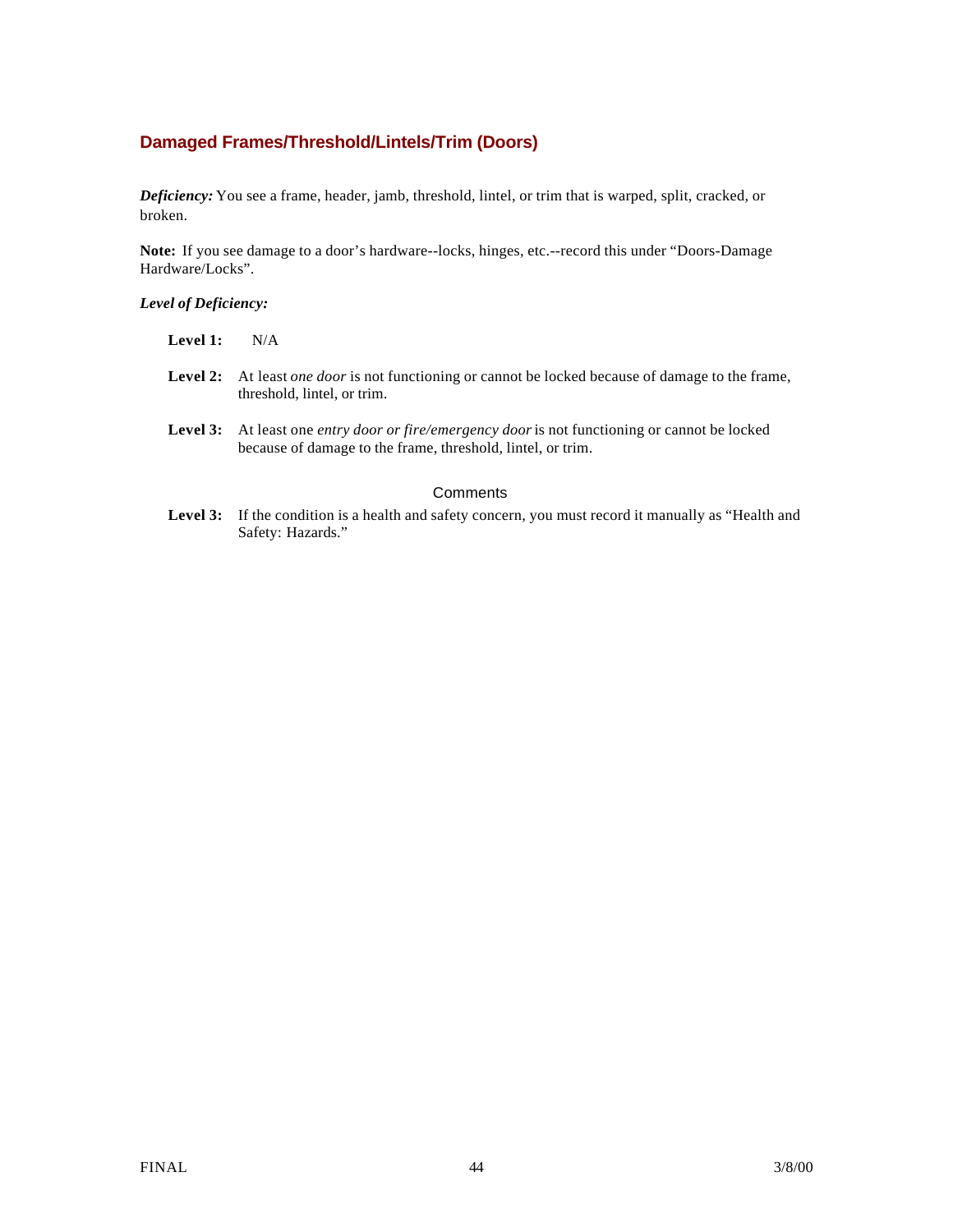### **Damaged Hardware/Locks (Doors)**

*Deficiency:* The attachments to a door that provide hinging, hanging, opening, closing, or security are damaged or missing. These include locks, panic hardware, overhead door tracks, springs and pulleys, sliding door tracks and hangers, and door closures.

#### **Note:**

- 1. If a door is designed to have locks, the locks should work.
- 2. If a door is not designed to have locks, do not record a deficiency for not having a lock.

#### *Level of Deficiency:*

**Level 1:** N/A

- **Level 2:** One door does not function as it should or cannot be locked because of damage to the door's hardware.
- Level 3: One door's panic hardware does not function as it should. -OR-

One entry door or fire/emergency door does not function as it should or cannot be locked because of damage to the door's hardware.

#### **Comments**

Level 3: If the condition is a health and safety concern, you must record it manually as "Health and Safety: Hazards."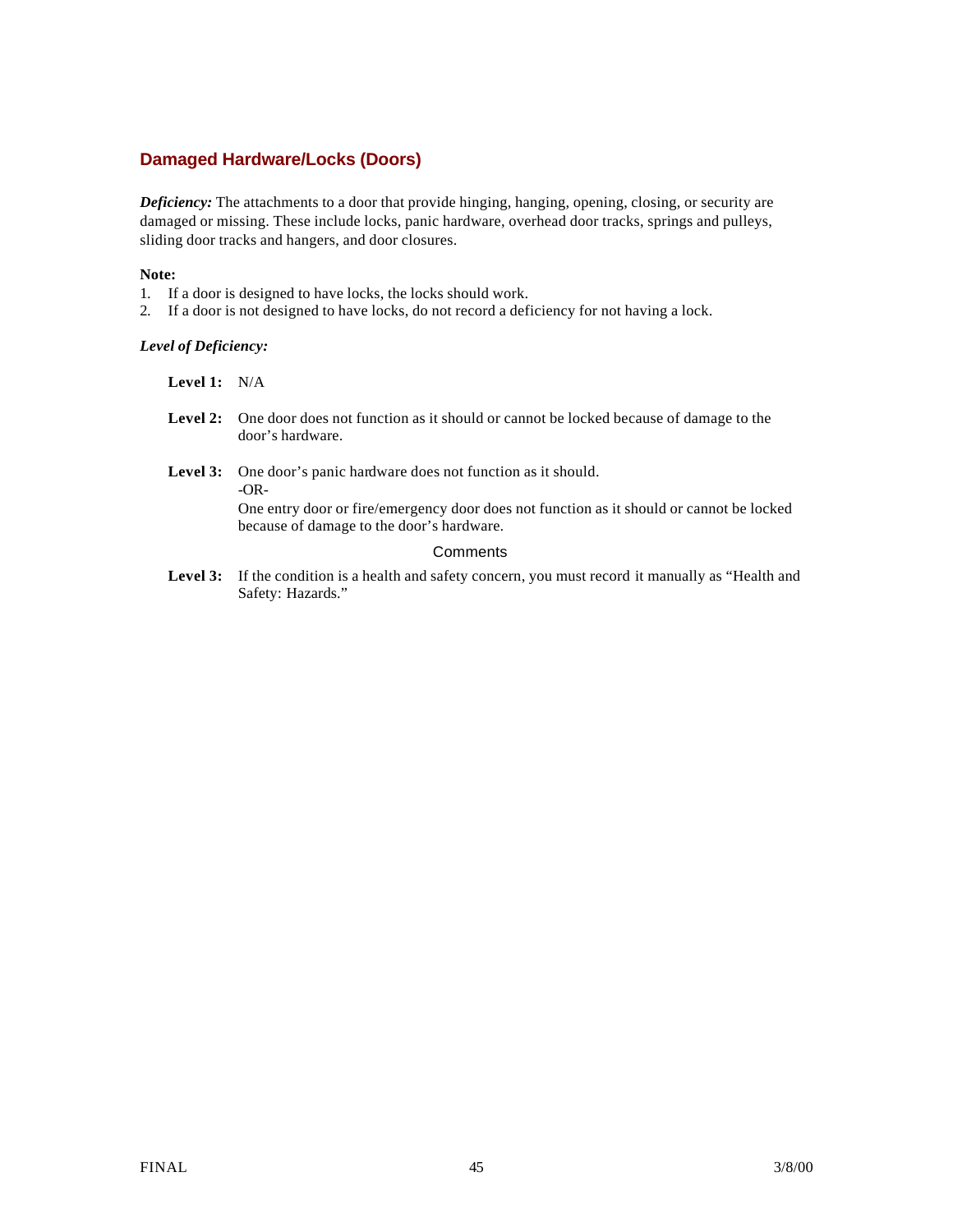## **Damaged Surface (Holes/Paint/Rusting/Glass) (Doors)**

*Deficiency:* You see damage to the door surface that:

- $\blacksquare$  may affect either the surface protection or the strength of the door -OR-
- $\blacksquare$  may compromise building security

This includes holes, peeling/cracking/no paint, broken glass, and significant rust.

#### *Level of Deficiency:*

- **Level 1:** N/A
- **Level 2:** One door has a hole or holes with a diameter ranging from 1/4 inch to 1 inch.
- Level 3: One door has a hole or holes larger than 1 inch in diameter, significant peeling/cracking/no paint, rust that affects the integrity of the door surface, or broken/missing glass. **-**OR-

One entry door or fire/emergency door has a hole or holes with a diameter ranging from 1/4 inch to 1 inch.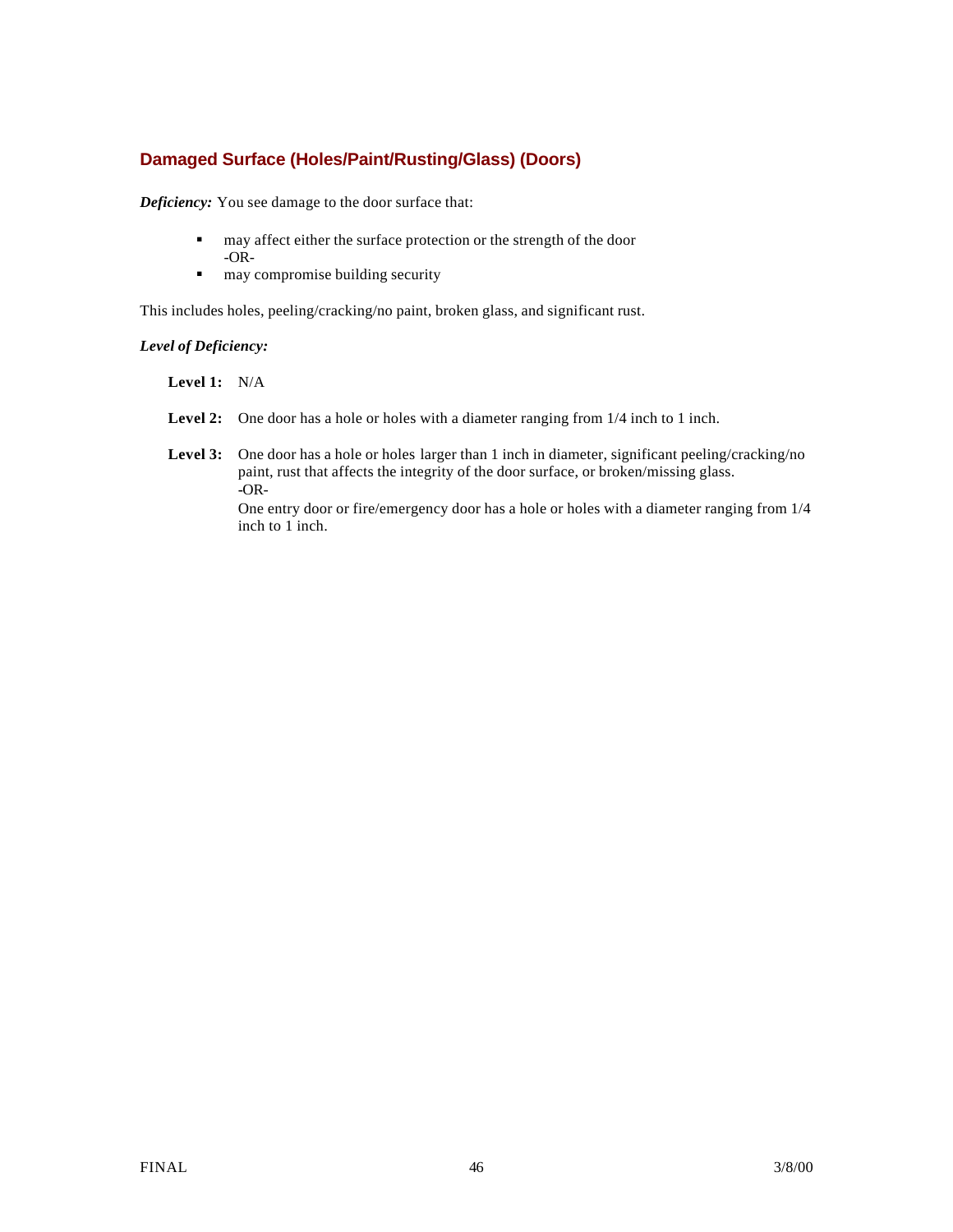### **Damaged/Missing Screen/Storm/Security Door (Doors)**

*Deficiency:* You see damage to surfaces, including screens, glass, frames, hardware, and door surfaces.

#### *Level of Deficiency:*

- Level 1: At least one screen door or storm door is damaged or is missing screens or glass—shown by an empty frame or frames.
- **Level 2:** N/A
- Level 3: A security door is not functioning or missing. ("Missing" applies only if a security door that should be there is not there.)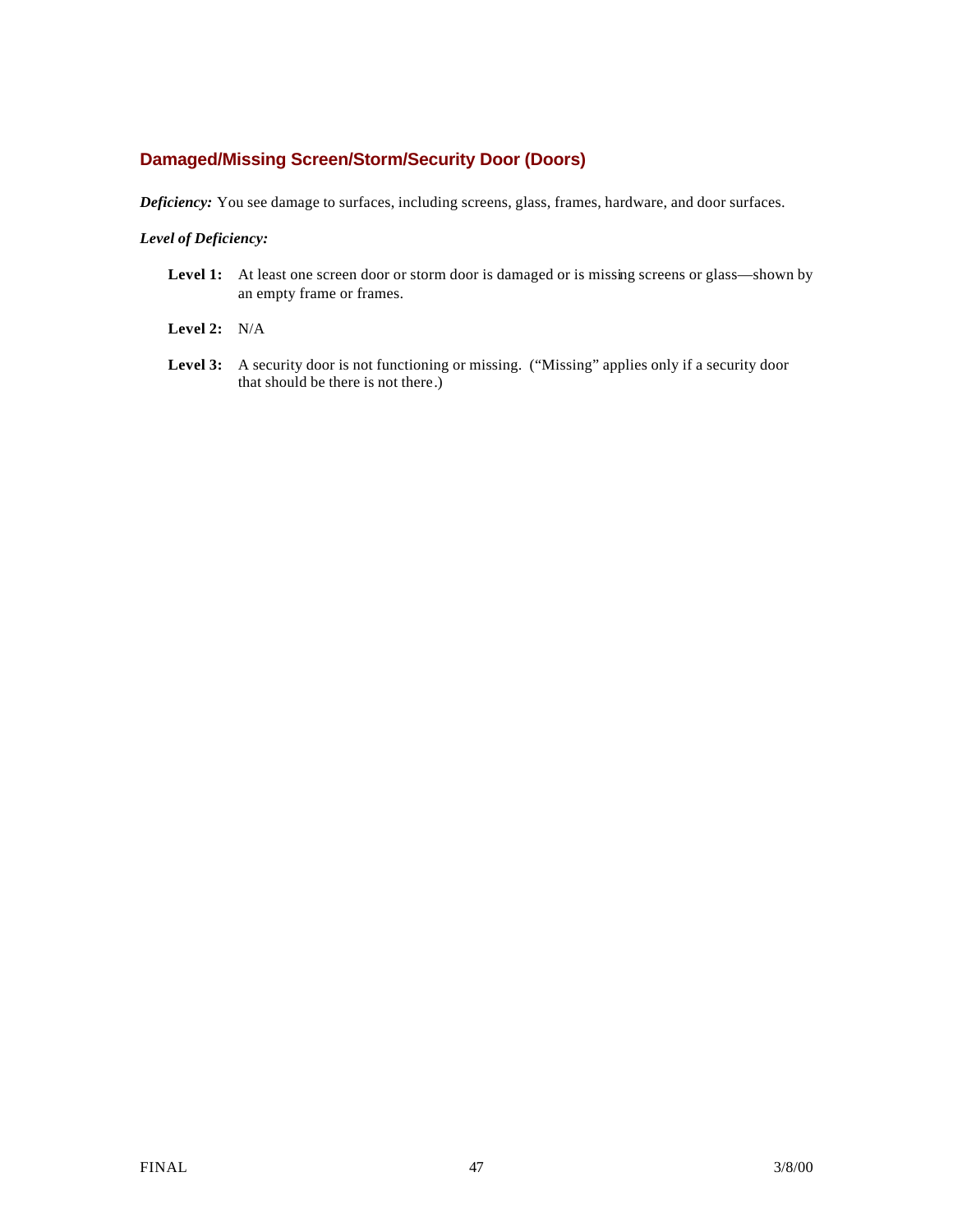### **Deteriorated/Missing Caulking/Seals (Doors)**

*Deficiency:* Sealant and stripping designed to resist weather or caulking is missing or deteriorated.

**Note:** This applies only to entry doors that were designed with seals. If a door shows evidence that a seal was never part of its design, do not record a deficiency.

### *Level of Deficiency:*

| Level 1: | N/A |
|----------|-----|
|          |     |

**Level 2:** N/A

Level 3: The seals/caulking is missing on one entry door, or they are so damaged that they do not function as they should.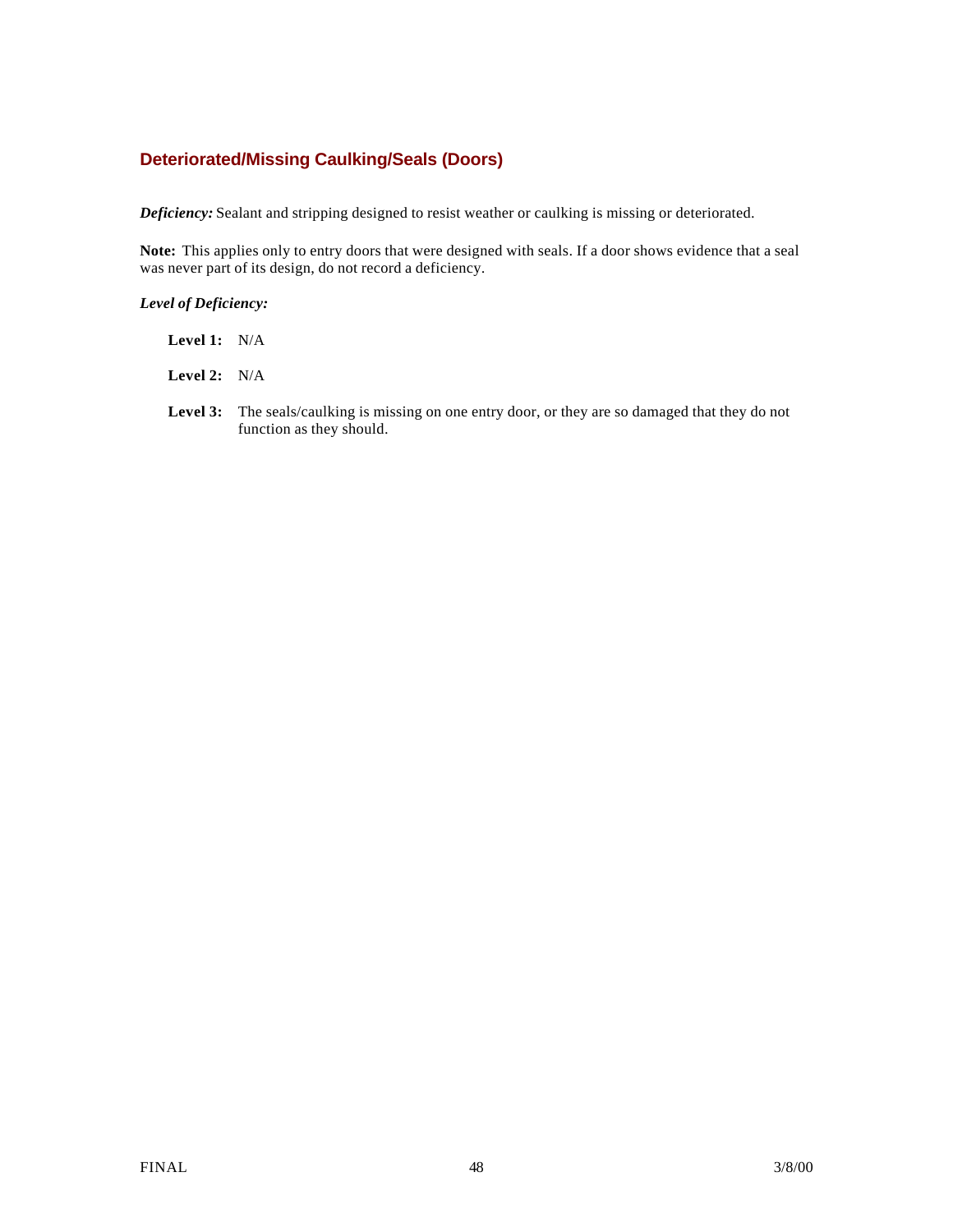# **Missing Door (Doors)**

*Deficiency:* A door is missing.

*Level of Deficiency:*

- **Level 1:** N/A
- **Level 2:** N/A
- Level 3: A single missing building exterior door is a Level 3 deficiency.

#### **Comments**

Level 3: If the condition is a health and safety concern, you must record it manually as "Health and Safety: Hazards."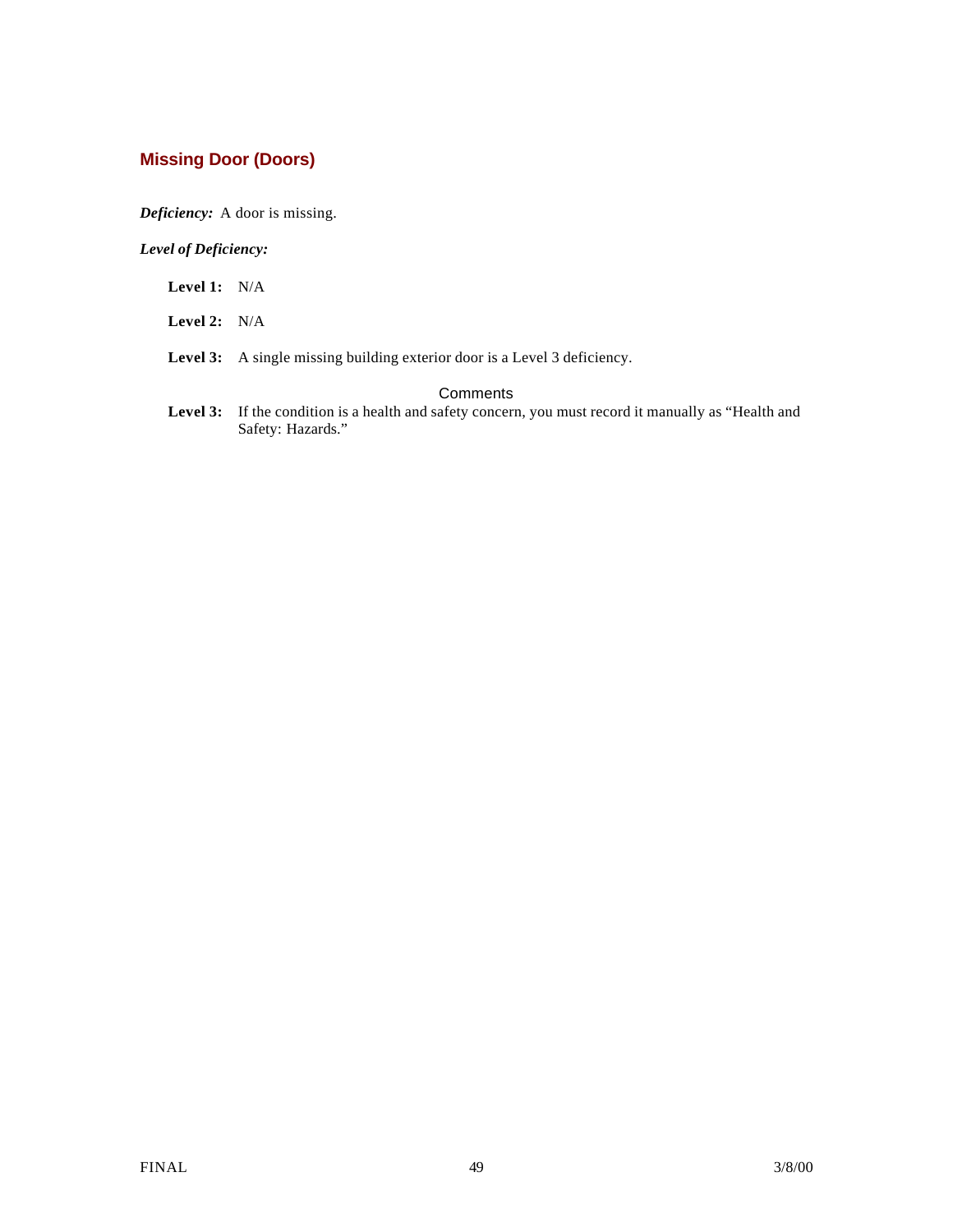# **FHEO – 32" Wide Main Entrance (Building Exterior)**

Main Entrance Less Than 32" Wide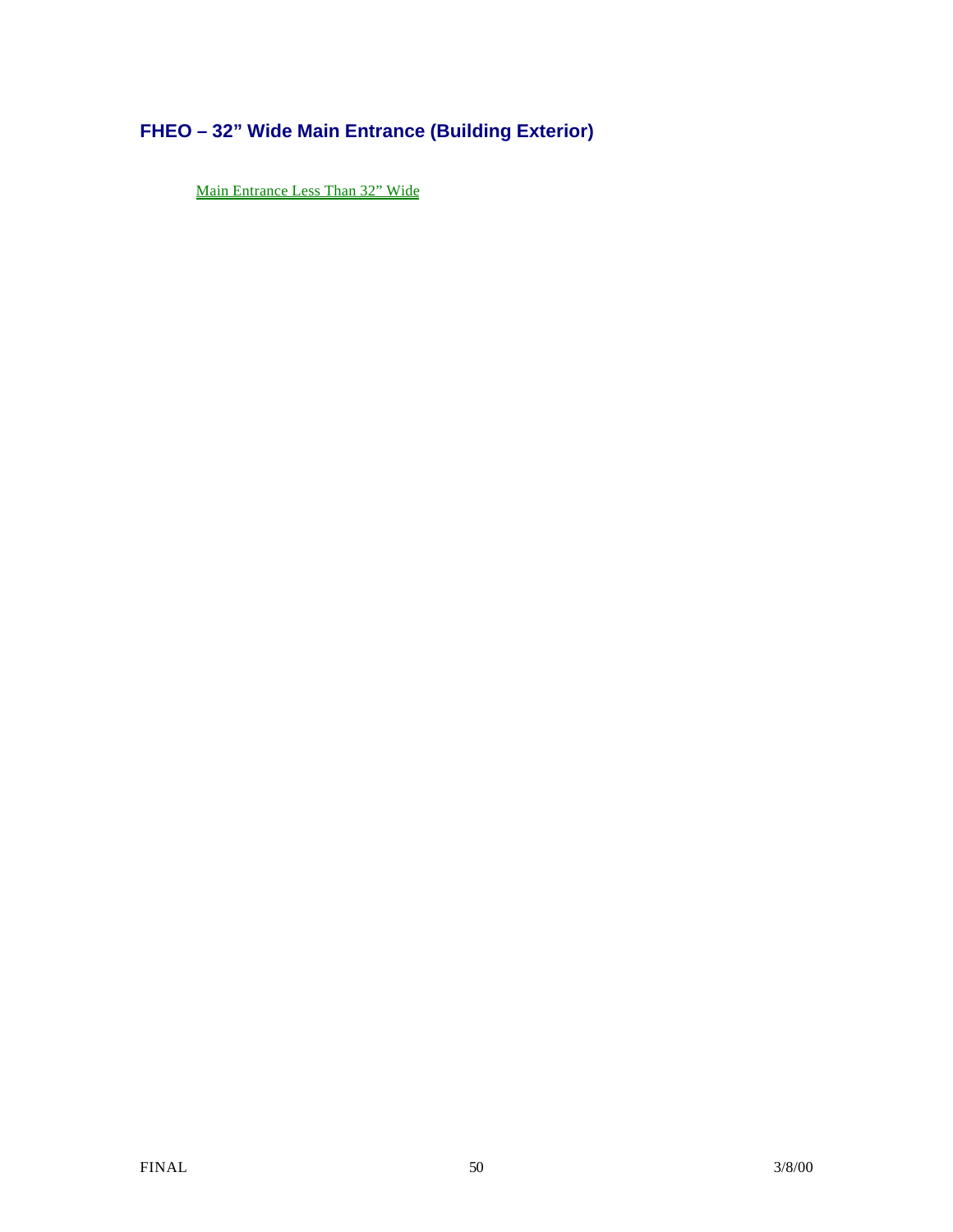# **Main Entrance Less Than 32" Wide (FHEO - 32" Wide Main Entrance)**

### *Deficiency:*

Verify that the main entrance for each building inspected is at least 32" wide, measured from between the face of the door and the opposite door stop.

### *Level of Deficiency:*

**Level 1:** N/A

**Level 2:** N/A

**Level 3:** The distance between the face of the door and the opposite doorstop is not 32" wide.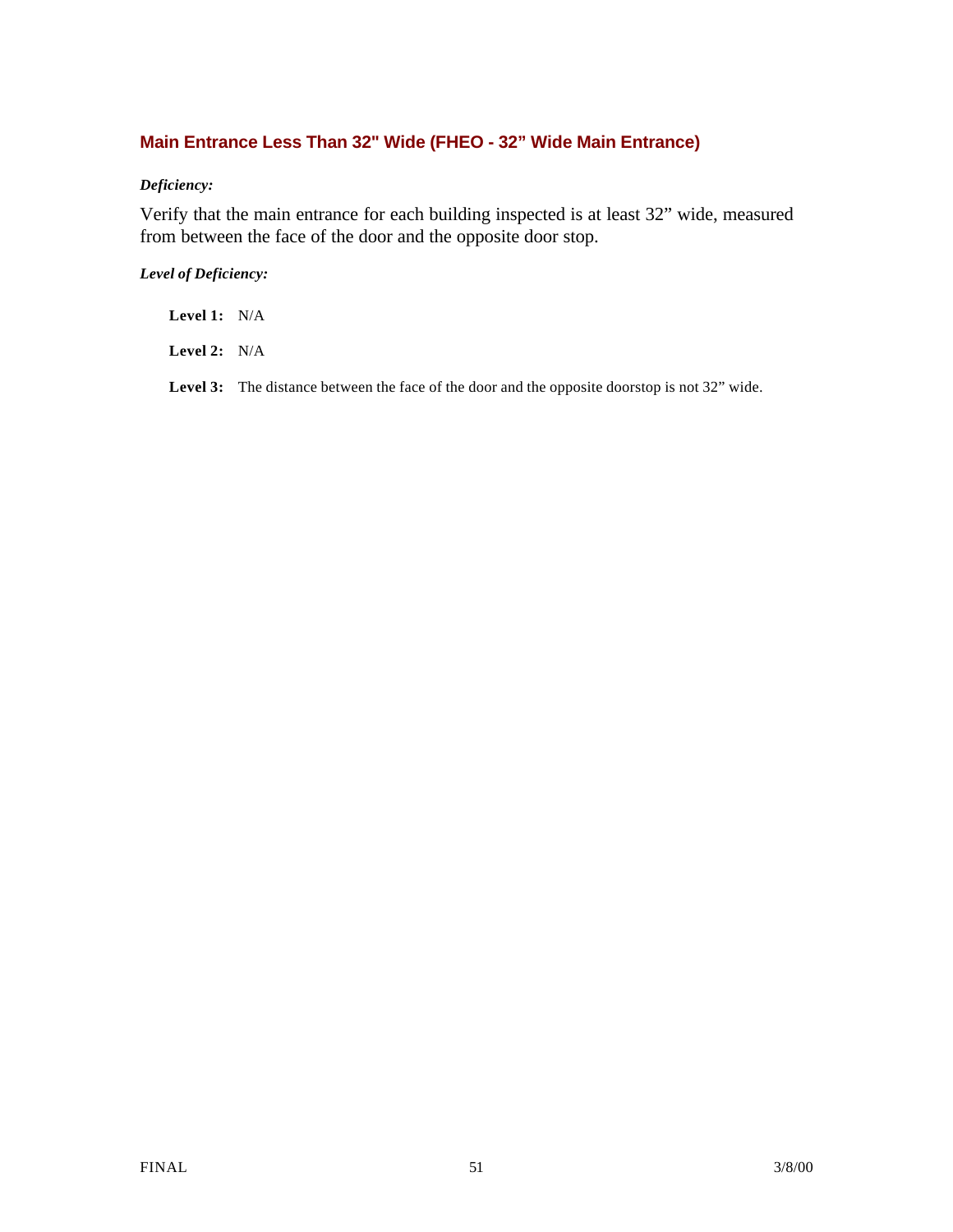# **FHEO – Accessibility to Main Floor Entrance (Building Exterior)**

Obstructed or Missing Accessibility Route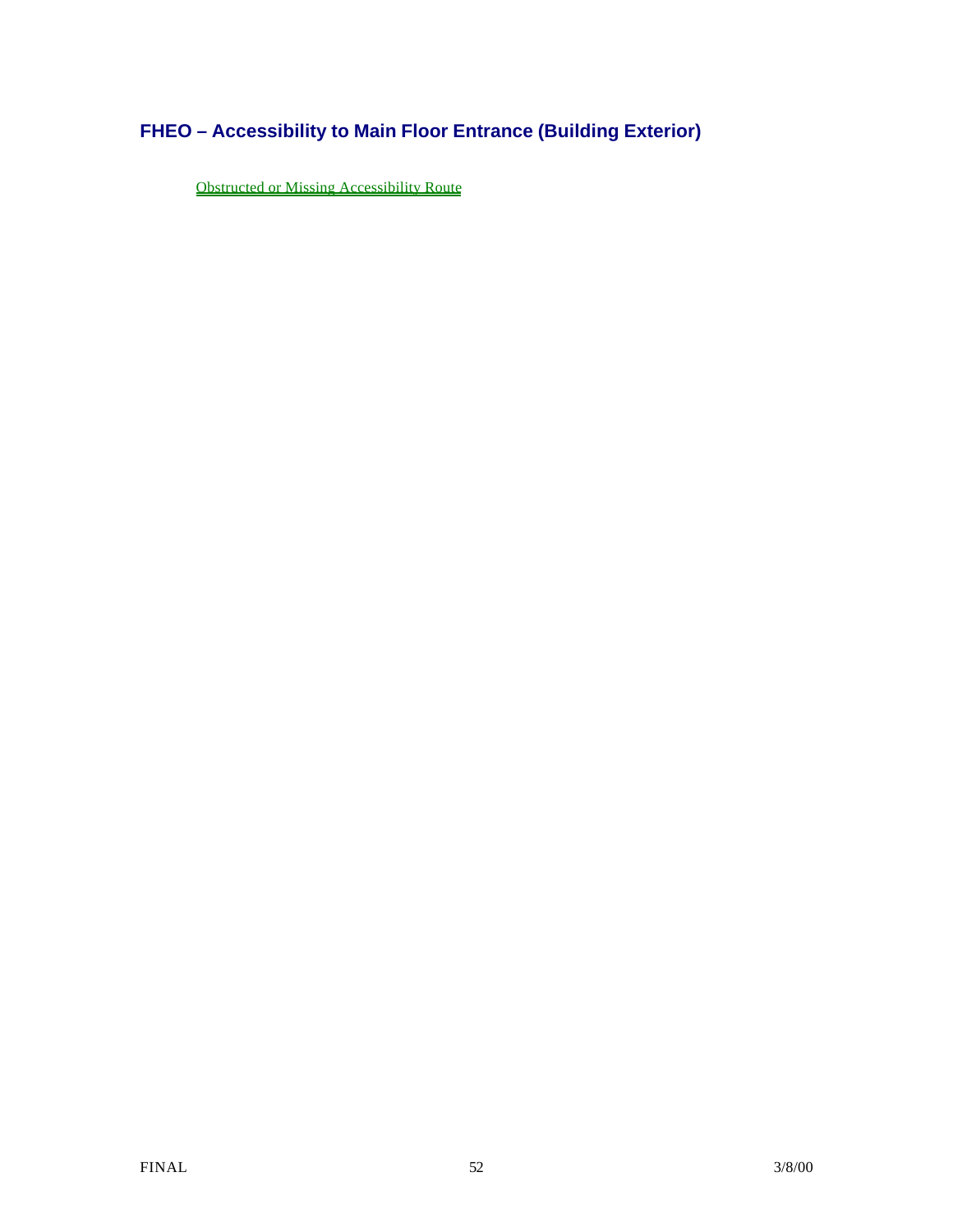## **Obstructed or Missing Accessibility Route (FHEO - Accessibility to Main Floor Entrance)**

### *Deficiency:*

Verify that there is an accessible route to and from the main ground floor entrance for every building inspected. Accessible routes include level surface to the door, ramps, etc.

### *Level of Deficiency:*

**Level 1:** N/A **Level 2:** N/A **Level 3:** There is not an accessible route.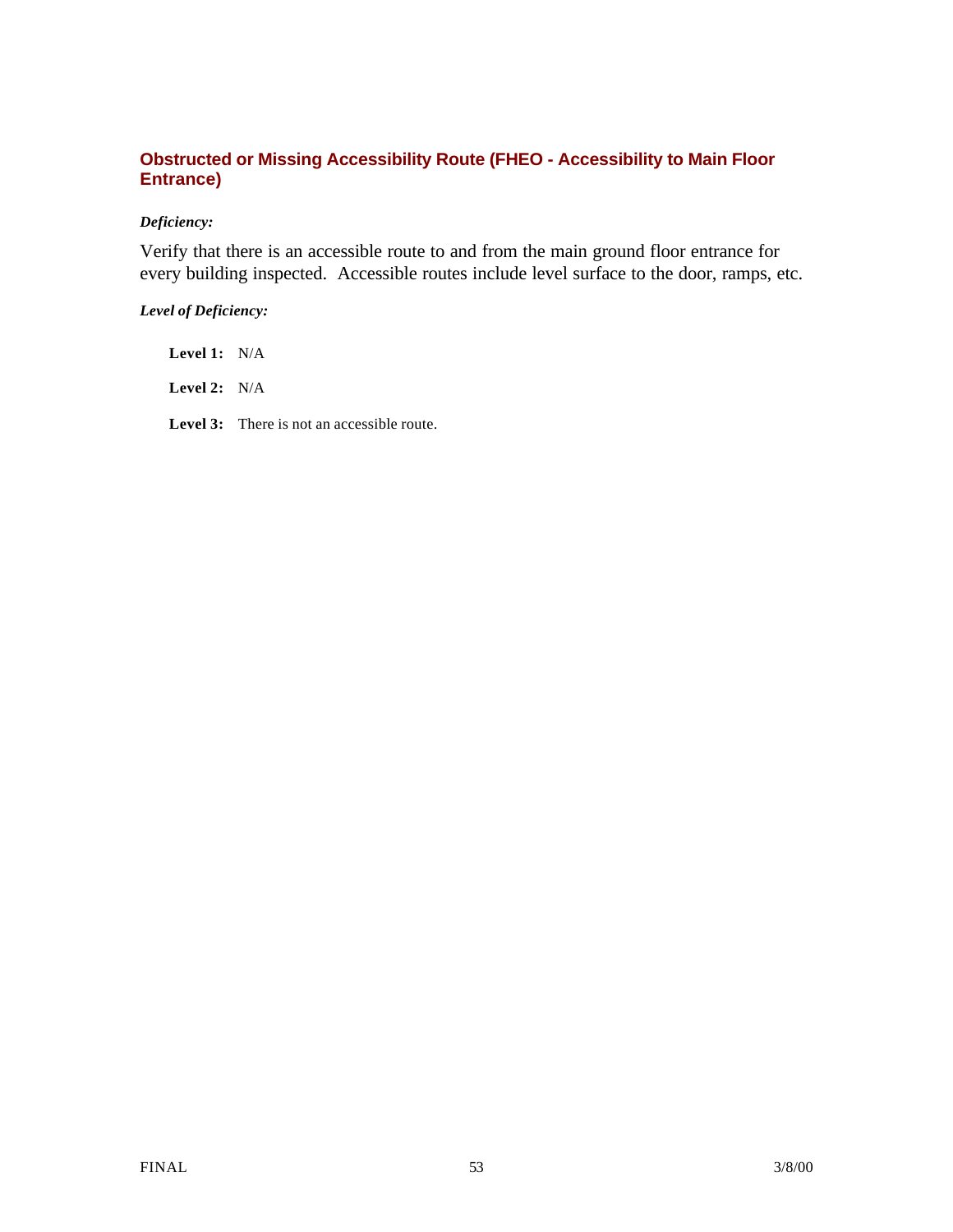# **Fire Escapes (Building Exterior)**

All buildings must have acceptable fire exits. This includes both stairway access doors & external exits. These can include external fire escapes, fire towers, operable windows on the lower floors with easy access to the ground or a back door opening onto a porch with a stairway leading to the ground.

Blocked Egress/Ladders

Visibly Missing Components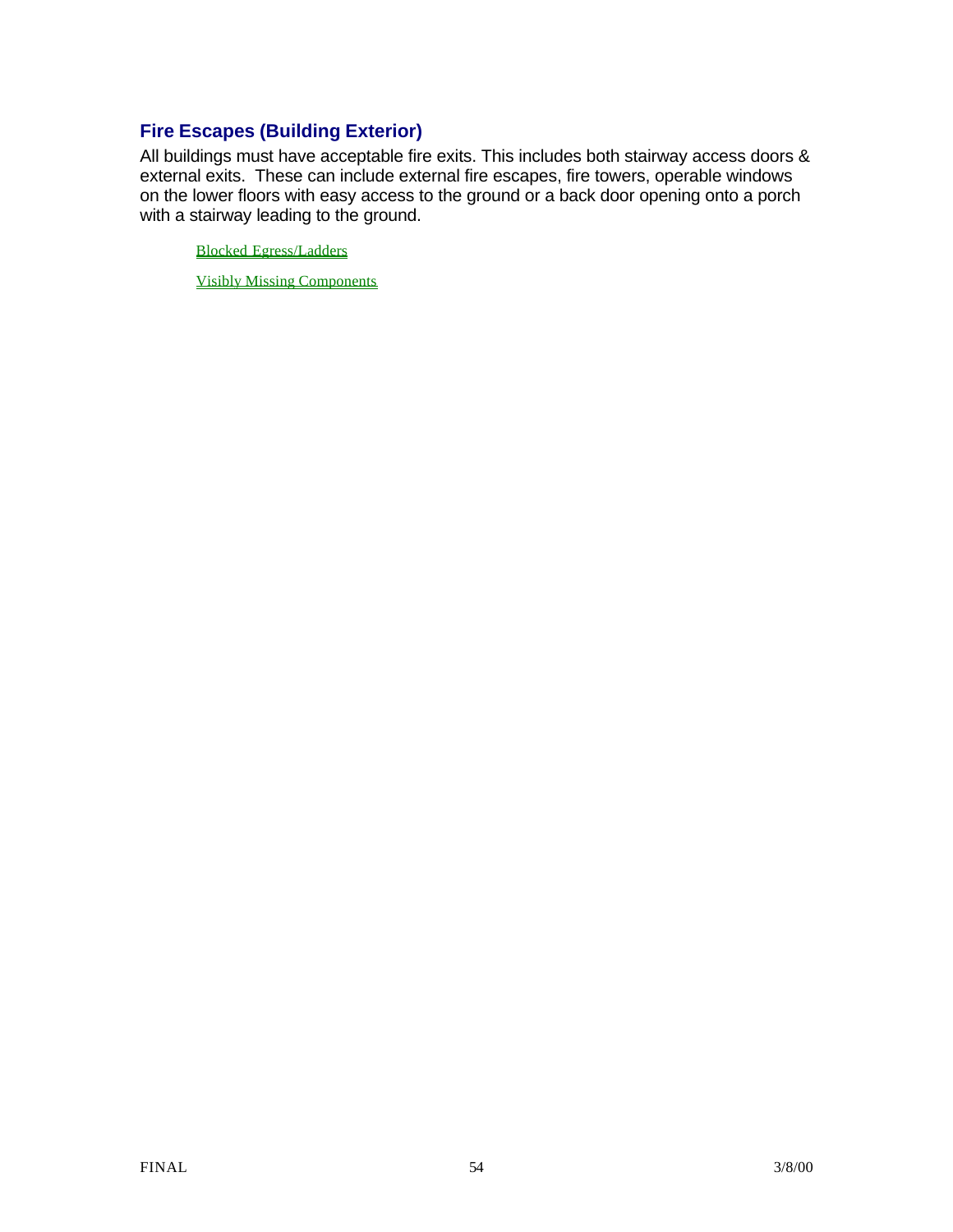### **Blocked Egress/Ladders (Fire Escapes)**

*Deficiency:* Any part of the fire escape--including ladders--is blocked, limiting or restricting people from exiting.

**Note:** This includes fire escapes, fire towers, and windows on the ground floor that would be used in an emergency.

### *Level of Deficiency:*

**Level 1:** N/A

**Level 2:** N/A

Level 3: Stored items or other barriers restrict or block people from exiting.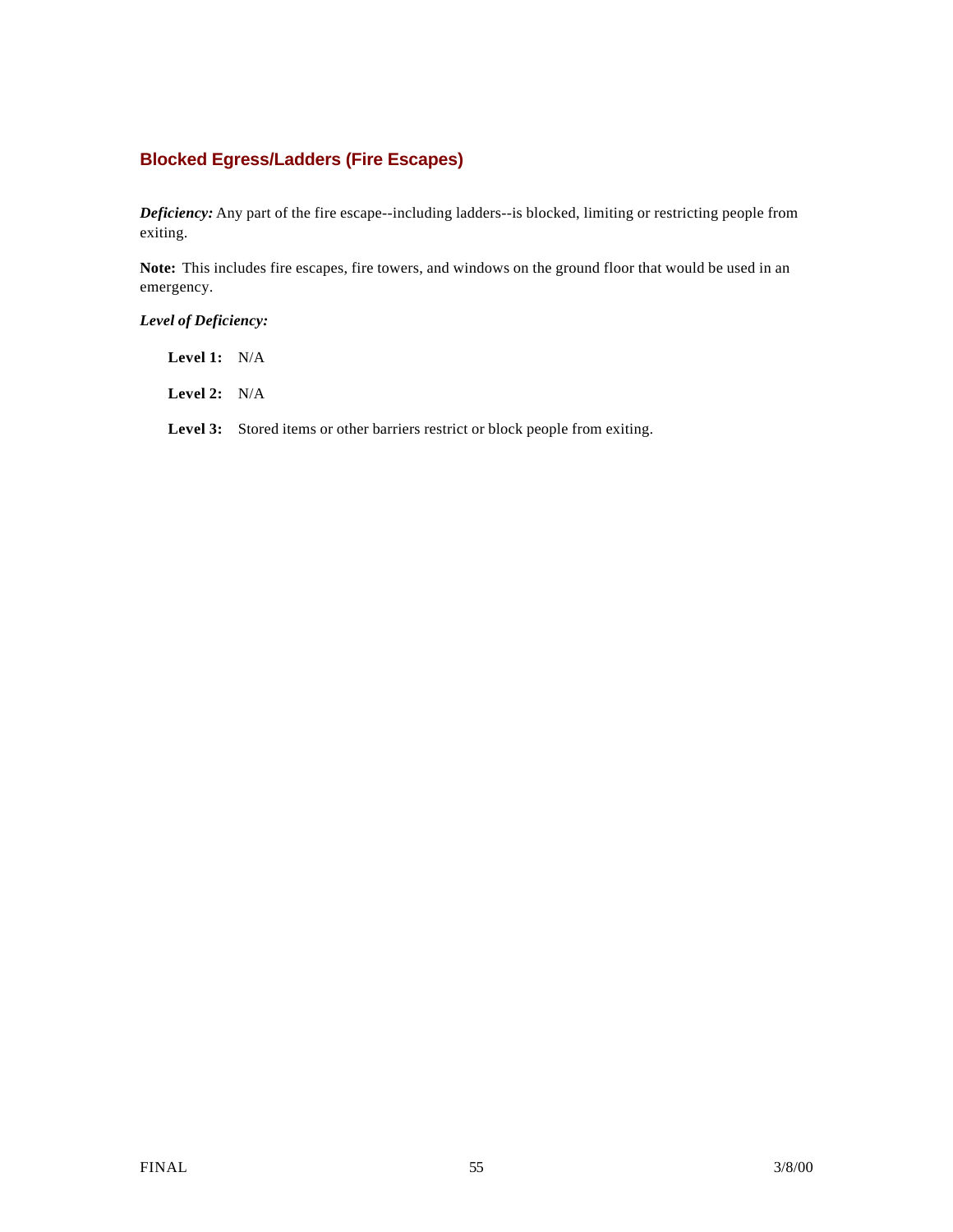# **Visibly Missing Components (Fire Escapes)**

*Deficiency:* You see that any of the components that affect the function of the fire escape are missing.

#### *Level of Deficiency:*

**Level 1:** N/A

**Level 2:** N/A

**Level 3:** You see that any of the functional components that affect the function of the fire escape- one section of a ladder or a railing, for example--are *missing.*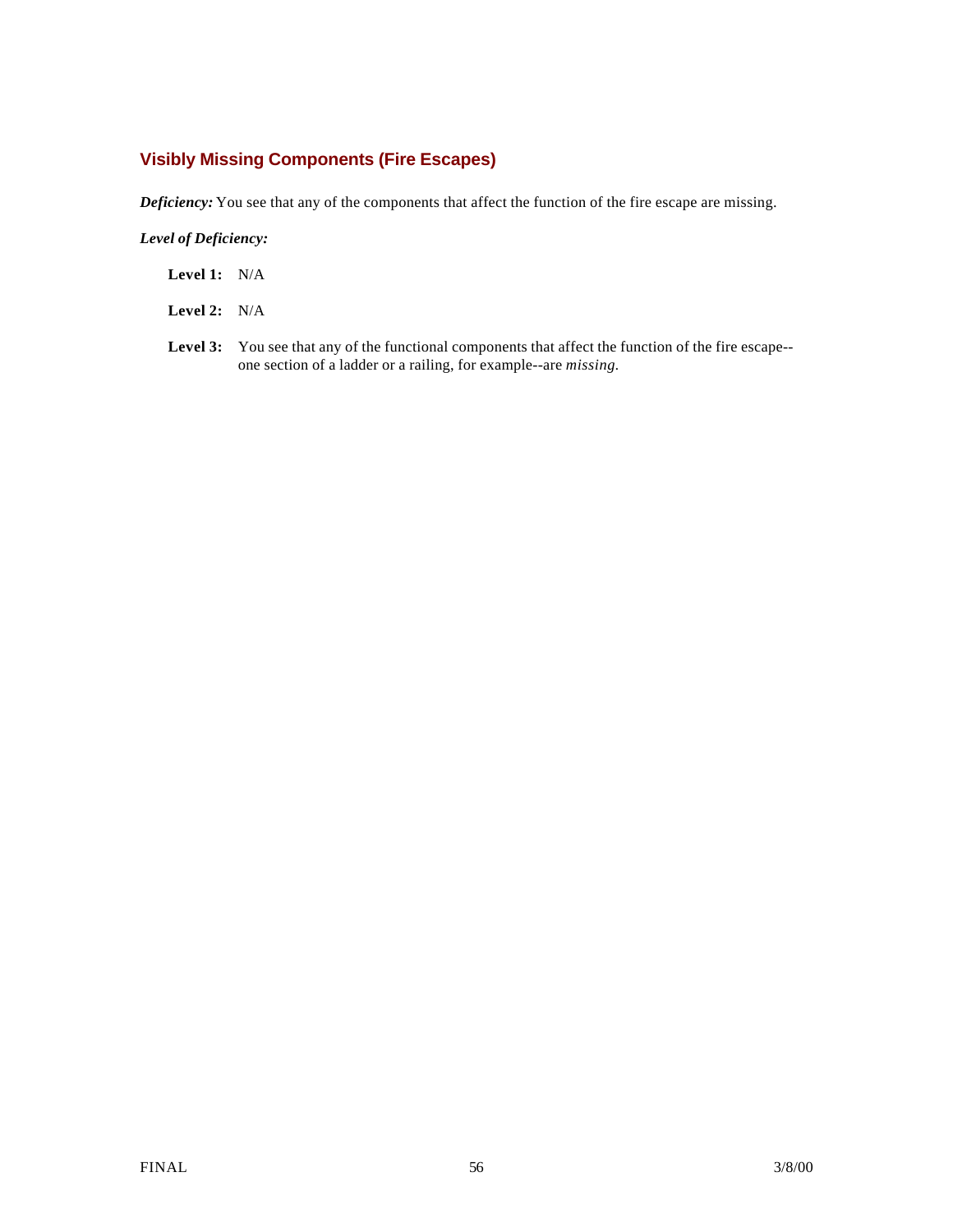# **Foundations (Building Exterior)**

Lowest level structural wall or floor responsible for transferring the building's load to the appropriate footings and soil. Materials may include concrete, stone, masonry and wood.

This inspectable item can have the following deficiencies:

Cracks/Gaps

Spalling/Exposed Rebar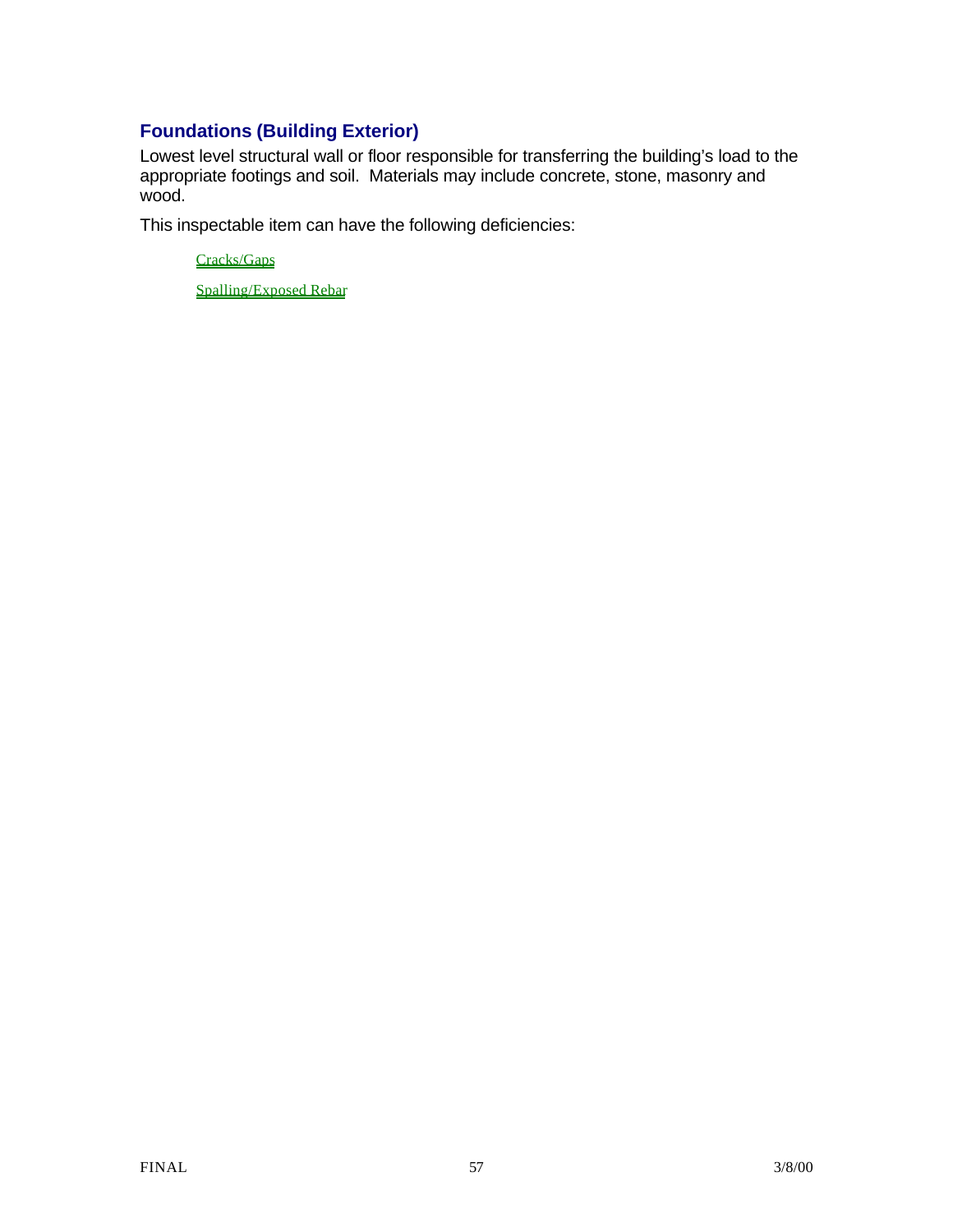## **Cracks/Gaps (Foundations)**

*Deficiency:* You see a split in the exterior of the lowest structural wall.

**Note:** Cracks that show evidence of water penetration should be evaluated here.

#### *Level of Deficiency:*

**Level 1:** N/A

- Level 2: You see cracks more than  $1/8$  inch wide by  $1/8$  inch deep by 6 inches long. -OR-You see large pieces--many bricks, for example--that are separated or missing from the wall or floor.
- Level 3: You see large cracks or gaps more than  $3/8$  inch wide by  $3/8$  inch deep by 6 inches long—a possible sign of a serious structural problem. -OR-You see cracks that are the full depth of the wall, providing opportunity for water penetration. -OR-You see sections of the wall or floor that are broken apart.

#### **Comments**

Level 3: If you have any doubt about the severity of the problem, request an inspection by a structural engineer.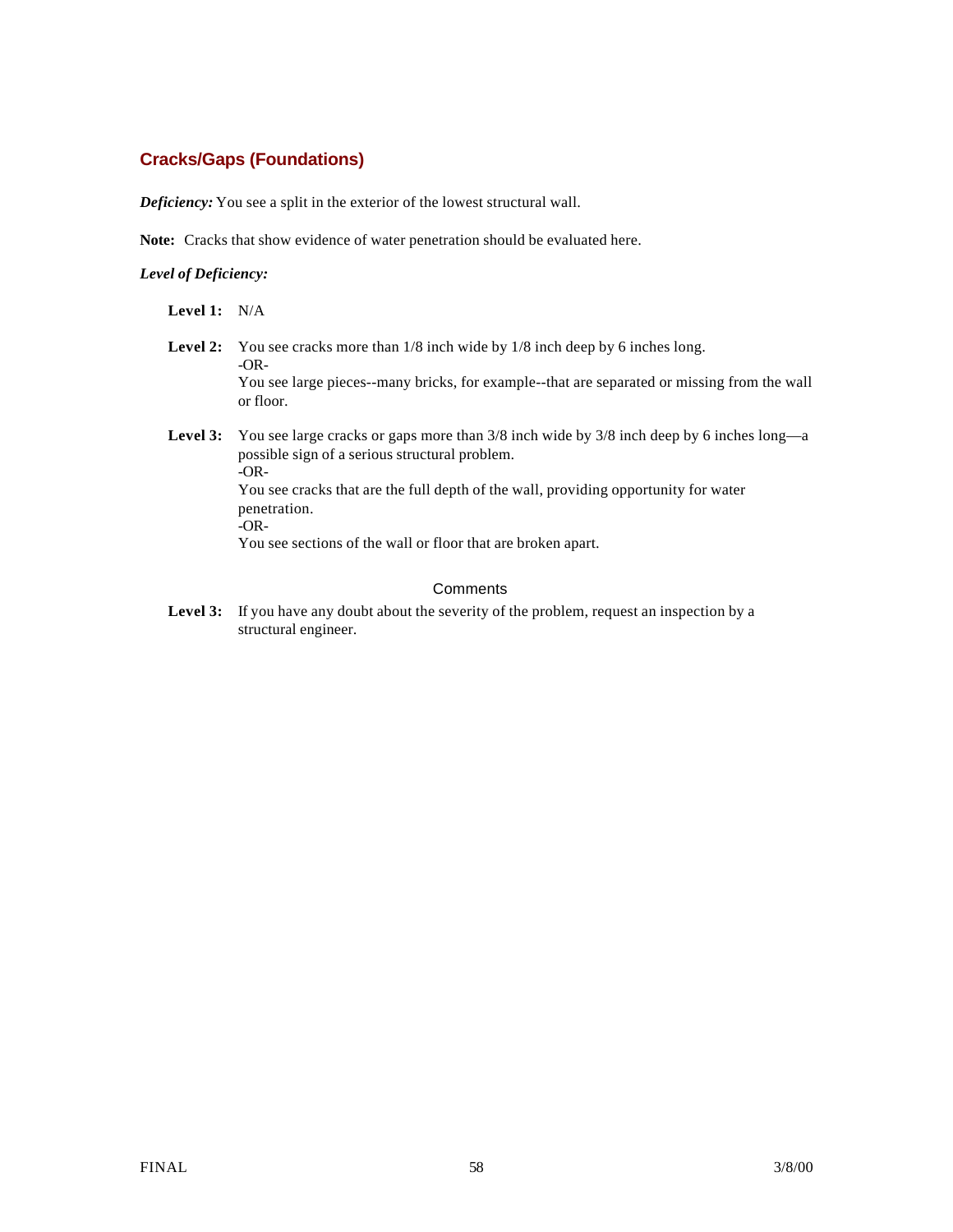# **Spalling/Exposed Rebar (Foundations)**

*Deficiency:* A concrete or masonry wall is flaking, chipping, or crumbling--possibly exposing underlying reinforcing material (rebar).

### *Level of Deficiency:*

| <b>Level 1:</b> $N/A$ |                                                                                                                                                                                                |  |  |
|-----------------------|------------------------------------------------------------------------------------------------------------------------------------------------------------------------------------------------|--|--|
|                       | <b>Level 2:</b> You see obvious, large spalled area(s) affecting 10-50% of any foundation wall.                                                                                                |  |  |
|                       | <b>Level 3:</b> You see obvious, significant spalled area(s) affecting 50% or more of any foundation wall.<br>$-OR-$<br>You see spalling that exposes any reinforcing material-rebar or other. |  |  |
| Comments              |                                                                                                                                                                                                |  |  |

Level 3: If you have any doubt about the severity of the problem, request an inspection by a structural engineer.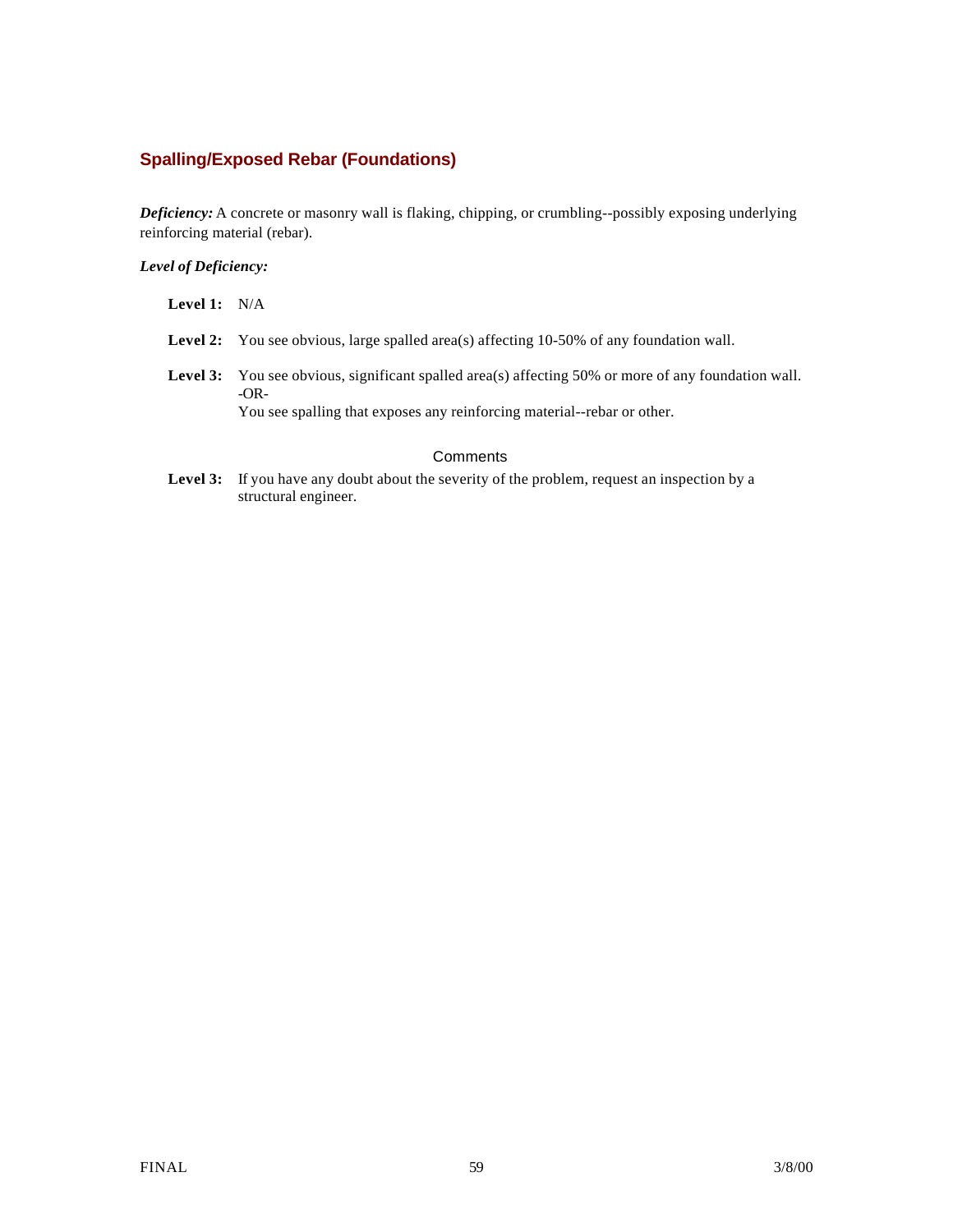# **Lighting (Building Exterior)**

System to provide illumination of building exteriors and surrounding grounds. Includes fixtures, lamps, stanchions, poles, supports, and electrical supply that are associated with the building itself.

**Note:** This does not include site lighting.

This inspectable item can have the following deficiencies:

Broken Fixtures/Bulbs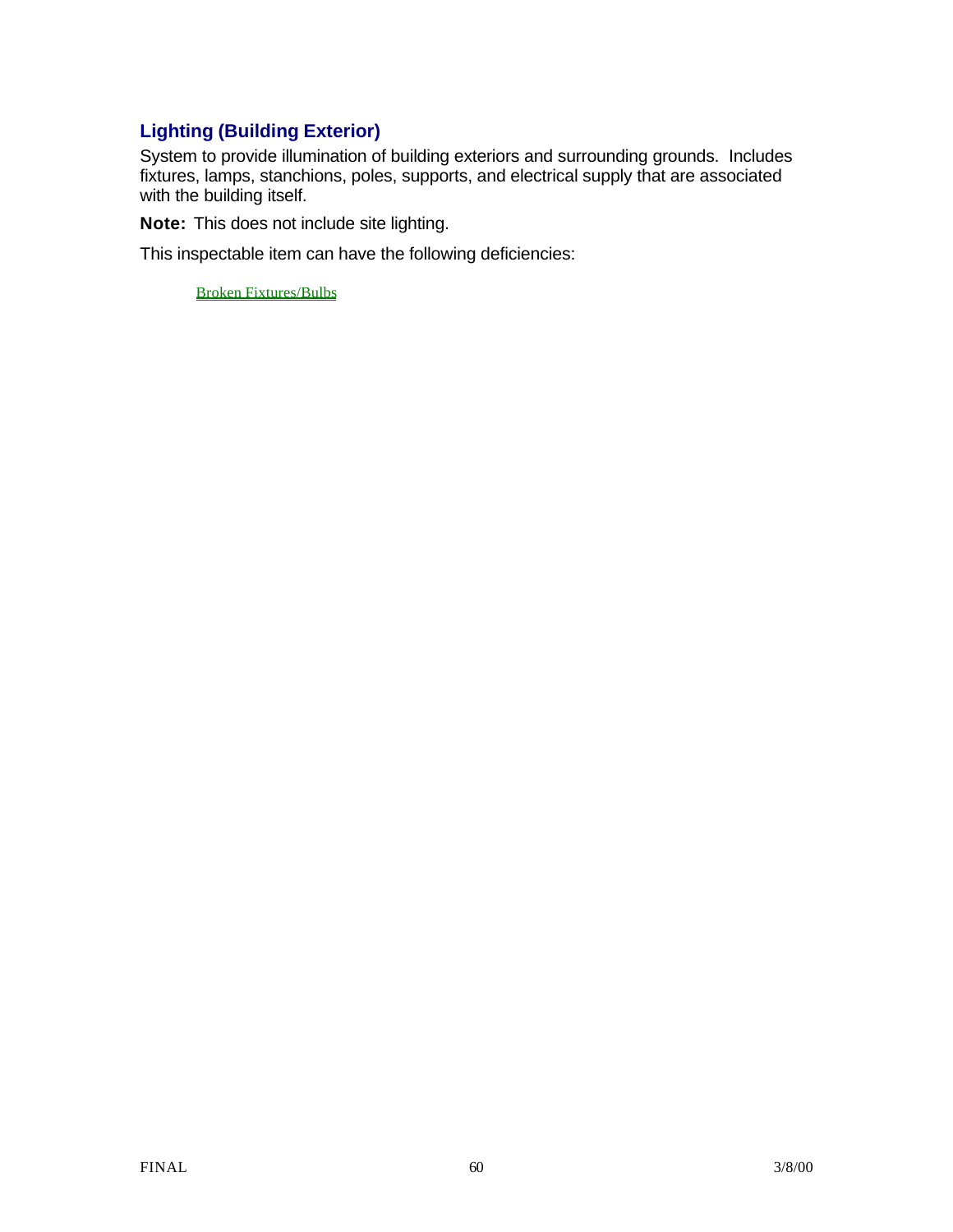### **Broken Fixtures/Bulbs (Lighting)**

*Deficiency:* This covers all or part of the lighting associated with the building, including lighting attached to the building used to light the site. If you see lighting that is not directly attached to a specific building, assign it to the nearest building.

**Note:** If a damaged fixture or bulb presents a safety hazard, rate it as Level 3, and record it manually as a health and safety concern. This includes broken fixtures and bulbs that could fall on pedestrians or could lead to electrocution.

#### *Level of Deficiency:*

#### **Level 1:** N/A

- **Level 2:** 20-50% of the lighting fixtures and bulbs surveyed are broken or missing, but this does not constitute an obvious safety hazard.
- **Level 3:** More than 50% of the lighting fixtures and bulbs surveyed are broken or missing. -OR-

The condition constitutes an obvious safety hazard.

### **Comments**

Level 3: If the condition is a health and safety concern, you must record it manually in "Health and Safety Hazards: Electrical Hazards."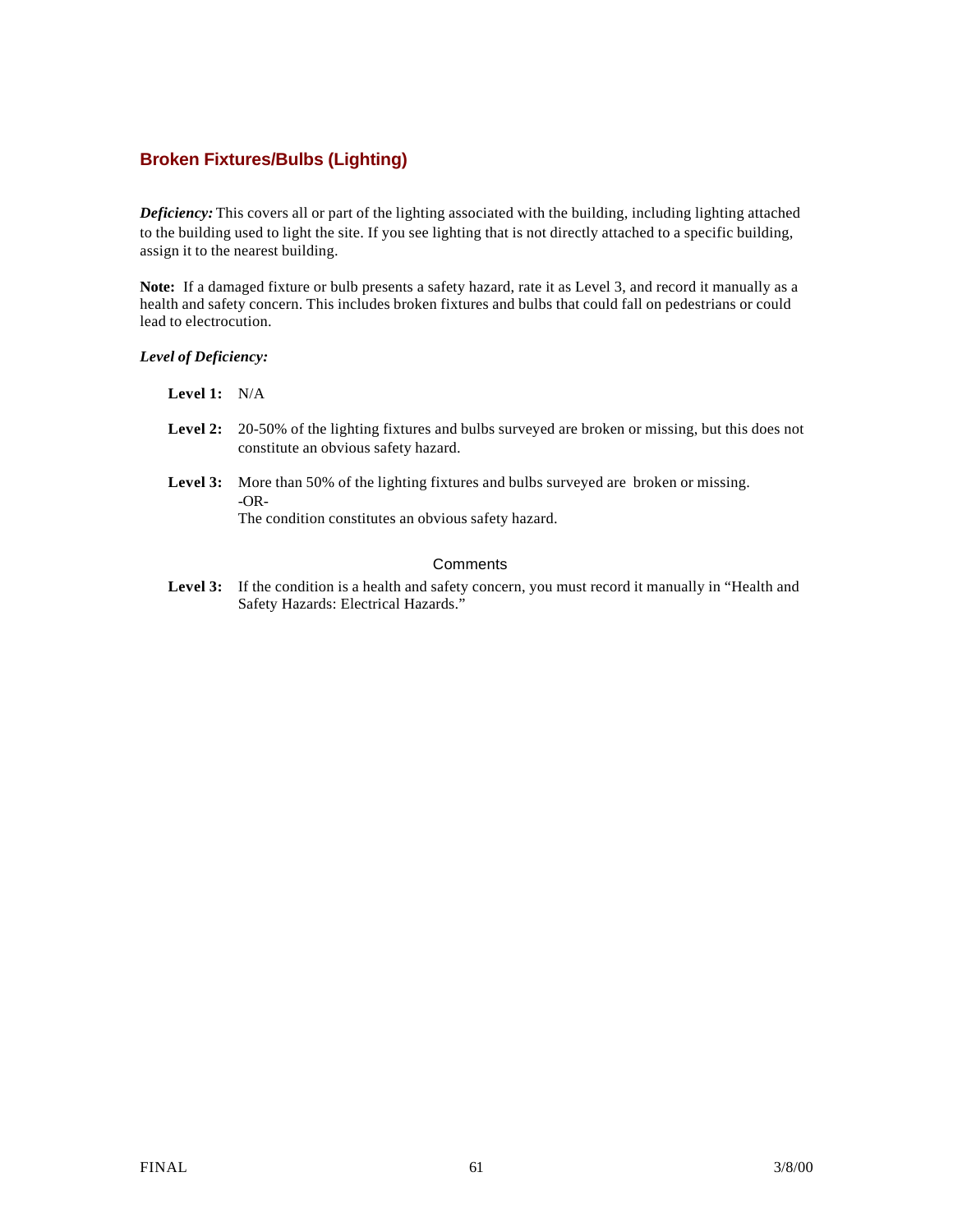# **Roofs (Building Exterior)**

Roof system consists of the structural deck, weathering surface, flashing, parapet, and drainage system. They may be flat or pitched.

This inspectable item can have the following deficiencies:

Damaged/Clogged Drains Damaged Soffits/Fascia Damaged Vents Damaged/Torn Membrane/Missing Ballast Missing/Damaged Components from Downspout/Gutter Missing/Damaged Shingles Ponding (Roofs)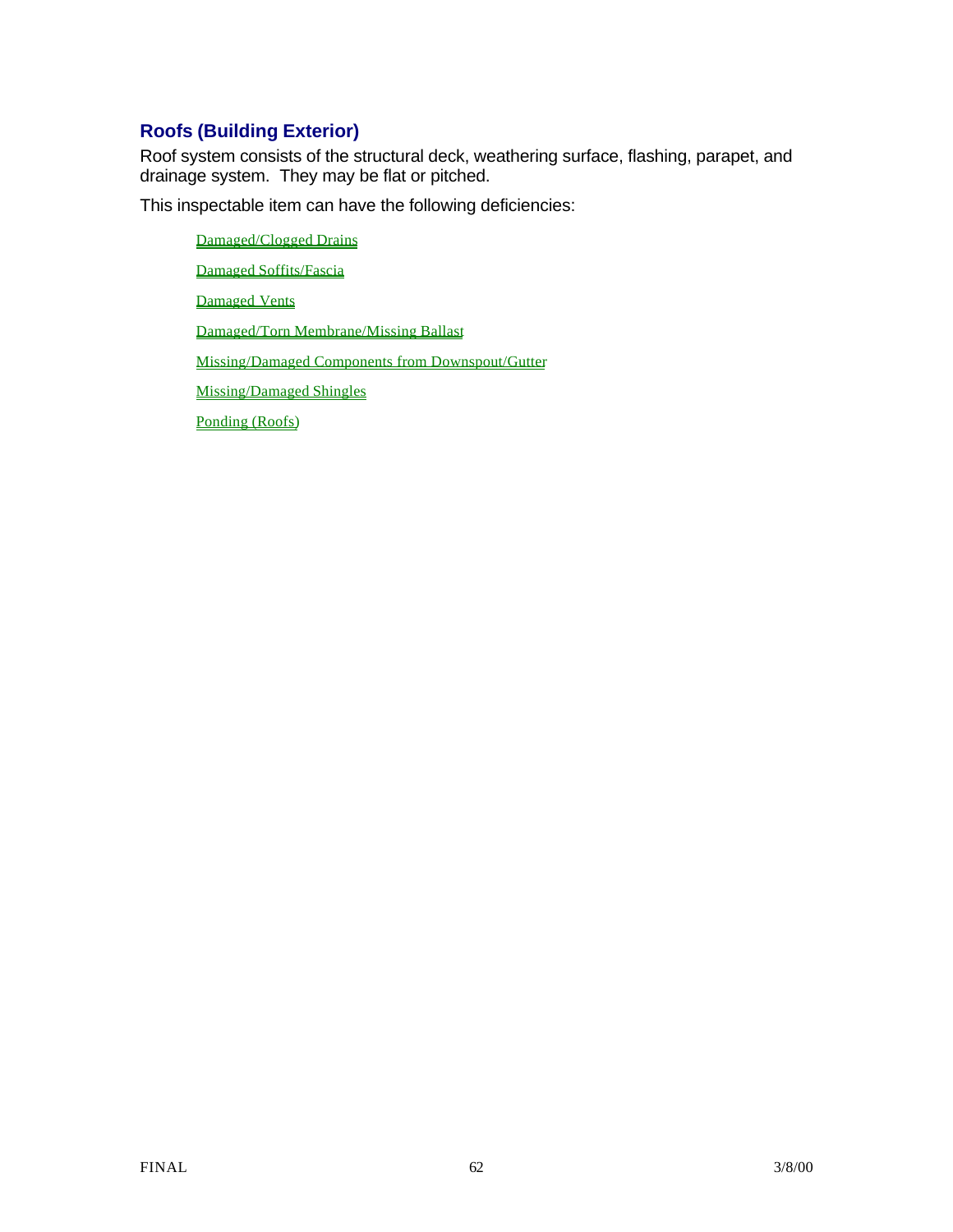## **Damaged/Clogged Drains (Roofs)**

*Deficiency:* The drainage system does not effectively remove water. Generally, this deficiency applies to flat roofs.

#### **Note:**

- 1. This does not include gutters and downspouts. For these, see "Building Exterior Roofs Missing Components from Downspouts/Gutters".
- 2. If there has been measurable precipitation (1/10 inch or more) during the previous 48 hours, consider the impact on the extent of the ponding. Determine that ponding has occurred only when there is clear evidence of a persistent or long-standing problem.

#### *Level of Deficiency:*

**Level 1:** N/A

Level 2: You see debris around or in a drain, but no evidence of ponding. **-**OR-The drain is damaged or partially clogged with debris, but the drain system still functions

and you see no evidence of ponding.

Level 3: The drain is so damaged or clogged with debris that the drain no longer functions--as shown by ponding.

### **Comments**

Level 3: If you have any doubt about the severity of the condition, an inspection by a roofing specialist is recommended.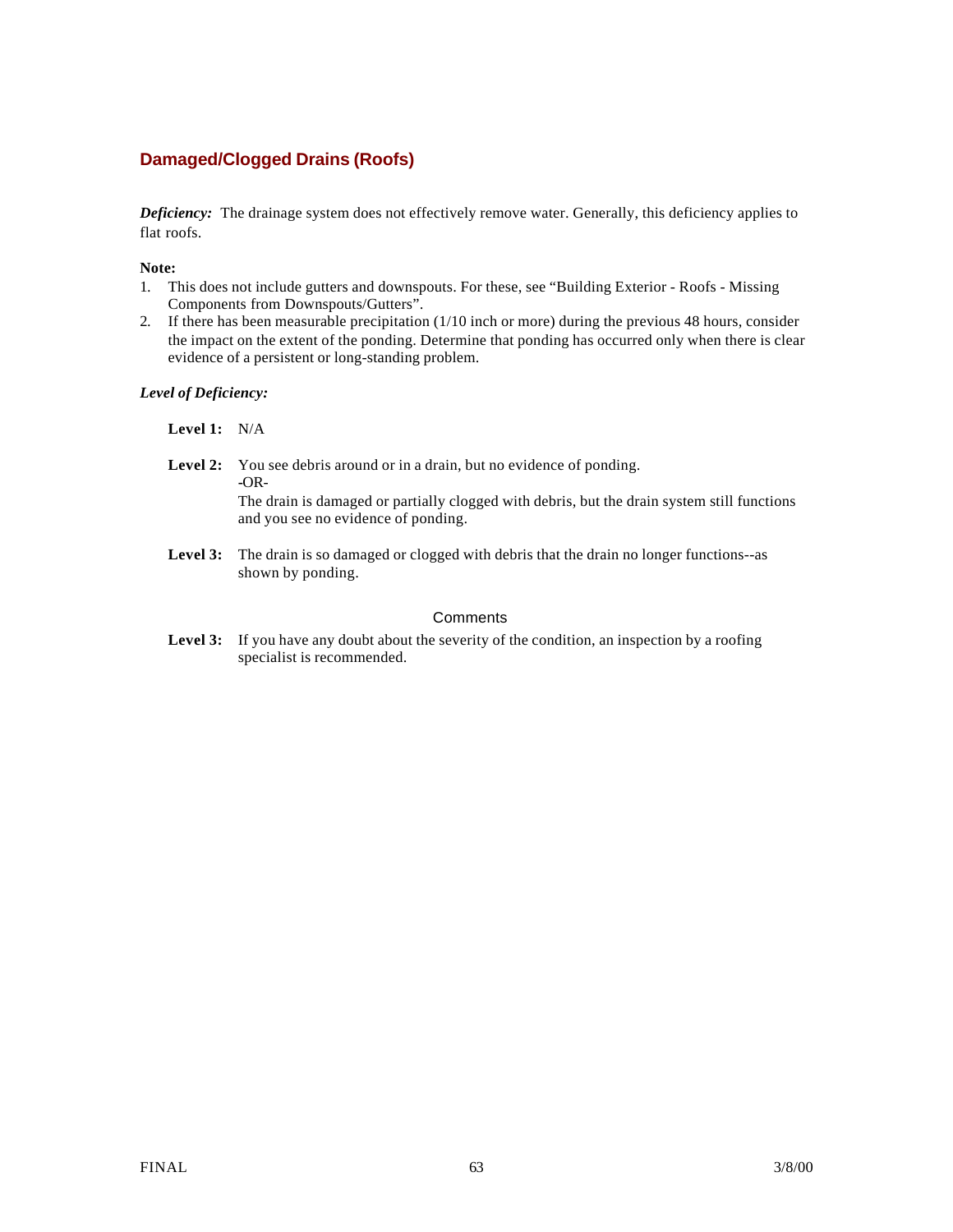### **Damaged Soffits/Fascia (Roofs)**

*Deficiency:* You see damage to soffit fascia, soffit vents, or associated components that may provide opportunity for water penetration or other damage from natural elements.

#### *Level of Deficiency:*

- Level 1: You see damage to soffits or fascia, but no obvious opportunities for water penetration.
- **Level 2:** N/A
- Level 3: Soffits or fascia that should be there are missing or so damaged that water penetration is visibly possible.

#### **Comments**

Level 3: If you have any doubt about the severity of the condition, an inspection by a roofing specialist is recommended.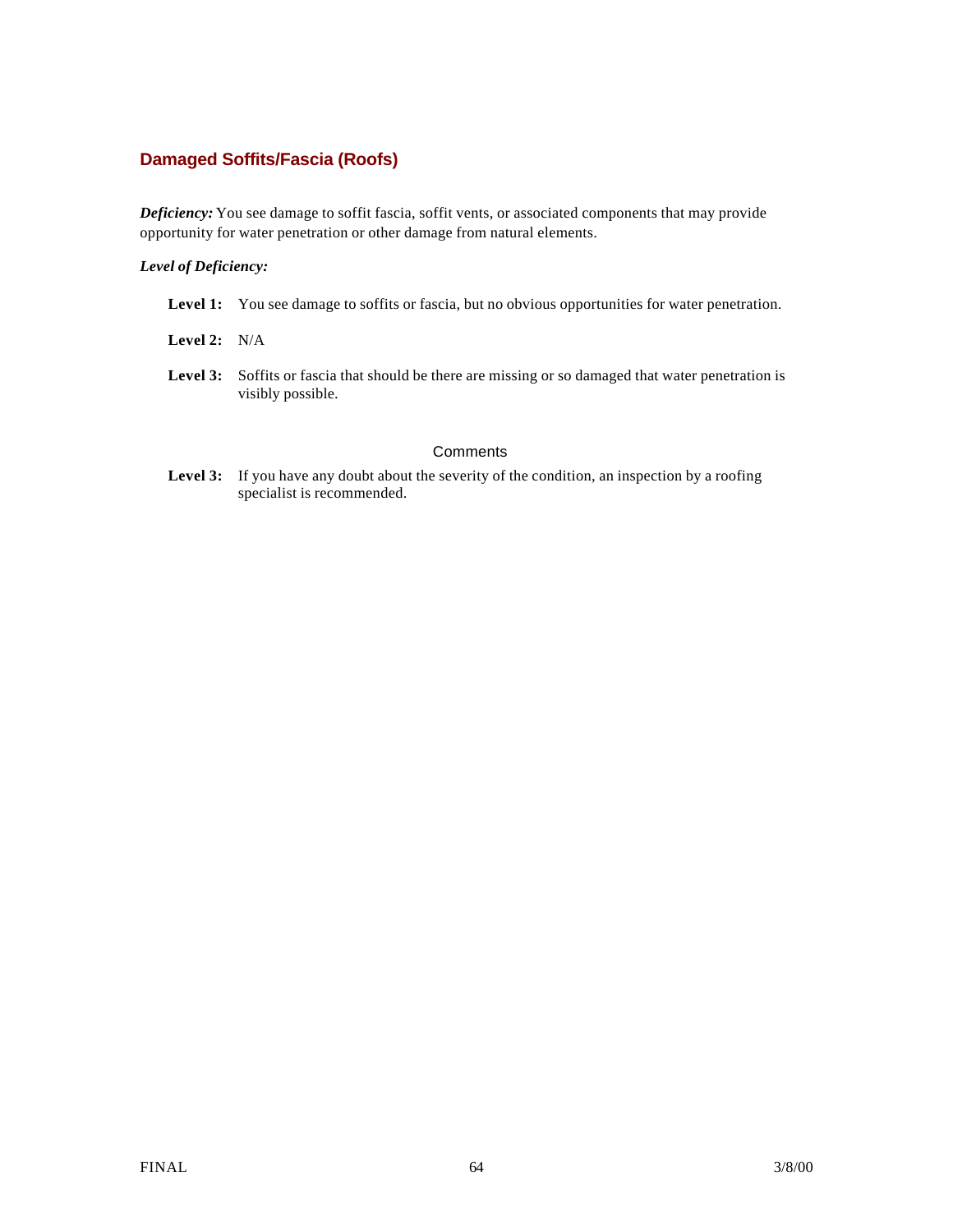### **Damaged Vents (Roofs)**

*Deficiency:* Damaged vents on or extending through the roof surface or components are damaged or missing. Vents include ridge vents, gable vents, plumbing vents, gas vents, and others.

**Note**: This does not include exhaust fans on the roof or soffit vents:

- ß Exhaust fans are covered under "Building Systems Exhaust."
	- **Soffit vents are covered under "Roofs-Damaged Soffits/Fascia."**

#### *Level of Deficiency:*

- Level 1: The vents are visibly damaged, but do not present an obvious risk to promote further roof damage.
- **Level 2:** N/A
- Level 3: Vents are missing or so visibly damaged that further roof damage is possible.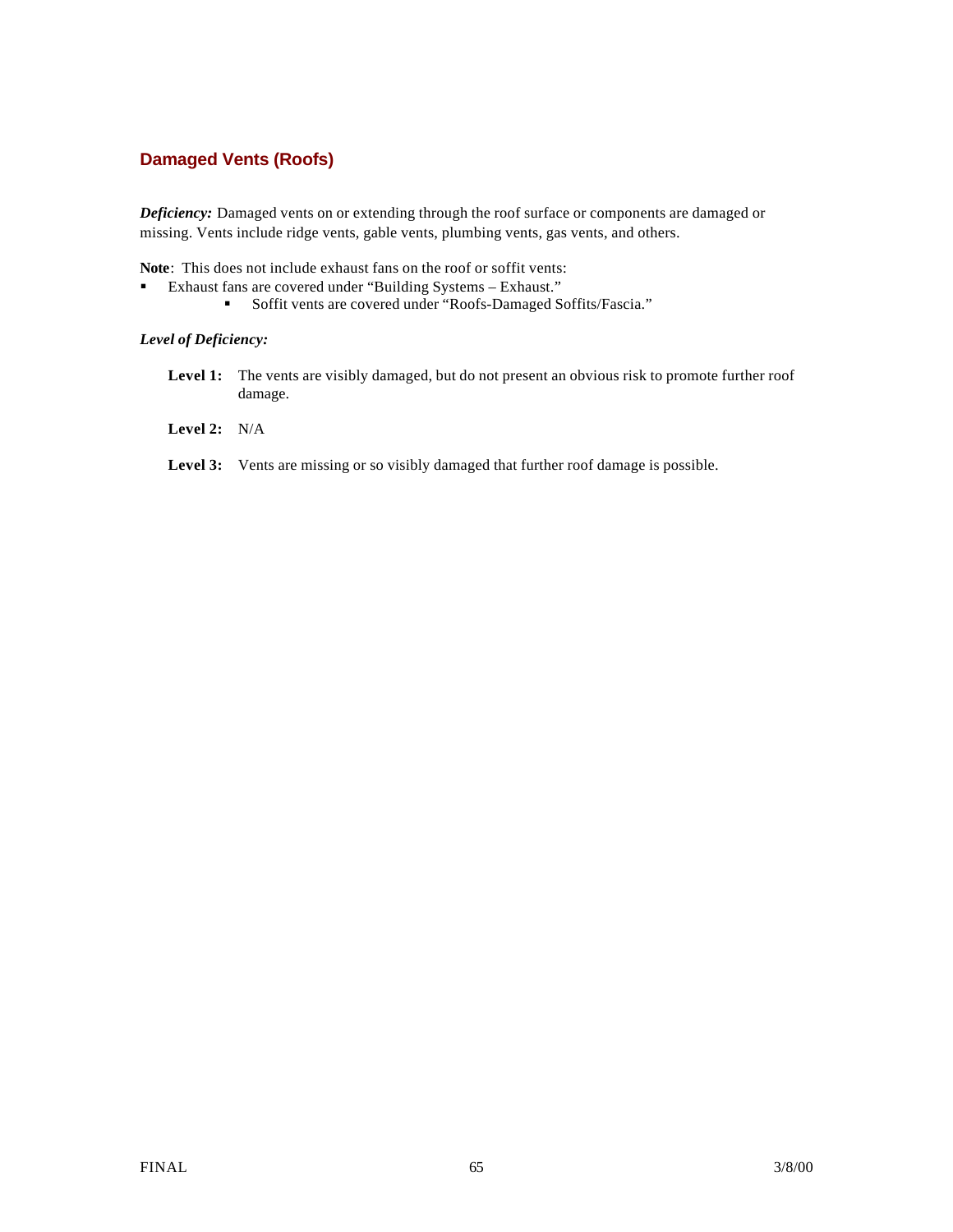## **Damaged/Torn Membrane/Missing Ballast (Roofs)**

*Deficiency:* In the membrane or flashing, you see a rip or tear--including punctures, holes, cracks, blistering, and separated seams. PVC, rubber, bitumen, and similar materials are all subject to tears and punctures.

### *Level of Deficiency:*

| <b>Level 1:</b> $N/A$ |                                                                                               |  |  |
|-----------------------|-----------------------------------------------------------------------------------------------|--|--|
|                       | <b>Level 2:</b> Ballast has shifted and no longer functions as it should.                     |  |  |
|                       | <b>Level 3:</b> You see signs of damage to the membrane that may result in water penetration. |  |  |
| Comments              |                                                                                               |  |  |

Level 3: If the condition warrants further inspection, inspection by a roofing specialist is recommended.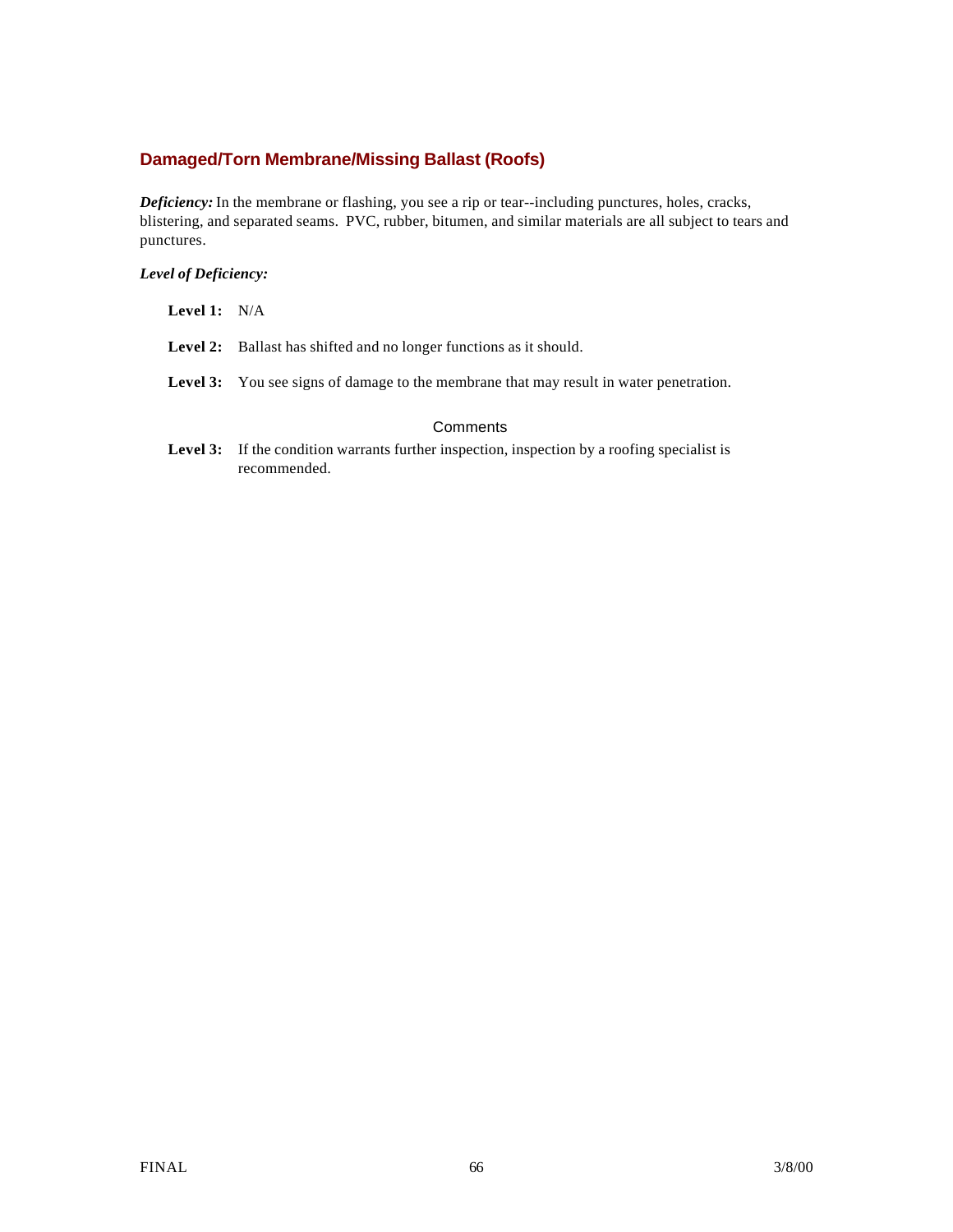### **Missing/Damaged Components from Downspout/Gutter (Roofs)**

*Deficiency:* You see that components of the drainage system--including gutters, leaders, downspouts, splashblocks, and drain openings--are missing or damaged.

**Note:** This does not include clogged drains. For clogged drains, see "Building Exterior - Roofs - Clogged Drains."

#### *Level of Deficiency:*

- Level 1: Splashblocks are missing or damaged.
- Level 2: You see that drainage system components are missing or damaged, but there is no visible damage to the roof, structure, exterior wall surface, or interior.
- Level 3: You see that drainage system components are missing or damaged, causing visible damage to the roof, structure, exterior wall surface, or interior.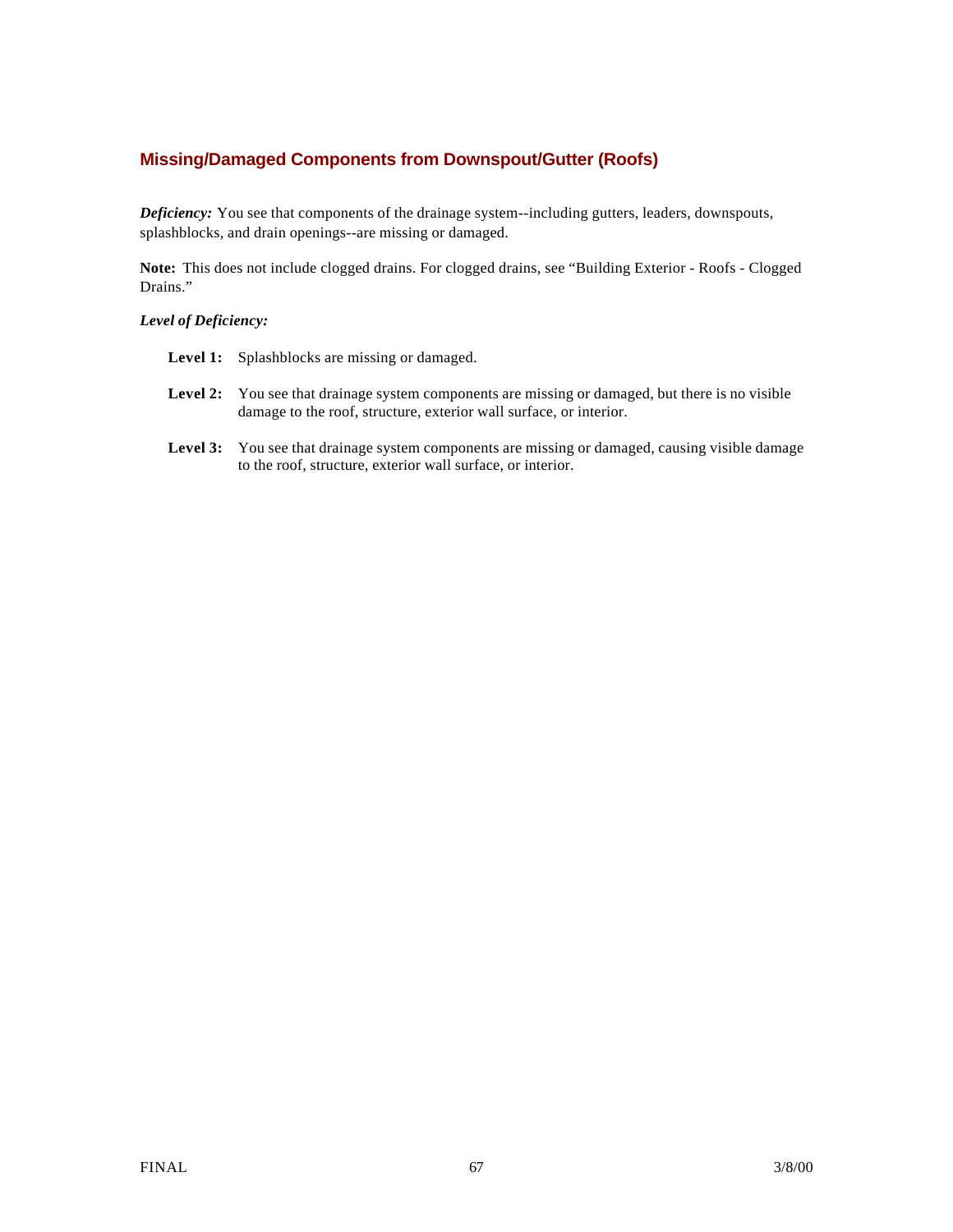### **Missing/Damaged Shingles (Roofs)**

*Deficiency:* Shingles are missing or damaged, including cracking, warping, cupping, and other deterioration.

**Note:** A square is 100 square feet.

#### *Level of Deficiency:*

- Level 1: Up to one square of surface material or shingles is missing from roof areas you survey.
- Level 2: One to two squares of surface material or shingles are missing from surveyed roof areas.
- **Level 3:** More than two squares of shingles are missing from surveyed roofing areas.

#### **Comments**

Level 3: If you have any doubt about the severity of the condition, an inspection by a roofing specialist is recommended.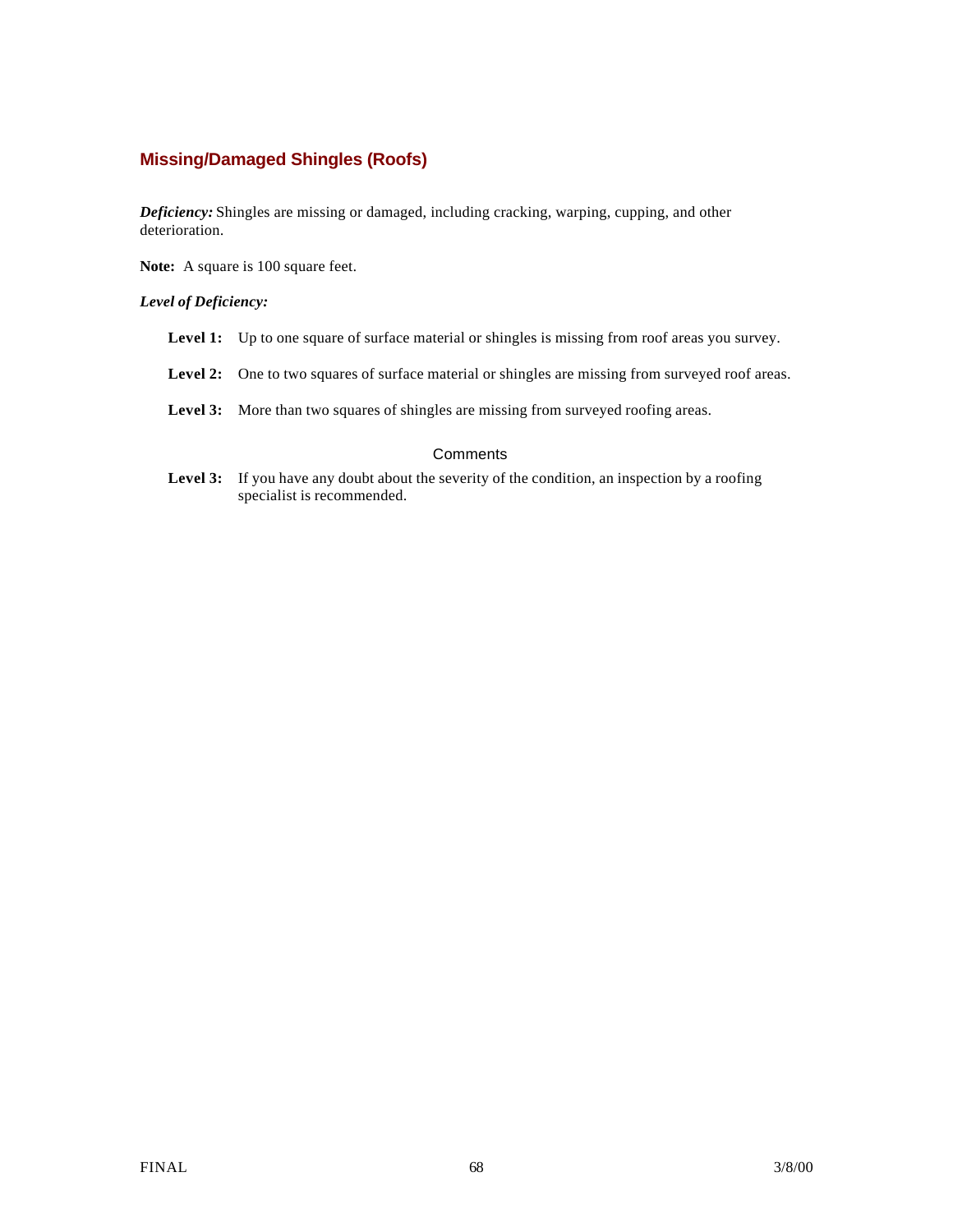# **Ponding (Roofs)**

*Deficiency:* You see evidence of areas of standing water--roof depression, mold ring, or effervescence water ring.

**Note:** If there has been measurable precipitation (1/10 inch or more) during the previous 48 hours, consider the impact on the extent of the ponding. Determine that ponding has occurred only when there is clear evidence of a persistent or long-standing problem.

#### *Level of Deficiency:*

| Level 1: | N/A |
|----------|-----|
|----------|-----|

**Level 2:** N/A

**Level 3:** You see evidence of standing water on the roof, causing potential or visible damage to roof surface or underlying materials.

#### **Comments**

Level 3: If you have any doubt of the severity of the condition, an inspection by a roofing specialist is recommended.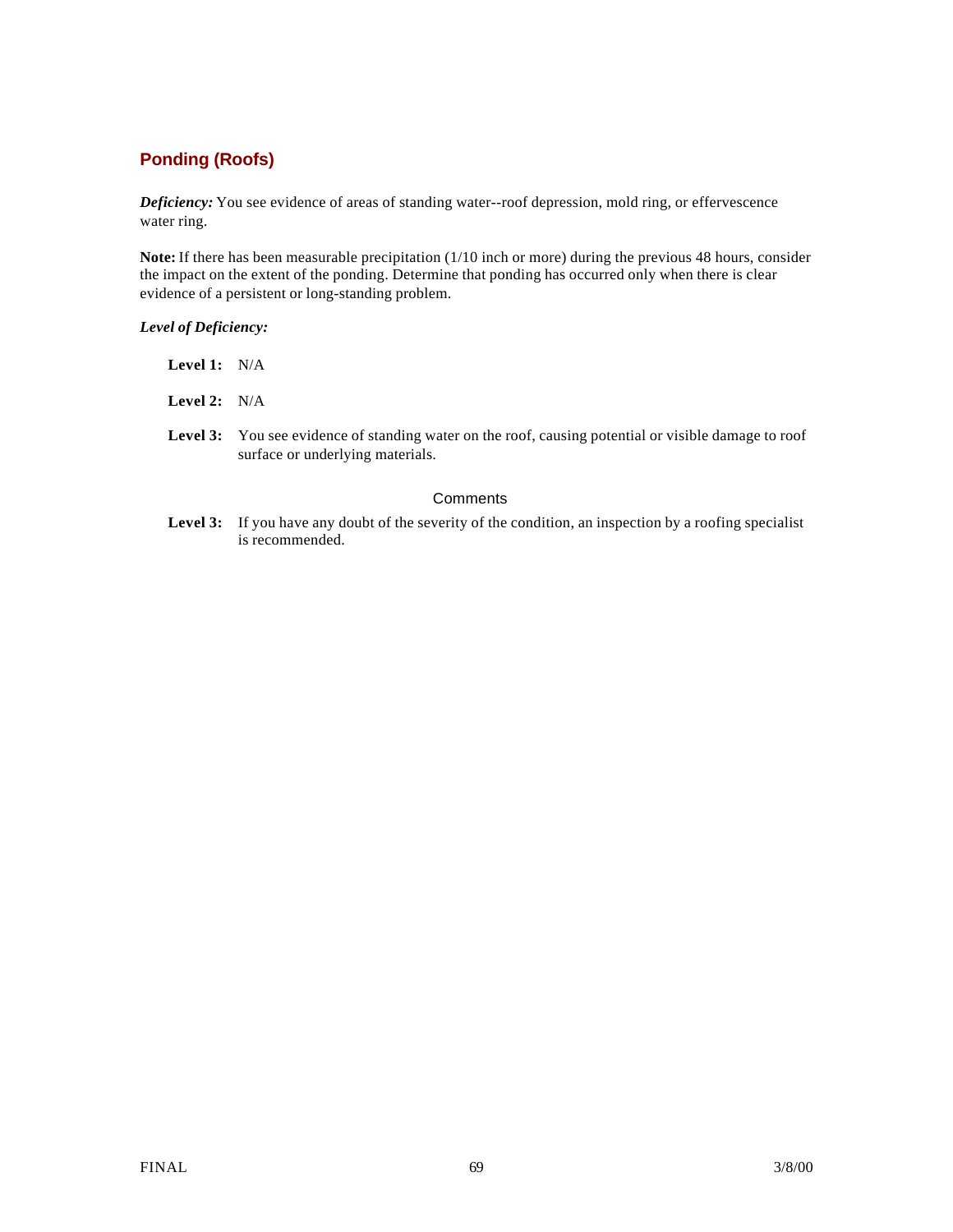# **Walls (Building Exterior)**

The exterior enclosure of the building or structure. Materials for construction include concrete, masonry block, brick, stone, wood, glass block. Surface finish materials include metal, wood, vinyl, stucco.

**Note:** This does not include foundation walls.

This inspectable item can have the following deficiencies:

Cracks/Gaps

Damaged Chimneys

Missing Pieces/Holes/Spalling

Missing/Damaged Caulking/Mortar

Stained/Peeling/Needs Paint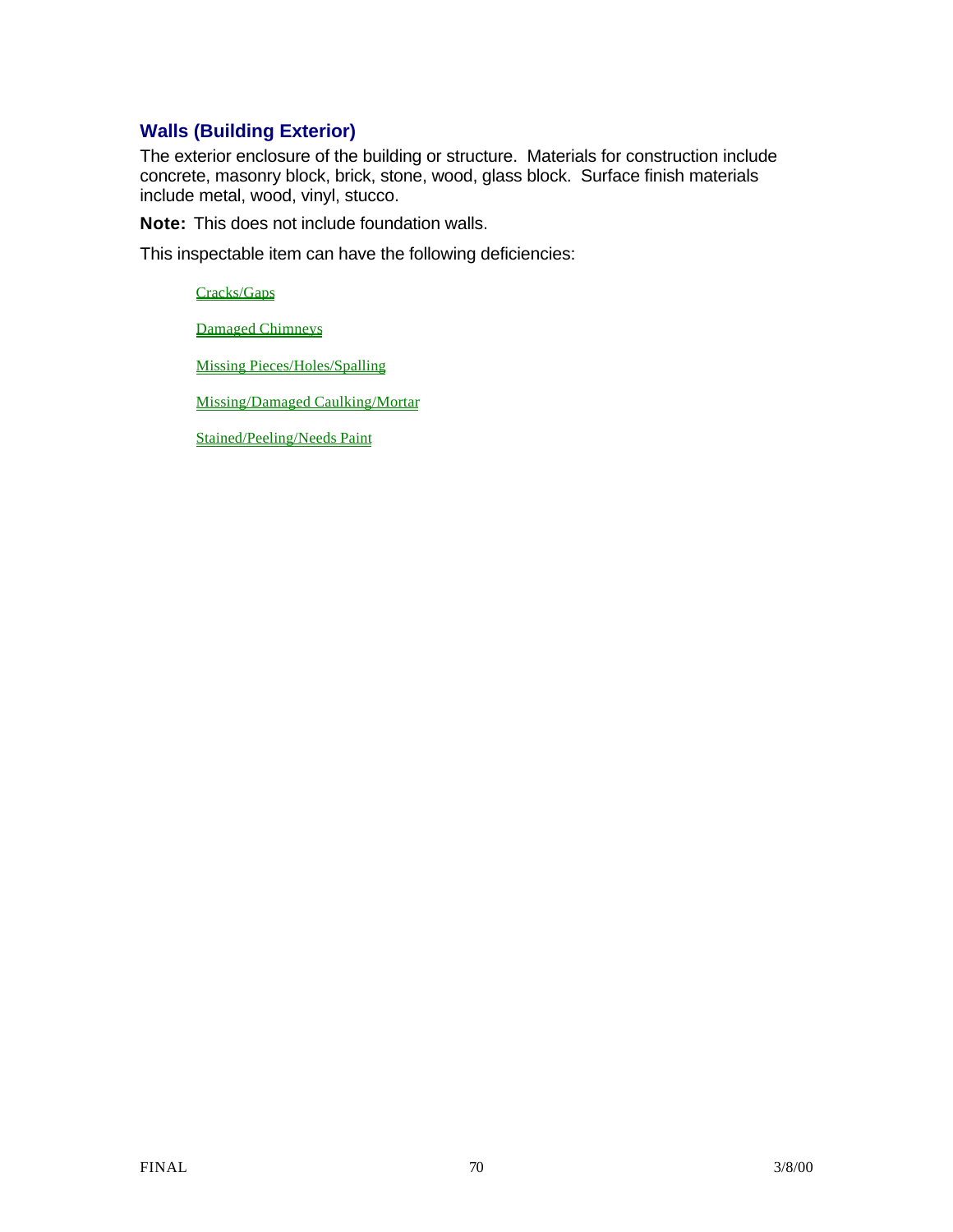### **Cracks/Gaps (Walls)**

*Deficiency:* You see a split, separation, or gap in the exterior walls.

**Note:** If you see both cracks/gaps and missing pieces/holes/spalling, do not record both. If you see both deficiencies, record only one of the two.

*Level of Deficiency:*

**Level 1:** N/A

Level 2: You see a crack that is more than  $1/8$  inch wide by  $1/8$  inch deep by 6 inches long. **-**OR-

You see pieces—many bricks, for example that are separated from the wall.

**Level 3:** You see a large crack or gap that is more than 3/8 inch wide or deep and 6 inches long, possibly a sign of a serious structural problem. **-**OR-You see a crack that is the full depth of the wall, providing opportunity for water penetration.  $-CR$ -

You see sections of the wall that are broken apart.

### **Comments**

Level 3: If you have any doubt of the severity of the condition, request an inspection by a structural engineer.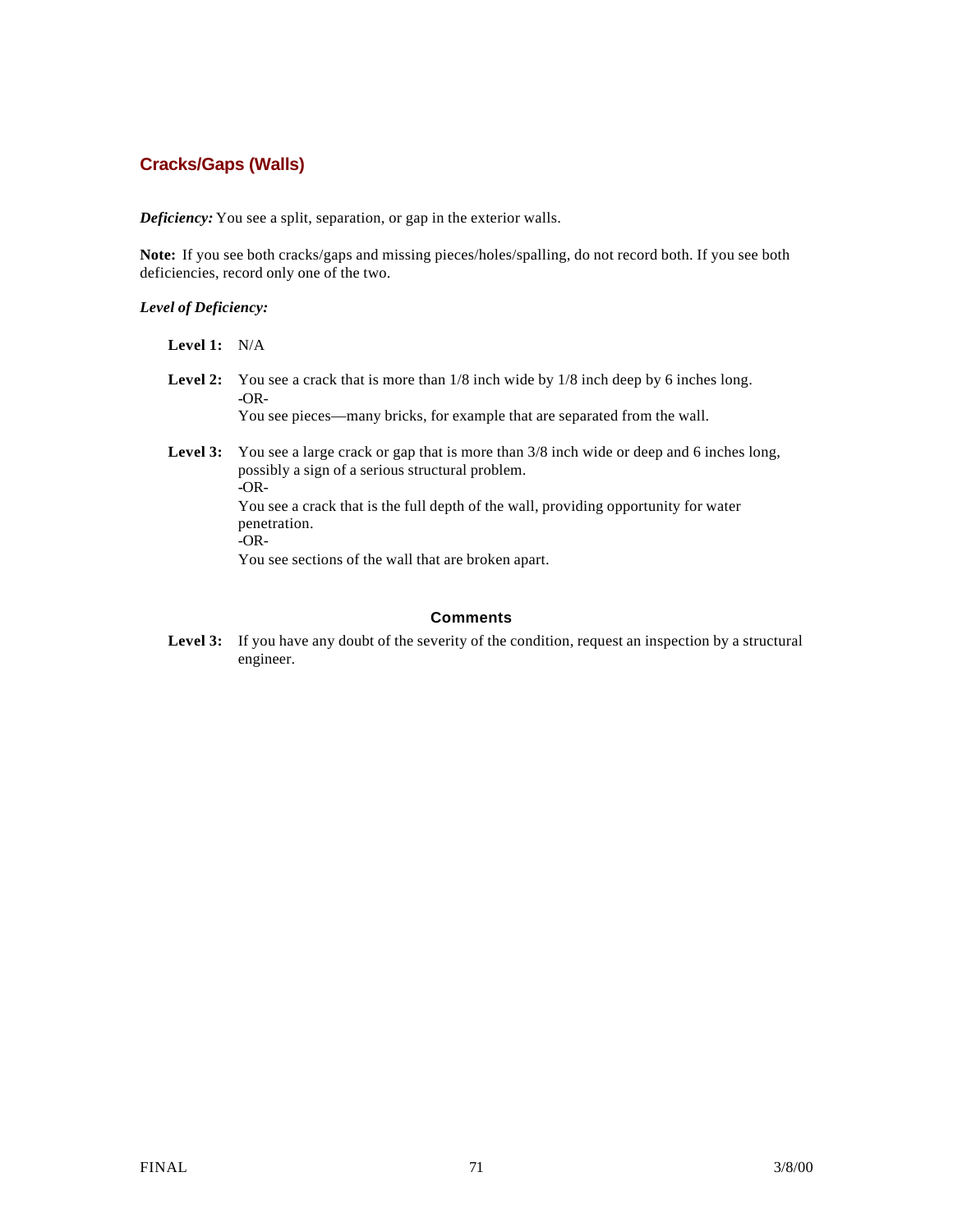## **Damaged Chimneys (Walls)**

*Deficiency:* The chimney, including the part that extends above the roof line, has separated from the wall or has cracks, spalling, missing pieces, or broken sections.

#### *Level of Deficiency:*

**Level 1:** N/A

- **Level 2:** The surface of the chimney shows surface damage on more than one piece of wall--a few bricks or a section of siding, for example. -OR-The surface of the chimney has holes that affect an area larger than 4 inches by 4 inches.
- Level 3: Part or all of the chimney has visibly separated from the adjacent wall. -OR-There are cracked or fallen pieces or sections. -OR-There is a risk that falling pieces could create a safety hazard.

#### **Comments**

Level 3: If the condition is a health and safety concern, you must record it manually as "Health and Safety: Hazards."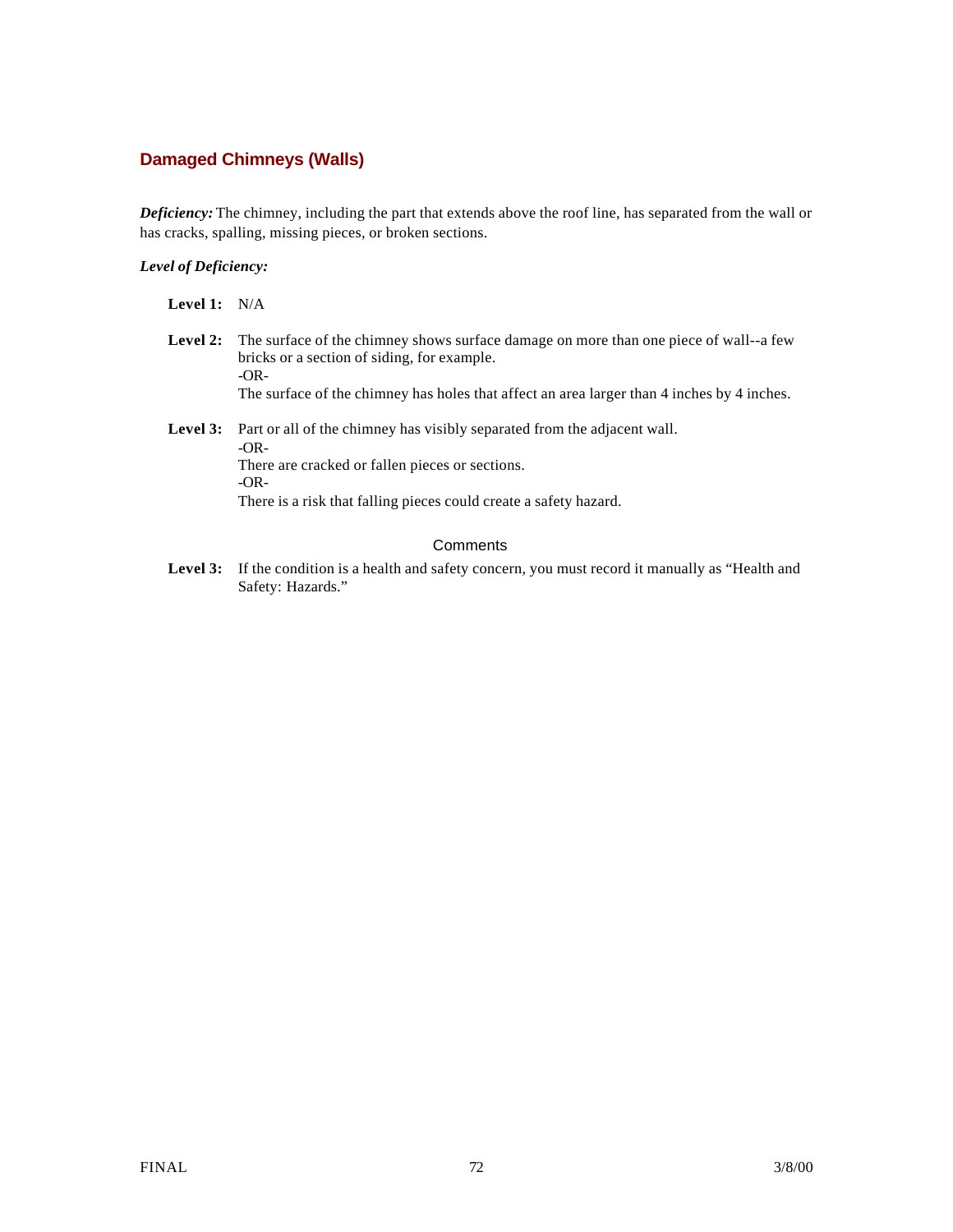### **Missing Pieces/Holes/Spalling (Walls)**

*Deficiency:* You see deterioration of the exterior wall surface, including missing pieces, holes, or spalling. This may also be attributed to:

- **n** materials that are rotting
	- -OR-
- a concrete, stucco, or masonry wall that is flaking, chipping, or crumbling

### *Level of Deficiency:*

**Level 1:** N/A

Level 2: You see that there is a missing piece--a single brick or section of siding, for example--or a hole larger than ½ inch in diameter. -OR-You see deterioration that affects an area up to  $8\frac{1}{2}$  inches by 11 inches.

#### Level 3: You see deterioration that exposes any reinforcing material (re-bar). **-**OR-You see more than one missing piece--a few bricks or a section of siding, for example--or holes that affect an area larger than  $8\frac{1}{2}$  inches by 11 inches. -OR-You see a hole of any size that completely penetrates the exterior wall.

**Comments** 

Level 3: If you have any doubt about the severity of the condition, request an inspection by a structural engineer.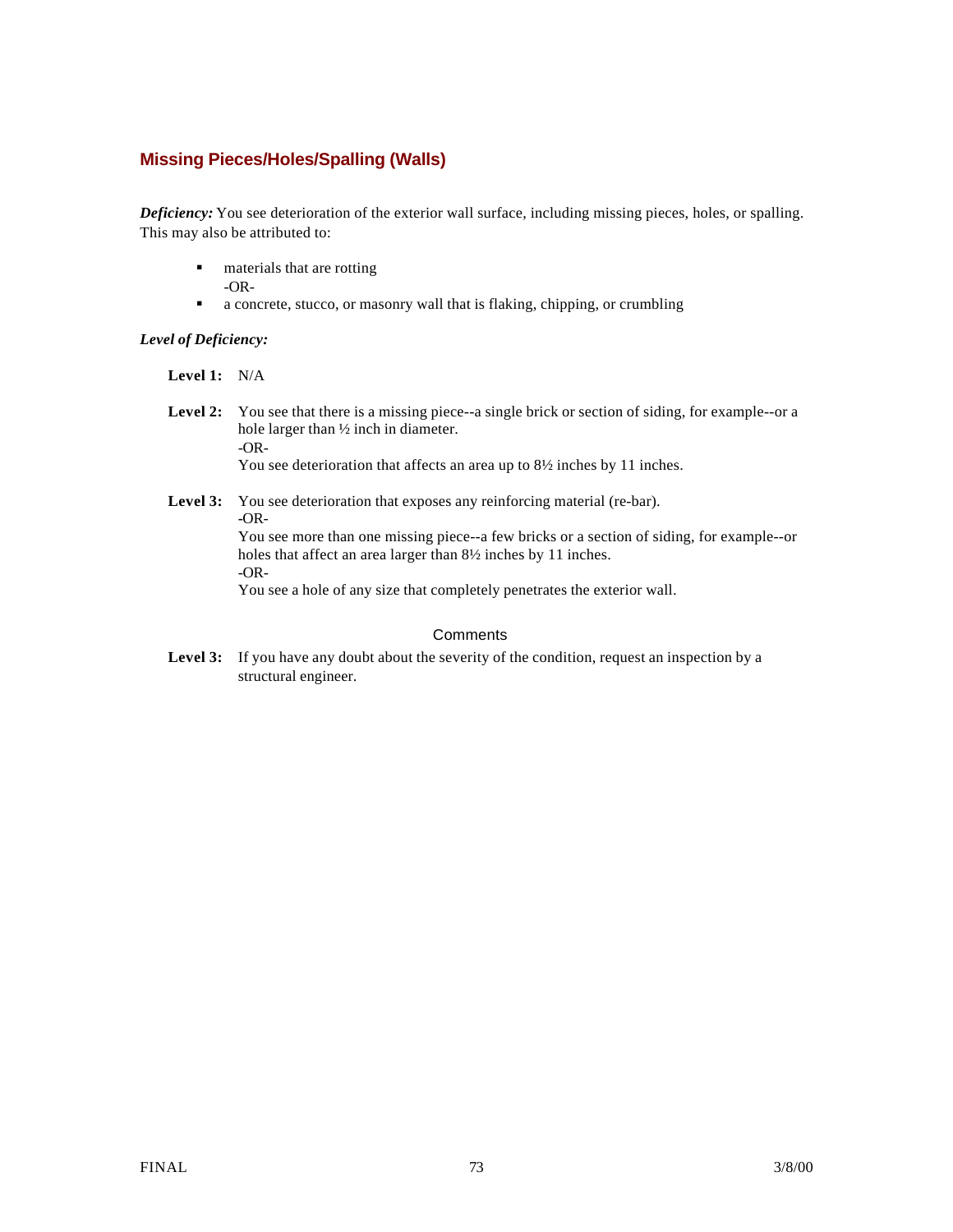## **Missing/Damaged Caulking/Mortar (Walls)**

*Deficiency:* Caulking designed to resist weather or mortar is missing or deteriorated.

**Note:** This does not include caulking relative to doors and windows; they are covered in other areas. Address all other caulking here.

### *Level of Deficiency:*

| <b>Level 1:</b> Mortar is missing around a single masonry unit.<br>$-OR-$<br>Deteriorated caulk is confined to less than 12 inches.                   |
|-------------------------------------------------------------------------------------------------------------------------------------------------------|
| Level 2: Mortar is missing around more than one contiguous masonry unit.<br>$-OR-$<br>You see deteriorated caulking in an area longer than 12 inches. |

**Level 3:** N/A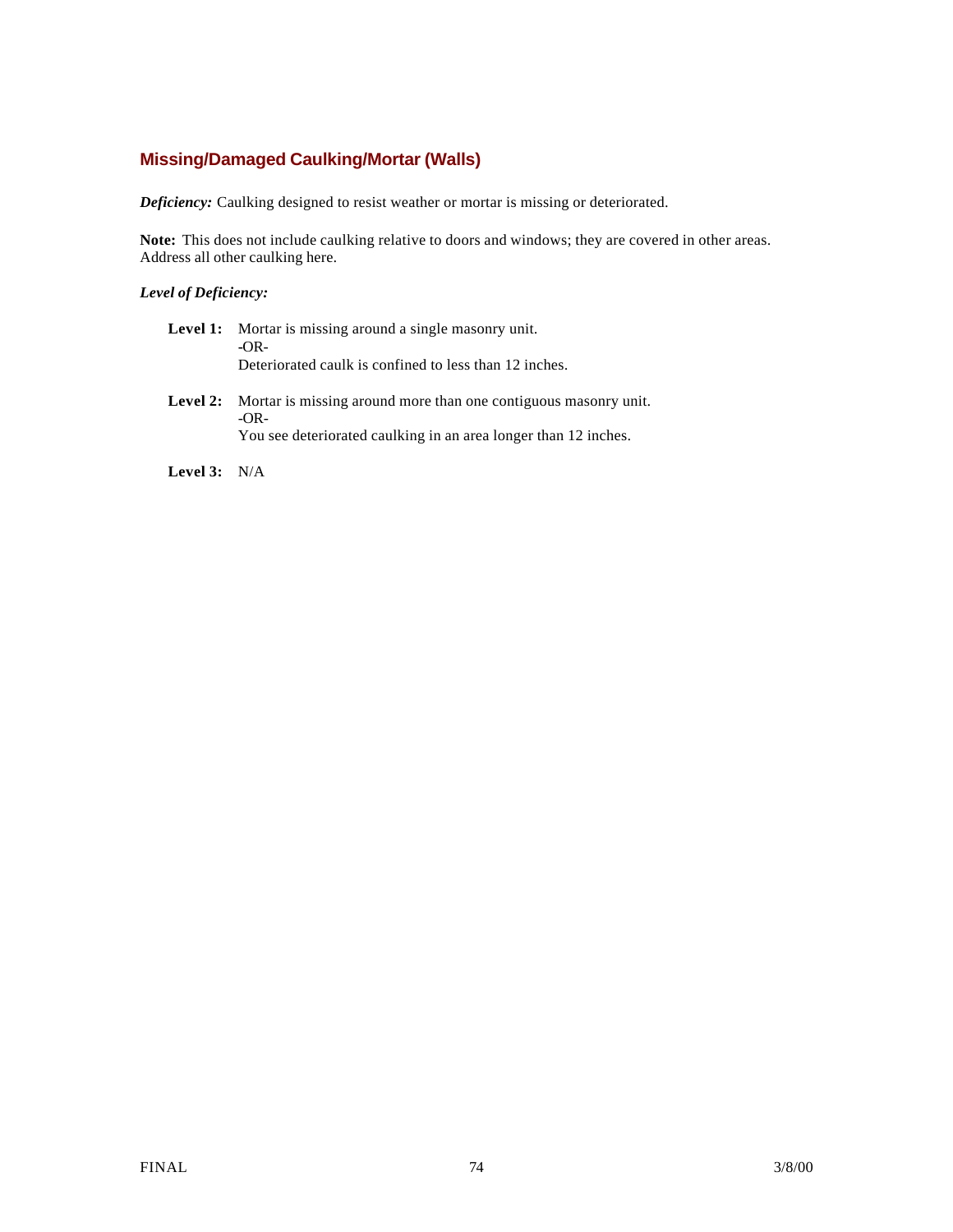### **Stained/Peeling/Needs Paint (Walls)**

*Deficiency:* Paint is cracking, flaking, or otherwise deteriorated. Water damage or related problems have stained the paint.

**Note:** This does not include walls that are not intended to have paint, such as most brick walls, etc.

### *Level of Deficiency:*

- Level 1: You observe that less than 50% of a single building exterior wall is affected.
- Level 2: You observe that more than 50% of a single building exterior wall is affected.

**Level 3:** N/A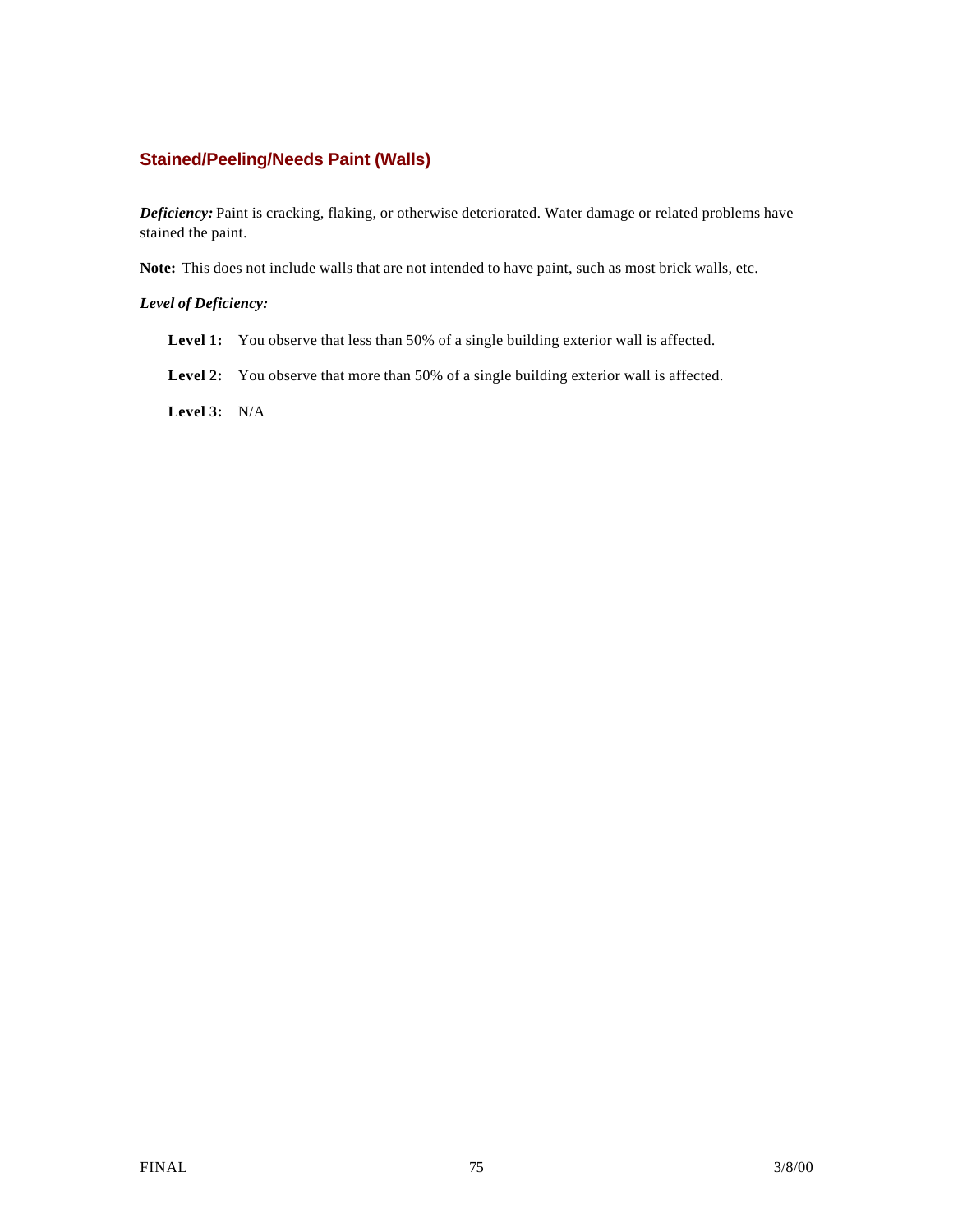## **Windows (Building Exterior)**

Window systems provide light, security, and exclusion of exterior noise, dust, heat, and cold. Frame materials include wood, aluminum, vinyl, etc.

**Note:** This does not include windows that have defects noted from inspection from inside the unit.

This inspectable item can have the following deficiencies:

Broken/Missing/Cracked Panes Damaged/Missing Screens Damaged Sills/Frames/Lintels/Trim Missing/Deteriorated Caulking/Seals/Glazing Compound Peeling/Needs Paint Security Bars Prevent Egress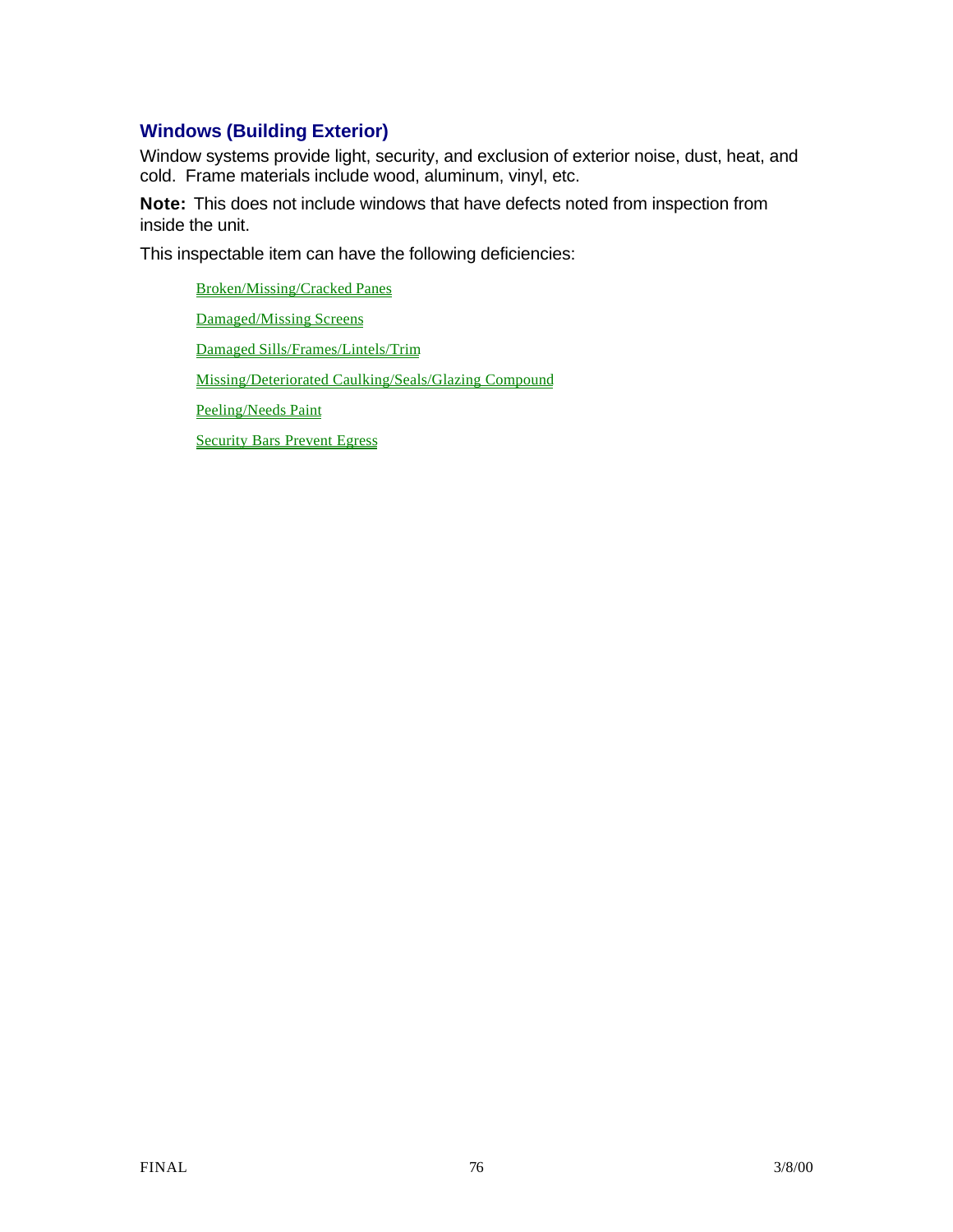## **Broken/Missing/Cracked Panes (Windows)**

*Deficiency:* A glass pane is broken, missing, or cracked.

### *Level of Deficiency:*

Level 1: A glass pane is cracked, but you see no sharp edges.

**Level 2:** N/A

**Level 3:** A glass pane is missing or broken.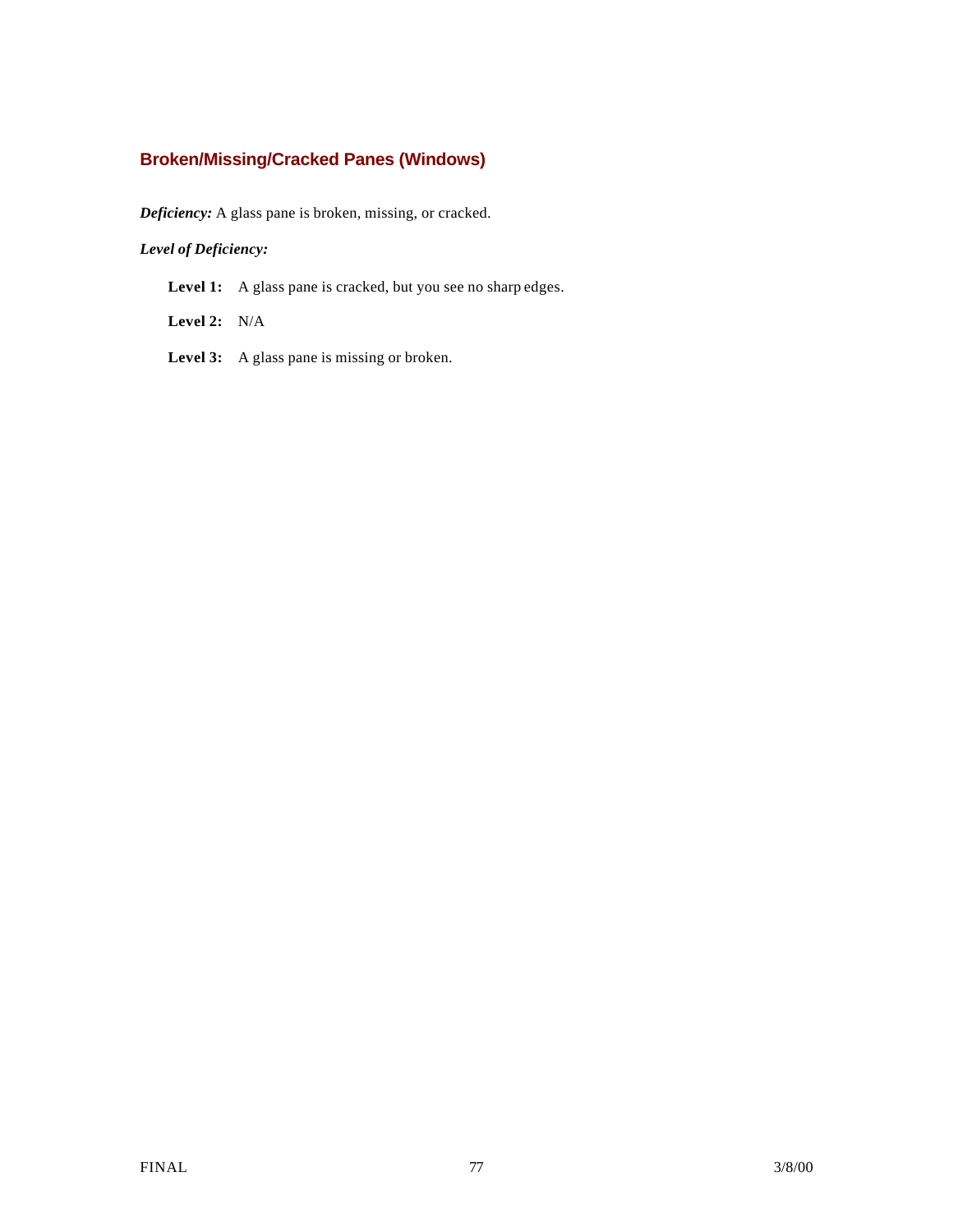## **Damaged/Missing Screens (Windows)**

*Deficiency*: Screens are punctured, torn, otherwise damaged, or missing.

### *Level of Deficiency:*

Level 1: Three or more screens in one building are punctured, torn, otherwise damaged, or missing.

**Level 2:** N/A

**Level 3:** N/A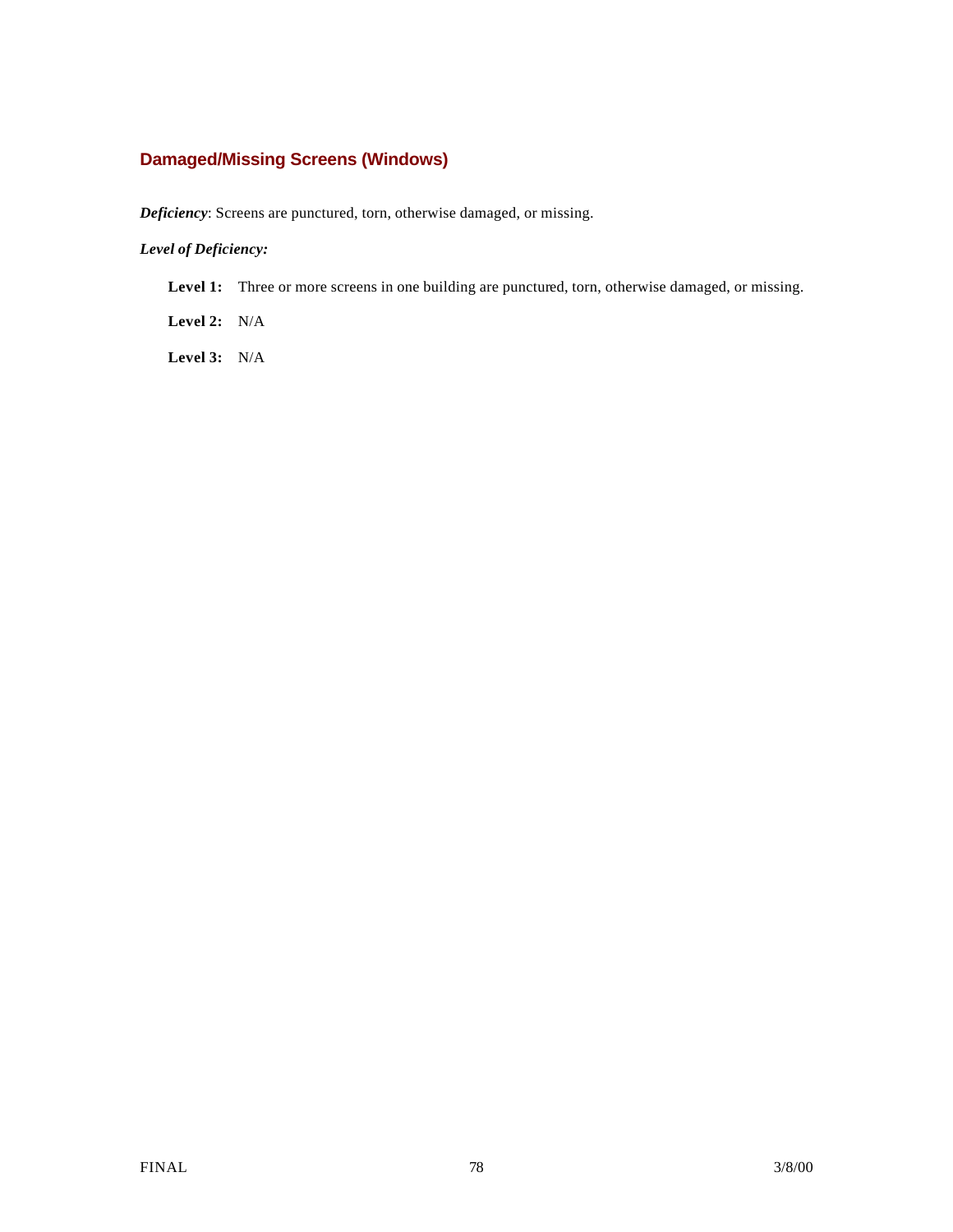### **Damaged Sills/Frames/Lintels/Trim (Windows)**

*Deficiency:* Window sills, frames, sash lintels, or trim are damaged by decay, rust, rot, corrosion, or other deterioration.

**Note:** Damage does not include scratches and cosmetic deficiencies.

*Level of Deficiency:*

- Level 1: You see damage to sills, frames, lintels, or trim, but nothing is missing. The inside of the surrounding wall is not exposed. You see no impact on either the functioning of the window or weather tightness.
- **Level 2:** Sills, frames, lintels, or trim are missing or damaged, exposing the inside of the surrounding walls and compromising its weather tightness.

**Level 3:** N/A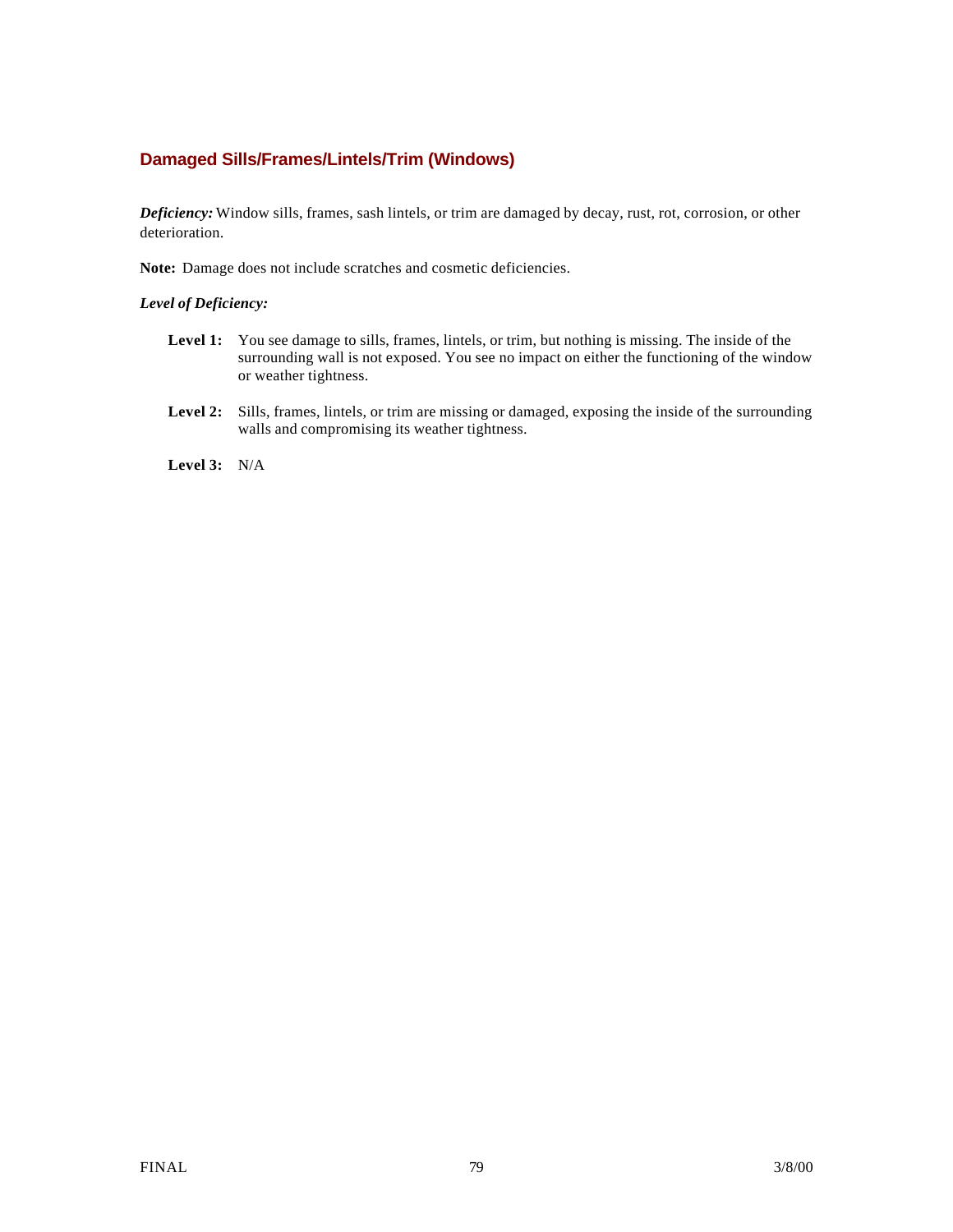### **Missing/Deteriorated Caulking/Seals/Glazing Compound (Windows)**

*Deficiency:* The caulking or glazing compound that resists weather is missing or deteriorated.

#### **Note:**

- 1. This also includes Thermopane or insulated windows that have failed.
- 2. Caulk and seals are considered to be deteriorated when two or more seals for any window have lost their elasticity. (If the seals crumble and flake when touched, they have lost their elasticity.)

#### *Level of Deficiency:*

- **Level 1:** N/A
- Level 2: Most of the window shows missing or deteriorated caulk or glazing compound, but there is no evidence of damage to the window or surrounding structure.
- **Level 3:** There are missing or deteriorated caulk or seals--with evidence of leaks or damage to the window or surrounding structure.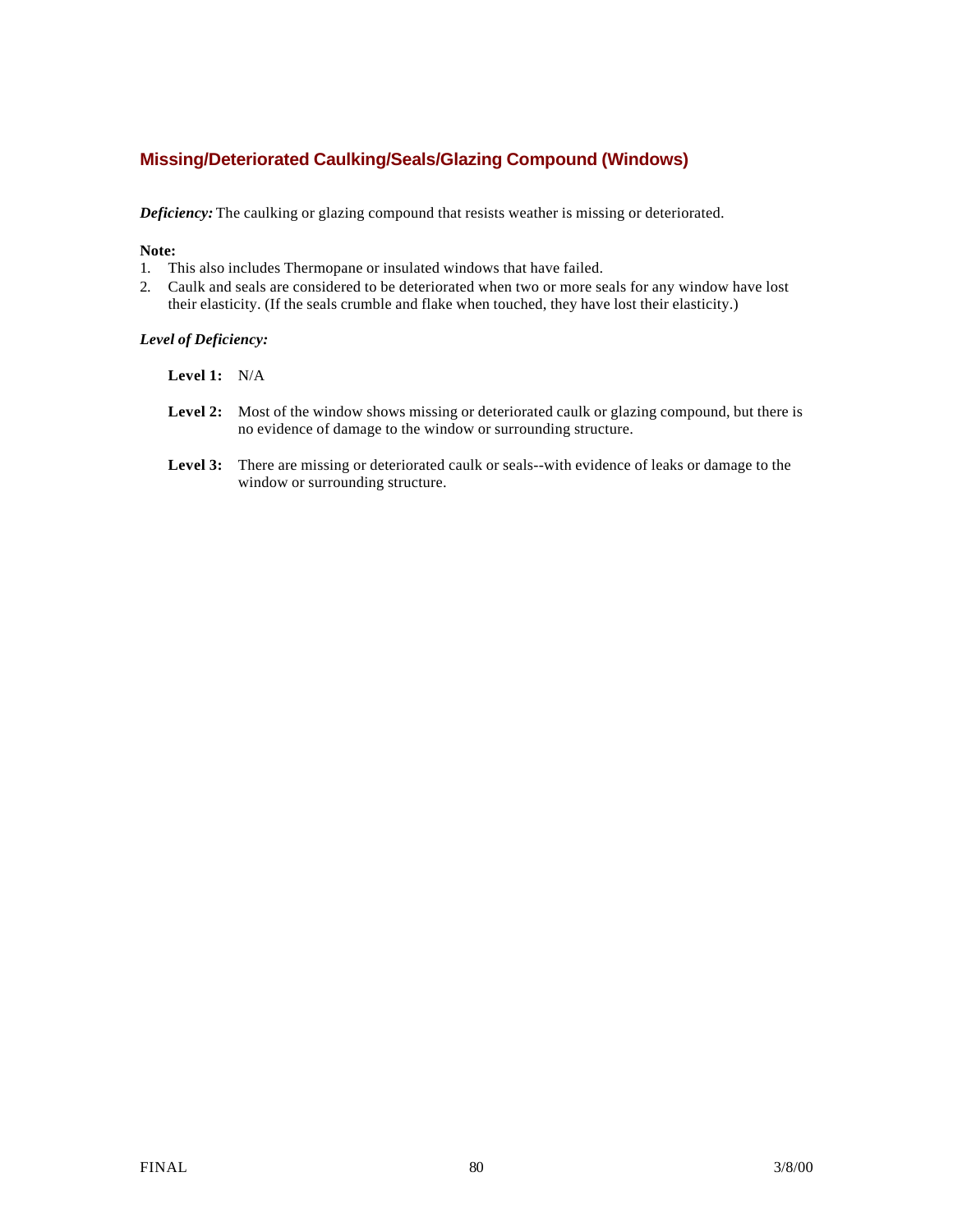## **Peeling/Needs Paint (Windows)**

#### *Deficiency:*

- **•** Paint covering the window assembly or trim is cracking, flaking, or otherwise failing. -OR-
- $\blacksquare$  The window assembly or trim is not painted or is exposed to the elements.

**Note:** This does not include windows that are not intended to be painted.

### *Level of Deficiency:*

Level 1: You see peeling paint or a window that needs paint.

**Level 2:** N/A

**Level 3:** N/A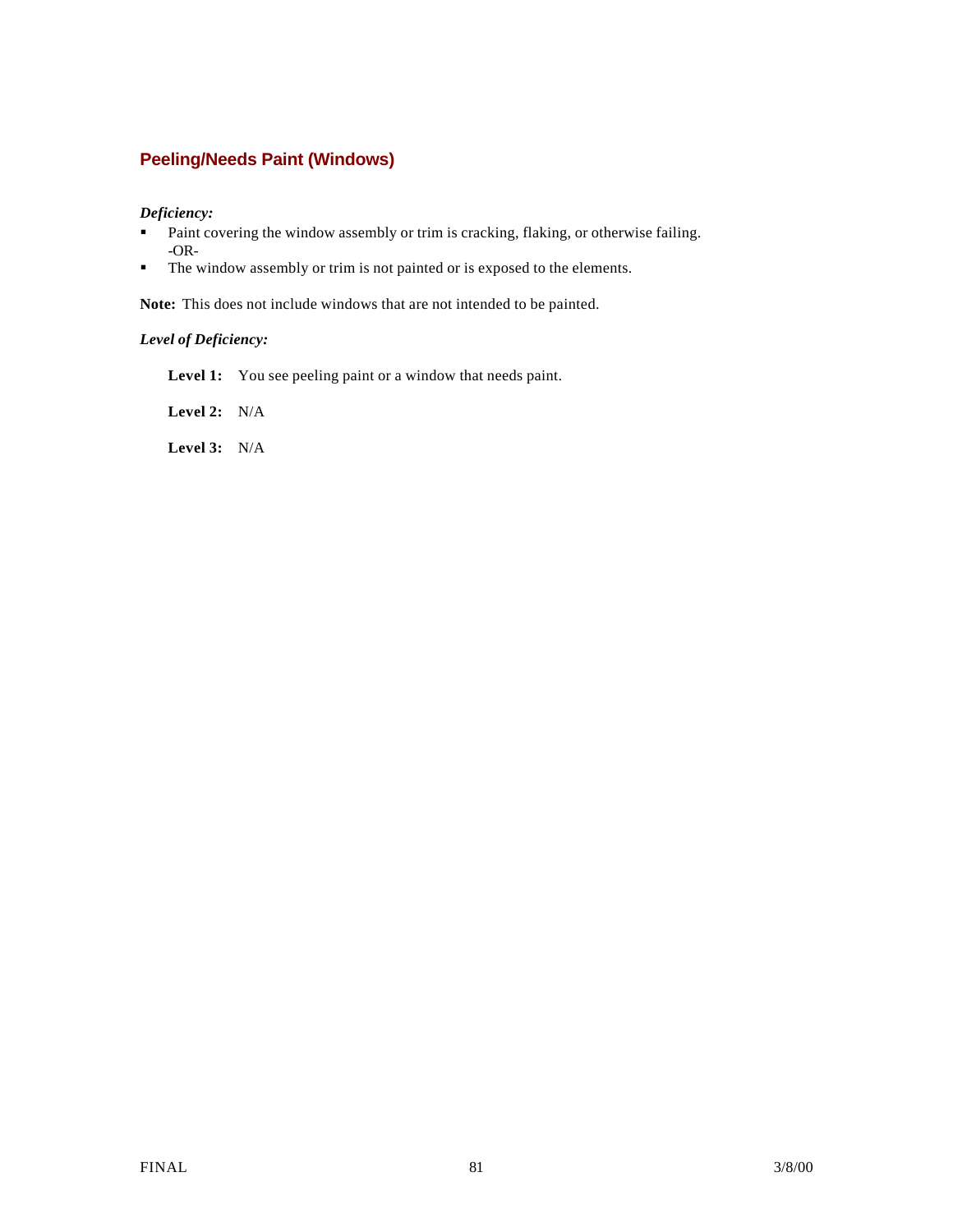### **Security Bars Prevent Egress (Windows)**

*Deficiency:* Exiting (egress) is severely limited or impossible, because security bars are damaged or improperly constructed or installed.

**Note:** This does not include windows that are not intended for exiting.

#### *Level of Deficiency:*

| Level 1: | N/A |
|----------|-----|
|          |     |

- **Level 2:** N/A
- Level 3: The ability to exit through the window is limited by security bars that do not function properly and, therefore, pose safety risks.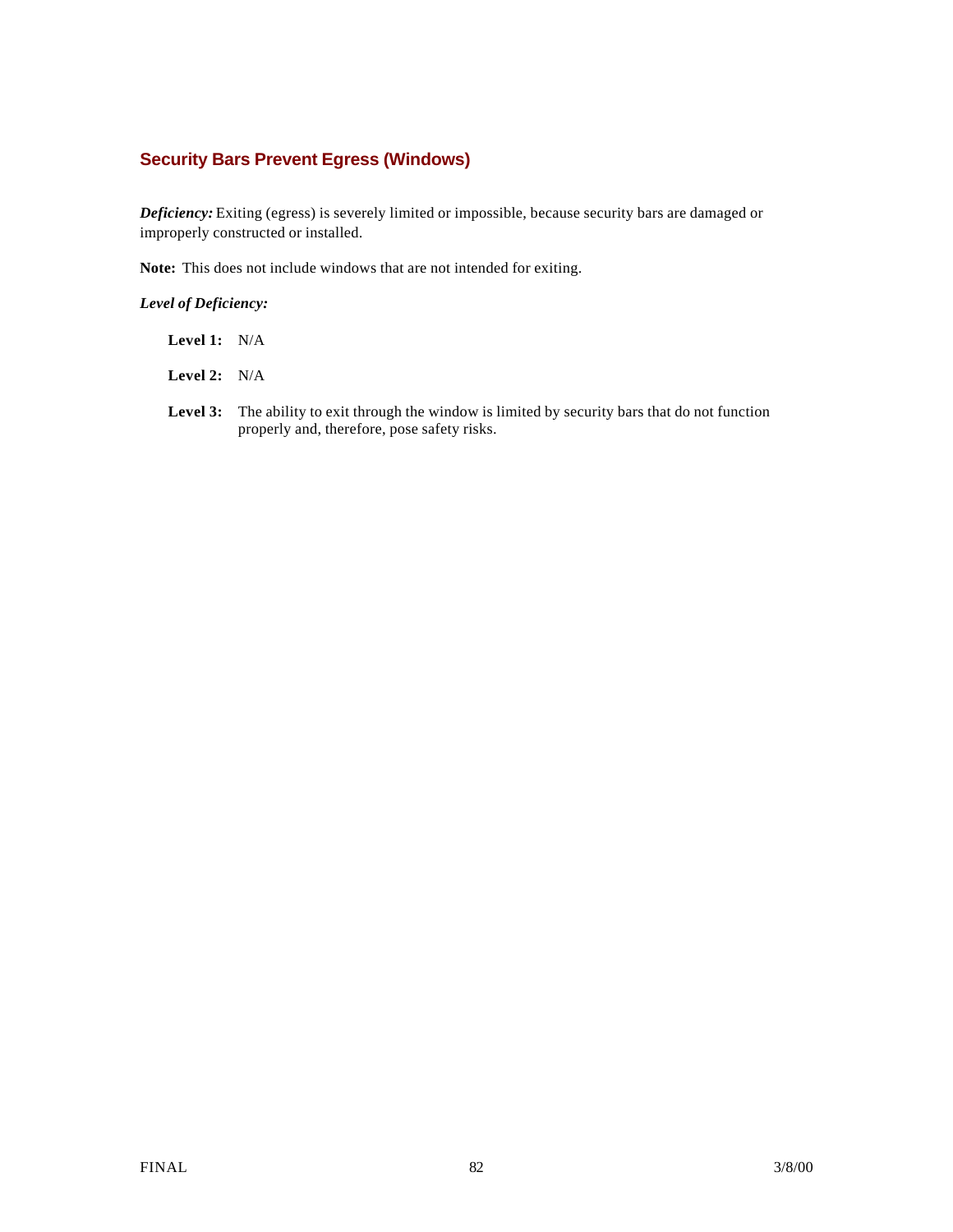# **Building Systems Inspectable Items**

Items to inspect for "Building Systems" are as follows:

Domestic Water Electrical System Elevators Emergency Power Exhaust System

**Fire Protection** 

**HVAC** 

Sanitary System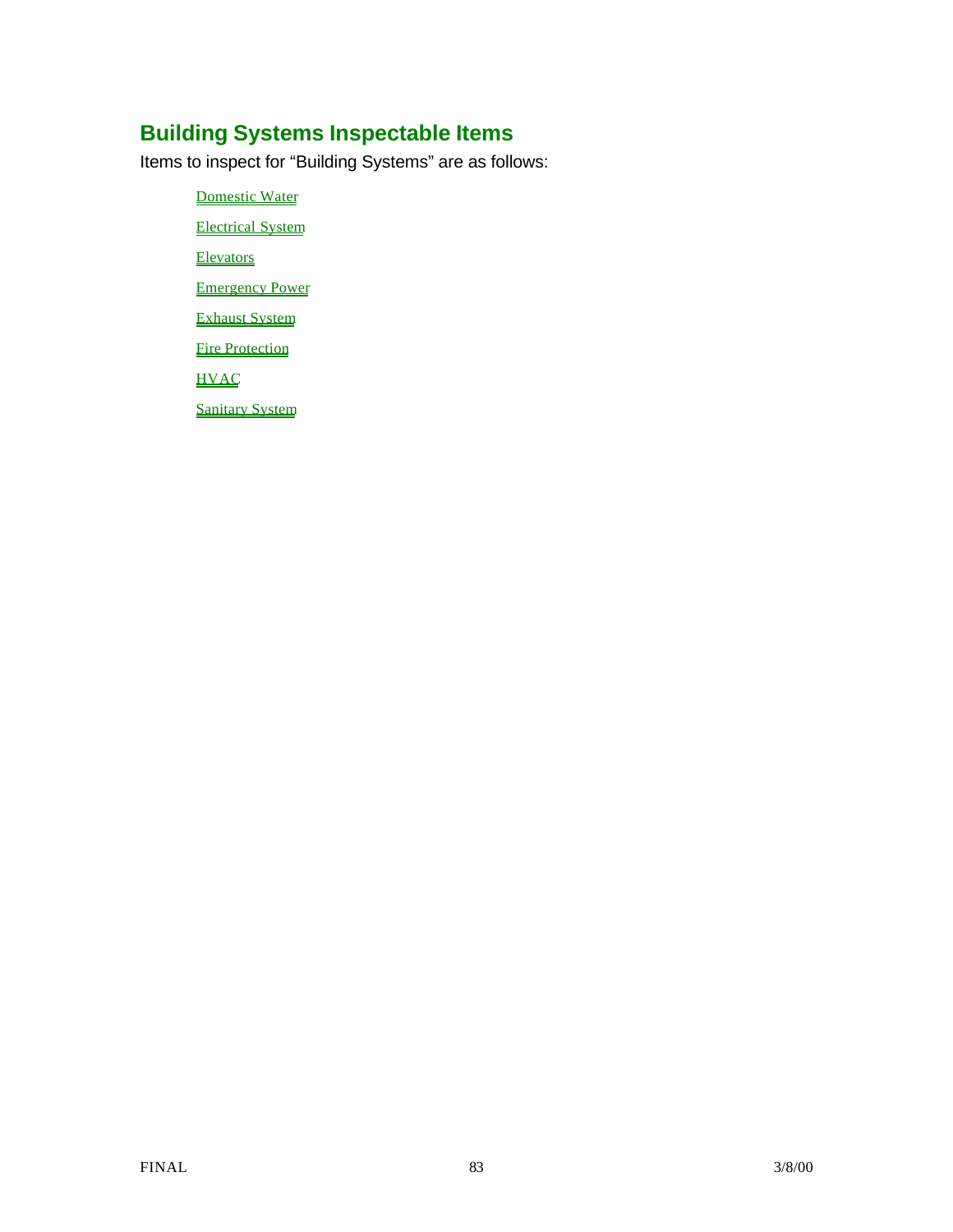## **Domestic Water (Building Systems)**

Portion of the building system that provides potable water conditioning, heating, and distribution taking its source from outside the building and terminating in domestic plumbing fixtures. The system typically consists of water conditioners (filters and softeners), water heaters, transfer and circulating pumps, strainers, and connecting piping, fittings, valves, and supports.

**Note:** This does not include portion of water supply that connects to the heating and cooling system. Also, the delivery points of the system such as sinks and faucets in units or common areas.

This inspectable item can have the following deficiencies:

Leaking Central Water Supply Misaligned/Damaged Ventilation System Missing Pressure Relief Valve Rust/Corrosion on Heater Chimney Water Supply Inoperable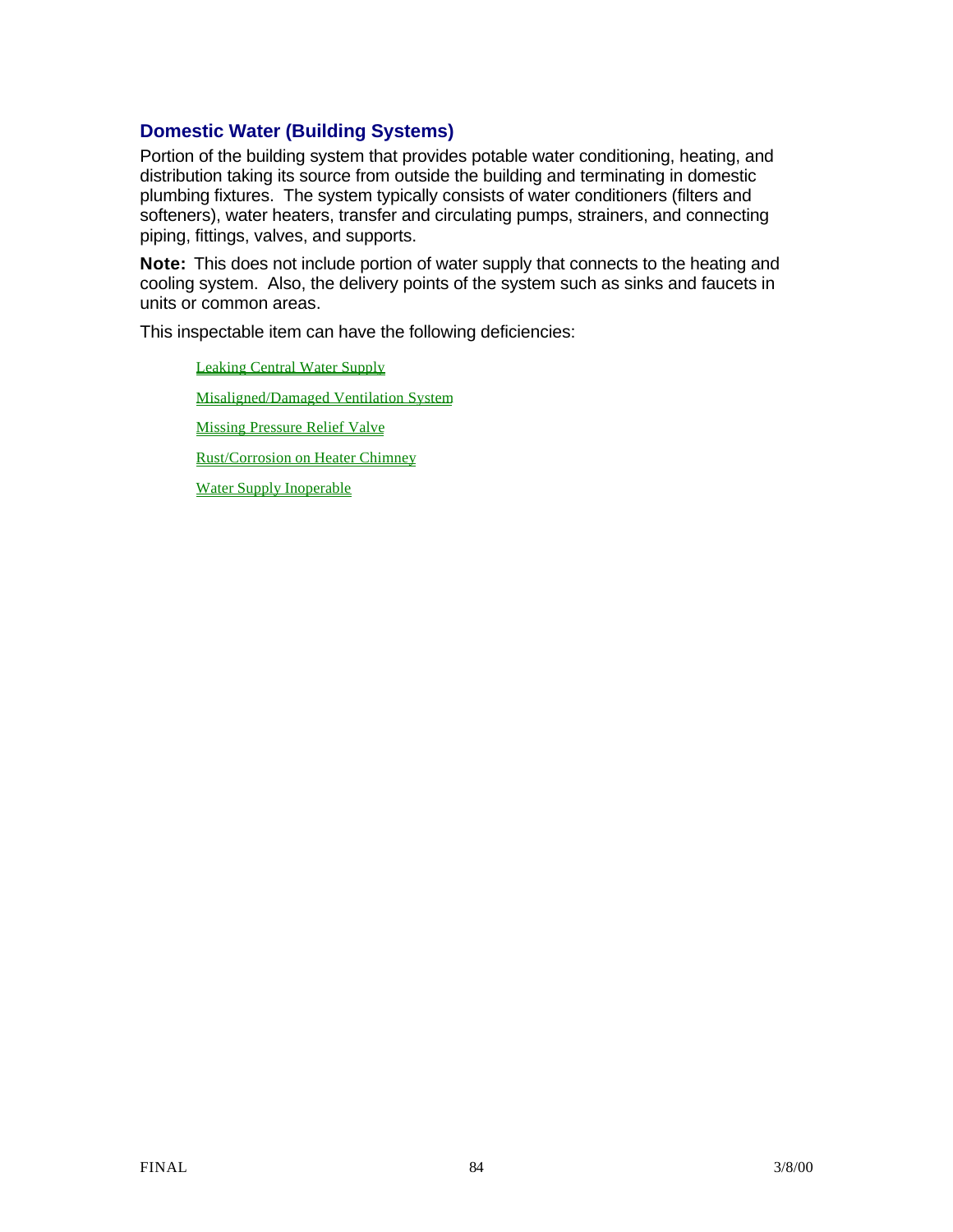## **Leaking Central Water Supply (Domestic Water)**

*Deficiency:* You see water leaking from any water system component, including valve flanges, stems, bodies, hose bibs, or any domestic water tank or its pipe or pipe connections.

#### **Note:**

- 1. This includes both hot and cold water systems, but does not include fixtures. Address fixtures in dwelling units or common areas.
- 2. Some pumps and valves are designed to leak as a normal function, particularly in fire pumps, water pressure pumps, and large circulating pumps, and should be considered accordingly. *Level of Deficiency:*

| <b>Level 1:</b> $N/A$ |                                                                                                                                                                                                |  |  |
|-----------------------|------------------------------------------------------------------------------------------------------------------------------------------------------------------------------------------------|--|--|
| <b>Level 2:</b> $N/A$ |                                                                                                                                                                                                |  |  |
|                       | <b>Level 3:</b> You see that water is leaking.                                                                                                                                                 |  |  |
| <b>Comments</b>       |                                                                                                                                                                                                |  |  |
|                       | <b>Level 3:</b> If leaking water is a health and safety concern (i.e., is leaking on or near electrical<br>equipment), you must record it manually in "Health and Safety: Electrical Hazards." |  |  |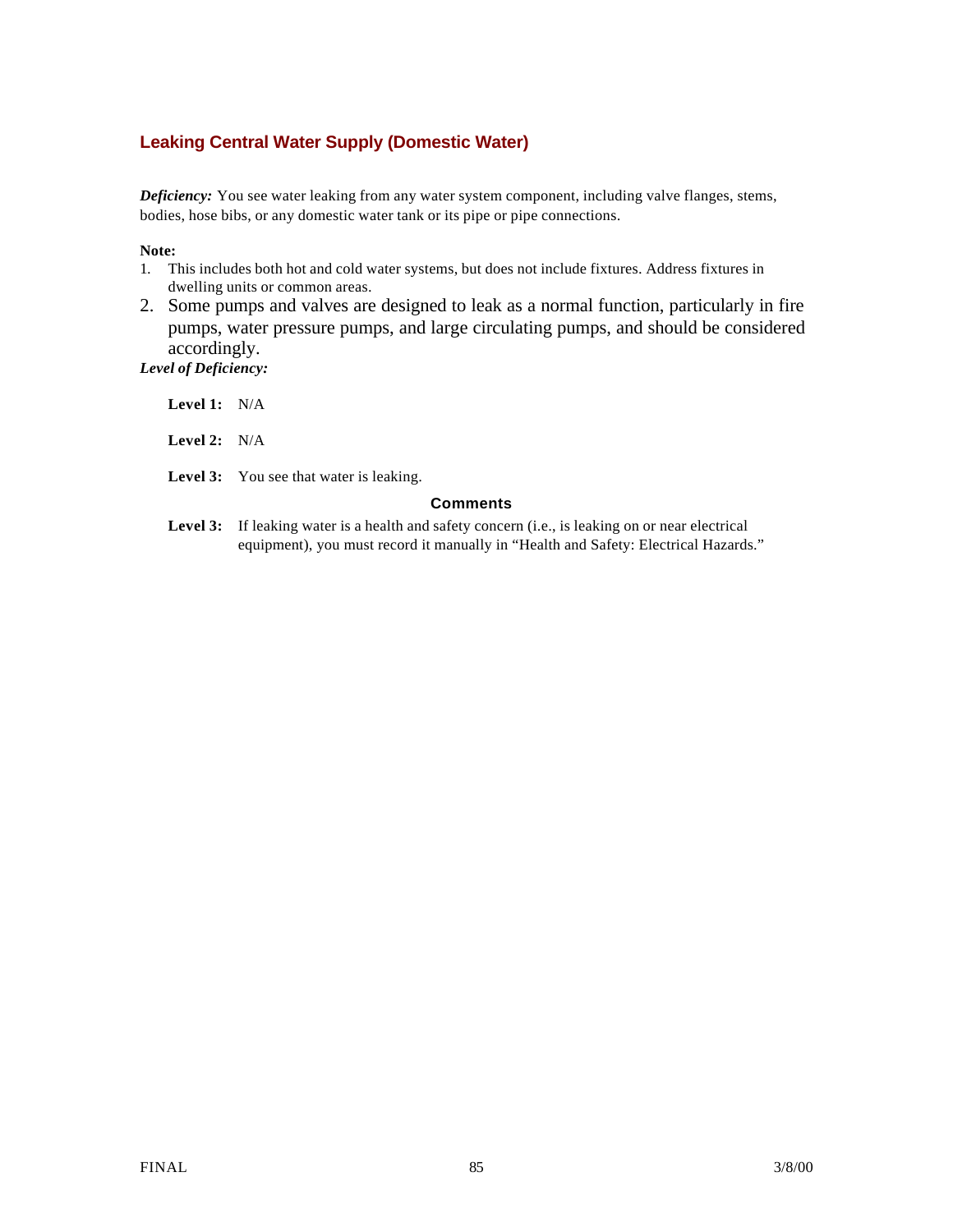## **Misaligned Chimney/Ventilation System (Domestic Water)**

*Deficiency:* The ventilation system on a gas-fired or oil-fired water heater is misaligned.

### *Level of Deficiency:*

**Level 1:** N/A

**Level 2:** N/A

Level 3: You see any misalignment that may cause improper or dangerous venting of exhaust gases.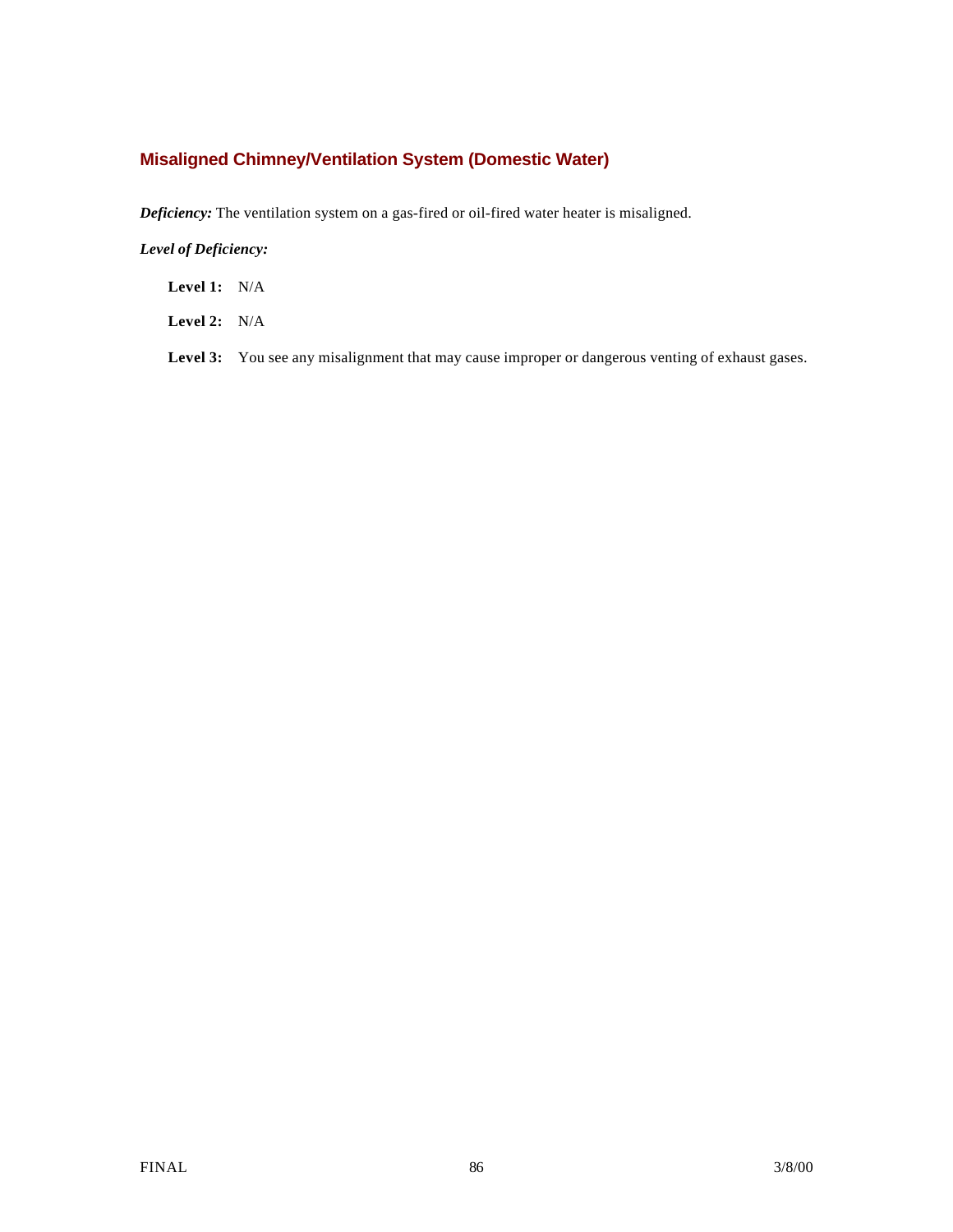## **Missing Pressure Relief Valve (Domestic Water)**

*Deficiency:* The pressure relief valve on the central hot water heating system is missing or does not extend to the floor.

*Level of Deficiency:*

| <b>Level 1:</b> $N/A$ |                                                                                                                         |
|-----------------------|-------------------------------------------------------------------------------------------------------------------------|
| <b>Level 2:</b> $N/A$ |                                                                                                                         |
|                       | <b>Level 3:</b> There is no pressure relief valve.<br>$-OR-$<br>The pressure relief valve does not extend to the floor. |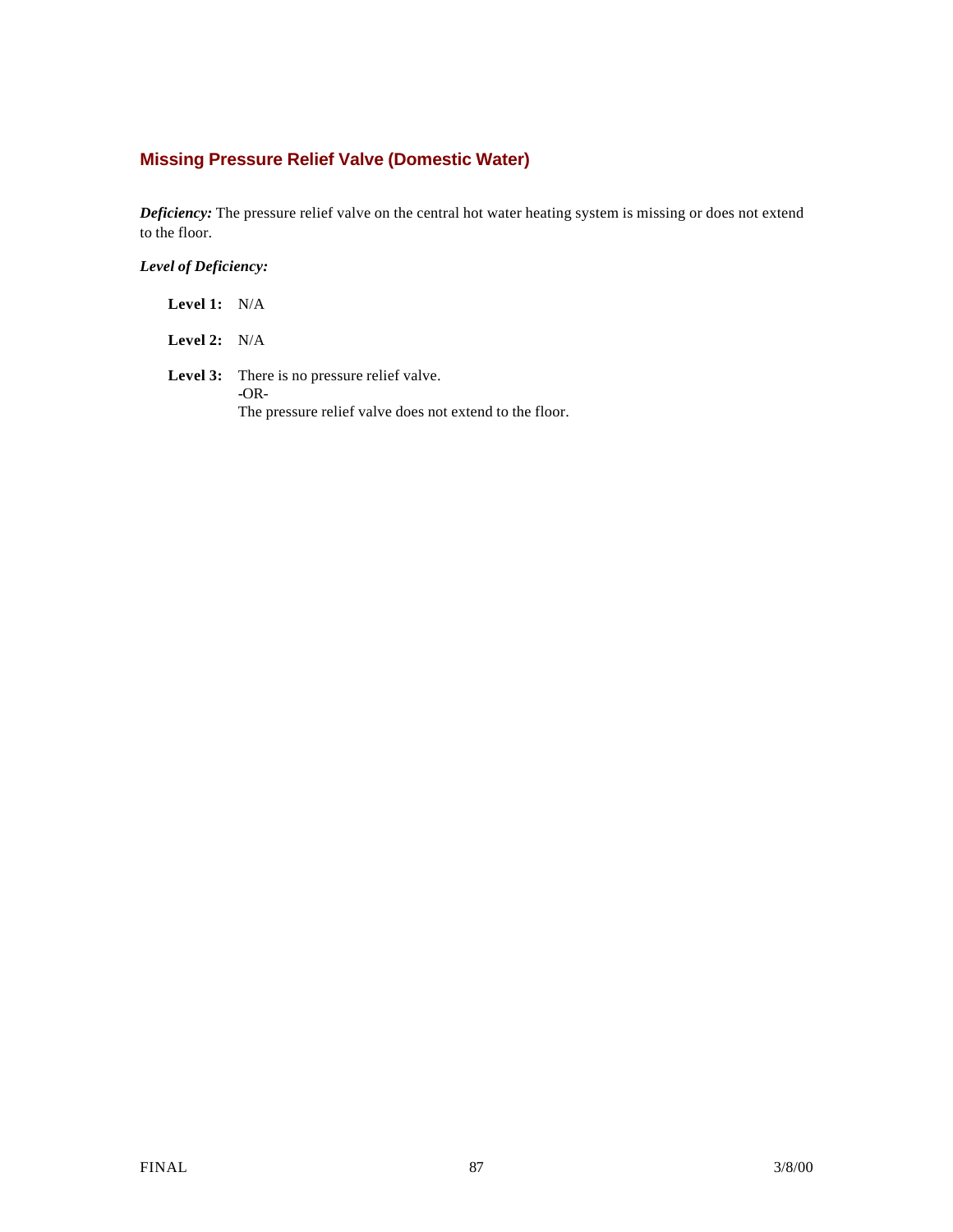### **Rust/Corrosion on Heater Chimney (Domestic Water)**

*Deficiency:* The water heater chimney shows evidence of flaking, discoloration, pitting, or crevices.

*Level of Deficiency:*

- **Level 1:** N/A
- **Level 2:** N/A
- **Level 3:** The water heater chimney shows evidence of flaking, discoloration, pitting, or crevices that may create holes that could allow toxic gases to leak from the chimney.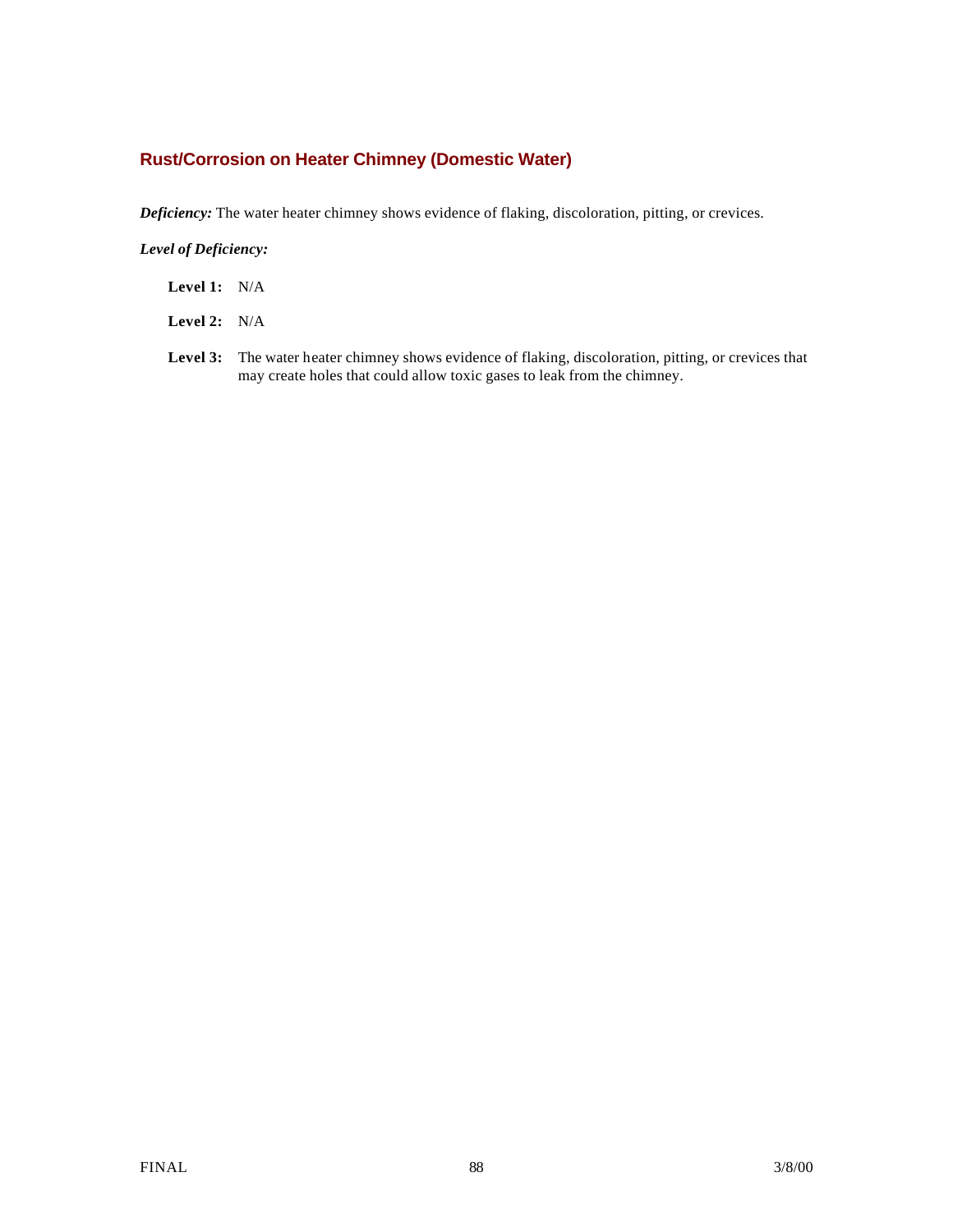## **Water Supply Inoperable (Domestic Water)**

*Deficiency:* Water is not available.

*Level of Deficiency:*

**Level 1:** N/A

**Level 2:** N/A

Level 3: There is no running water in any area of the building.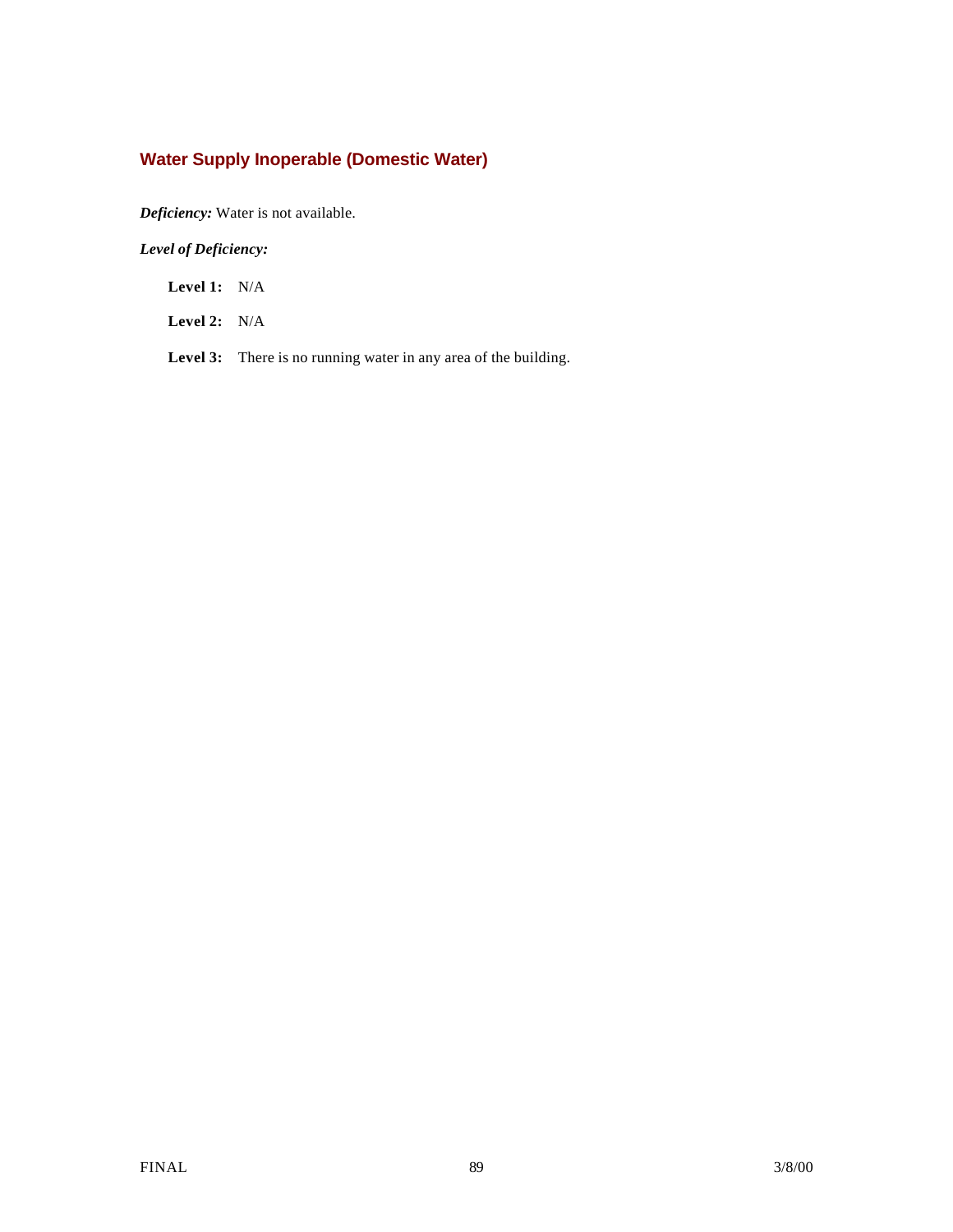## **Electrical System (Building Systems)**

Portion of the building system that safely provides electrical power throughout the building. Including equipment that provides control, protection, metering, and service.

**Note:** This does not include transformers or metering that belongs to the providing utility. Equipment that is part of any emergency power generating system. Terminal equipment such as receptacles, switches, or panelboards that are located in the units or common areas.

This inspectable item can have the following deficiencies:

Blocked Access/Improper Storage Burnt Breakers Evidence of Leaks/Corrosion Frayed Wiring Missing Breakers/Fuses Missing Covers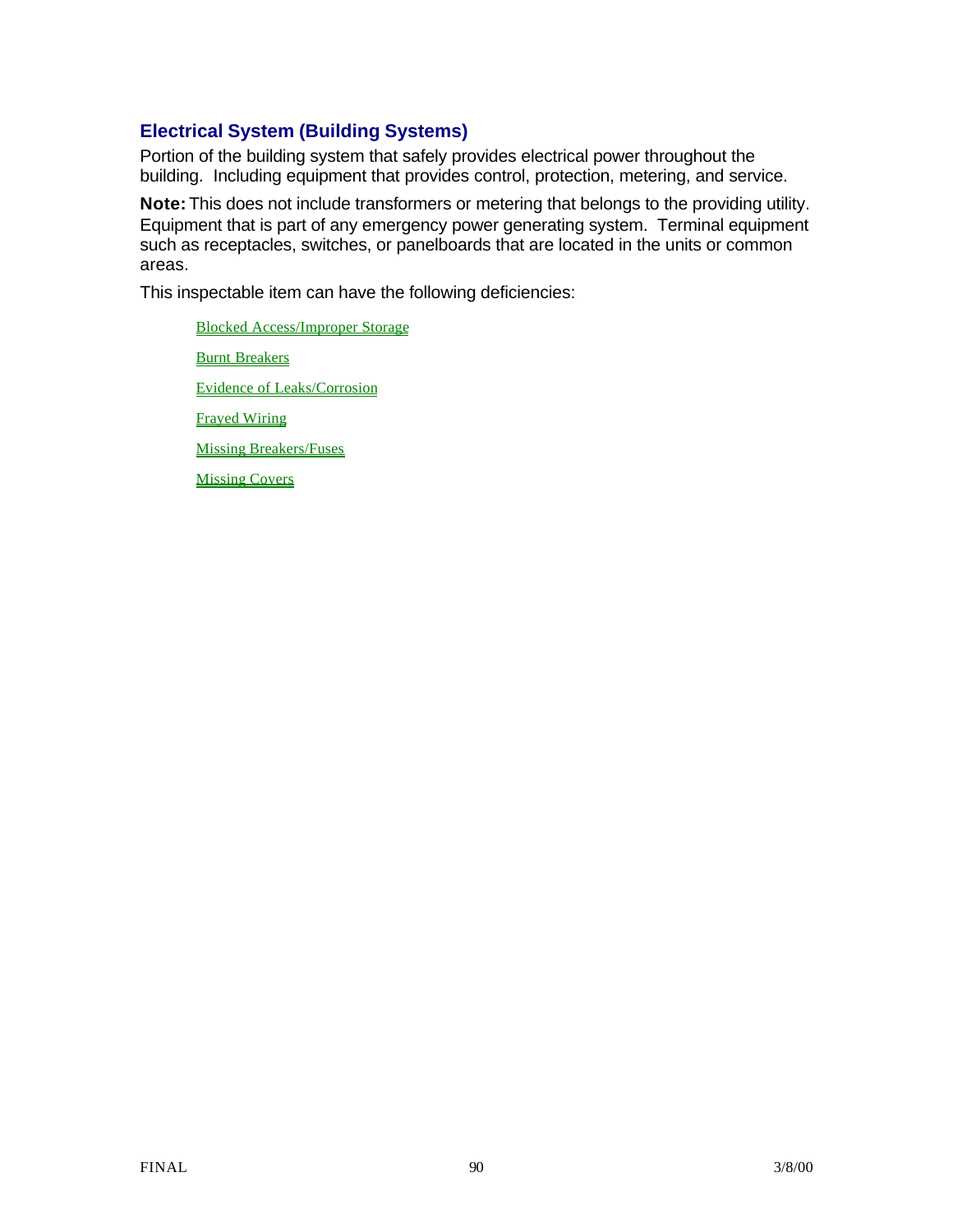### **Blocked Access/Improper Storage (Electrical System)**

*Deficiency:* A fixed obstruction or item of sufficient size and weight can delay or prevent access to any panel board or main power switch in an emergency.

**Note:** If the panel board or main power switch is locked but authorized personnel can quickly gain access, do not record it as a deficiency.

#### *Level of Deficiency:*

| Level 1: $N/A$ |                                                  |
|----------------|--------------------------------------------------|
| Level 2: $N/A$ |                                                  |
|                | <b>Level 3:</b> One or more<br>$building \alpha$ |

### re fixed items or items of sufficient size and weight impede access to the building system's electrical panel during an emergency.

#### **Comments**

Level 3: If the condition is a Health and Safety concern, you must record it manually as "Health and Safety: Flammable Materials."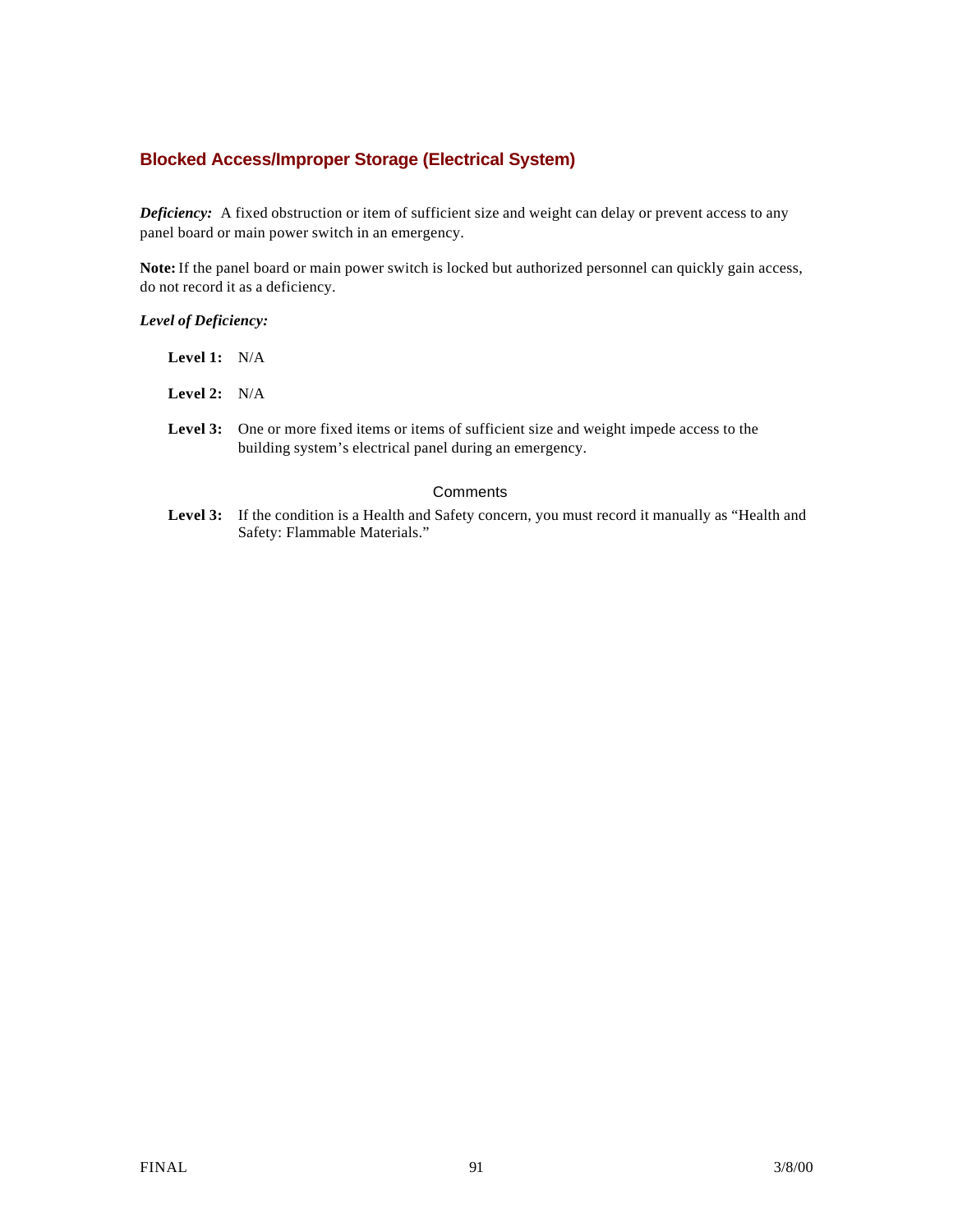## **Burnt Breakers (Electrical System)**

*Deficiency:* Breakers have carbon on the plastic body, or the plastic body is melted and scarred.

### *Level of Deficiency:*

**Level 1:** N/A

**Level 2:** N/A

Level 3: You see any carbon residue, melted breakers, or arcing scars.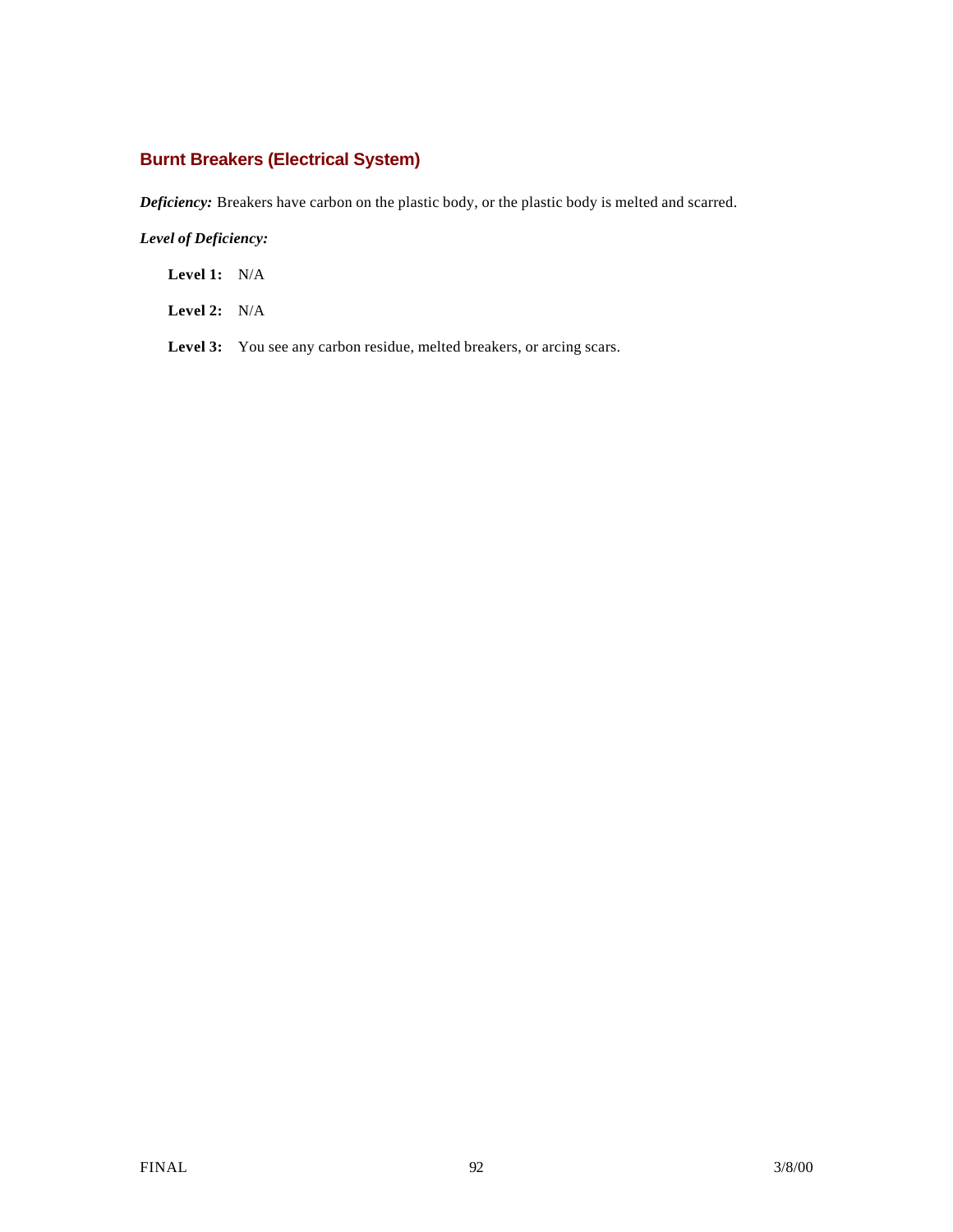### **Evidence of Leaks/Corrosion (Electrical System)**

*Deficiency:* You see liquid stains, rust marks, or other signs of corrosion on electrical enclosures or hardware.

**Note:** Do not consider surface rust a deficiency if it does not affect the condition of the electrical enclosure.

### *Level of Deficiency:*

**Level 1:** N/A

**Level 2:** N/A

Level 3: Any corrosion that affects the condition of the components that carry current -OR-Any stains or rust on the interior of electrical enclosures -OR-Any evidence of water leaks in the enclosure or hardware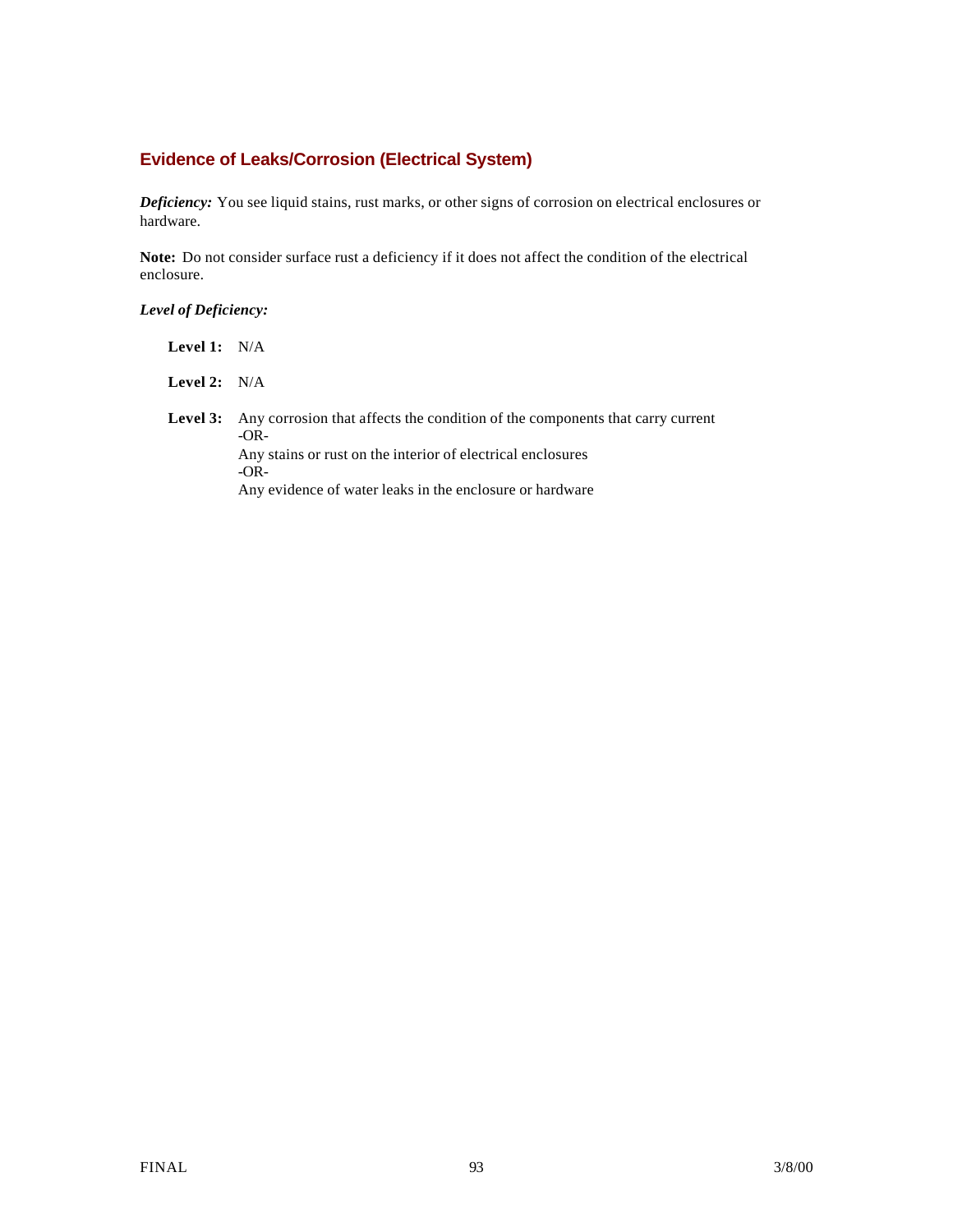### **Frayed Wiring (Electrical System)**

*Deficiency:* You see nicks, abrasions, or fraying of the insulation that expose wires that conduct current.

**Note:** Do not consider this a deficiency for wires that are not intended to be insulated, such as grounding wires.

#### *Level of Deficiency:*

| <b>Level 1:</b> $N/A$ |                                                                                                             |
|-----------------------|-------------------------------------------------------------------------------------------------------------|
| <b>Level 2:</b> $N/A$ |                                                                                                             |
|                       | <b>Level 3:</b> You see any nicks, abrasions, or fraying of the insulation that expose any conducting wire. |

#### **Comments**

**Level 3:** If the condition is a Health and Safety concern, you must record it manually as "Health and Safety: Electrical Hazards."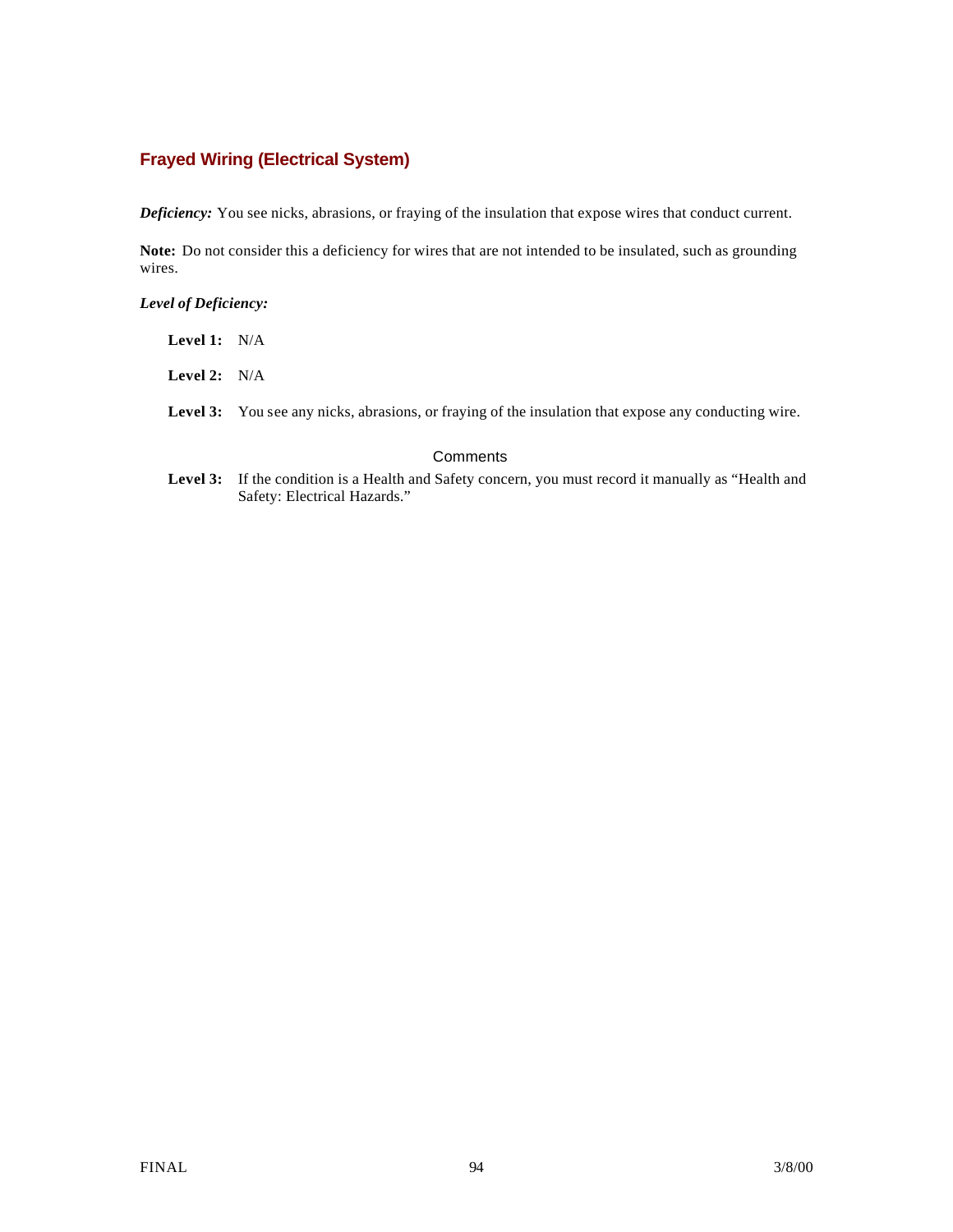## **Missing Breakers/Fuses (Electrical System)**

*Deficiency:* In a panel board, main panel board, or other electrical box containing circuit breakers, you see an open circuit breaker position that is not appropriately blanked off.

### *Level of Deficiency:*

**Level 1:** N/A

**Level 2:** N/A

Level 3: You see an open breaker port.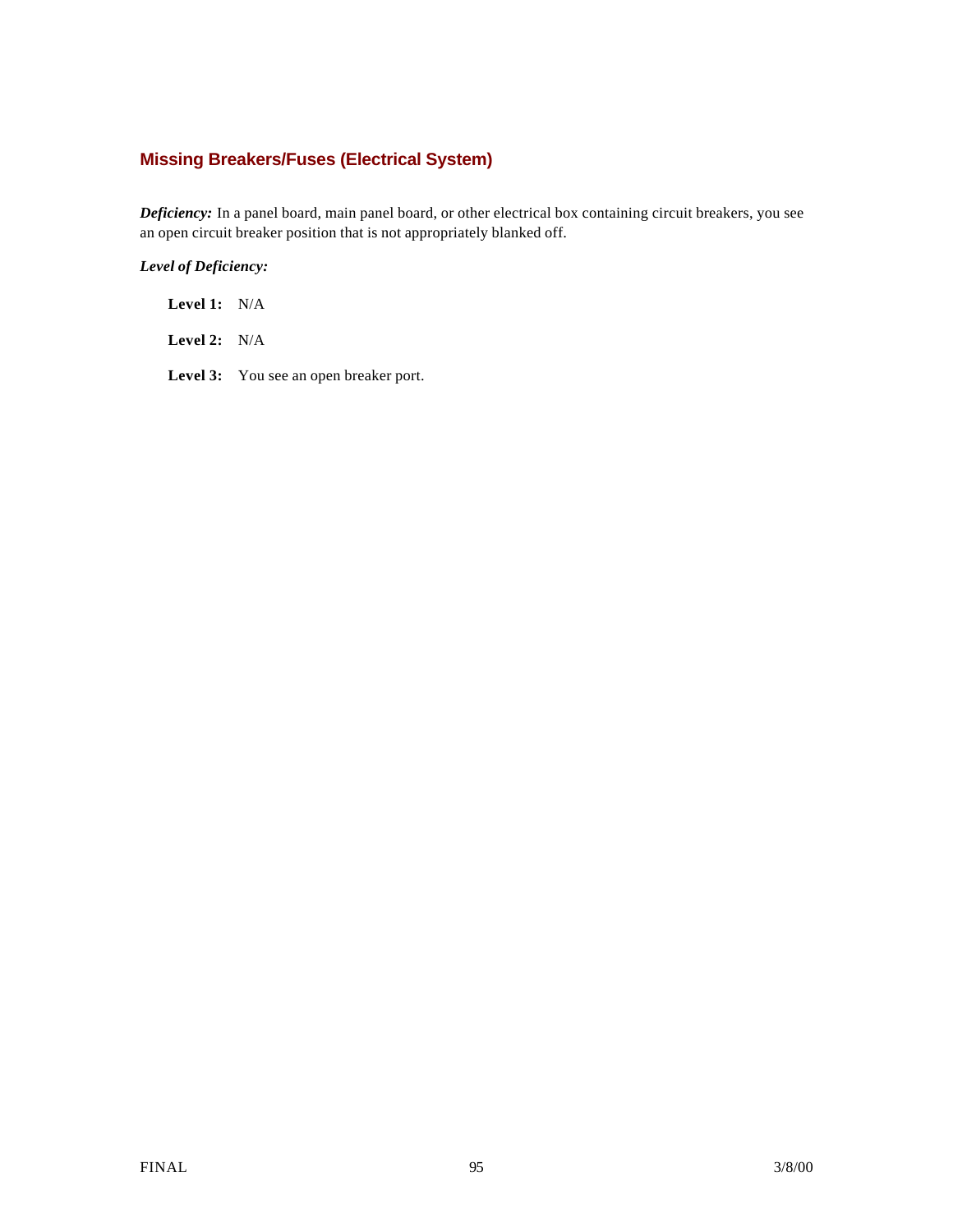### **Missing Covers (Electrical System)**

*Deficiency:* The cover is missing from any electrical device box, panel box, switch gear box, or control panel with exposed electrical connections.

**Note:** If the accompanying authority identifies abandoned wiring, capped wires do not pose a risk; therefore, do not record this as a deficiency.

#### *Level of Deficiency:*

**Level 1:** N/A

**Level 2:** N/A

Level 3: A cover is missing, which results in exposed visible electrical connections.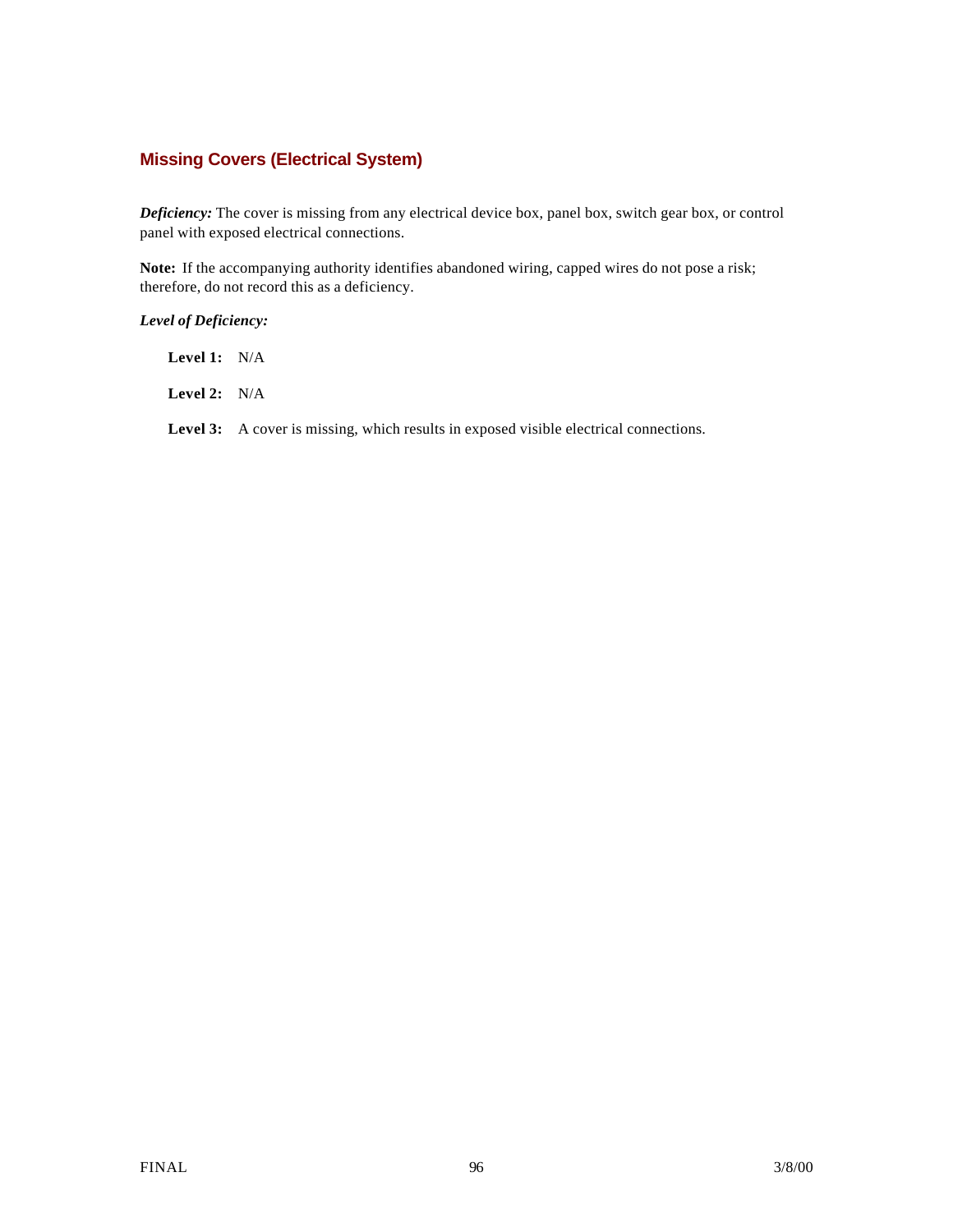## **Elevators (Building Systems)**

Vertical conveyance system for moving personnel, equipment, materials, household goods, etc.

This inspectable item can have the following deficiency:

**Not Operable**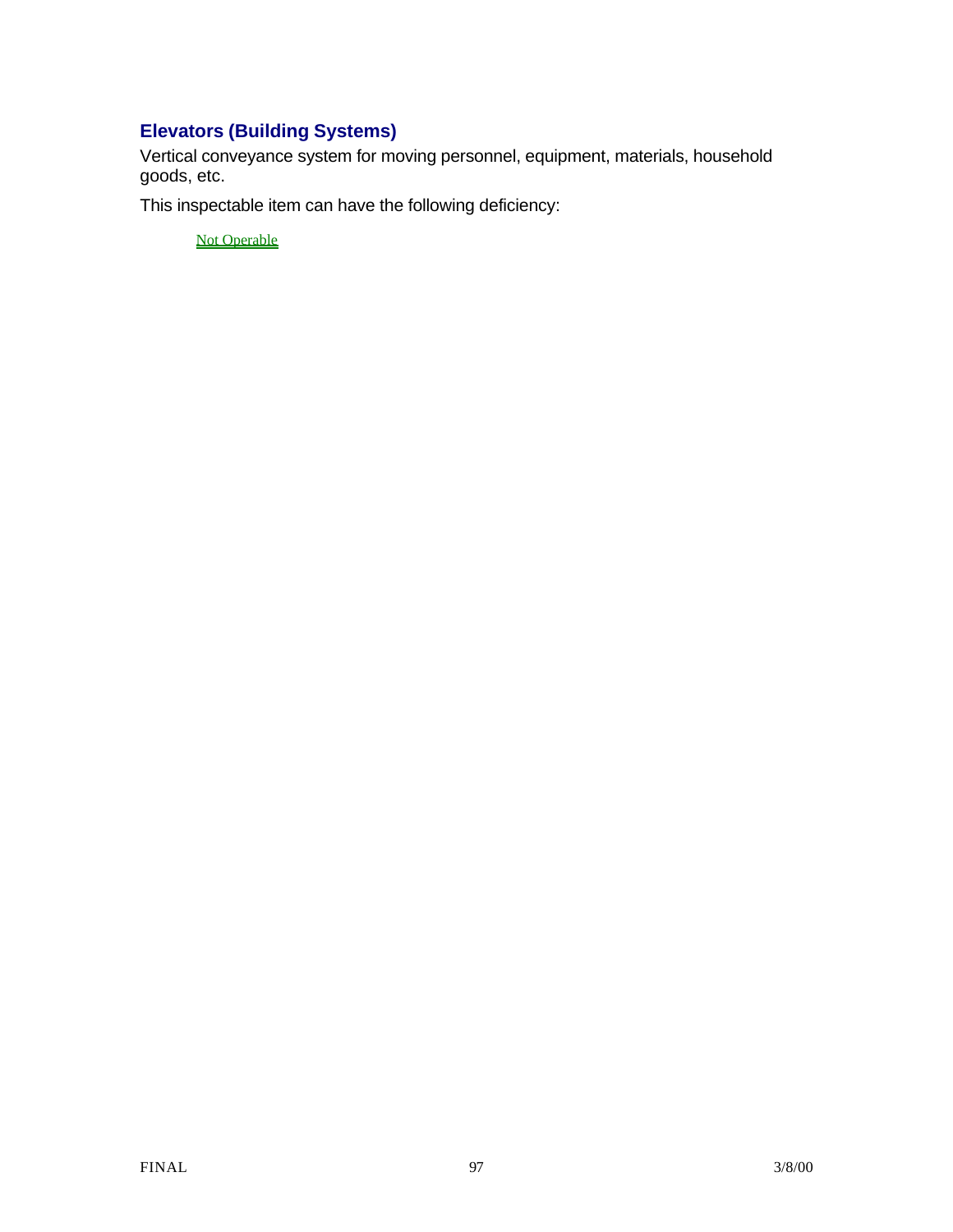## **Not Operable (Elevators)**

### *Deficiency:*

- The elevator will not ascend or descend.
- $\bullet$  -OR-<br> $\bullet$  The e
- The elevator door will not open or close.
- $\blacksquare$  -OR-
- The elevator door opens when the cab is not there.

**Note:** Some elevators are designed/programmed for special applications--stopping at every floor, for example. For these special cases, the elevator is serving its designed purpose and is therefore not deficient.

*Level of Deficiency:*

**Level 1:** N/A **Level 2:** N/A Level 3: The elevator does not function at all. -OR-The elevator doors open when the cab is not there.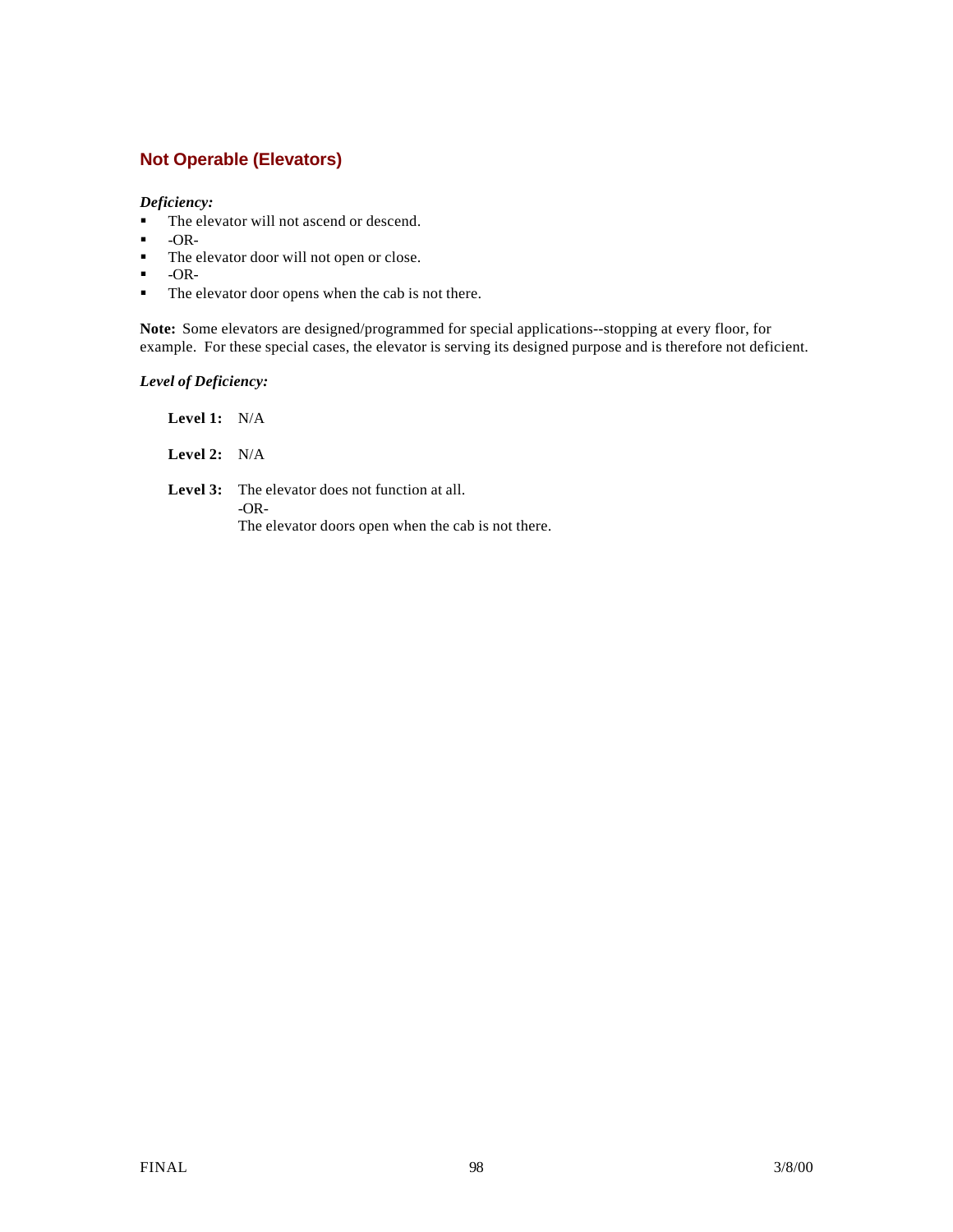## **Emergency Power (Building Systems)**

Standby/backup equipment intended to supply illumination or power or both, (battery or generator set) during utility outage.

This inspectable item can have the following deficiencies:

Auxiliary Lighting Inoperable Run-Up Records/Documentation Not Available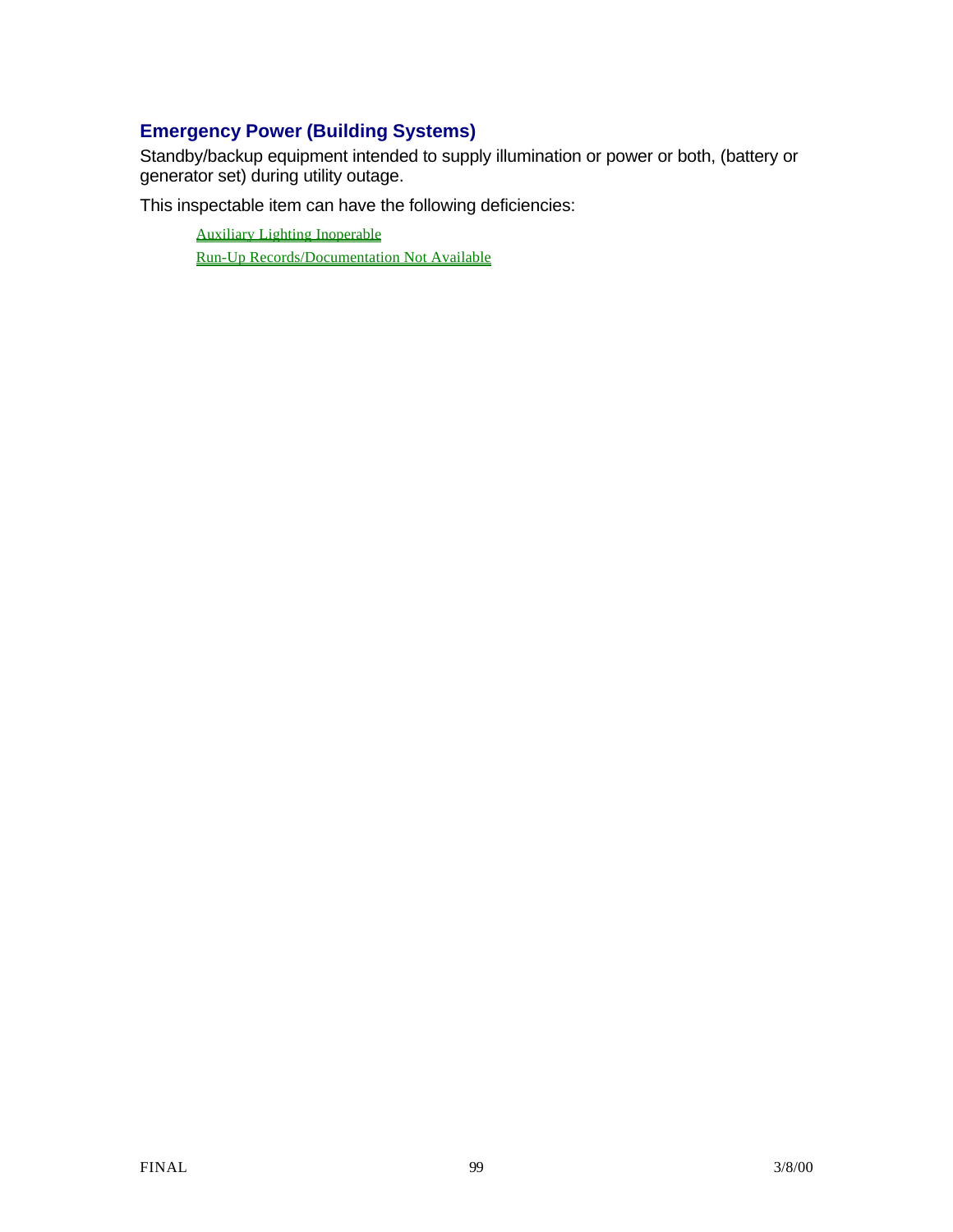## **Auxiliary Lighting Inoperable (Emergency Power)**

*Deficiency:* Emergency lighting that provides illumination during power outages does not function as it should.

*Level of Deficiency:*

**Level 1:** N/A

**Level 2:** N/A

**Level 3:** Auxiliary lighting does not function.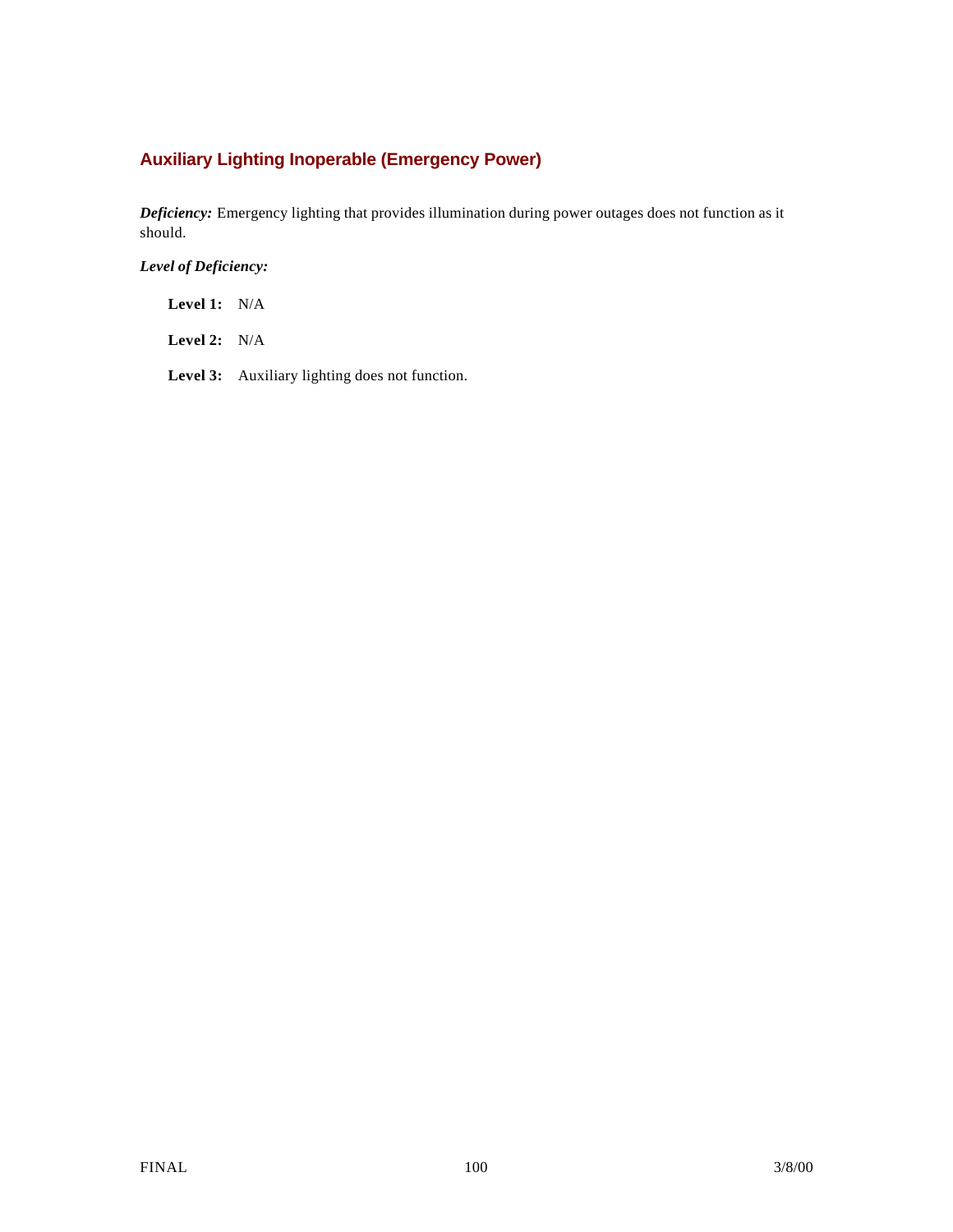## **Run-Up Records/Documentation Not Available (Emergency Power)**

*Deficiency:* Records are not properly maintained or available.

### *Level of Deficiency:*

**Level 1:** N/A

Level 2: Current records--from the last 12 months--are lost, but older records are properly maintained and available.

Level 3: No records are available.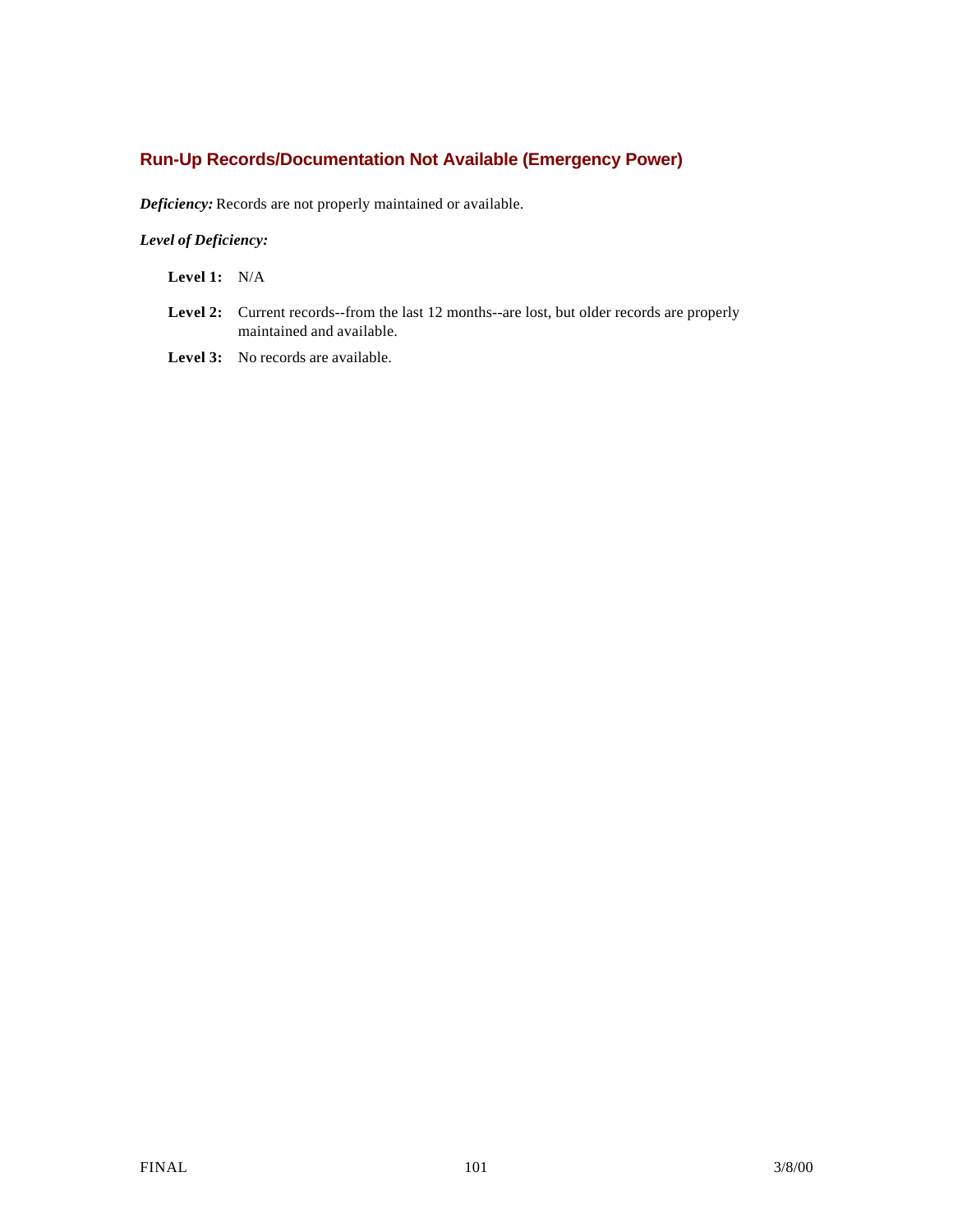## **Exhaust System (Building Systems)**

The system used to primarily exhaust stale air from the building. Primarily from the kitchen and bathroom areas.

Note: This does not include elements related to the HVAC system.

This inspectable item can have the following deficiencies:

Roof Exhaust Fans Inoperable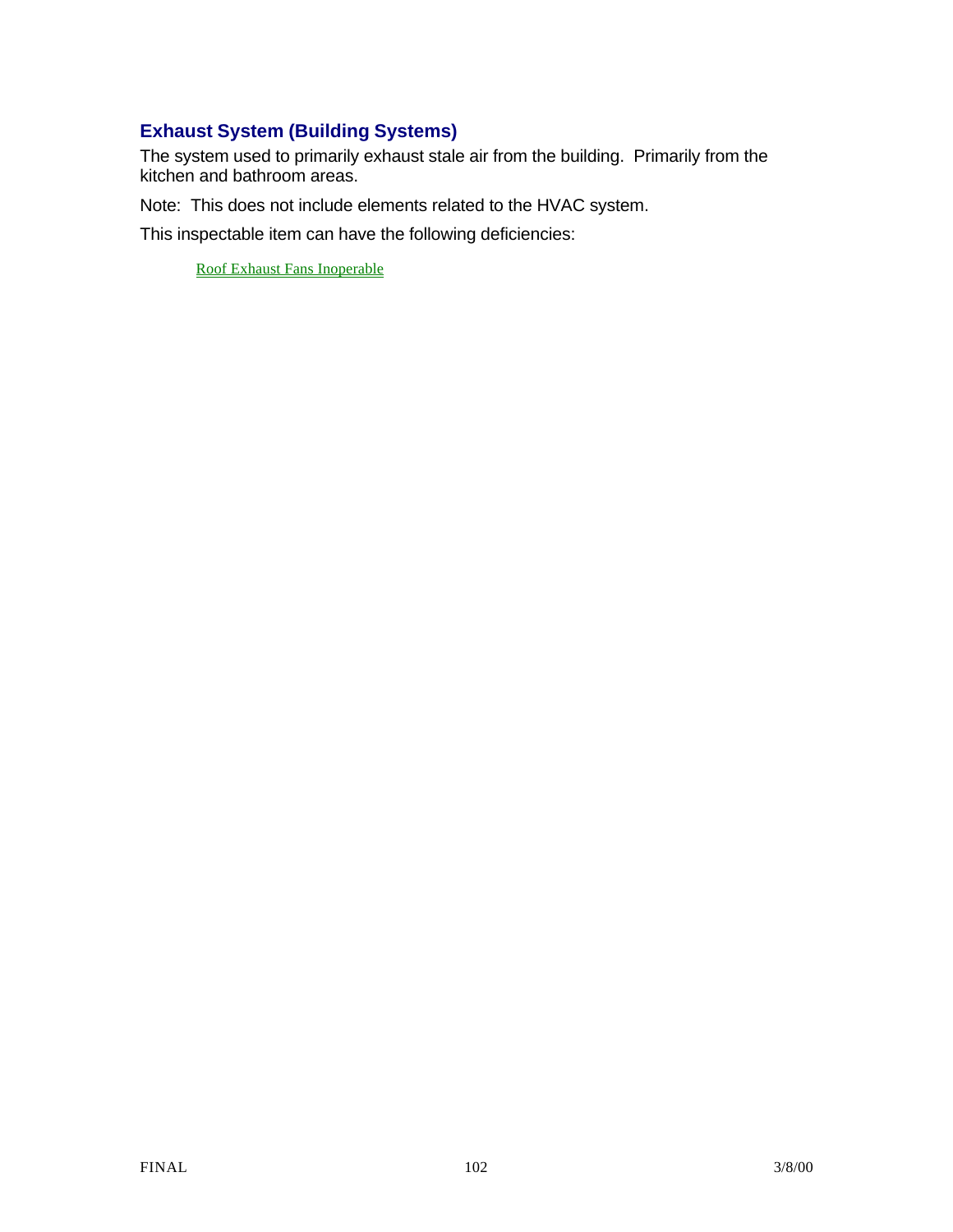## **Roof Exhaust Fans Inoperable (Exhaust System)**

*Deficiency:* The ventilation system to exhaust kitchen or bathroom air does not function.

*Level of Deficiency:*

**Level 1:** N/A

**Level 2:** N/A

Level 3: The roof exhaust fan unit does not function.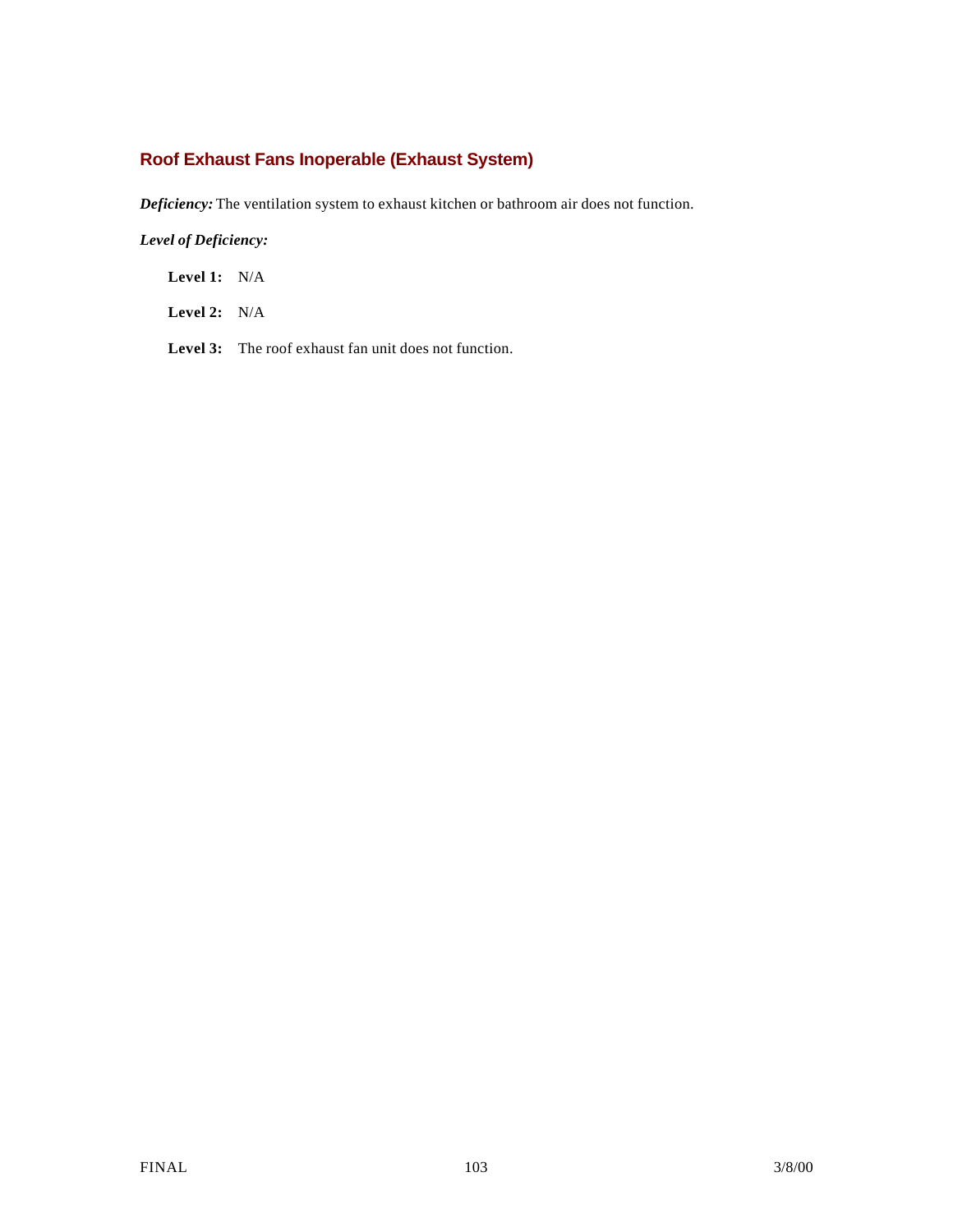## **Fire Protection (Building Systems)**

Building System designed to minimize the effects of a fire. May include the following: fire walls and doors, portable fire extinguishers, and permanent sprinkler systems.

**Note:** This does not include fire detection, alarm, and control devices.

This inspectable item can have the following deficiencies:

Missing Sprinkler Head

Missing/Damaged/Expired Extinguishers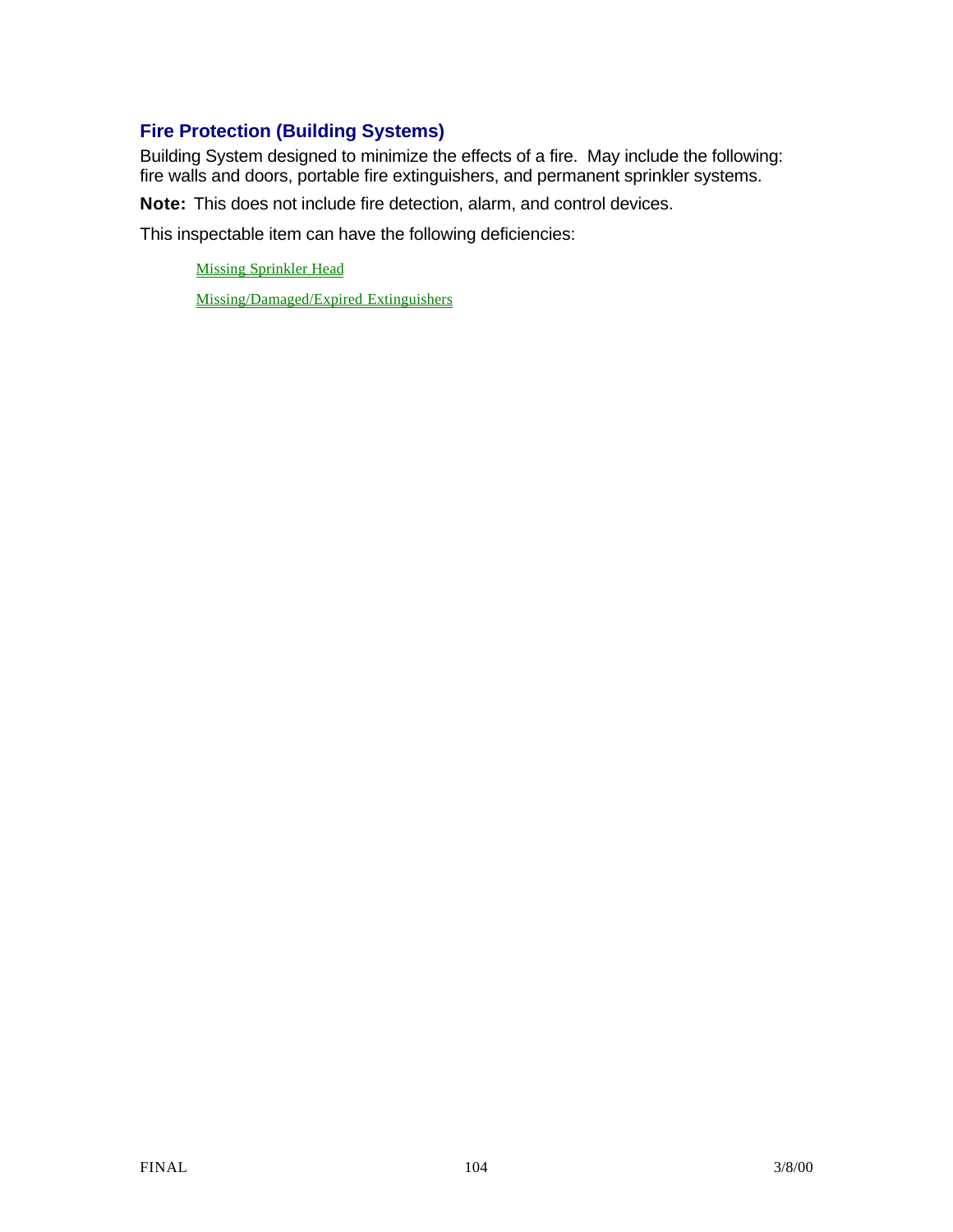### **Missing Sprinkler Head (Fire Protection)**

*Deficiency:* You see that a sprinkler head--or its components--connected to the central fire protection system is either missing, visibly disabled, painted over, blocked, or capped.

**Note:** Components include test plugs, drains, and test fittings.

### *Level of Deficiency:*

**Level 1:** N/A

**Level 2:** N/A

Level 3: Any sprinkler head is missing, visibly disabled, painted over, blocked, or capped.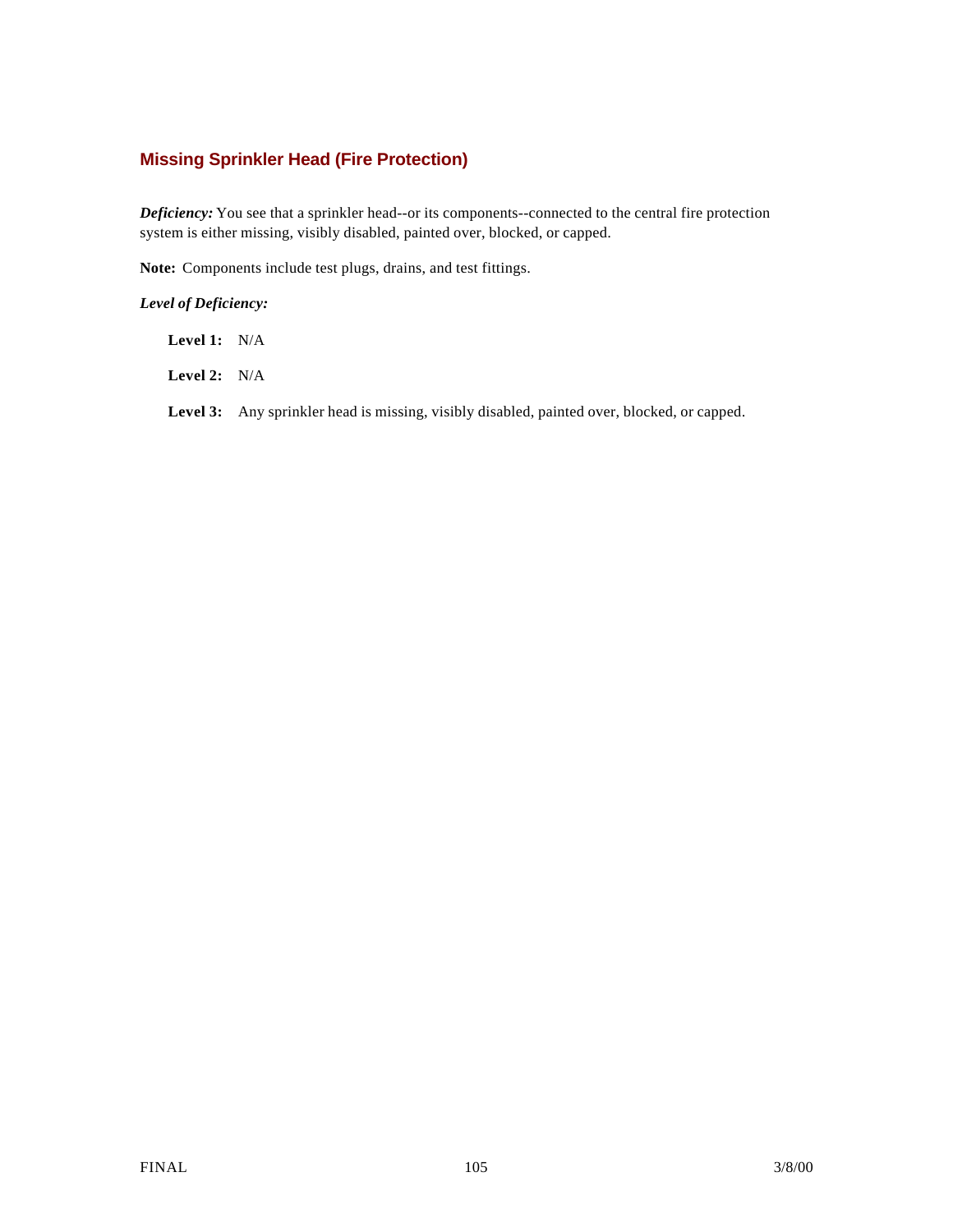### **Missing/Damaged/Expired Extinguishers (Fire Protection)**

*Deficiency:* A portable fire extinguisher is not where it should be, is damaged, or the extinguisher certification has expired.

#### **Note:**

- 1. This includes missing/damaged fire hoses where there are fire cabinets.
- 2. For buildings with multiple fire control systems--standpipes, sprinklers, etc.--5% or less of the extinguishers for a given building may be missing, damaged, and/or expired. In such cases do not record as a deficiency.
- 3. If the inspection tag is missing during the REAC inspection, the accompanying authority may produce proof that the fire extinguisher certification is current. If you see such proof, do not record a deficiency for a missing tag.

#### *Level of Deficiency:*

- Level 1: For a building with only one fire control system, 5% or less of the fire extinguishers are missing, damaged, or expired.
- **Level 2:** For all buildings, 5-10% of the fire extinguishers are missing, damaged, or expired.
- **Level 3:** For all buildings, more than 10% of the fire extinguishers are missing, damaged, or expired.

**-**OR-

There is not an operable/non-expired fire extinguisher on each floor.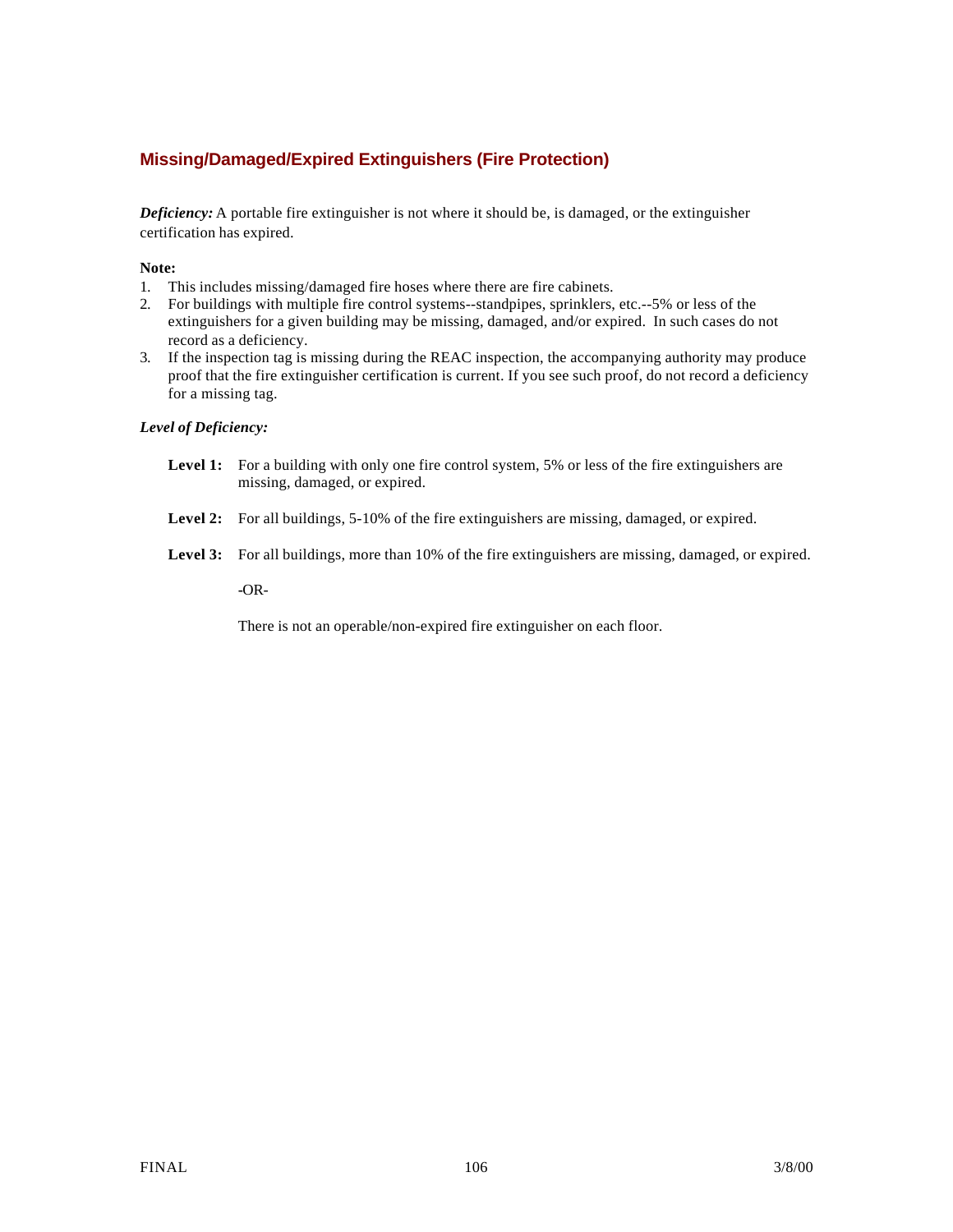## **HVAC (Building Systems)**

Portion of the building system that provides ability to heat or cool the air within the building. Includes equipment such as boilers, burners, furnaces, fuel supply, hot water and steam distribution, and associated piping, filters, and equipment. Also includes air handling equipment and associated ventilation ducting.

This inspectable item can have the following deficiencies:

Boiler/Pump Leaks Fuel Supply Leaks Misaligned Chimney/Ventilation System General Rust/Corrosion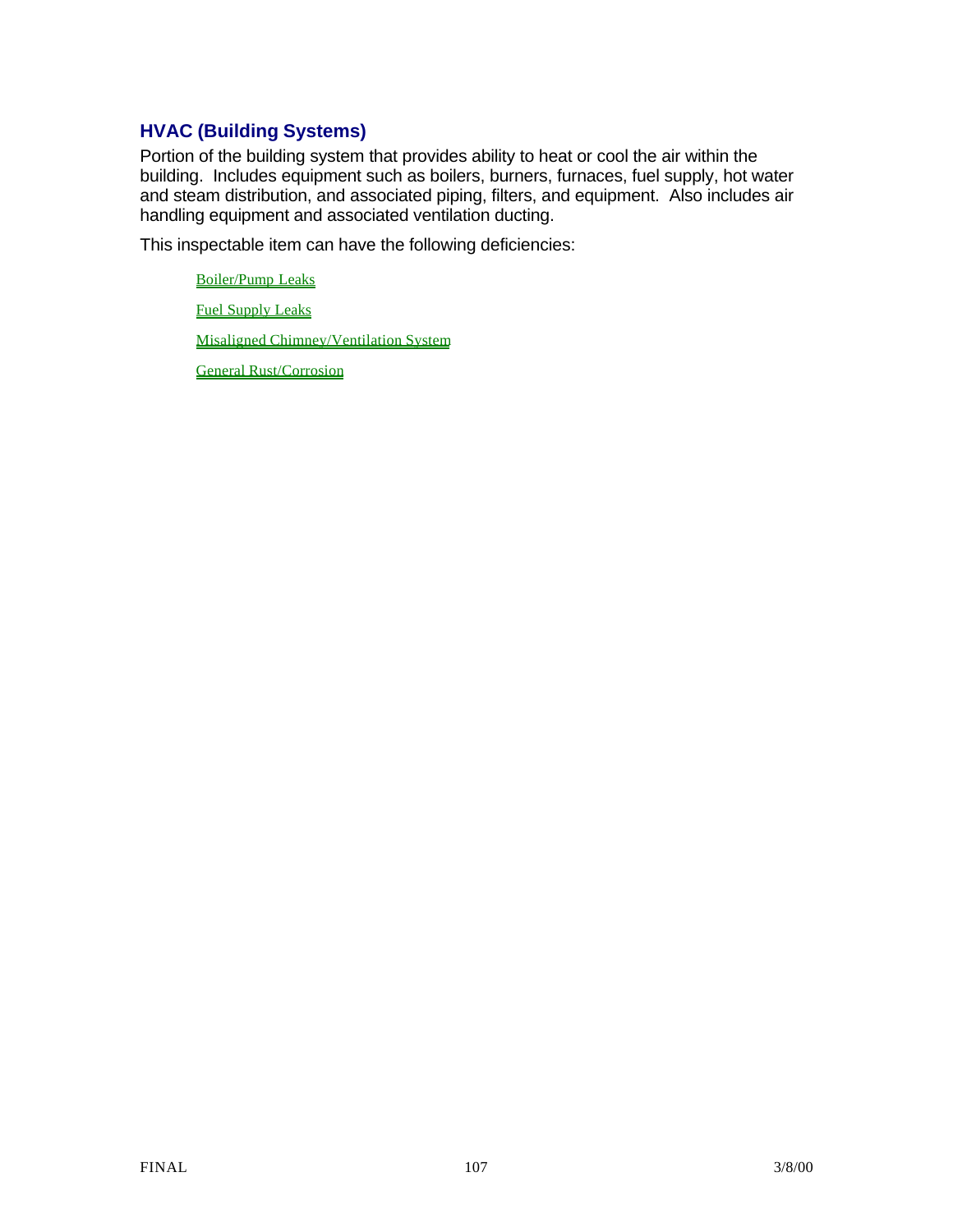## **Boiler/Pump Leaks (HVAC)**

*Deficiency:* Water or steam is escaping from unit casing or system piping.

### **Note:**

- 1. This does not include fuel supply leaks. See Building Systems HVAC fuel supply leaks.
- 2. Also, do not include steam escaping from pressure relief valves.

#### *Level of Deficiency:*

- Level 1: You see water or steam leaking in piping or pump packing.
- **Level 2:** N/A
- Level 3: Water or steam is leaking in piping or pump packing to the point that the system or pumps should be shut down.

#### **Comments**

Level 3: If the condition is a Health and Safety concern, you must record it manually as "Health and Safety; Hazards."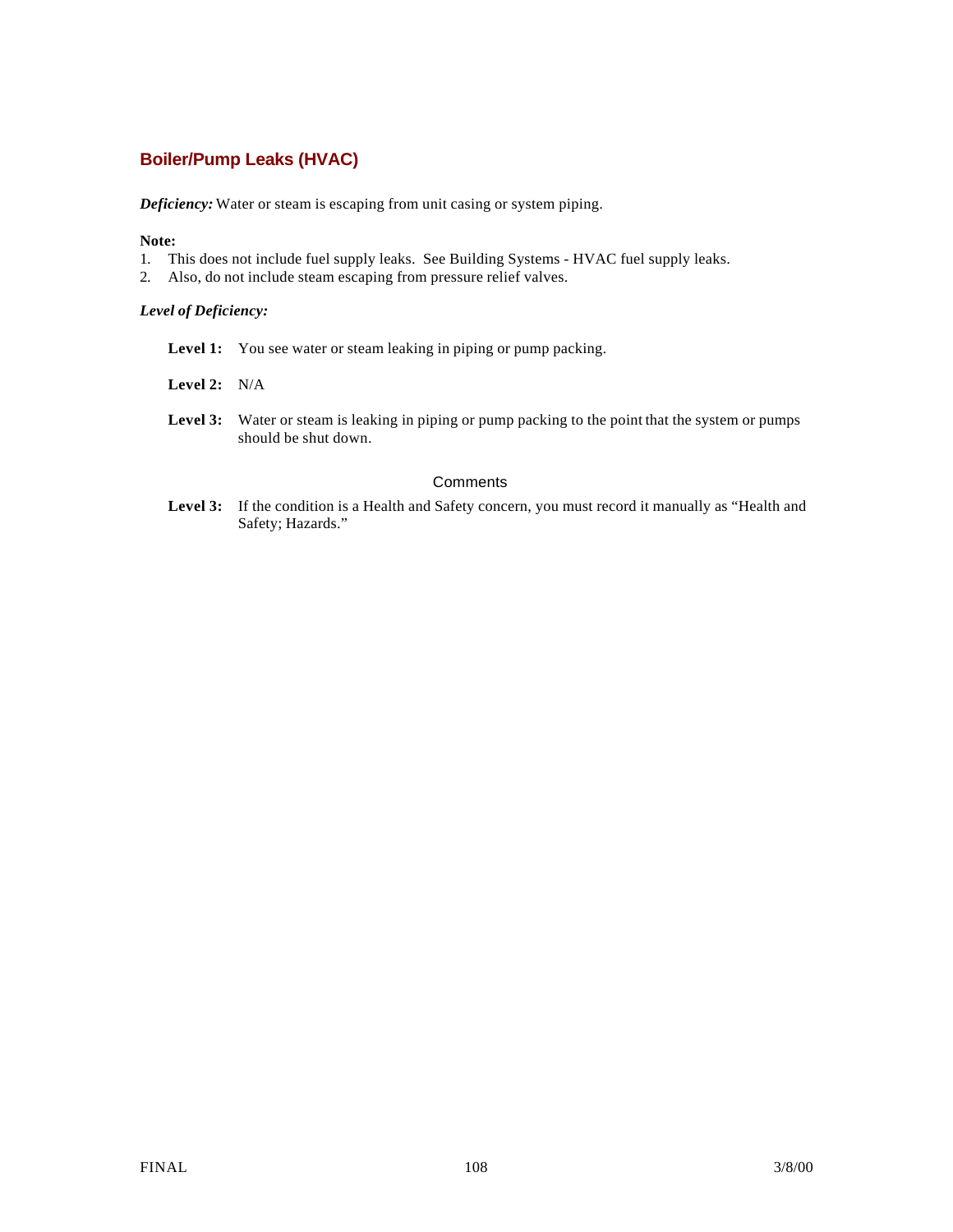# **Fuel Supply Leaks (HVAC)**

*Deficiency:* There is evidence that fuel is escaping from a fuel storage tank or fuel line.

*Level of Deficiency:*

**Level 1:** N/A

**Level 2:** N/A

Level 3: Any amount of fuel is leaking from the supply tank or piping.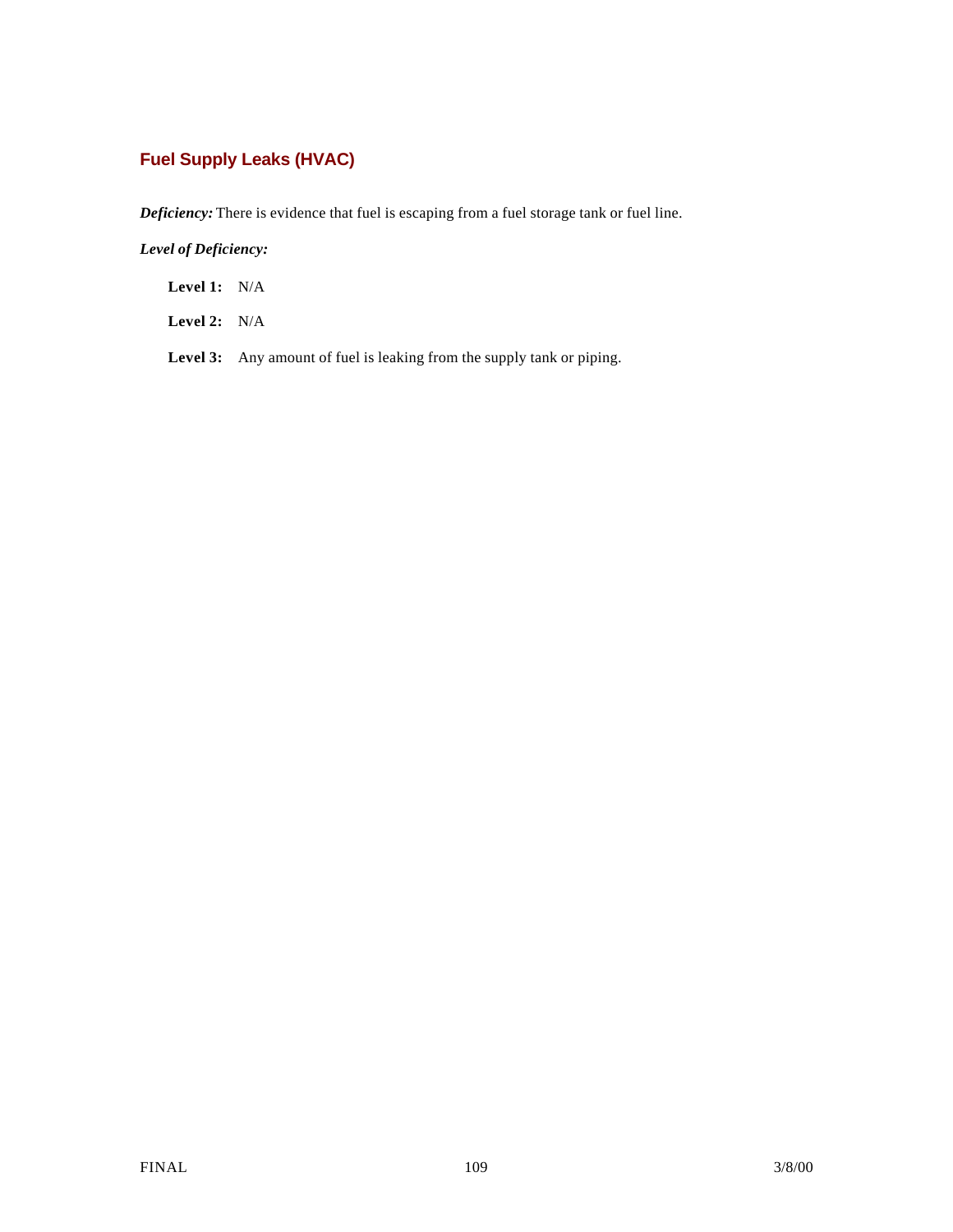## **Misaligned Chimney/Ventilation System (HVAC)**

*Deficiency:* The exhaust system on a gas-fired or oil-fired unit is misaligned.

*Level of Deficiency:*

- **Level 1:** N/A
- **Level 2:** N/A
- Level 3: You see a misalignment of an exhaust system on a gas-fired or oil-fired unit that causes improper or dangerous venting of gases.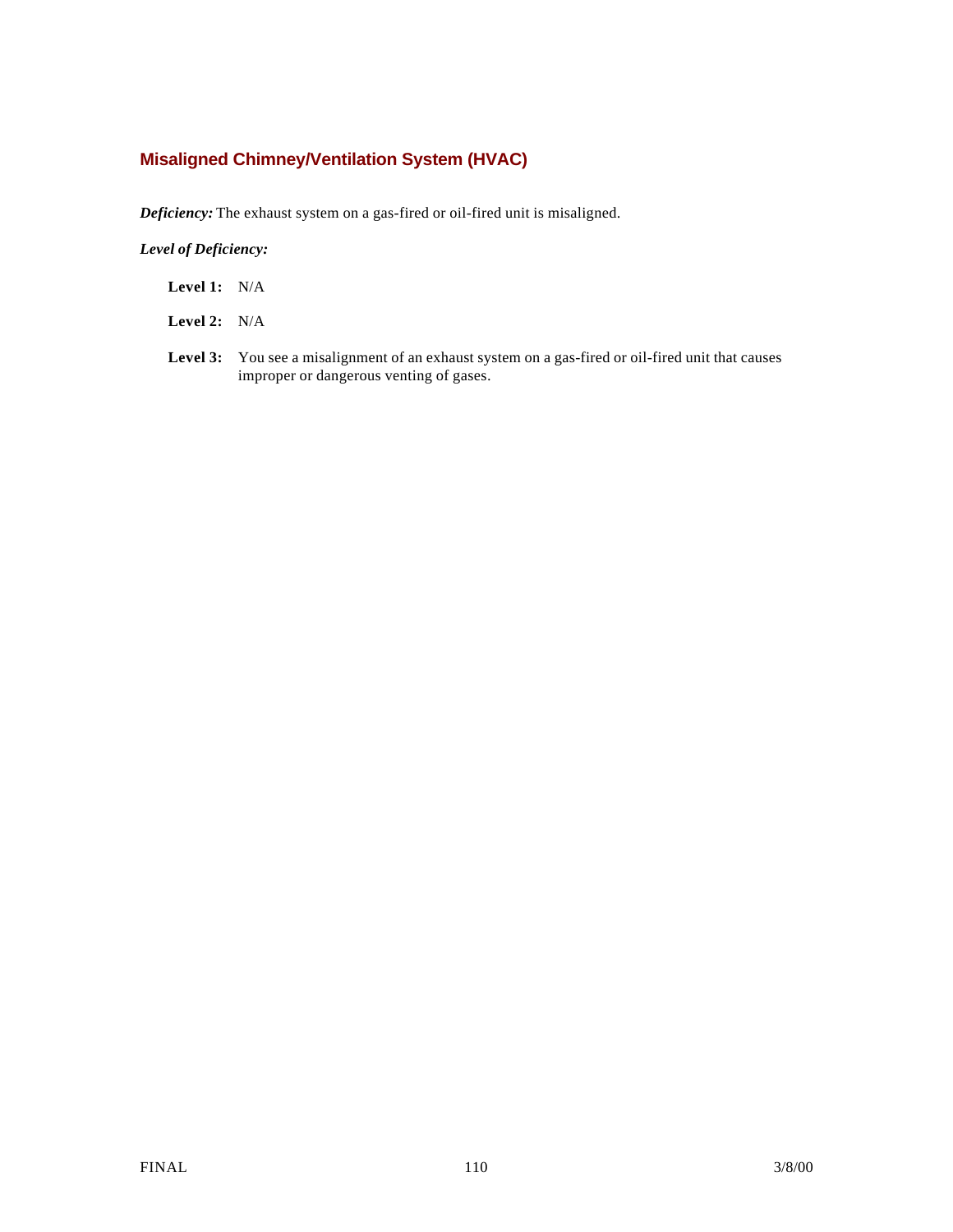# **General Rust/Corrosion (HVAC)**

*Deficiency:* The equipment or associated piping and ducting shows evidence of flaking, discoloration, pitting, or crevices.

#### *Level of Deficiency:*

| <b>Level 1:</b> $N/A$ |                                                                                                                                                           |
|-----------------------|-----------------------------------------------------------------------------------------------------------------------------------------------------------|
|                       | <b>Level 2:</b> You see significant formations of metal oxides, significant flaking, discoloration, or the<br>development of a noticeable pit or crevice. |
|                       | <b>Level 3:</b> The equipment or piping does not function because of this condition.                                                                      |
|                       | Comments                                                                                                                                                  |
|                       | <b>Level 3:</b> If the condition is a health and safety concern, you must record it as "Health and Safety;<br>Hazards."                                   |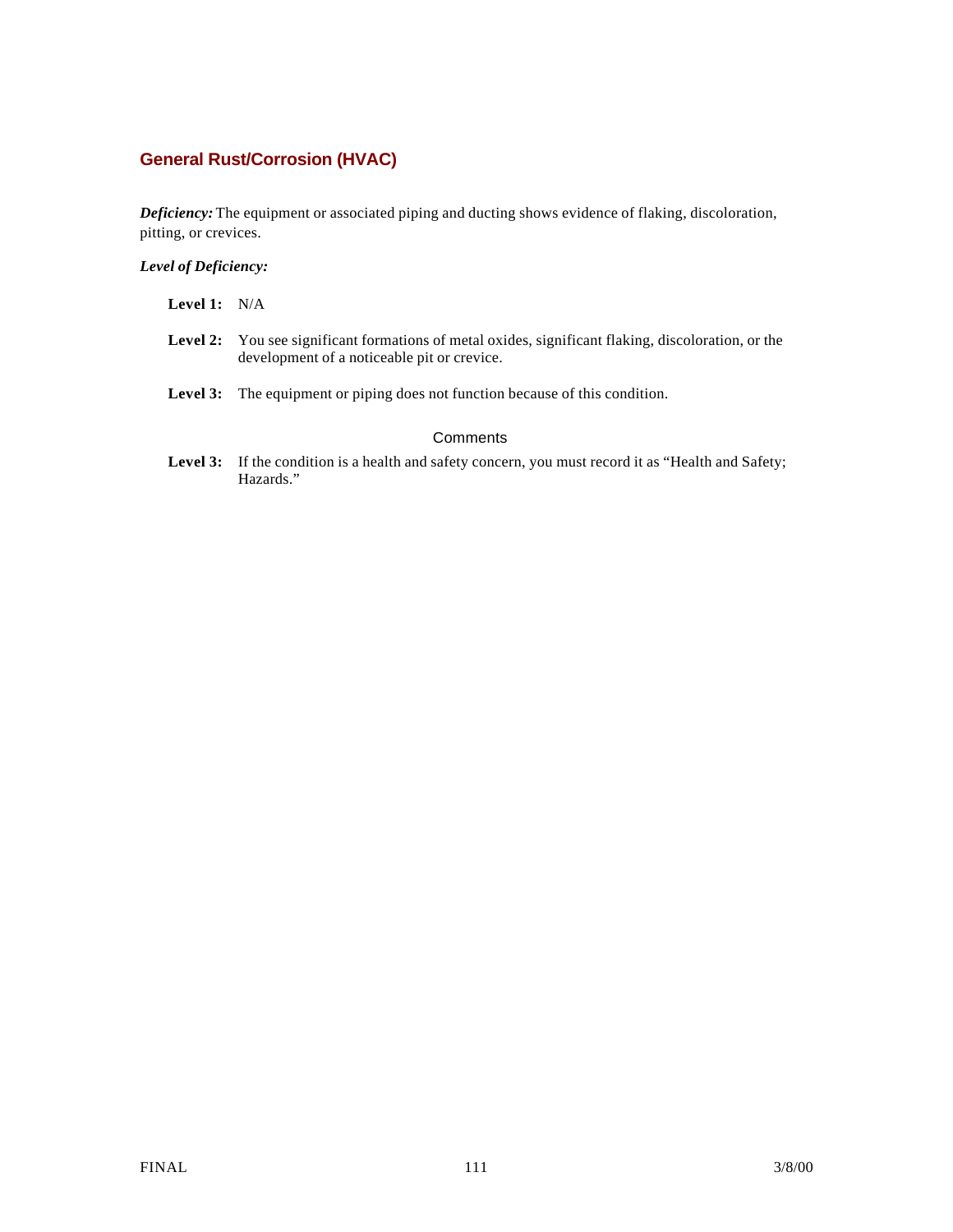# **Sanitary System (Building Systems)**

Portion of the building system that provides for the disposal of waste products with discharge to the local sewage system. Can include sources such as domestic plumbing fixtures, floor drains, and other area drains. Consists of floor drains and traps, collection sumps, sewage ejectors, sewage pumps, and collection piping, fittings, valves, and supports.

**Note:** This does not include site storm drainage. Refer to Site - Storm Drainage.

This inspectable item can have the following deficiencies:

Broken/Leaking/Clogged Pipes or Drains (Sanitary System) Missing Drain/Cleanout/Manhole Covers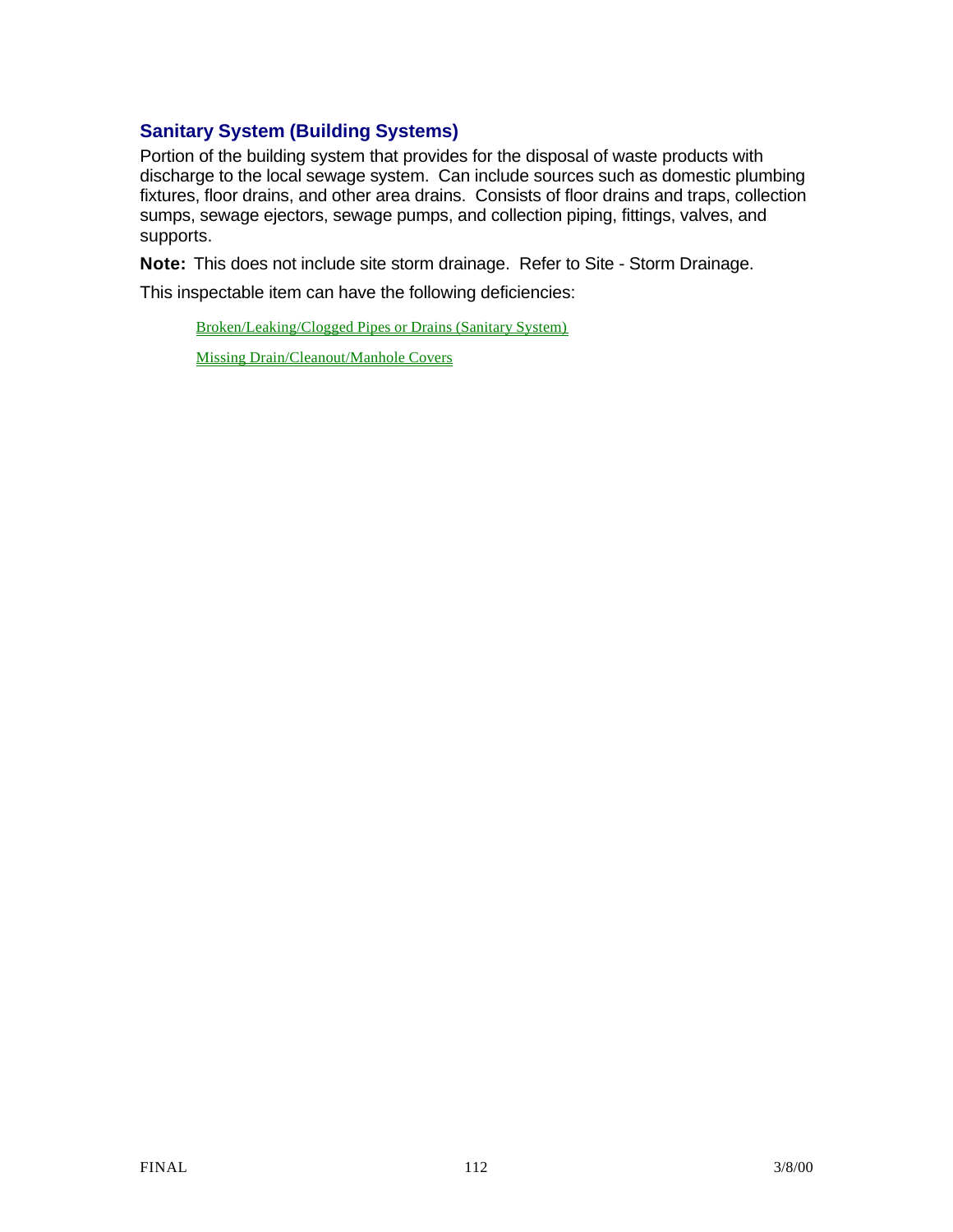## **Broken/Leaking/Clogged Pipes or Drains (Sanitary System)**

*Deficiency:* You see that a drain is clogged or that components of the sanitary system are leaking.

*Level of Deficiency:*

**Level 1:** N/A

**Level 2:** N/A

Level 3: You see active leaks in or around the system components. -OR-You see evidence of standing water, puddles, or ponding--a sign of leaks or clogged drains.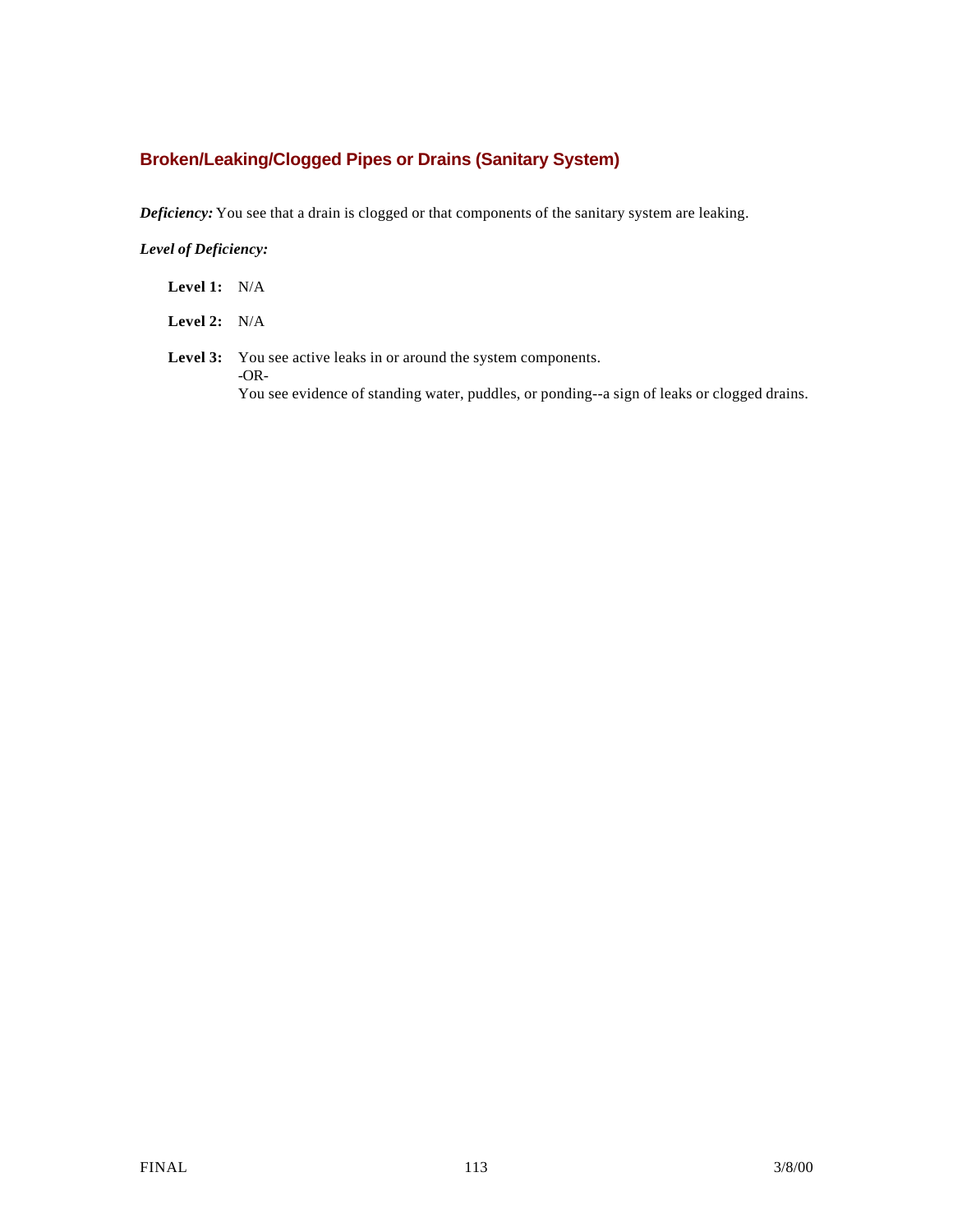### **Missing Drain/Cleanout/Manhole Covers (Sanitary System)**

*Deficiency:* You see that a protective cover is missing.

**Note:** This also includes covers you see while walking the site.

#### *Level of Deficiency:*

| Level 1: | N/A |
|----------|-----|
|          |     |

**Level 2:** N/A

Level 3: A protective cover is missing.

#### **Comments**

Level 3: If the condition is a health and safety concern, you must record it manually as "Health and Safety: Air Quality."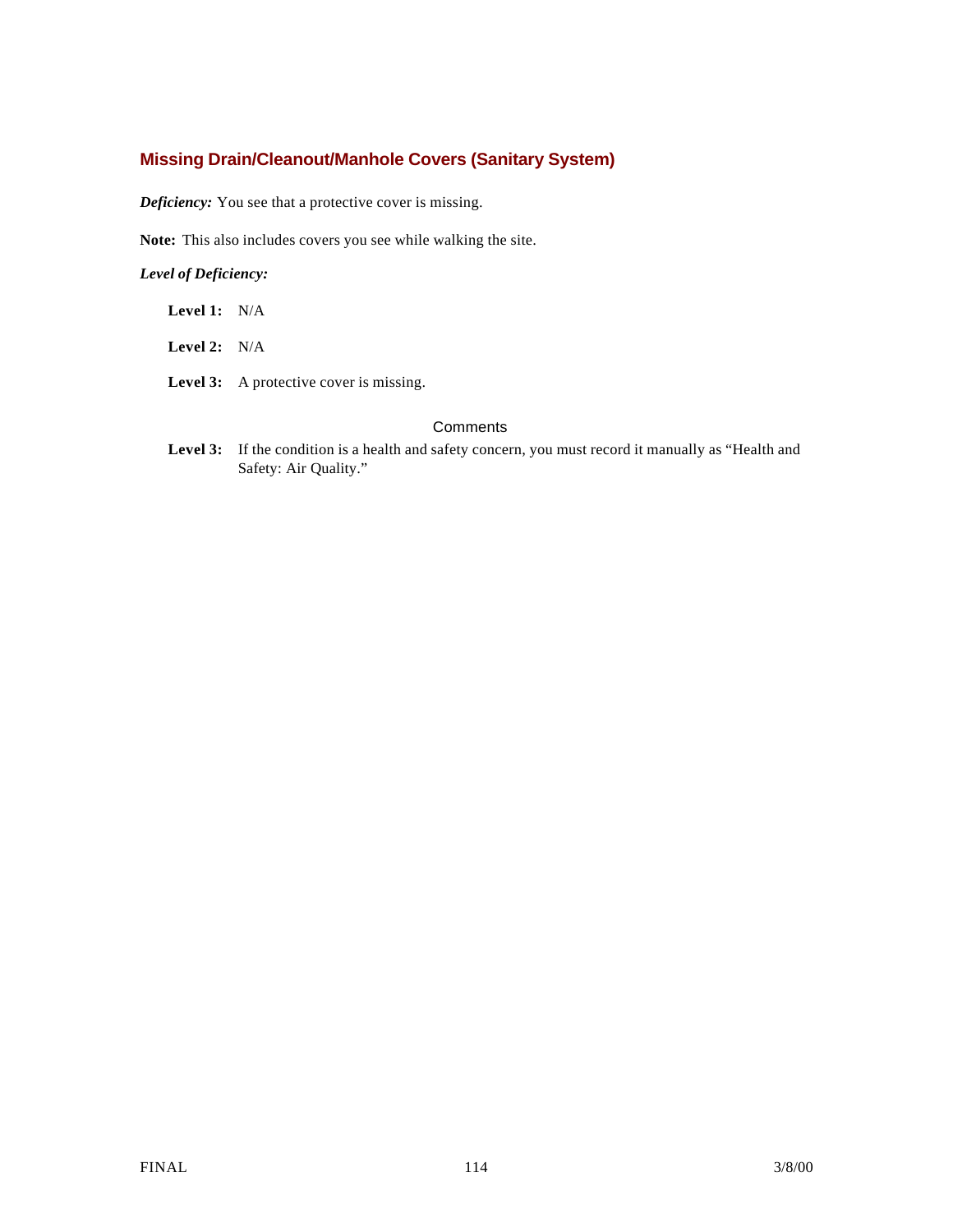# **Common Areas Inspectable Items**

Items to inspect for "Common Areas" are as follows:

Basement/Garage/Carport Carport Lobby

Closet/Utility/Mechanical Office

**Community Room Other Community Spaces** 

Day Care **Patio/Porch/Balcony** 

FHEO **Pools and Related Structures** 

Halls/Corridors/Stairs Restrooms/Pool Structures

Kitchen Storage Storage

Laundry Room Trash Collection Areas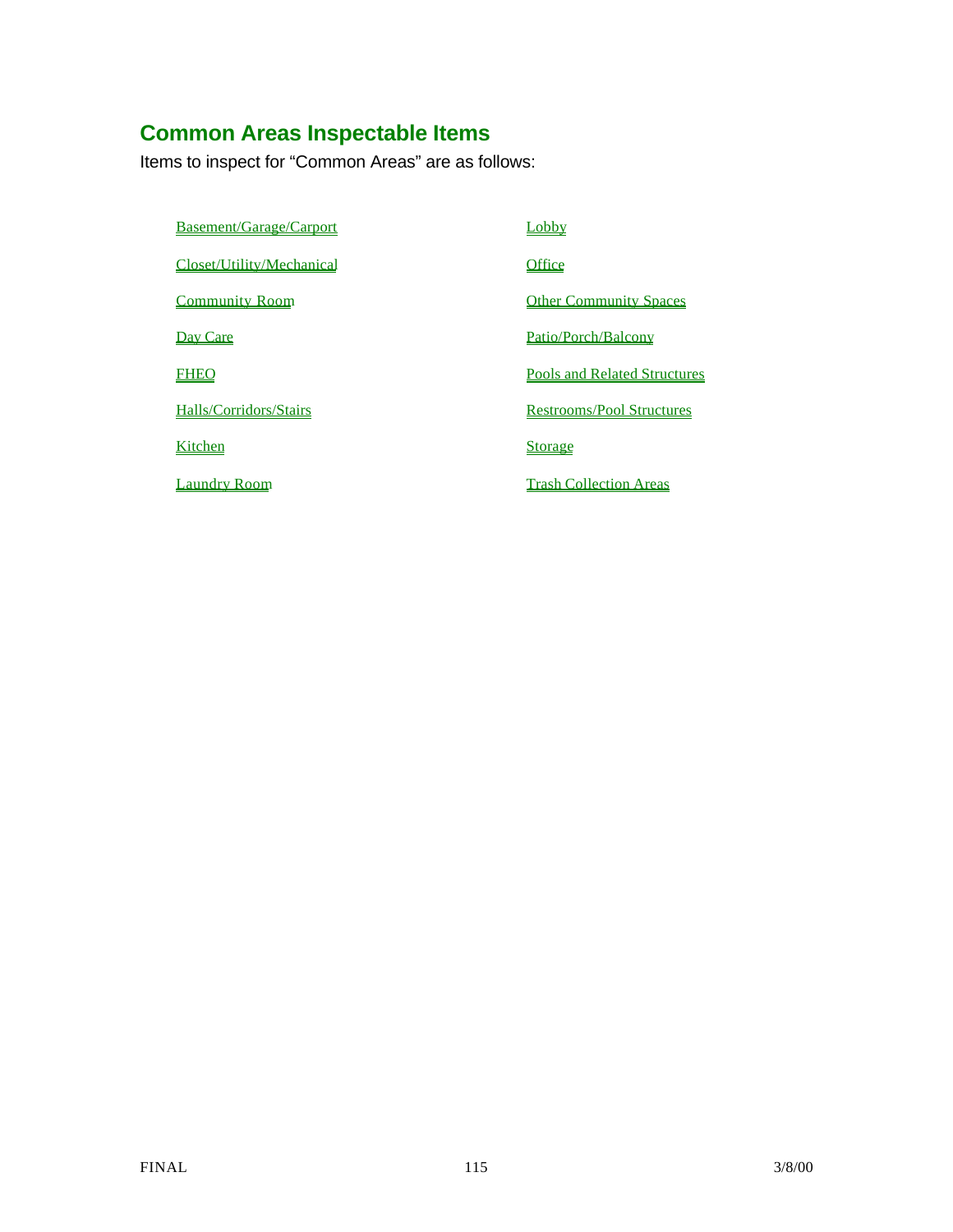## **Basement/Garage/Carport (Common Areas)**

**Basement:** the lowest habitable story of a building, usually below ground level. **Garage:** a building or wing of a building in which to park a car.

**Carport:** a roof projecting from the side of a building or free standing, used to shelter an automobile.

This inspectable item can have the following deficiencies:

Electrical Damaged Walls Damaged

Lighting Missing/Inoperable Fixture

Outlets/Switches/Cover Plates Damaged

Ceiling Damaged Smoke Detector Damaged **Doors Damaged Stairs/Hand Railings Damaged** 

Floors Damaged Windows Damaged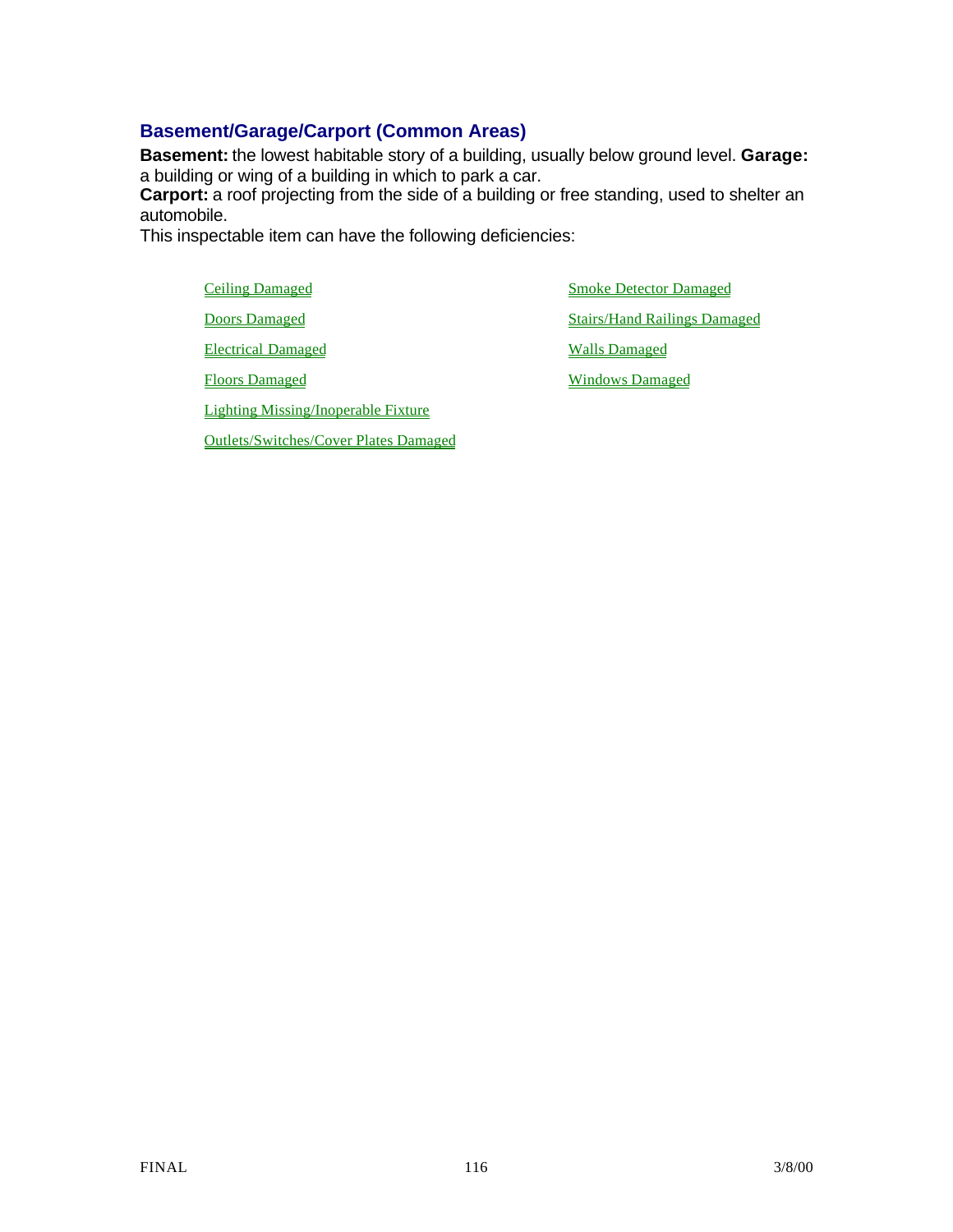# **Closet/Utility/Mechanical (Common Areas)**

An enclosed room or closet housing machines and/or equipment that service the building.

This inspectable item can have the following deficiencies:

**Ceiling Damaged Smoke Detector Damaged** Electrical Damaged Walls Damaged Floors Damaged Windows Damaged Lighting Missing/Inoperable Fixture

Outlets/Switches/Cover Plates Damaged

**Doors Damaged Stairs/Hand Railings Damaged** Stairs/Hand Railings Damaged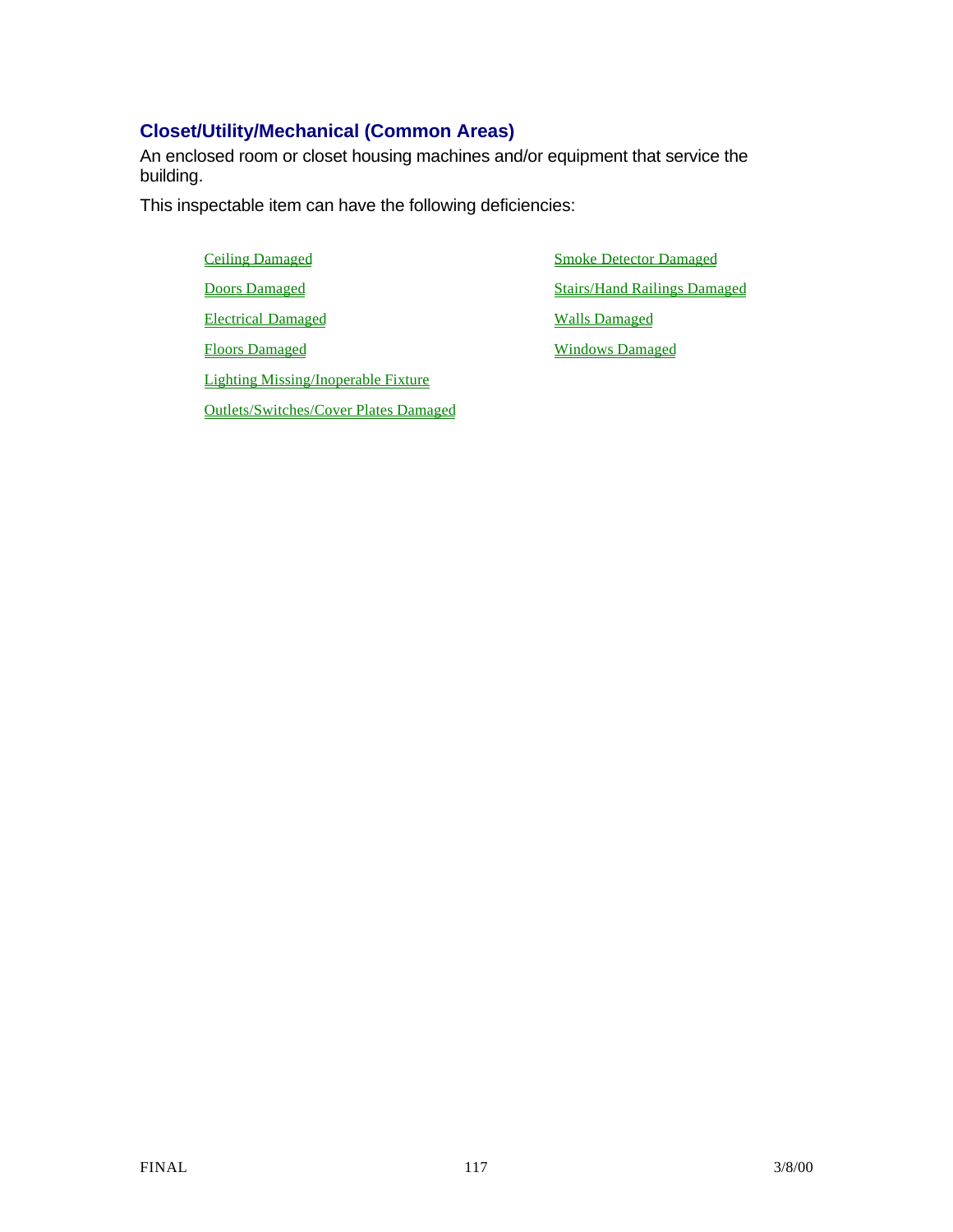# **Community Room (Common Areas)**

Meeting place used by members of a community for social, cultural, or recreational purposes.

This inspectable item can have the following deficiencies:

| <b>Ceiling Damaged</b>        |  |
|-------------------------------|--|
| <b>Doors Damaged</b>          |  |
| <b>Electrical Damaged</b>     |  |
| <b>Floors Damaged</b>         |  |
| <b>HVAC System Inoperable</b> |  |
|                               |  |

Lighting Missing/Inoperable Fixture

**Outlets/Switches Damaged Smoke Detector Inoperable Stairs/Hand Railings Damaged Walls Damaged Windows Damaged**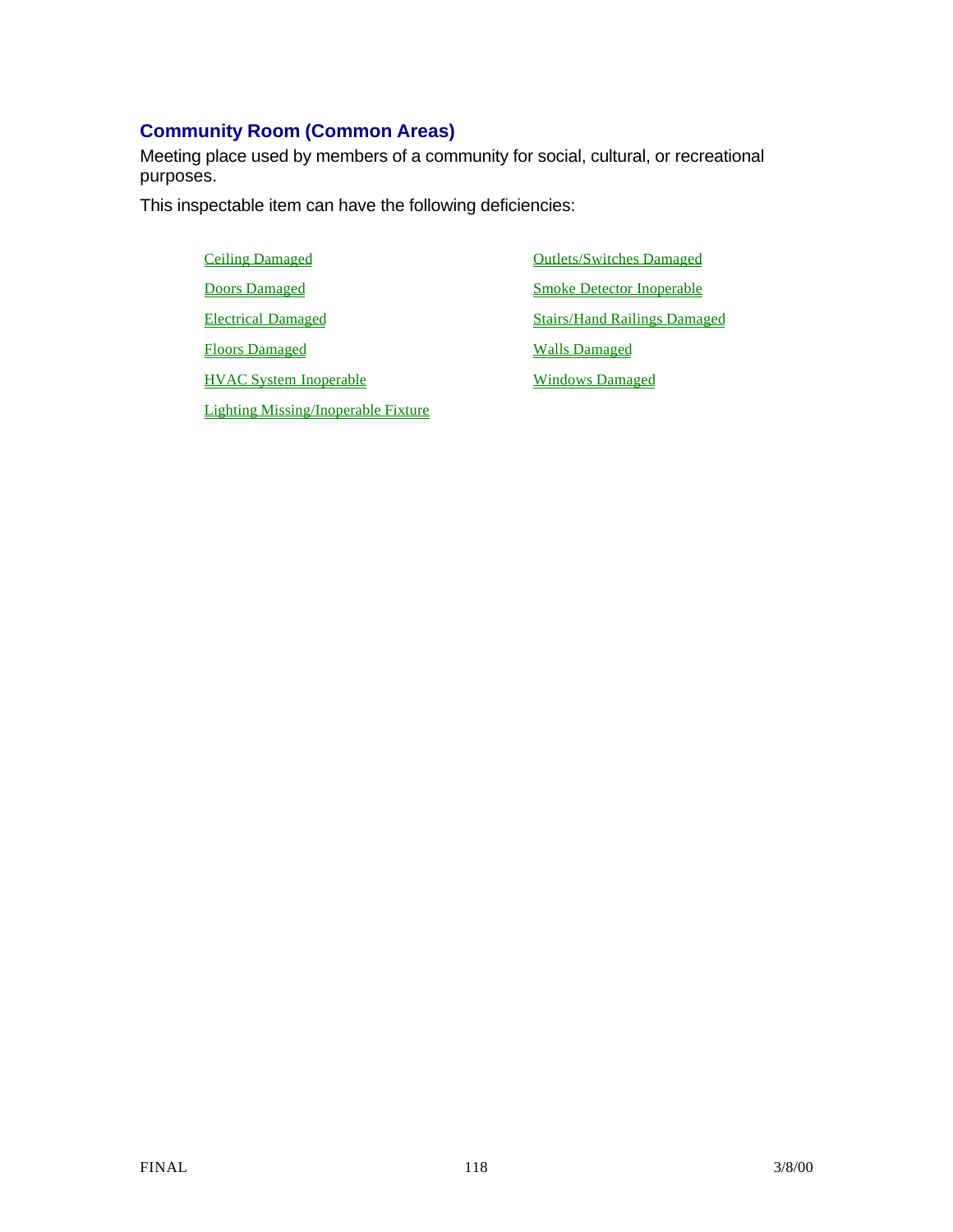# **Day Care (Common Area)**

Place that provides daytime supervision, training, and medical services for preschool children or for the elderly.

This inspectable item can have the following deficiencies:

Lighting Missing/Inoperable Damaged

# Ceiling Damaged **Outlets/Switches/Cover Plates** Damaged **Doors Damaged Smoke Detector Damaged** Electrical Damaged Stairs/Hand Railings Damaged Floors Damaged Walls Damaged HVAC System Inoperable Windows Damaged

FINAL 119 3/8/00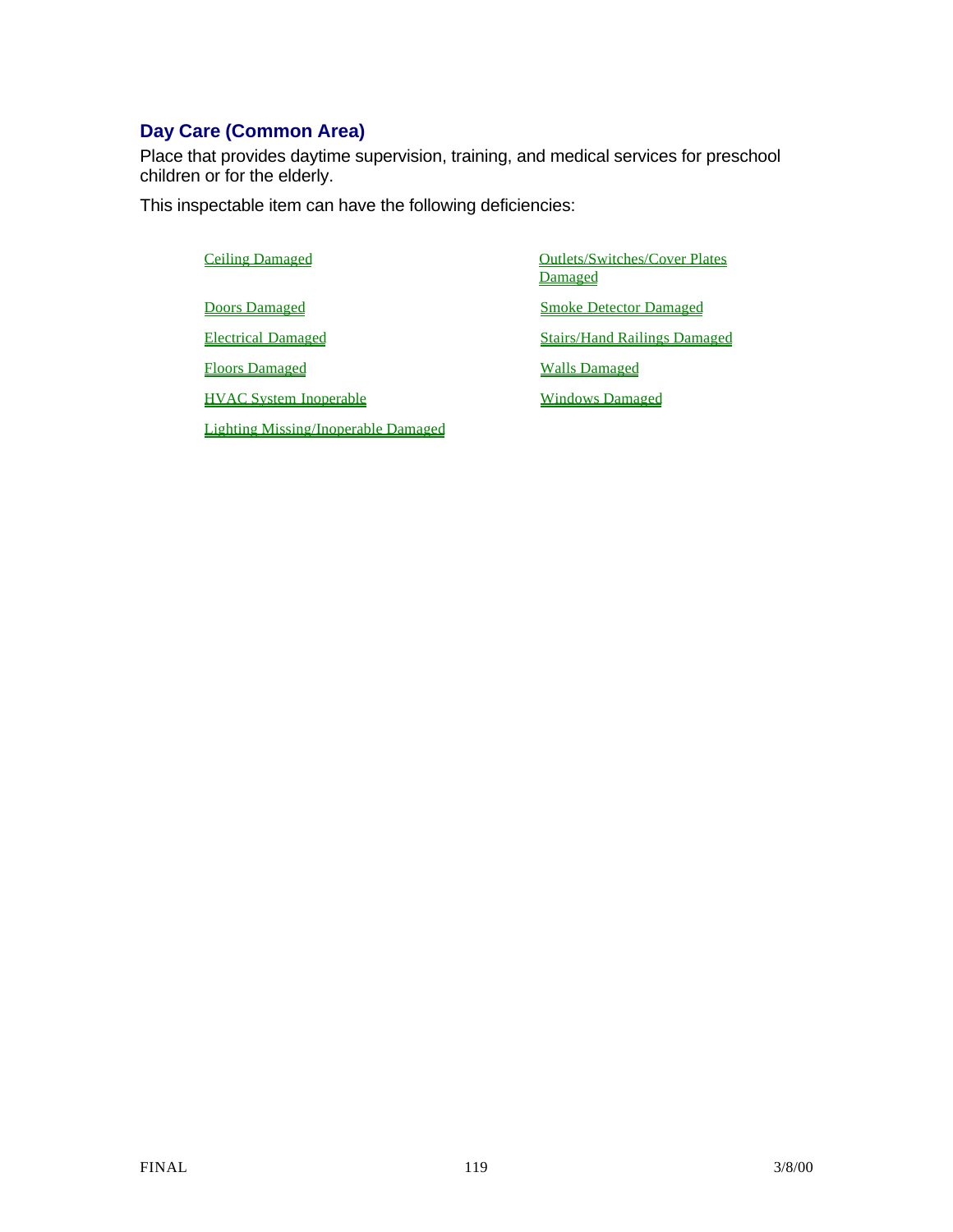## **Halls/Corridors/Stairs (Common Areas)**

Passageway in a building, which organizes its rooms, apartments and staircases. This inspectable item can have the following deficiencies:

- Ceiling Damaged Smoke Detector Damaged **Doors Damaged Stairs/Hand Railings Damaged** Electrical Damaged Walls Damaged Floors Damaged Windows Damaged **Graffiti** HVAC System Inoperable Lighting Missing/Inoperable Fixture Mailboxes Outlets/Switches/Cover Plates Damaged
-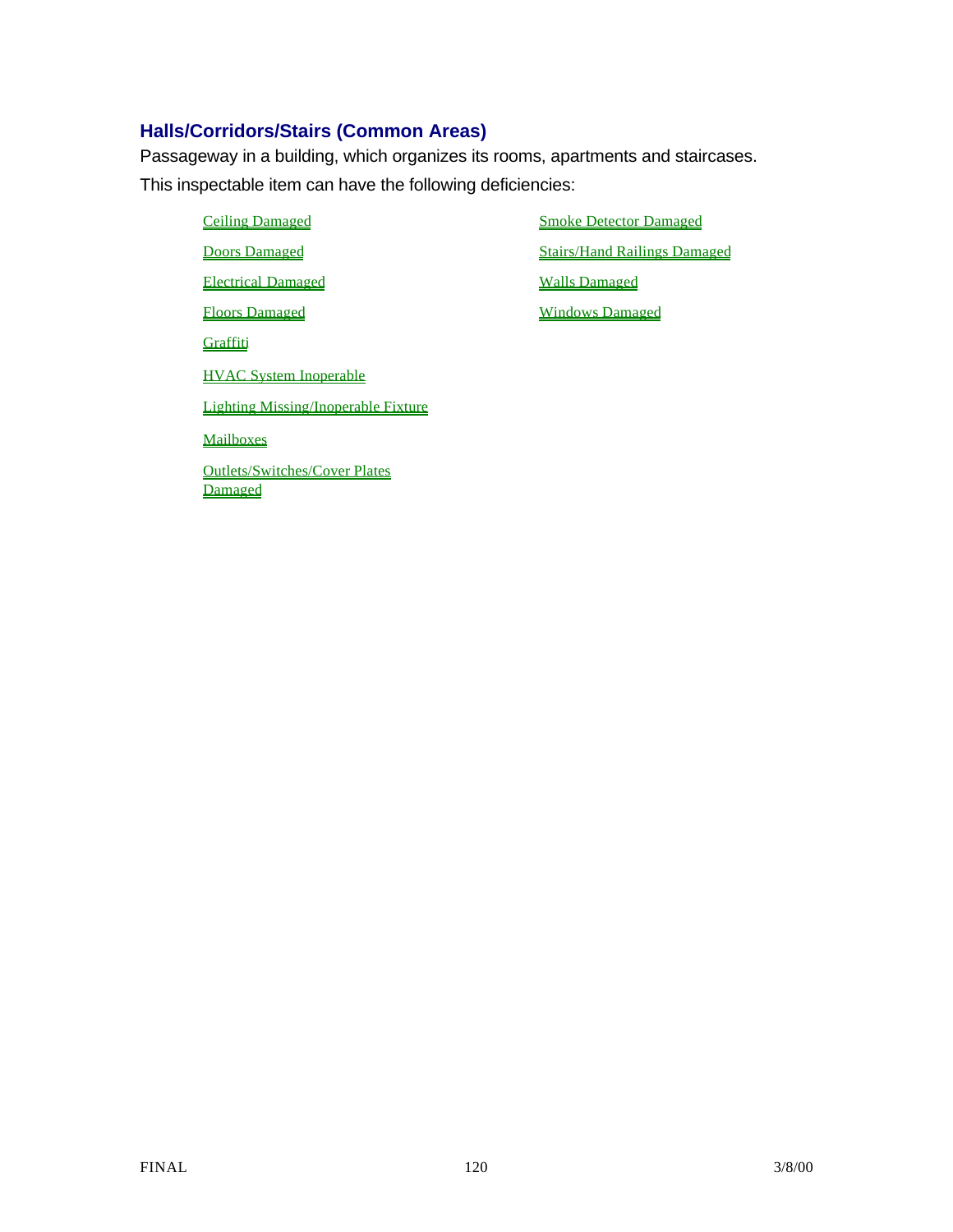# **Kitchen (Common Areas)**

A place where food is cooked or prepared. The facilities and equipment used in preparing and serving food.

This inspectable item can have the following deficiencies:

| <b>Cabinets - Missing/Damaged</b>                  | <b>Outlets/Switches/Cover Plates Damaged</b>             |
|----------------------------------------------------|----------------------------------------------------------|
| <b>Ceiling Damaged</b>                             | Plumbing - Clogged Drains                                |
| <b>Countertops Missing</b>                         | <b>Plumbing - Leaking Faucet/Pipes</b>                   |
| Dishwasher/Garbage Disposal -<br><b>Inoperable</b> | Range Hood/Exhaust Fans - Excessive<br>Grease/Inoperable |
| <b>Doors Damaged</b>                               | Refrigerator - Missing/Damaged/Inoperable                |
| <b>Electrical Damaged</b>                          | <b>Sink - Damaged/Missing</b>                            |
| <b>Floors Damaged</b>                              | <b>Smoke Detector Inoperable</b>                         |
| <b>GFI</b> - Inoperable                            | <b>Stairs/Hand Railings Damaged</b>                      |
| <b>HVAC System Damaged</b>                         | <b>Walls Damaged</b>                                     |
| Lighting Missing/Inoperable Fixture                | <b>Windows Damaged</b>                                   |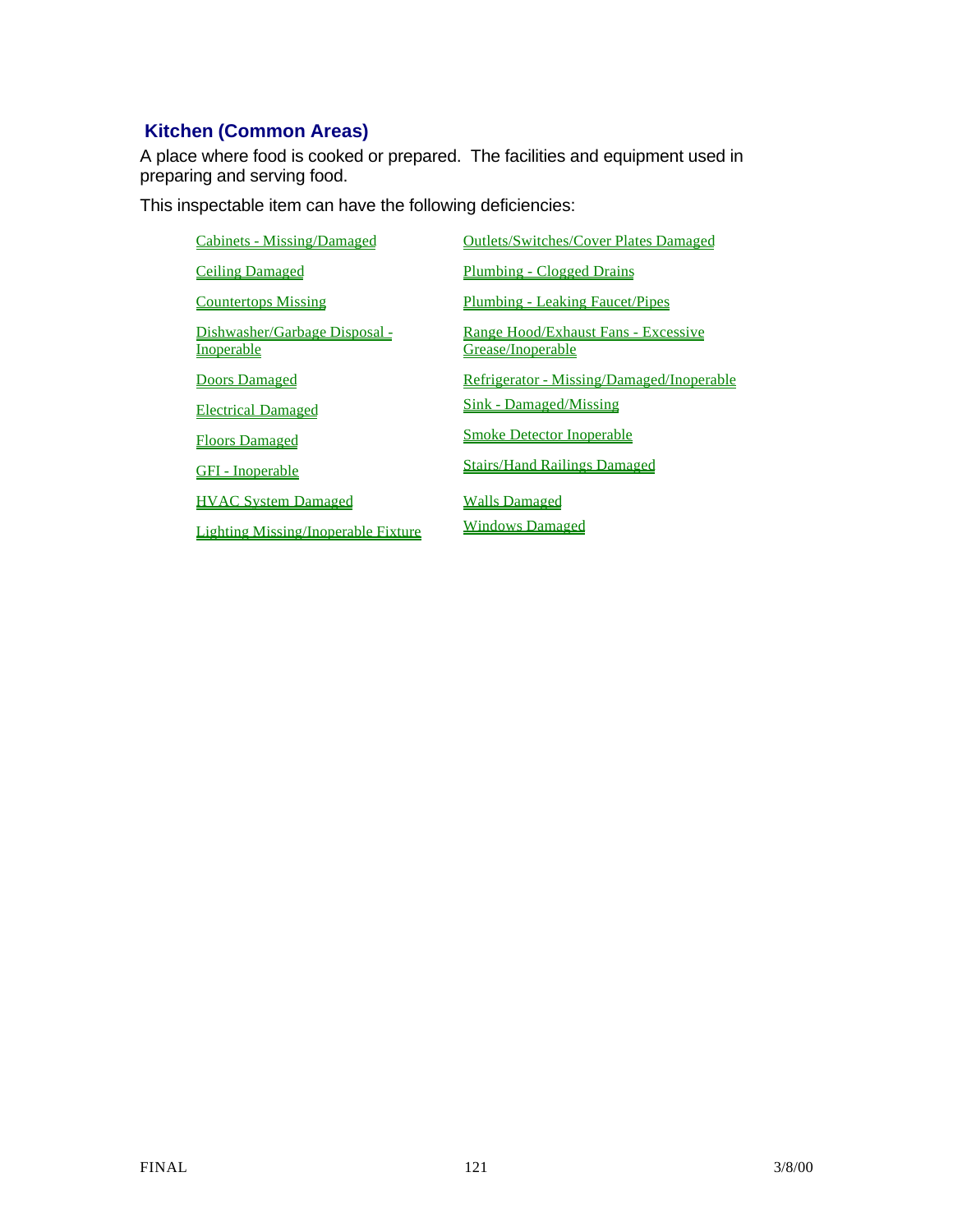# **Laundry Room (Common Areas)**

Place where soiled clothes and linens are washed and/or dried. This inspectable item can have the following deficiencies:

**Doors Damaged Smoke Detector Damaged** Electrical Damaged Stairs/Hand Railings Damaged Dryer Vent Missing/Damaged/Inoperable Walls Damaged Floors Damaged Windows Damaged GFI - Inoperable HVAC System Inoperable Lighting Missing/Inoperable Fixture

Ceiling Damaged Ceiling Damaged Ceiling Damaged Ceiling Damaged Ceiling Damaged Ceiling Damaged Ceiling Outlets/Switches/Cover Plates Damaged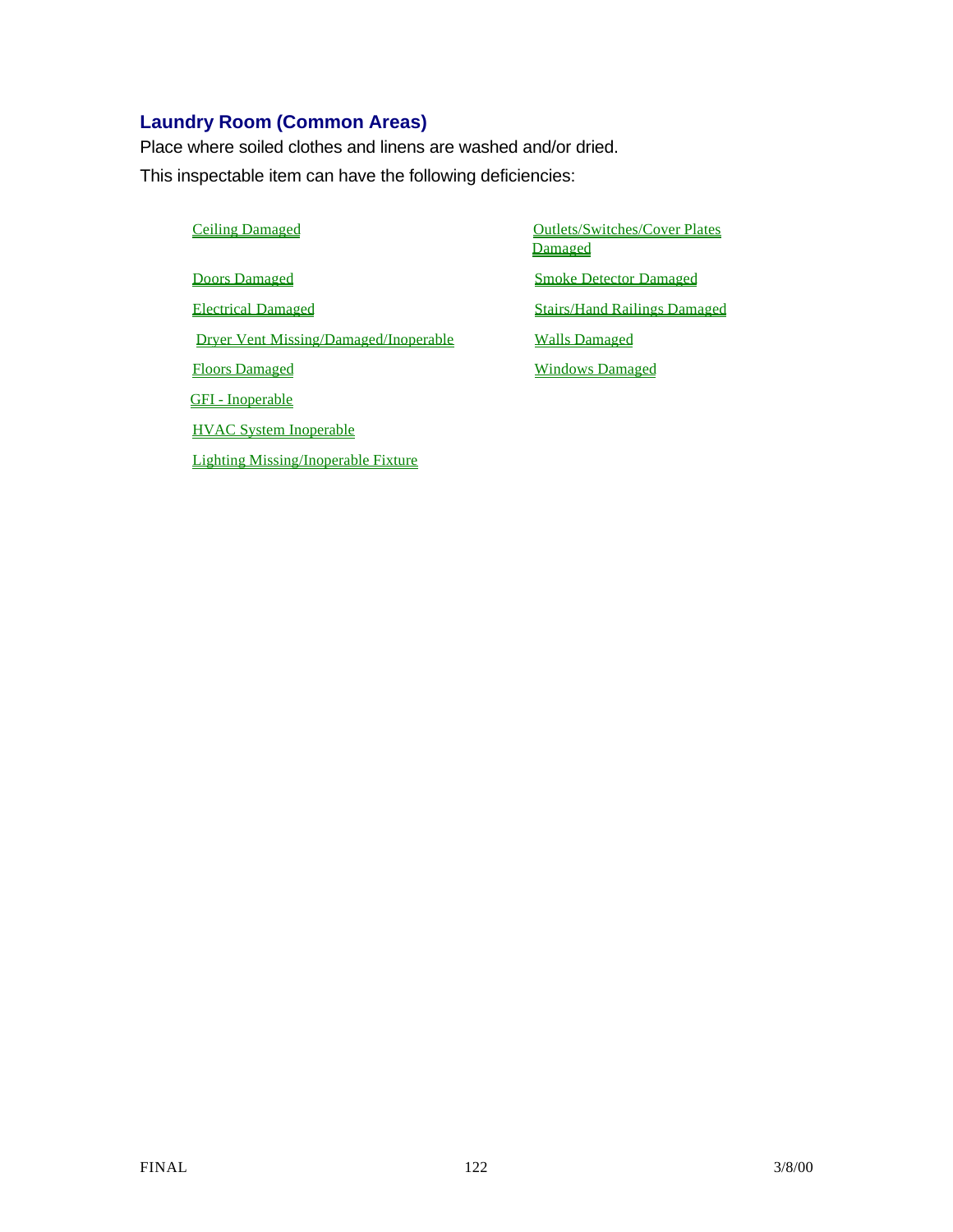# **Lobby (Common Areas)**

A foyer, hall, or waiting room at or near the entrance of a building. This inspectable item can have the following deficiencies:

> **Doors Damaged Smoke Detector Inoperable** Electrical Damaged Stairs/Hand Railings Damaged Floors Damaged Walls Damaged HVAC System Inoperable Windows Damaged Lighting Missing/Inoperable Fixture

Ceiling Damaged **Ceiling Damaged Outlets/Switches/Cover Plates Damaged**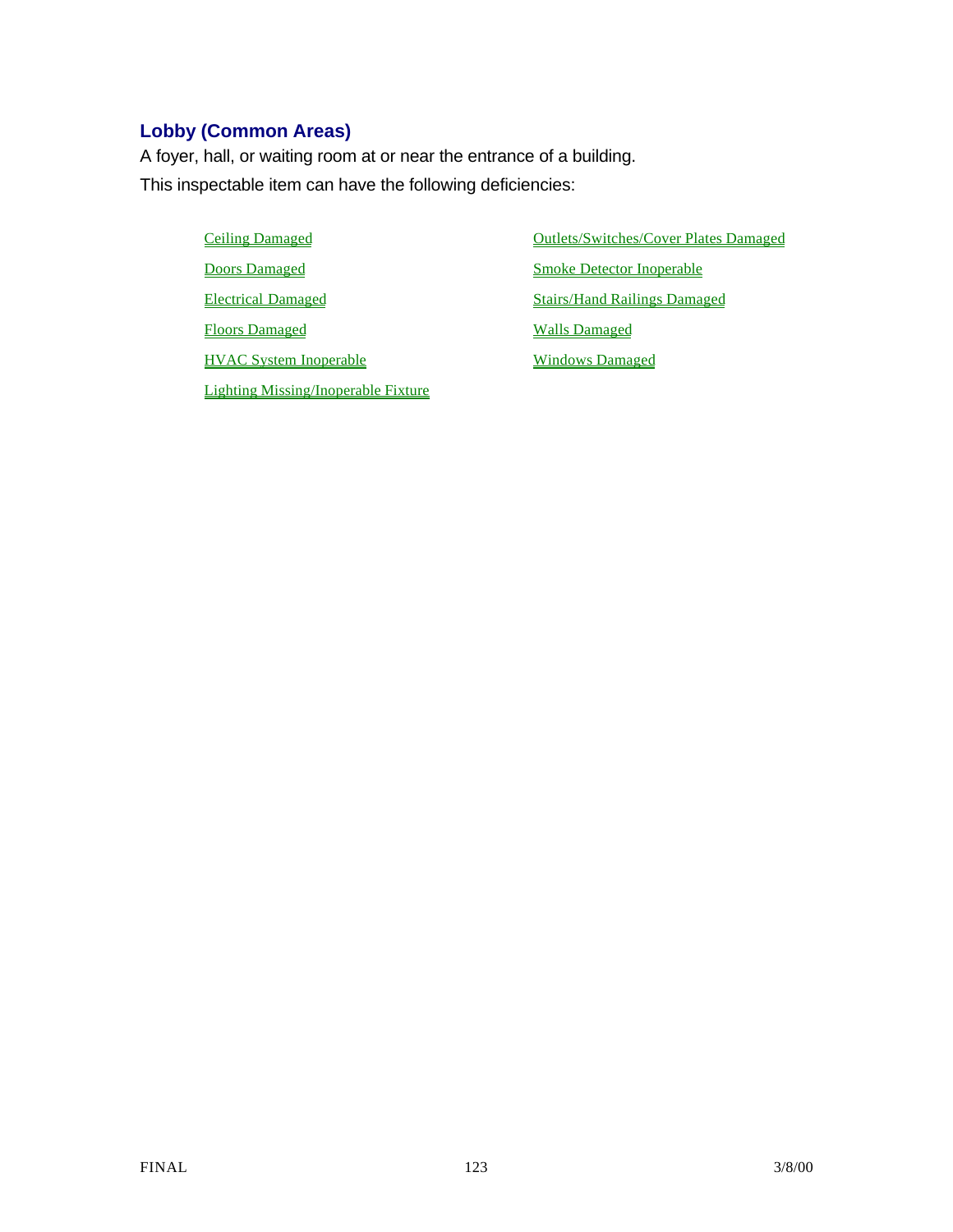# **Office (Common Areas)**

Place in which business, professional, or clerical activities are conducted. This inspectable item can have the following deficiencies:

> Ceiling Damaged Ceiling Damaged Ceiling Damaged **Doors Damaged Smoke Detector Inoperable** Electrical Damaged Stairs/Hand Railings Damaged Floors Damaged Walls Damaged HVAC System Inoperable Windows Damaged Lighting Missing/Inoperable Fixture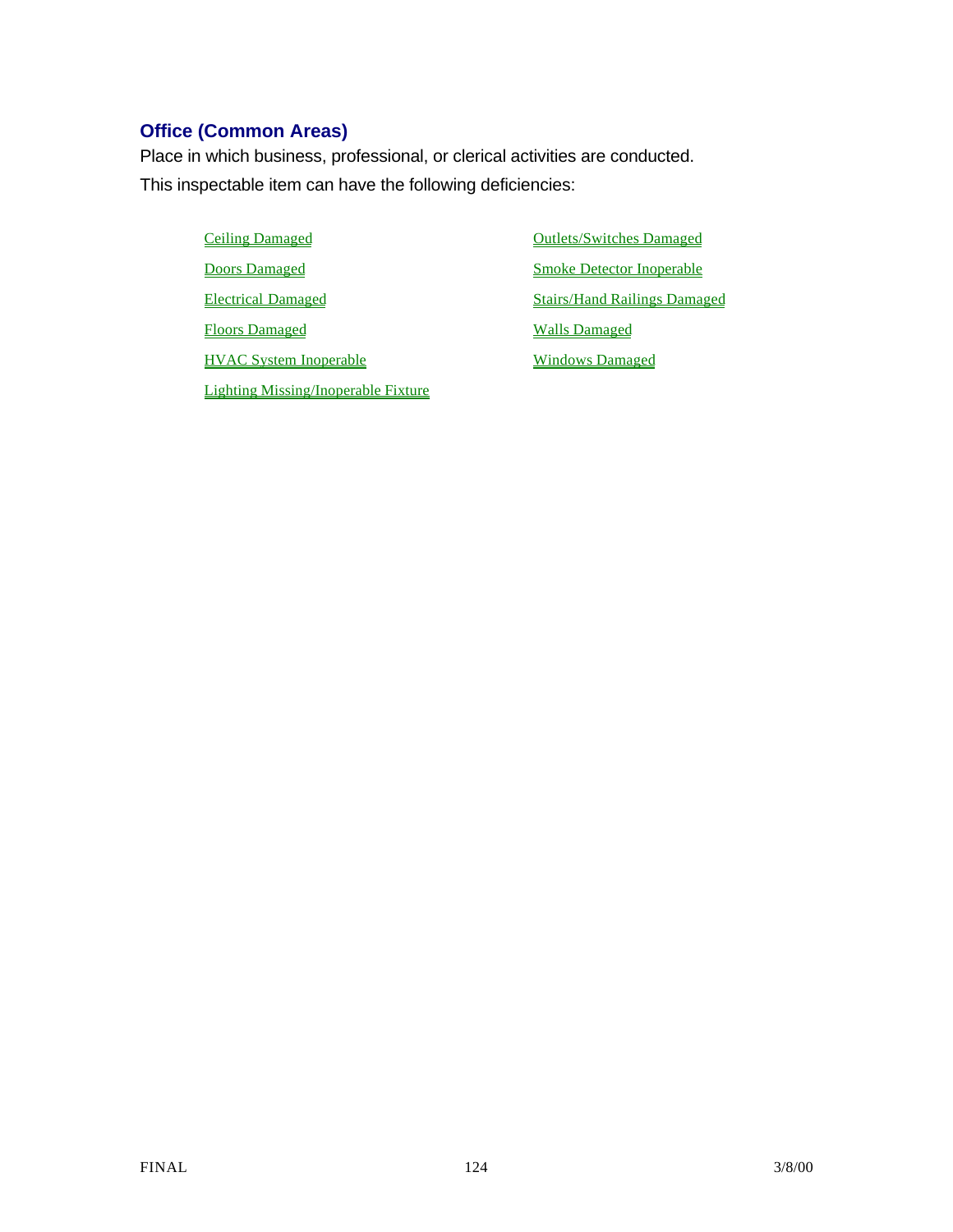## **Other Community Spaces (Common Areas)**

This inspectable item can have the following deficiencies:

Ceiling Damaged **Outlets/Switches Damaged Doors Damaged Smoke Detector Inoperable** Electrical Damaged Stairs/Hand Railings Damaged Floors Damaged Walls Damaged HVAC System Inoperable Windows Damaged Lighting Missing/Inoperable Fixture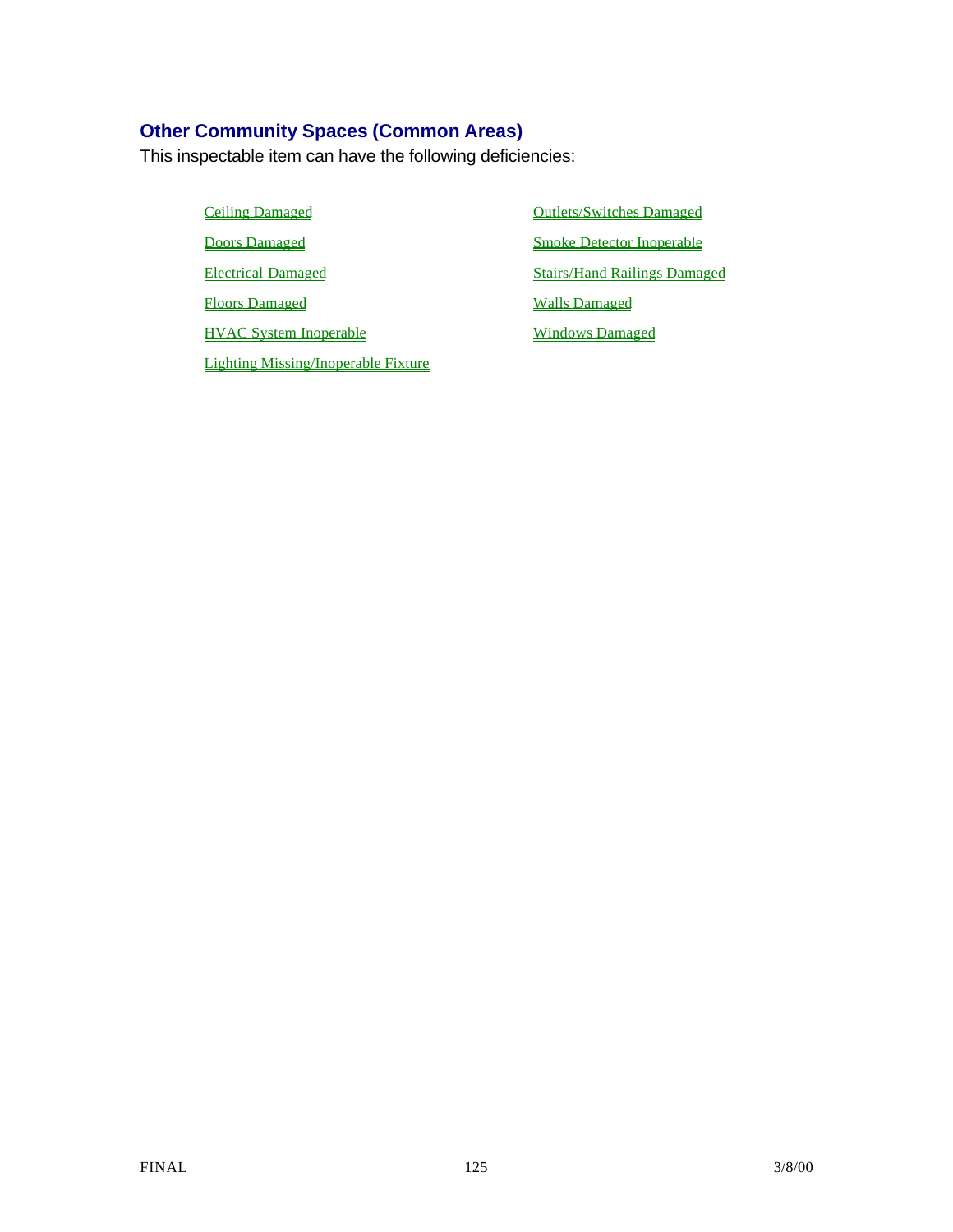# **Patio/Porch/Balcony (Common Areas)**

Covered entrance to a building, usually with a separate roof or a recreation area that adjoins common areas.

This inspectable item can have the following deficiencies:

Baluster/Side Railings Damaged Stairs/Hand Railings Damaged **Doors Damaged Walls Damaged** 

Floors Damaged

Lighting Missing/Inoperable Fixture

Ceiling Damaged Outlets/Switches/Cover Plates Damaged

Electrical Damaged Windows Damaged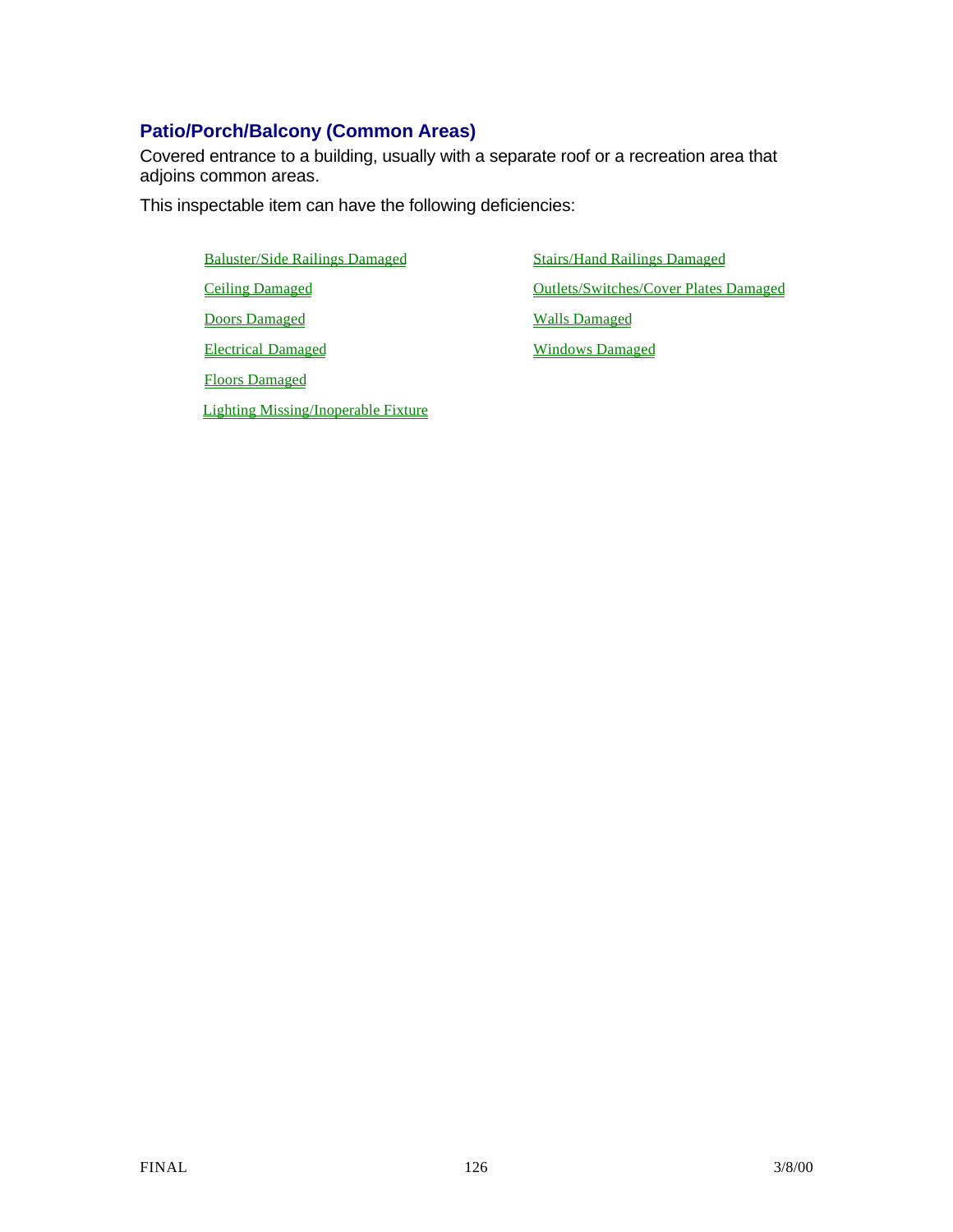# **Pools and Related Structures (Common Areas)**

Swimming pools and related structures including fencing, etc. This inspectable item can have the following deficiencies:

Fencing - Damaged/Not Intact

Pool - Not Operational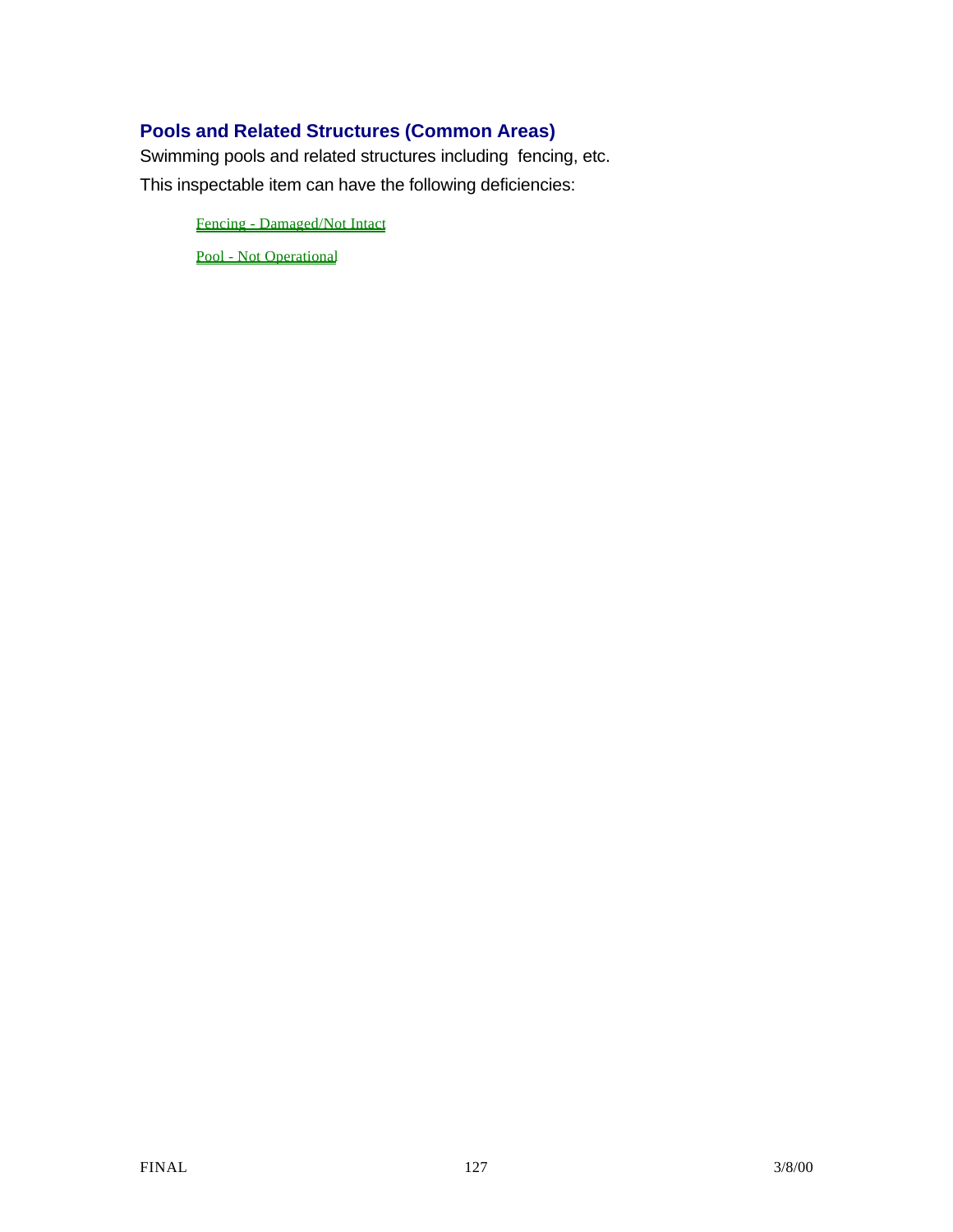## **Restrooms/Pool Structures (Common Areas)**

A room equipped with a water closet or toilet, tub and/or shower, sink, cabinet(s) and/or closet. This includes locker rooms or bathhouses associated with swimming pools.

This inspectable item can have the following deficiencies:

Lighting Damaged/Inoperable Walls Damaged

Outlets/Switches Damaged Water Closet -

Ceiling Damaged Plumbing - Clogged Drains **Doors Damaged Plumbing - Leaking Faucet/Pipes** Electrical Damaged Restroom Cabinet - Damaged/Missing Floors Damaged Smoke Detector Inoperable GFI - Inoperable Shower/Tub - Damaged/Missing HVAC System Inoperable Stairs/Hand Railings Damaged Lavatory Sink - Damaged/Missing Ventilation/Exhaust System -Inoperable

Damaged/Clogged/Missing

Windows Damaged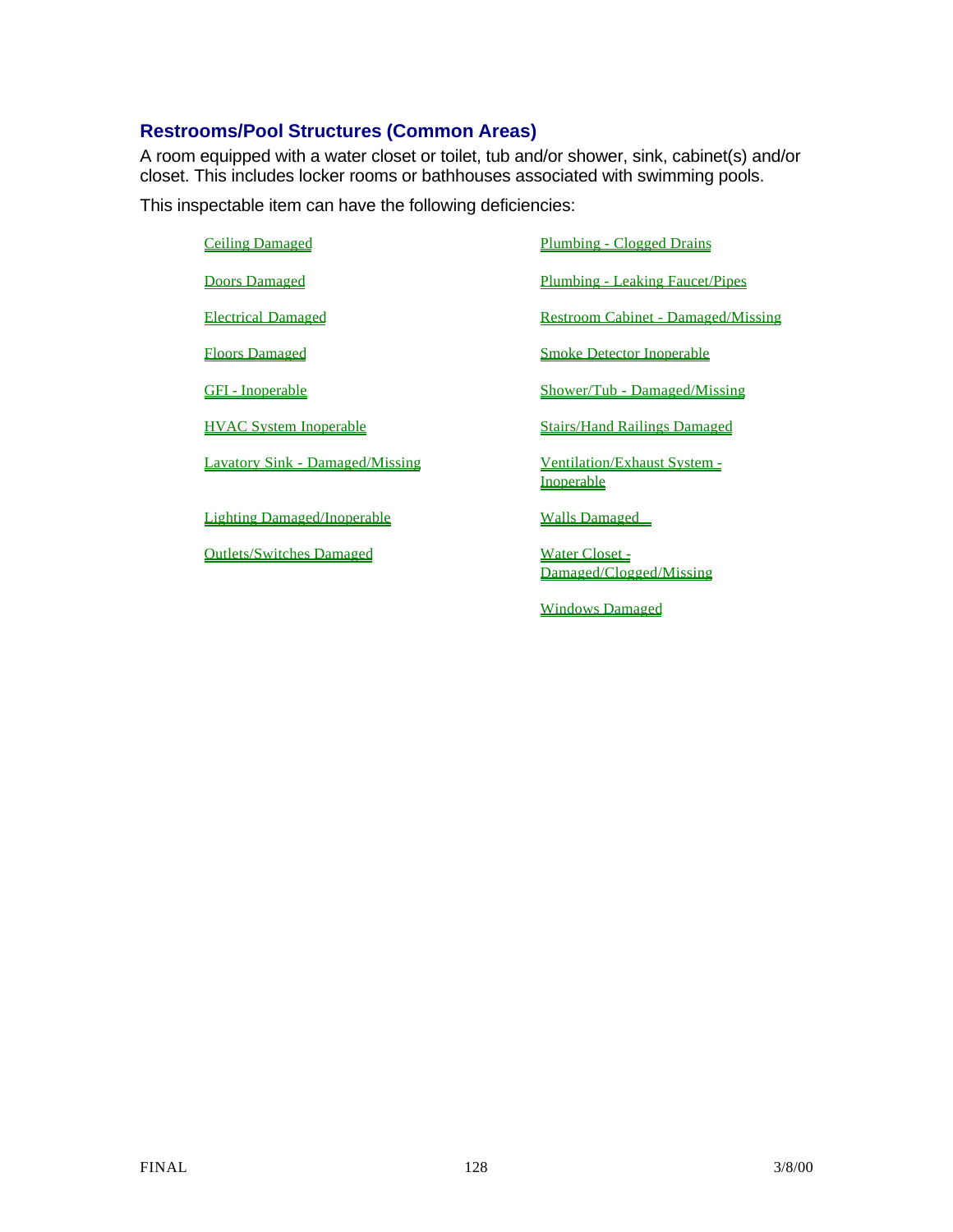# **Storage (Common Areas)**

A room in which items are kept for future use. This inspectable item can have the following deficiencies:

> **Doors Damaged Smoke Detector Damaged** Electrical Damaged Stairs/Hand Railings Damaged Floors Damaged Walls Damaged HVAC System Inoperable Windows Damaged Lighting Missing/Inoperable Fixture

Ceiling Damaged **Ceiling Damaged Outlets/Switches/Cover Plates Damaged**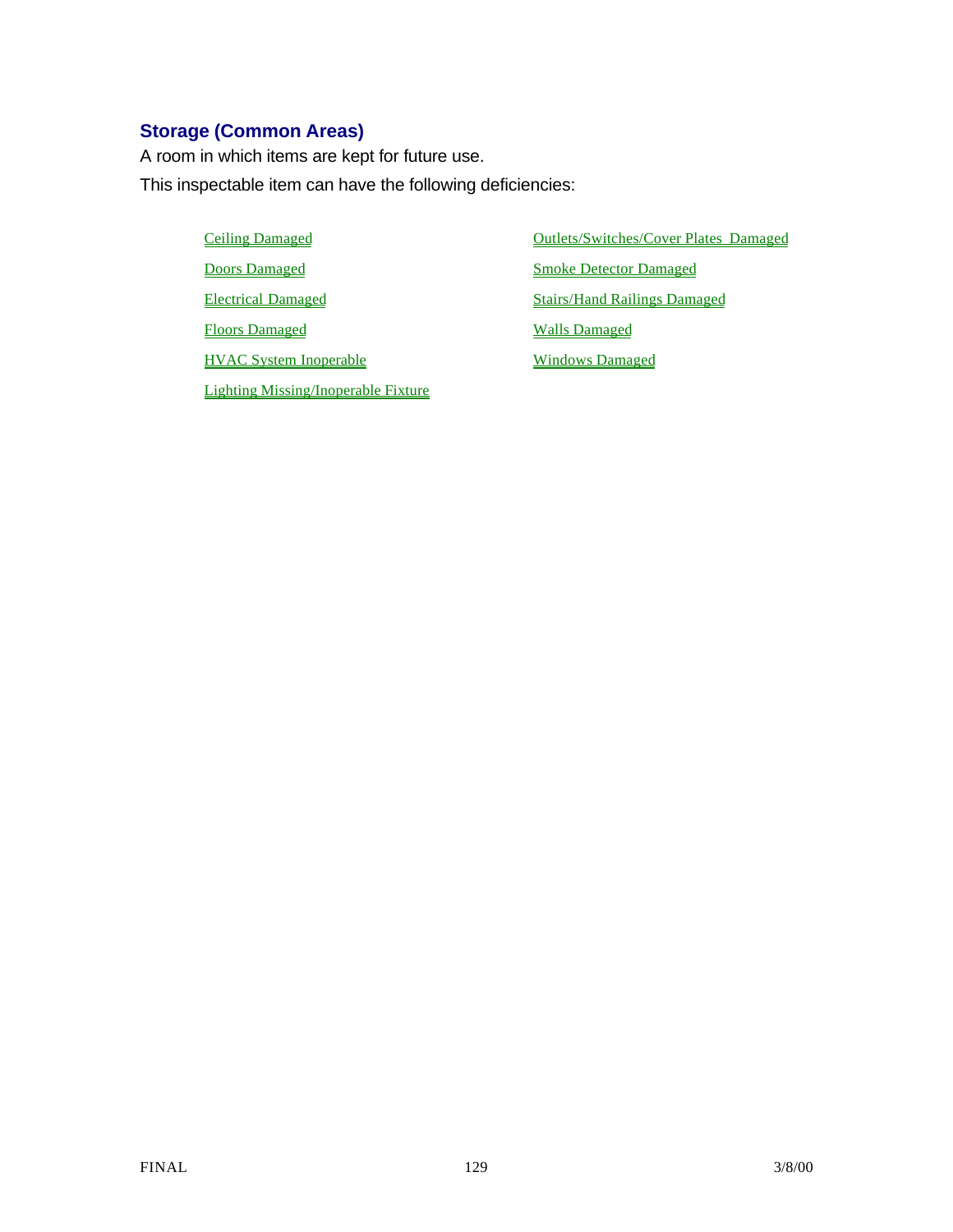# **Trash Collection Areas (Common Areas)**

Collection areas for trash/garbage common pick-up. This inspectable item can have the following deficiencies:

Chutes Damaged/Missing Components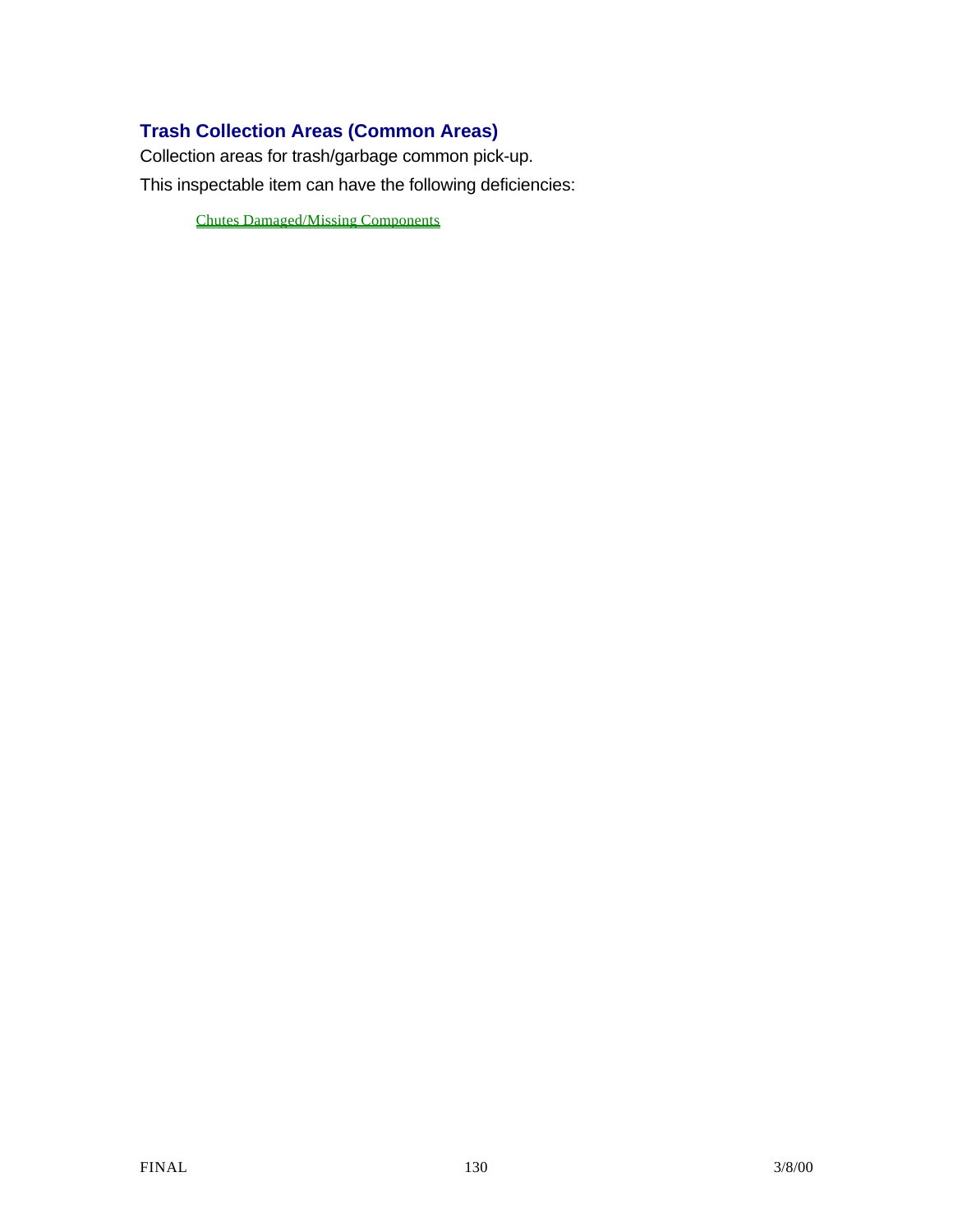## **Outlets/Switches/Cover Plates (Common Areas)**

The receptacle connected to a power supply or method to control the flow of electricity. Includes two & three prong outlets, ground fault interrupters, pull cords, two & three pole switches, and dimmer switches.

This inspectable item can have the following deficiencies:

Missing/Broken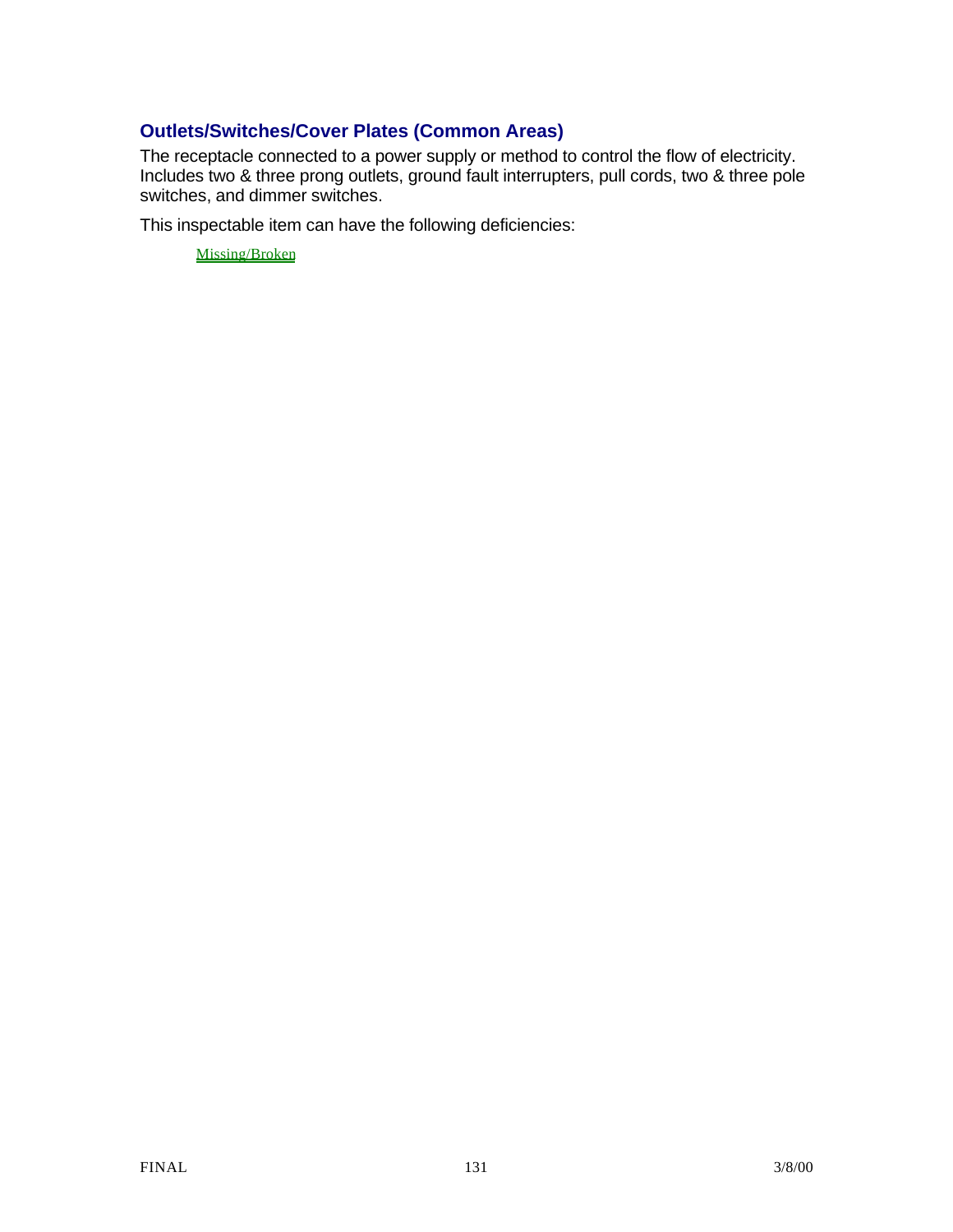## **Smoke Detector (Common Areas)**

Sensor to detect the presence of smoke and activate an alarm. May be battery operated or hard-wired to electrical system. May provide visual signal, audible signal, or both.

This inspectable item can have the following deficiencies:

Missing/Inoperable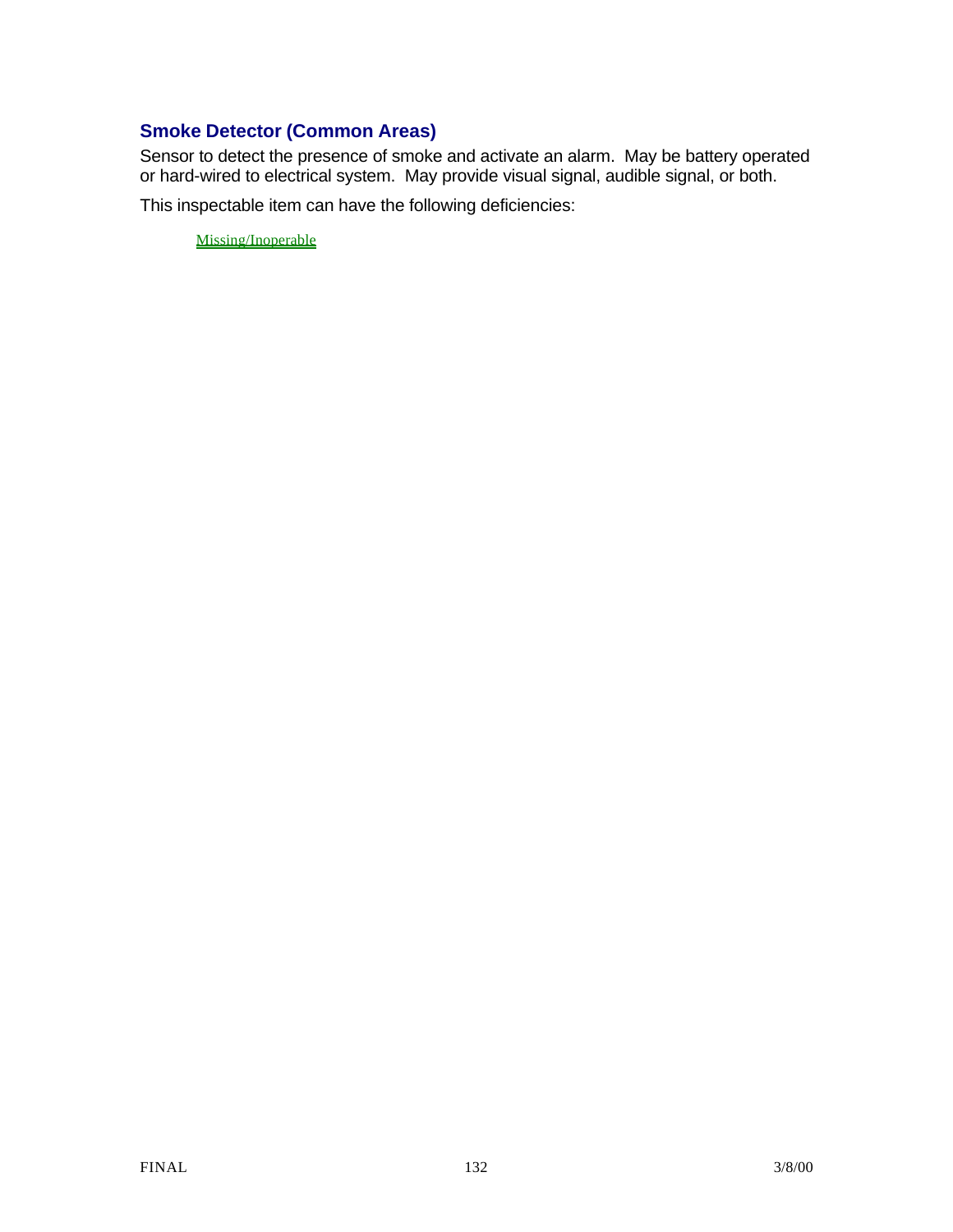# **Call-for-Aid (Common Areas)**

System to summon help. May be visual, audible, or both. May be activated manually or automatically when pre-programmed conditions are met.

This inspectable item can have the following deficiency:

**Inoperable**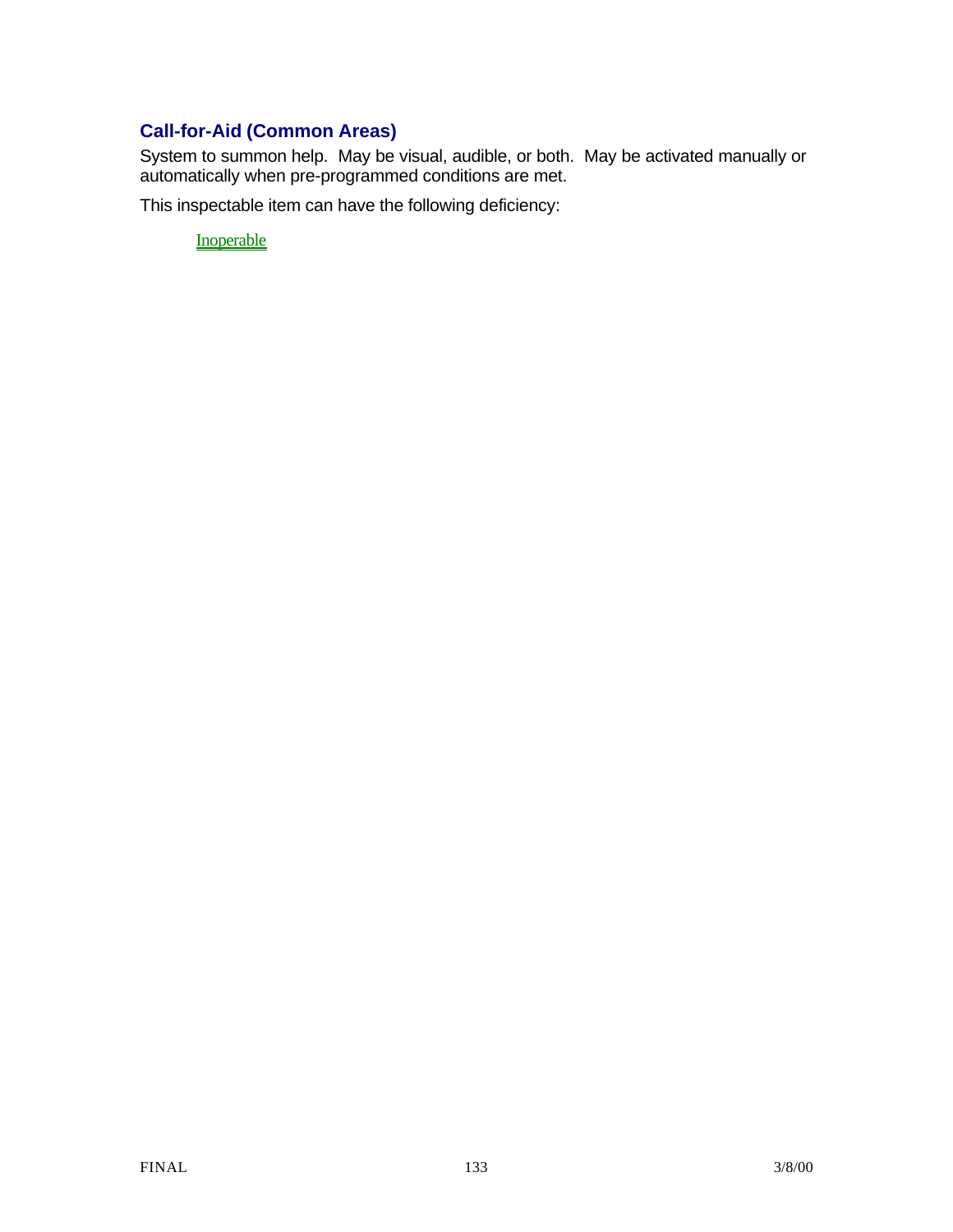# **Call-for-Aid - Inoperable (Common Areas)**

*Deficiency:* The system does not function as it should.

*Level of Deficiency:*

**Level 1:** N/A

**Level 2:** N/A

**Level 3:** The system does not function as it should.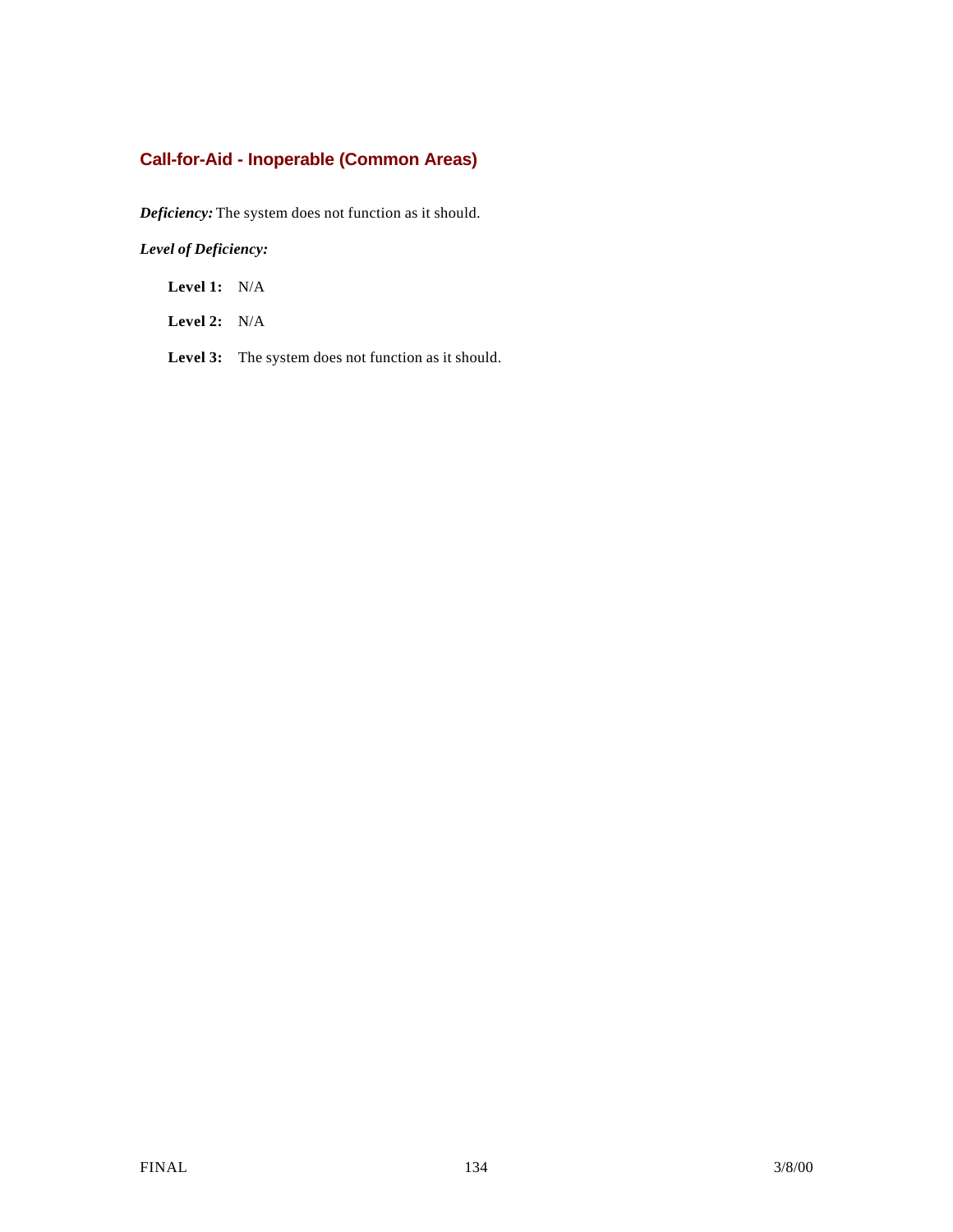# **Ceiling (Common Areas)**

The visible overhead structure lining the inside of a room or area.

This inspectable item can have the following deficiencies:

Bulging/Buckling

Holes/Missing Tiles/Panels/Cracks

Peeling/Needs Paint

Water Stains/Water Damage/Mold/Mildew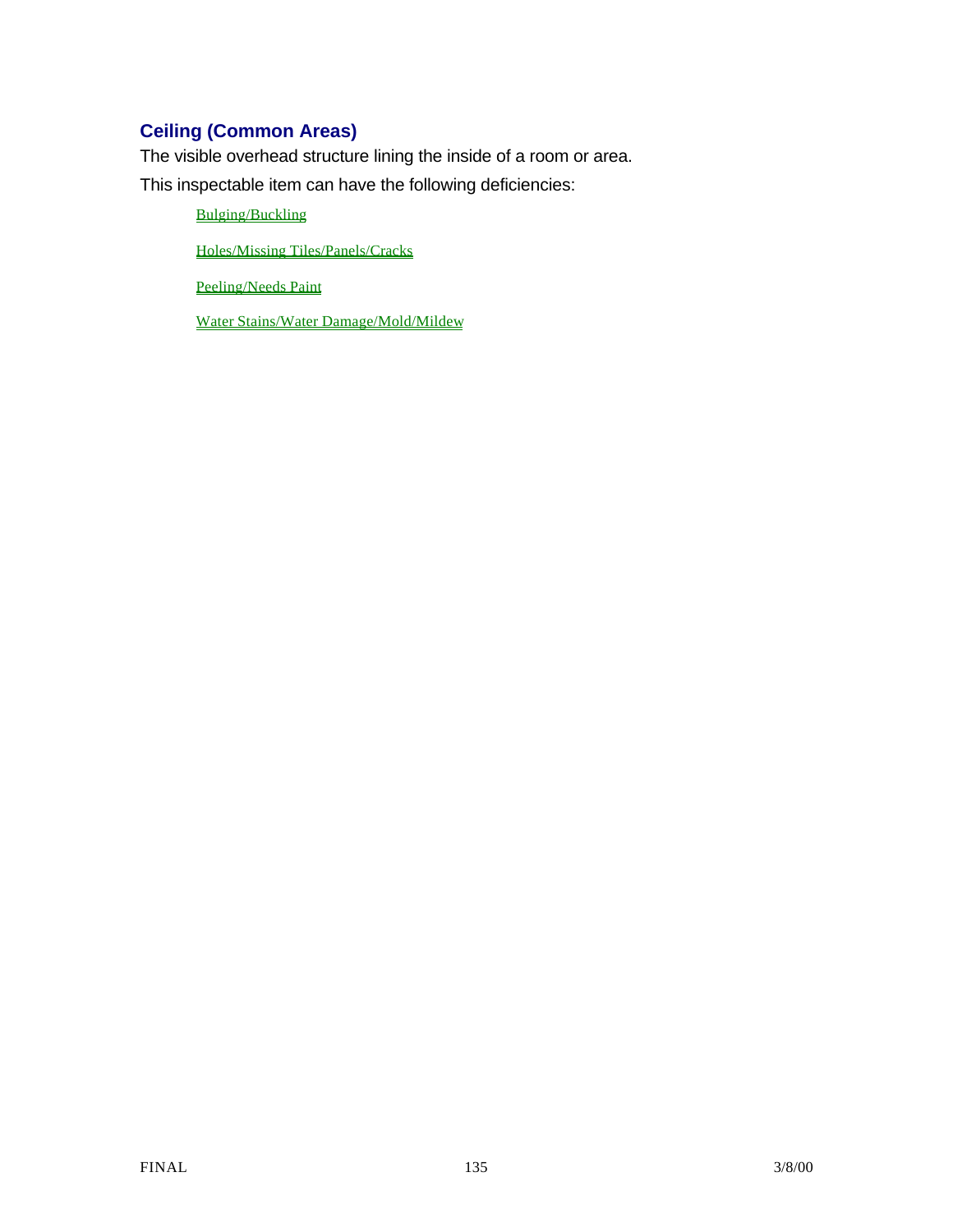## **Ceiling - Bulging/Buckling (Common Areas)**

*Deficiency:* A ceiling is bowed, deflected, sagging, or is no longer aligned horizontally.

#### *Level of Deficiency:*

**Level 1:** N/A

**Level 2:** N/A

**Level 3:**You see bulging, buckling, sagging, or a lack of horizontal alignment.

#### **Comments**

Level 3: If you have any doubt about the severity of the condition, request an inspection by a structural engineer.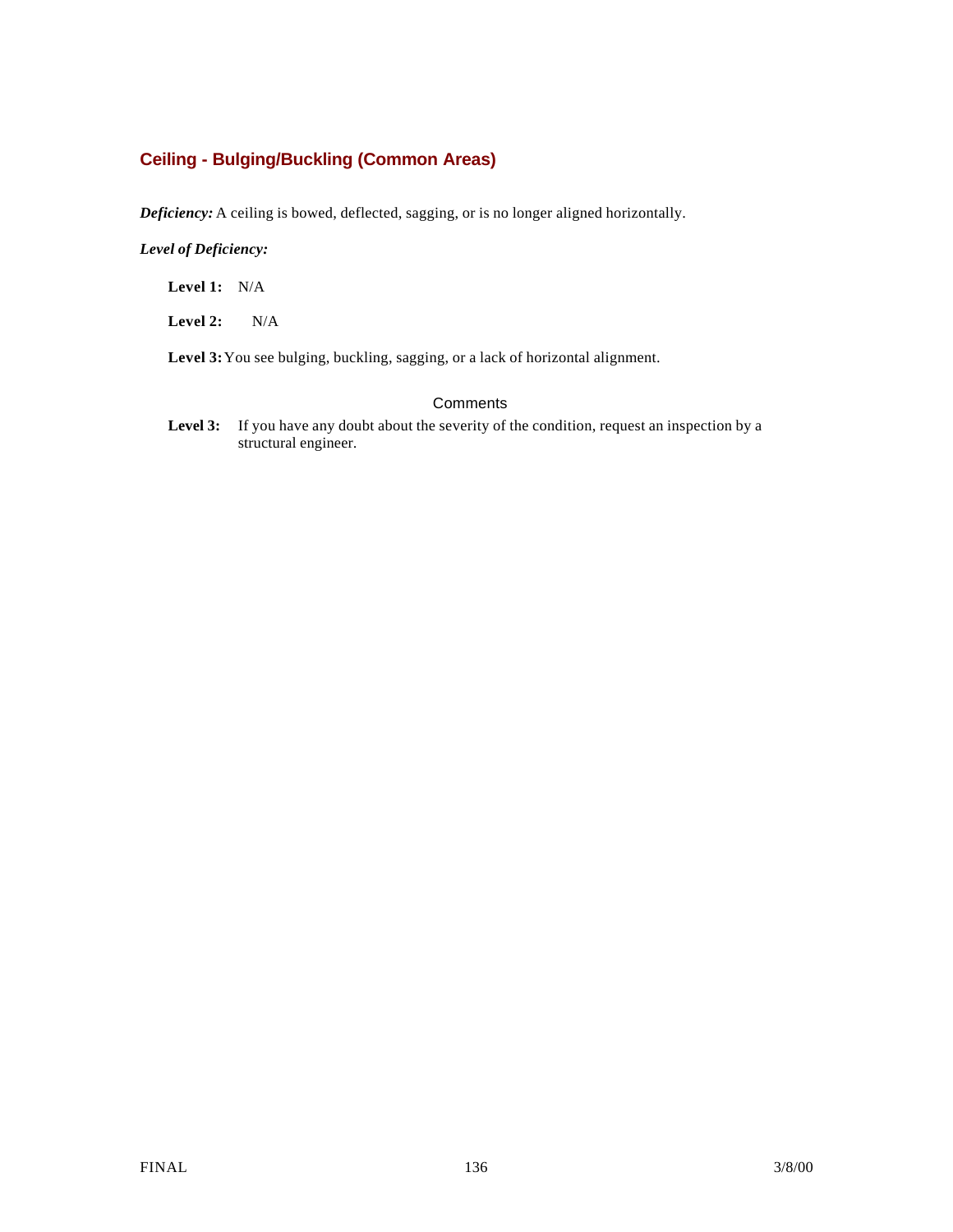## **Ceiling - Holes/Missing Tiles/Panels/Cracks (Common Areas)**

#### *Deficiency:*

- The ceiling surface has punctures that may or may not penetrate completely.
- $-OR-$
- Panels or tiles are missing or damaged.

#### *Level of Deficiency:*

**Level 1:** You see small holes that are no larger than a sheet of paper--8½ inches by 11 inches. -OR-No hole penetrates the area above. -OR-

You see that no more than 3 tiles or panels are missing.

- Level 2: You see a hole that is larger than a sheet of paper--8½ inches by 11 inches--but it does not penetrate the area above. (You cannot see through it.) -OR-You see that more than 3 tiles or panels are missing. **-**OR-You see a crack more than 1/8 inch wide and 11 inches long.
- Level 3: You see a hole that penetrates the area above; you can see through it.

#### **Comments**

Level 3: If a hole is a health and safety concern, you must record it manually in "Health and Safety: Hazards."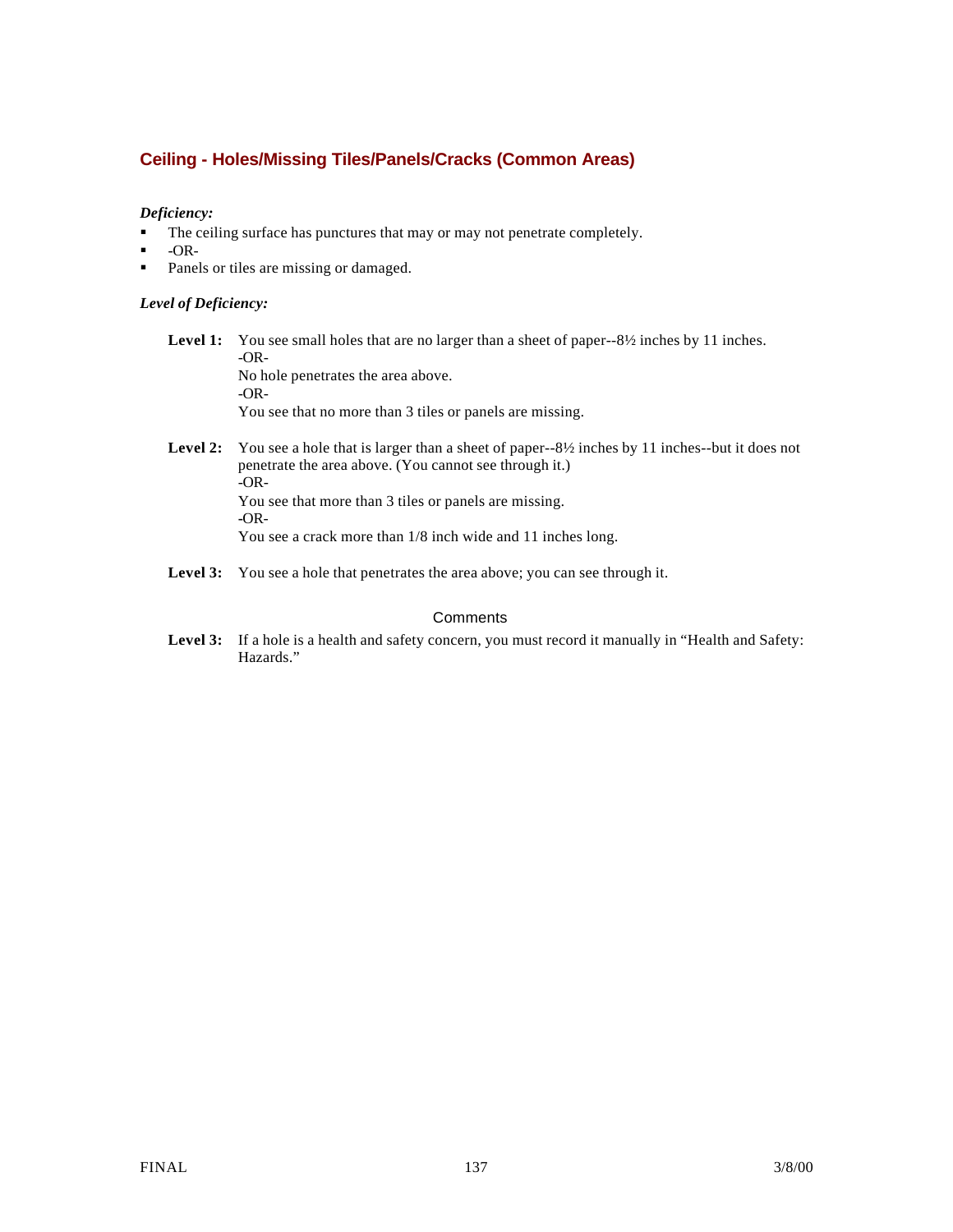## **Ceiling – Peeling/Needs Paint (Common Areas)**

*Deficiency:* You see paint that is peeling, cracking, flaking, or otherwise deteriorated on ceilings in common areas.

#### *Level of Deficiency:*

Level 1: You see peeling paint on 1-4 ceilings in common areas.

Level 2: You see more than 4 ceilings in common areas that have peeling paint or need paint.

**Level 3:** N/A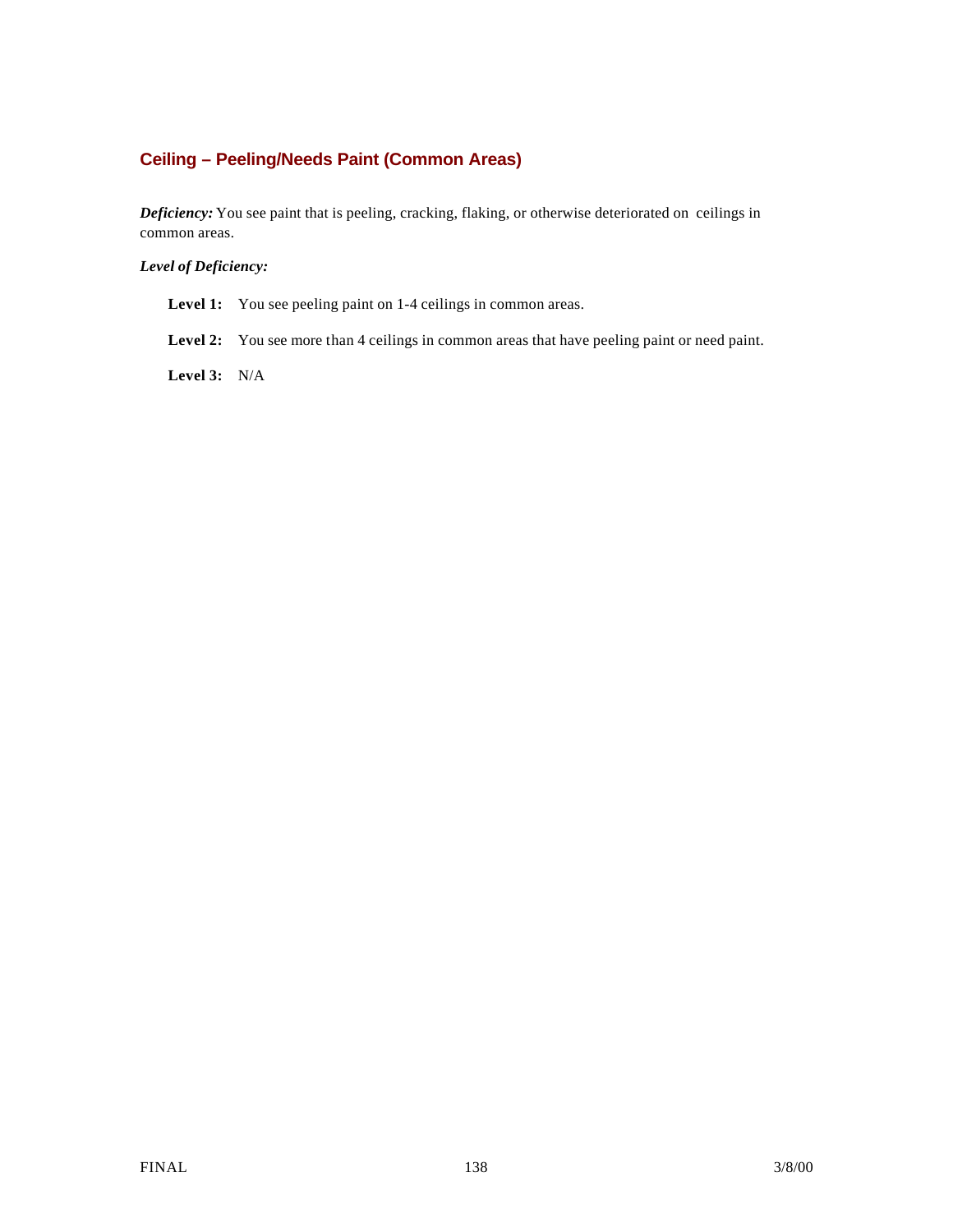### **Ceiling - Water Stains/Water Damage/Mold/Mildew (Common Areas)**

*Deficiency:* You see evidence of water infiltration, mold, or mildew that may have been caused by saturation or surface failure.

#### *Level of Deficiency:*

- Level 1: On one ceiling, you see evidence of a leak, mold, or mildew--such as a darkened area--over a small area (more than 1 square foot but less than 4 square feet). You estimate that less than 10% of the ceiling surface area is affected. You may or may not see water.
- Level 2: On one ceiling, you see evidence of a leak mold or mildew-- such as a darkened area--over a large area (more than 4 square feet). You may or may not see water. -OR-You estimate that 10-50% of the ceiling area has Level 1 damage.
- Level 3: On one ceiling, you estimate that a large portion--50% of its surface--has been substantially saturated or damaged by water, mold, or mildew. You see cracks, moist areas, mold, or mildew. The ceiling surface may have failed. **-**OR-You estimate that more than 50% of the ceiling area shows Level 1 damage from stains, mold, or mildew.

#### **Comments**

Level 3: If the condition is a health and safety concern, you must record it manually in "Health and Safety: Air Quality."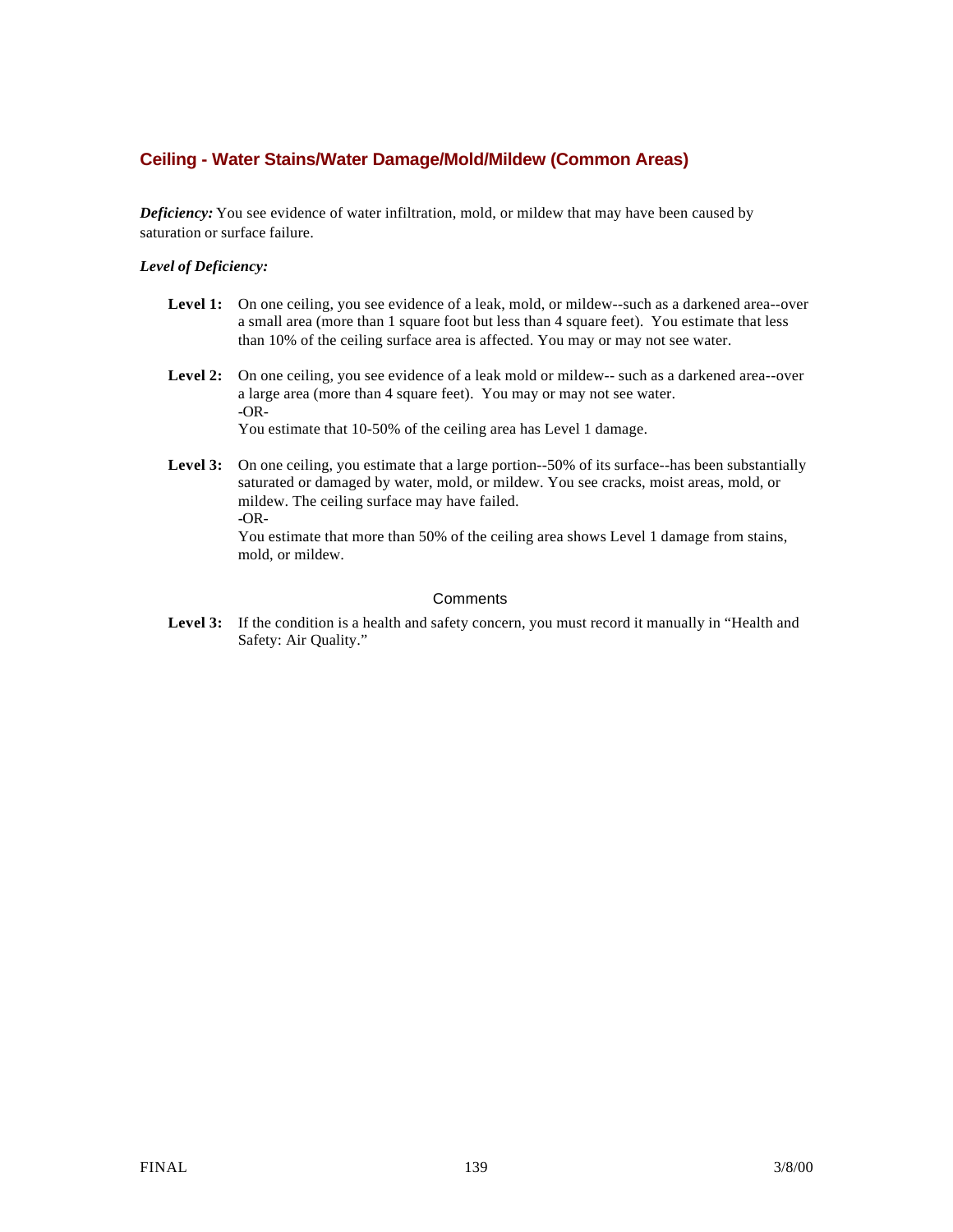# **Doors (Common Areas)**

Means of access to the interior of a unit. Doors provide privacy and security, control passage, provide fire and weather resistance.

This inspectable item can have the following deficiencies:

Damaged Frames/Threshold/Lintels/Trim

Damaged Hardware/Locks

Damaged/Missing Screen/Storm/Security Door

Damaged Surface - Holes/Paint/Rusting/Glass

Deteriorated/Missing Seals (Entry Door)

Missing Door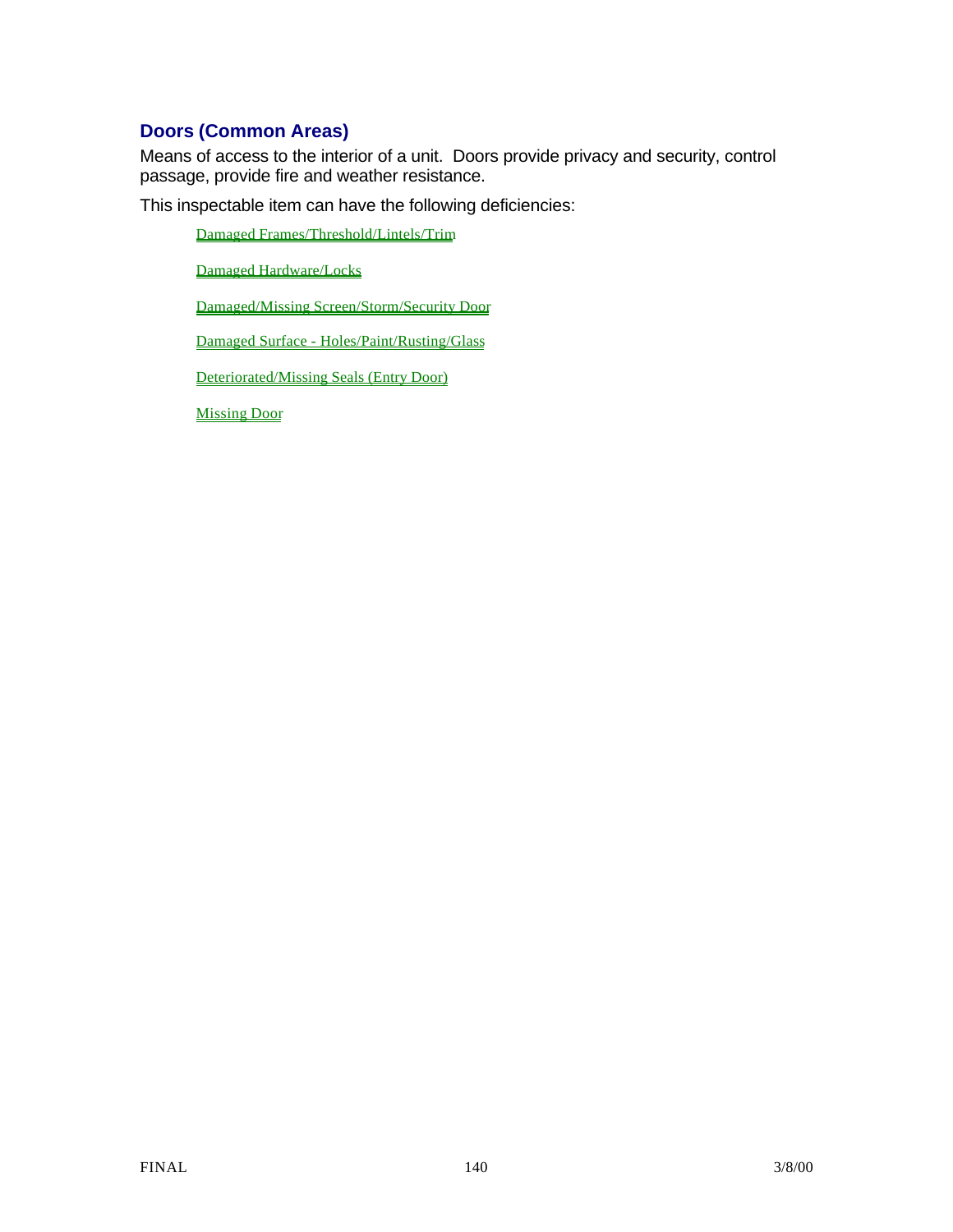#### **Doors - Damaged Frames/Threshold/Lintels/Trim (Common Areas)**

*Deficiency:* You see a frame, header, jamb, threshold, lintel, or trim that is warped, split, cracked, or broken.

**Note:** If you see damage to a door's hardware--locks, hinges, etc.--record this under "Doors-Damage Hardware/Locks".

#### *Level of Deficiency:*

#### **Level 1:** N/A

- **Level 2:** At least *one door* is not functioning or cannot be locked because of damage to the frame, threshold, lintel, or trim.
- **Level 3:** At least one *restroom door, entry door, or fire* is not functioning or cannot be locked because of damage to the frame, threshold, lintel, or trim.

#### **Comments**

Level 3: If the condition is a health and safety concern, you must record it manually as "Health and Safety: Hazards."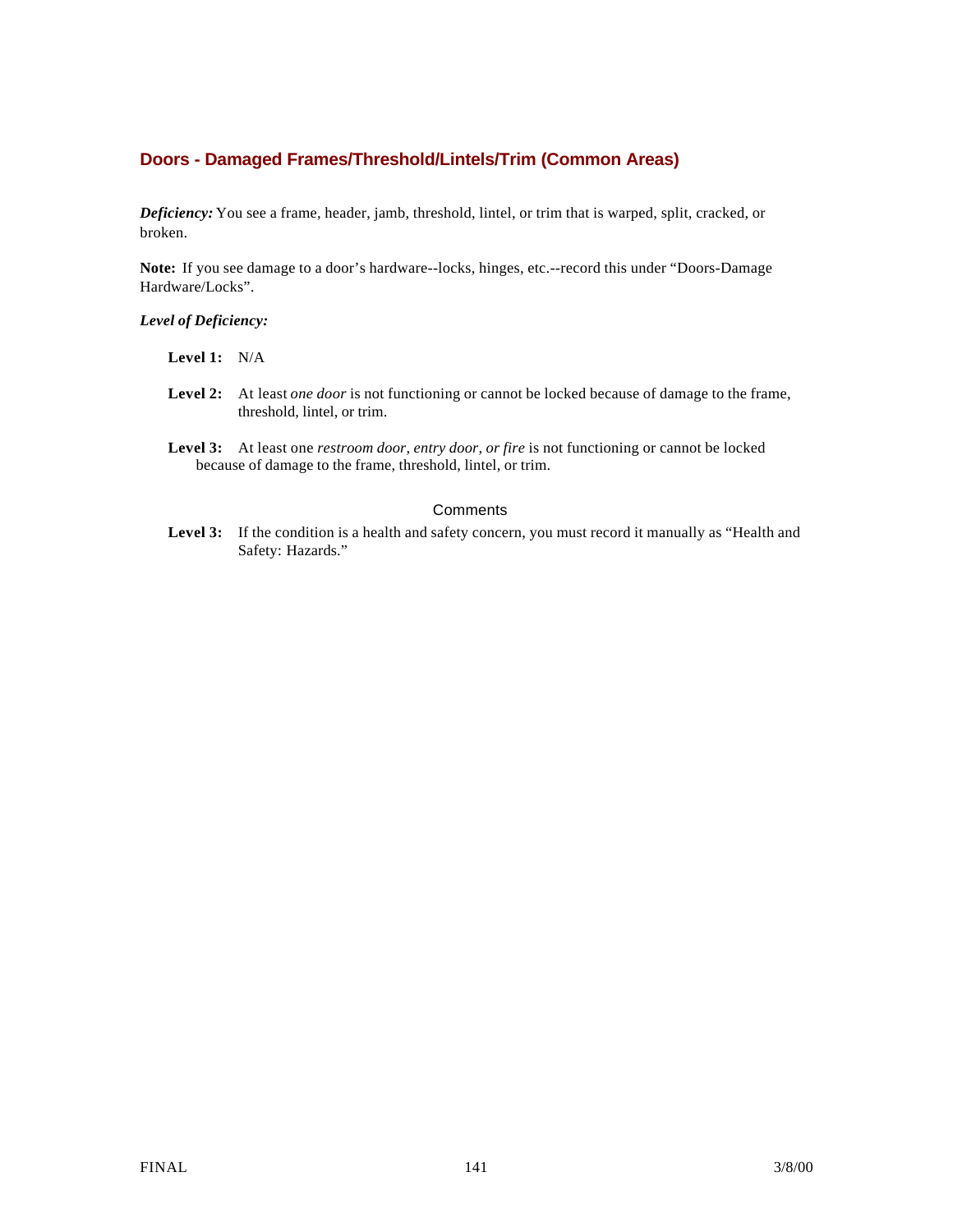### **Doors – Damaged Hardware/Locks (Common Areas)**

*Deficiency:* The attachments to a door that provide hinging, hanging, opening, closing, or security are damaged or missing. These include locks, panic hardware, overhead door tracks, springs and pulleys, sliding door tracks and hangers, and door closures.

#### **Note:**

- 1. If a door is designed to have a lock, the lock should work. If a door is designed without locks, do not record it as a deficiency.
- 2. If a lock has been removed from an interior door, do not record this as a deficiency.
- 3. 504 units have had locks removed. Before you start the inspection, you should be given a list of units relative to 504/FH/ADA. Do not record these missing locks as deficiencies.

#### *Level of Deficiency:*

**Level 1:** A *closet door* does not function as it should because of damage to the door's hardware. -OR-

A *closet door* that requires locking cannot be locked because of damage to the door's hardware.

**Level 2:** A *door* does not function as it should because of damage to the door's hardware. -OR-

*A door* that requires locking cannot be locked because of damage to the door's hardware.

**Level 3:** A *restroom door, entry door, or fire door* does not function as it should because of damage to the door's hardware. -OR-

> A *restroom door, entry door, or fire door* that requires locking cannot be locked because of damage to the door's hardware.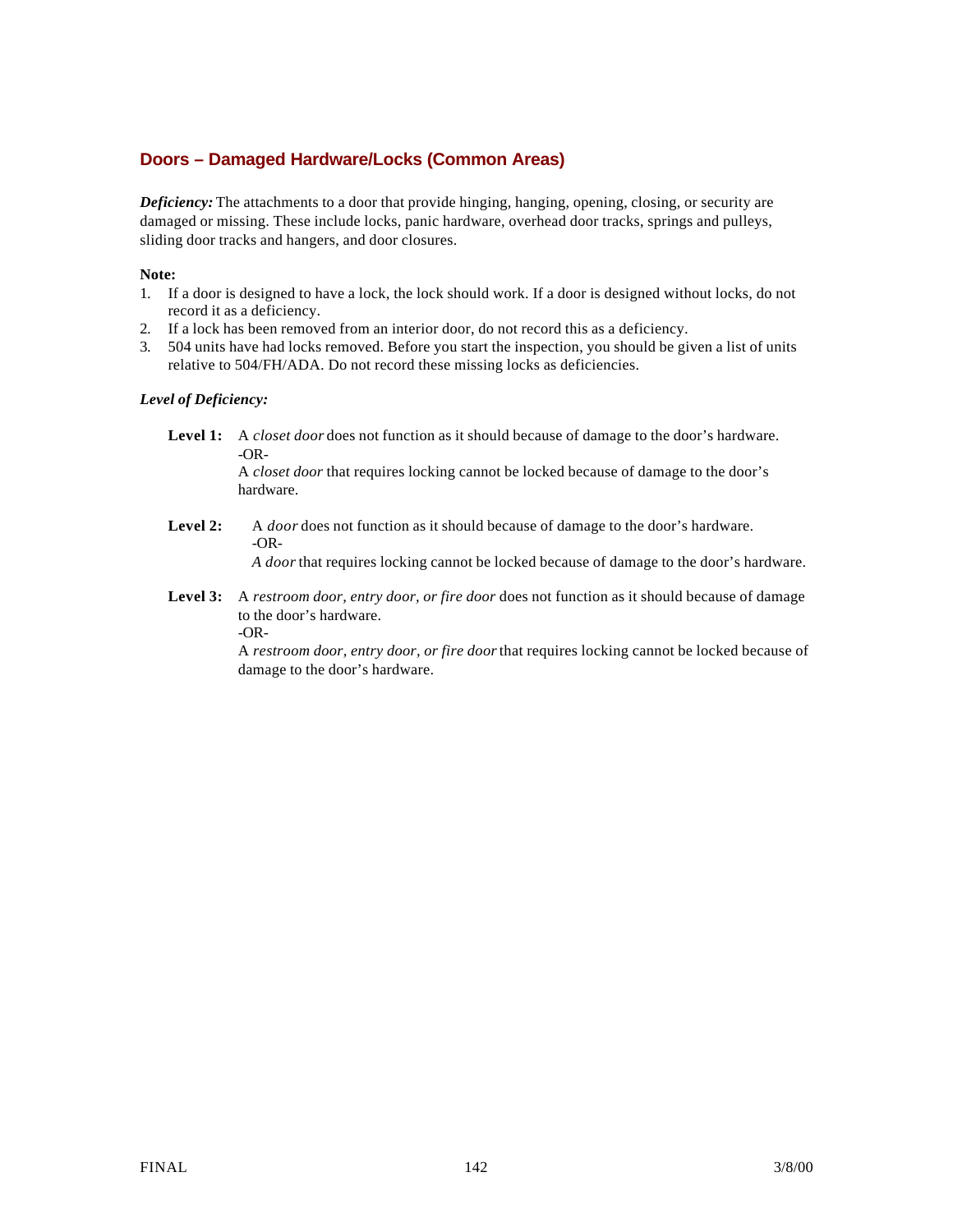#### **Doors - Damaged/Missing Screen/Storm/Security Door (Common Areas)**

*Deficiency:* Visible damage to surfaces including screens, glass, frames, hardware, and door surface.

#### *Level of Deficiency:*

- Level 1: One or more screen/storm doors has damage or door is missing screens/glass as evidenced by empty frame .
- **Level 2:** N/A
- Level 3: A single security door is inoperable or missing. (Missing only applies to those situations where a security door is supposed to be present but is observed not to be there.)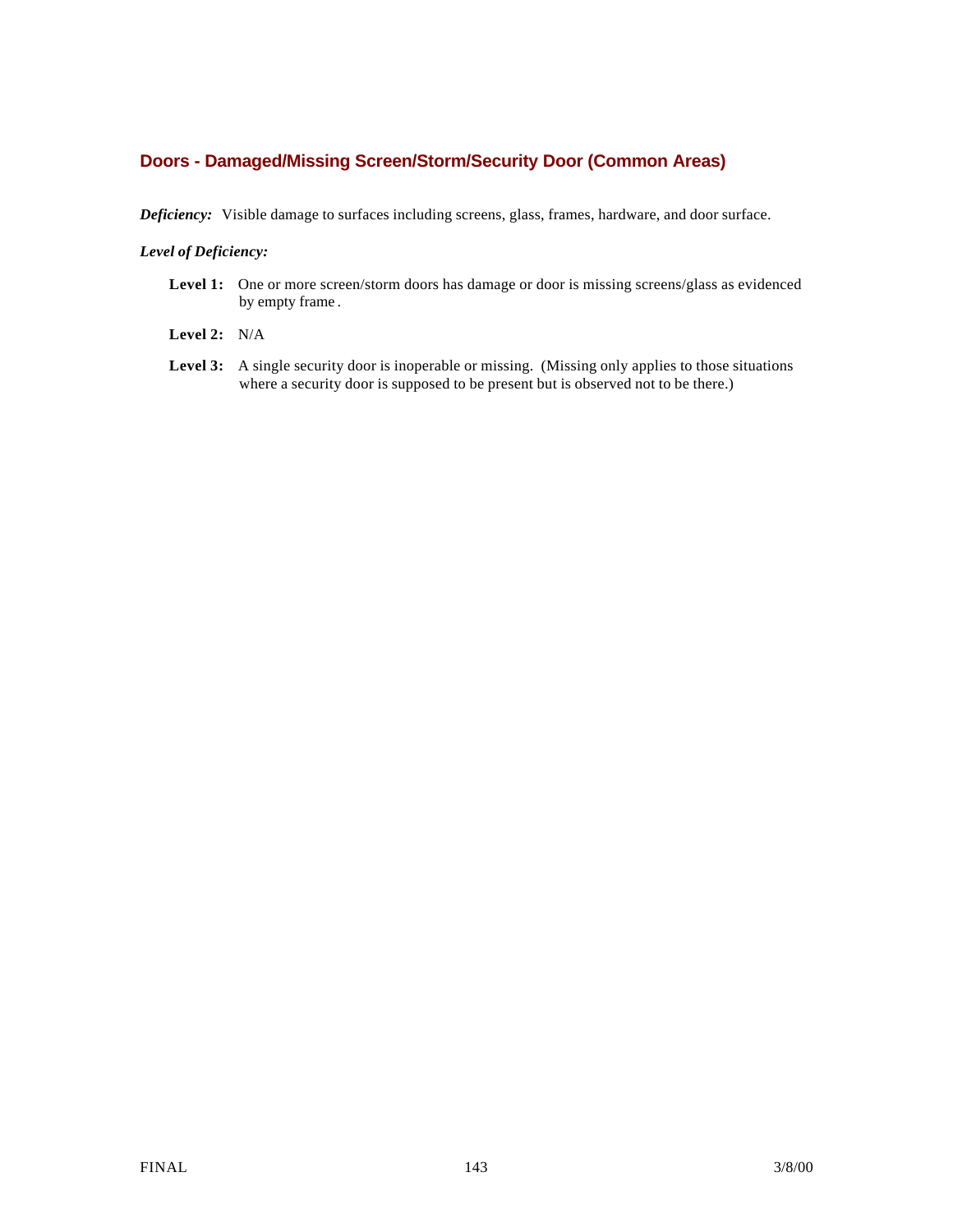### **Doors - Damaged Surface - Holes/Paint/Rusting/Glass (Common Areas)**

*Deficiency:* You see damage to the door surface that:

- $\blacksquare$  may affect either the surface protection or the strength of the door
- $-OR-$
- $\blacksquare$  may compromise building security

This includes holes, peeling/cracking/no paint, broken glass, and significant rust.

**Note:** If the door is a restroom, fire door, or entry door, this is a Level 3 deficiency.

*Level of Deficiency:*

**Level 1:** N/A

- **Level 2:** One door has a hole or holes with a diameter ranging from 1/4 inch to 1 inch.
- Level 3: One door has a hole or holes larger than 1 inch in diameter, significant peeling/cracking/no paint, rust that affects the integrity of the door surface, or broken/missing glass.

#### **Comments**

Level 3: If the condition is a health and safety concern, you must record it manually in "Health and Safety: Hazards."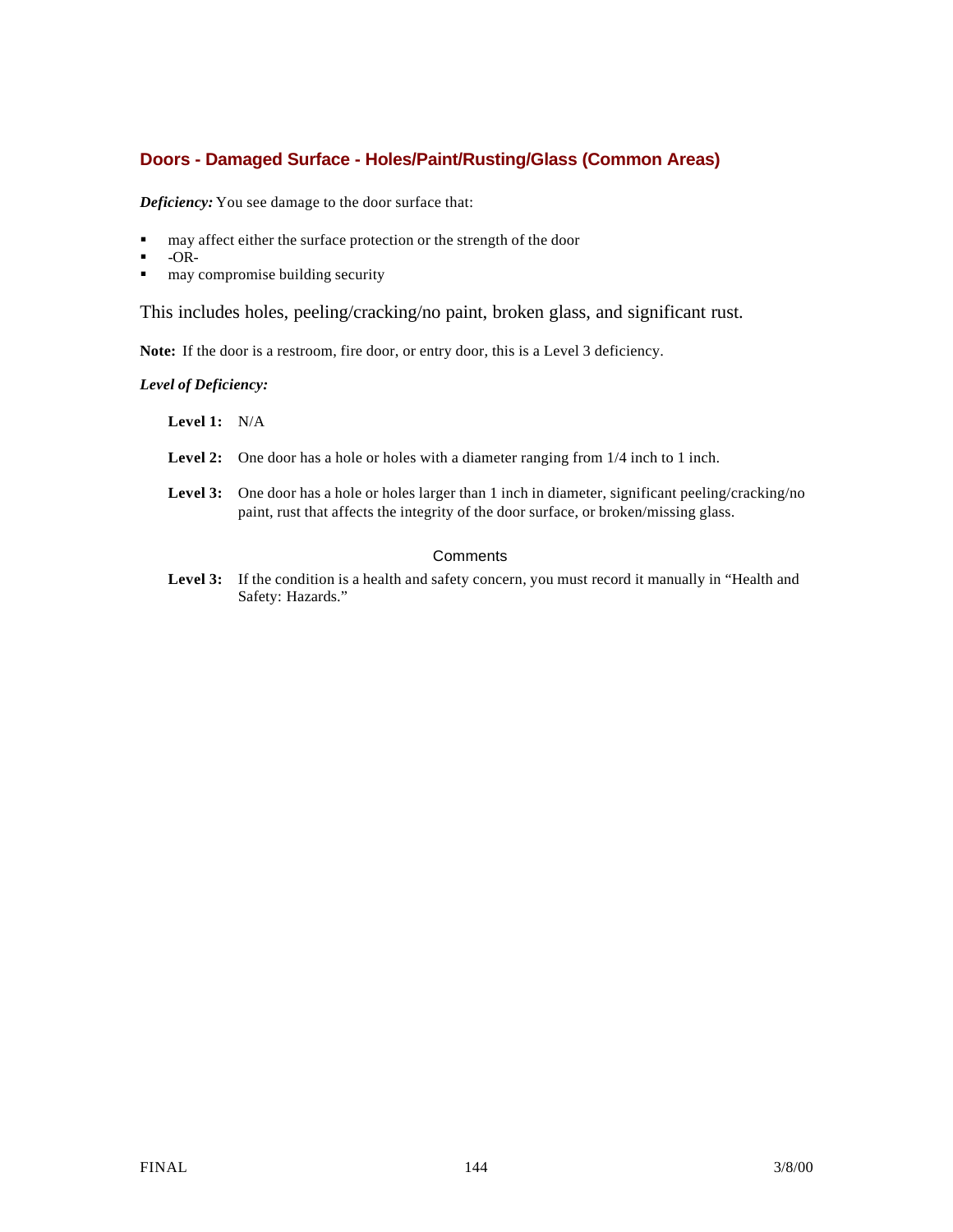## **Doors - Deteriorated/Missing Seals (Entry Only) (Common Areas)**

*Deficiency:* The seals and stripping around the entry door(s) to resist weather and fire are damaged or missing.

**Note:** This defect applies only to entry doors that were designed with seals. If a door shows evidence that a seal was never part of its design, do not record it as a deficiency.

## *Level of Deficiency:*

**Level 1:** N/A

**Level 2:** N/A

Level 3: The seals are missing on one entry door, or they are so damaged that they do not function as they should.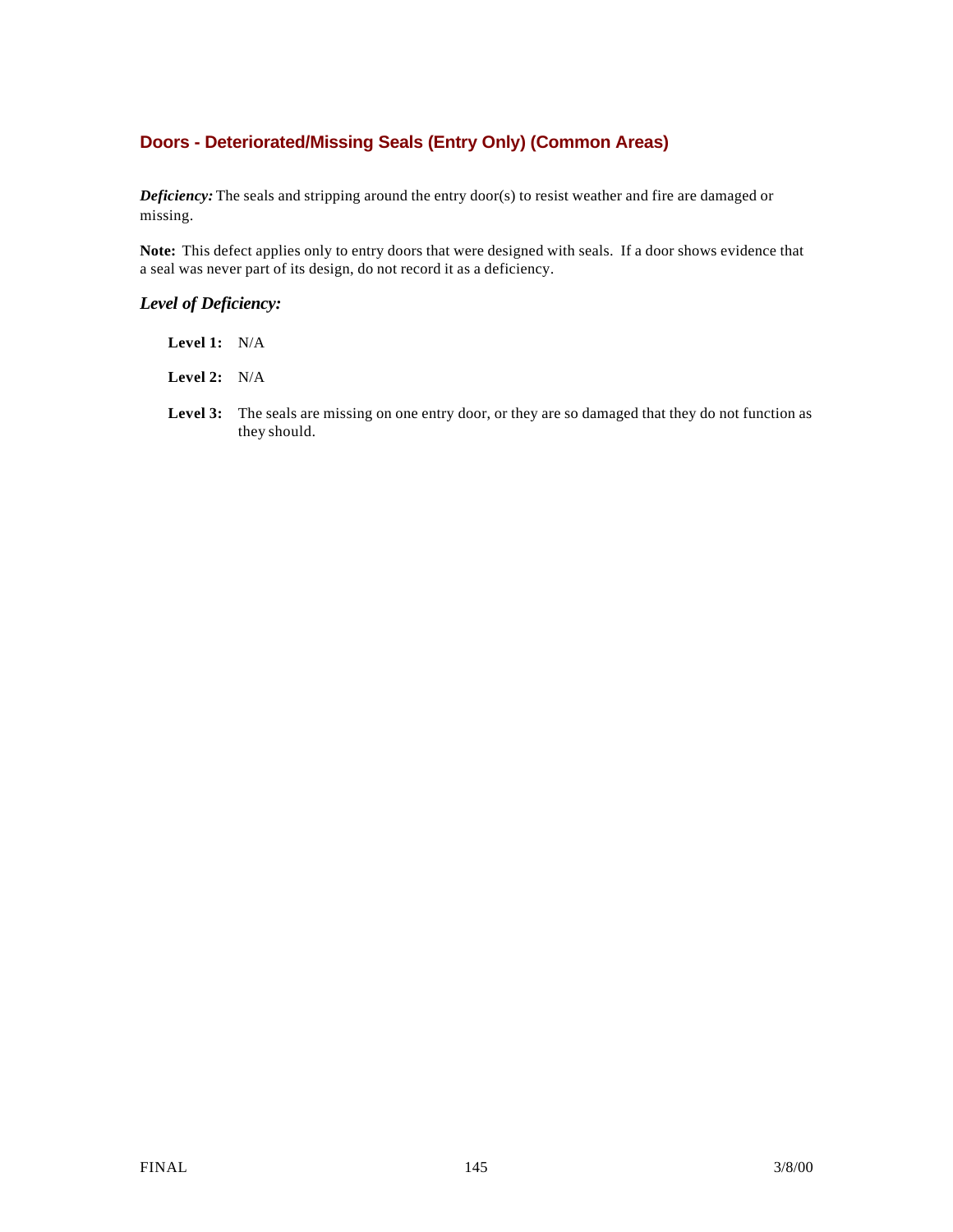## **Doors – Missing Door (Common Areas)**

*Deficiency:* A door is missing.

**Note:** If a restroom door, entry door, or fire door, record this as a Level 3 deficiency.

#### *Level of Deficiency:*

- Level 1: A door is missing, but it is not a restroom door, entry door, or fire door.
- Level 2: Two doors or up to 50% of the doors are missing, but they are not restroom doors, entry doors, or fire doors, and the condition presents no hazard.
- **Level 3:** A restroom door, entry door, or fire door is missing. **-**OR-You estimate that more than 50% of the doors are missing.

#### **Comments**

Level 3: If the condition is a health and safety concern, you must record it manually as "Health and Safety: Hazards."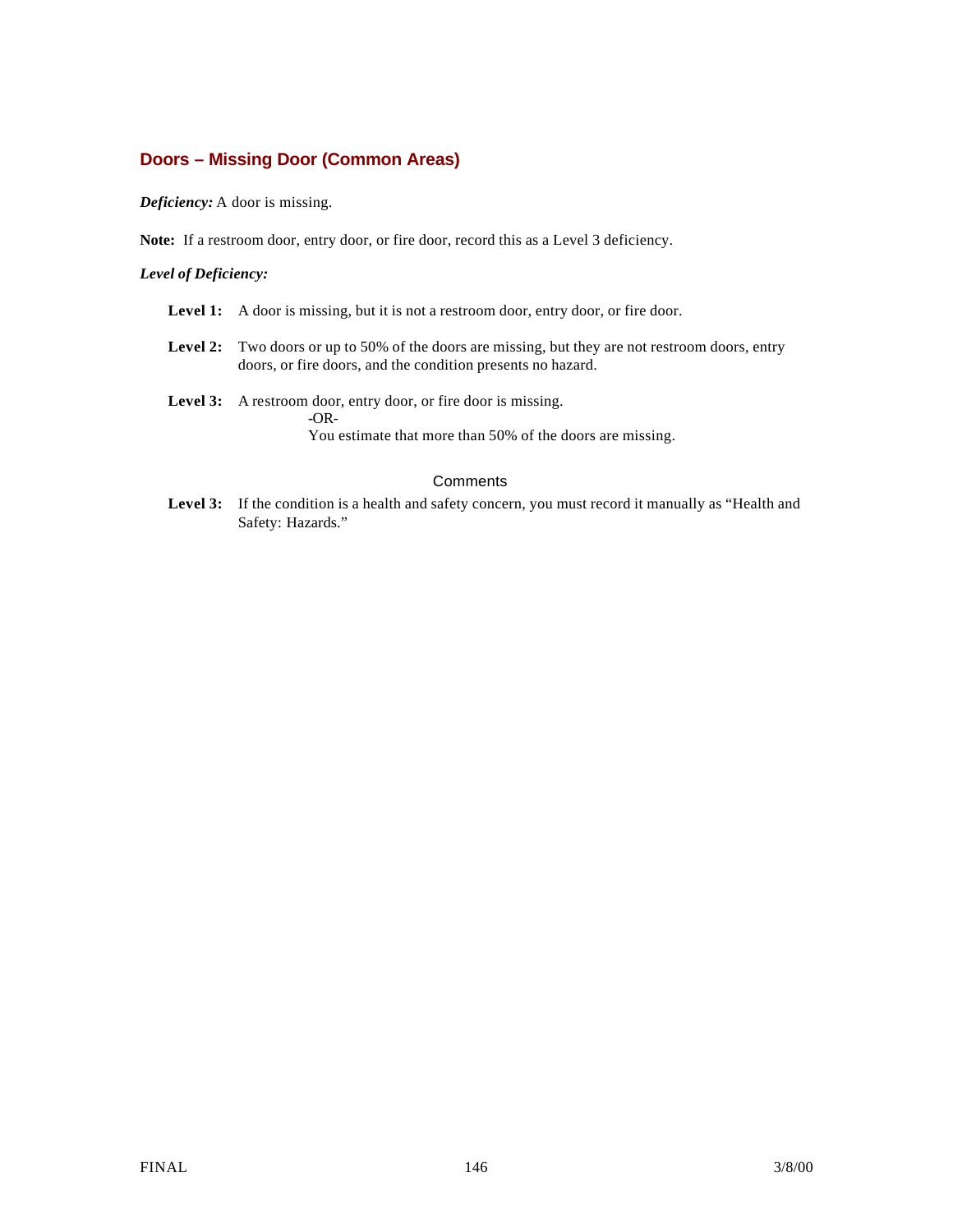# **Electrical (Common Areas)**

Portion of the common area that safely provides electrical power throughout the building. Including equipment that provides control, protection, metering, and service.

This inspectable item can have the following deficiencies:

Blocked Access to Electrical Panel

Burnt Breakers

Evidence of Leaks/Corrosion

Frayed Wiring

**Missing Breakers** 

Missing Covers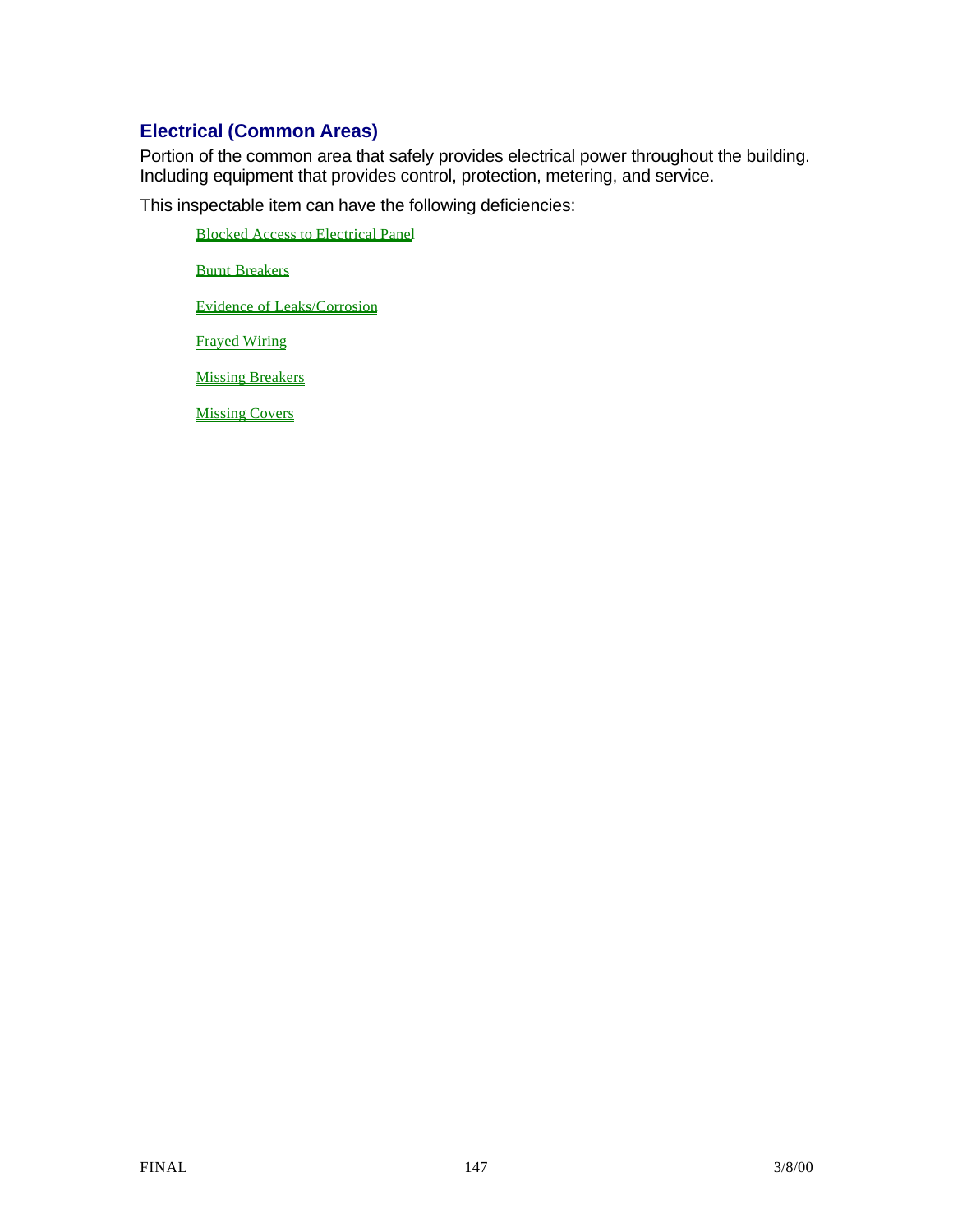## **Electrical - Blocked Access to Electrical Panel (Common Areas)**

*Deficiency:* A fixed obstruction or item of sufficient size and weight can delay or prevent access to any panel board switch in an emergency.

**Note:** If you see an item that is easy to remove, like a picture, do not note this as a deficiency.

### *Level of Deficiency:*

**Level 1:** N/A

**Level 2:** N/A

Level 3: One or more fixed items or items of sufficient size and weight can impede access to the unit's electrical panel during an emergency.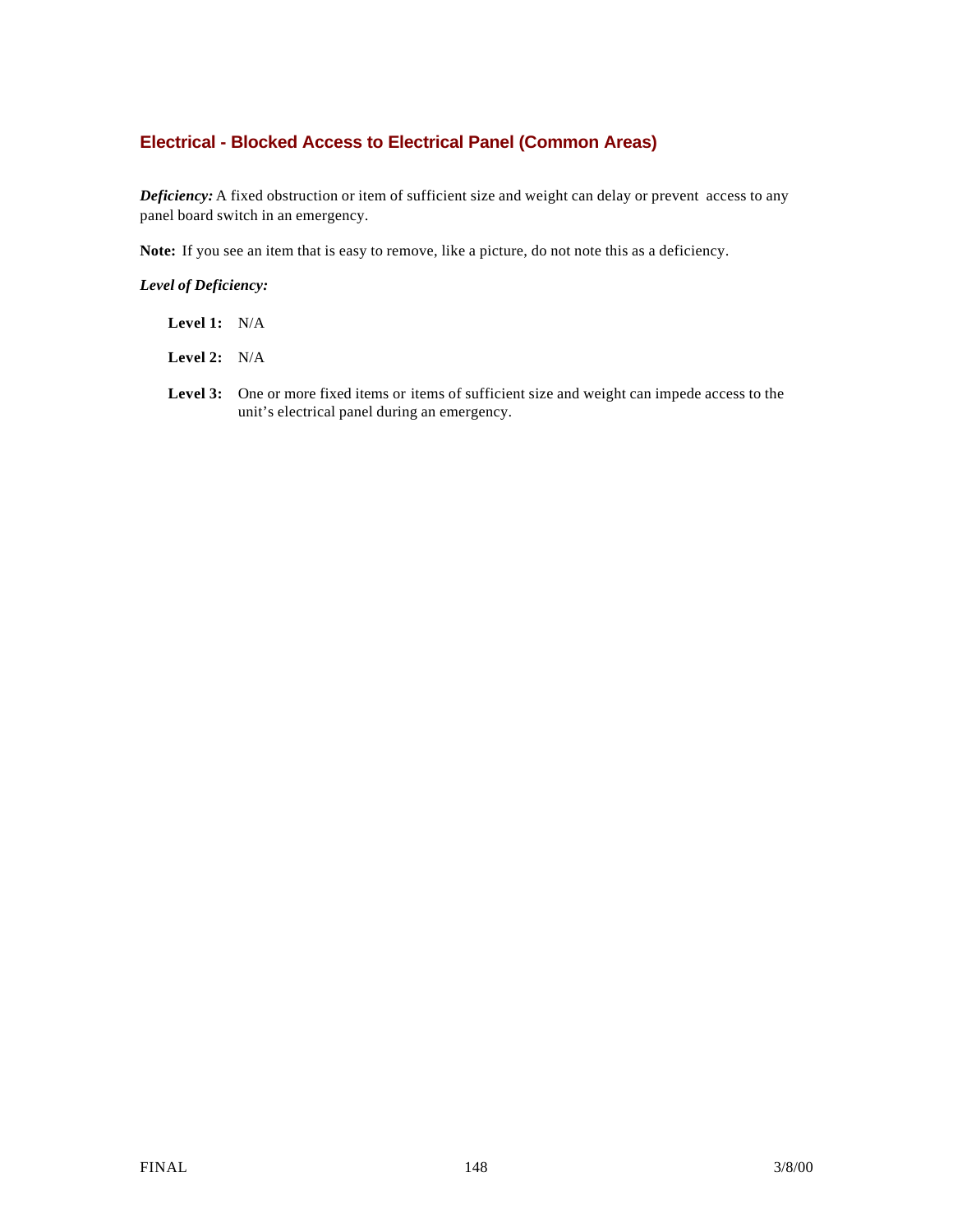# **Electrical - Burnt Breakers (Common Areas)**

*Deficiency:* Breakers have carbon on the plastic body, or the plastic body is melted and scarred.

## *Level of Deficiency:*

**Level 1:** N/A

**Level 2:** N/A

Level 3: You see any carbon residue, melted breakers, or arcing scars.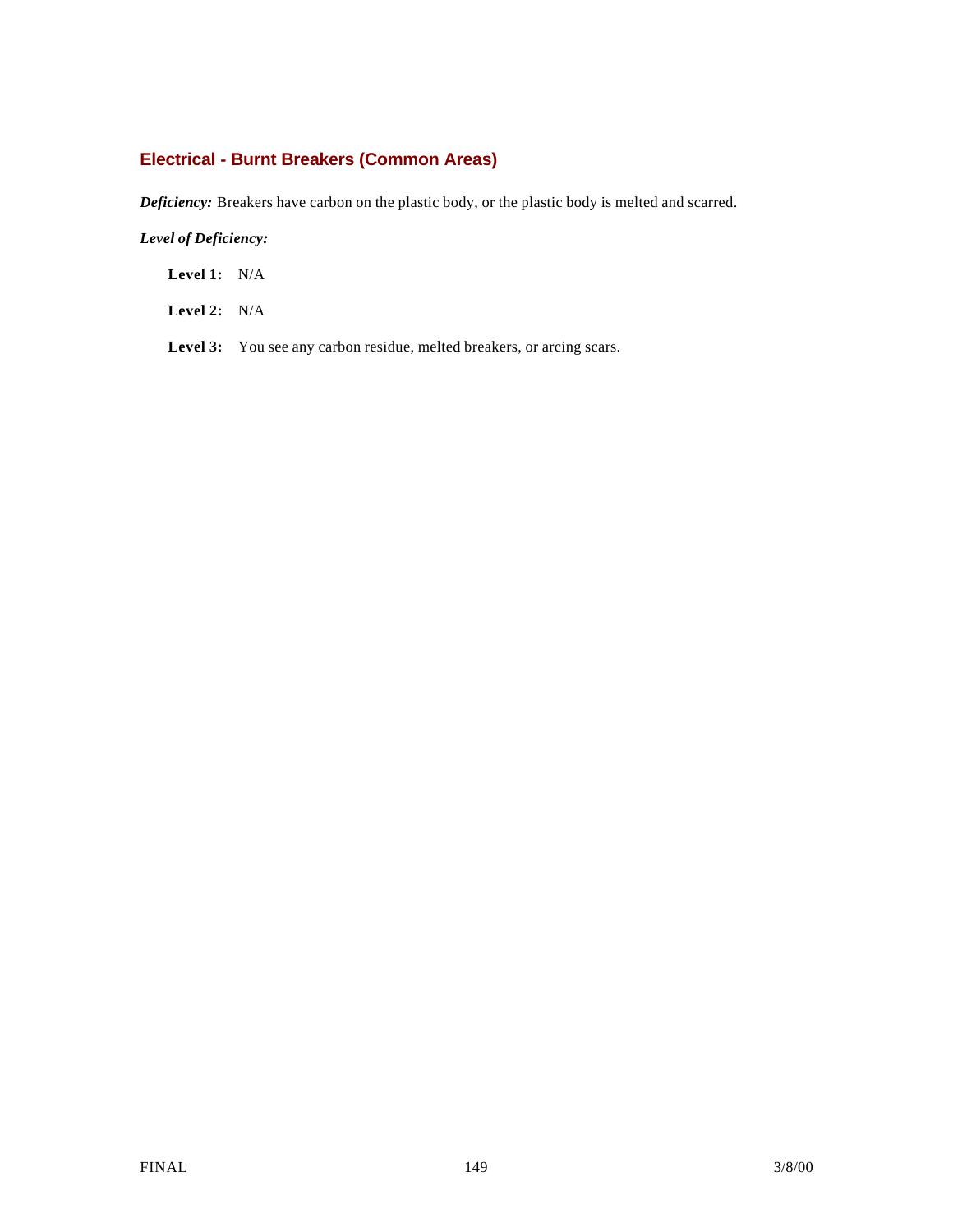# **Electrical - Evidence of Leaks/Corrosion (Common Areas)**

*Deficiency:* You see liquid stains, rust marks, or other signs of corrosion on electrical enclosures or hardware.

**Note:** Do not consider surface rust a deficiency if it does not affect the condition of the electrical enclosure.

*Level of Deficiency:*

| Level 1: $N/A$ |                                                                                                                                                                                                                              |
|----------------|------------------------------------------------------------------------------------------------------------------------------------------------------------------------------------------------------------------------------|
| Level 2: $N/A$ |                                                                                                                                                                                                                              |
| Level 3:       | Any corrosion that affects the condition of the components that carry current<br>$-OR-$<br>Any stains or rust on the interior of electrical enclosures<br>$-OR-$<br>Any evidence of water leaks in the enclosure or hardware |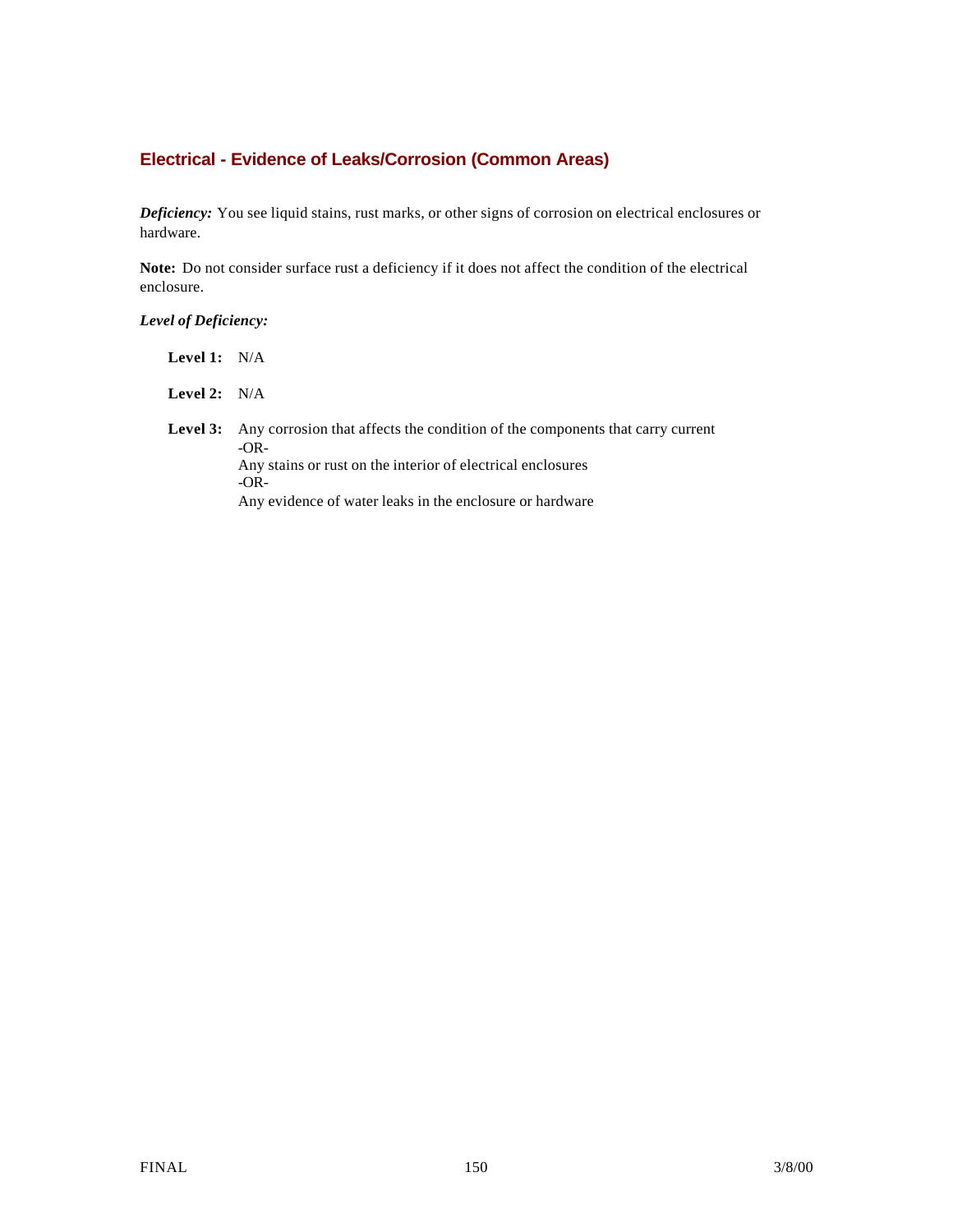## **Electrical - Frayed Wiring (Common Areas)**

*Deficiency:* You see nicks, abrasions, or fraying of the insulation that expose wires that conduct current.

**Note:** Do not consider this a deficiency for wires that are not intended to be insulated, such as grounding wires.

#### *Level of Deficiency:*

| <b>Level 1:</b> $N/A$ |                                                                                                             |
|-----------------------|-------------------------------------------------------------------------------------------------------------|
| <b>Level 2:</b> $N/A$ |                                                                                                             |
|                       | <b>Level 3:</b> You see any nicks, abrasions, or fraying of the insulation that expose any conducting wire. |

#### **Comments**

Level 3: If the condition is a health and safety concern, you must record it manually as "Health and Safety: Electrical Hazards."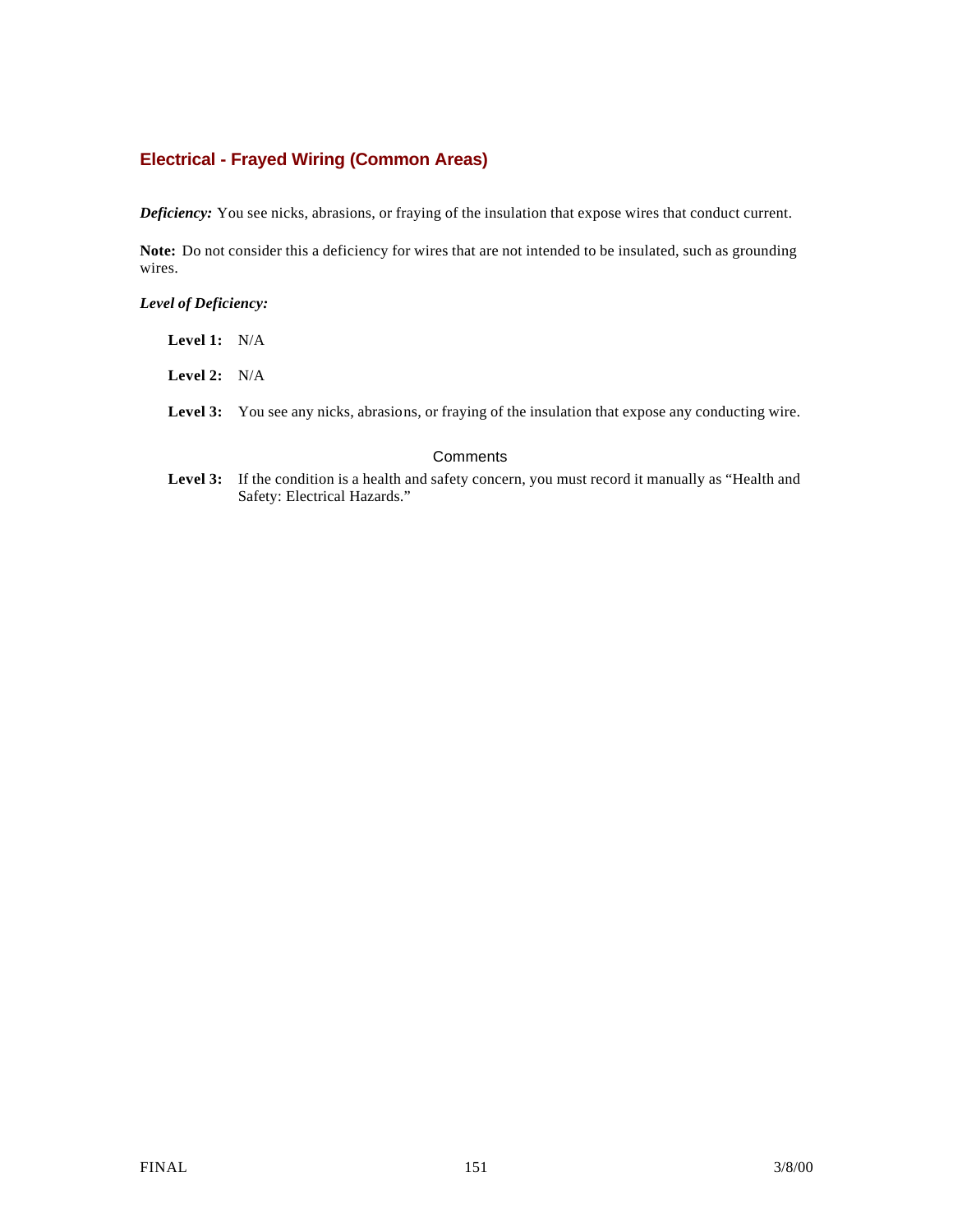# **Electrical - Missing Breakers (Common Areas)**

*Deficiency:* In a panel board, main panel board, or other electrical box that contains circuit breakers/fuses, you see an open circuit breaker position that is not appropriately blanked-off.

### *Level of Deficiency:*

**Level 1:** N/A

**Level 2:** N/A

Level 3: You see an open breaker port.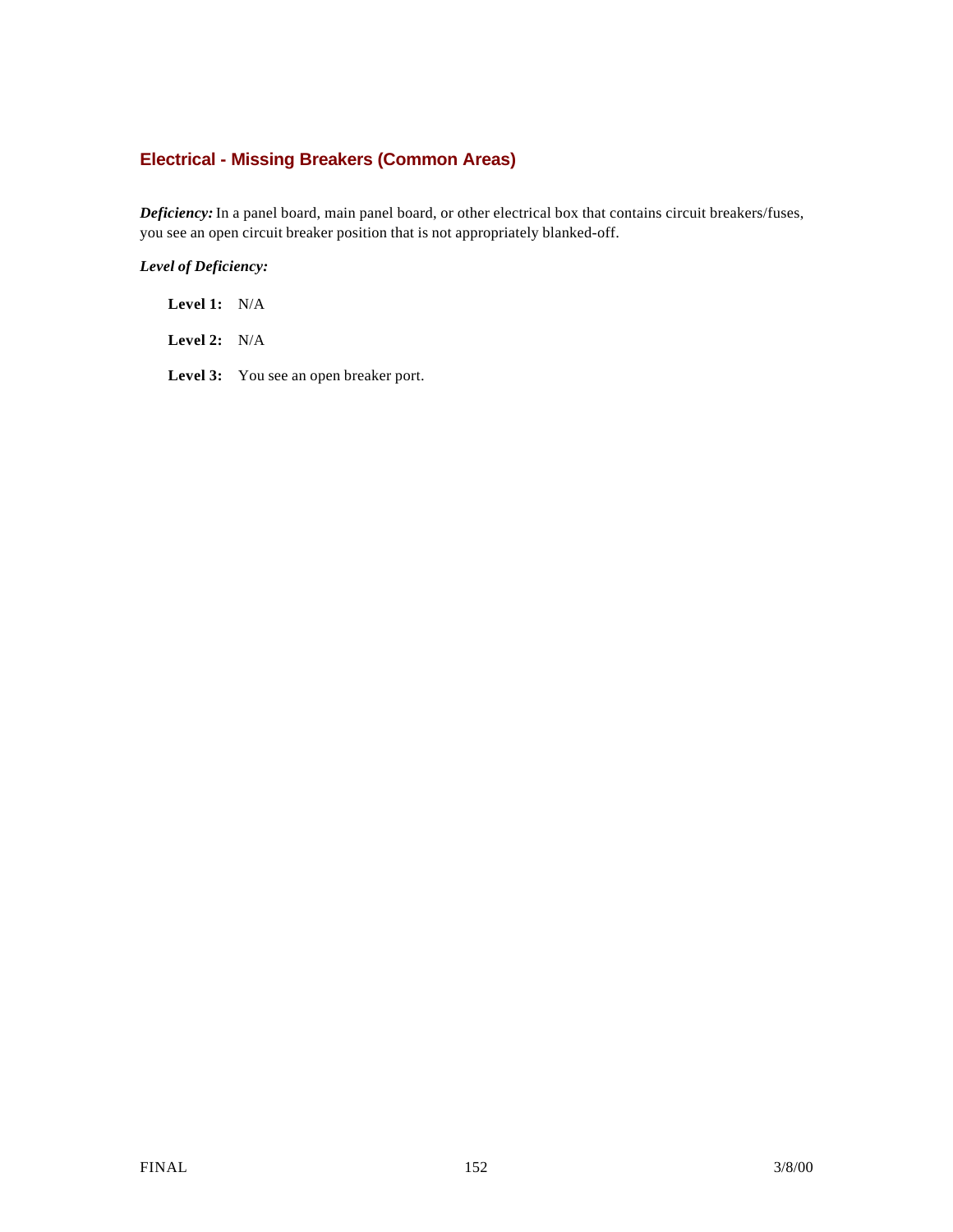## **Electrical - Missing Covers (Common Area)**

*Deficiency:* The cover is missing from any electrical device box, panel box, switch gear box, control panel, etc., with exposed electrical connections.

**Note:** If an accompanying authority has identified abandoned wiring, capped wires do not pose a risk. Do not record this as a deficiency.

### *Level of Deficiency:*

**Level 1:** N/A

**Level 2:** N/A

Level 3: A cover is missing, and you see exposed electrical connections.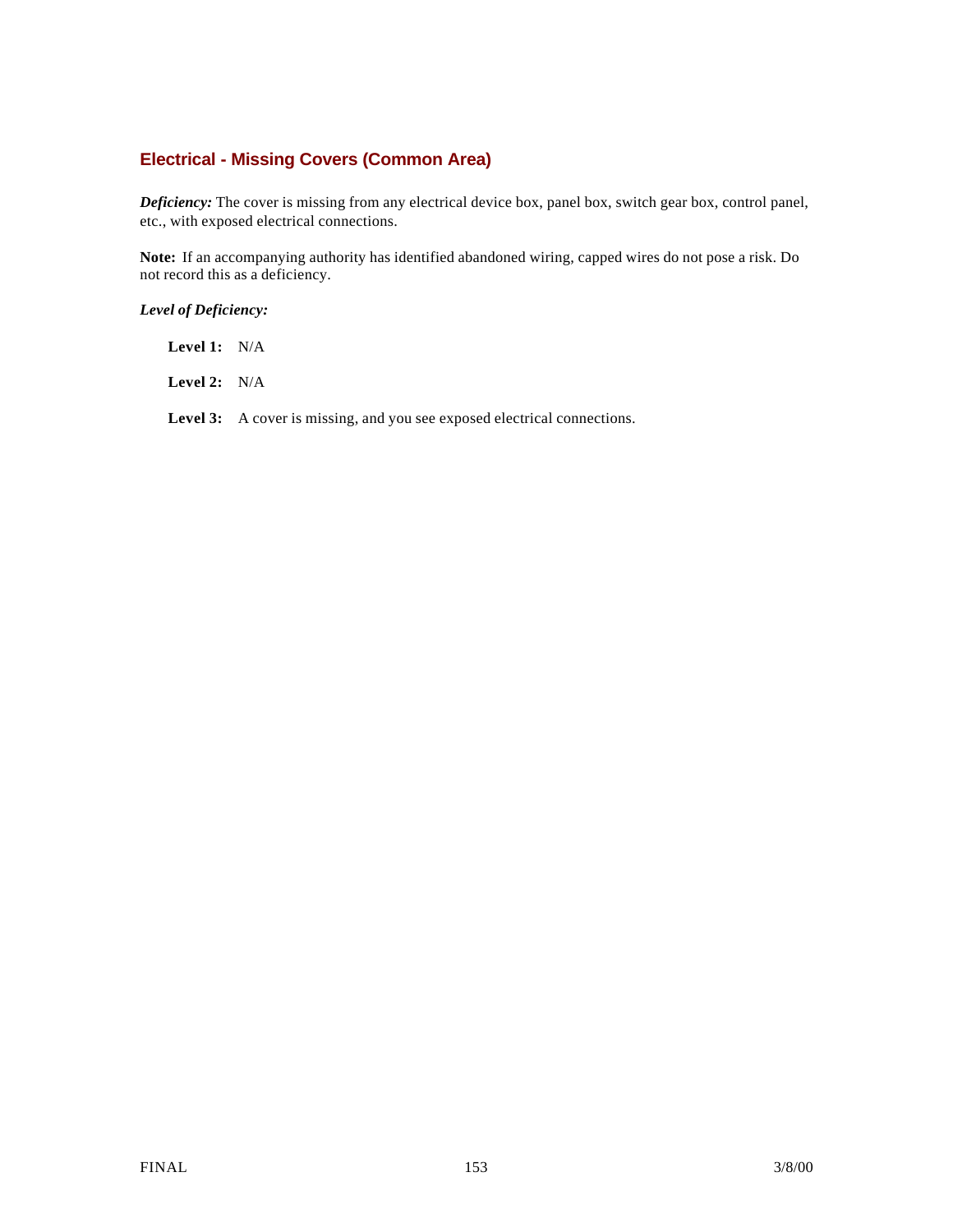# **FHEO – 36" Wide Interior Hallways (Common Areas)**

Multi-story Building Hallways/Common Areas Less Than 36" Wide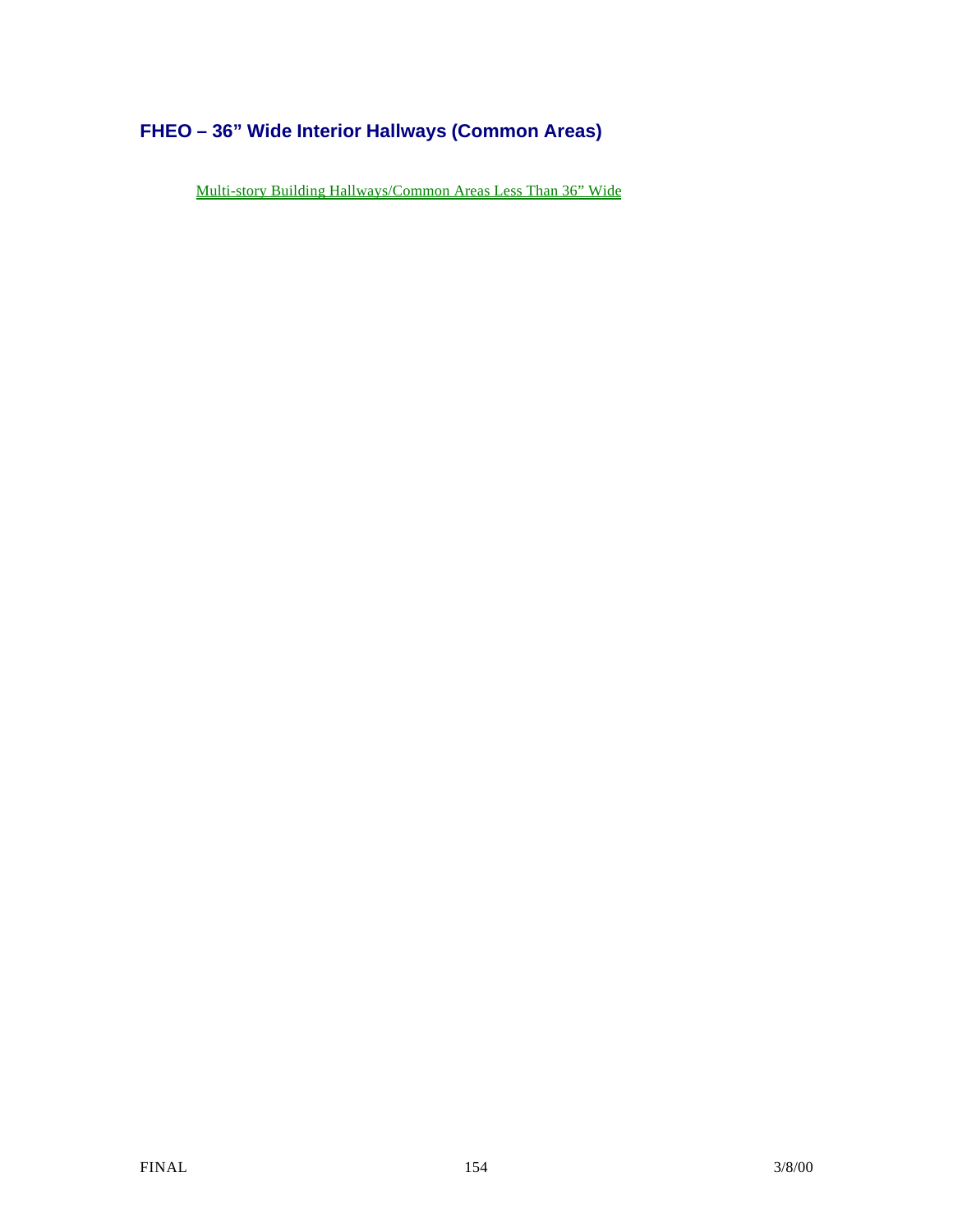## **Multi-story Building Hallways/Common Areas Less Than 36" Wide (FHEO – 36" Wide Interior Hallways) (Common Areas)**

*Deficiency:* For multi-story buildings that are inspected, verify that the interior hallways to the inspected units and common areas are at least 36" wide.

### *Level of Deficiency:*

**Level 1:** N/A

**Level 2:** N/A

Level 3: The interior hallways are less than 36" wide.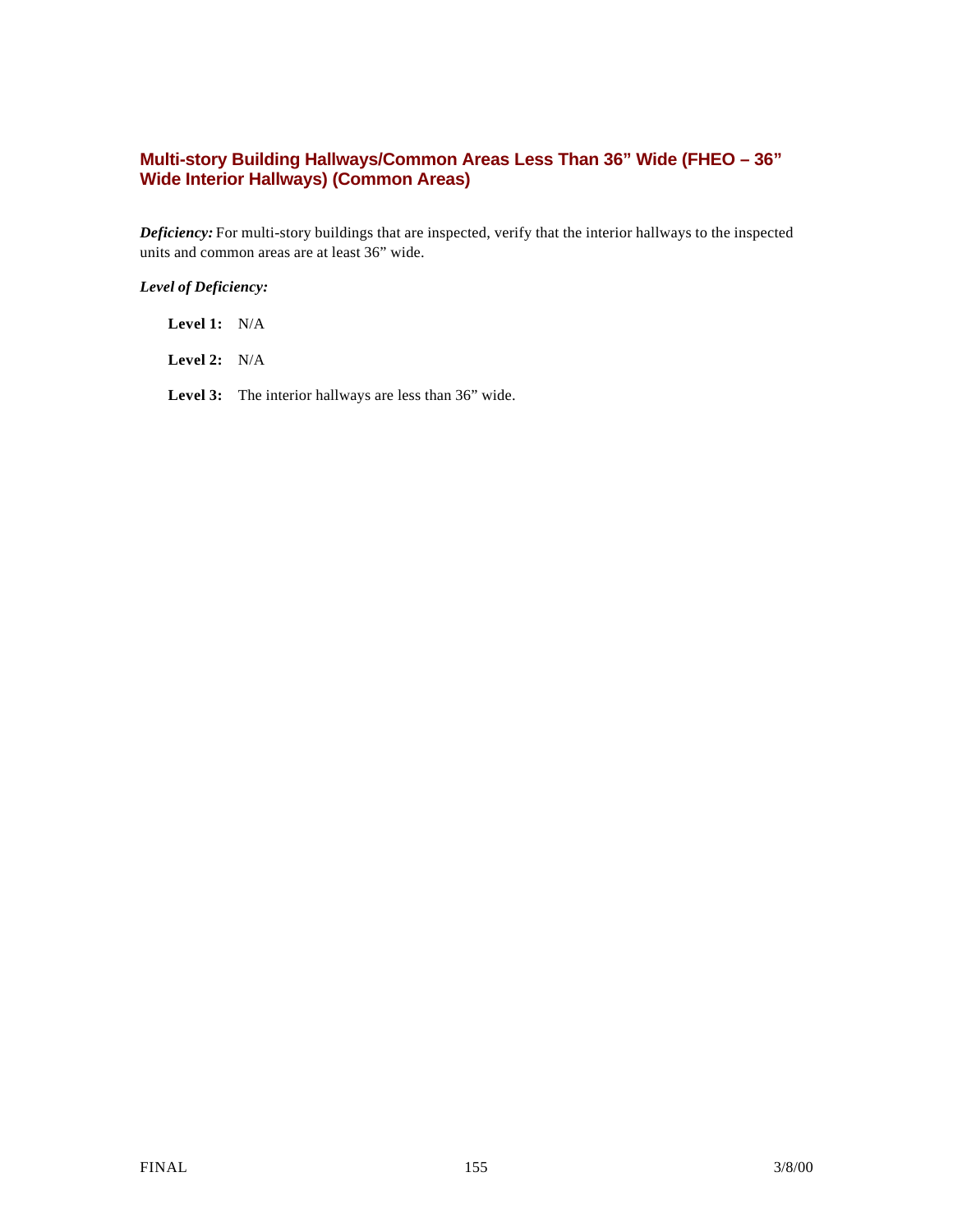# **FHEO – Accessible Outside Common Areas (Common Areas)**

Routes Obstructed or Inaccessible to Wheelchair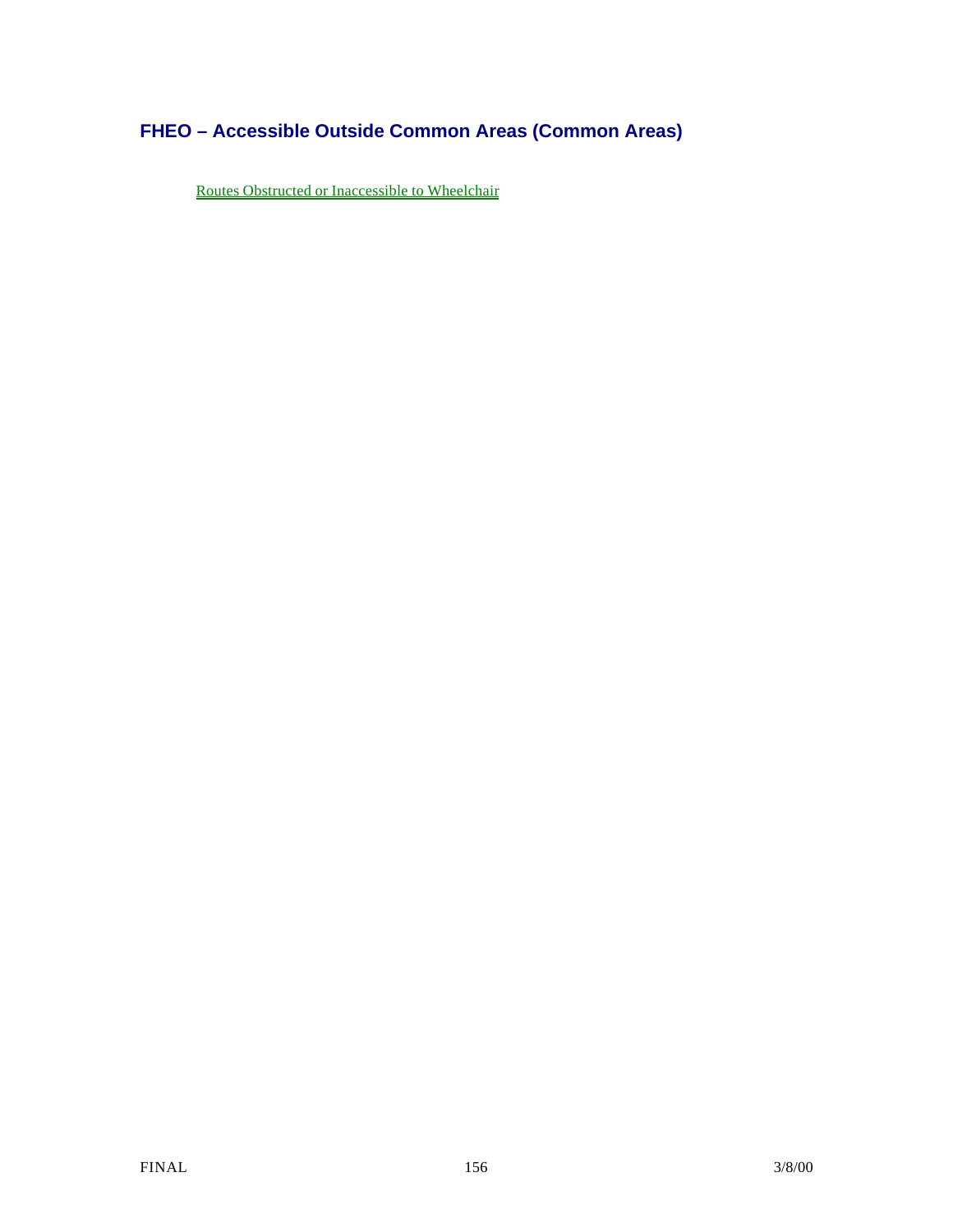## **Routes Obstructed or Inaccessible to Wheelchair (FHEO – Accessible Outside Common Areas)(Common Areas)**

*Deficiency:* Verify that routes to all outside common areas are accessible to wheelchairs (i.e.; there are curb cuts, ramps, and sufficient (36") width)

### *Level of Deficiency:*

**Level 1:** N/A

**Level 2:** N/A

Level 3: The route is obstructed or not accessible route.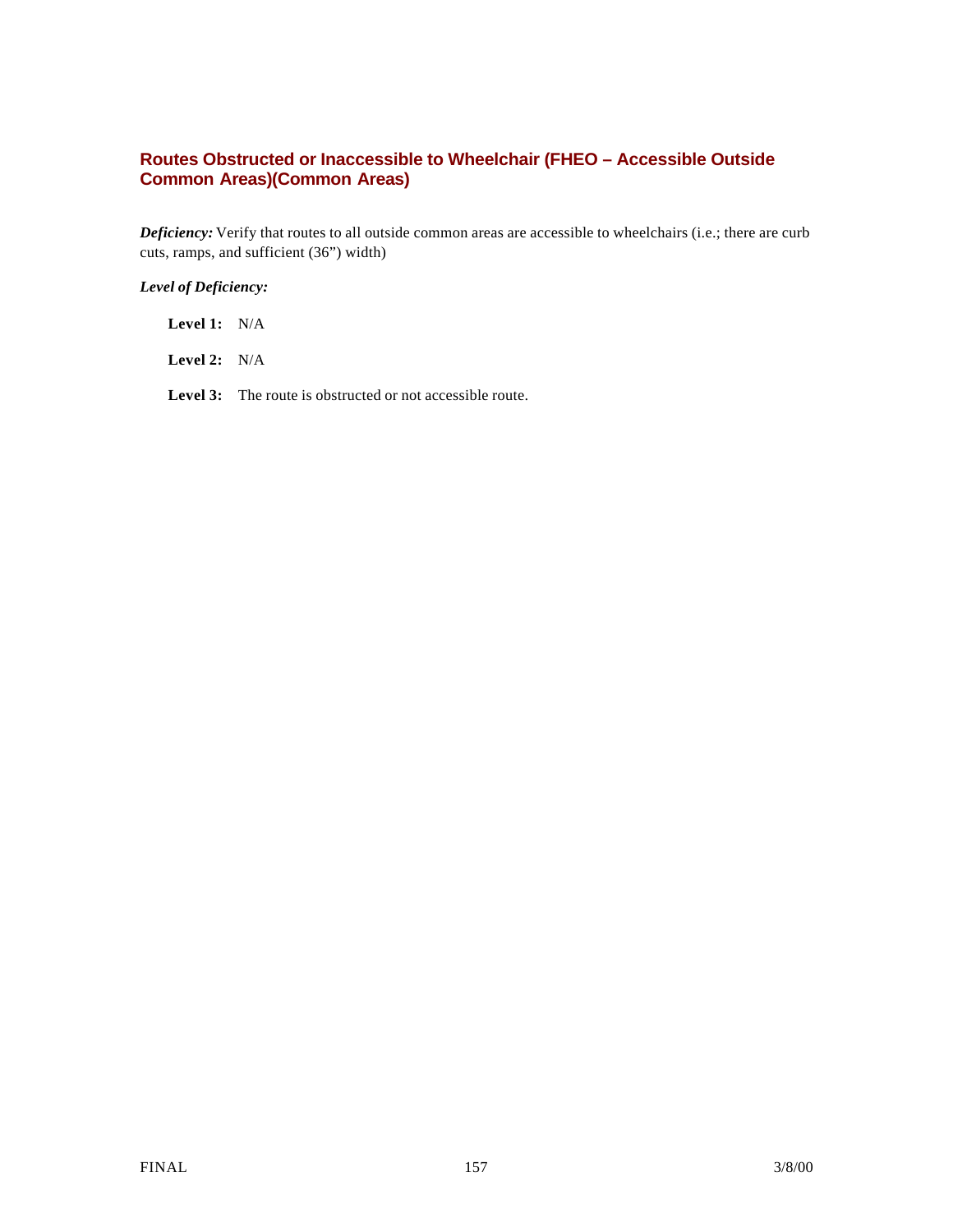# **Floors (Common Areas)**

The visible horizontal surface system within a room or area underfoot; the horizontal division between two stories of a structure.

This inspectable item can have the following deficiencies:

Bulging/Buckling

Floor Covering Damaged

Missing Flooring/Tiles

Peeling/Needs Paint

Rot/Deteriorated Subfloor

Water Stains/Water Damage/Mold/Mildew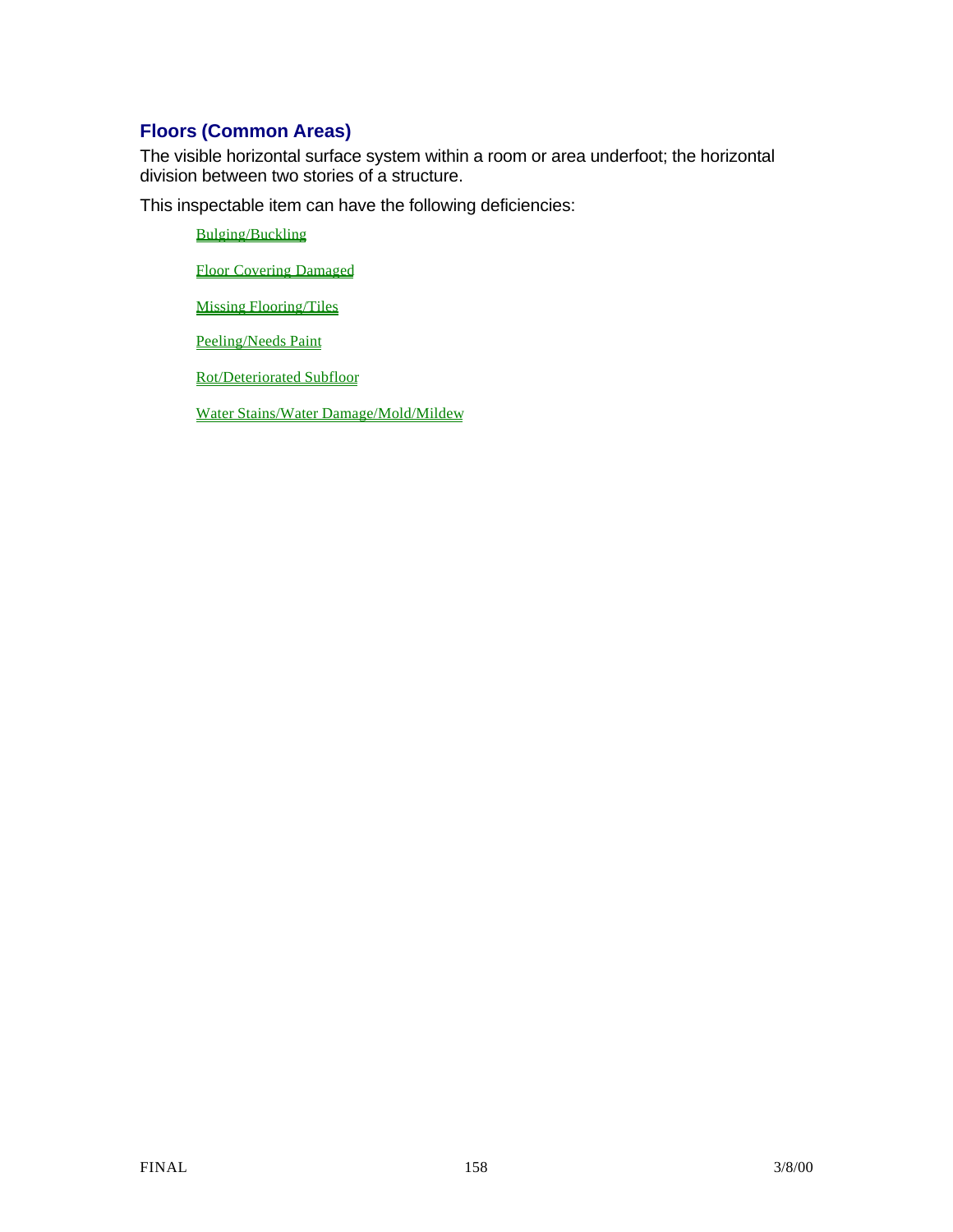# **Floors - Bulging/Buckling (Common Areas)**

*Deficiency:* The floor is bowed, deflected, sagging, or is no longer aligned horizontally.

### *Level of Deficiency:*

- **Level 1:** N/A
- **Level 2:** N/A
- Level 3: You see bulging, buckling, sagging, or a problem with alignment.

### **Comments**

Level 3: If you have any doubt about the severity of the condition, request an inspection by a structural engineer.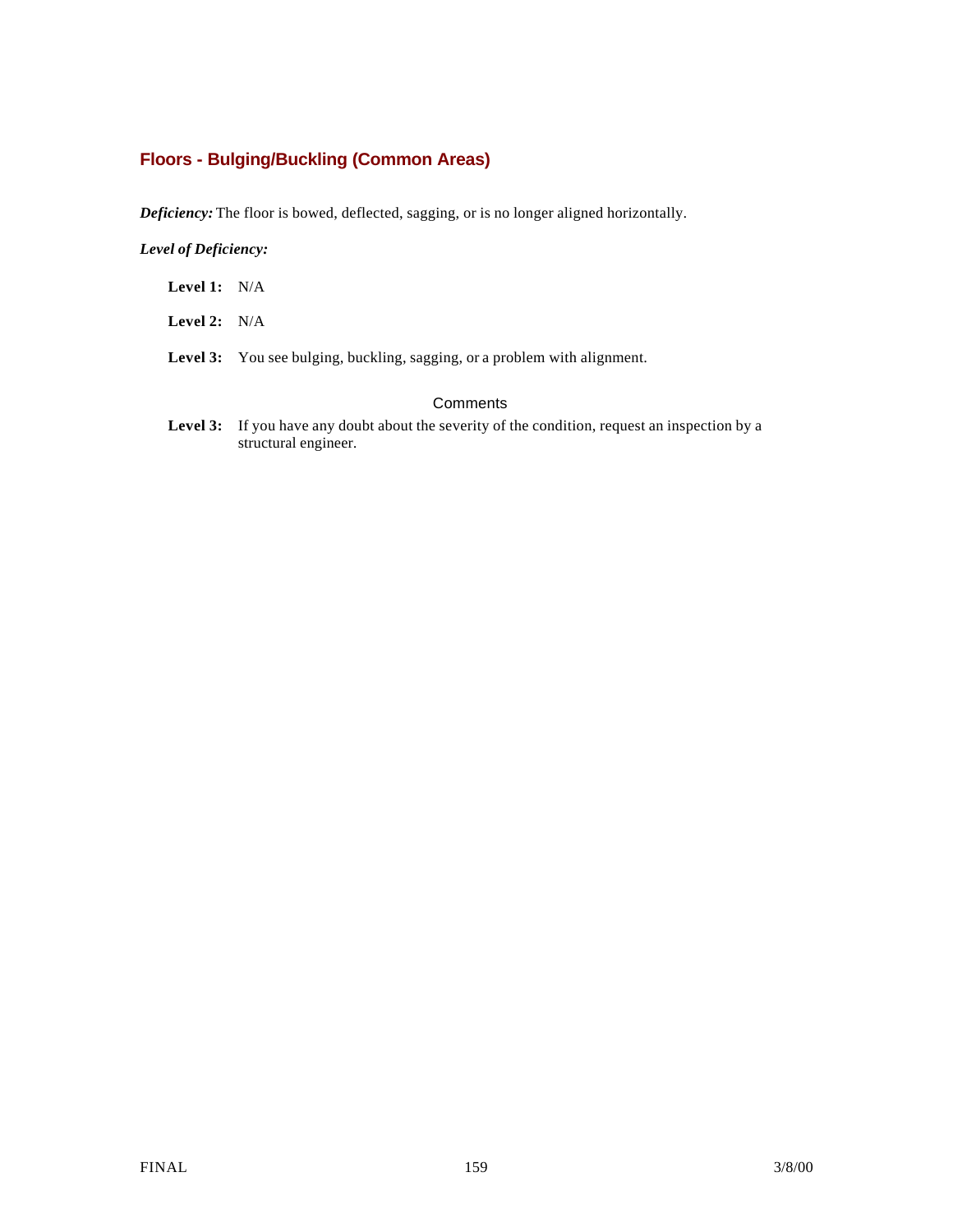## **Floors - Floor Covering Damaged (Common Areas)**

*Deficiency:* You see damage to carpet tiles, wood, sheet vinyl, or other floor covering.

### *Level of Deficiency:*

- Level 1: You estimate that *only 5-10%* of the floor covering has stains, surface burns, shallow cuts, small holes, tears, loose areas, or exposed seams. The covering is fully functional, and there is no safety hazard.
- **Level 2:** You estimate that *10-50%* of the floor covering has stains, surface burns, shallow cuts, small holes, tears, loose areas, or exposed seams. The covering is fully functional, and there is no safety hazard.
- **Level 3:** For a single floor, you estimate that *more than 50%* of the floor covering is damaged. -OR-Damage to the floor covering exposes the underlying material.

#### **Comments**

Level 3: If this condition is a health and safety concern, you must record it manually in "Health and Safety: Hazards."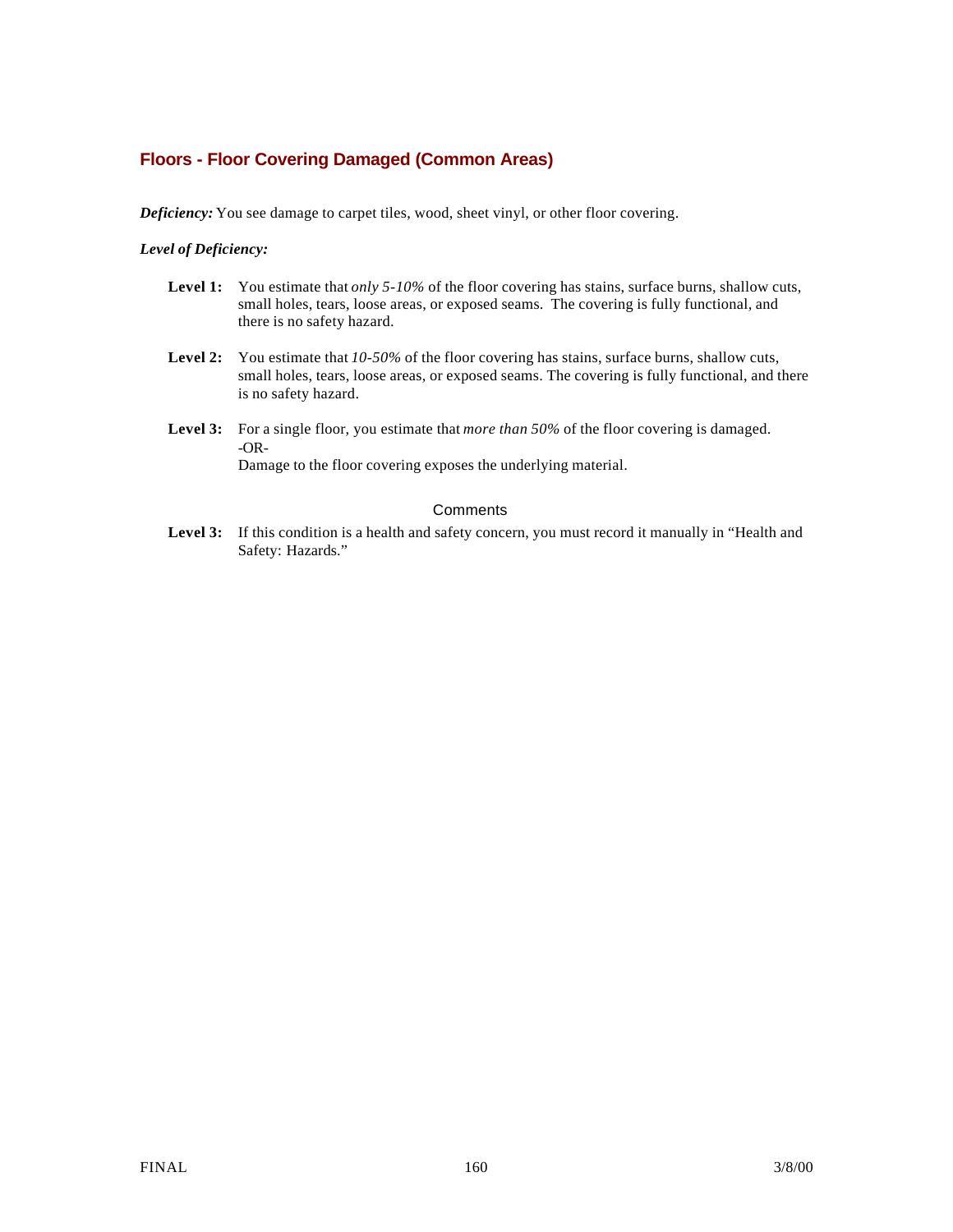## **Floors - Missing Flooring/Tiles (Common Areas)**

*Deficiency*: You see that flooring--terrazo, hardwood, ceramic tile, or other flooring material--is missing.

#### *Level of Deficiency:*

- Level 1: For a single floor, you see small holes in areas of the floor surface. You estimate that 5-10% of the floors are affected, and there are no safety problems.
- Level 2: You estimate that 10-50% of the floors have small holes in areas of the floor surface, but there are no safety problems.
- Level 3: You estimate that more than 50% of the floors are affected by Level 1 holes/damage. -OR-The condition causes a safety problem.

### **Comments**

Level 3: If you have just one concern that safety is compromised, classify the floor system as a Level 3 deficiency.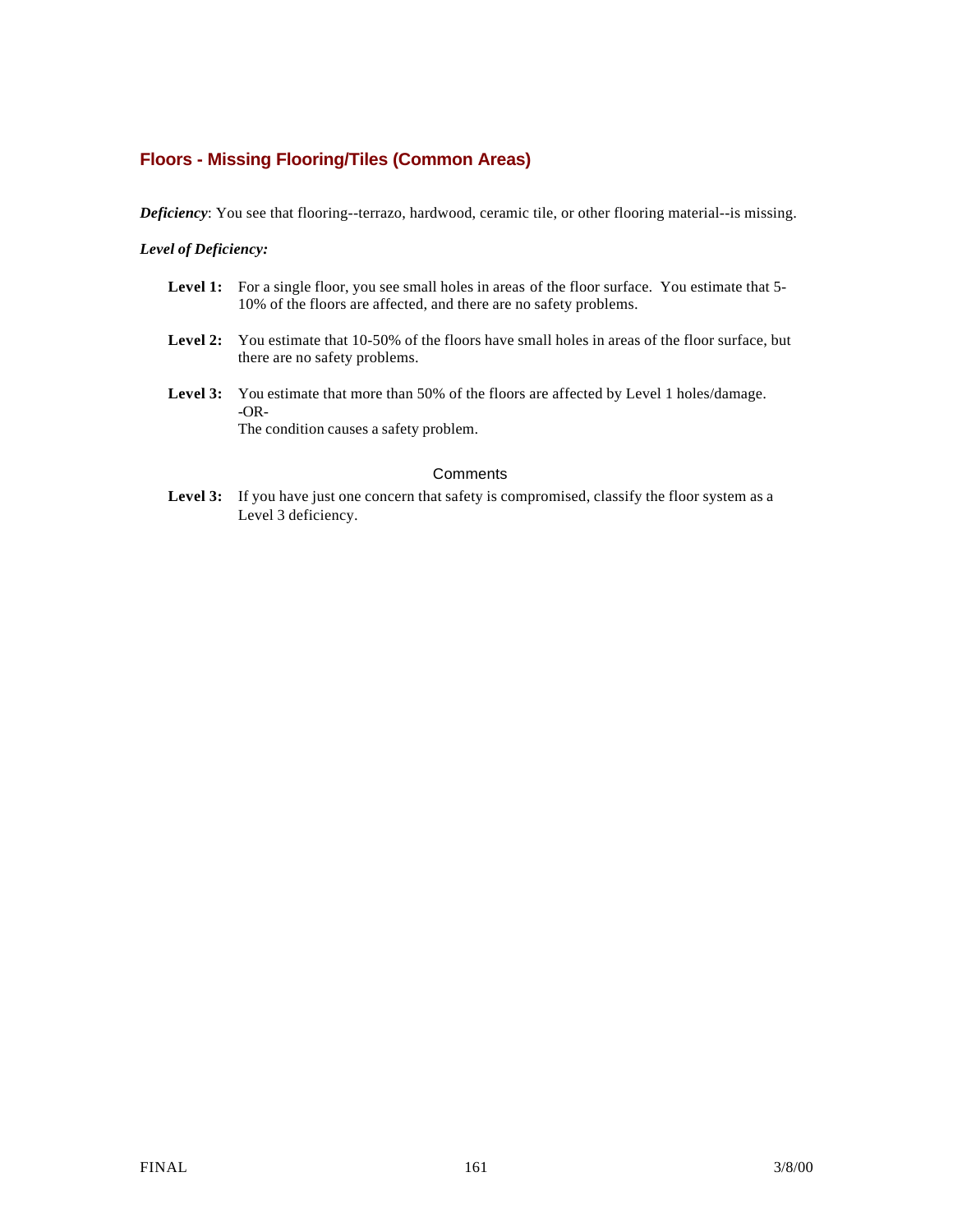# **Floors – Peeling/Need Paint (Common Areas)**

*Deficiency:* For floors that are painted, you see paint that is peeling, cracking, flaking, or otherwise deteriorated.

### *Level of Deficiency:*

- Level 1: The area affected is more than 1 square foot, but less than 4 square feet.
- Level 2: The area affected is more than 4 square feet.

**Level 3:** N/A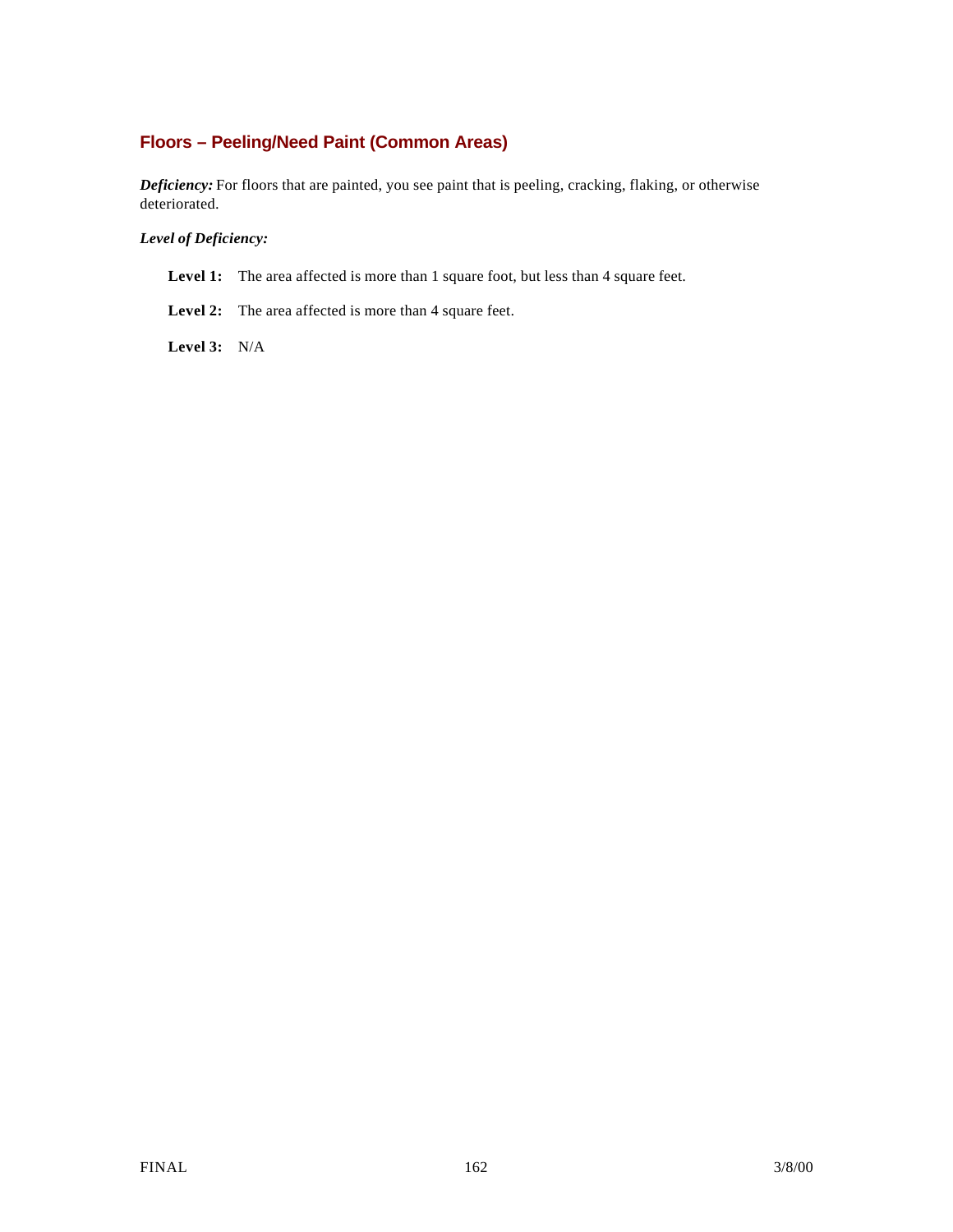## **Floors - Rot/Deteriorated Subfloor (Common Areas)**

*Deficiency:* The subfloor has decayed or is decaying.

### *Level of Deficiency:*

**Level 1:** N/A

- Level 2: You see small areas of rot--1-4 square feet.
- **Level 3:** You see large areas of rot--more than 4 square feet-- and applying weight causes noticeable deflection.

### **Comments**

Level 3: If you have any doubt about the severity of this condition, request an inspection by a structural engineer.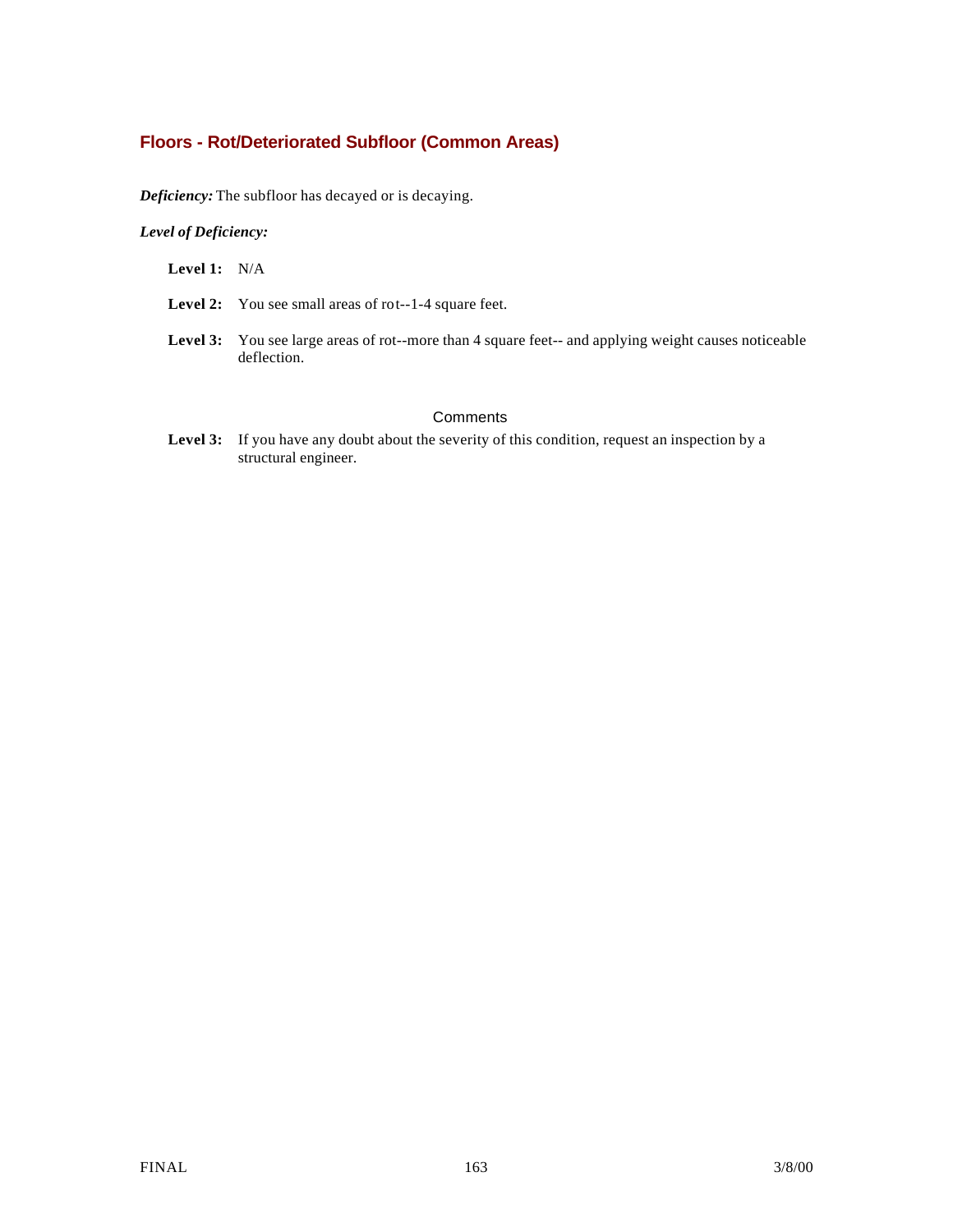## **Floors - Water Stains/Water Damage/Mold/Mildew (Common Areas)**

*Deficiency:* You see evidence of water infiltration, mold, or mildew that may have been caused by saturation or surface failure.

#### *Level of Deficiency:*

| Level 1: |  | N/A |
|----------|--|-----|
|----------|--|-----|

- Level 2: You see evidence of a water stain, mold, or mildew--such as a darkened area--over a small area of floor (1-4 square feet). You may or may not see water. You estimate that less than 10% of the floors are affected.
- Level 3: You estimate that a large portion of one of more floors--more than 4 square feet--has been substantially saturated or damaged by water, mold, or mildew. You see cracks, mold, and flaking, and the floor surface may have failed.

#### **Comments**

Level 3: If this condition is a health and safety concern, you must record it manually as "Health and Safety: Air Quality."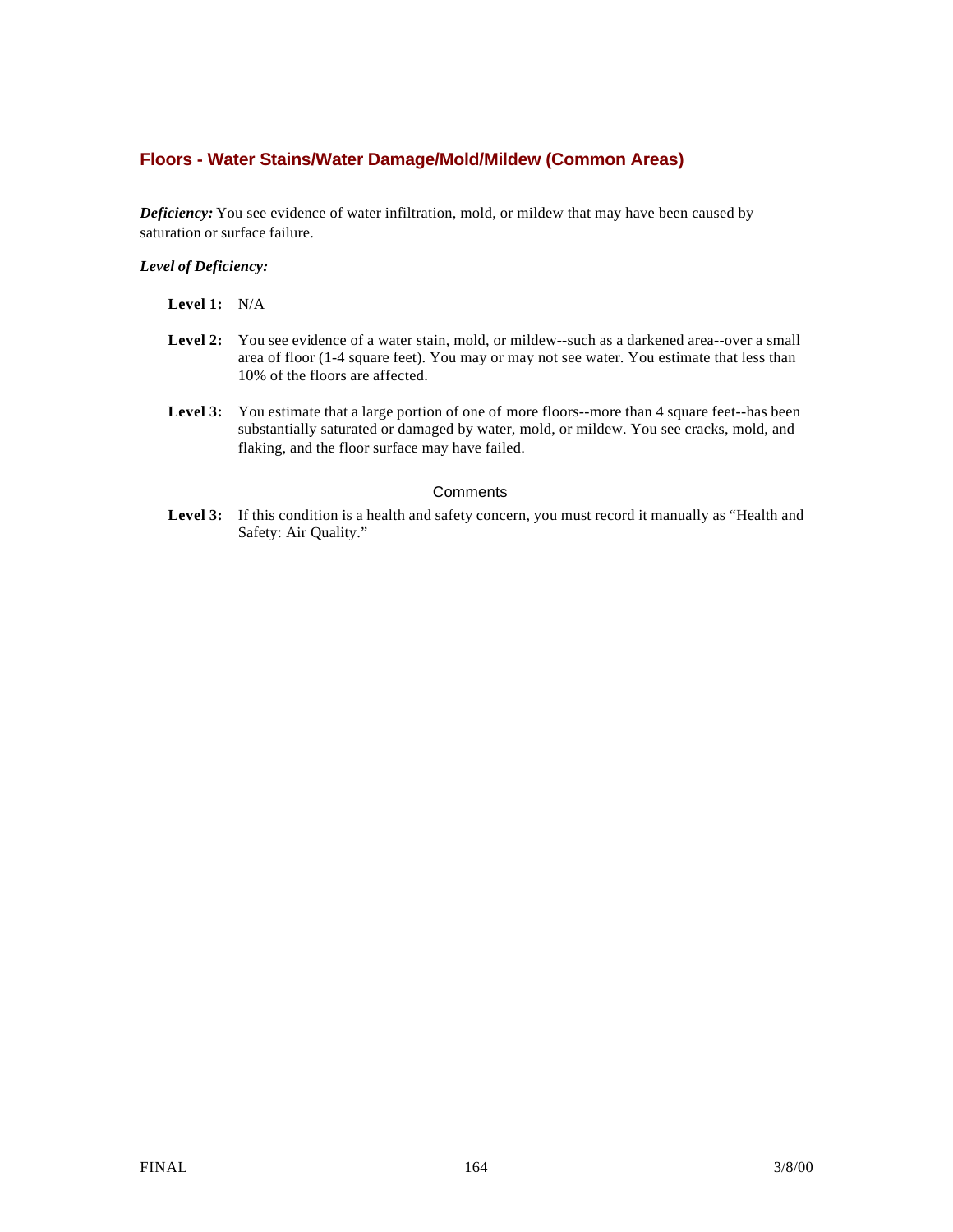# **HVAC (Common Areas)**

System to provide heating, cooling and ventilation to the unit.

This does not include building heating or cooling system deficiencies such as boilers, chillers, circulating pumps, distribution lines, fuel supply, etc., OR occupant owned or supplied heating sources.

Convection/Radiant Heat System Covers Missing/Damaged

General Rust/Corrosion

Inoperable

 $\overline{a}$ 

Misaligned Chimney/Ventilation System

Noisy/Vibrating/Leaking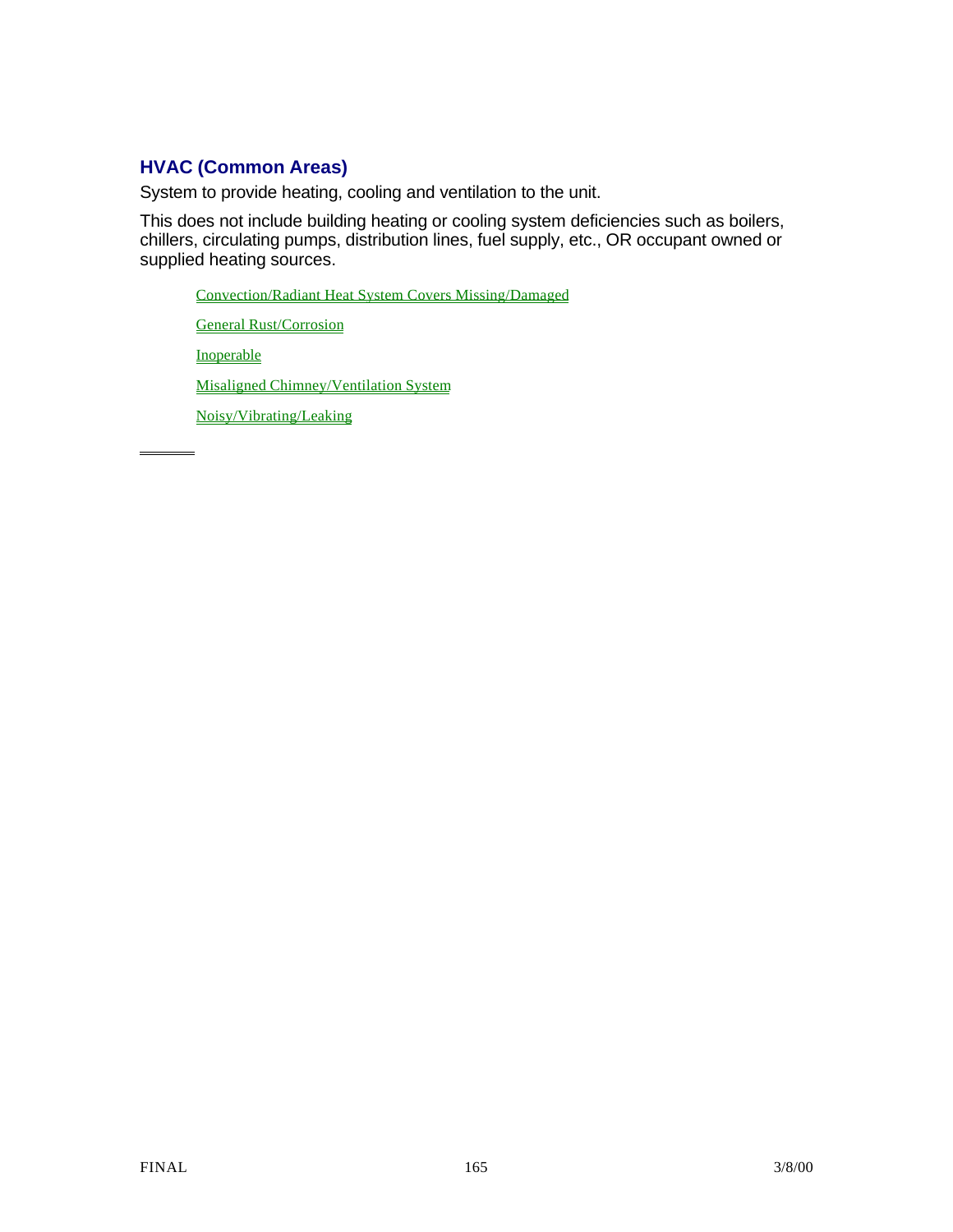## **HVAC - Convection/Radiant Heat System Covers Missing/Damaged (Common Areas)**

*Deficiency:* A cover on the convection/radiant heat system is missing or damaged, which could cause a burn or related injury.

### *Level of Deficiency:*

| <b>Level 1:</b> $N/A$ |                                                                                                                |
|-----------------------|----------------------------------------------------------------------------------------------------------------|
| <b>Level 2:</b> $N/A$ |                                                                                                                |
|                       | <b>Level 3:</b> At least one cover is missing or substantially<br>heating/surface elements or associated fans. |

## **Comments**

Level 3: When the system is operational during an inspection and you see a Level 3 deficiency--a real-time hazard exists--you must record it manually in "Health and Safety: Hazards."

missing or substantially damaged, allowing contact with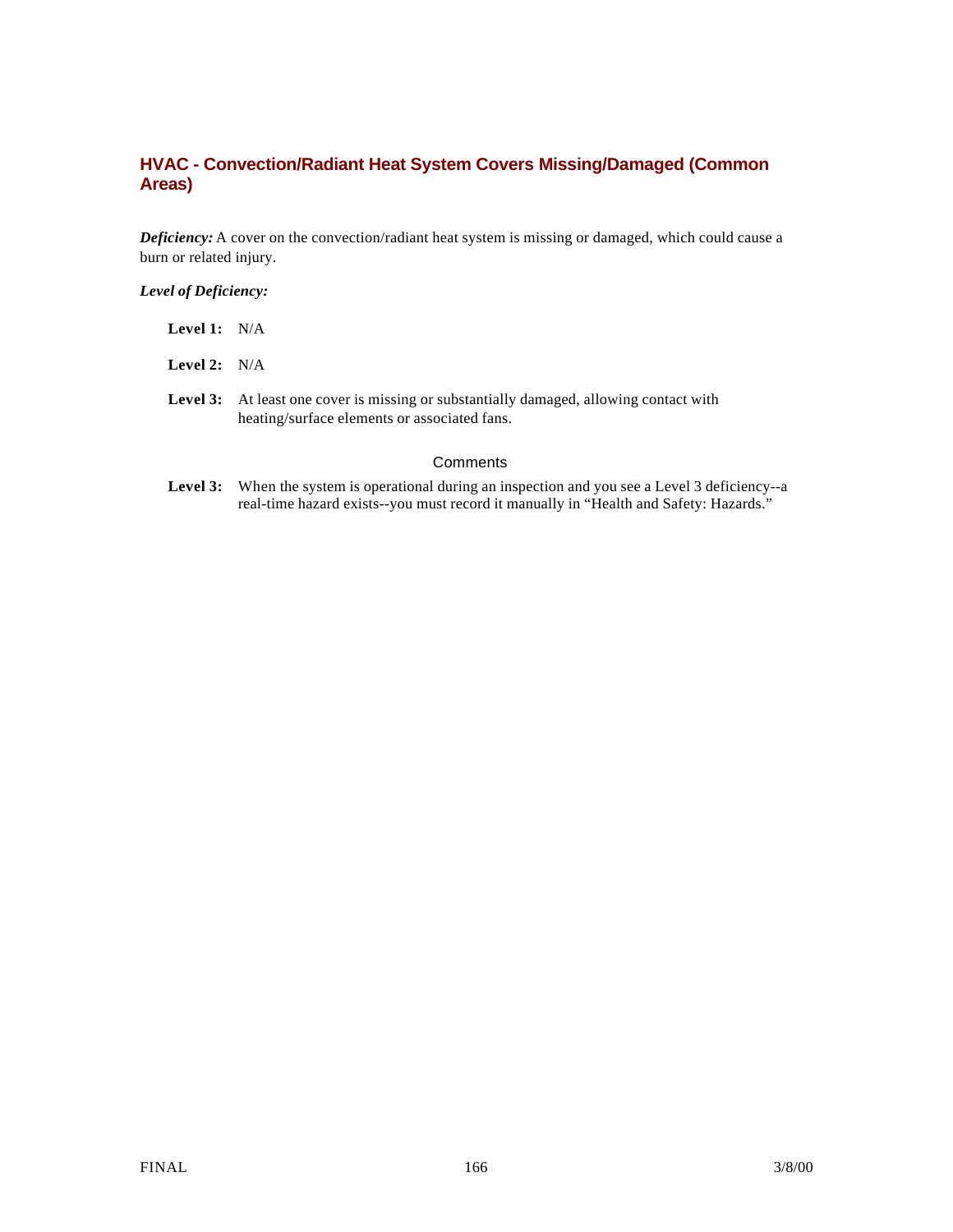# **HVAC – General Rust/Corrosion (Common Areas)**

*Deficiency:* The equipment or associated piping/ducting shows evidence of flaking, oxidation, discoloration, pitting, or crevices.

### *Level of Deficiency:*

| <b>Level 1:</b> You see superficial surface rust. |  |  |
|---------------------------------------------------|--|--|
|---------------------------------------------------|--|--|

- Level 2: You see significant formations of metal oxides, flaking, or discoloration--or a pit or crevice.
- Level 3: Because of this condition, the equipment or piping do not function.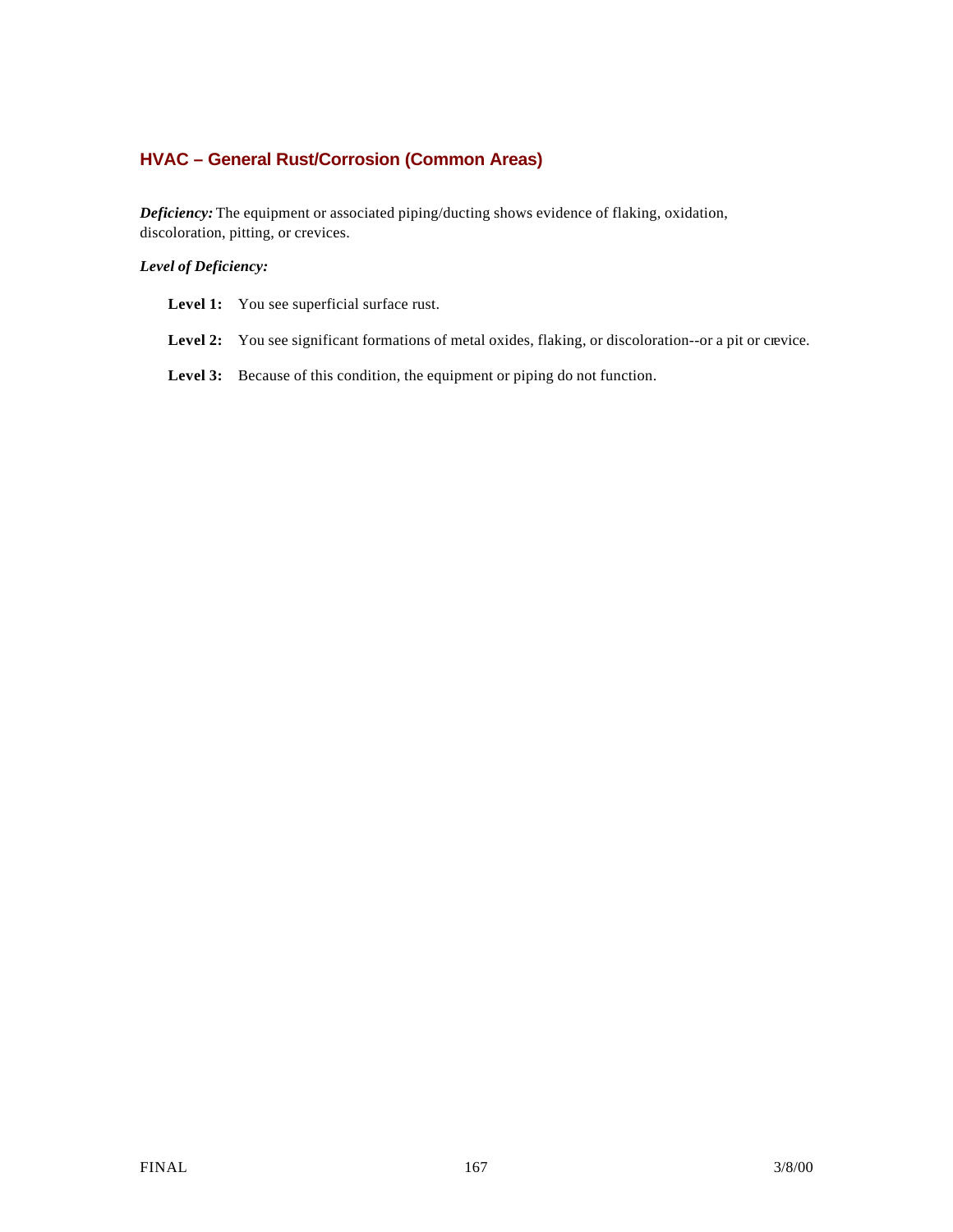## **HVAC - Inoperable (Common Areas)**

*Deficiency:* The heating, cooling, or ventilation system does not function.

#### **Note:**

- 1. If the HVAC system is not functioning because it is not the right season, do not record this as a deficiency.
- 2. Statement may be validated by resident survey process.

#### *Level of Deficiency:*

- **Level 1:** N/A
- **Level 2:** N/A
- Level 3: The HVAC does not function; it does not provide the heating or cooling it should. The system does not respond when the controls are engaged.

### **Comments**

Level 3: If this condition is a health and safety concern, you must record it manually in "Health and Safety: Hazards"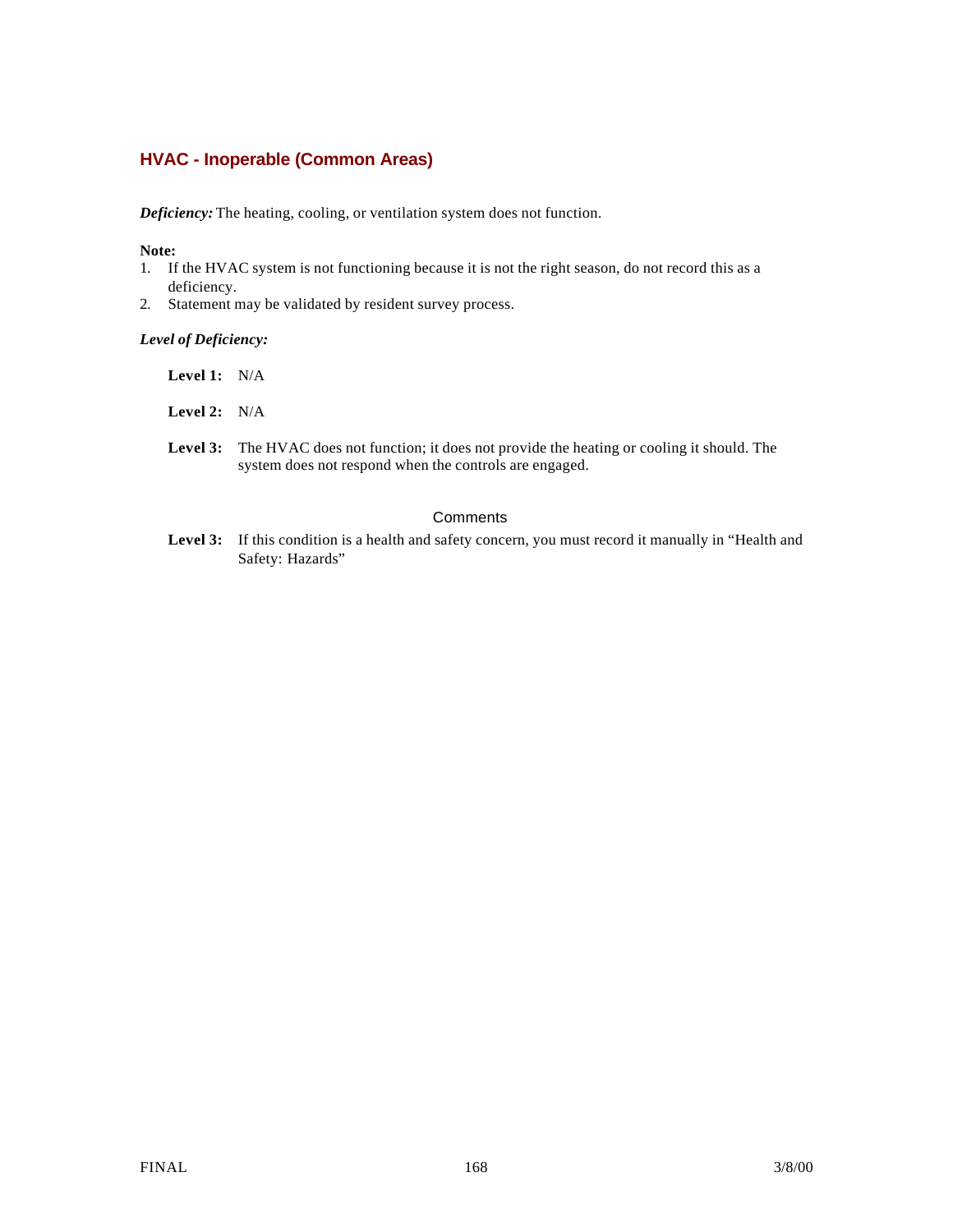# **HVAC - Misaligned Chimney/Ventilation System (Common Areas)**

*Deficiency:* The exhaust system on a gas-fired or oil-fired unit is misaligned.

*Level of Deficiency:*

**Level 1:** N/A

**Level 2:** N/A

Level 3: You see any misalignment that may cause improper or dangerous venting of gases.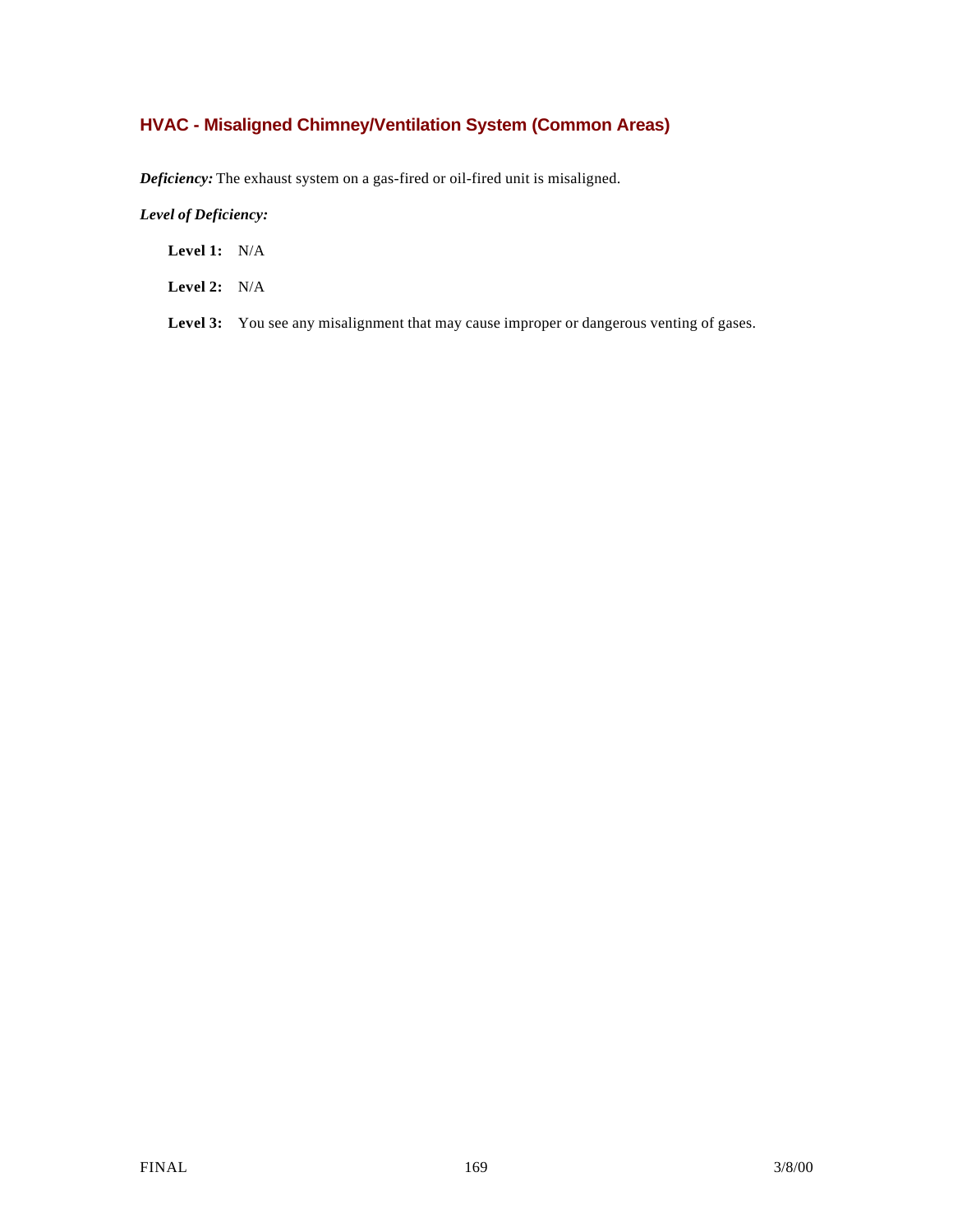# **HVAC - Noisy/Vibrating/Leaking (Common Areas)**

*Deficiency:* The HVAC distribution components, including fans, are the source of abnormal noise, unusual vibrations, or leaks.

## *Level of Deficiency:*

Level 1: The HVAC system shows signs of abnormal vibrations, other noise, or leaks when engaged. The system still provides enough heating or cooling to maintain a minimum temperature range in the major living areas.

**Level 2:** N/A

**Level 3:** N/A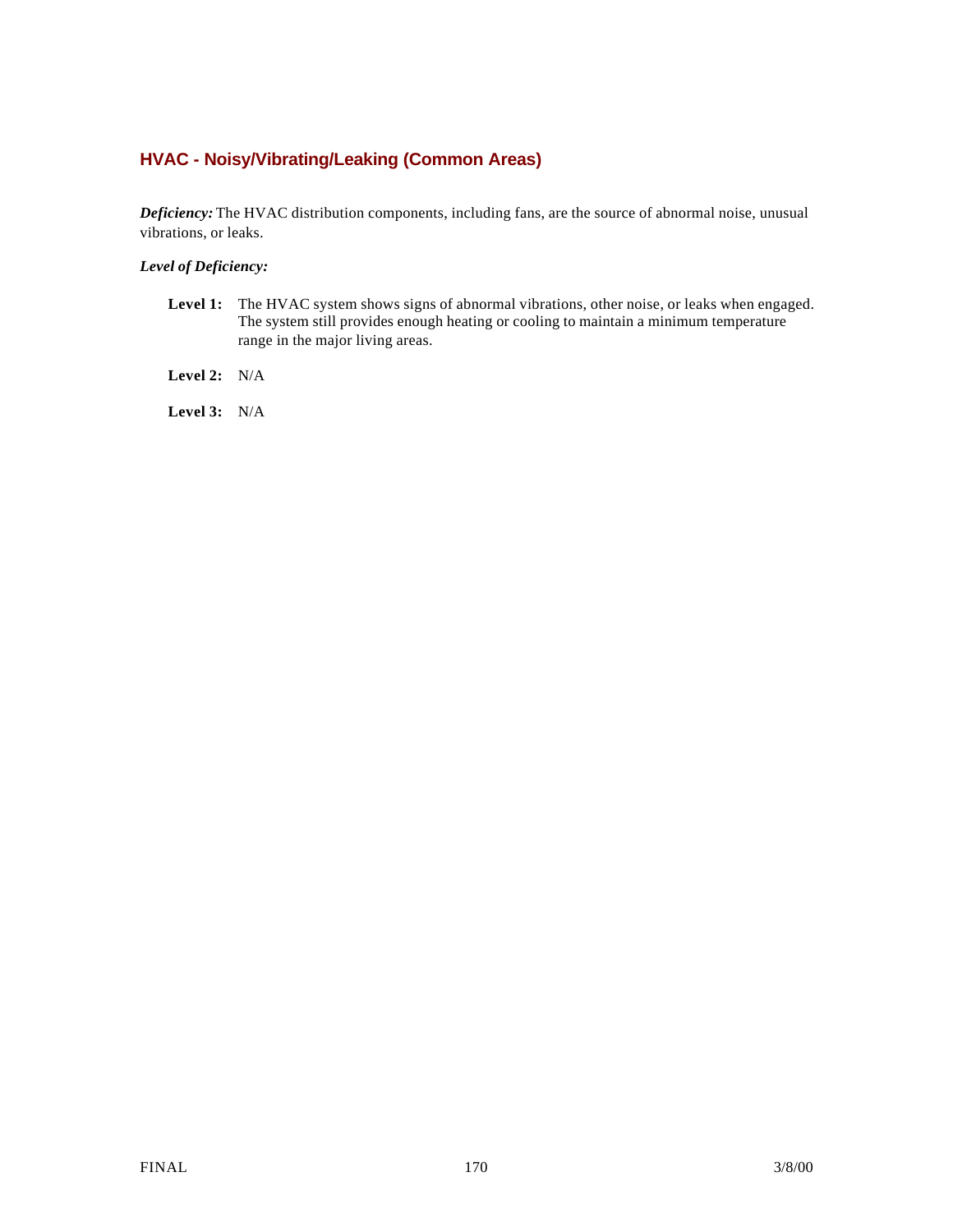# **Stairs/Hand Railings Damaged (Common Areas)**

Series of 4 or more steps or flights of steps joined by landings connecting levels of a common area. Includes supports, frame, treads, handrails.

This inspectable item can have the following deficiencies:

Broken/Missing Hand Railing

Broken/Damaged/Missing Steps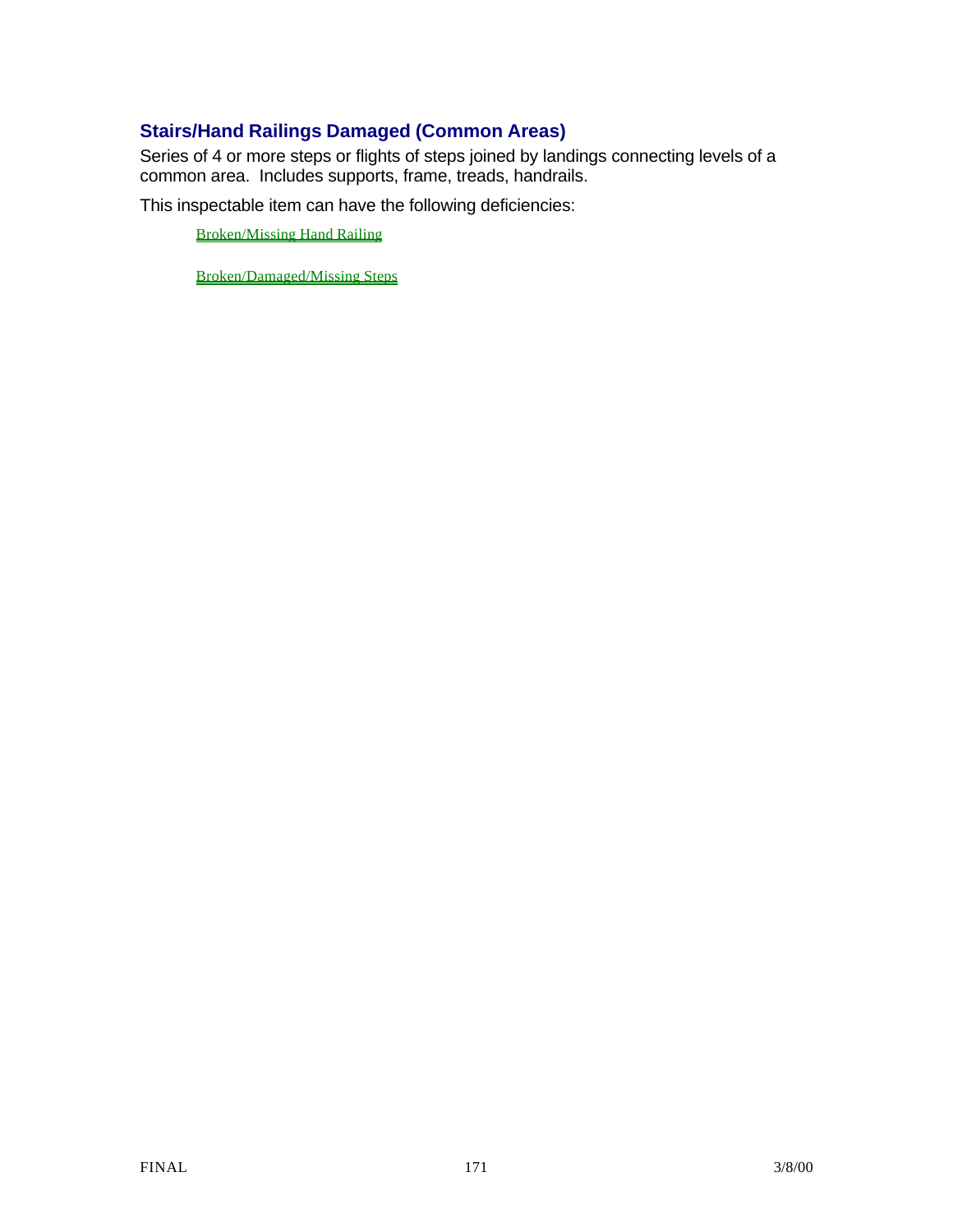# **Stairs - Broken/Missing Hand Railing (Common Areas)**

*Deficiency:* The hand-rail is damaged or missing.

### *Level of Deficiency:*

**Level 1:** N/A

**Level 2:** N/A

Level 3: The hand-rail for four or more stairs is either missing, damaged, loose, or otherwise unusable.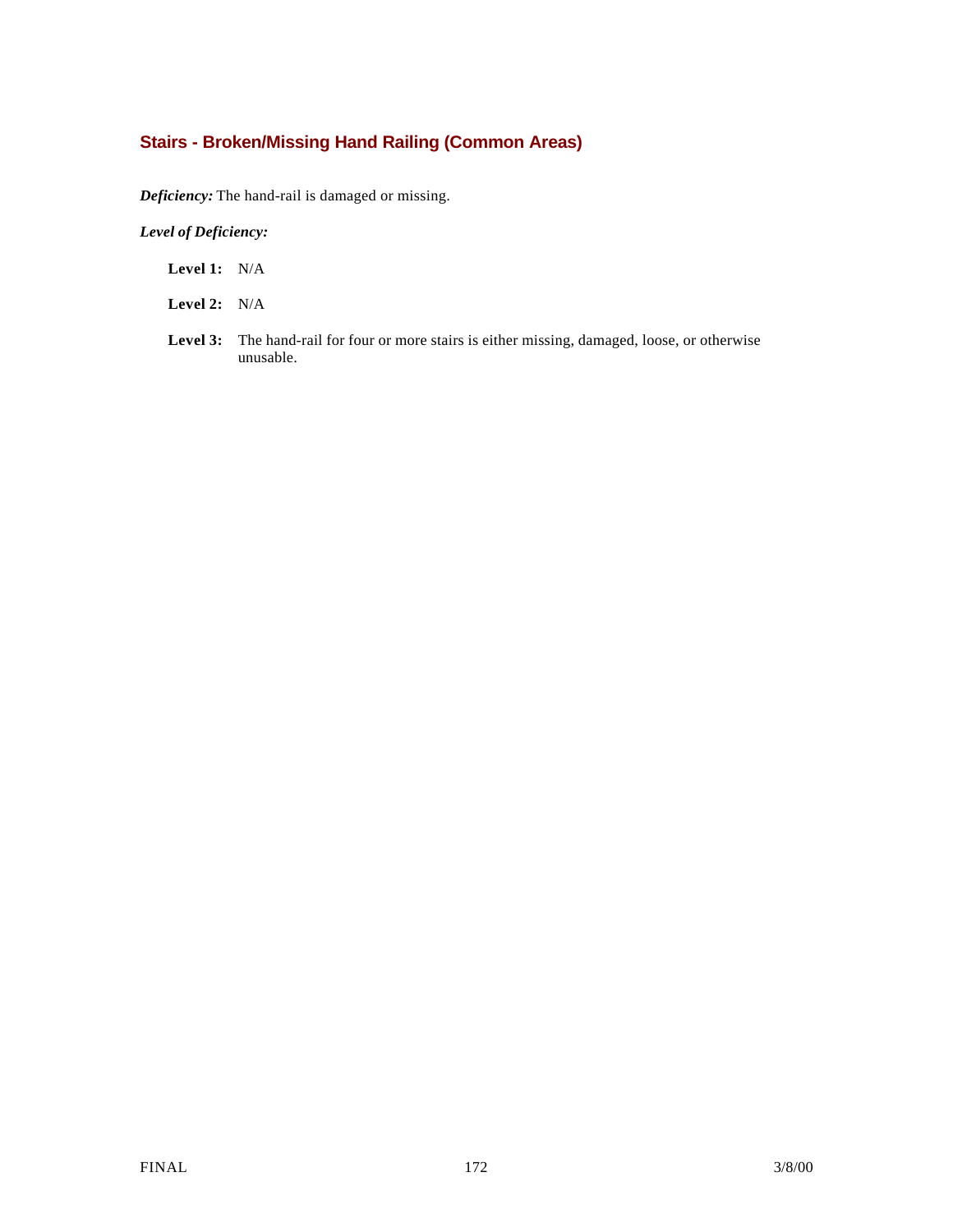# **Stairs - Broken/Damaged/Missing Steps (Common Areas)**

*Deficiency:* The horizontal tread or stair surface is damaged or missing.

*Level of Deficiency:*

**Level 1:** N/A

**Level 2:** N/A

Level 3: A step is broken or missing.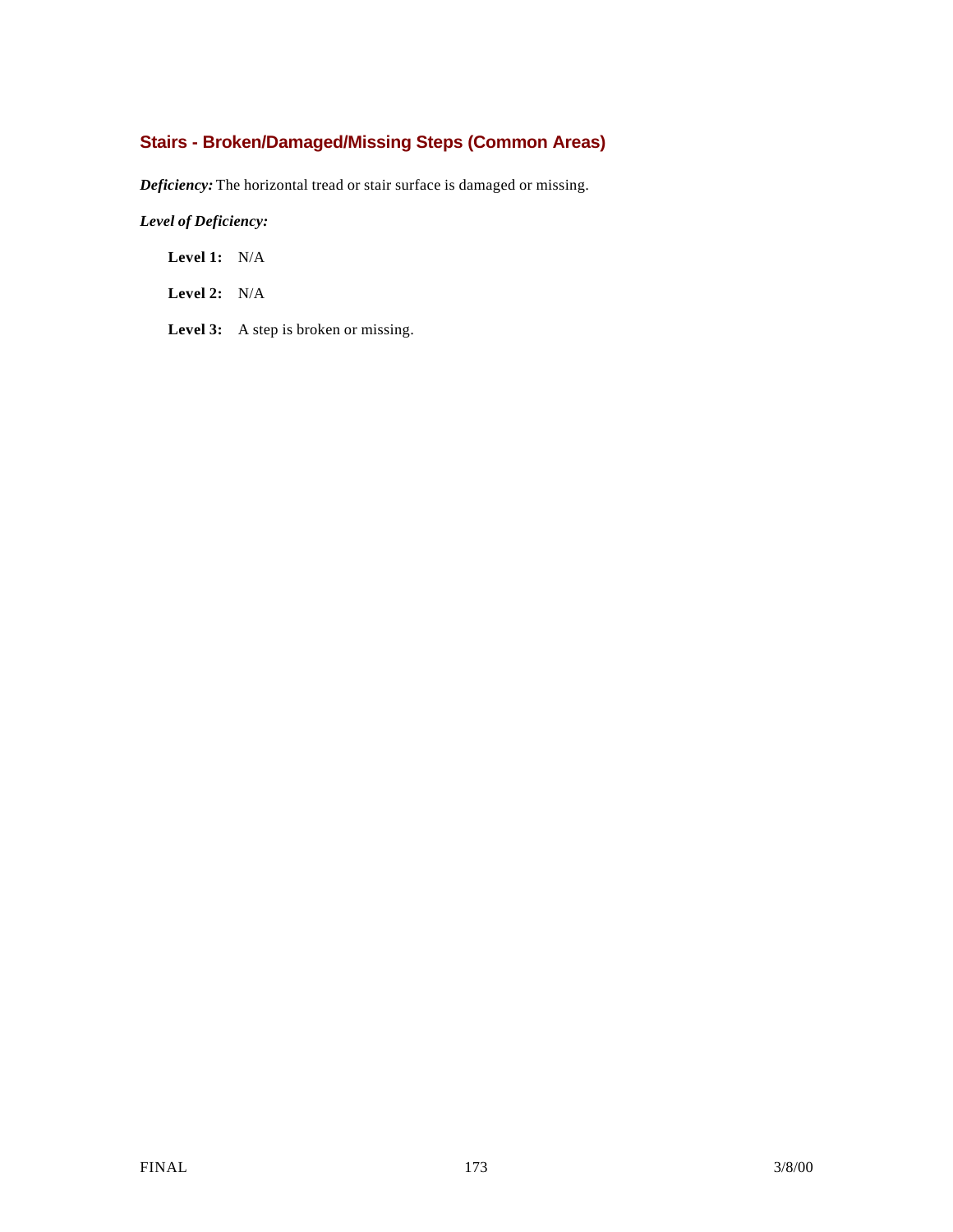# **Walls (Common Areas)**

The enclosure of the unit and rooms. Materials for construction include concrete, masonry block, brick, wood, glass block, plaster, sheet-rock. Surface finish materials include paint, wall-coverings.

This inspectable item can have the following deficiencies:

Bulging/Buckling

Damaged/Deteriorated Trim

Damaged

Peeling/Needs Paint

Water Stains/Water Damage/Mold/Mildew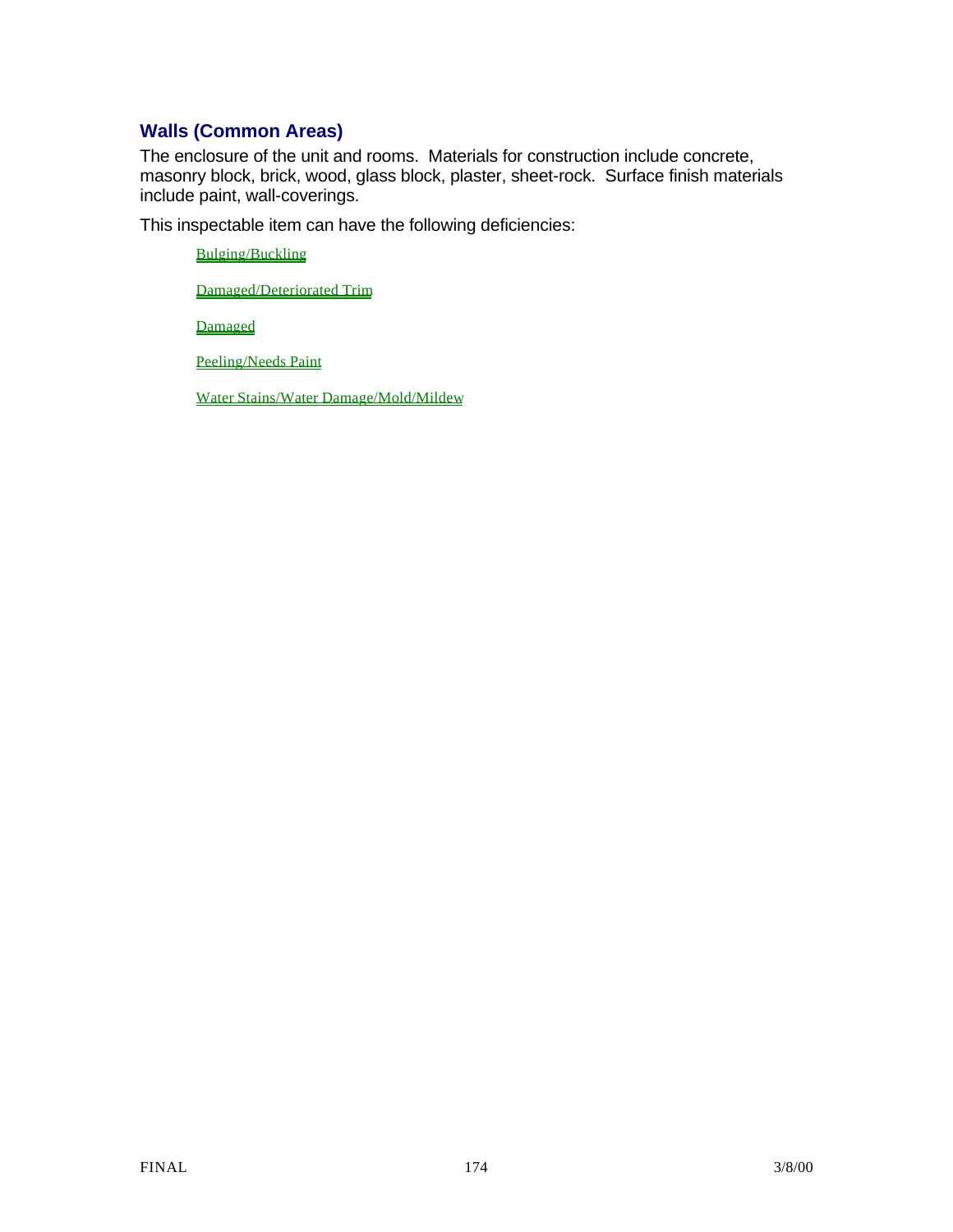# **Walls - Bulging/Buckling (Common Areas)**

*Deficiency:* A wall is bowed, deflected, sagging, or is no longer aligned horizontally.

### *Level of Deficiency:*

| Level 1: | N/A |
|----------|-----|
|          |     |

- **Level 2:** N/A
- Level 3: You see bulging, buckling, sagging, or a lack of horizontal alignment.

## **Comments**

Level 3: If you have any doubt about the severity of the condition, request an inspection by a structural engineer.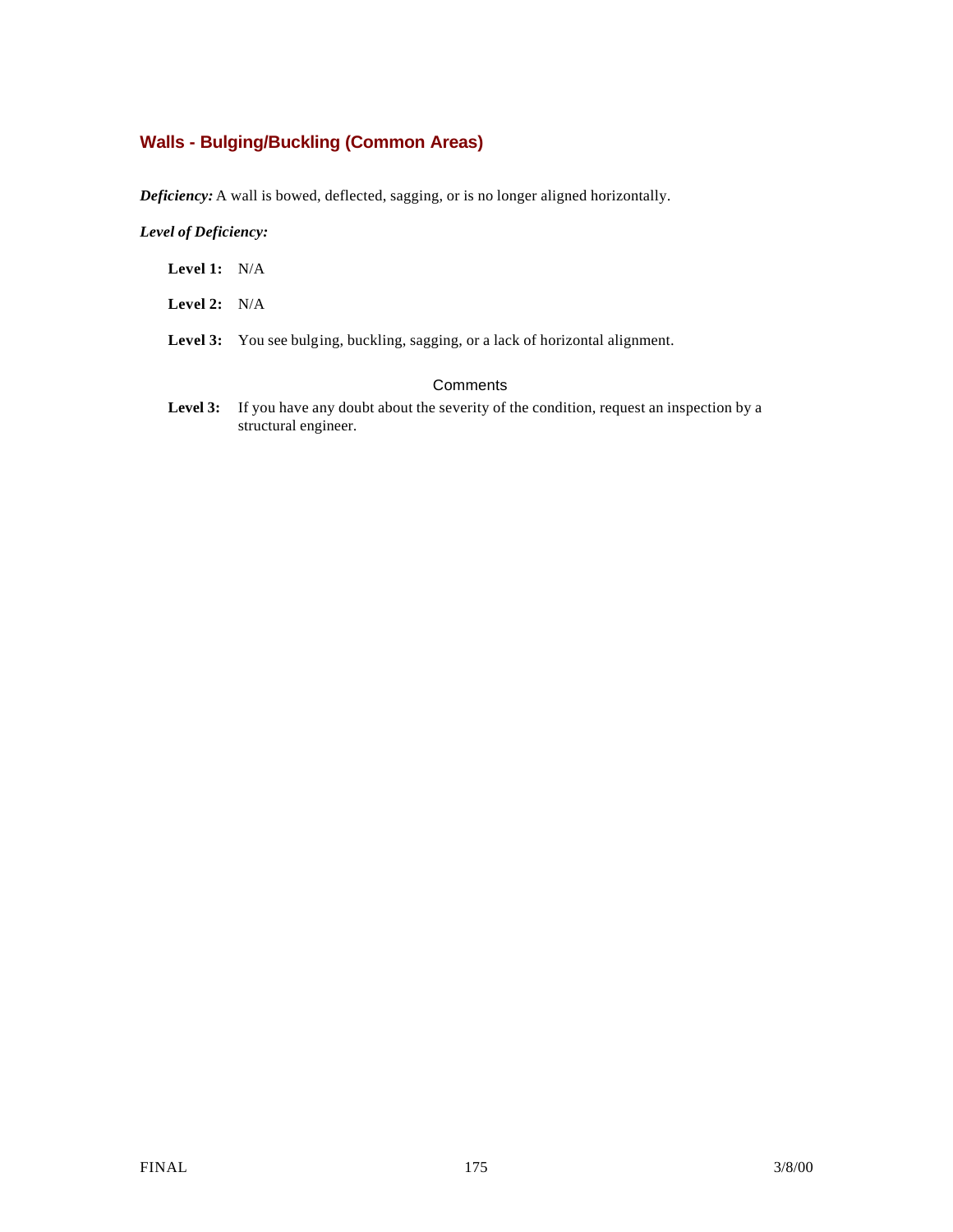## **Walls - Damaged/Deteriorated Trim (Common Areas)**

*Deficiency:* Cove molding, chair rail, base molding, or other decorative trim is damaged or has decayed.

**Note:** Before the inspection starts, you should be given a list of 504/FH/ADA buildings/units. For the buildings/units on this list, do not record superficial surface/paint damage caused by wheelchairs, walkers, or medical devices as a deficiency.

#### *Level of Deficiency:*

- Level 1: You see small areas of deterioration in the trim surfaces, and you estimate that 5-10% of the wall area is affected.
- Level 2: You see large areas of deterioration in the trim surfaces, and you estimate that 10-50% of the wall area is affected.
- Level 3: You see significant areas of deterioration in the wall surfaces, and you estimate that more than 50% of the wall area is affected.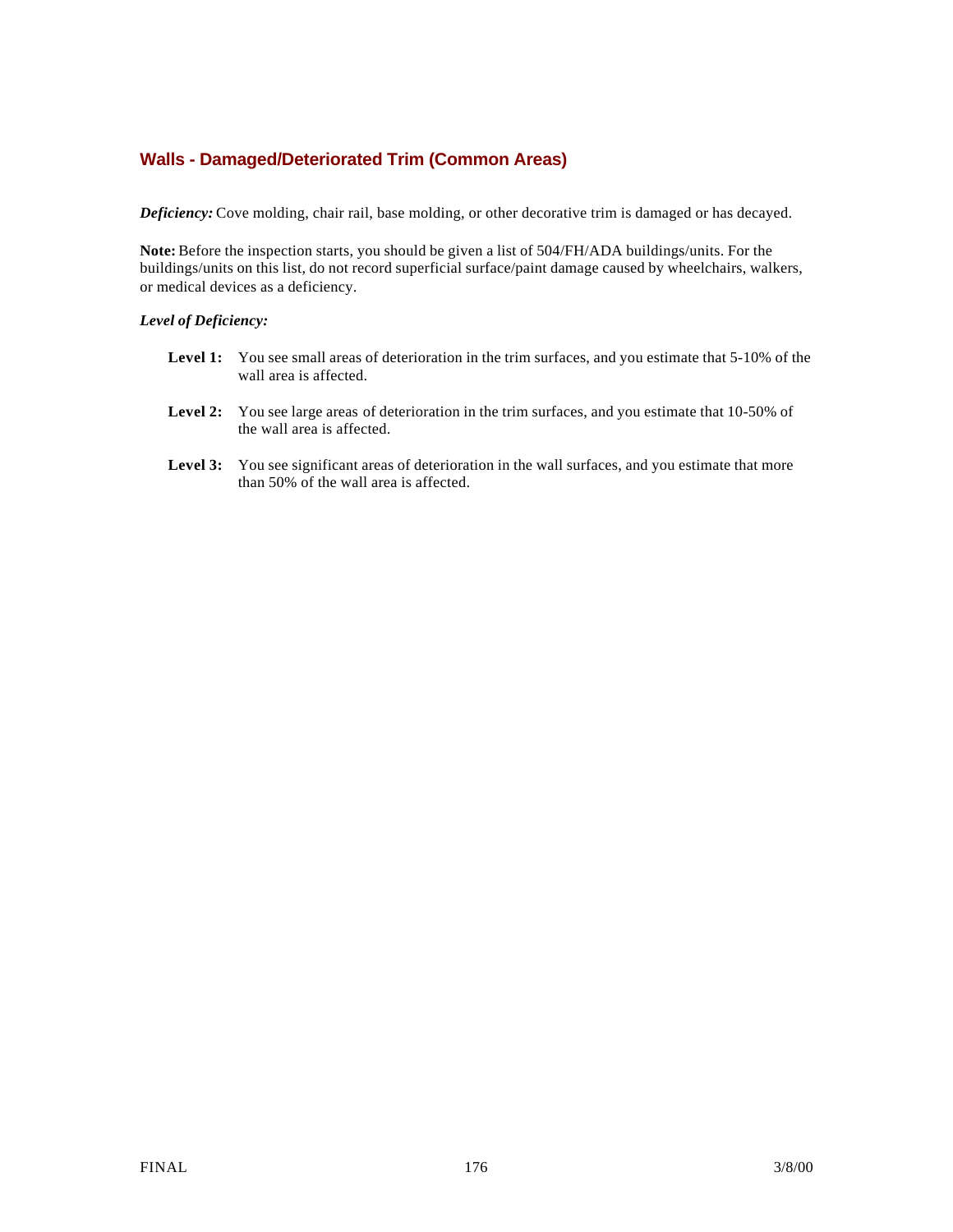## **Walls - Damaged (Common Areas)**

*Deficiency:* You see punctures in the wall surface that may or may not penetrate completely. Panels or tiles may be missing or damaged.

**Note:** This does not include small holes from hanging pictures, etc.

#### *Level of Deficiency:*

- Level 1: In a wall, you find a hole, missing tile or panel, or other damage that is between 1 inch and 8 ½ inches by 11 inches. The hole does not penetrate the adjoining room; you cannot see through it.
- **Level 2:** In a wall, you find a hole, missing tile or panel, or other damage that is larger than a sheet of paper—8 1/2 inches by 11 inches. **-**OR-You find a crack greater than 1/8 inch wide and at least 11 inches long.
- Level 3: You find a hole of any size that penetrates an adjoining room; you can see through the hole. -OR-

Two or more walls have Level 2 holes.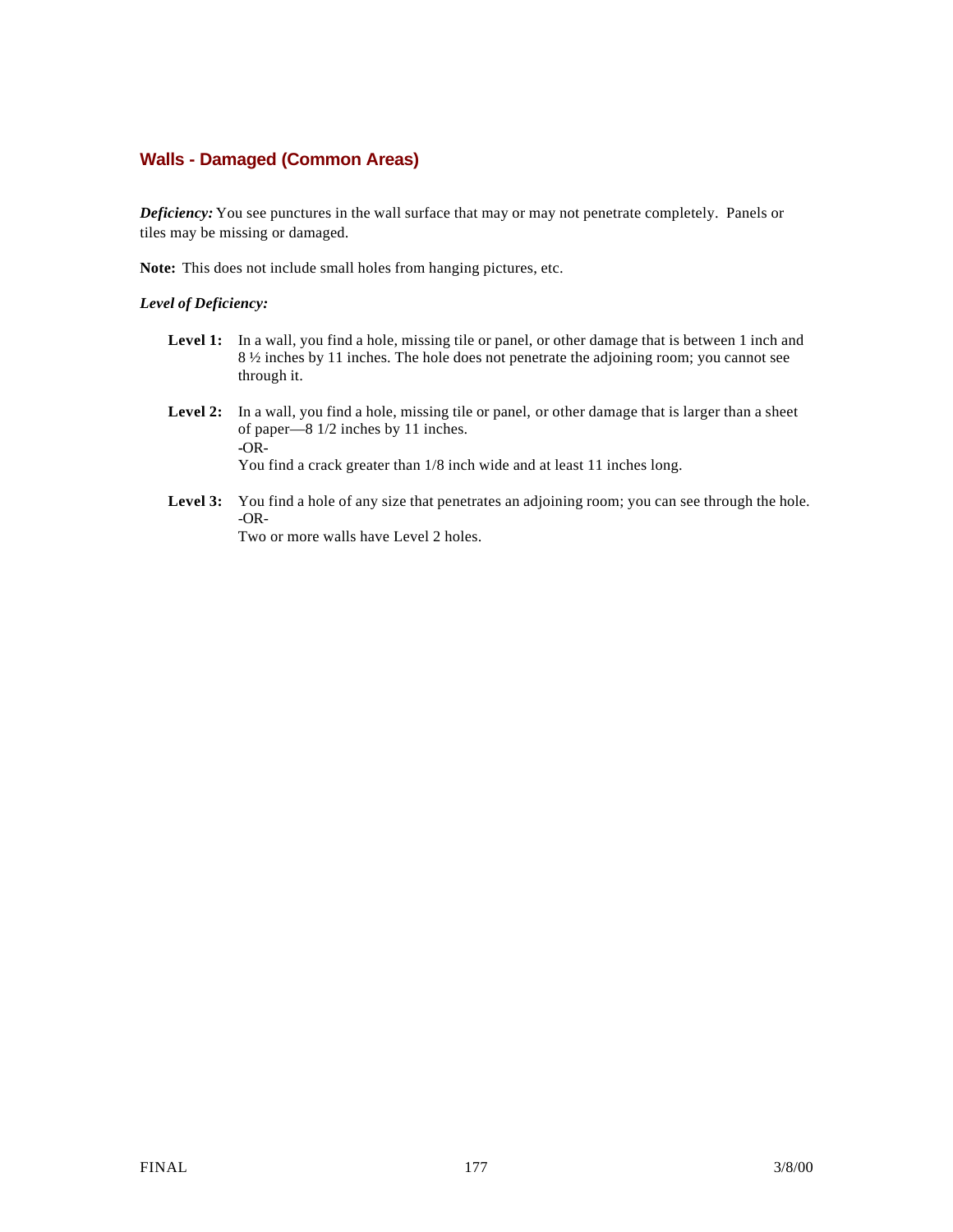## **Walls – Peeling/Need Paint (Common Areas)**

*Deficiency:* Paint is peeling, cracking, flaking, or otherwise deteriorated.

**Note:** Before the inspection starts, you should be given a list of 504/FH/ADA buildings/units. For the buildings/items on this list, do not record as deficiencies any superficial surface/paint damage caused by wheelchairs, walkers, or medical devices.

### *Level of Deficiency:*

- Level 1: The affected area affected is 1-4 square feet on 2 or more walls.
- Level 2: The affected area is more than 4 square feet on any wall or walls.

**Level 3:** N/A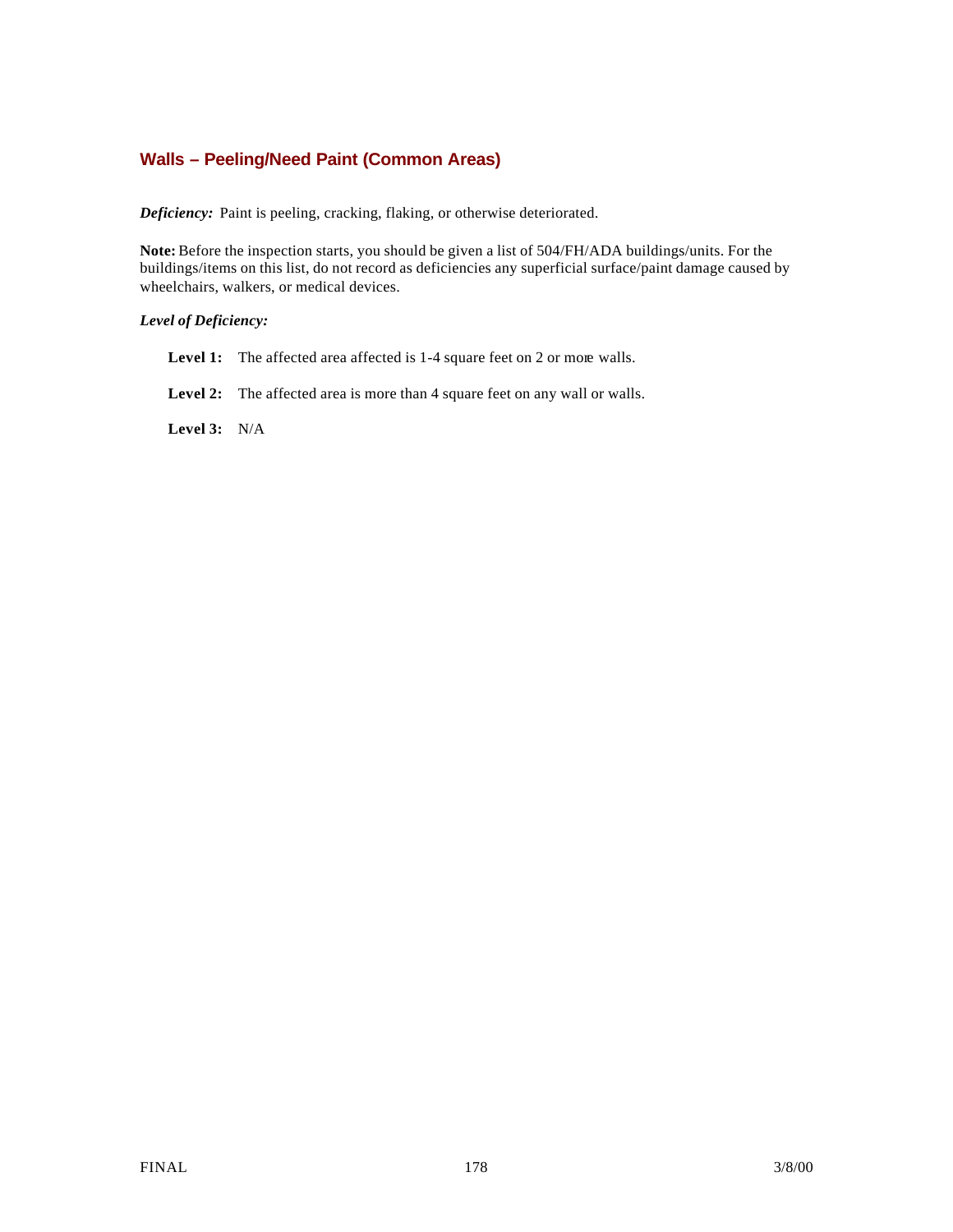## **Walls - Water Stains/Water Damage/Mold/Mildew (Common Areas)**

*Deficiency:* Walls are not watertight. You see evidence of water infiltration, mold, or mildew--or damage caused by saturation or surface failure.

#### *Level of Deficiency:*

- Level 1: You see evidence of a leak, mold, or mildew--such as a darkened area--over a small area (more than 1 square foot but less than 4 square feet). You may or may not see water.
- Level 2: You see evidence of a leak, mold, or mildew--such as a darkened area--over a large area (more than 4 square feet). You probably see water.
- Level 3: On one or more walls, you estimate that a large portion--50% of the surface--has been substantially saturated or damaged by water, mold, or mildew. You see cracks, moist areas, mold, or flaking. The wall surface may have failed. **-**OR-

In any one unit, you estimate that more than 50% of the walls shows Level 1 damage from stains, mold, or mildew.

#### **Comments**

Level 3: If the condition is a health and safety concern, you must record it manually in "Health and Safety: Hazards."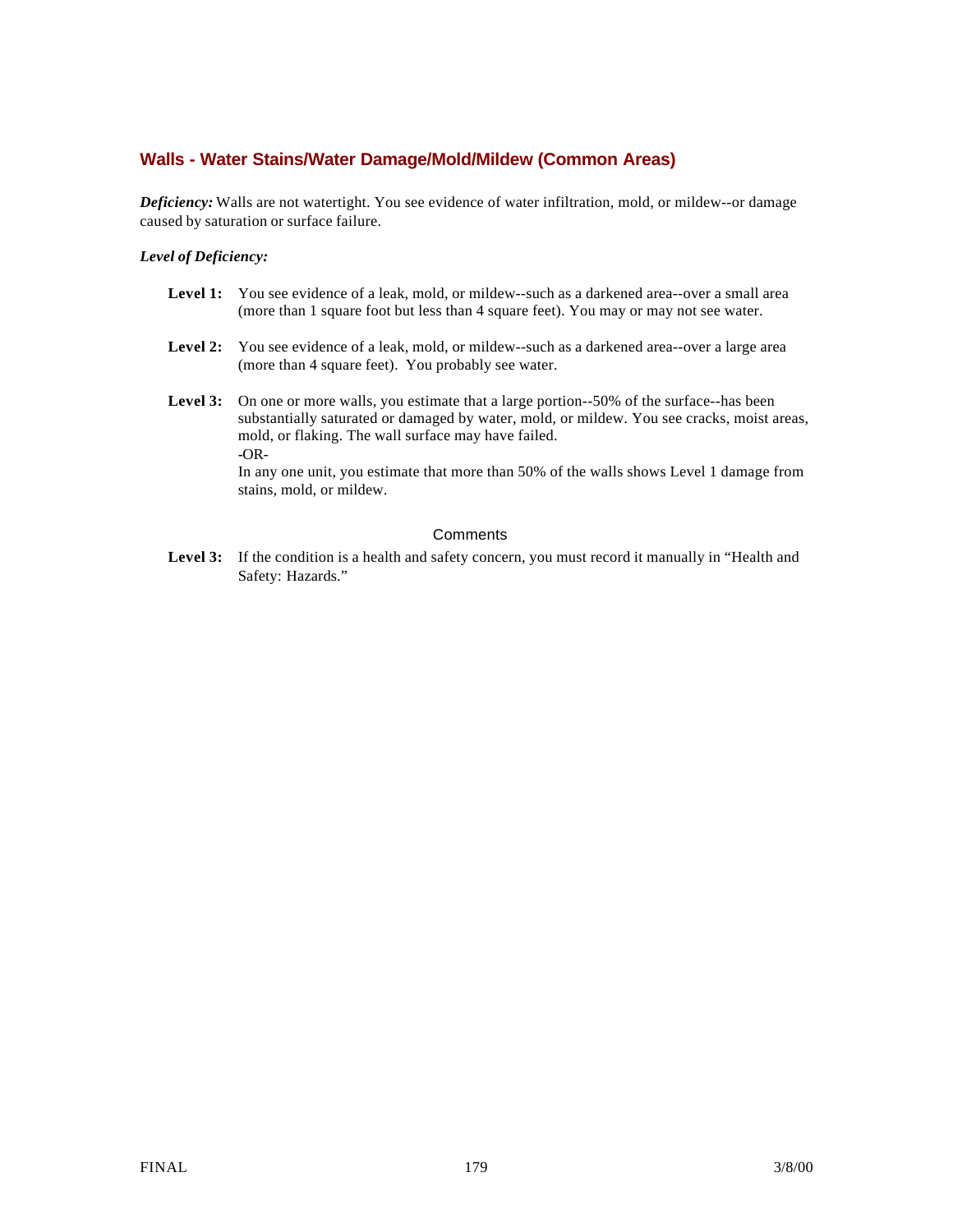# **Windows (Common Areas)**

Window systems provide light, security, and exclusion of exterior noise, glare, dust, heat, and cold. Frame materials include wood, aluminum, and vinyl.

This inspectable item can have the following deficiencies:

Cracked/Broken/Missing Panes

Damaged Window Sill

Deteriorated/Missing Caulking/Seals

Inoperable/Not Lockable

Peeling/Needs Paint

Security Bars Prevent Egress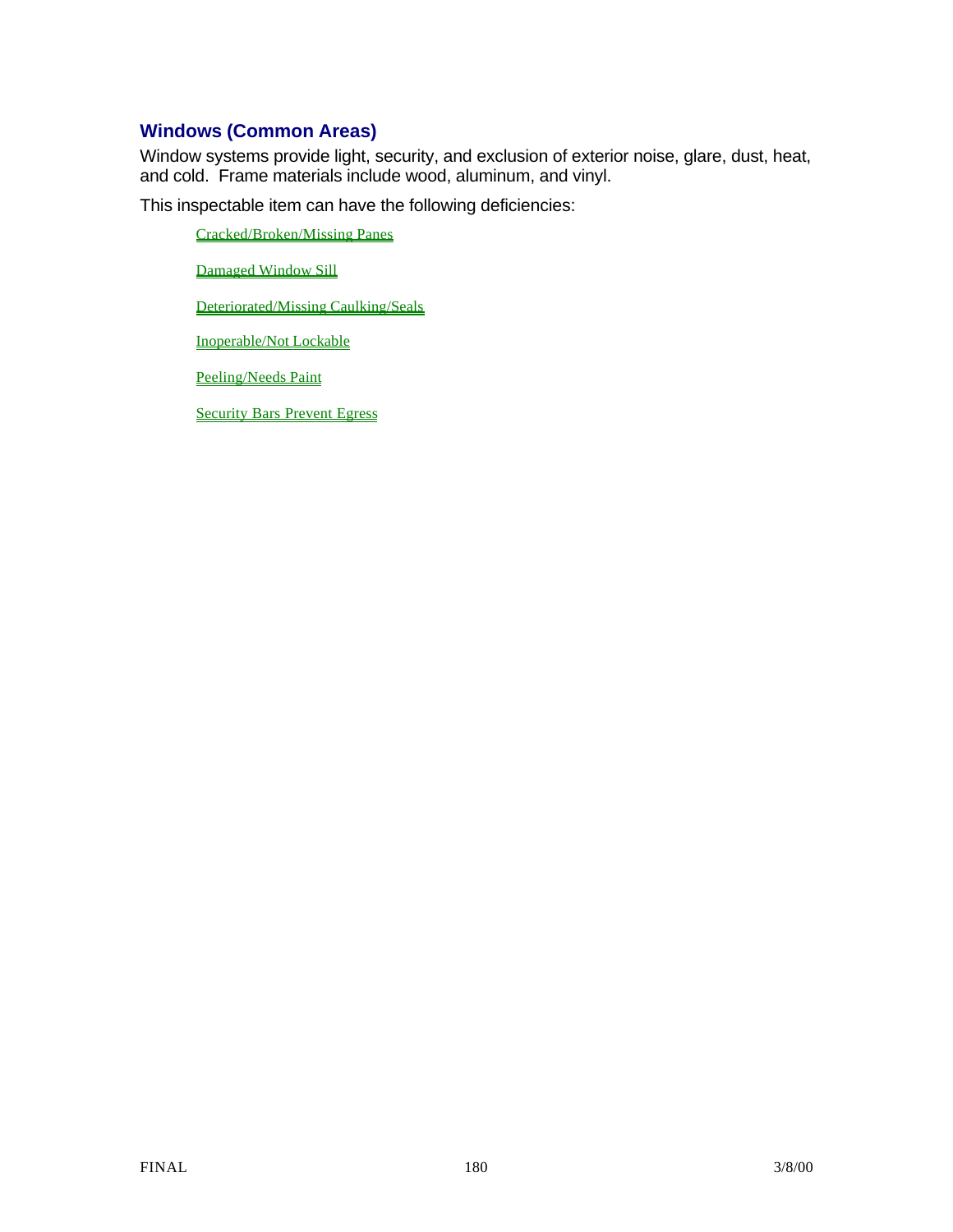# **Windows - Cracked/Broken/Missing Panes (Common Areas)**

*Deficiency:* A glass pane is cracked, broken, or missing from the window sash.

## *Level of Deficiency:*

Level 1: You see a cracked window pane.

**Level 2:** N/A

Level 3: You see that a glass pane is broken or missing from the window sash.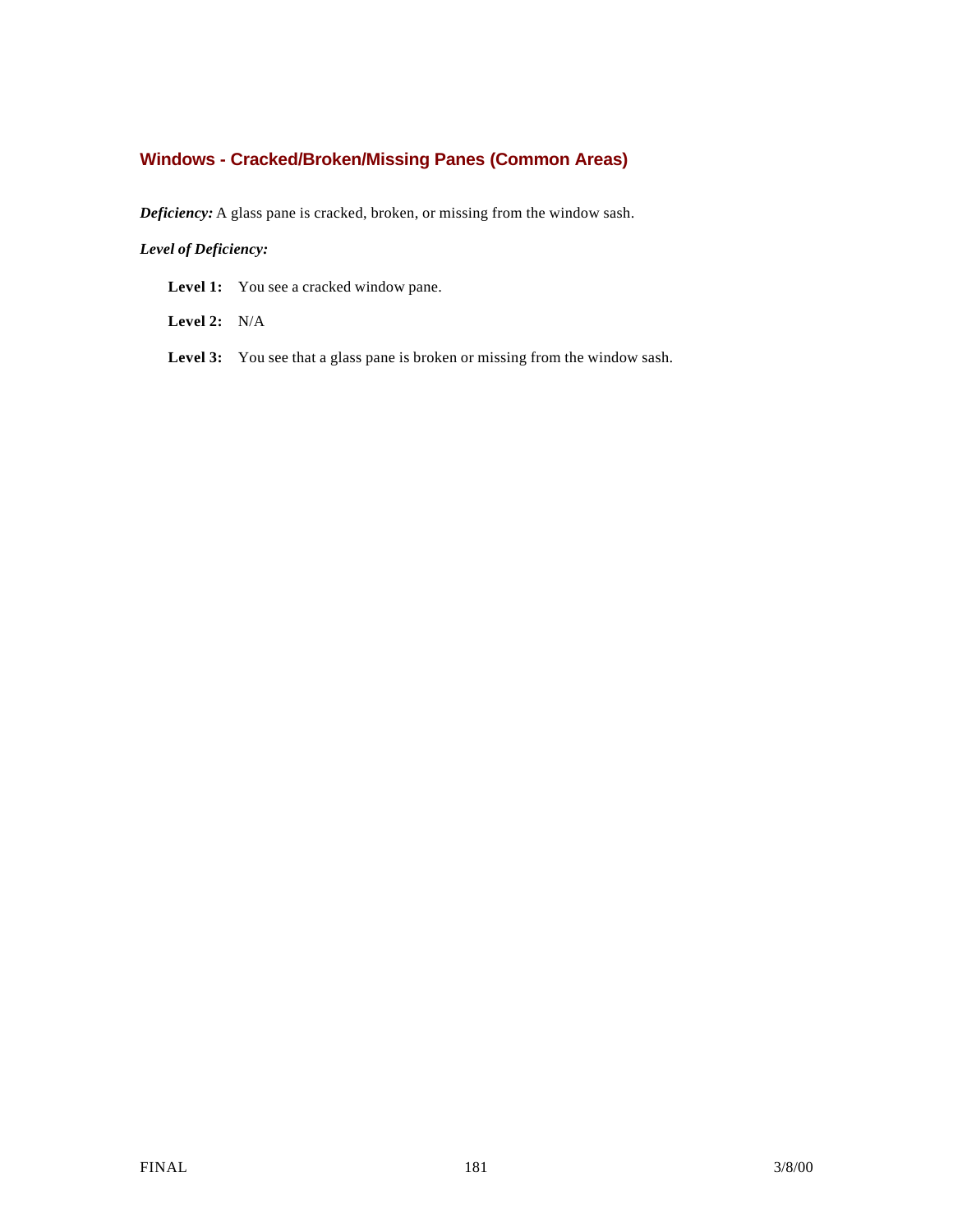# **Windows - Damaged Window Sill (Common Areas)**

*Deficiency:* The sill--the horizontal part of the window that bears the upright portion of the frame--is damaged.

**Note:** When looking for damage to window sills, do not include scratches and cosmetic deficiencies.

#### *Level of Deficiency:*

- Level 1: A sill is damaged, but still there. The inside of the surrounding wall is not exposed, and you see no impact on the operation or functioning of the window or on its weather tightness.
- **Level 2:** A sill is missing or damaged enough to expose the inside of the surrounding walls and compromise its weather tightness.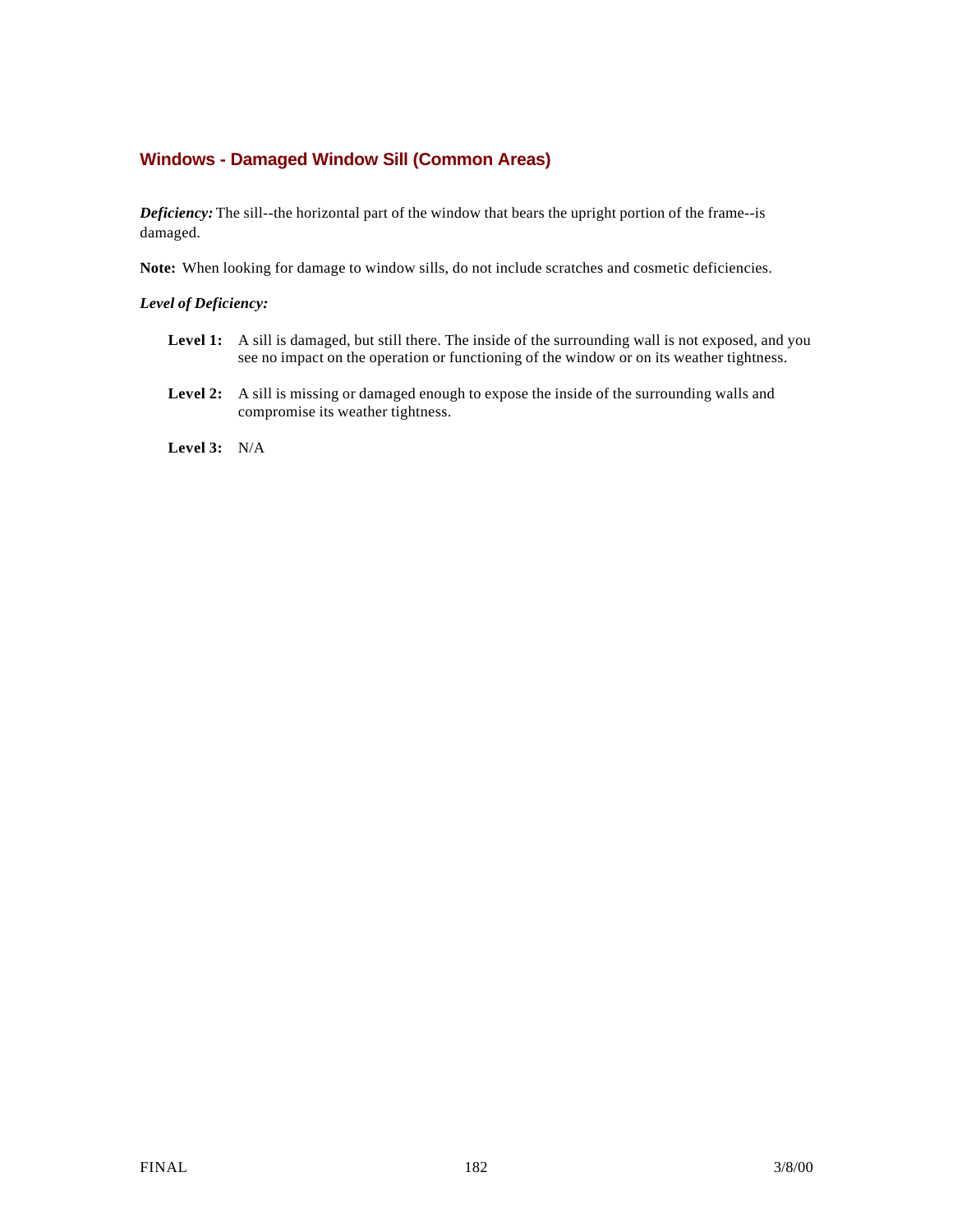# **Windows - Security Bars Prevent Egress (Common Areas)**

*Deficiency:* Exiting by window is severely limited or impossible because security bars are damaged or improperly constructed or installed.

**Note:** This does not include windows that were not designed for exiting.

- **Level 1:** N/A
- **Level 2:** N/A
- Level 3: Security bars are not functioning as they should, limiting the ability to exit through the window and posing safety risks.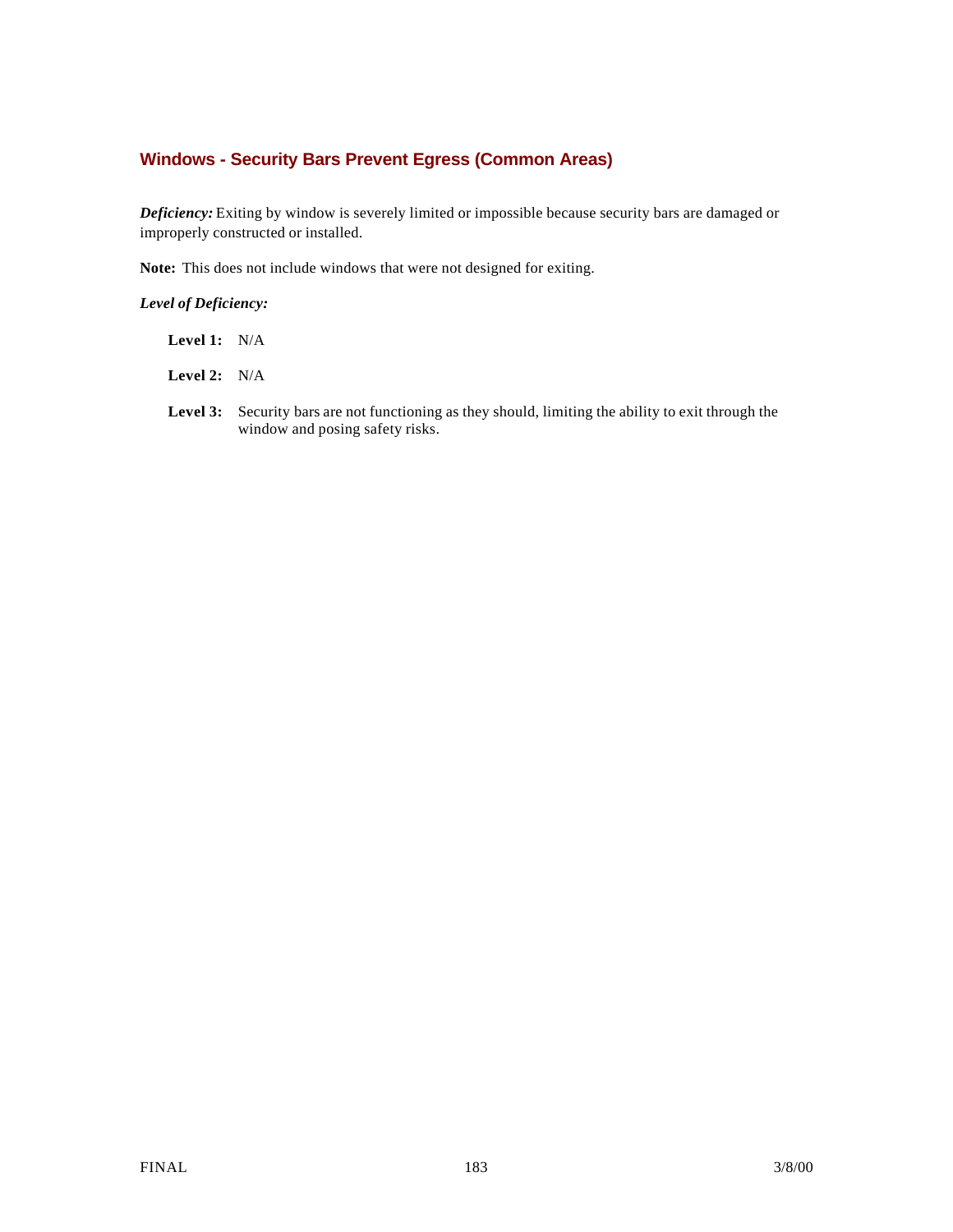# **Windows - Missing/Deteriorated Caulking/Seals (Common Areas)**

*Deficiency:* The caulking or seals that resists weather is missing or deteriorated.

#### **Note:**

- 1. This includes Thermopane and insulated windows that have failed.
- 2. Caulk and seals are considered to be deteriorated when two or more seals for any window have lost their elasticity. (If the seals crumble and flake when touched, they have lost their elasticity.)

- **Level 1:** N/A
- Level 2: Most of the window shows missing or deteriorated caulk, but there is no evidence of damage to the window or surrounding structure.
- **Level 3:** There are missing or deteriorated caulk or seals--with evidence of leaks or damage to the window or surrounding structure.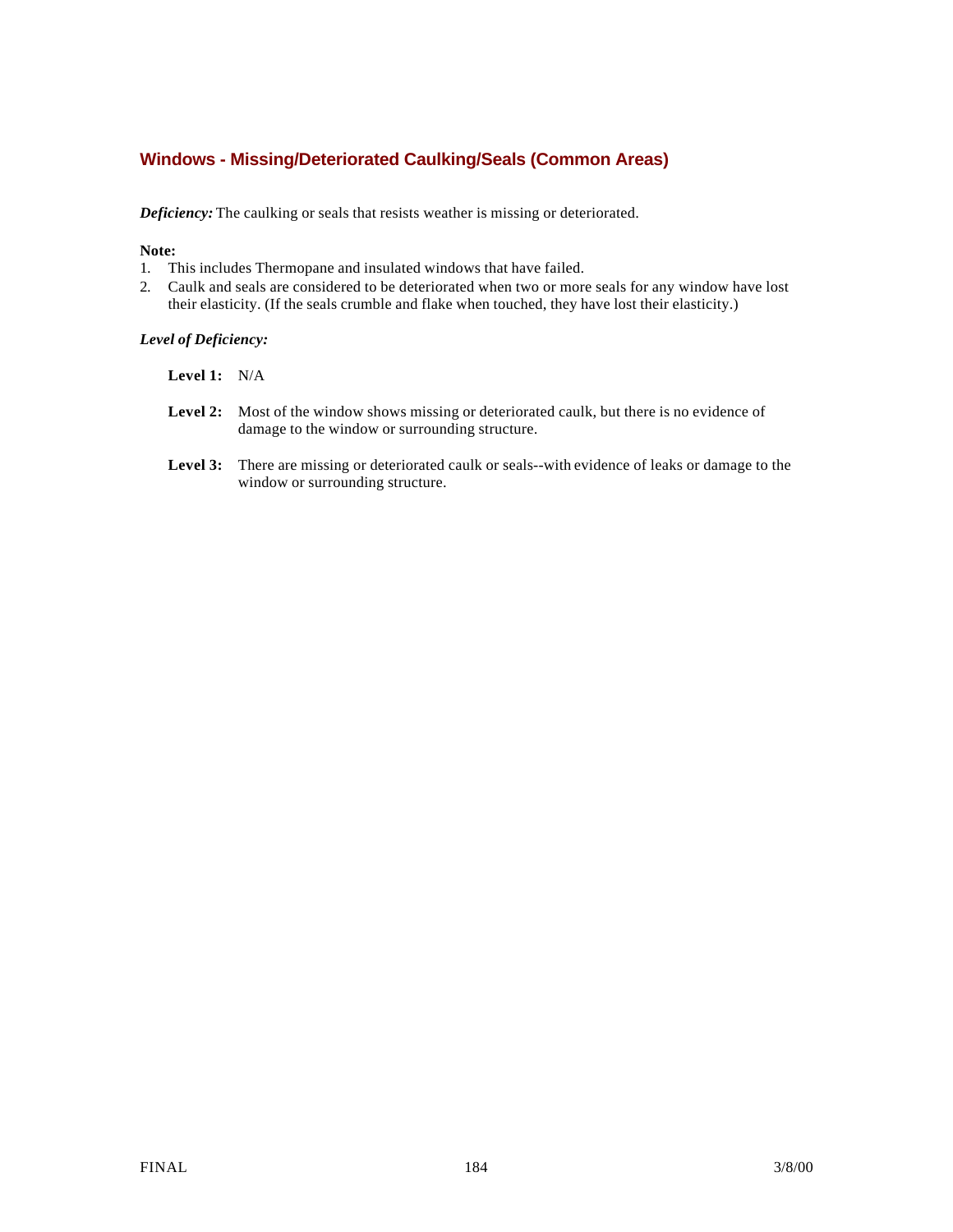# **Windows - Inoperable/Not Lockable (Common Areas)**

*Deficiency:* A window cannot be opened or closed because of damage to the frame, faulty hardware, or another cause.

#### **Note:**

- 1. If a window is not designed to lock, do not record this as a deficiency.
- 2. Windows that are accessible from the outside--a ground level window, for example--must be lockable.

- Level 1: A window is not functioning, but can be secured. Other windows in the immediate area are functioning
- **Level 2:** N/A
- Level 3: A window is not functioning, but cannot be secured. In the immediate area, there are no other windows that are functioning properly.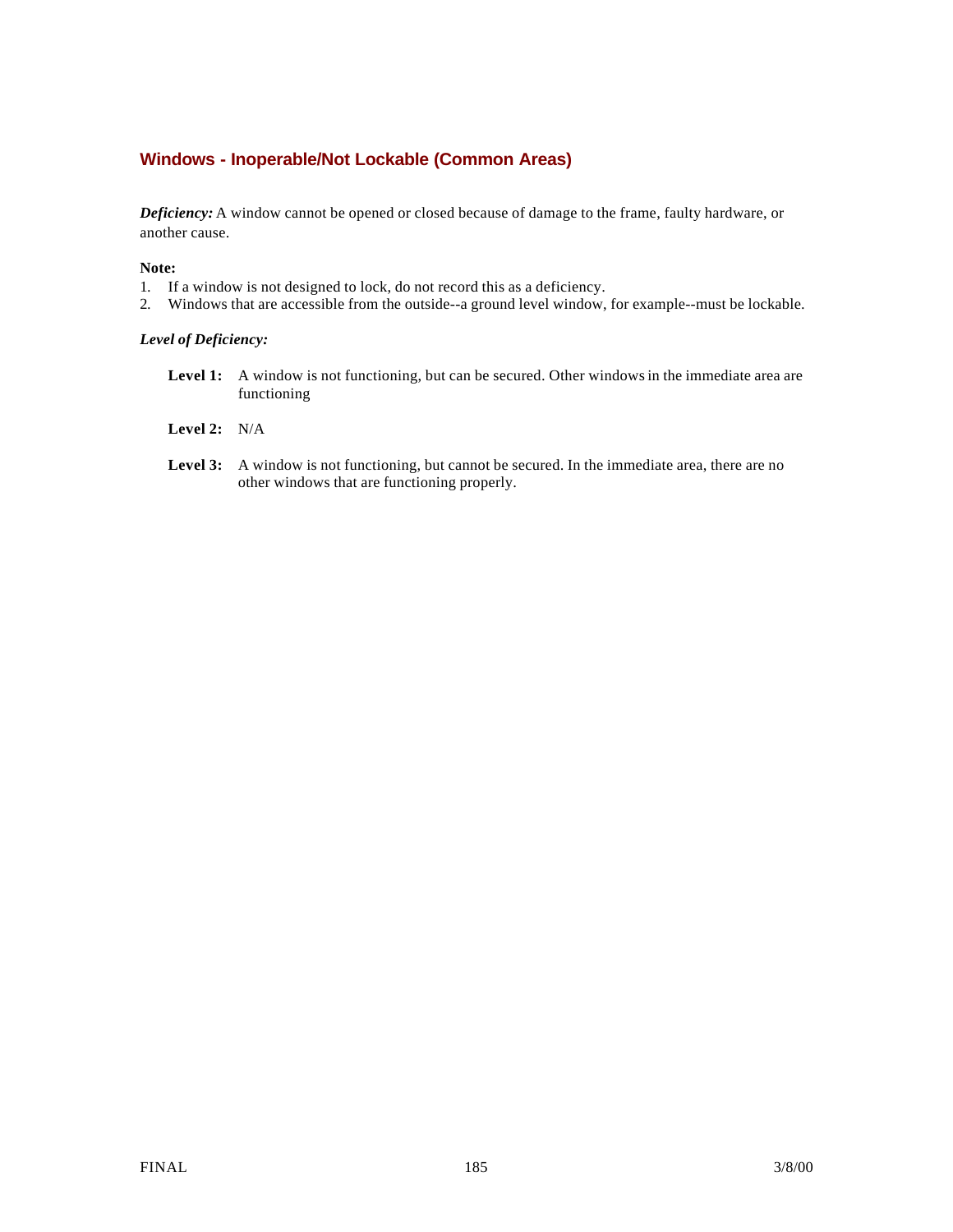# **Windows - Peeling/Needs Paint (Common Areas)**

*Deficiency:* Paint covering the window assembly or trim is cracking, flaking, or otherwise failing.

## *Level of Deficiency:*

Level 1: You see peeling paint or a window that needs paint.

**Level 2:** N/A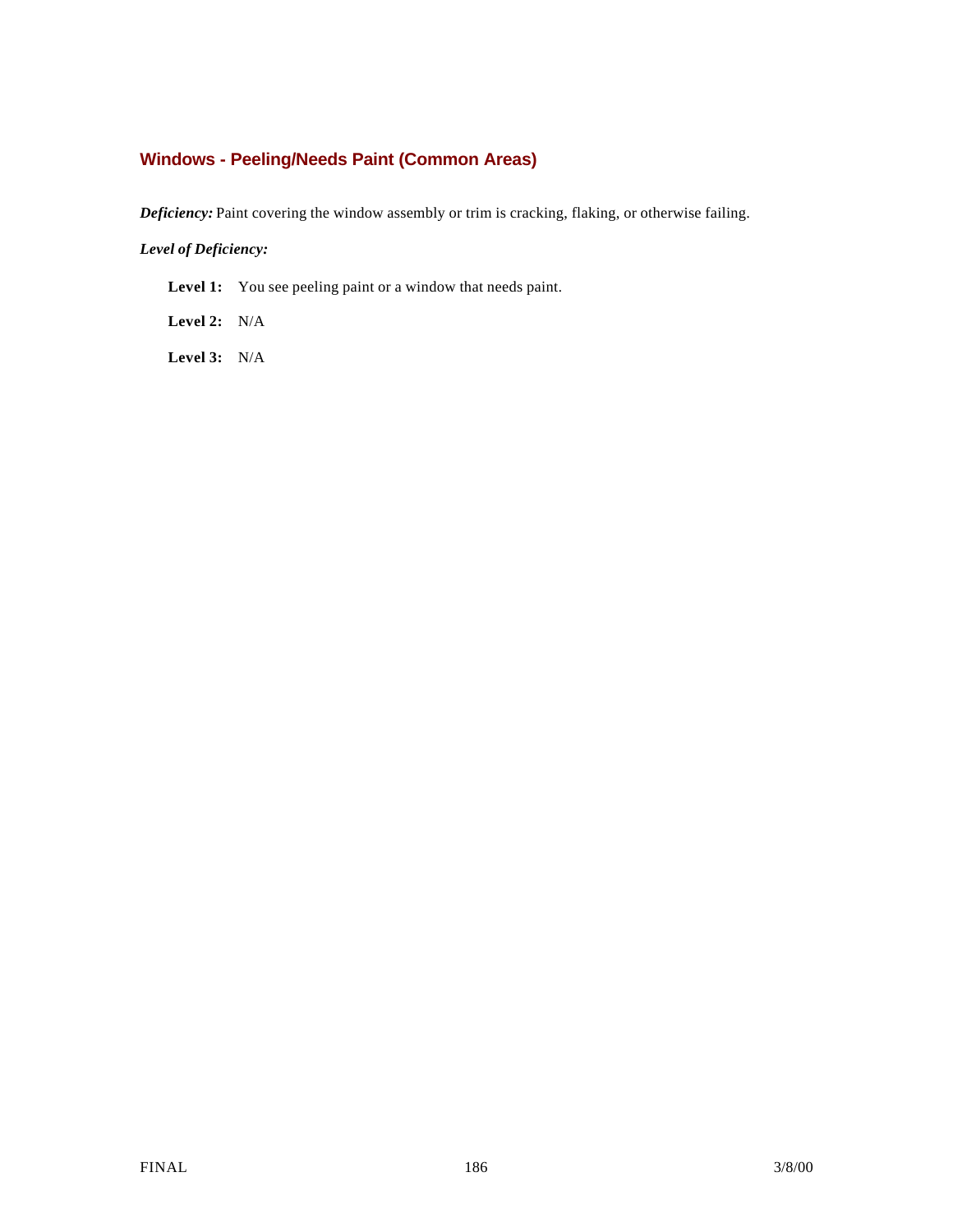# **Lighting - Missing/Damaged/Inoperable Fixture (Common Areas)**

*Deficiency:* Lighting fixture is damaged, not functional, or missing.

**Note:** To conserve energy during daytime or in low-use areas, many facilities use alternate lights that are triggered by either a sensor or a timer. If you see these kinds of lights, ask the accompanying authority to verify that these conservation systems are in place.

| Level 1: | N/A |
|----------|-----|
|----------|-----|

- **Level 2:** 20%-50% of the permanent lighting fixtures are missing or damaged so they do not function. This results in inadequate lighting in the common area(s).
- **Level 3:** More than 50% of the permanent lighting fixtures are missing or damaged so they do not function. This results in inadequate lighting in the common area(s).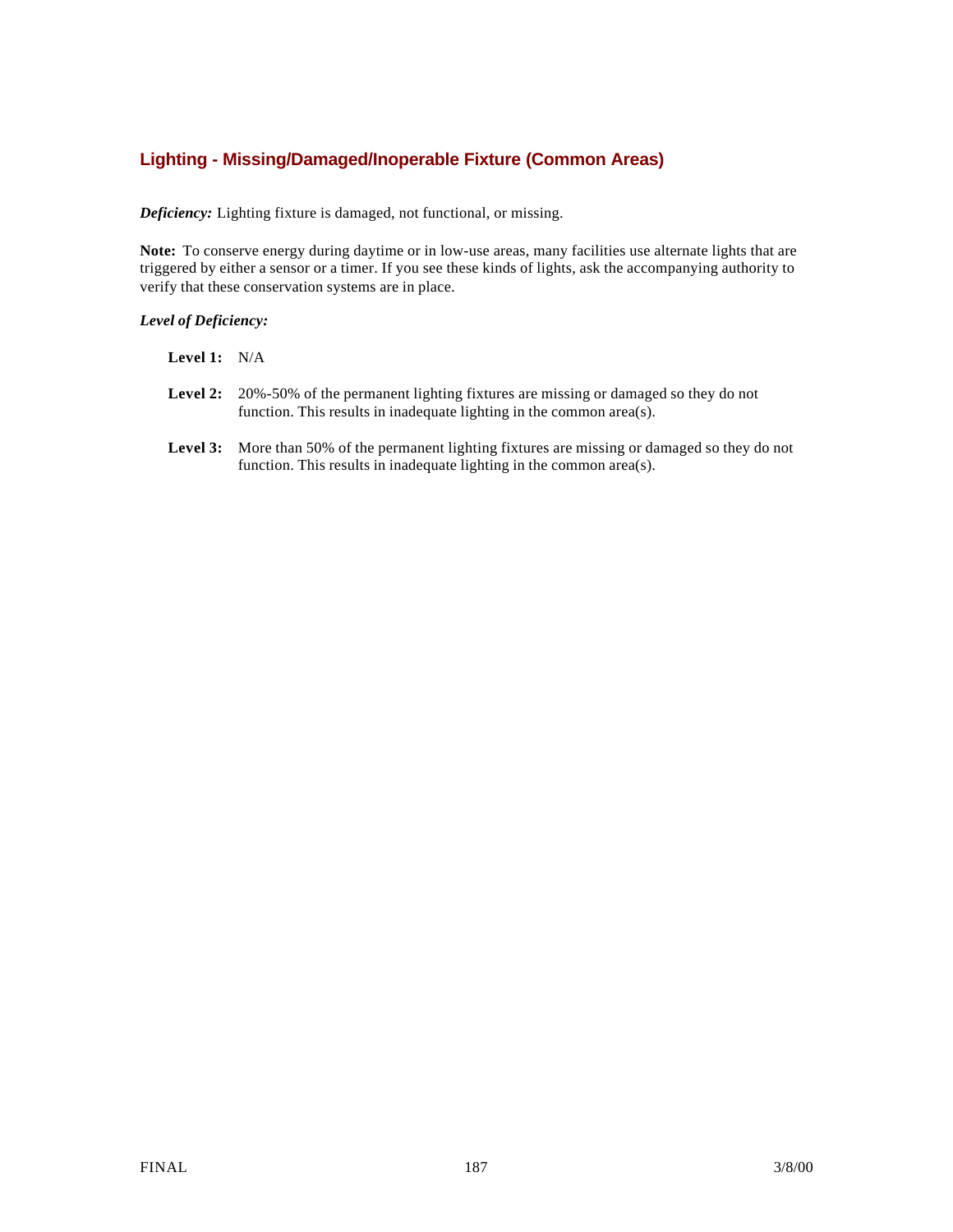# **Outlets/Switches/Cover Plates - Missing/Broken (Common Areas)**

## *Deficiency:*

- The flush plate that covers the opening around a switch or outlet is damaged or missing.
- $\blacksquare$  -OR-
- $\blacksquare$  A switch or outlet is missing.

## *Level of Deficiency:*

Level 1: An outlet or switch has a broken cover plate over a junction box, but it does not result in exposed wiring.

## **Level 2:** N/A

Level 3: An outlet or switch is missing. **-**OR-A cover plate is missing or broken, resulting in exposed wiring.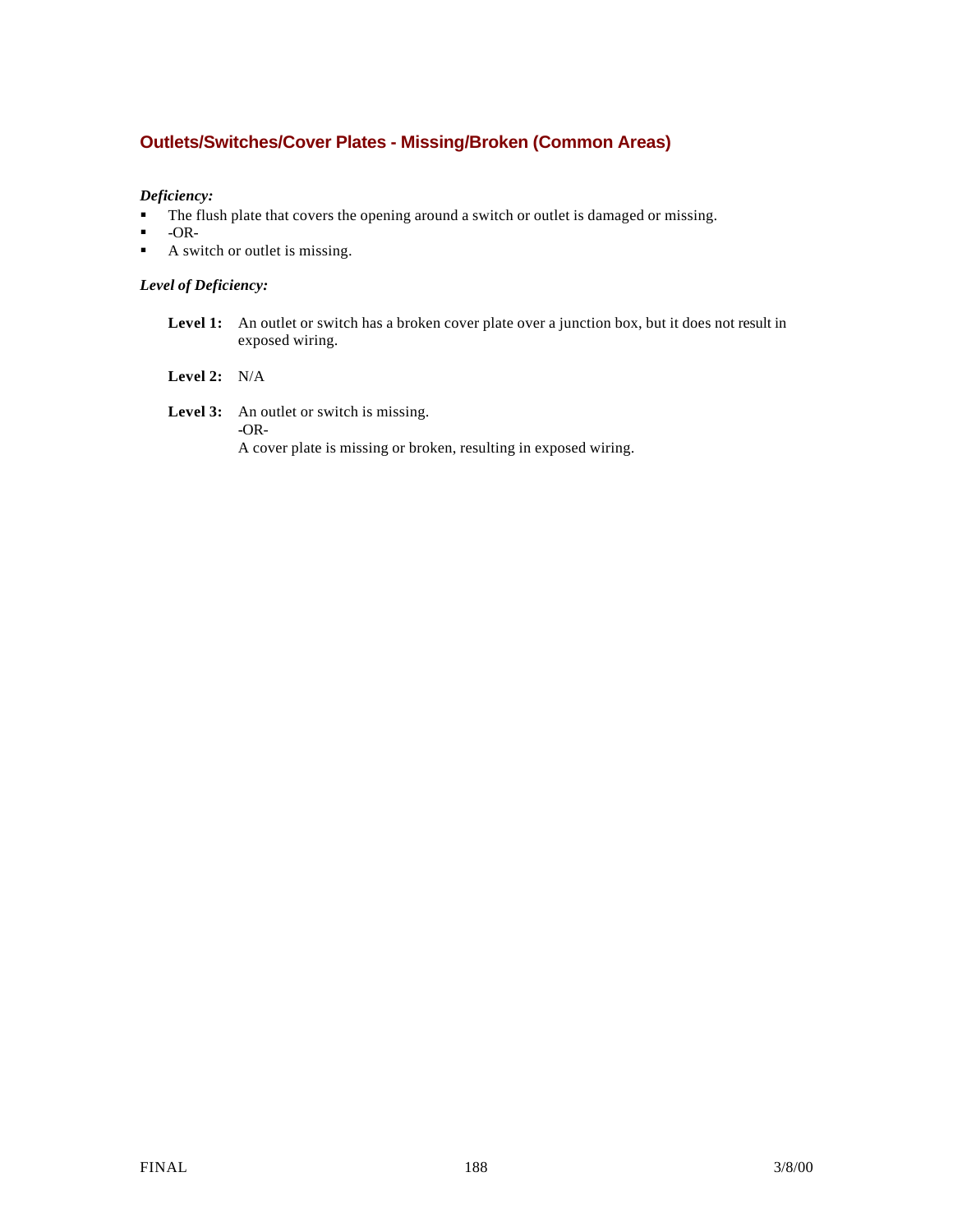# **Smoke Detector - Missing/Inoperable (Common Areas)**

## *Deficiency:*

- A smoke detector will not activate.
- $\bullet$  -OR-<br> $\bullet$  A have
- ß A hardwired smoke detector is missing.

#### **Note:**

- 1. If a smoke detector is there, it must function as it should.
- 2. "Missing" means that evidence suggests that unauthorized personnel have removed a hardwired smoke detector that should be there.
- 3. If 2 or more smoke detectors are on the same level in visible proximity, at least one of the smoke detectors must function as it should.

### *Level of Deficiency:*

**Level 1:** N/A

**Level 2:** N/A

Level 3: A single smoke detector is missing or does not function as it should.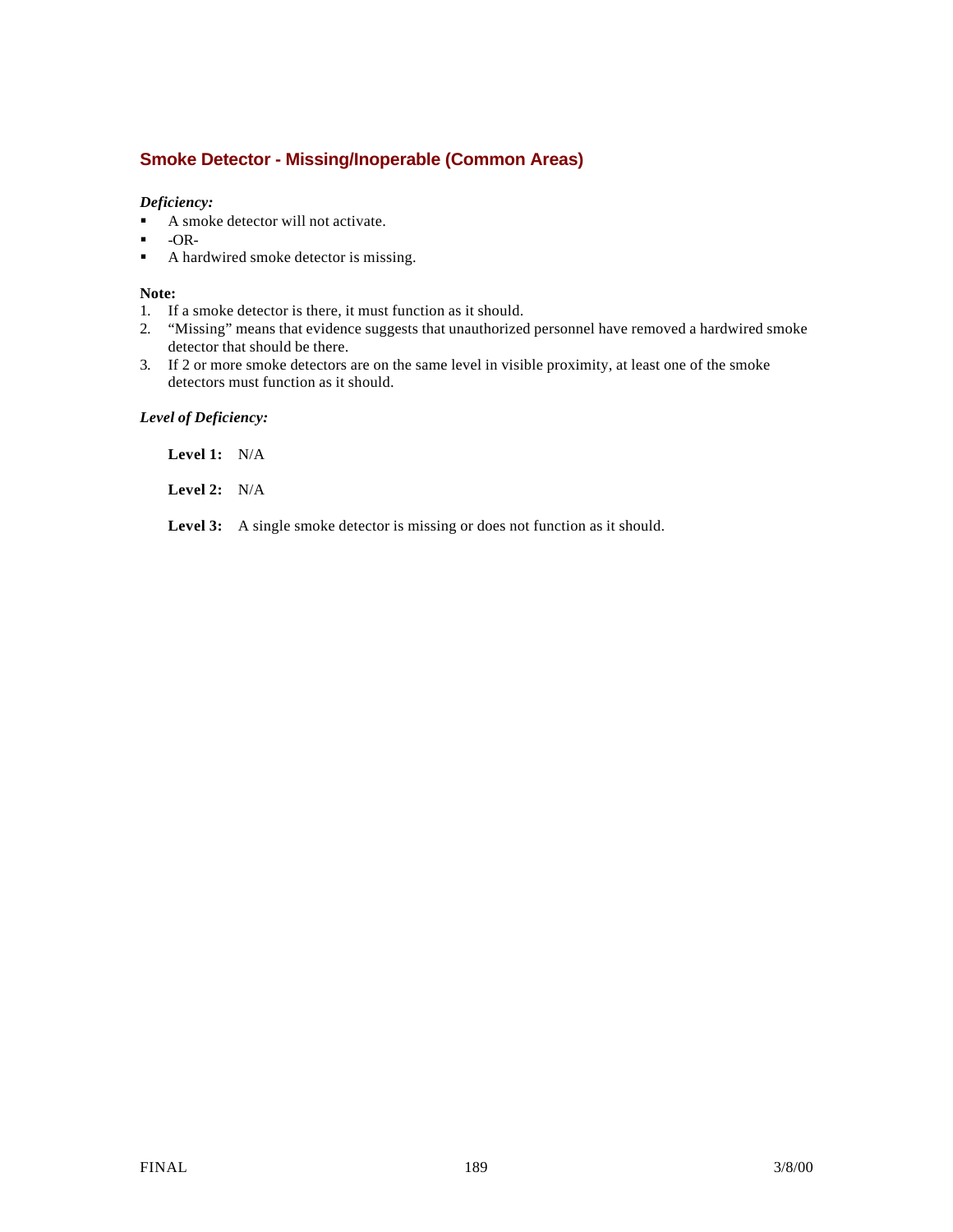# **Pedestrian/Wheelchair Ramp (Common Areas)**

*Deficiency:* A pedestrian walkway or wheelchair ramp is damaged or does not function as it should.

- **Level 1:** N/A
- Level 2: A walkway or ramp shows signs of deterioration and requires repair, but it can be used by people on foot, in wheelchairs, or using walkers.
- **Level 3:** A walkway or ramp is damaged and cannot be used by people on foot, in wheelchairs, or using walkers.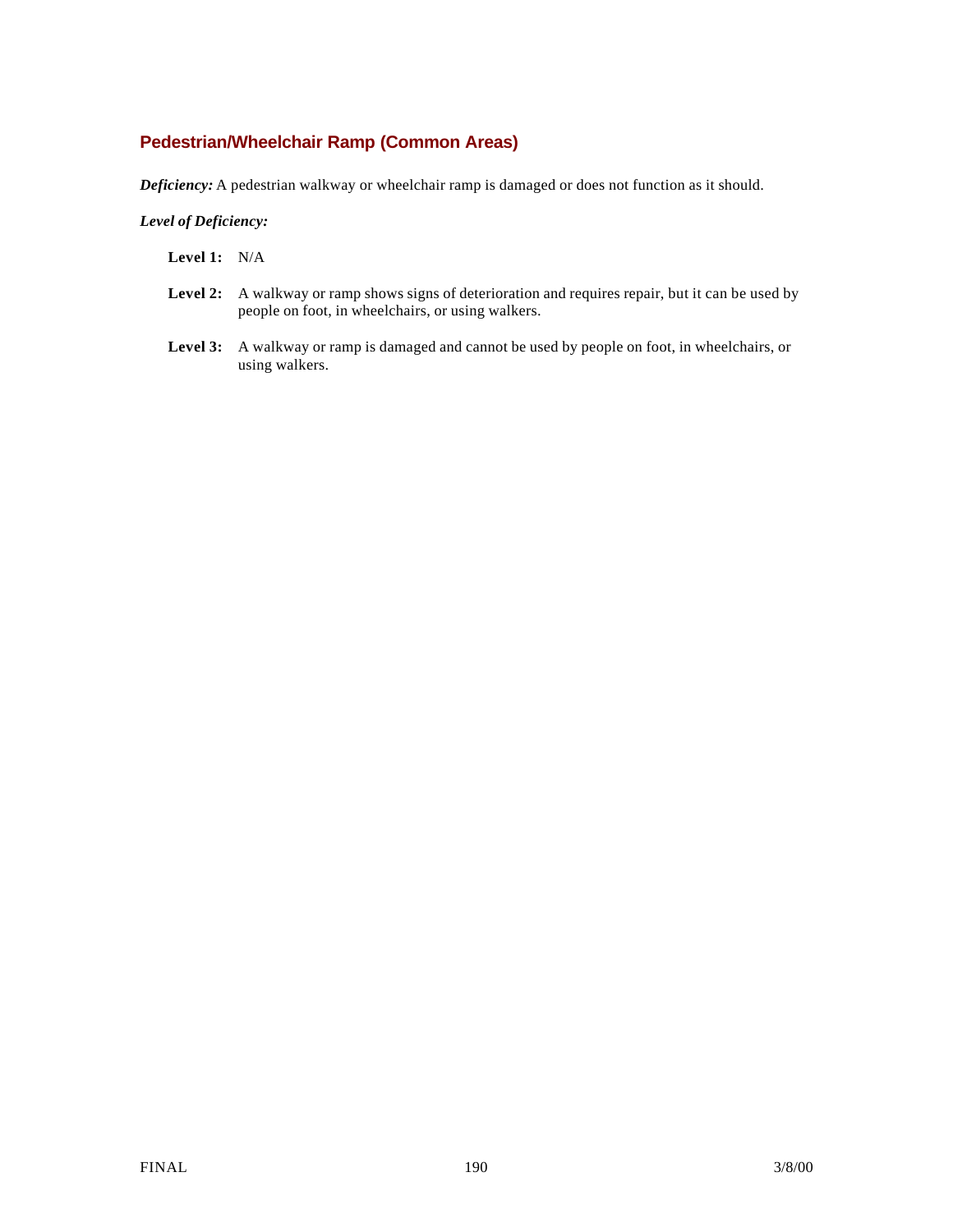# **Mailboxes - Missing/Damaged (Common Areas)**

*Deficiency:* The U.S. Postal Service resident/unit mailbox is either missing or so damaged that it does not function properly.

**Note:** Do not inspect commercial deposit boxes--FedEx, UPS, etc.--or U.S. Postal Service "blue boxes".

## *Level of Deficiency:*

| Level 1: | N/A |
|----------|-----|
|          |     |

**Level 2:** N/A

Level 3: The U.S. Postal Service resident/unit mailbox cannot be locked. **-**OR-The U.S. Postal Service resident/unit mailbox is missing.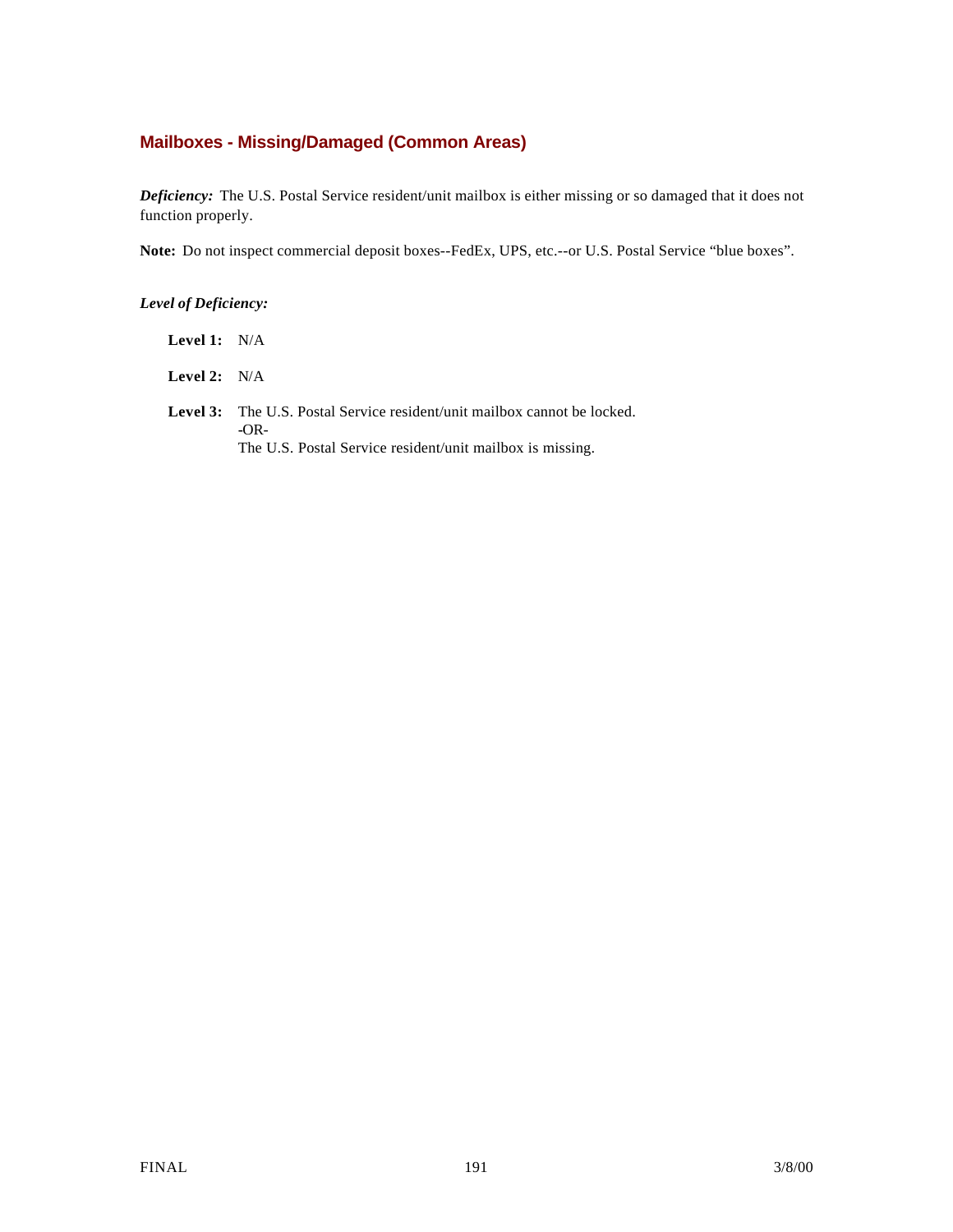# **Graffiti (Common Areas)**

*Deficiency:* You see crude inscriptions or drawings scratched, painted, or sprayed on a building surface, retaining wall.

**Note:** There is a difference between art forms and graffiti. Do not consider full wall murals and other art forms as graffiti.

- Level 1: You see graffiti in one place.
- Level 2: You see graffiti in 2-5 places.
- Level 3: You see graffiti in 6 or more places.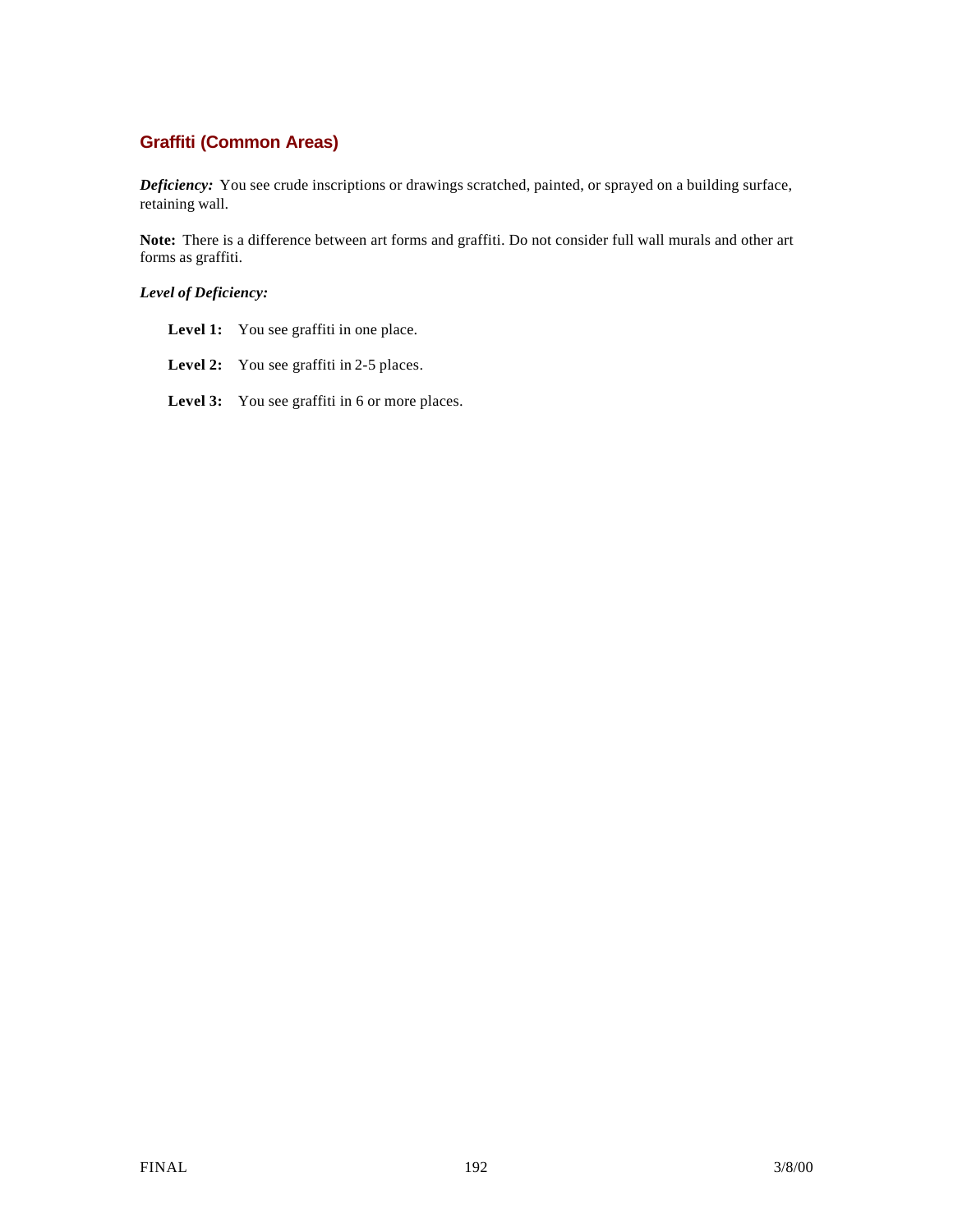# **Countertops - Missing/Damaged (Common Areas)**

*Deficiency:* A flat work surface in a kitchen often integral to lower cabinet space is missing or deteriorated.

## *Level of Deficiency:*

**Level 1:** N/A

Level 2: 20% or more of the countertop working surface is missing, deteriorated, or damaged below the laminate--not a sanitary surface to prepare food.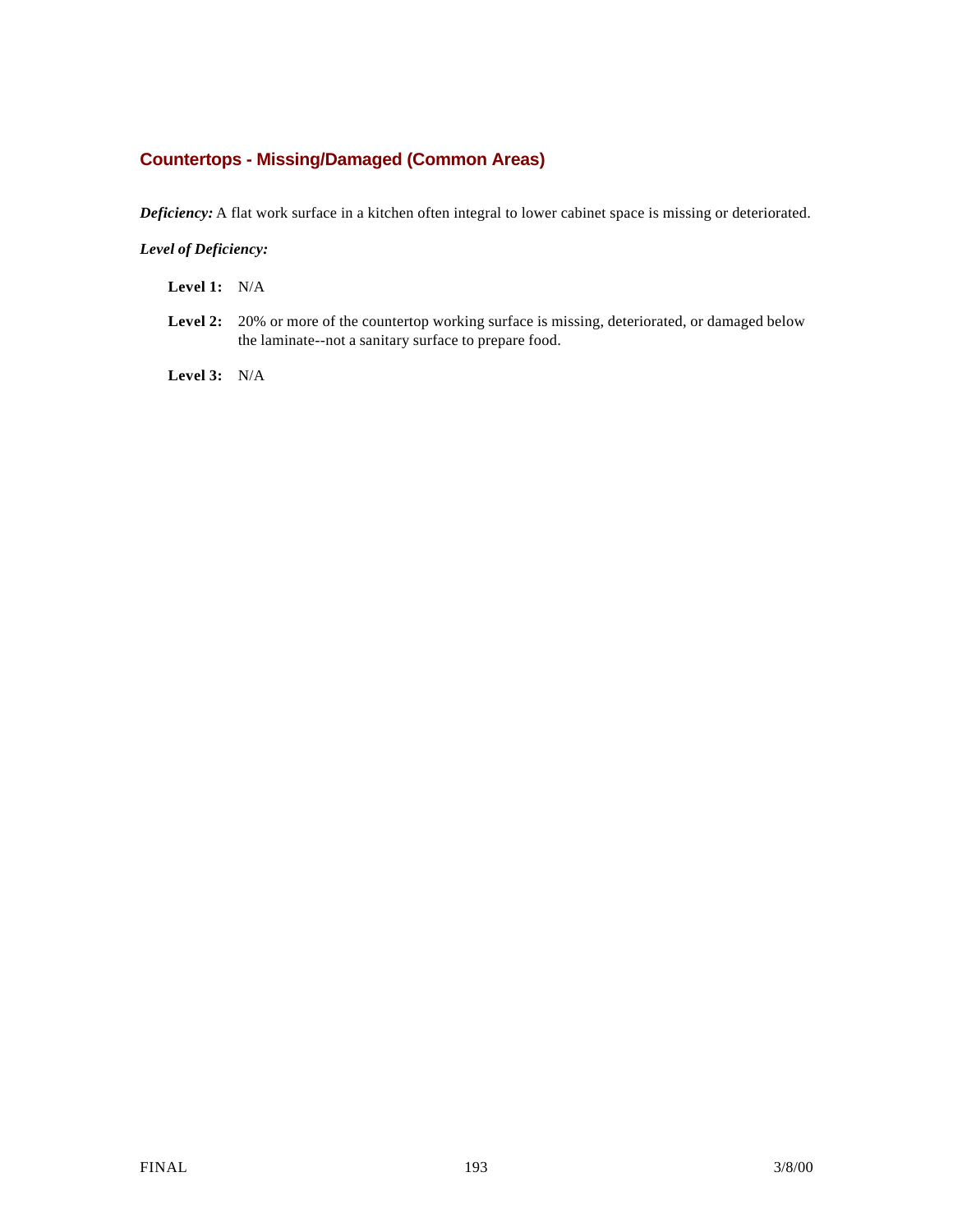# **Cabinets - Missing/Damaged (Common Areas)**

*Deficiency:* Cabinets are missing or the laminate is separating. This includes cases, boxes, or pieces of furniture with drawers, shelves, or doors--primarily used for storage--mounted on walls or floors.

#### *Level of Deficiency:*

- **Level 2:** You see that *10-50%* of the cabinets, doors, or shelves are missing or the laminate is separating.
- **Level 3:** You see that *more than 50%* of the cabinets, doors, or shelves are missing or the laminate is separating.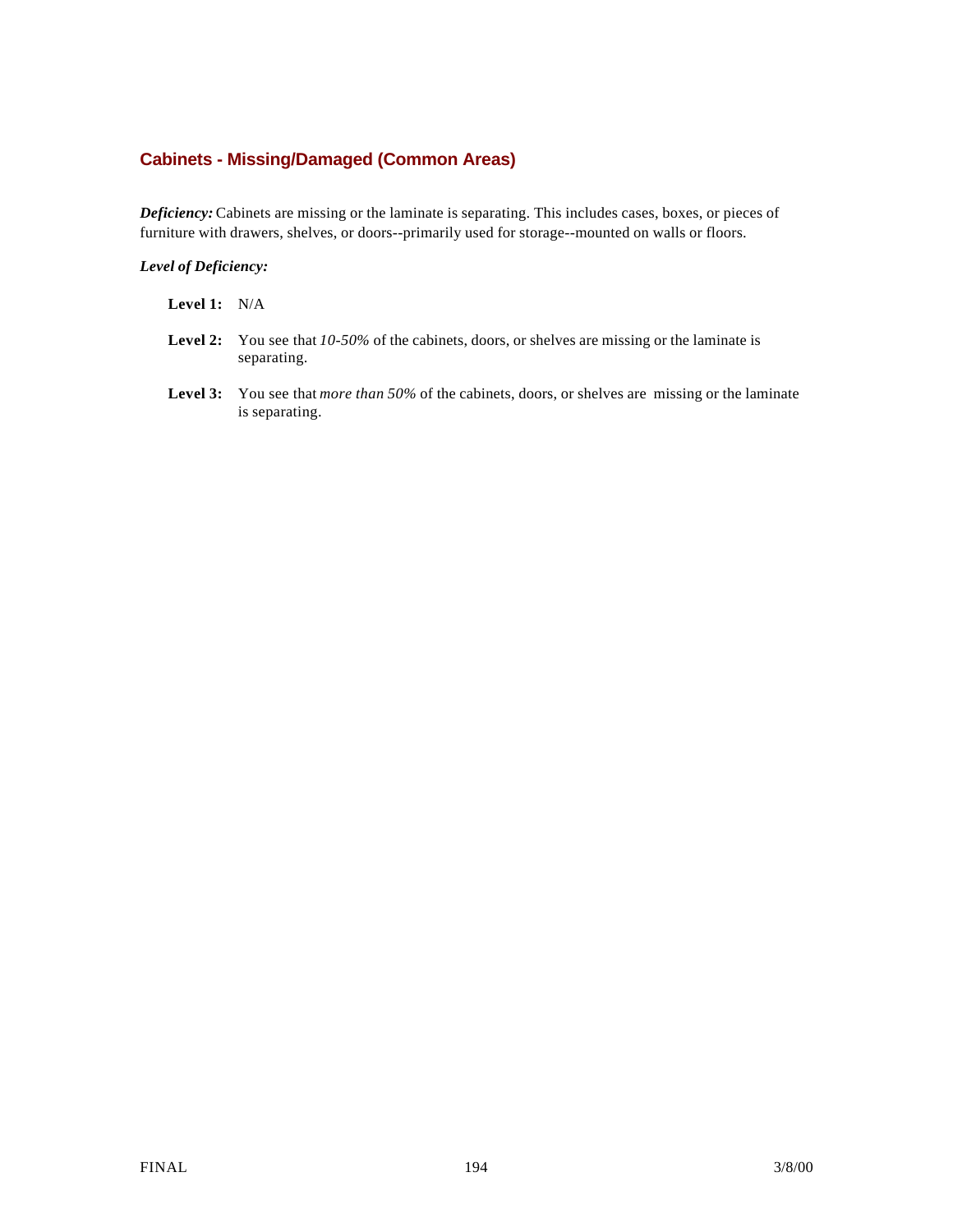# **Dishwasher/Garbage Disposal - Inoperable (Common Areas)**

*Deficiency:* A dishwasher or garbage disposal, if provided, does not function as it should.

## *Level of Deficiency:*

**Level 1:** N/A

Level 2: The dishwasher or garbage disposal does not function as it should.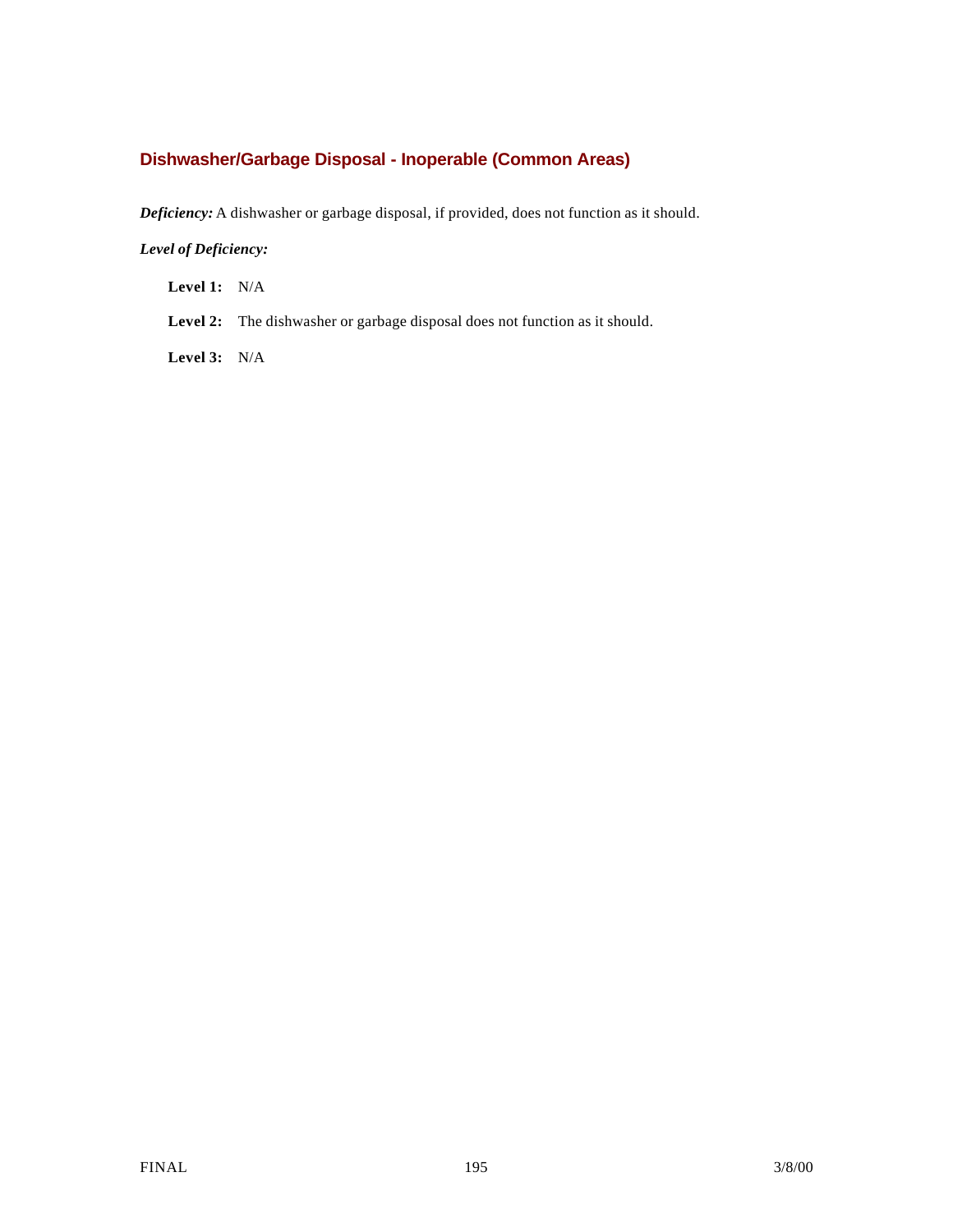# **Range Hood/Exhaust Fans - Excessive Grease/Inoperable (Common Areas)**

*Deficiency:* The apparatus that draws out cooking exhaust does not function as it should.

## *Level of Deficiency:*

Level 1: An accumulation of dirt threatens the free passage of air.

**Level 2:** N/A

**Level 3:** The exhaust fan does not function. -OR-You estimate that the flue may be completely blocked.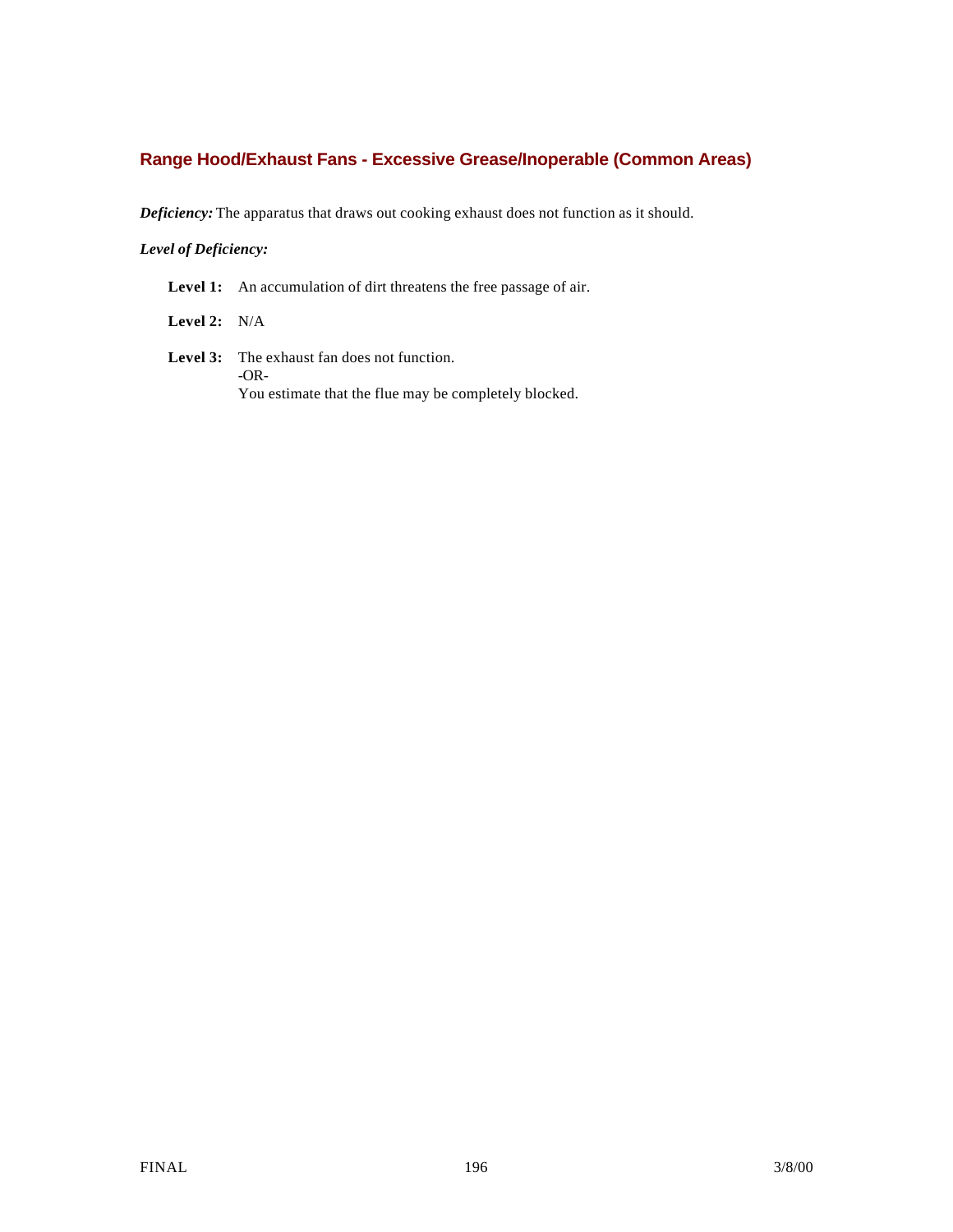# **GFI - Inoperable (Common Areas)**

*Deficiency:* The GFI does not function.

**Note:** To determine whether the GFI is functioning, you must press the self-test button in the GFI unit.

*Level of Deficiency:*

| <b>Level 1:</b> $N/A$ |                                            |
|-----------------------|--------------------------------------------|
| <b>Level 2:</b> $N/A$ |                                            |
|                       | <b>Level 3:</b> The GFI does not function. |
|                       |                                            |

## **Comments**

Level 3: If this condition is a health and safety concern, you must record it as "Health and Safety: Electrical Hazards."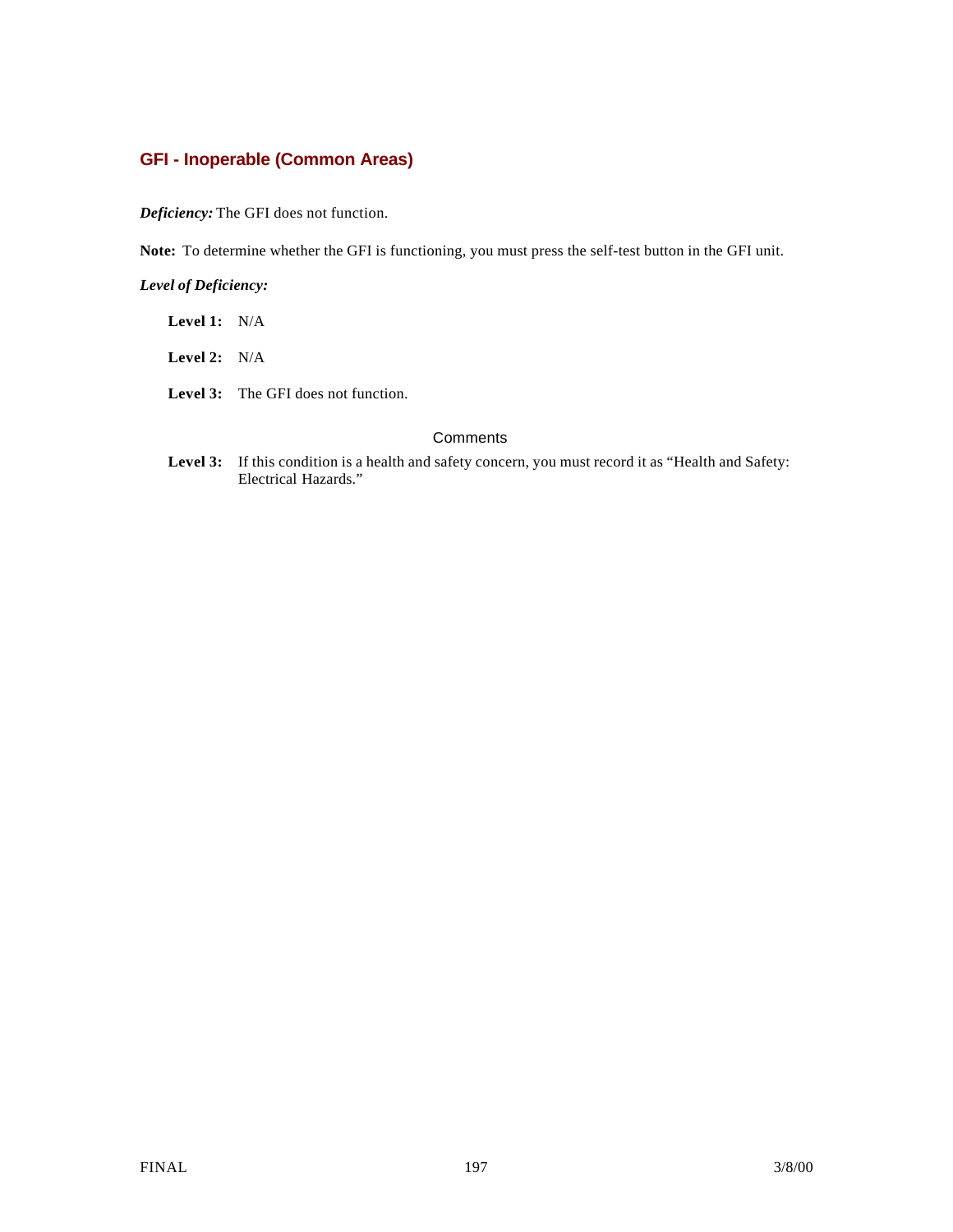# **Fencing - Damaged/Not Intact (Common Areas)**

*Deficiency:* You see that fencing around the swimming pool is damaged.

## *Level of Deficiency:*

**Level 1:** N/A

**Level 2:** N/A

Level 3: You see any damage that could compromise the integrity of the fence.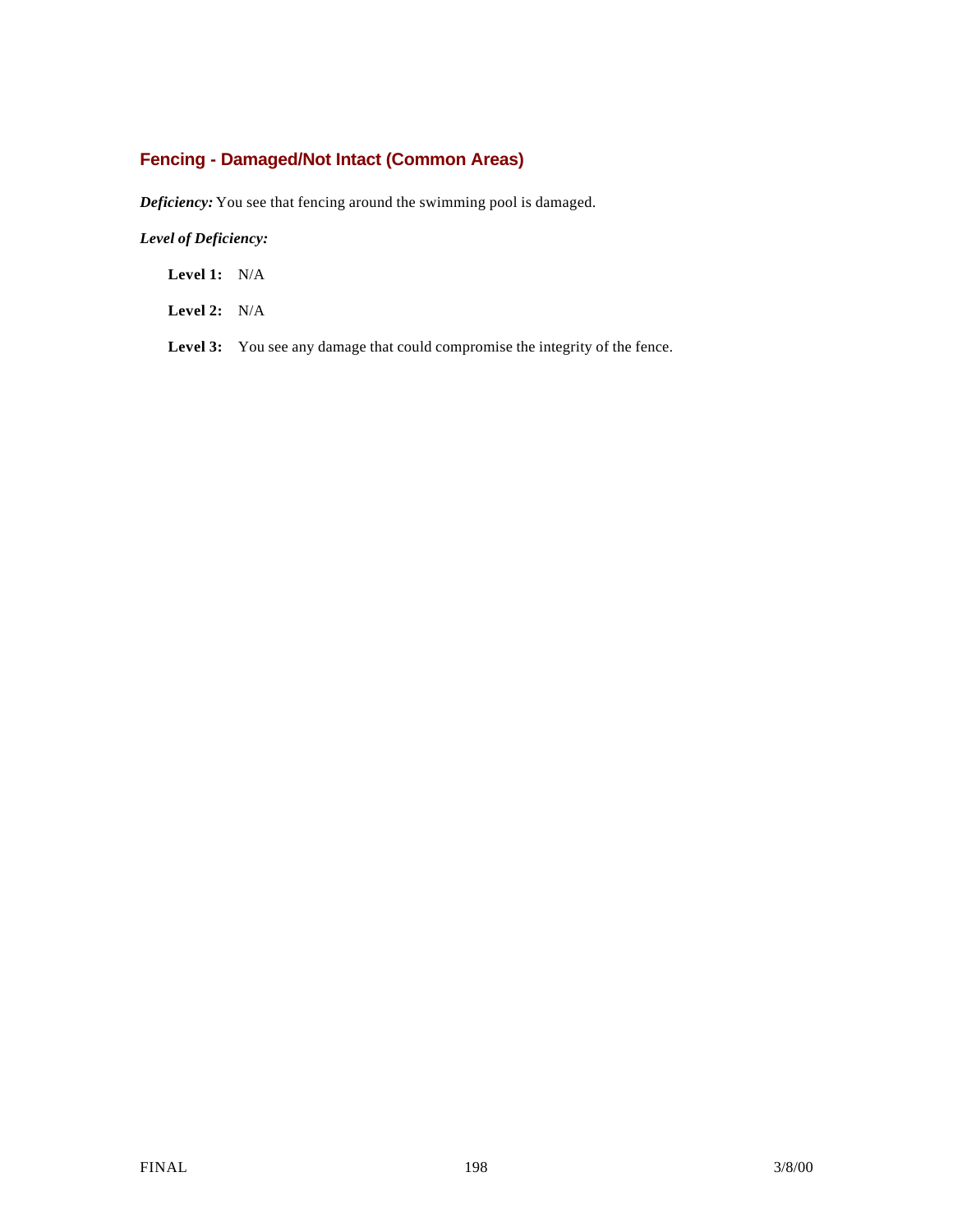# **Pool - Not Operational (Common Areas)**

*Deficiency:* The pool was not in operation during the inspection.

**Note:** If the pool is open for the season, it should be operational. If the pool is closed for the season, do not record this is a deficiency.

## *Level of Deficiency:*

| <b>Level 1:</b> $N/A$ |  |
|-----------------------|--|
|                       |  |

**Level 2:** N/A

**Level 3:** The pool is not operational. **-**OR-You see unsafe conditions at the pool/pool area that could cause an injury.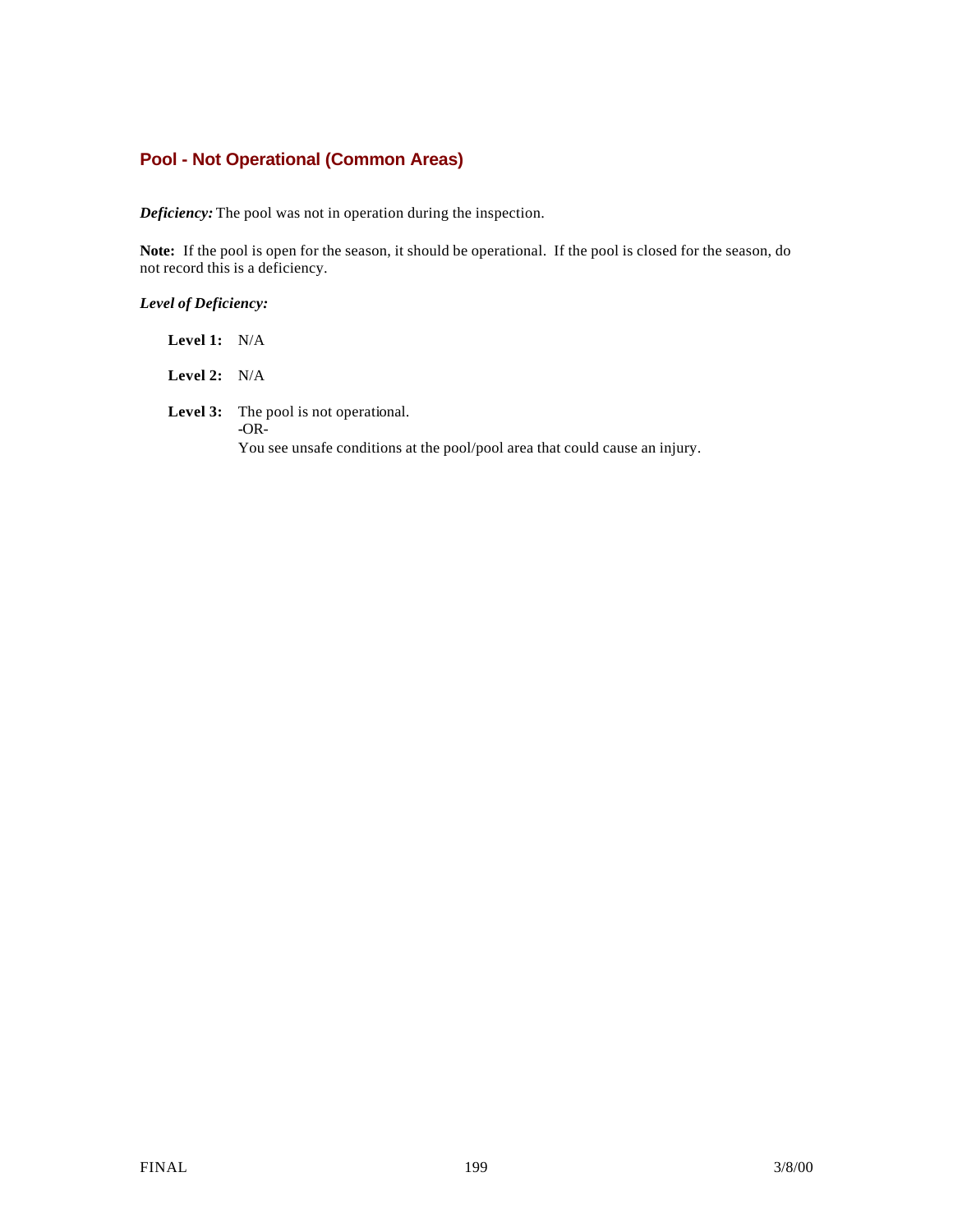# **Lavatory Sink - Damaged/Missing (Common Areas)**

*Deficiency:* A sink, faucet, or accessories are missing, damaged, or not functioning.

**Note:** If you see that a stopper is missing from a common area, do not record this as a deficiency.

- **Level 1:** You see extensive discoloration or cracks in over 50**%** of the basin, but the sink can be used.
- **Level 2:** N/A
- Level 3: The sink or associated hardware have failed or are missing. The sink cannot be used.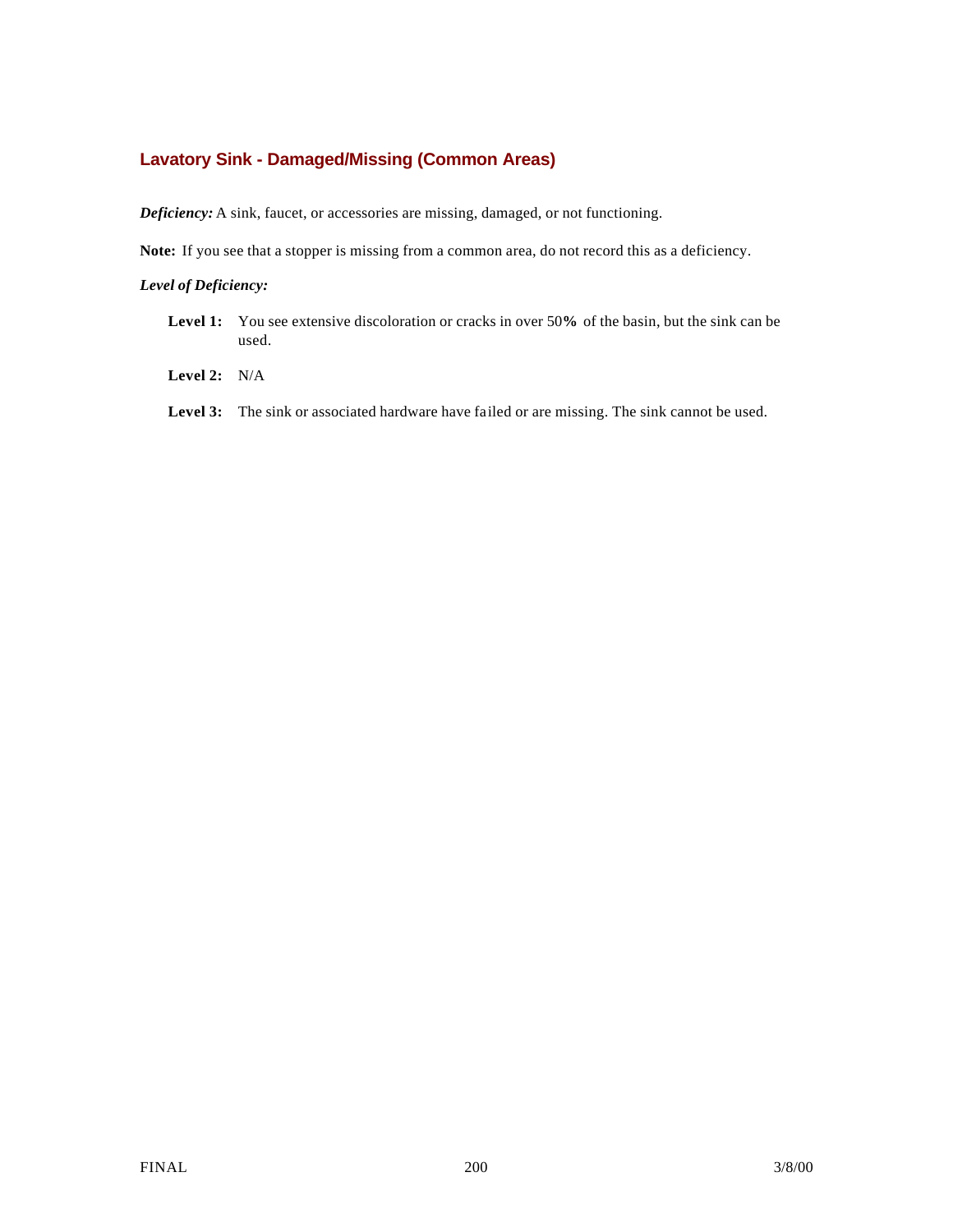# **Plumbing - Clogged Drains (Common Areas)**

*Deficiency:* Water does not drain adequately from the shower, sink, tub, or basin.

## *Level of Deficiency:*

Level 1: Water does not drain freely, but the fixture can be used.

**Level 2:** N/A

**Level 3:** The drain is completely clogged or has suffered extensive deterioration. The fixture cannot be used.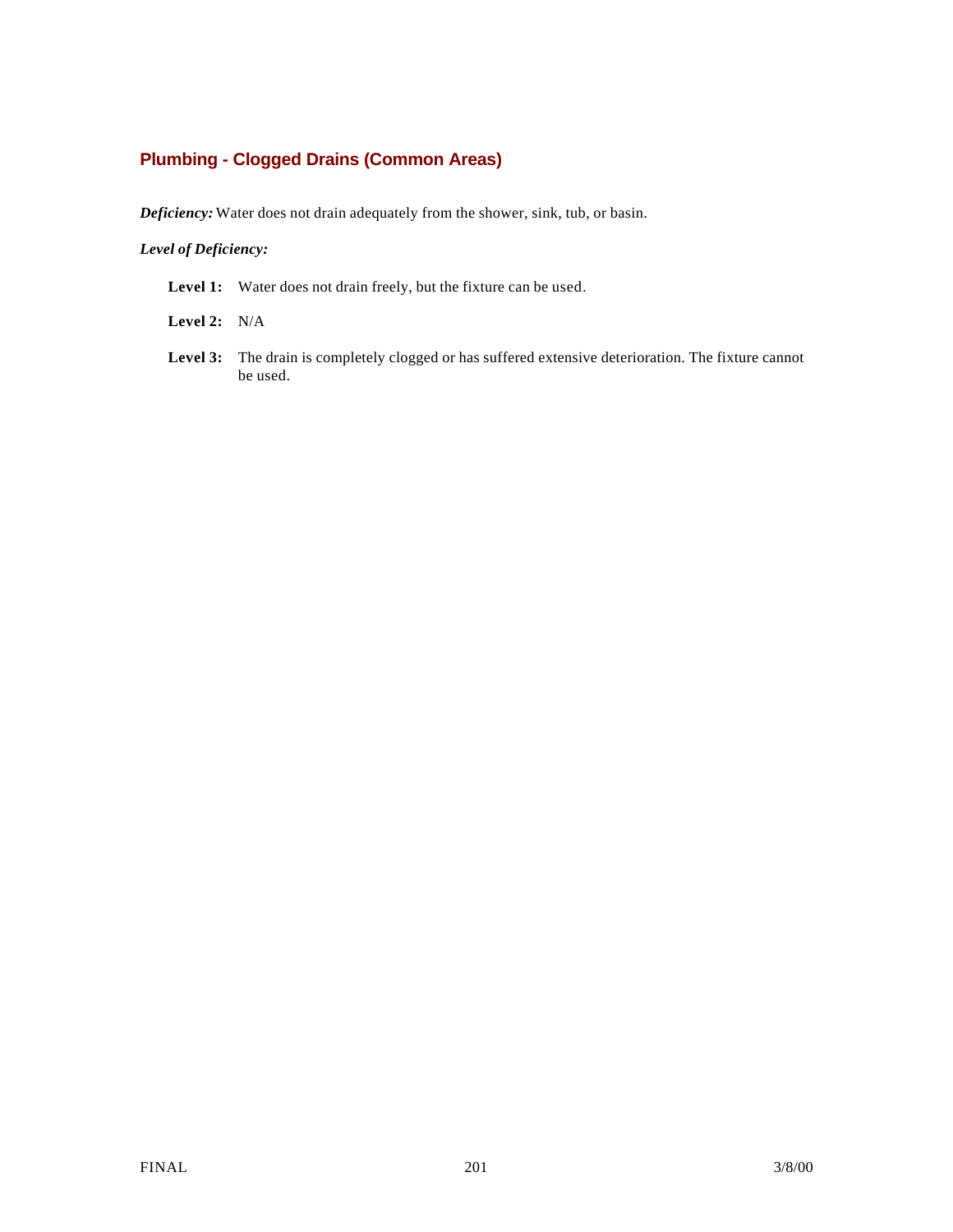# **Plumbing - Leaking Faucet/Pipes (Common Areas)**

*Deficiency:* You see that the sink faucet or piping is leaking.

## *Level of Deficiency:*

Level 1: You see a leak or drip that is contained by the basin and pipes, and the faucet can be used.

**Level 2:** N/A

Level 3: You see a steady leak that is adversely affecting the surrounding area. **-**OR-The faucet/pipe cannot be used.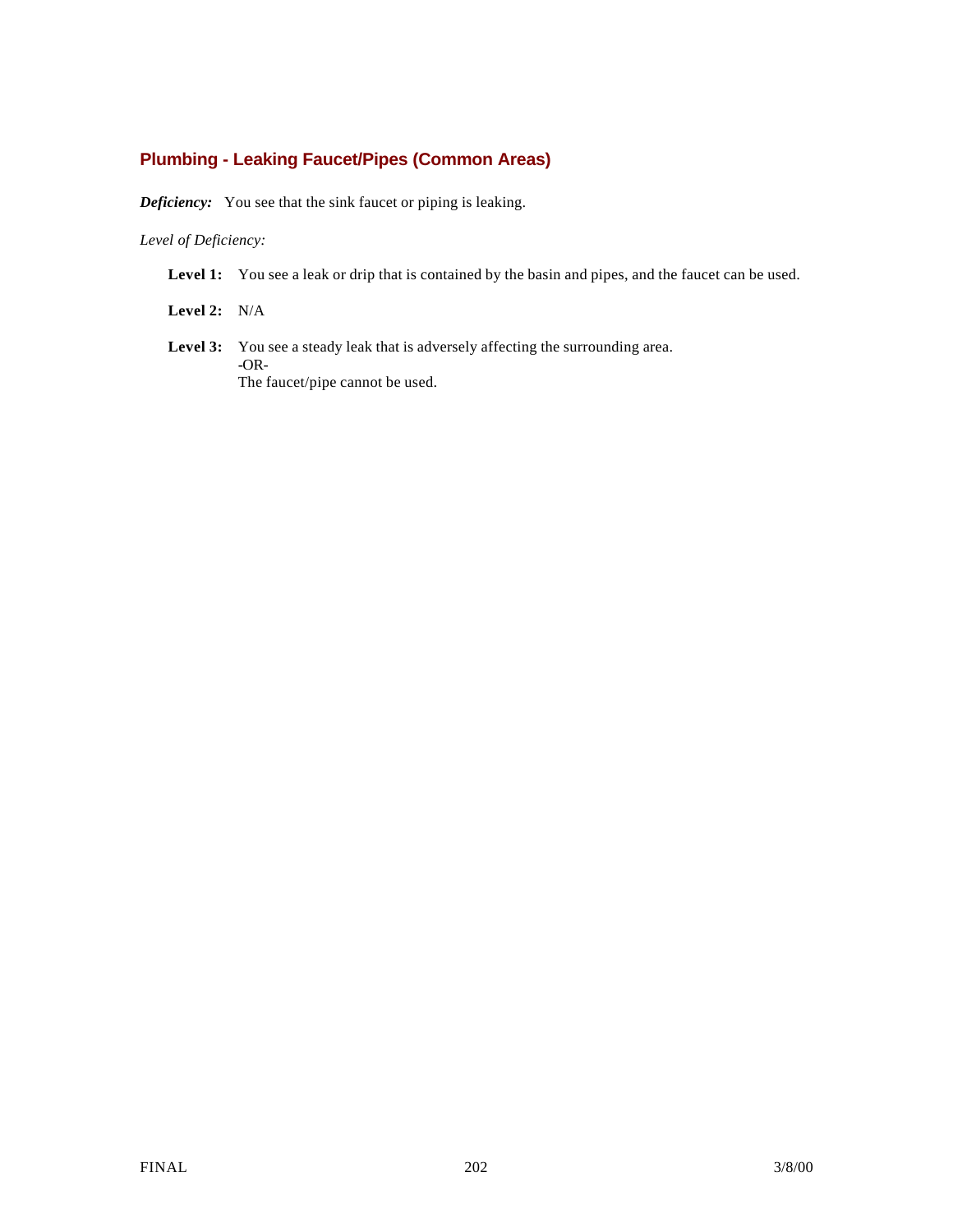# **Range Hood/Exhaust Fans - Excessive Grease/Inoperable (Common Areas)**

*Deficiency:* The apparatus that draws out cooking exhaust does not function as it should. *Level of Deficiency:*

Level 1: An accumulation of dirt threatens the free passage of air.

**Level 2:** N/A

**Level 3:** The exhaust fan does not function. **-**OR-You estimate that the flue may be completely blocked.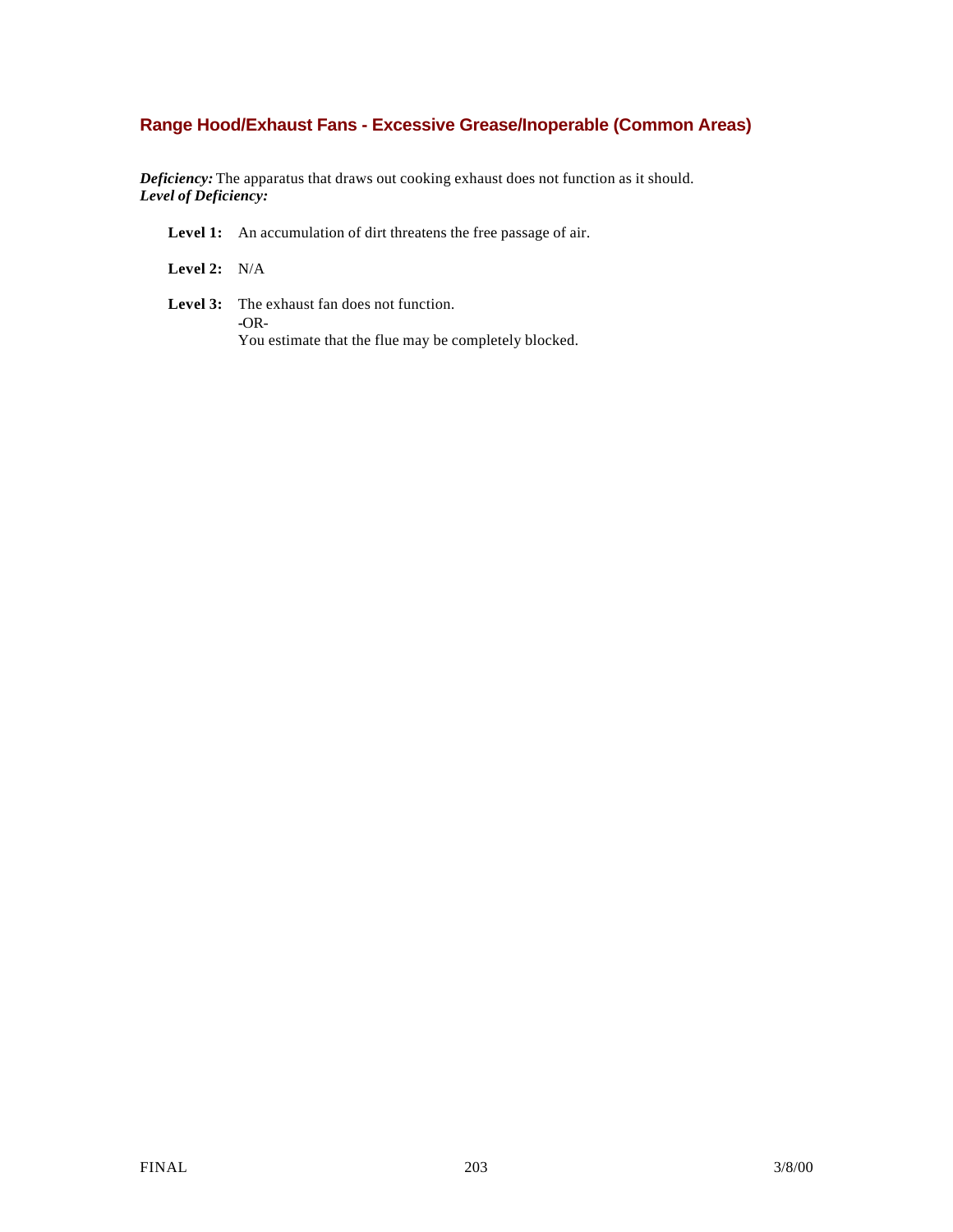# **Range/Stove - Missing/Damaged/Inoperable (Common Areas)**

*Deficiency:* The unit is missing or damaged.

## *Level of Deficiency:*

| <b>Level 1:</b> The operation of doors or drawers is impeded, but the stove is functioning. On gas ranges, |
|------------------------------------------------------------------------------------------------------------|
| flames are not distributed equally. The pilot light is out on one or more burners.                         |

- Level 2: One burner is not functioning.
- **Level 3:** The unit is missing. -OR-2 or more burners are not functioning. -OR-The oven is not functioning.

#### **Comments**

Level 3: If this condition is a health and safety concern, you must record it manually as "Health and Safety: Hazards."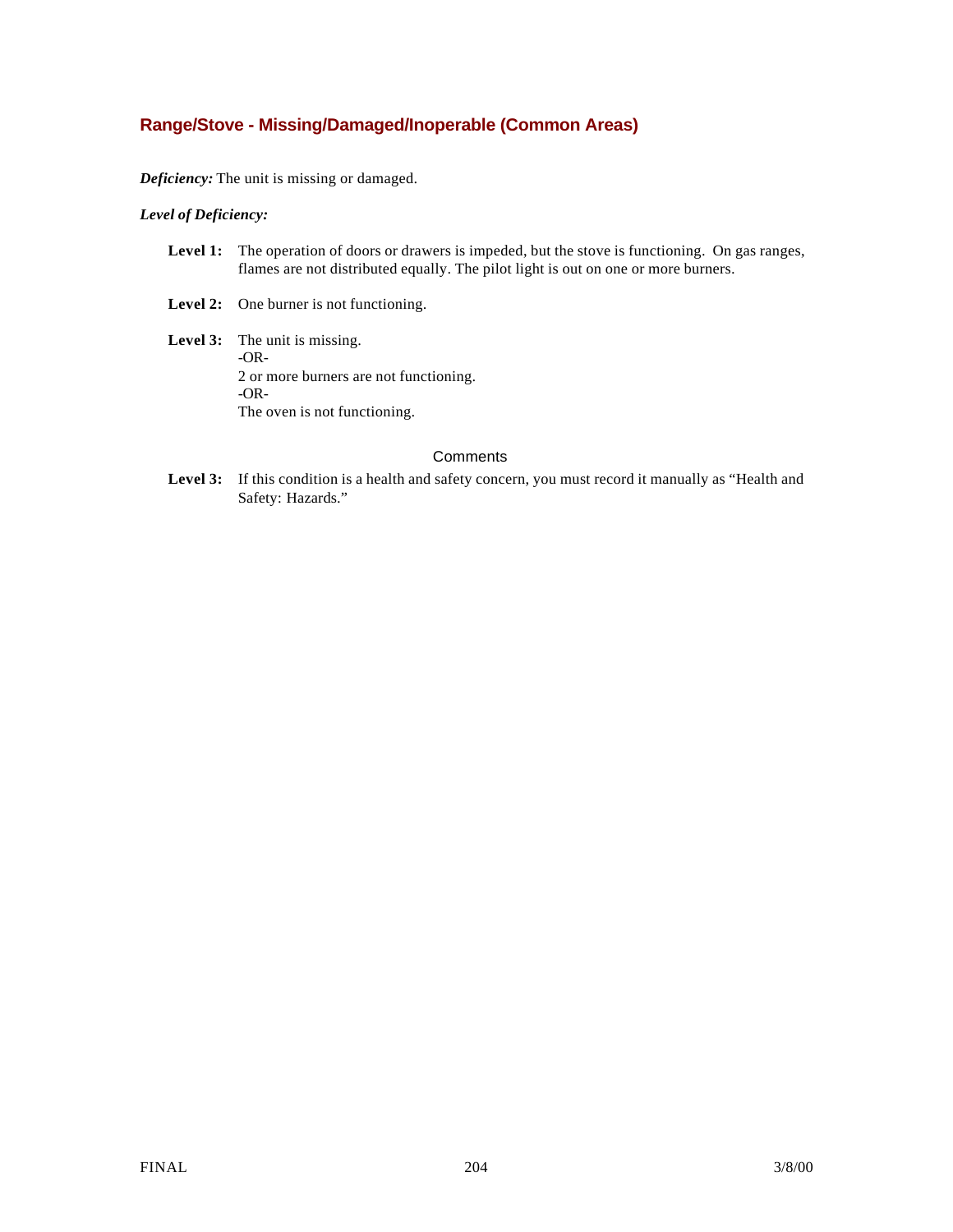# **Refrigerator - Damaged/Inoperable (Common Areas)**

*Deficiency:* The refrigerator is missing or does not cool adequately to store food safely.

## *Level of Deficiency:*

|                | <b>Level 1:</b> The refrigerator has an excessive accumulation of ice.<br>$-OR-$<br>The seals around the doors are deteriorated. |
|----------------|----------------------------------------------------------------------------------------------------------------------------------|
| Level 2: $N/A$ |                                                                                                                                  |
|                | Level 3: The refrigerator is missing.                                                                                            |

-OR-The refrigerator does not cool adequately for the safe storage of food.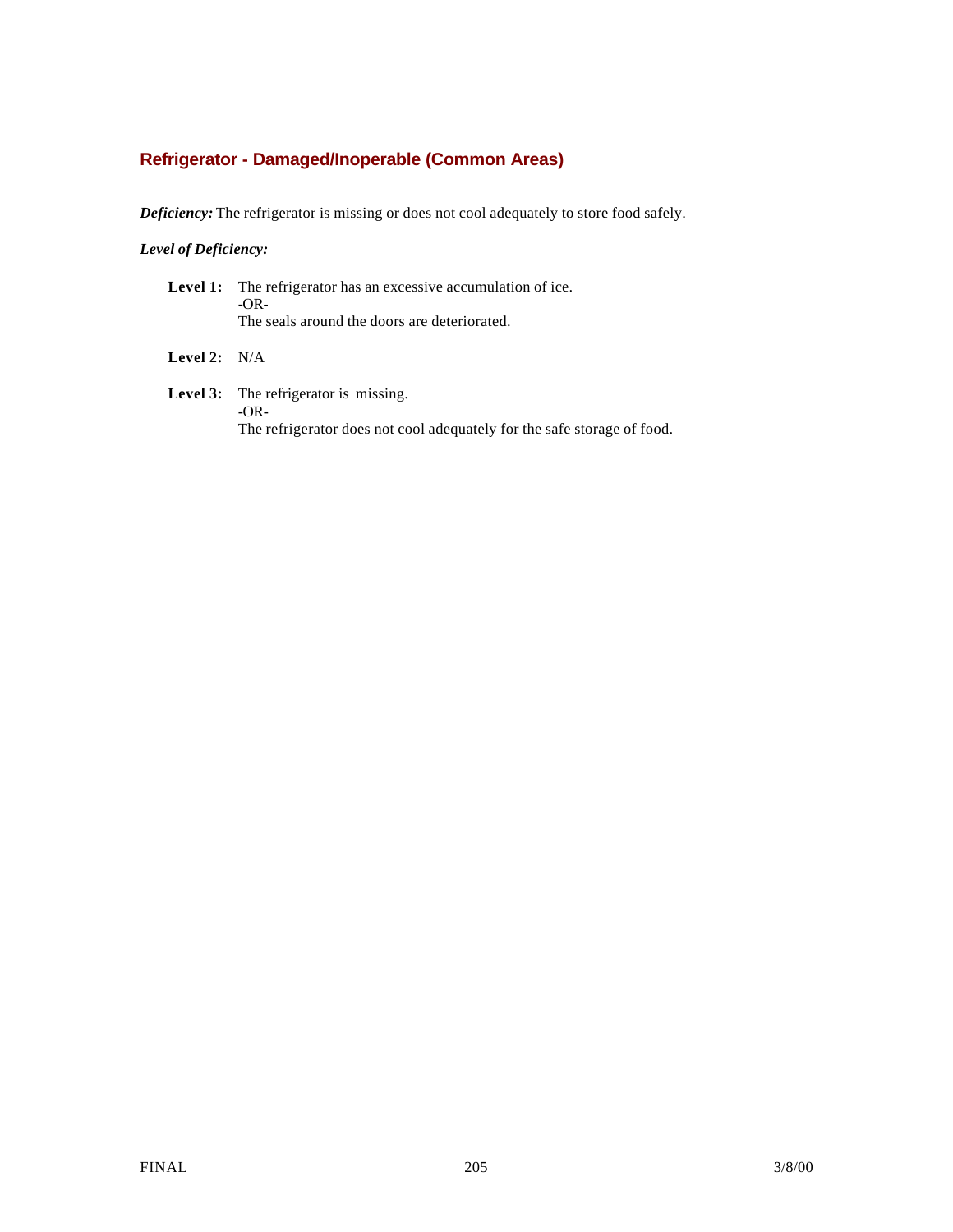# **Sink - Damaged/Missing (Common Areas)**

*Deficiency:* A sink, faucet, or accessories are missing, damaged, or not functioning.

**Note:** If a stopper is missing, do not record it as a deficiency.

- Level 1: You see extensive discoloration or cracks in 50% or more of the basin, but the sink and hardware can still be used to prepare food.
- **Level 2:** N/A
- Level 3: The sink or hardware is either missing or not functioning.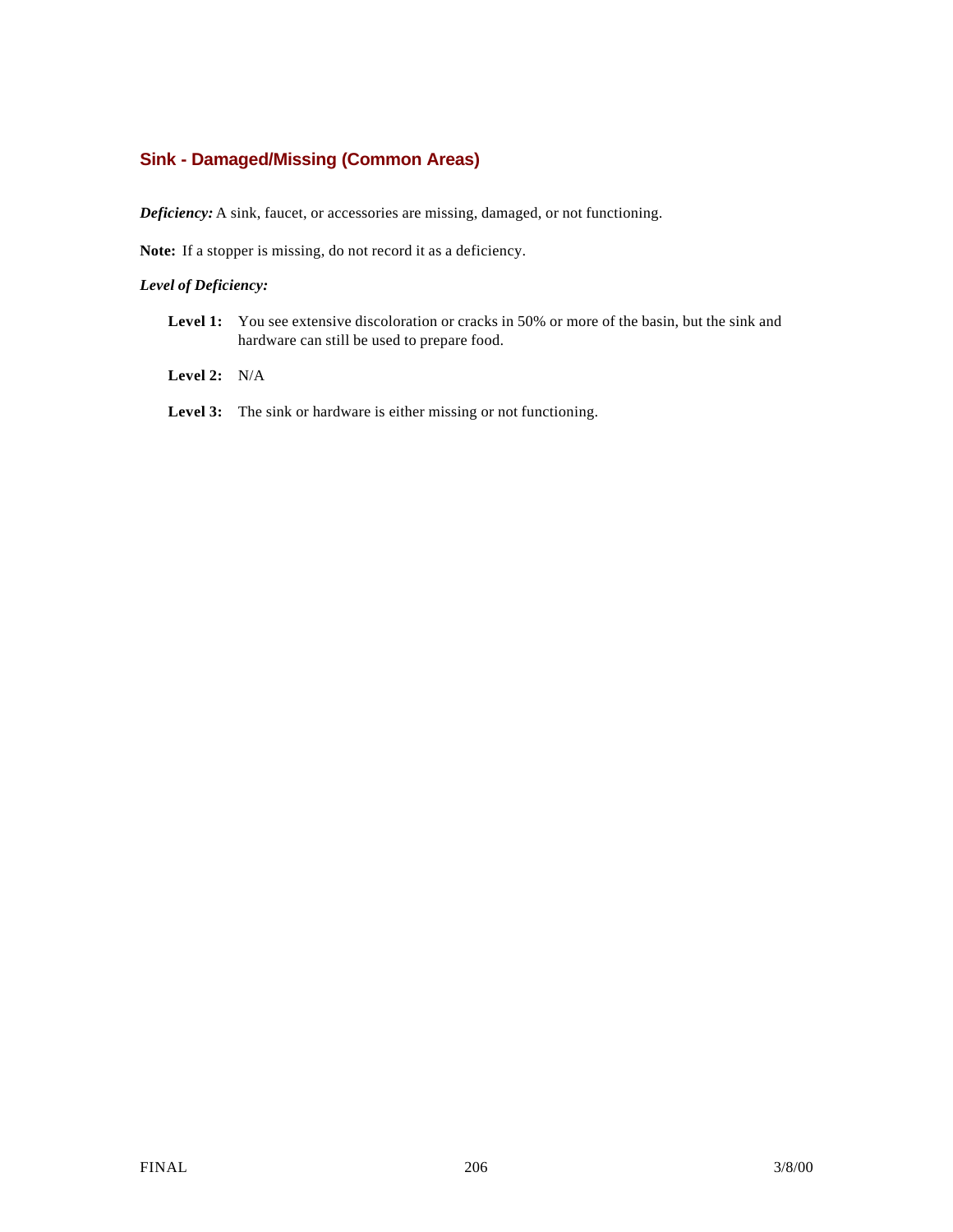# **Dryer Vent - Missing/Damaged/Inoperable (Common Areas)**

*Deficiency:* There is no adequate way to vent heat and lint to the outside.

- **Level 1:** N/A
- **Level 2:** N/A
- **Level 3:** The dryer vent is missing or you see that it is not functioning because it is blocked. Dryer exhaust is not effectively vented to the outside.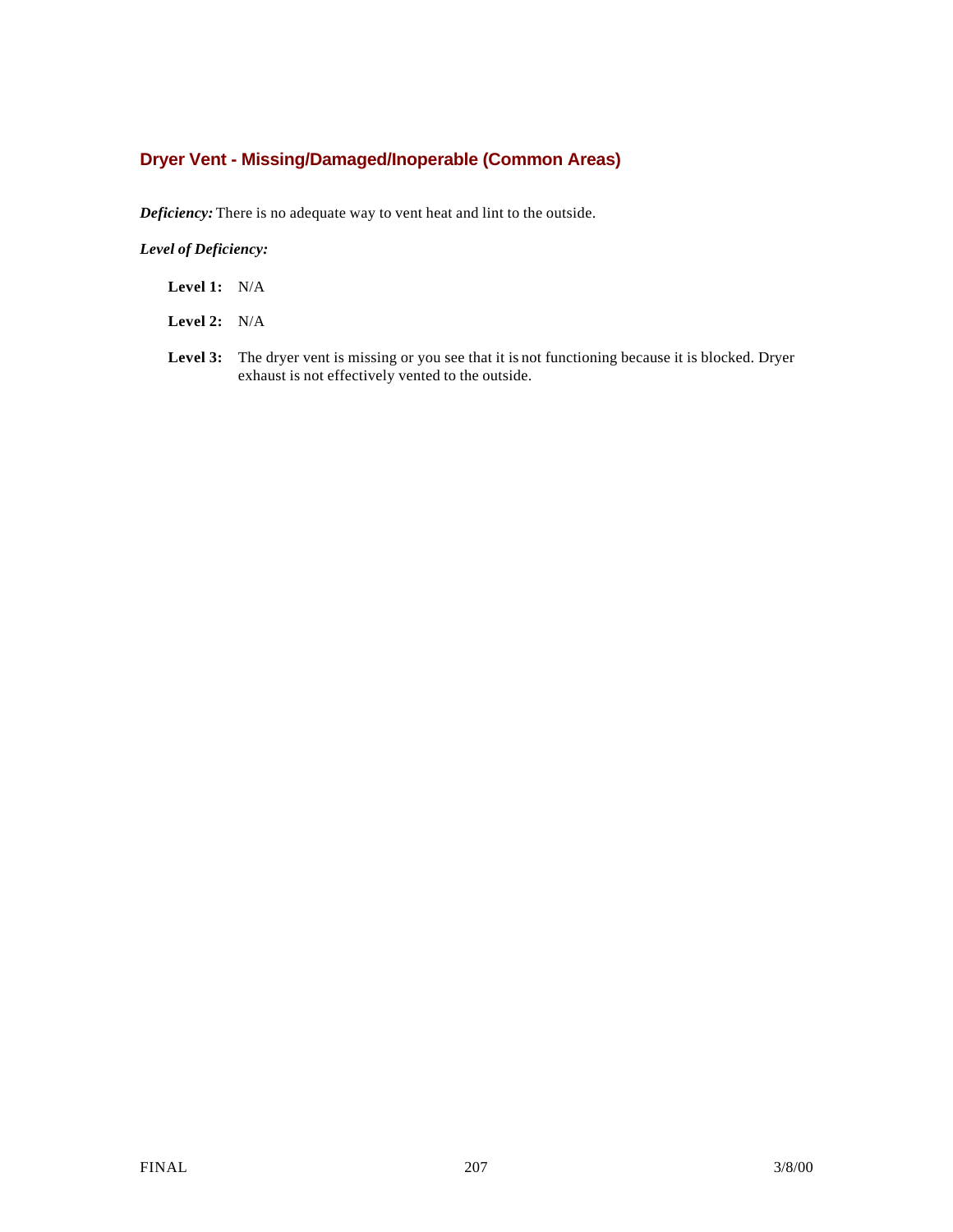# **Baluster/Side Railings - Damaged (Common Areas)**

*Deficiency:* The baluster or side railing on the exterior improvement is loose, damaged, or not functioning- limiting the safe use of this area.

- **Level 2:** N/A
- **Level 3:** The baluster or side rails enclosing the area are loose, damaged, or missing, limiting the safe use of this area.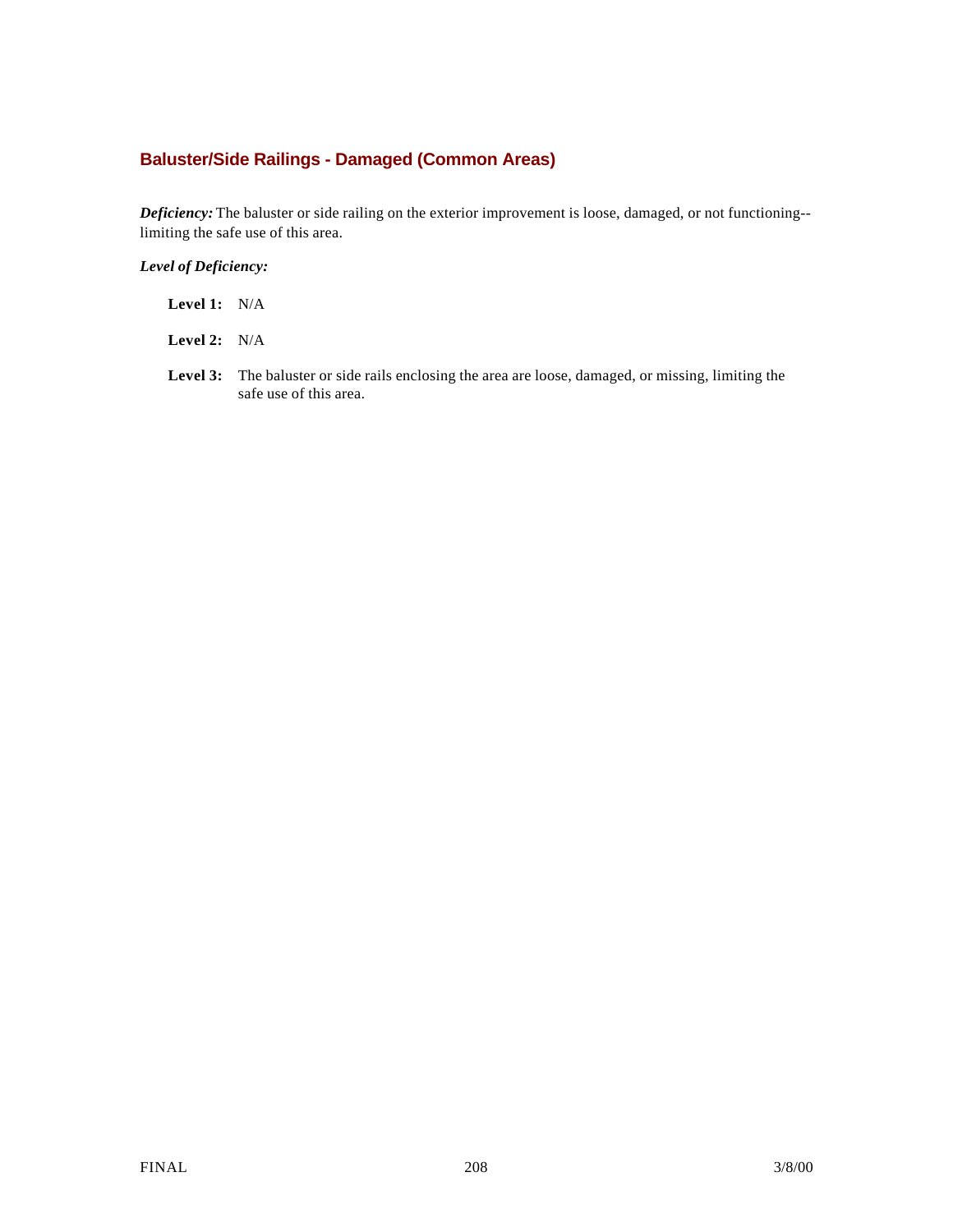# **Restroom Cabinet - Damaged/Missing (Common Areas)**

*Deficiency:* You see damaged or missing cabinets, vanity tops, drawers, shelves, doors, medicine cabinets, or vanities.

*Level of Deficiency:*

Level 1: You see damaged or missing shelves, vanity tops, drawers, or doors that are not functioning as they should for storage or their intended purpose.

**Level 2:** N/A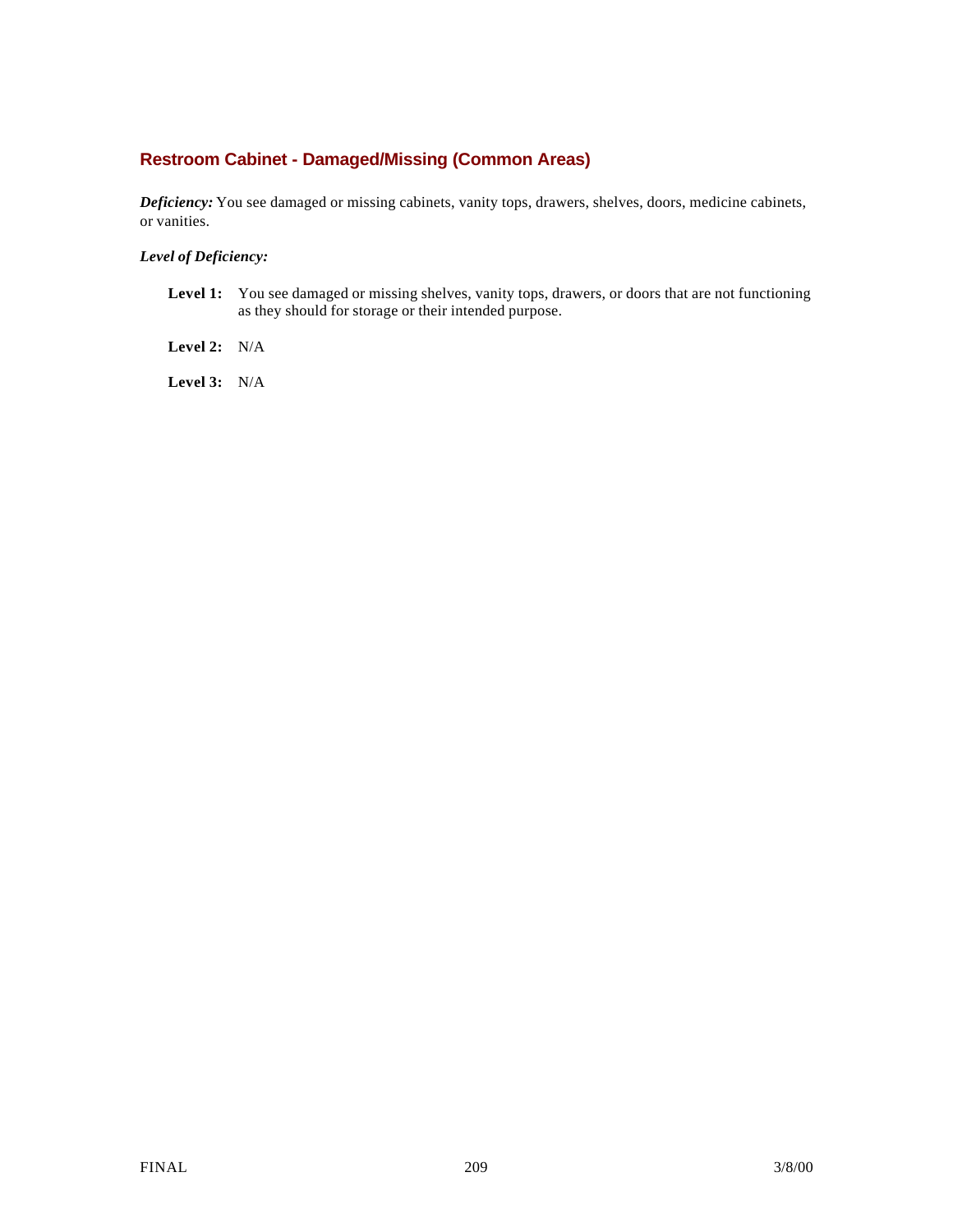# **Shower/Tub - Damaged/Missing (Common Areas)**

*Deficiency:* The shower, tub, or components are damaged or missing.

**Note:** A missing stopper in a common area is not a deficiency.

- **Level 1:** N/A
- **Level 2:** The shower or tub can be used, but you see cracks or extensive discoloration in more than 50% of the basin.
- **Level 3:** The shower or tub cannot be used for any reason. The shower, tub, faucets, drains, or associated hardware is missing or has failed.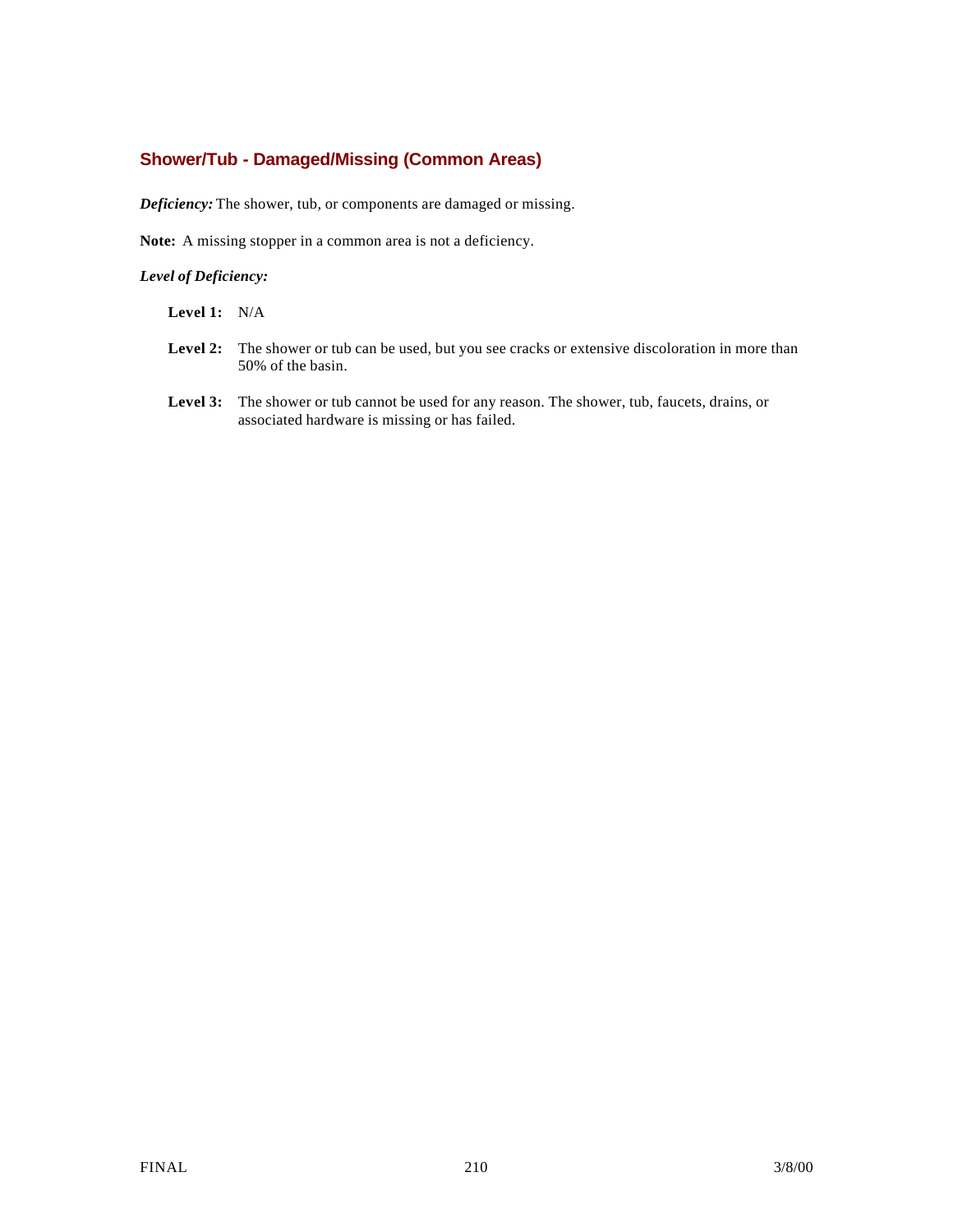# **Ventilation/Exhaust System - Inoperable (Common Areas)**

*Deficiency:* The apparatus used to exhaust air has failed.

**Note:** If there was never a bathroom fan, do not record this as a deficiency.

*Level of Deficiency:*

**Level 1:** N/A

Level 2: An exhaust fan is not functioning. -OR-A bathroom window cannot be opened.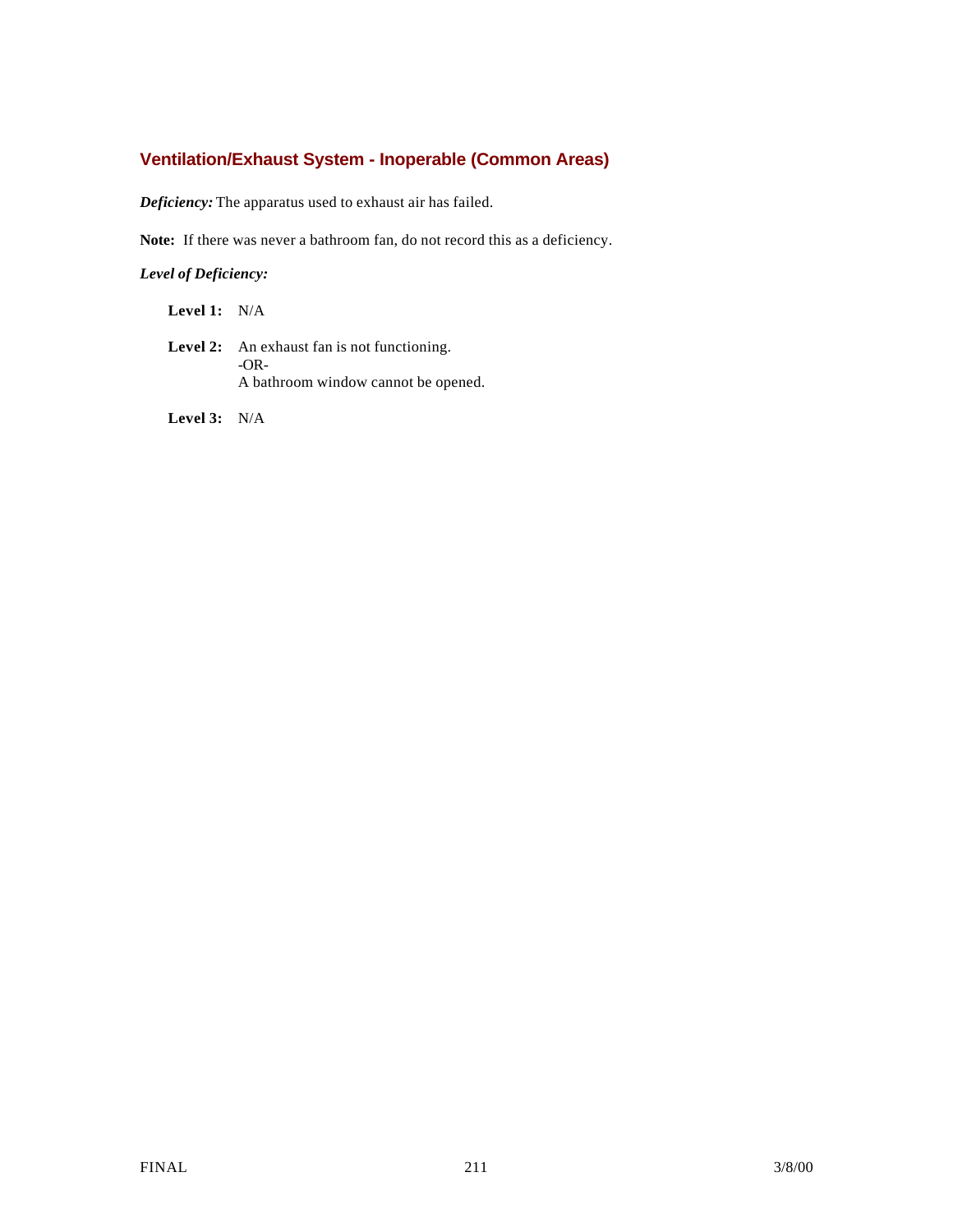# **Water Closet/Toilet - Damaged/Clogged/Missing (Common Areas)**

*Deficiency:* A water closet/toilet is damaged or missing.

## *Level of Deficiency:*

- Level 2: Fixture elements--seat, flush handle, cover etc.--are missing or damaged. **-**OR-The toilet seat is cracked, or the hinge is broken.
- **Level 3:** The bowl is fractured or broken and cannot retain water. -OR-The water closet/toilet is missing. -OR-There is a hazardous condition. -OR-The water closet/toilet cannot be flushed, because of obstruction or another defect.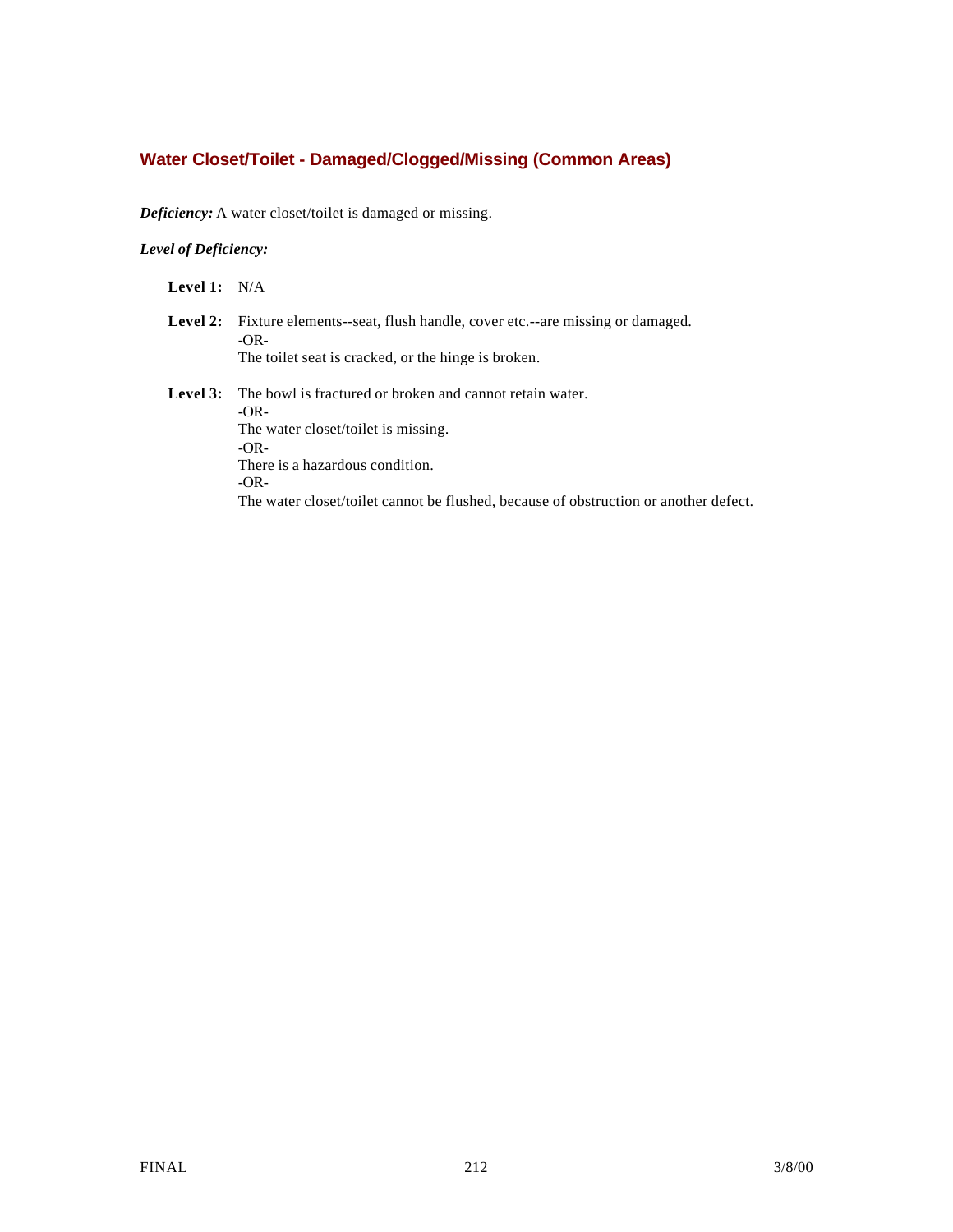# **Chutes Damaged/Missing Components (Common Areas)**

*Deficiency:* The structure that directs garbage into the appropriate storage container is missing or damaged. This includes the chute, chute door, and other components.

**Note:** Do not evaluate the door that leads to the trash room.

## *Level of Deficiency:*

- **Level 1:** N/A
- Level 2: Garbage has backed up into chutes, because the collection structure is missing or broken. Compactors or components—chute, chute door, and other components--have failed.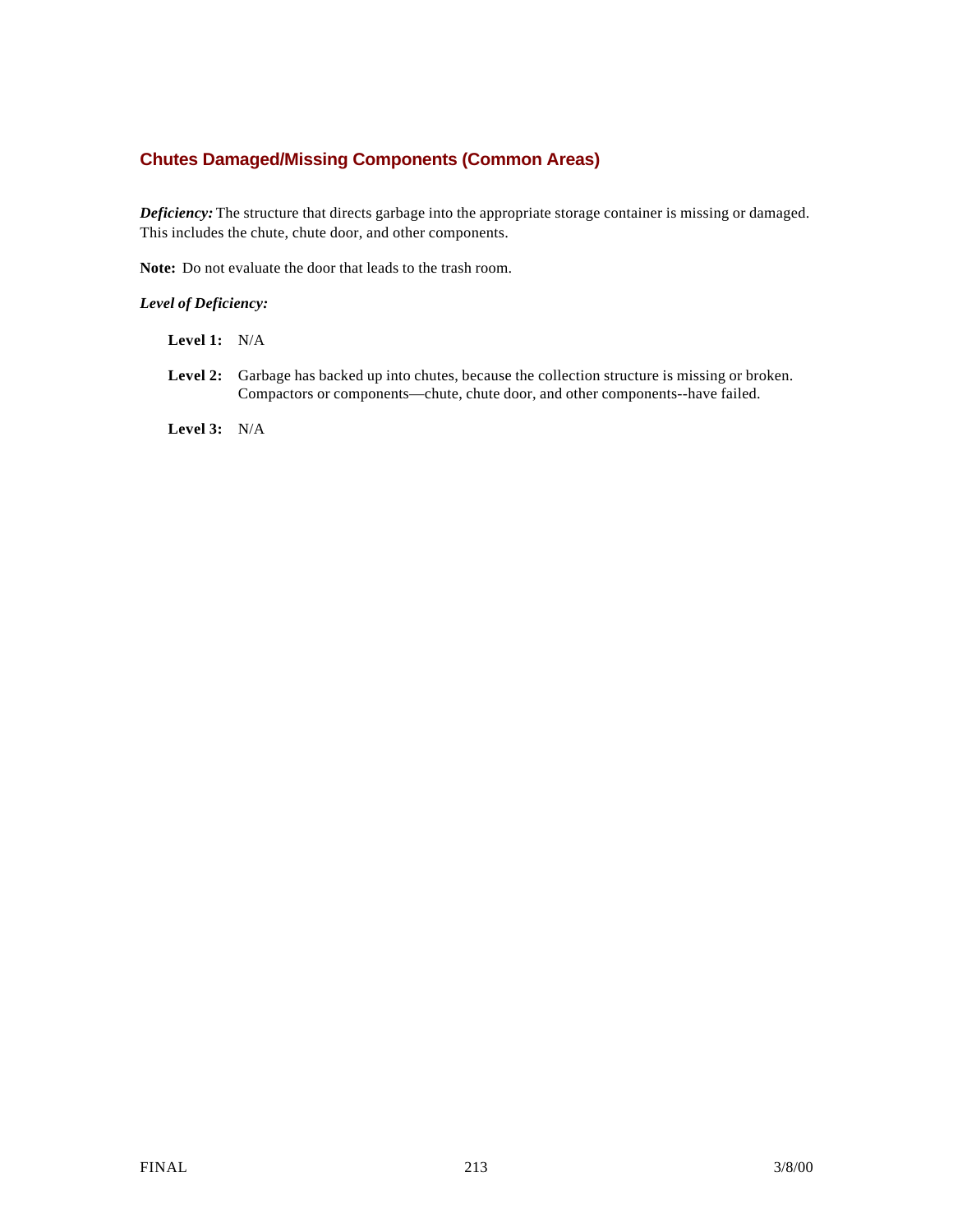# **Unit Inspectable Items**

Items to inspect for "Unit" are as follows:

| <b>Bathroom</b>          | Kitchen                 |
|--------------------------|-------------------------|
| Call-for-Aid             | Lighting                |
| Ceiling                  | <b>Outlets/Switches</b> |
| <b>Doors</b>             | Patio/Porch/Balcony     |
| <b>Electrical System</b> | <b>Smoke Detector</b>   |
| <b>Floors</b>            | <b>Stairs</b>           |
| <b>Hot Water Heater</b>  | <b>Walls</b>            |
| <b>HVAC System</b>       | Windows                 |
|                          |                         |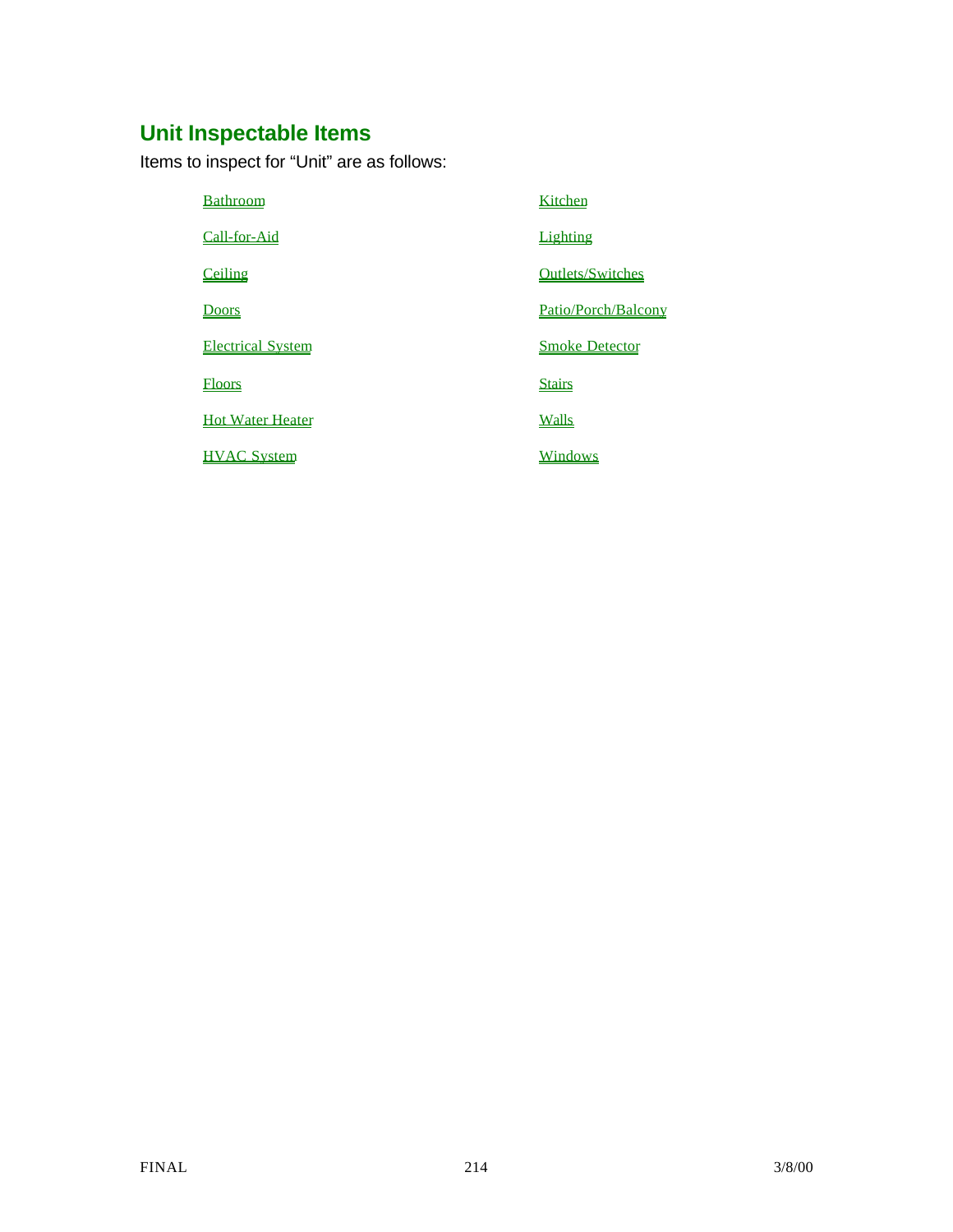# **Bathroom (Unit)**

A room equipped with a water closet or toilet, tub and/or shower, sink, cabinet(s) and/or closet.

This inspectable item can have the following deficiencies:

Bathroom Cabinets - Damaged/Missing

Lavatory Sink - Damaged/Missing

Plumbing - Clogged Drains

Plumbing - Leaking Faucet/Pipes

Shower/Tub - Damaged/Missing

Ventilation/Exhaust System - Inoperable

Water Closet/Toilet - Damaged/Clogged/Missing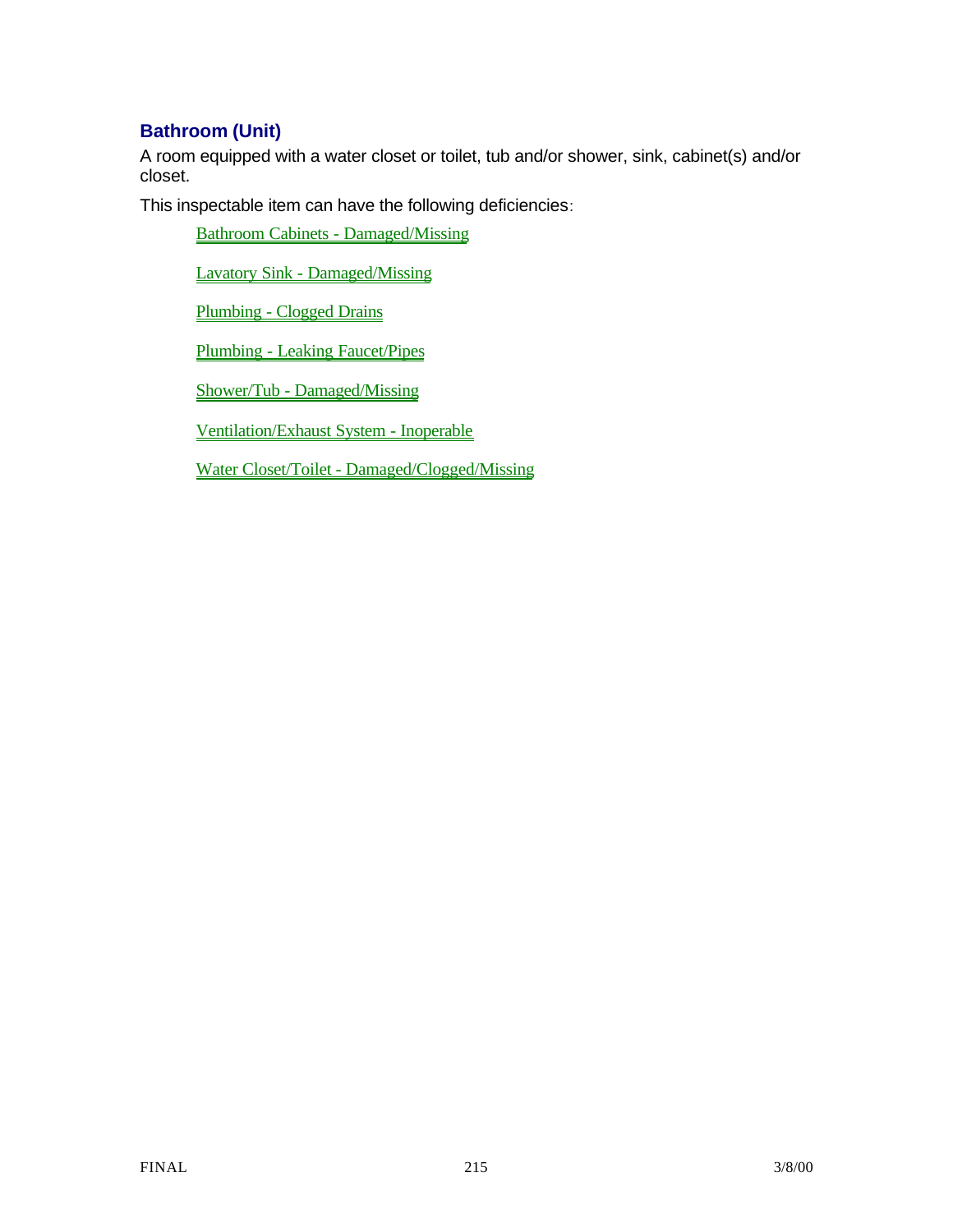# **Bathroom Cabinets - Damaged/Missing (Bathroom)**

*Deficiency:* You see damaged or missing cabinets, vanity tops, drawers, shelves, doors, medicine cabinets, or vanities.

#### *Level of Deficiency:*

Level 1: You see damaged or missing shelves, vanity tops, drawers, or doors that are not functioning as they should for storage or their intended purpose.

**Level 2:** N/A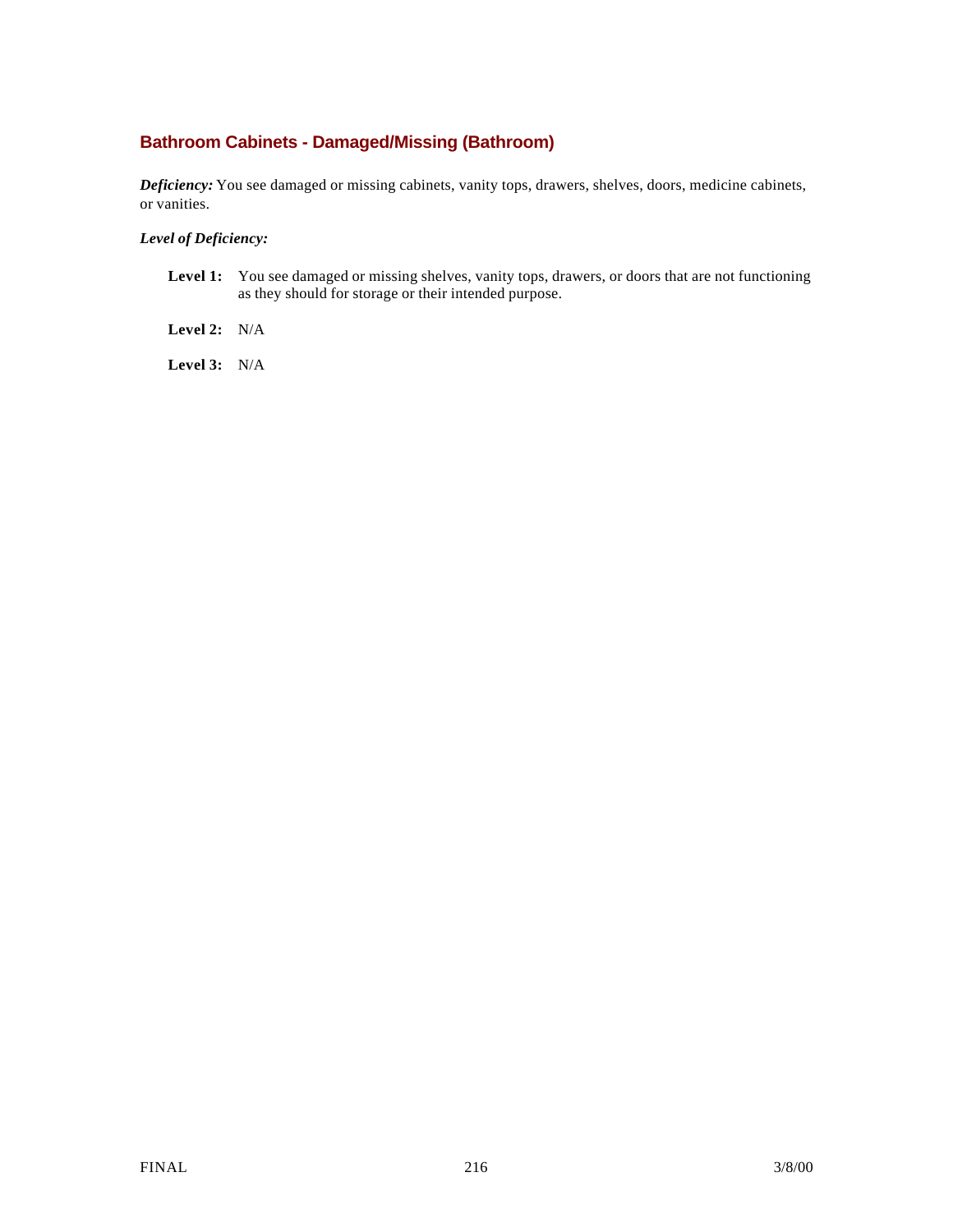## **Lavatory Sink - Damaged/Missing (Bathroom)**

*Deficiency:* A basin (sink) is missing or shows signs of deterioration or distress.

**Note:** If you see the stopper near the shower/tub area, do not record it as a deficiency.

### *Level of Deficiency:*

Level 1: The sink can be used, but you see either of these:

- **•** There are cracks or extensive discoloration in more than 50% of the basin.
- $\blacksquare$  -OR-
- $\blacksquare$  A stopper is missing.

### **Level 2:** N/A

Level 3: The sink cannot be used, because the sink or associated hardware is missing or has failed.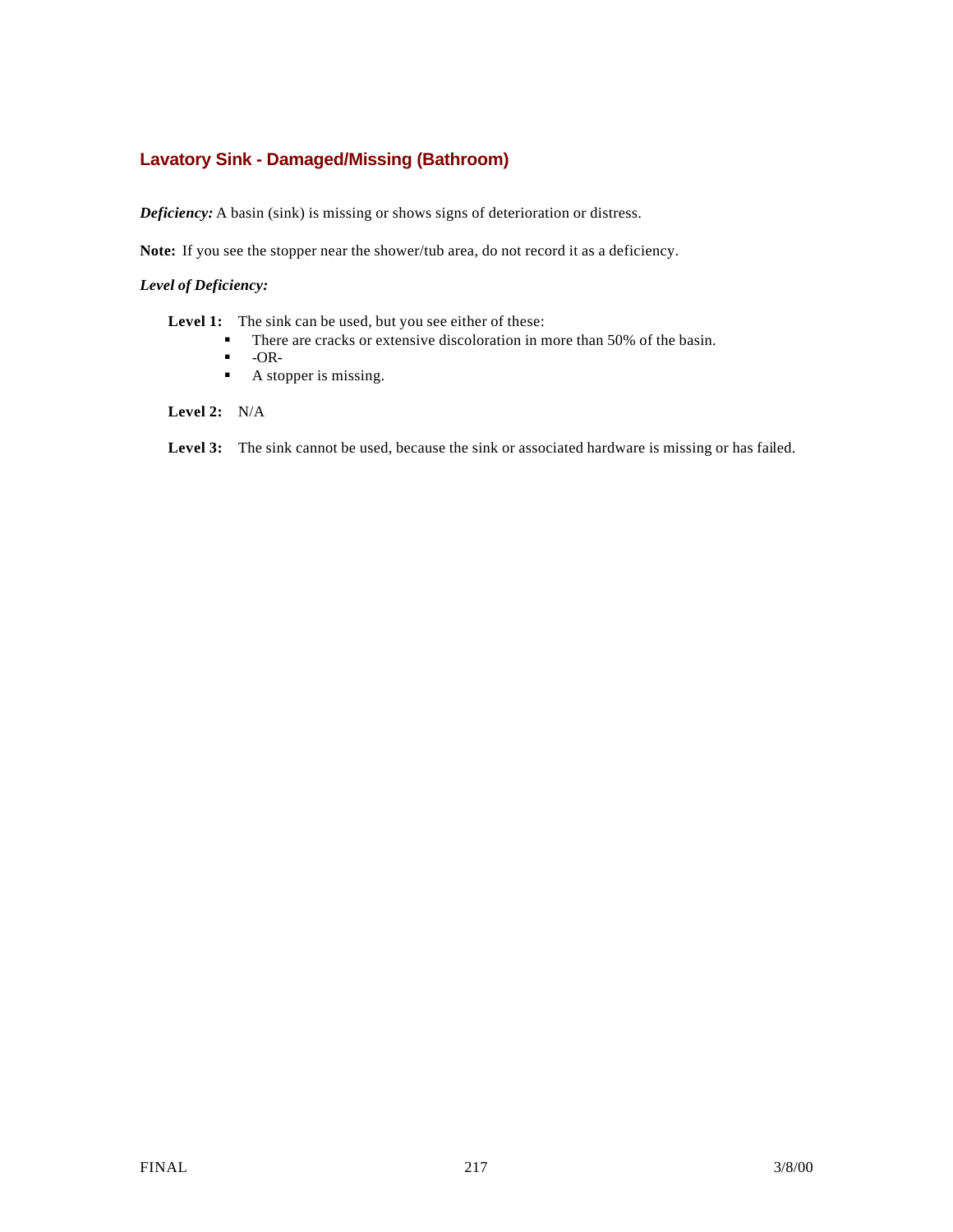## **Plumbing - Clogged Drains (Bathroom)**

*Deficiency:* Water does not drain adequately in the shower, tub, or basin (sink).

### *Level of Deficiency:*

Level 1: Water does not drain freely, but the fixtures can be used.

**Level 2:** N/A

Level 3: The fixtures are not usable, because the drain is completely clogged or shows extensive deterioration.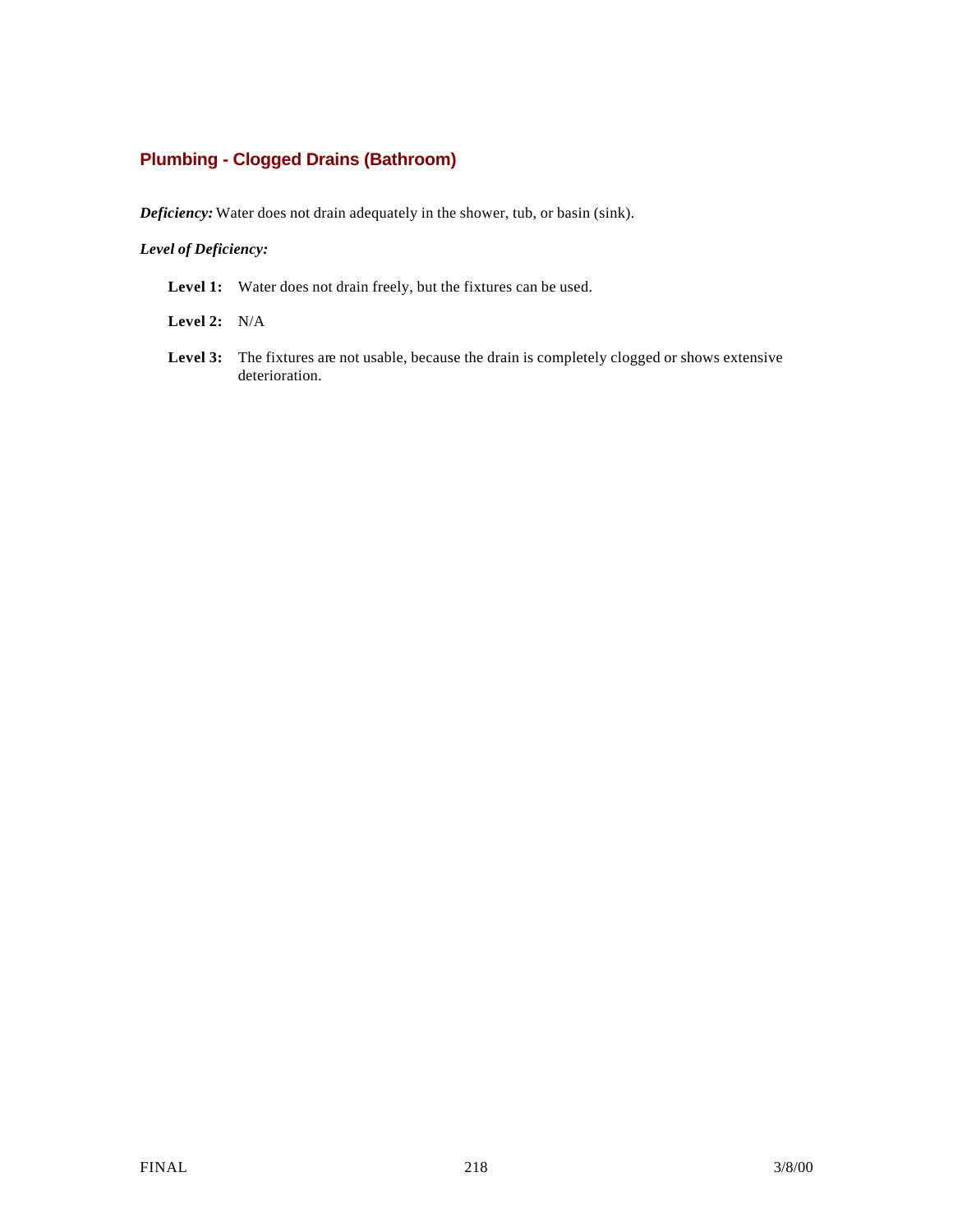## **Plumbing - Leaking Faucet/Pipes (Bathroom)**

*Deficiency:* You see that a basin, shower, water closet, tub faucet, or associated pipes are leaking water.

### *Level of Deficiency:*

Level 1: You see a leak or drip that is contained by the basin, and the faucet or pipe can be used.

**Level 2:** N/A

Level 3: You see a steady leak that is adversely affecting the area around it. **-**OR-The faucet or pipe cannot be used.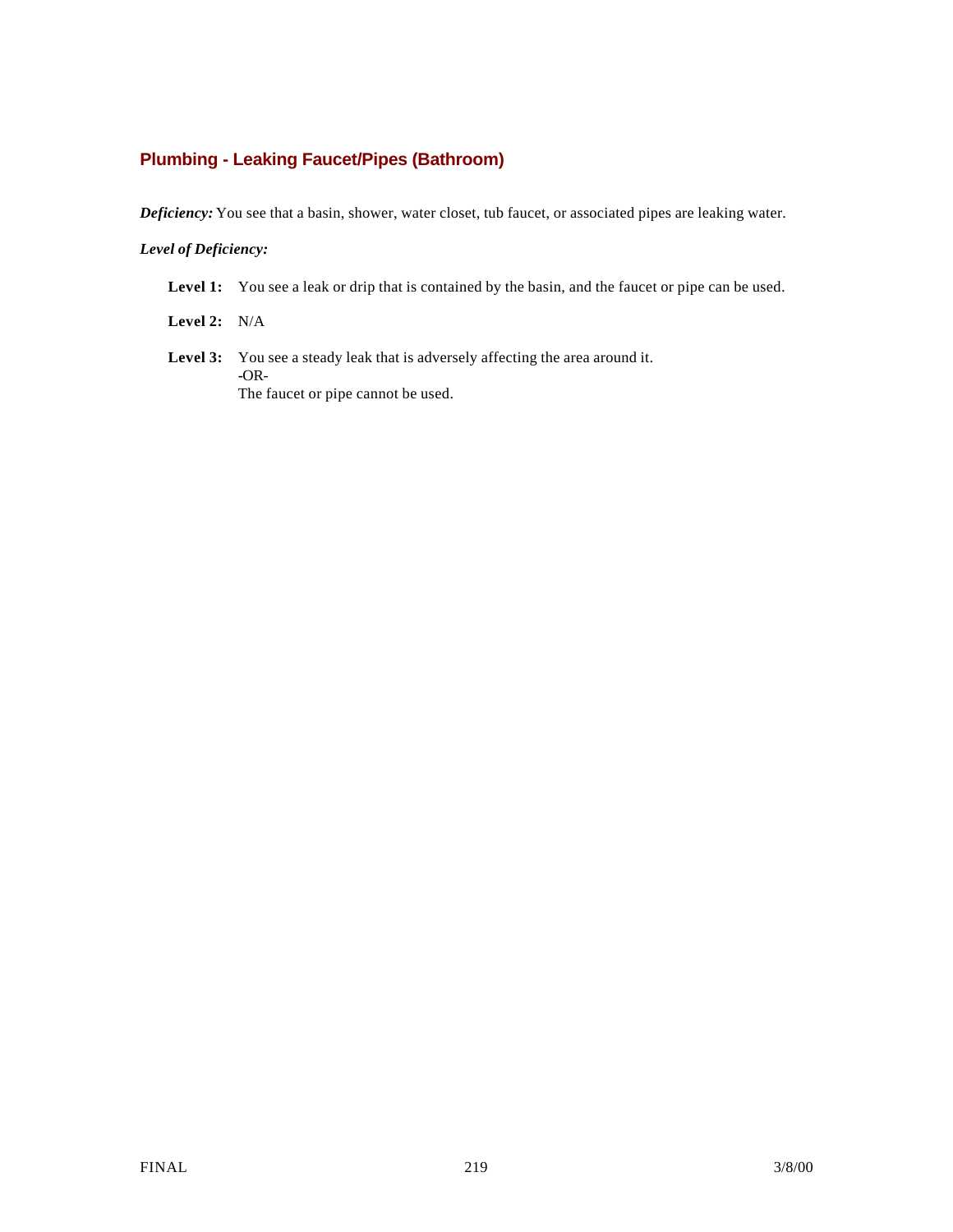## **Shower/Tub - Damaged/Missing (Bathroom)**

*Deficiency:* The shower, tub, or components are damaged or missing. This includes associated hardware grab bars, shower doors, etc.

#### **Note:**

- 1. This does not include leaking faucets and pipes.
- 2. If you see the stopper near the shower/tub area, do not record it as a deficiency.

### *Level of Deficiency:*

- Level 1: A stopper is missing.
- **Level 2:** The shower or tub can be used, but you see cracks or extensive discoloration in more than 50% of the basin.
- Level 3: The shower or tub cannot be used for any reason. The shower, tub, faucets, drains, or associated hardware is missing or has failed.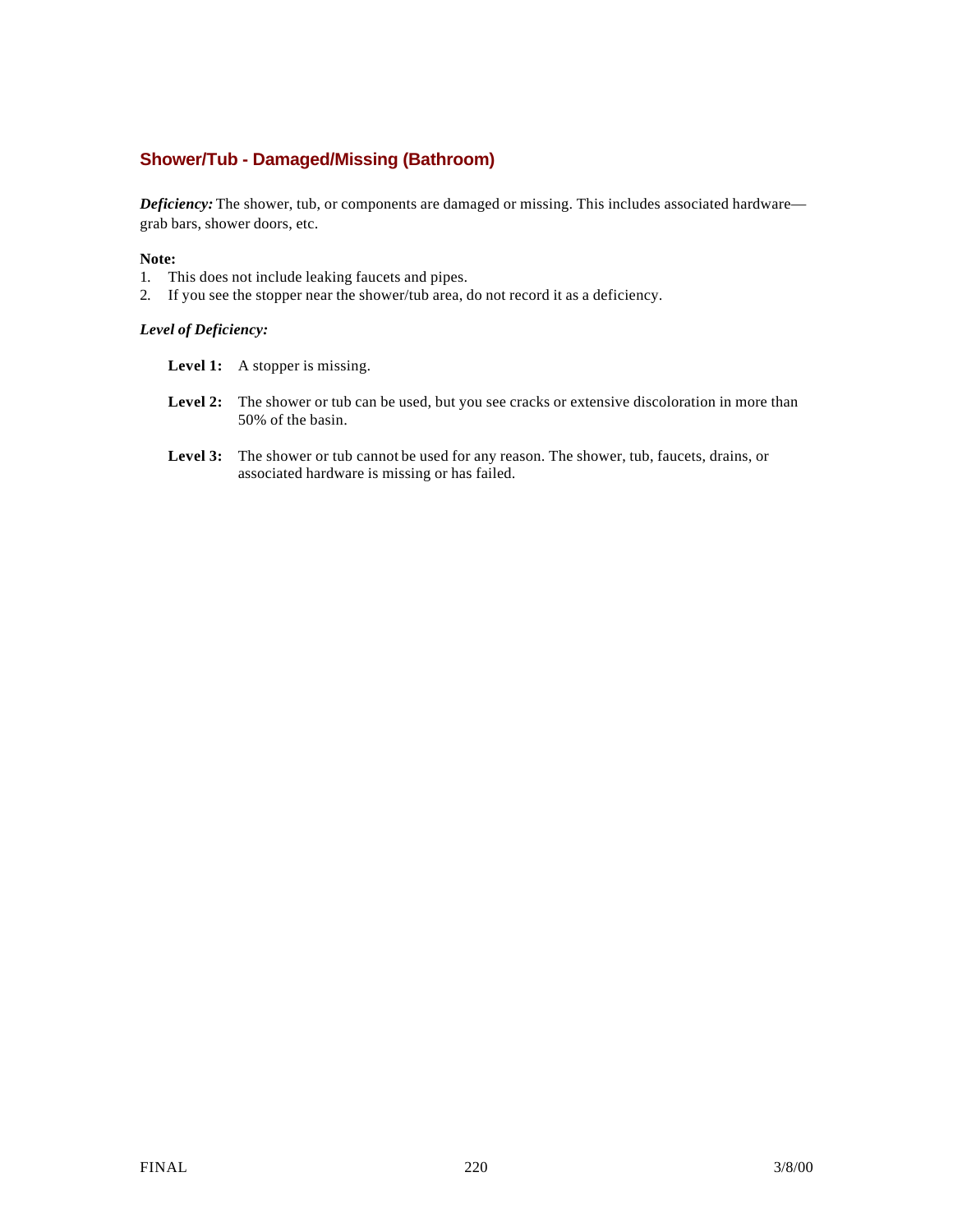## **Ventilation/Exhaust System - Inoperable (Bathroom)**

*Deficiency:* The apparatus used to exhaust air has failed.

### **Note:**

- 1. If a resident has blocked an exhaust fan but it can function properly, do not record this as a deficiency.
- 2. If a resident has disconnected a fan, consider it functional if it can be immediately reconnected for your inspection.
- 3. If there was never a bathroom fan, do not record this as a deficiency.

### *Level of Deficiency:*

**Level 1:** N/A

Level 2: An exhaust fan is not functioning. -OR-A bathroom window cannot be opened.

**Level 3:** N/A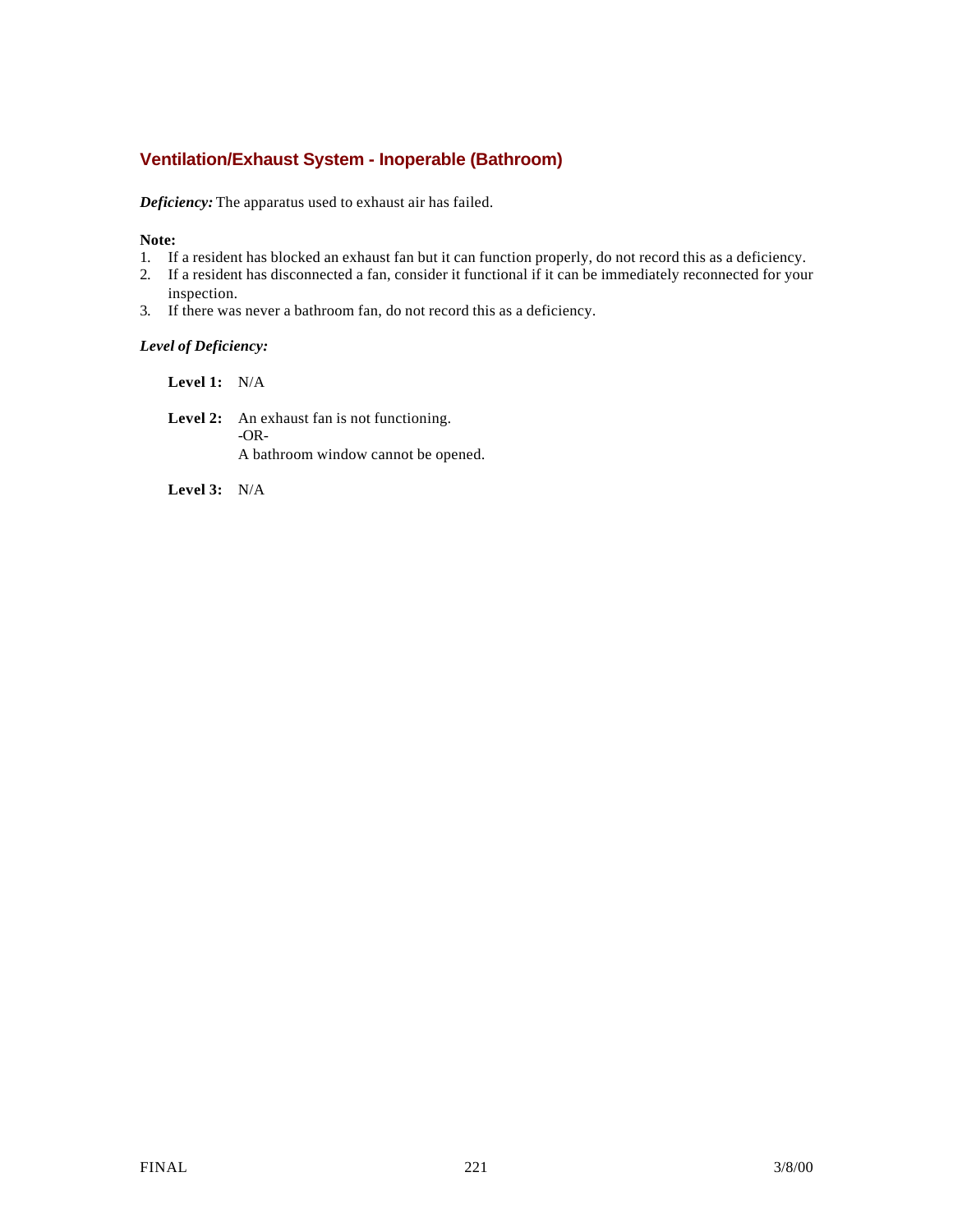## **Water Closet/Toilet - Damaged/Clogged/Missing (Bathroom)**

*Deficiency:* A water closet/toilet is damaged or missing.

### *Level of Deficiency:*

**Level 1:** N/A

- Level 2: Fixture elements--seat, flush handle, cover etc.--are missing or damaged. **-**OR-The toilet seat is cracked, or the hinge is broken.
- **Level 3:** The bowl is fractured or broken and cannot retain water. -OR-The water closet/toilet is missing. -OR-There is a hazardous condition. -OR-The water closet/toilet cannot be flushed, because of obstruction or another defect.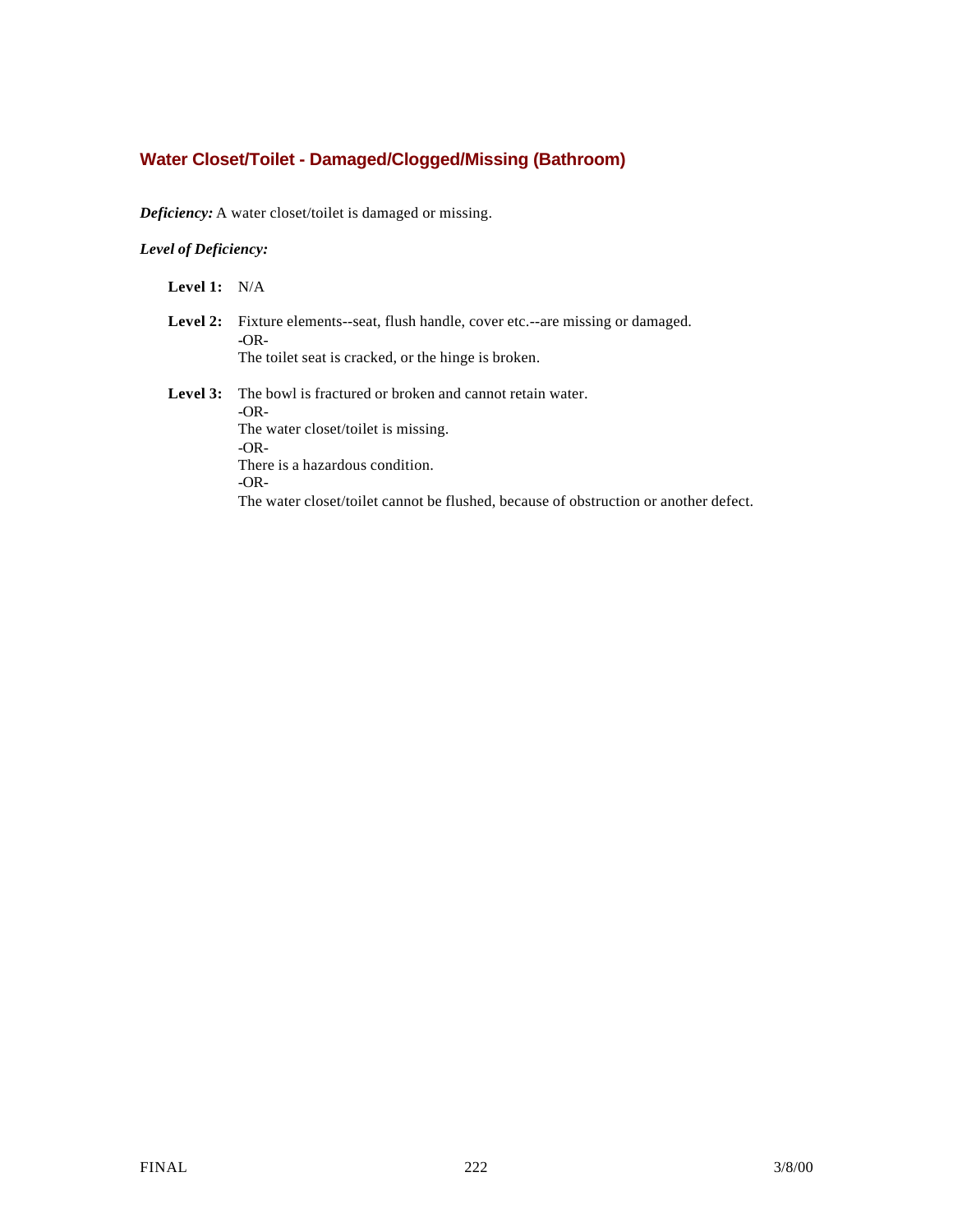# **Call-for-Aid (Unit)**

System to summon help. May be visual, audible, or both. May be activated manually or automatically when pre-programmed conditions are met.

This inspectable item can have the following deficiency:

**Inoperable**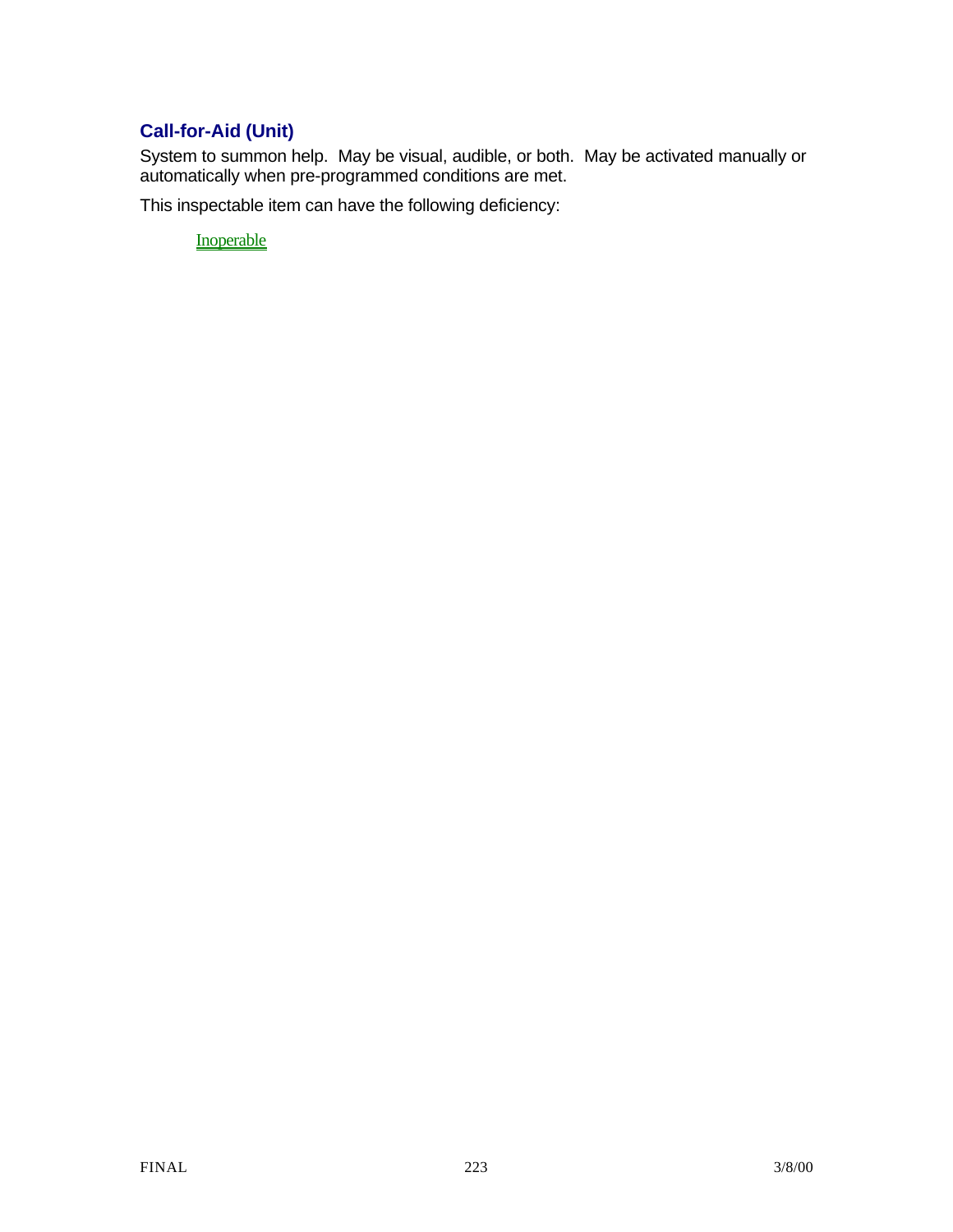# **Inoperable (Call-for-Aid)**

*Deficiency:* The system does not function as it should.

*Level of Deficiency:*

**Level 1:** N/A

**Level 2:** N/A

Level 3: The system does not function as it should.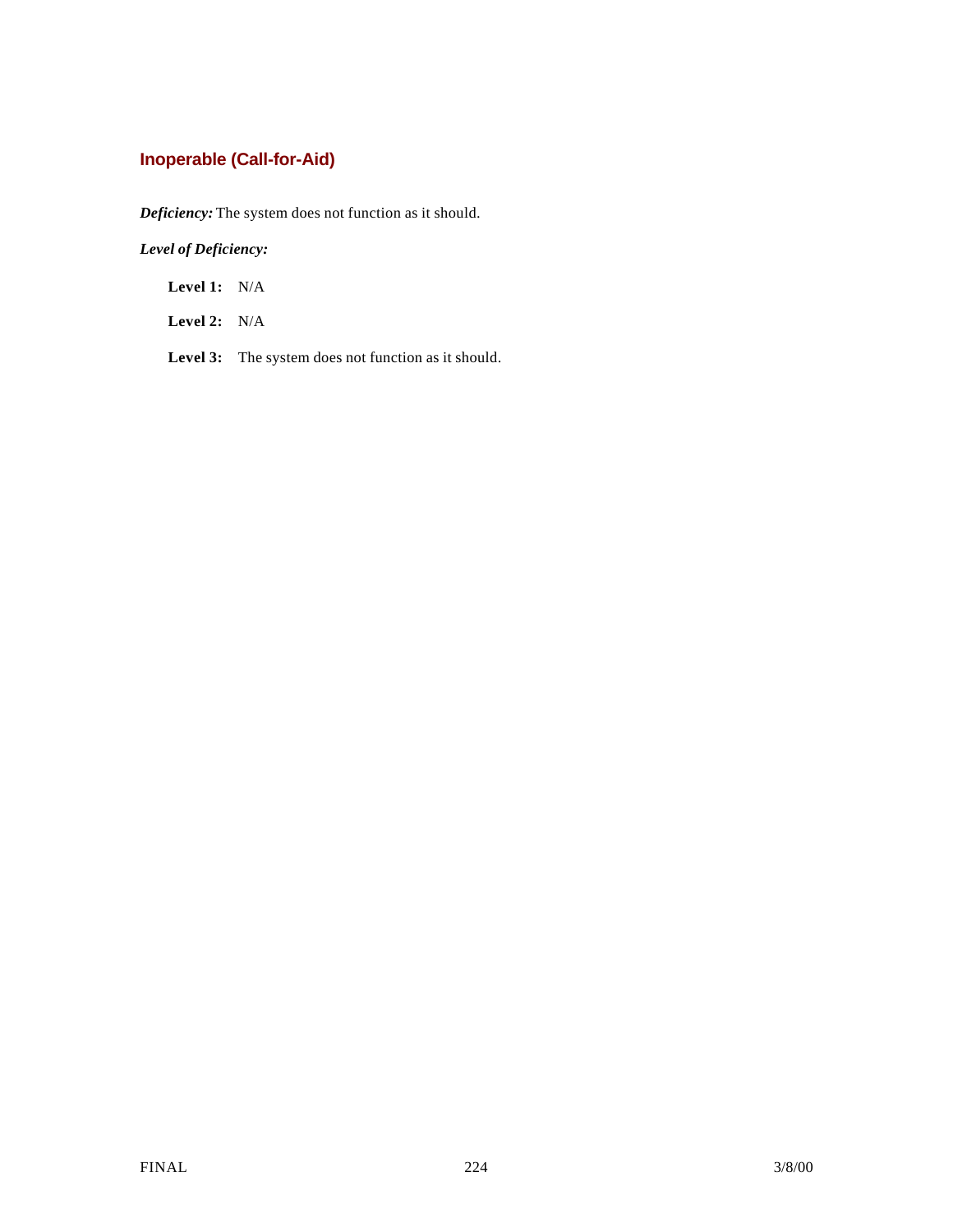# **Ceiling (Unit)**

The visible overhead structure lining the inside of a room or area. This inspectable item can have the following deficiencies:

> Bulging/Buckling Holes/Missing Tiles/Panels/Cracks Peeling/Needs Paint

Water Stains/Water Damage/Mold/Mildew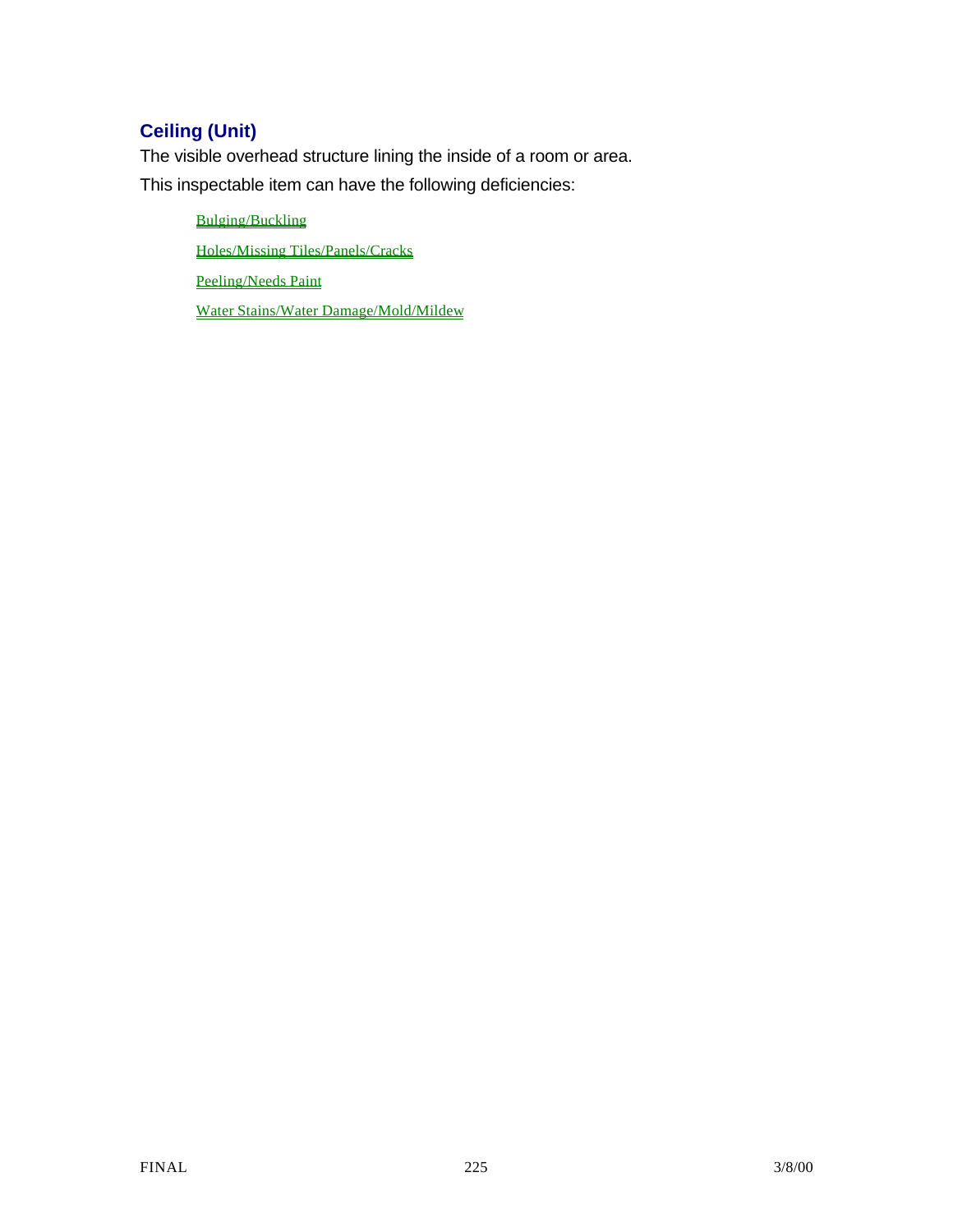## **Bulging/Buckling (Ceiling)**

*Deficiency:* The ceiling is bowed, deflected, sagging, or is no longer aligned horizontally.

### *Level of Deficiency:*

- **Level 1:** N/A
- **Level 2:** N/A
- Level 3: You see bulging, buckling, sagging, or a problem with alignment.

### **Comments**

Level 3: If there is any doubt about the severity of the condition, request an inspection by a structural engineer.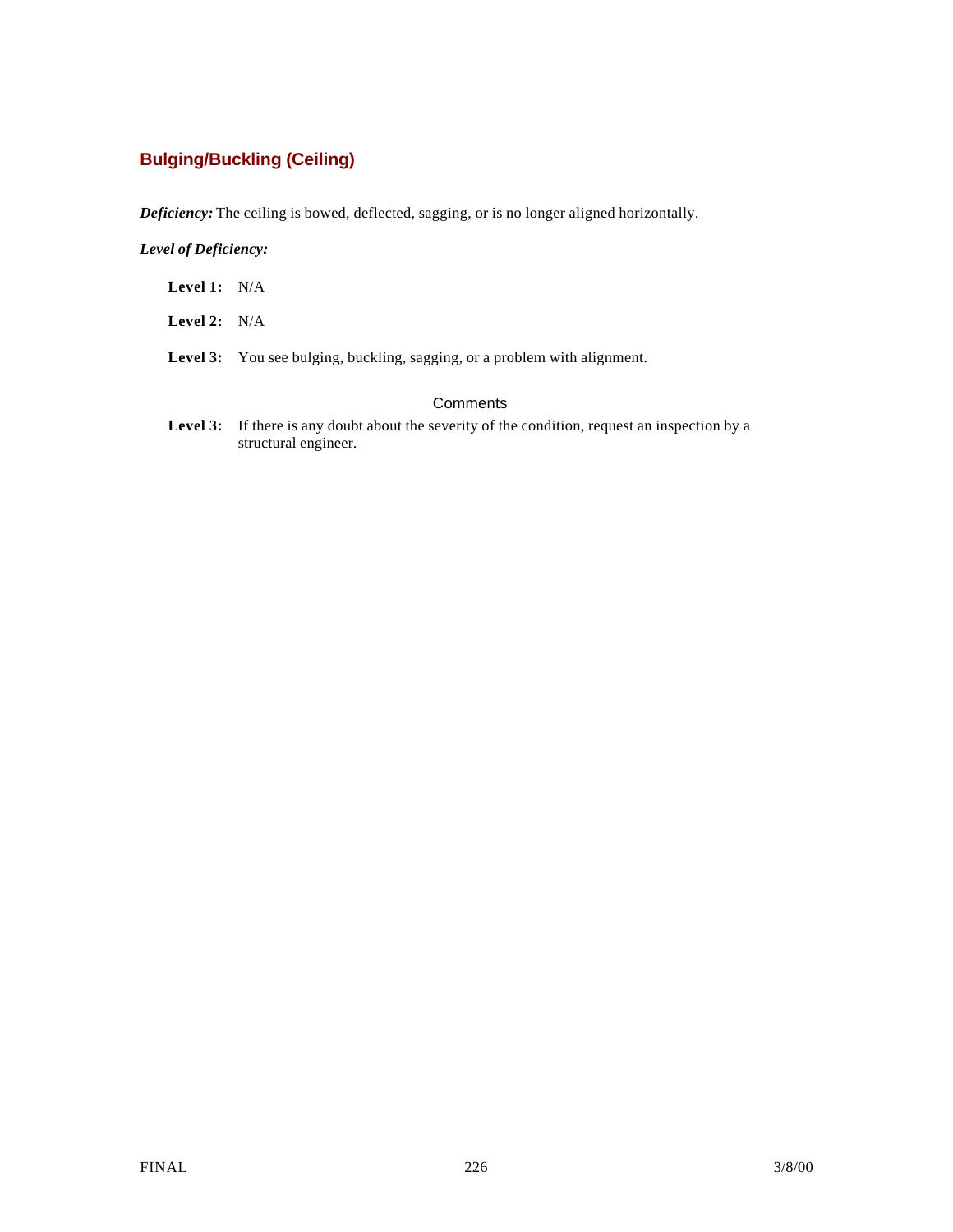## **Holes/Missing Tiles/Panels/Cracks (Ceiling)**

### *Deficiency:*

- The ceiling surface has punctures that may or may not penetrate completely.
- $-OR-$
- Panels or tiles are missing or damaged.

### *Level of Deficiency:*

**Level 1:** You see small holes that are no larger than a sheet of paper--8½ inches by 11 inches. -OR-No hole penetrates the area above. -OR-

You see that no more than 3 tiles or panels are missing.

- Level 2: You see a hole that is larger than a sheet of paper--8½ inches by 11 inches--but it does not penetrate the area above. (You cannot see through it.) -OR-You see that more than 3 tiles or panels are missing. **-**OR-You see a crack more than 1/8 inch wide and 11 inches long.
- Level 3: You see a hole that penetrates the area above; you can see through it.

### **Comments**

Level 3: If a hole is a health and safety concern, you must record it manually in "Health and Safety: Hazards."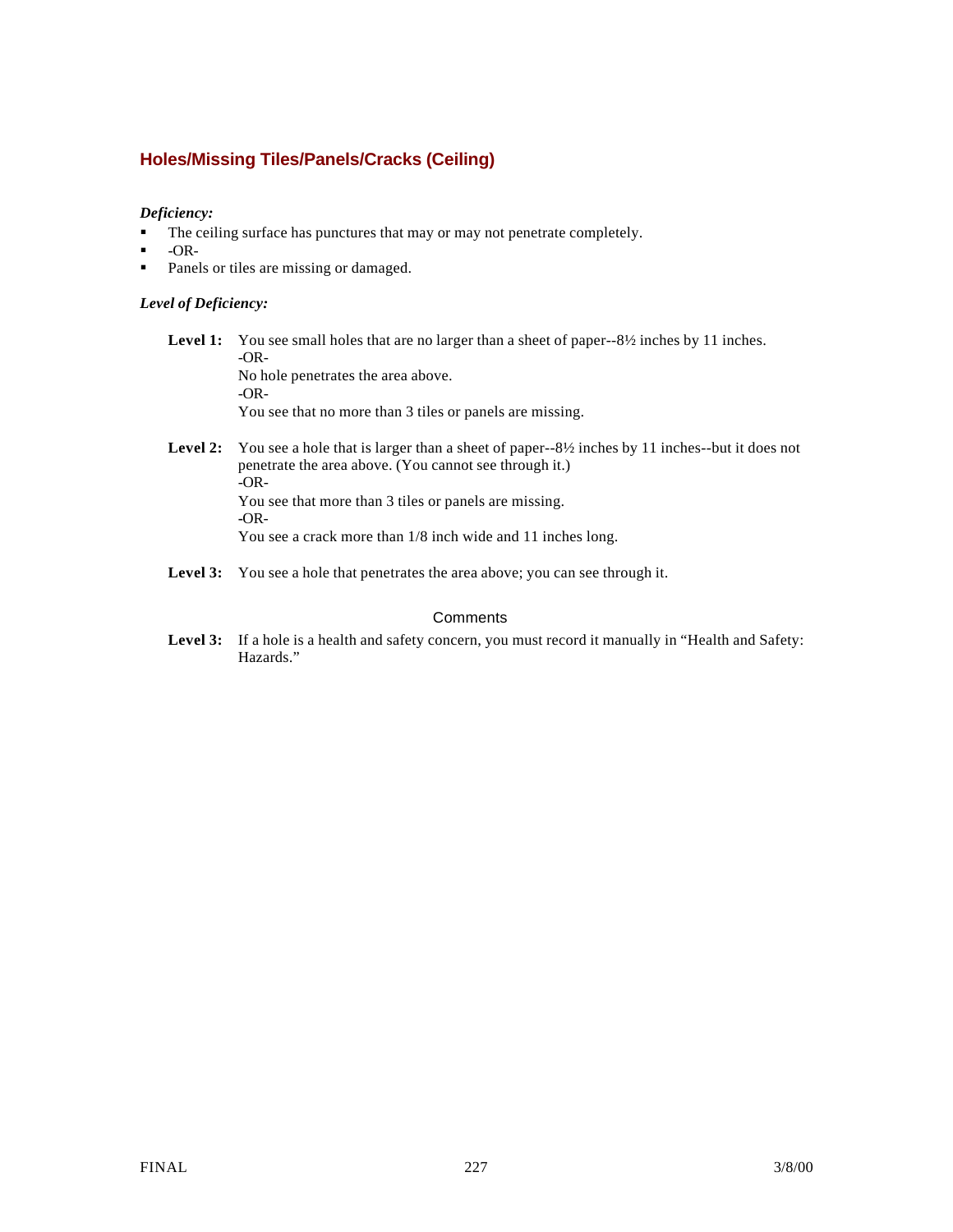## **Peeling/Needs Paint (Ceiling)**

### *Deficiency:*

- You see paint that is peeling, cracking, flaking, or otherwise deteriorated.
- $\blacksquare$  -OR-
- You see a surface that is not painted.

### *Level of Deficiency:*

- Level 1: The affected area is larger than 1 square foot, but smaller than 4 square feet.
- Level 2: The affected area is larger than 4 square feet.

**Level 3:** N/A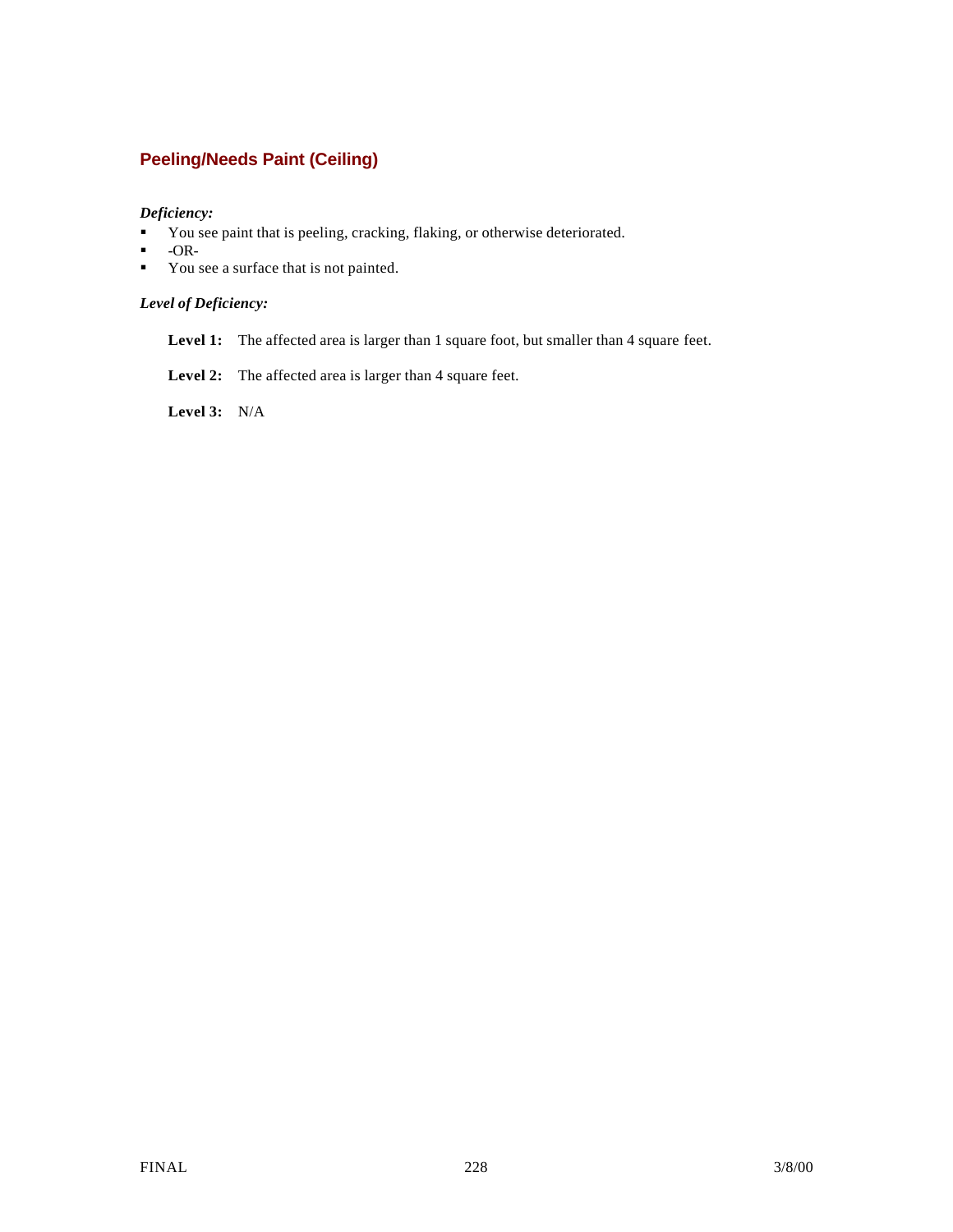### **Water Stains/Water Damage/Mold/Mildew (Ceiling)**

stains, mold, or mildew.

*Deficiency:* You see evidence of water infiltration, mold, or mildew that may have been caused by saturation or surface failure.

#### *Level of Deficiency:*

- Level 1: On one ceiling, you see evidence of a leak, mold, or mildew--such as a darkened area--over a small area (more than 1 square foot but less than 4 square feet). You estimate that less than 10% of the ceiling surface area is affected. You may or may not see water.
- Level 2: On one ceiling, you see evidence of a leak mold or mildew-- such as a darkened area--over a large area (more than 4 square feet). You may or may not see water. -OR-You estimate that 10-50% of the ceiling area has Level 1 damage.
- Level 3: On one ceiling, you estimate that a large portion--50% of its surface--has been substantially saturated or damaged by water, mold, or mildew. You see cracks, moist areas, mold, or mildew. The ceiling surface may have failed. **-**OR-In any one unit, you estimate that more than 50% of the ceiling shows Level 1 damage from

#### **Comments**

Level 3: If the condition is a health and safety concern, you must record it manually in "Health and Safety: Air Quality."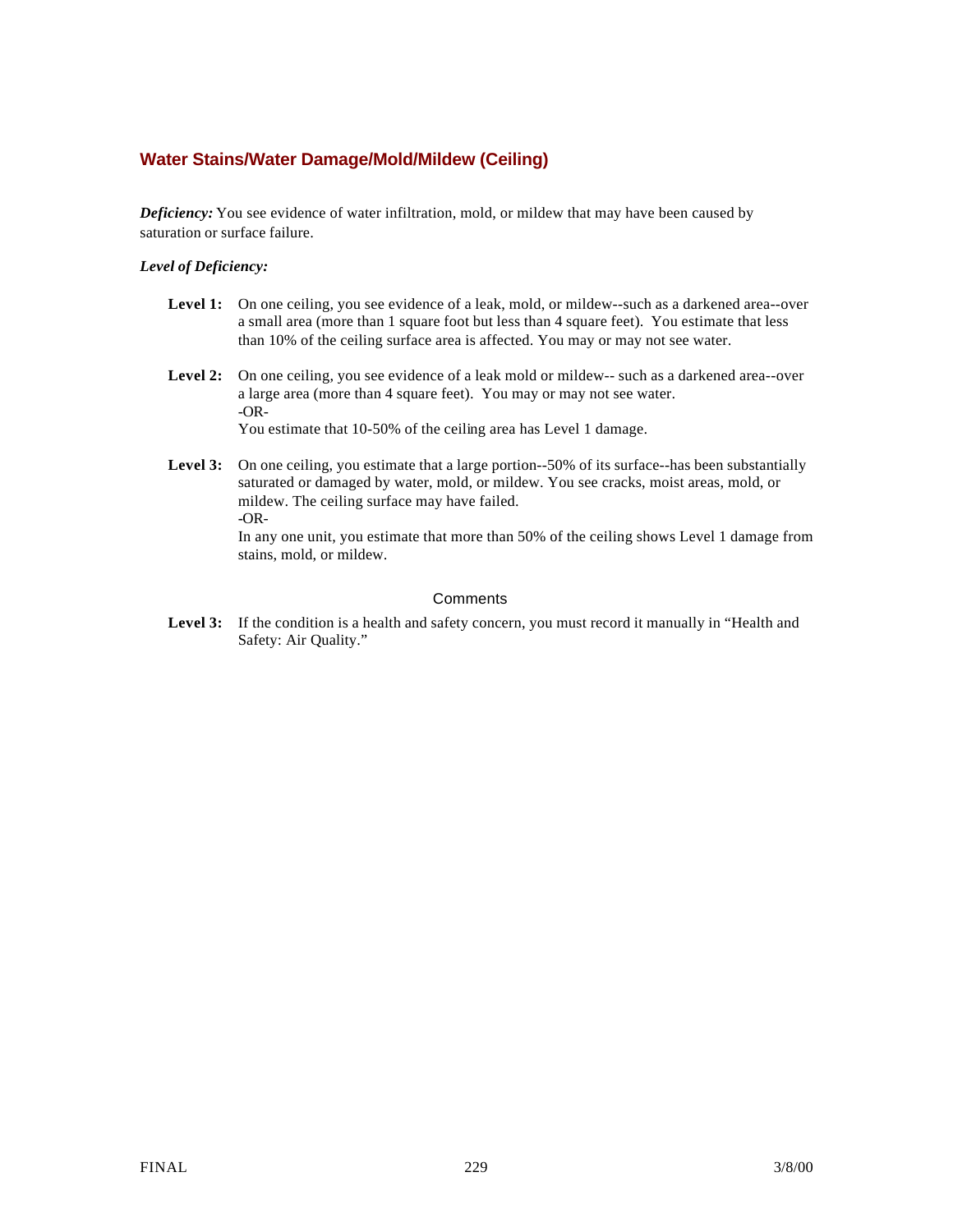# **Doors (Unit)**

Means of access to the interior of a unit, room within the unit, or closet. Doors provide privacy and security, control passage, provide fire and weather resistance.

This inspectable item can have the following deficiencies:

Damaged Surface Holes/Paint/Rusting/Glass

Damaged Frames/Threshold/Lintels/Trim

Damaged Hardware/Locks

Damaged/Missing Screen/Storm/Security Door

Deteriorated/Missing Seals (Entry Only)

Missing Door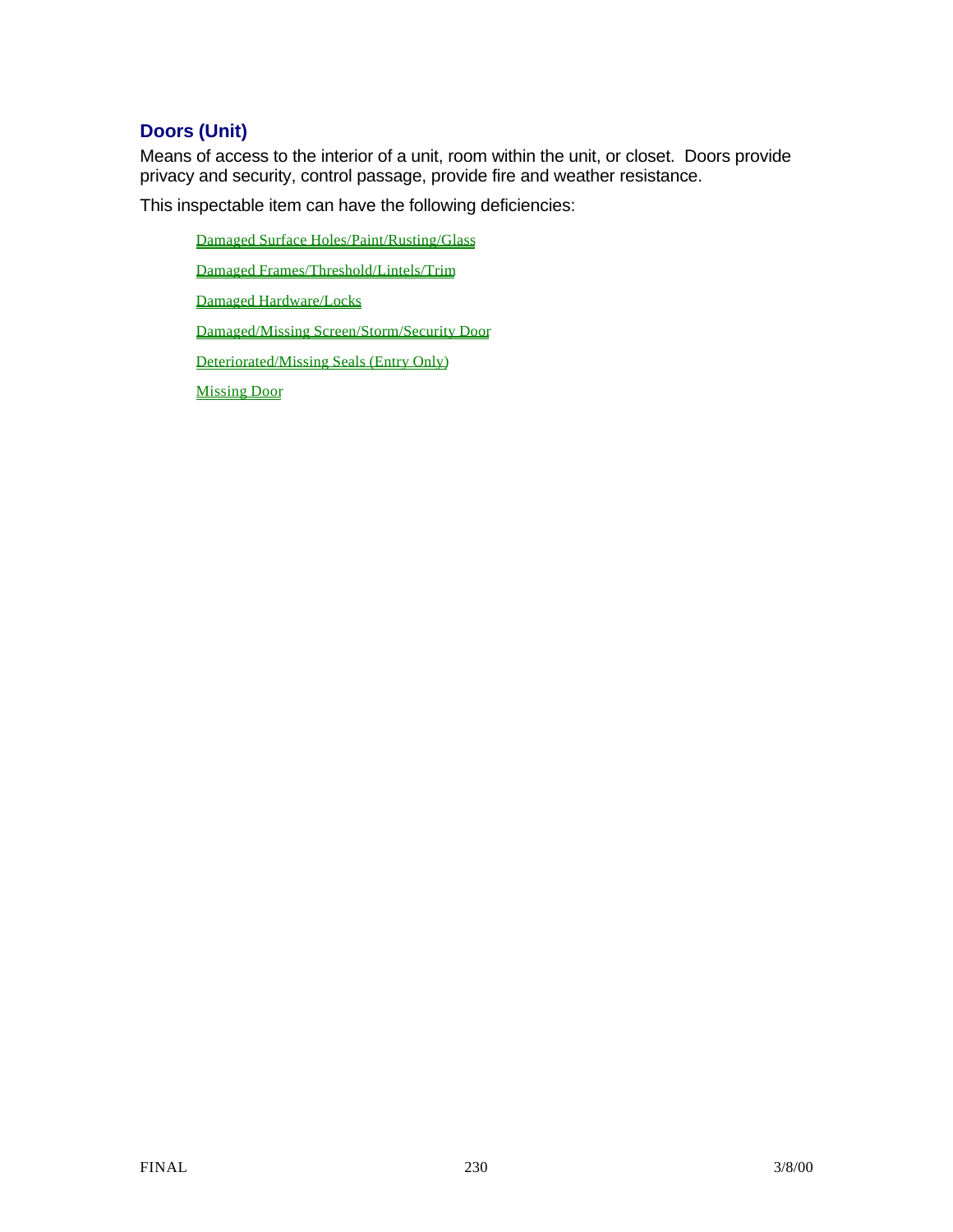## **Damaged Surface - Holes/Paint/Rusting/Glass (Doors)**

*Deficiency:* You see damage to the door surface that:

- $\blacksquare$  may affect either the surface protection or the strength of the door
- $\blacksquare$  -OR-
- $\blacksquare$  may compromise building security

This includes holes, peeling/cracking/no paint, broken glass, and significant rust.

**Note:** If the door is a bathroom door or entry door, this is a Level 3 deficiency.

*Level of Deficiency:*

**Level 1:** N/A

- **Level 2:** One interior door--not a bathroom or entry door--has a hole or holes with a diameter ranging from 1/4 inch to 1 inch.
- Level 3: One door has a hole or holes larger than 1 inch in diameter, significant peeling/cracking/no paint, rust that affects the integrity of the door surface, or broken/missing glass. **-**OR-

If a bathroom door or entry door has Level 2 damage.

### **Comments**

Level 3: If the condition is a health and safety concern, you must record it manually in "Health and Safety: Hazards."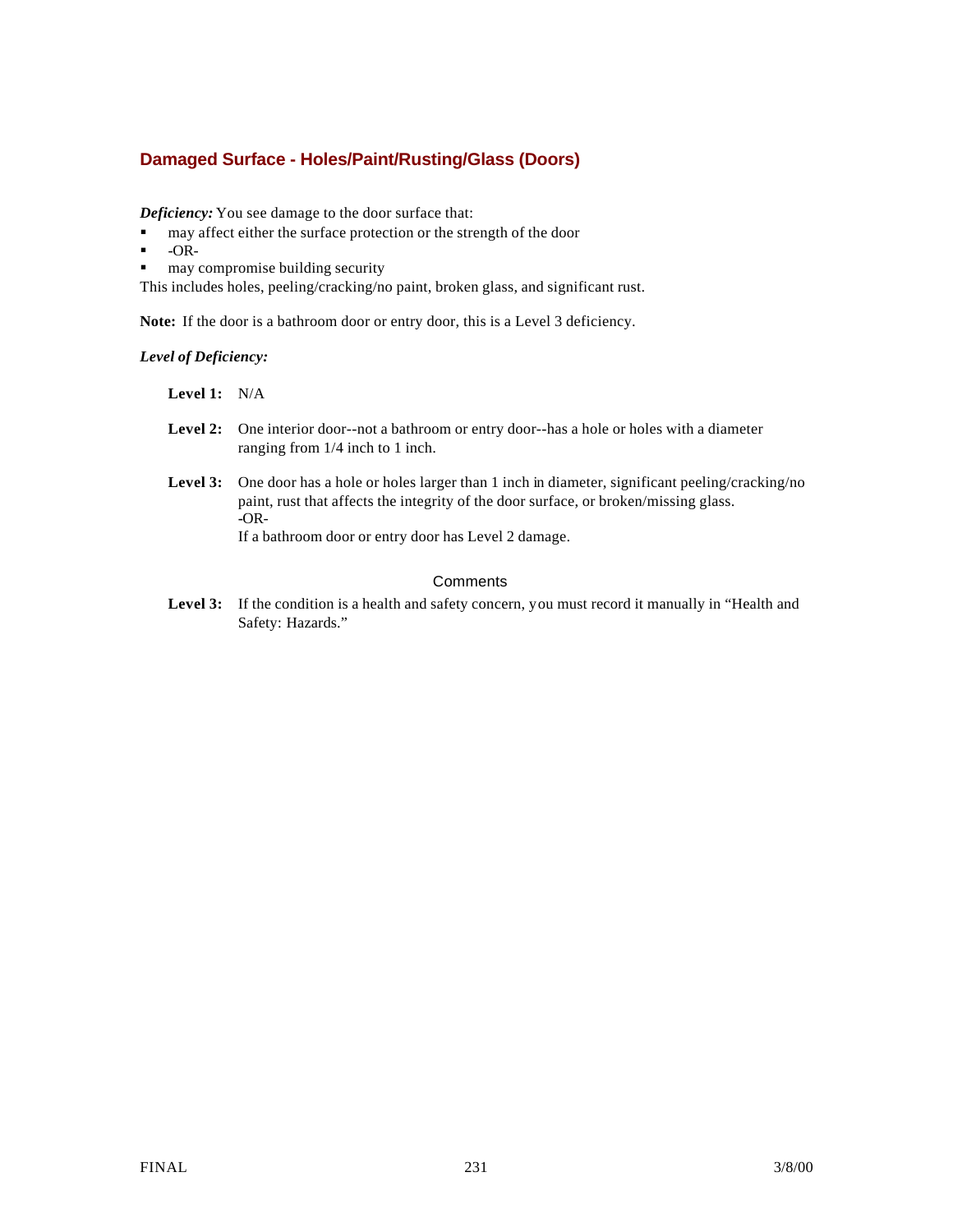### **Damaged Frames/Threshold/Lintels/Trim (Doors)**

*Deficiency:* You see a frame, header, jamb, threshold, lintel, or trim that is warped, split, cracked, or broken.

**Note:** If you see damage to a door's hardware--locks, hinges, etc.--record this under "Doors-Damage Hardware/Locks".

#### *Level of Deficiency:*

| Level 1: |  | N/A |
|----------|--|-----|
|----------|--|-----|

- **Level 2:** At least *one door* is not functioning or cannot be locked because of damage to the frame, threshold, lintel, or trim.
- **Level 3:** At least one *bathroom door or entry door* is not functioning or cannot be locked because of damage to the frame, threshold, lintel, or trim.

#### **Comments**

Level 3: If the condition is a health and safety concern, you must record it manually as "Health and Safety: Hazards."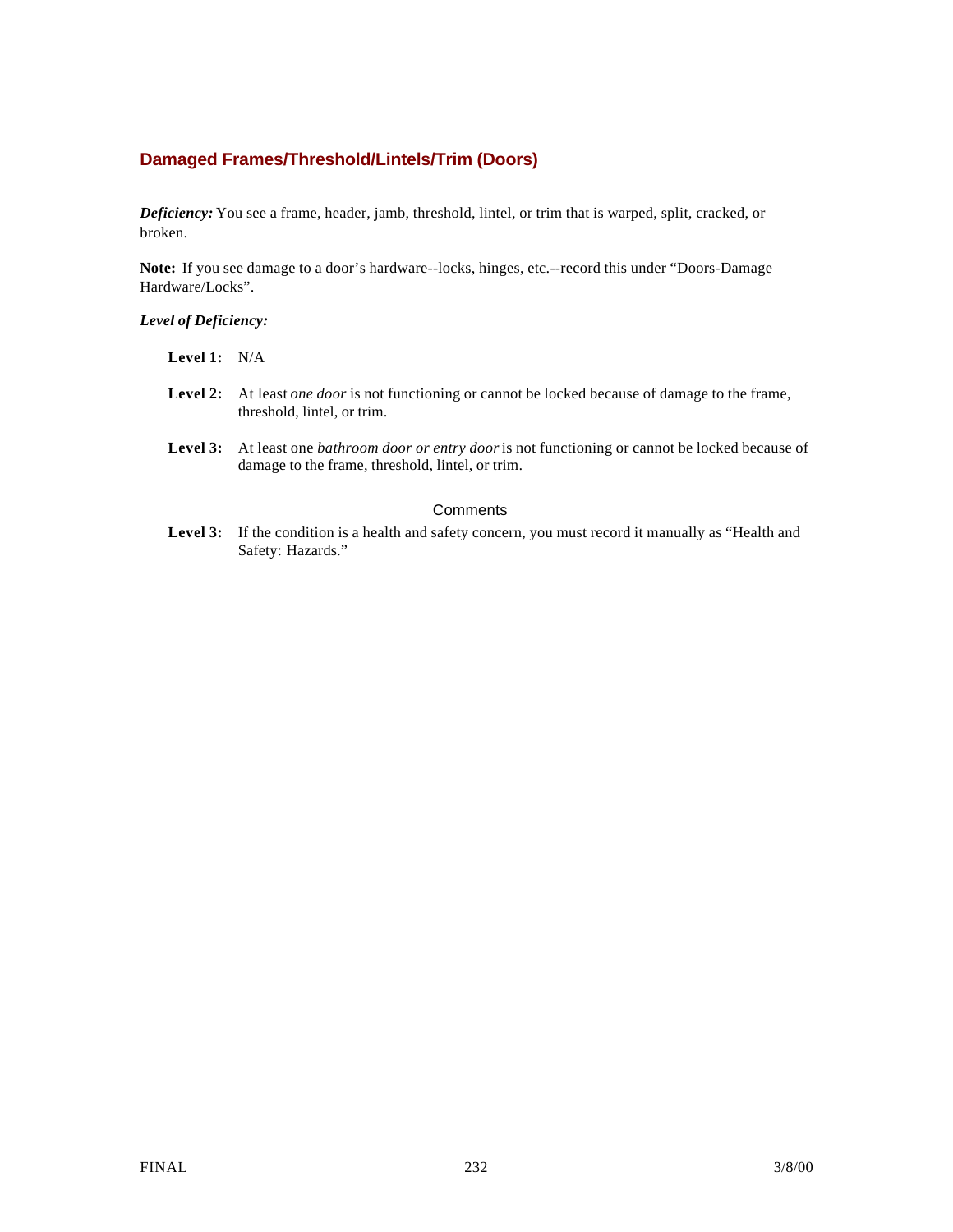## **Damaged Hardware/Locks (Doors)**

*Deficiency:* The attachments to a door that provide hinging, hanging, opening, closing, surface protection, or security are damaged or missing. These include locks, panic hardware, overhead door tracks, springs and pulleys, sliding door tracks and hangers, and door closures.

#### **Note:**

- 1. If a door is designed to have a lock, the lock should work. If a door is designed without locks, do not record it as a deficiency.
- 2. If a lock has been removed from an interior door, do not record this as a deficiency.
- 3. 504 units have had locks removed. Before you start the inspection, you should be given a list of units relative to 504/FH/ADA. Do not record these missing locks as deficiencies.
- 4. For public housing, if a lock on a bedroom door is missing or damaged, do not record it as a deficiency.

### *Level of Deficiency:*

**Level 1:** A *closet door* does not function as it should because of damage to the door's hardware. -OR-

> A *closet door* that requires locking cannot be locked because of damage to the door's hardware.

**Level 2:** A *door* does not function as it should because of damage to the door's hardware. -OR-

A *door* that requires locking cannot be locked because of damage to the door's hardware.

**Level 3:** A *bathroom door or entry door* does not function as it should because of damage to the door's hardware. -OR-

> A *bathroom door or entry door* that requires locking cannot be locked because of damage to the door's hardware.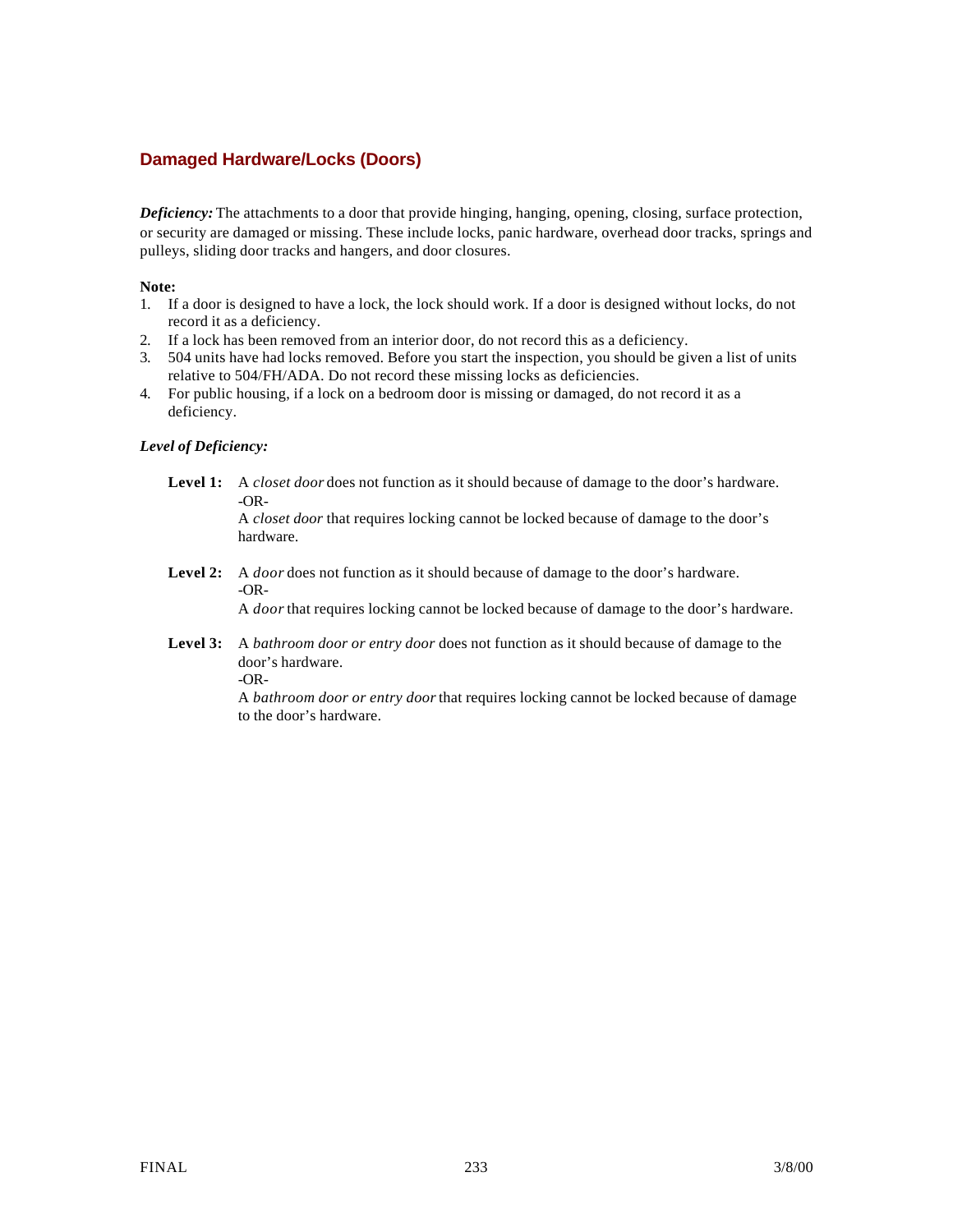## **Damaged/Missing Screen/Storm/Security Door (Doors)**

*Deficiency:* You see damage to surfaces, including screens, glass, frames, hardware, and door surfaces.

### *Level of Deficiency:*

- Level 1: At least one screen door or storm door is damaged or is missing screens or glass—shown by an empty frame or frames.
- **Level 2:** N/A
- Level 3: A security door is not functioning or missing.

### **Comments**

Level 3: "Missing" applies only if a security door that should be there is not there.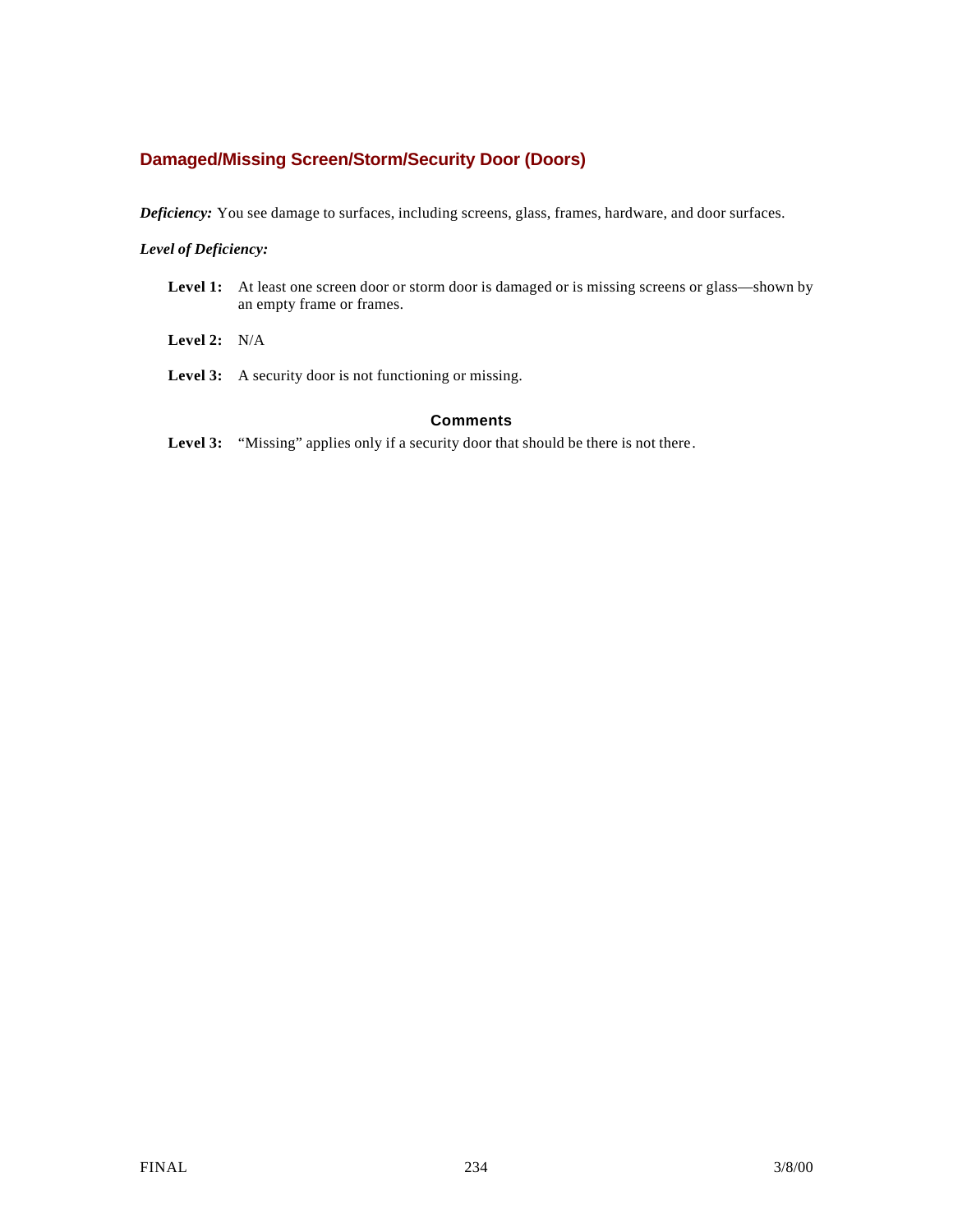## **Deteriorated/Missing Seals (Entry Only) (Doors)**

*Deficiency:* The seals and stripping around the entry door(s) to resist weather and fire are damaged or missing.

**Note:** This defect applies only to entry doors that were designed with seals. If a door shows evidence that a seal was never part of its design, do not record it as a deficiency.

*Level of Deficiency:*

- **Level 1:** N/A
- **Level 2:** N/A
- Level 3: The seals are missing on one entry door, or they are so damaged that they do not function as they should.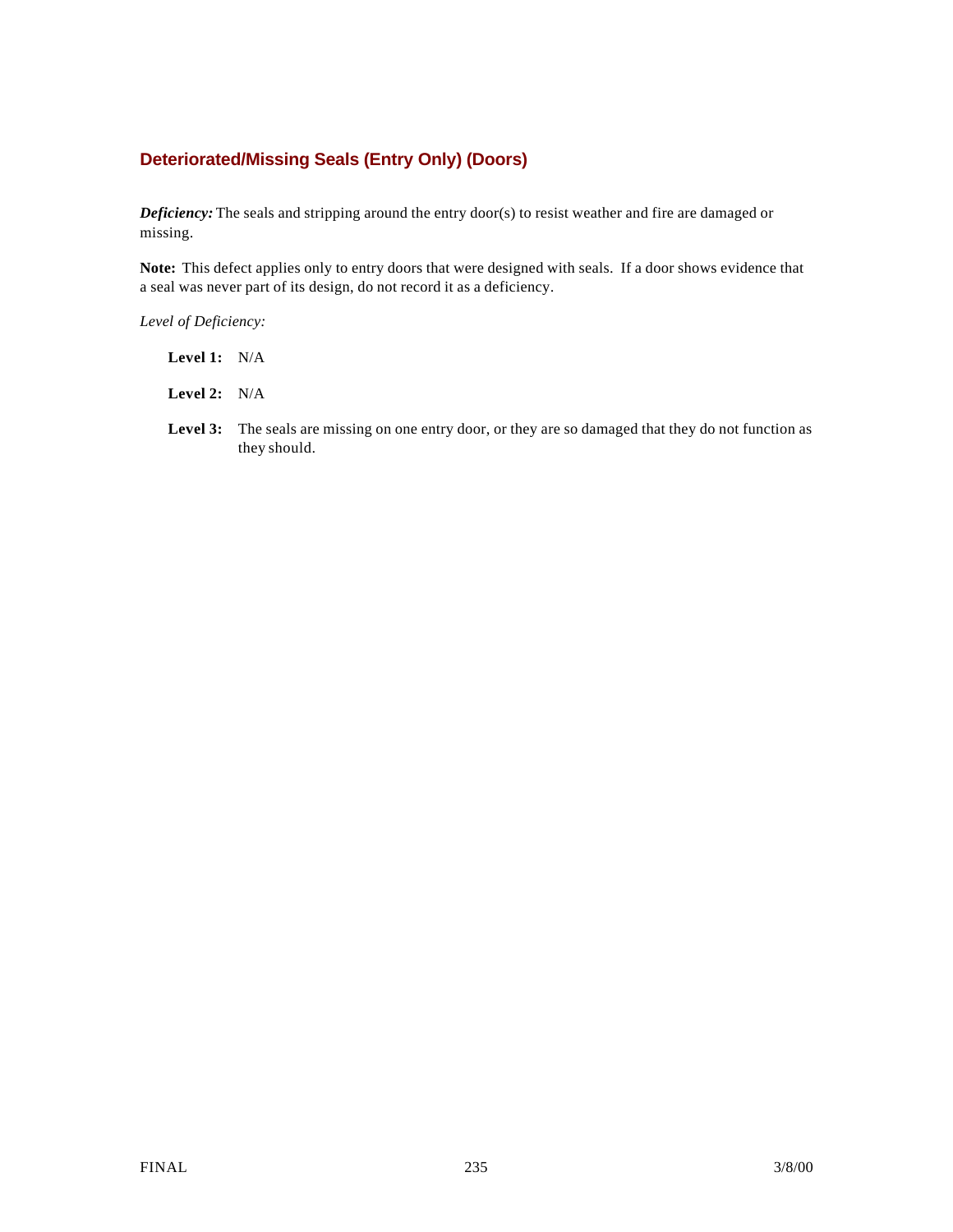## **Missing Door (Doors)**

### *Deficiency:* A door is missing.

#### **Note:**

- 1. If a bathroom or entry door is missing, record this as a Level 3 deficiency.
- 2. If a bedroom door has been removed to improve access for an elderly or handicapped resident, do not record this as a deficiency.

### *Level of Deficiency:*

- Level 1: A door is missing, but it is not a bathroom door or entry door.
- Level 2: Two doors or up to 50% of the doors are missing, but they are not bathroom doors or entry doors, and the condition presents no hazard.
- Level 3: A bathroom door or entry door is missing.

**-**OR-

You estimate that more than 50% of the unit doors--not including bathroom doors and entry doors--are missing.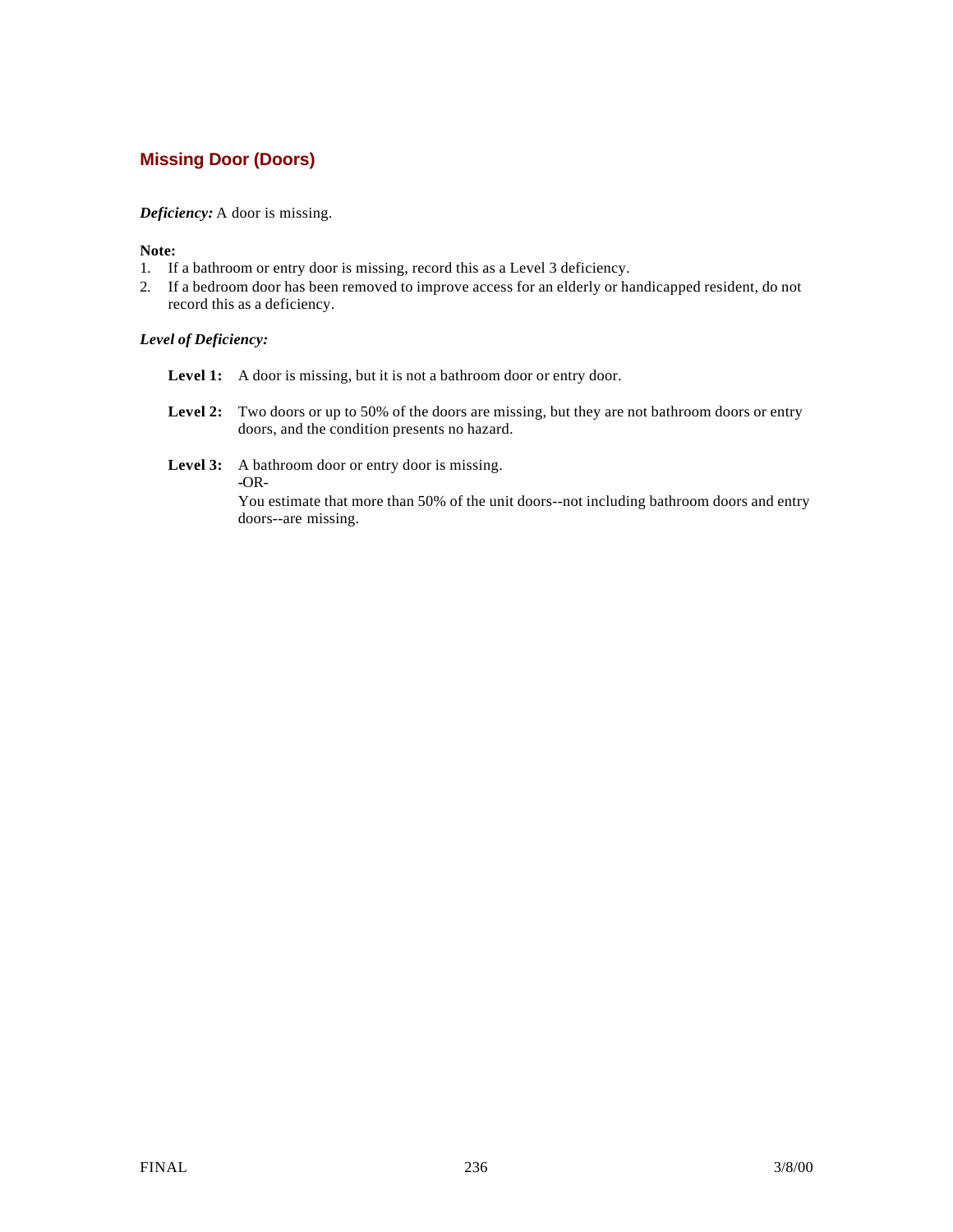# **Electrical System (Unit)**

Portion of the unit that safely provides electrical power throughout the building. Includes equipment that provides control, protection, metering, and service.

This inspectable item can have the following deficiency:

Blocked Access to Electric Panel **Burnt Breakers** Evidence of Leaks Corrosion Frayed Wiring **GFI** Inoperable Missing Breakers/Fuses Missing Covers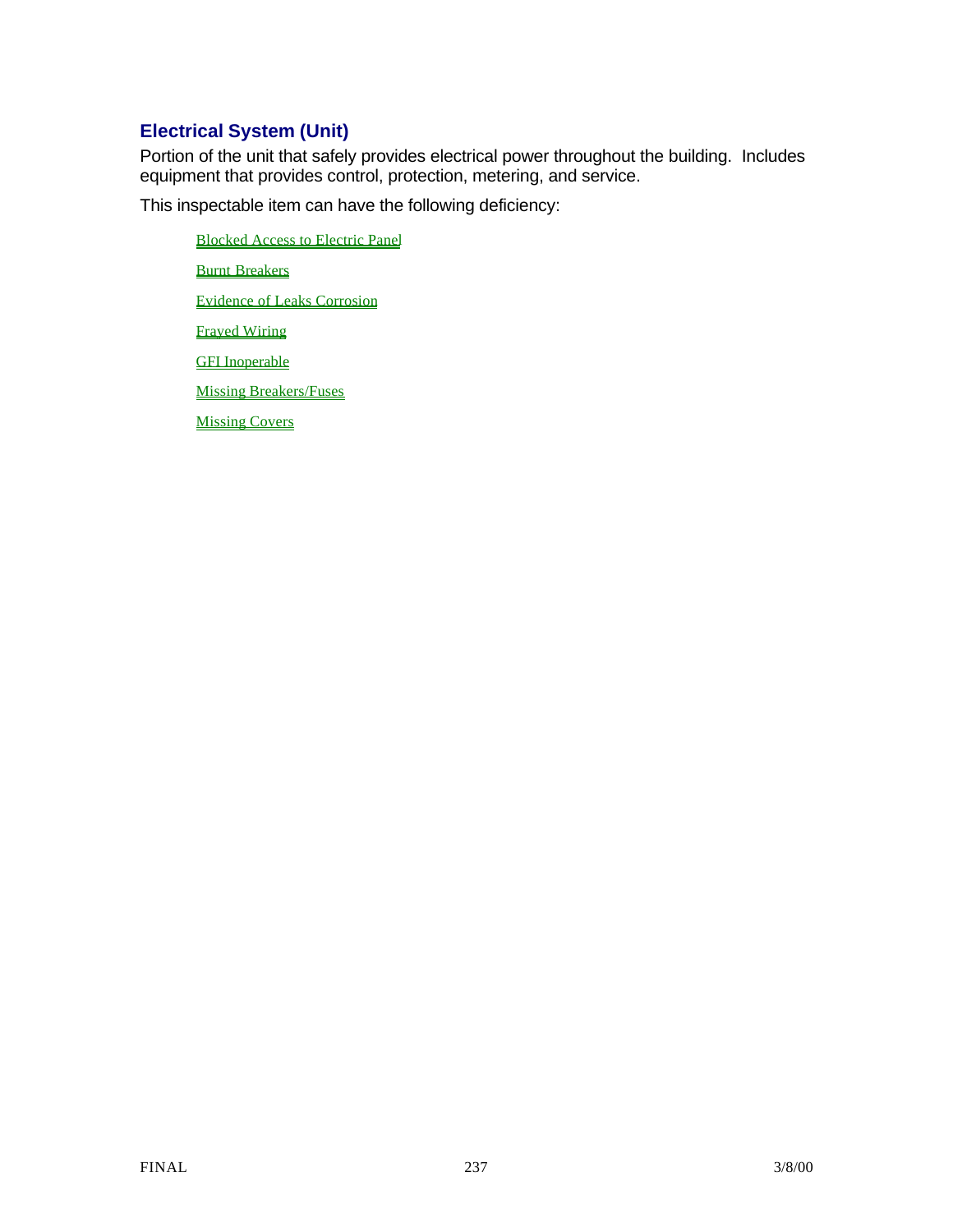## **Blocked Access to Electrical Panel (Electrical System)**

*Deficiency:* A fixed obstruction or item of sufficient size and weight can delay or prevent access to any panel board switch in an emergency.

**Note:** If you see an item that is easy to remove, like a picture, do not note this as a deficient.

*Level of Deficiency:*

- **Level 1:** N/A
- **Level 2:** N/A
- Level 3: One or more fixed items or items of sufficient size and weight can impede access to the unit's electrical panel during an emergency.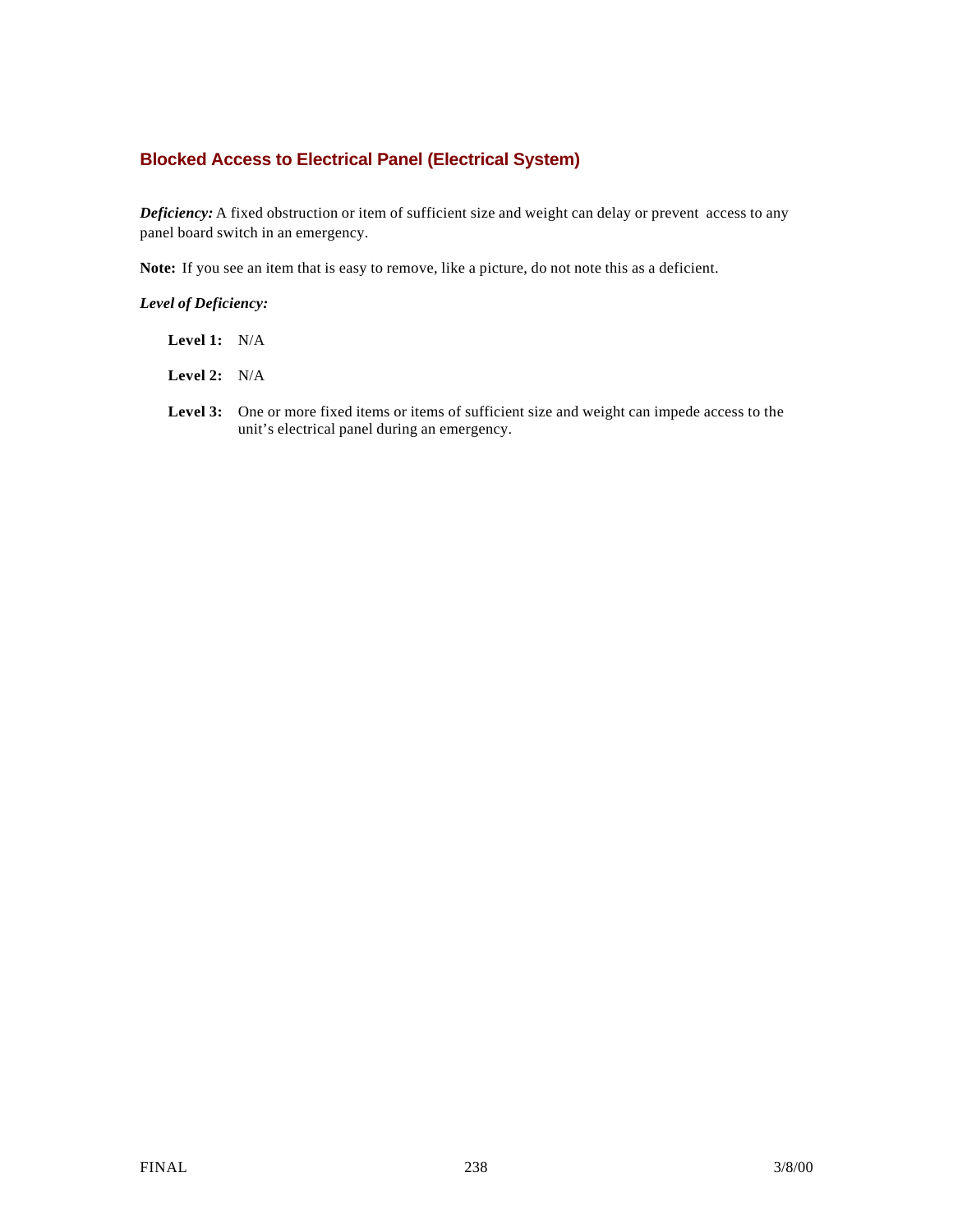# **Burnt Breakers (Electrical System)**

*Deficiency:* Breakers have carbon on the plastic body, or the plastic body is melted and scarred.

### *Level of Deficiency:*

**Level 1:** N/A

**Level 2:** N/A

Level 3: You see any carbon residue, melted breakers, or arcing scars.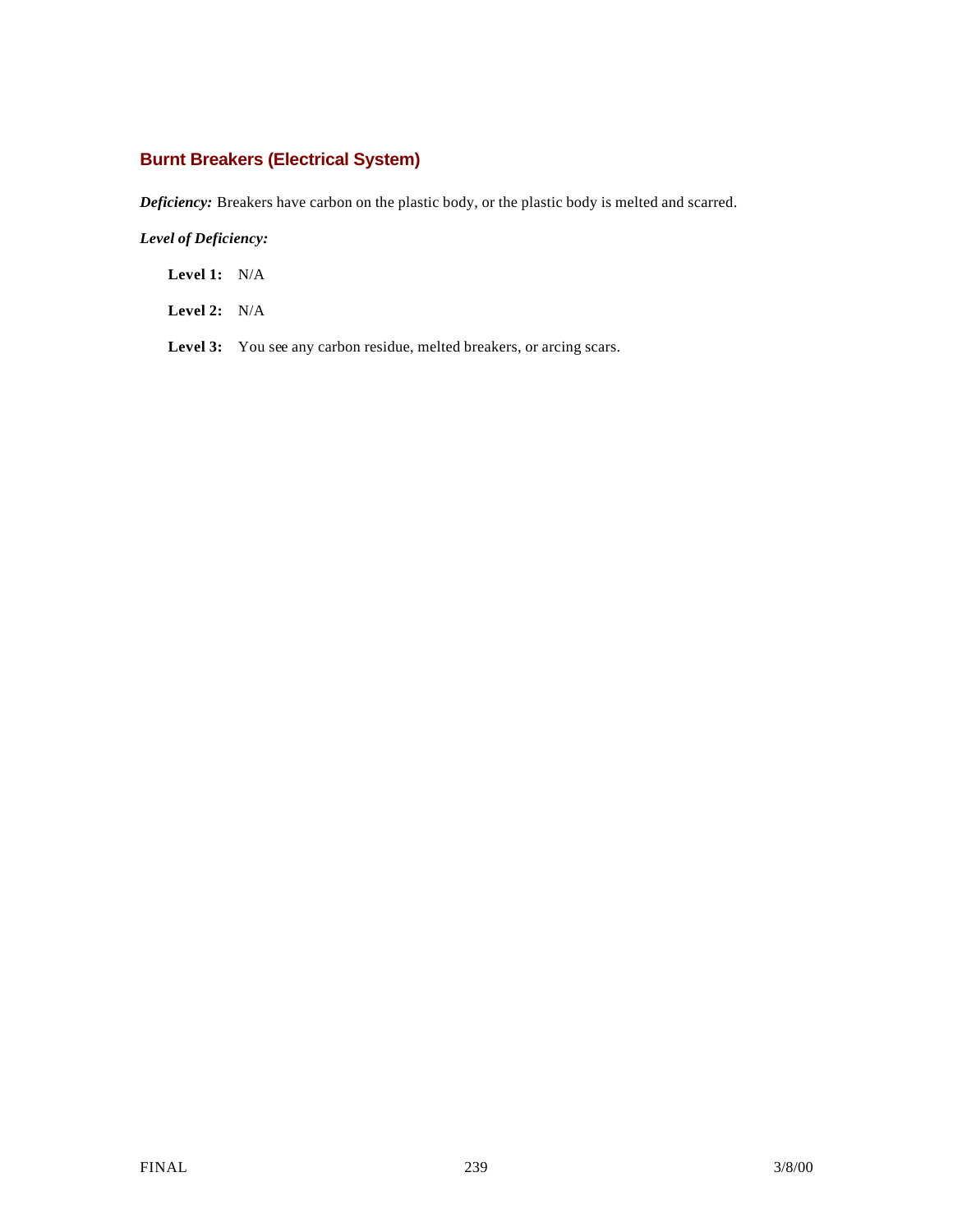## **Evidence of Leaks/Corrosion (Electrical System)**

*Deficiency:* You see liquid stains, rust marks, or other signs of corrosion on electrical enclosures or hardware.

**Note:** Do not consider surface rust a deficiency if it does not affect the condition of the electrical enclosure.

*Level of Deficiency:*

| Level 1: $N/A$ |                                                                                                                                                                                                                              |
|----------------|------------------------------------------------------------------------------------------------------------------------------------------------------------------------------------------------------------------------------|
| Level 2: $N/A$ |                                                                                                                                                                                                                              |
| Level 3:       | Any corrosion that affects the condition of the components that carry current<br>$-OR-$<br>Any stains or rust on the interior of electrical enclosures<br>$-OR-$<br>Any evidence of water leaks in the enclosure or hardware |
|                |                                                                                                                                                                                                                              |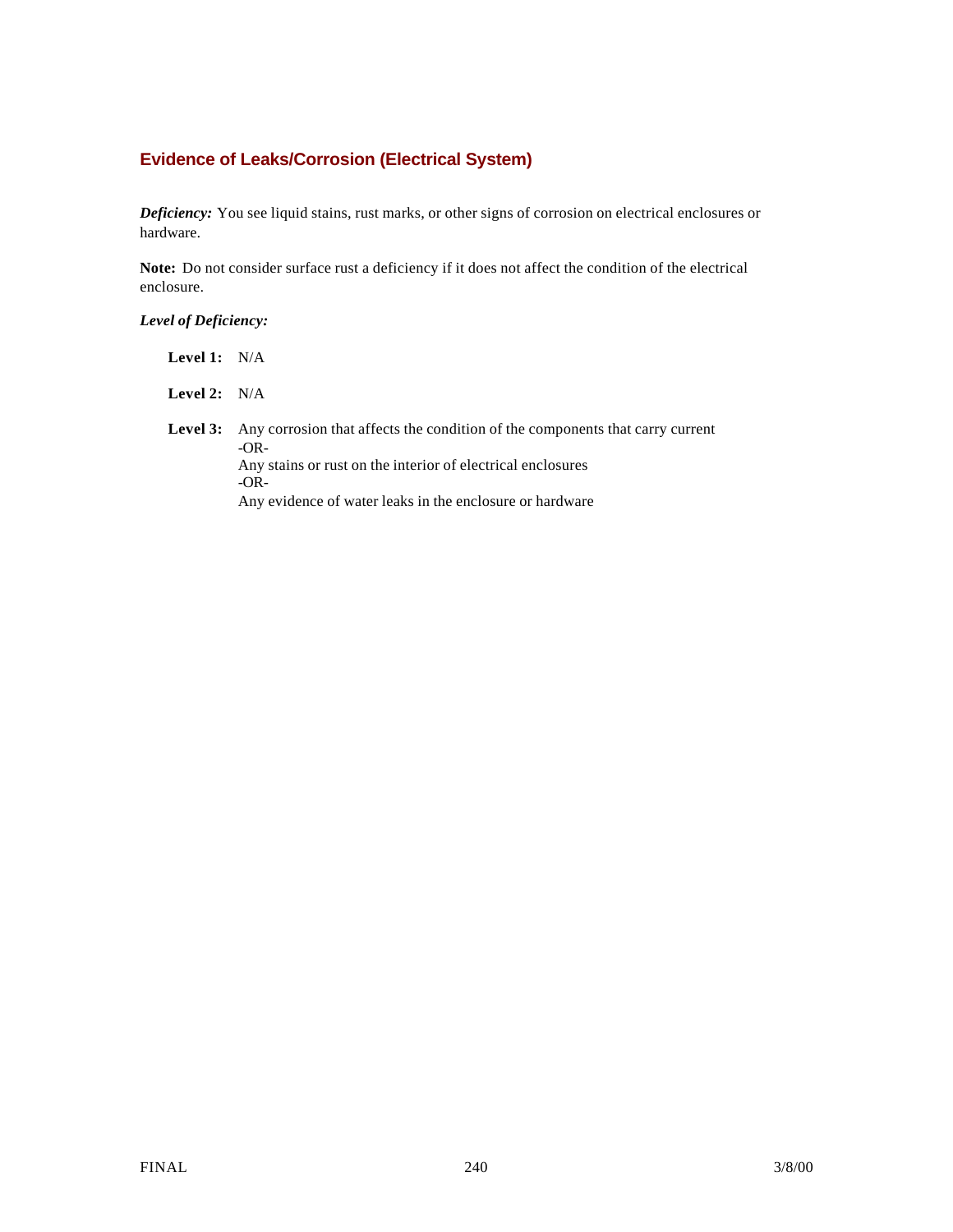## **Frayed Wiring (Electrical System)**

*Deficiency:* You see nicks, abrasions, or fraying of the insulation that expose wires that conduct current.

**Note:** Do not consider this a deficiency for wires that are not intended to be insulated, such as grounding wires.

### *Level of Deficiency:*

| <b>Level 1:</b> $N/A$ |  |
|-----------------------|--|
| <b>Level 2:</b> $N/A$ |  |
| Level 3: You          |  |

#### **Comments**

Level 3: If the condition is a health and safety concern, you must record it manually as "Health and Safety: Electrical Hazards."

see any nicks, abrasions, or fraying of the insulation that expose any conducting wire.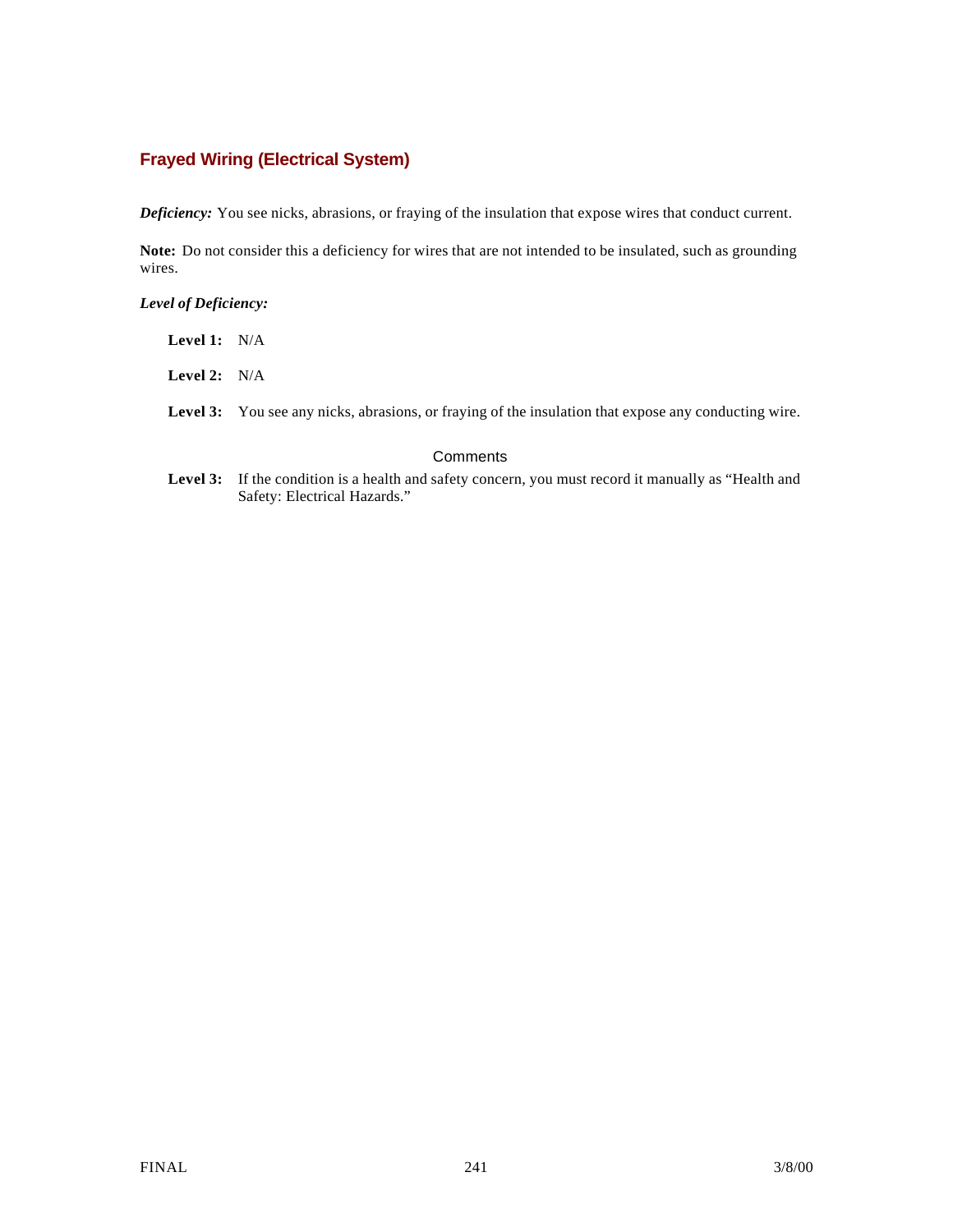## **GFI - Inoperable (Electrical System)**

*Deficiency:* The GFI does not function.

**Note:** To determine whether the GFI is functioning, you must press the self-test button in the GFI unit.

*Level of Deficiency:*

**Level 1:**N/A

**Level 2:**N/A

**Level 3:**The GFI does not function.

### **Comments**

**Level 3:**If this condition is a health and safety concern, you must record it as "Health and Safety: Electrical Hazards."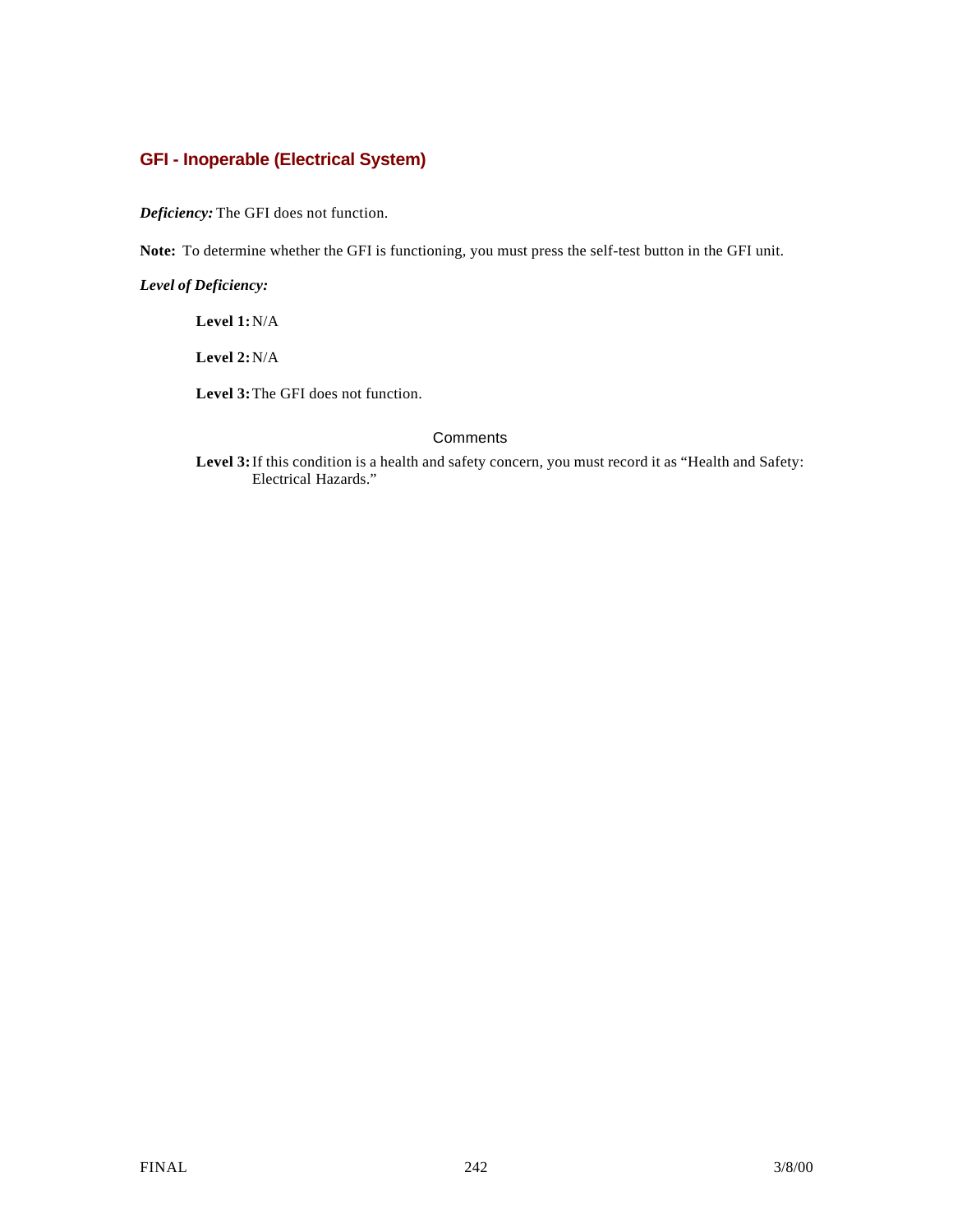## **Missing Breakers/Fuses (Electrical System)**

*Deficiency:* In a panel board, main panel board, or other electrical box that contains circuit breakers/fuses, you see an open circuit breaker position that is not appropriately blanked-off.

### *Level of Deficiency:*

**Level 1:** N/A

**Level 2:** N/A

Level 3: You see an open breaker port.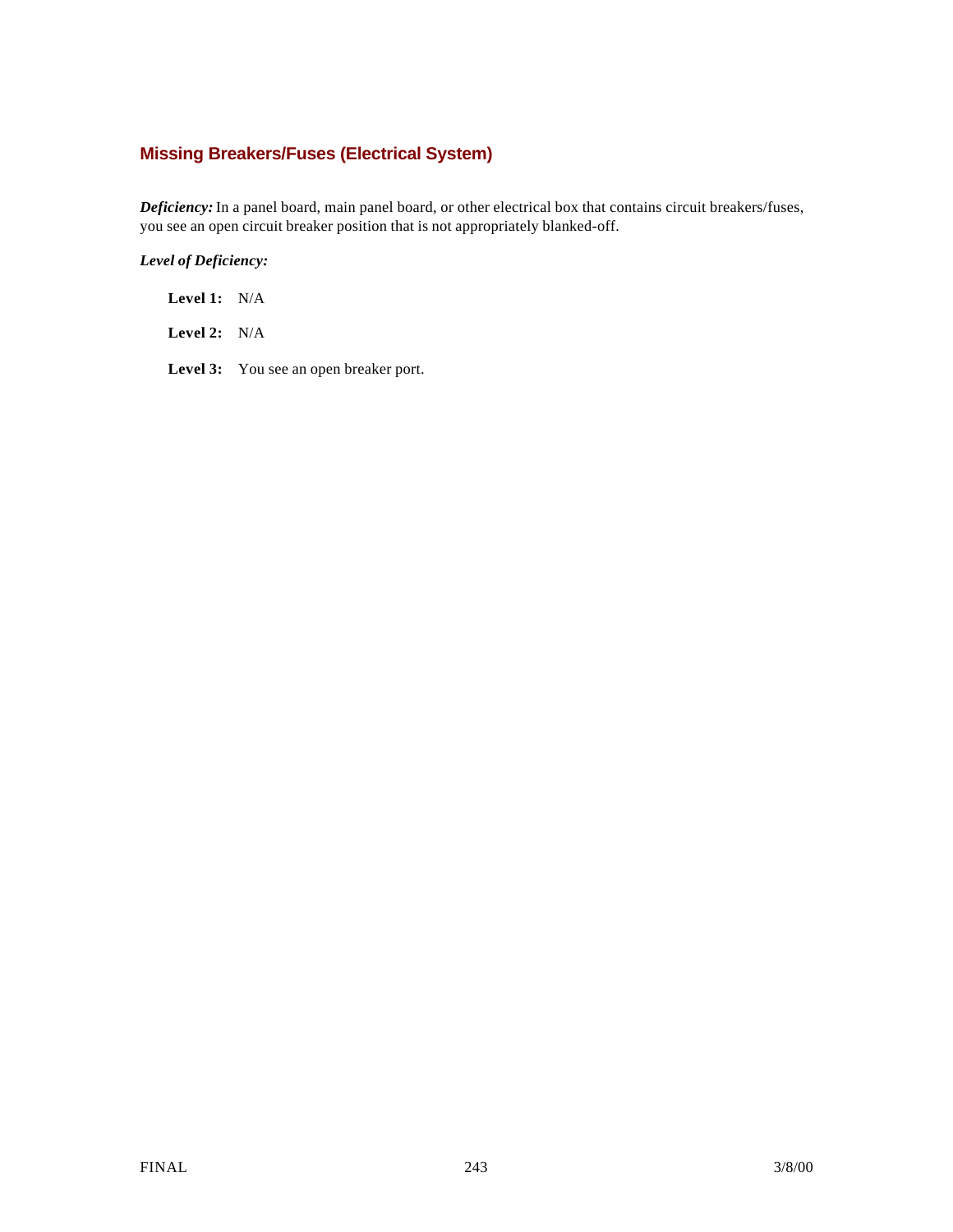# **Missing Covers (Electrical System)**

*Deficiency:* The cover is missing from any electrical device box, panel box, switch gear box, control panel, etc., with exposed electrical connections.

### *Level of Deficiency:*

**Level 1:** N/A

**Level 2:** N/A

Level 3: A cover is missing, and you see exposed electrical connections.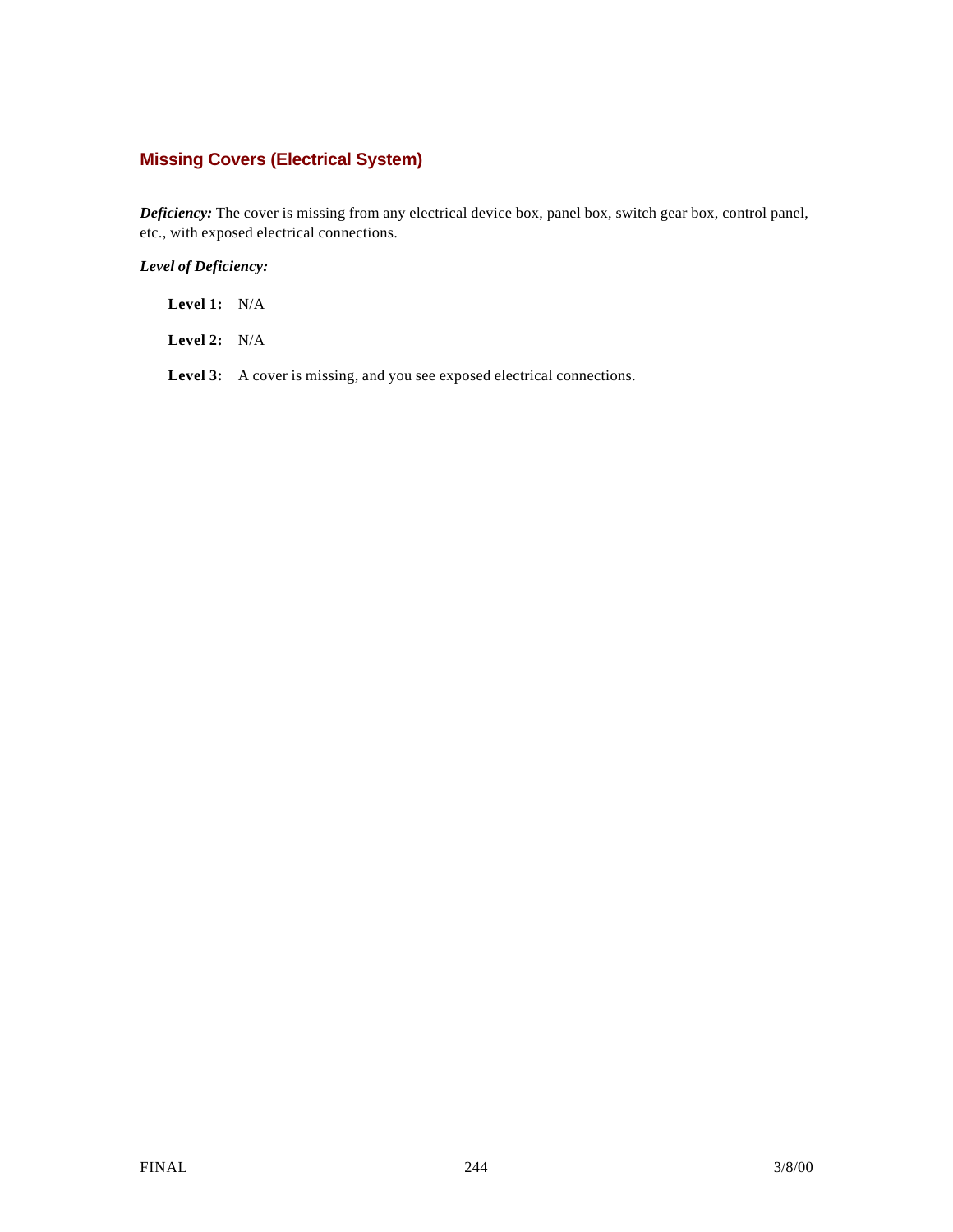# **Floors (Unit)**

The visible horizontal surface system within a room or area underfoot; the horizontal division between two stories of a structure.

This inspectable item can have the following deficiencies:

Bulging/Buckling Floor Covering Damage Missing Flooring/Tiles Peeling/Needs Paint Rot/Deteriorated Subfloor Water Stains/Water Damage/Mold/Mildew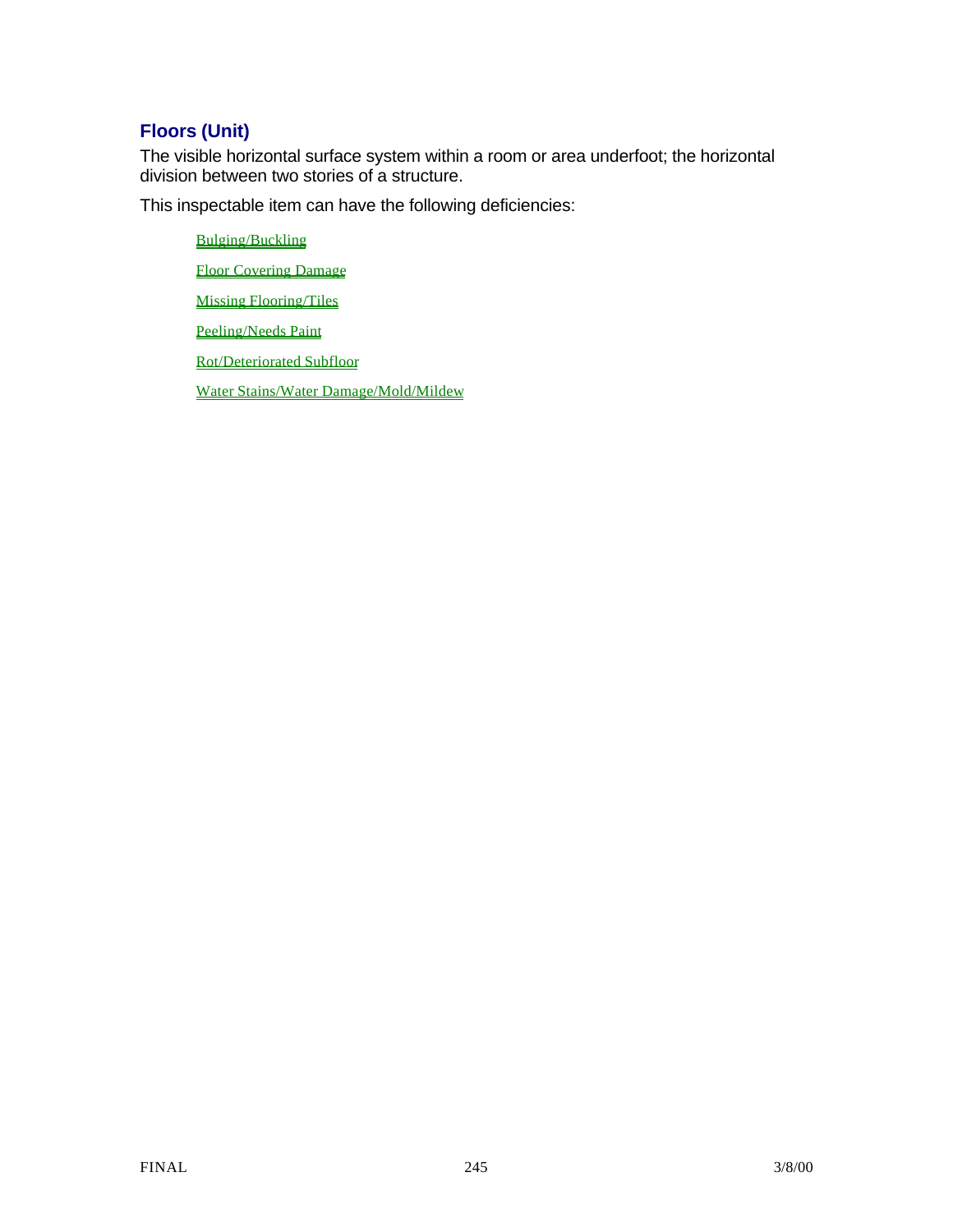# **Bulging/Buckling (Floors)**

*Deficiency:* A floor is bowed, deflected, sagging, or is no longer aligned horizontally.

### *Level of Deficiency:*

- **Level 1:** N/A
- **Level 2:** N/A
- Level 3: You see bulging, buckling, sagging, or a lack of horizontal alignment.

### **Comments**

Level 3: If you have any doubt about the severity of this condition, request an inspection by a structural engineer.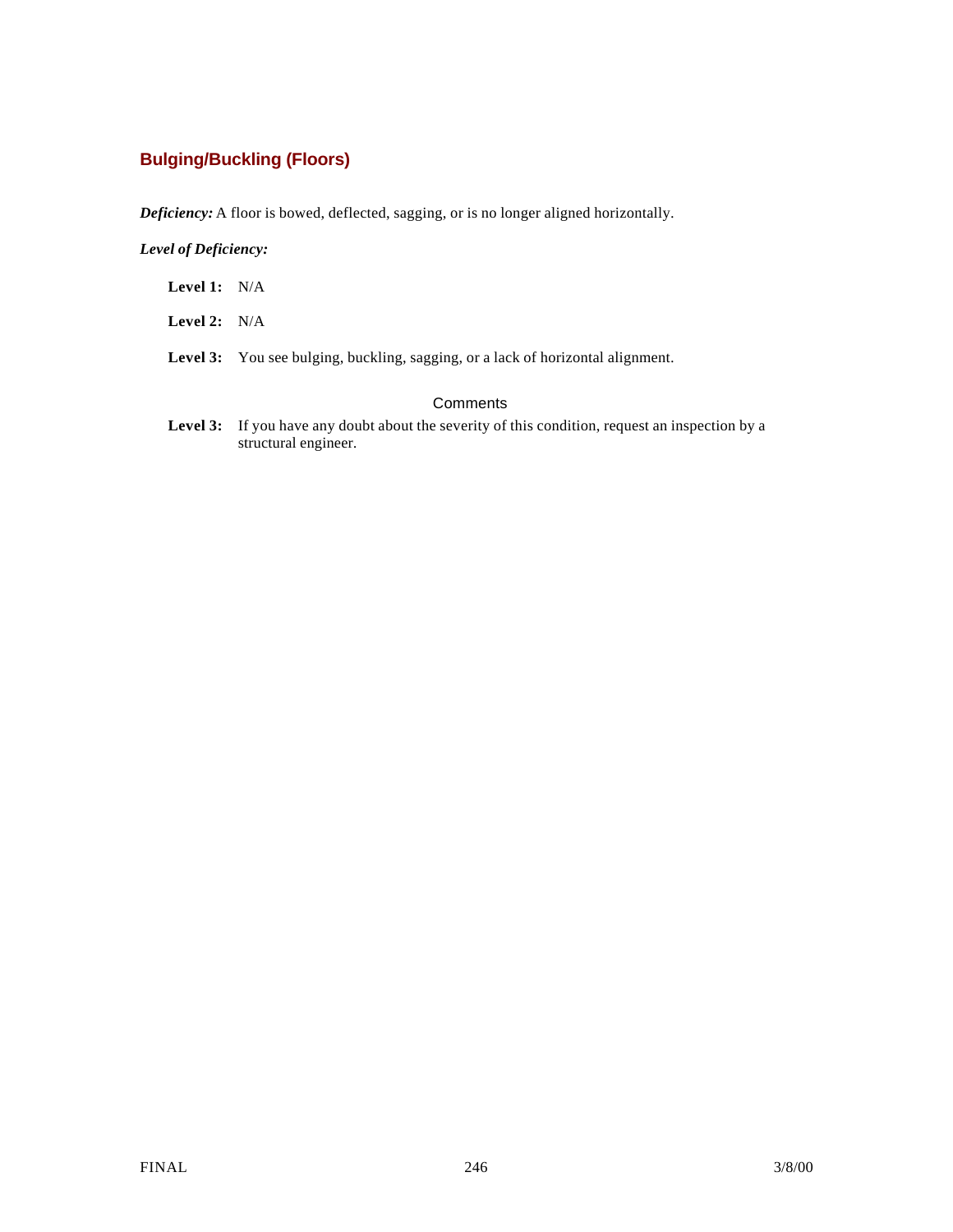## **Floor Covering Damage (Floors)**

*Deficiency:* You see damage to carpet tiles, wood, sheet vinyl, or other floor covering.

### *Level of Deficiency:*

- **Level 1:** You estimate that *only 5-10%* of the floor covering has stains, surface burns, shallow cuts, small holes, or tears in non-traffic areas; loose areas; or exposed seams. The covering is fully functional, and there is no safety hazard.
- **Level 2:** You estimate that *10-50%* of the floor covering has burn marks, cuts, tears, holes, or large sections of exposed seams that expose the underlying material. There is no safety hazard.
- **Level 3:** You estimate that *more than 50%* of the floor covering has burn marks, cuts, tears, holes, or large sections of exposed seams that expose the underlying material.

### **Comments**

Level 3: If this condition is a health and safety concern, you must record it manually in "Health and Safety: Hazards."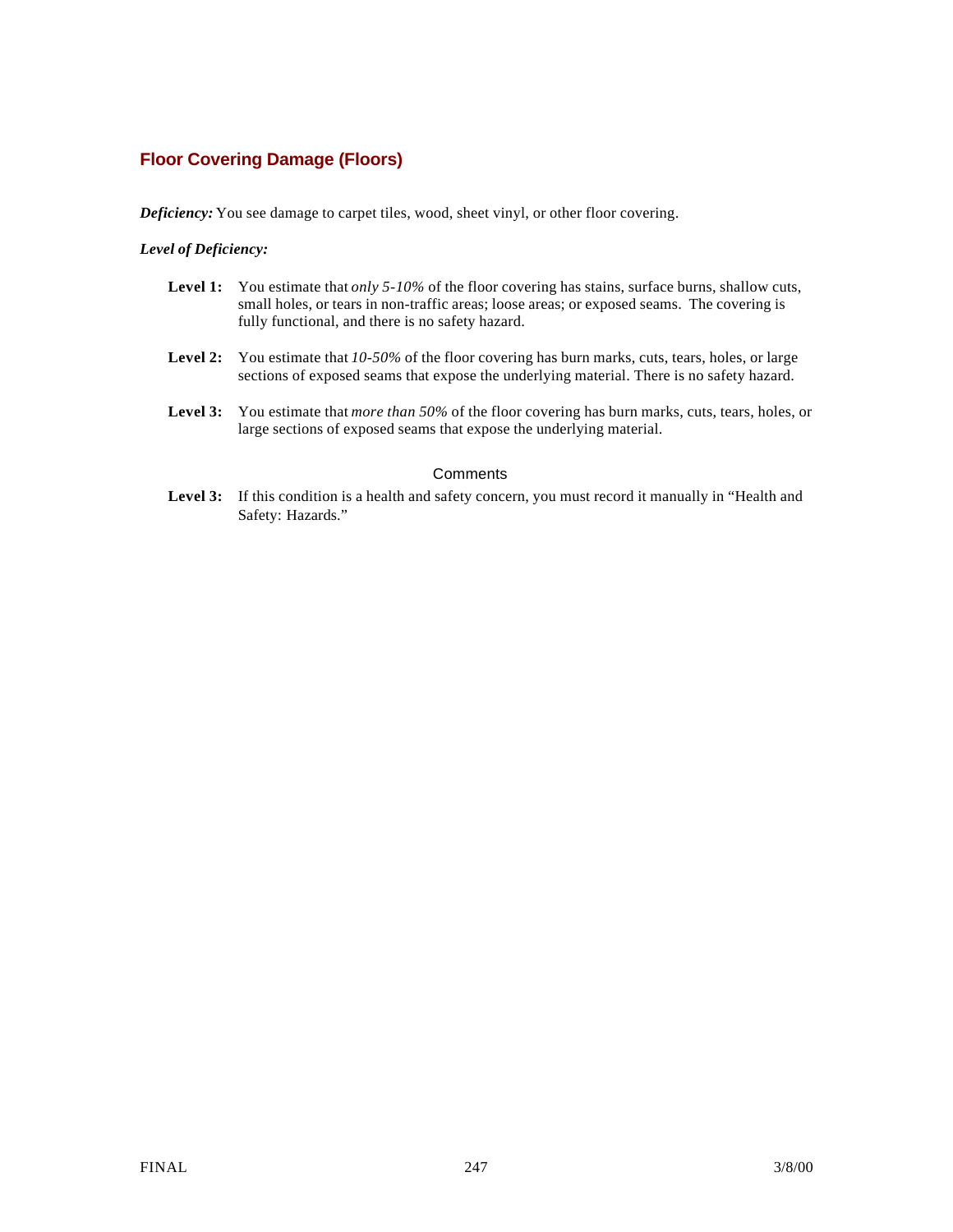## **Missing Flooring/Tiles (Floors)**

*Deficiency:* VCT, sheet, vinyl, carpet, or other flooring material is missing.

**Note:** If you have a single concern about compromised safety, record this as a Level 3 deficiency.

### *Level of Deficiency:*

- Level 1: For a single floor, small areas of the floor surface are missing. You estimate that more than 5% but less than 10% of the floors are affected and that this does not cause a safety problem.
- Level 2: You estimate that 10-50% of the floors have missing or broken flooring and that this does not cause a safety problem.
- **Level 3:** You estimate that more than 50% of the floors are affected by missing or broken flooring -OR-

Missing or broken flooring causes a single safety problem.

### **Comments**

Level 3: If this condition is a health and safety concern, you must record it manually in "Health and Safety: Hazards."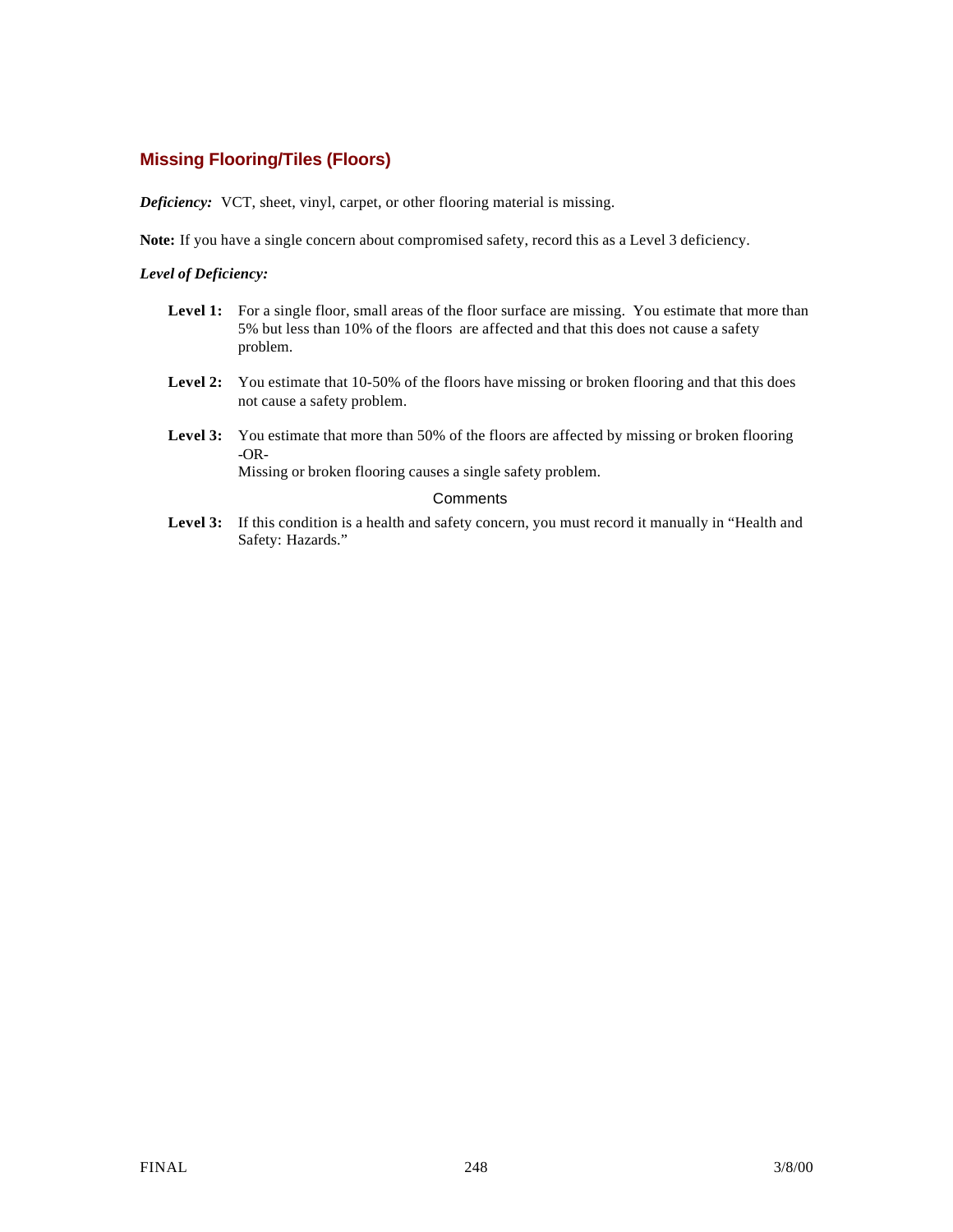## **Peeling/Needs Paint (Floors)**

*Deficiency:* For floors that are painted, you see paint that is peeling, cracking, flaking, or otherwise deteriorated.

*Level of Deficiency:*

Level 1: The area affected is more than 1 square foot, but less than 4 square feet.

Level 2: The area affected is more than 4 square feet.

**Level 3:** N/A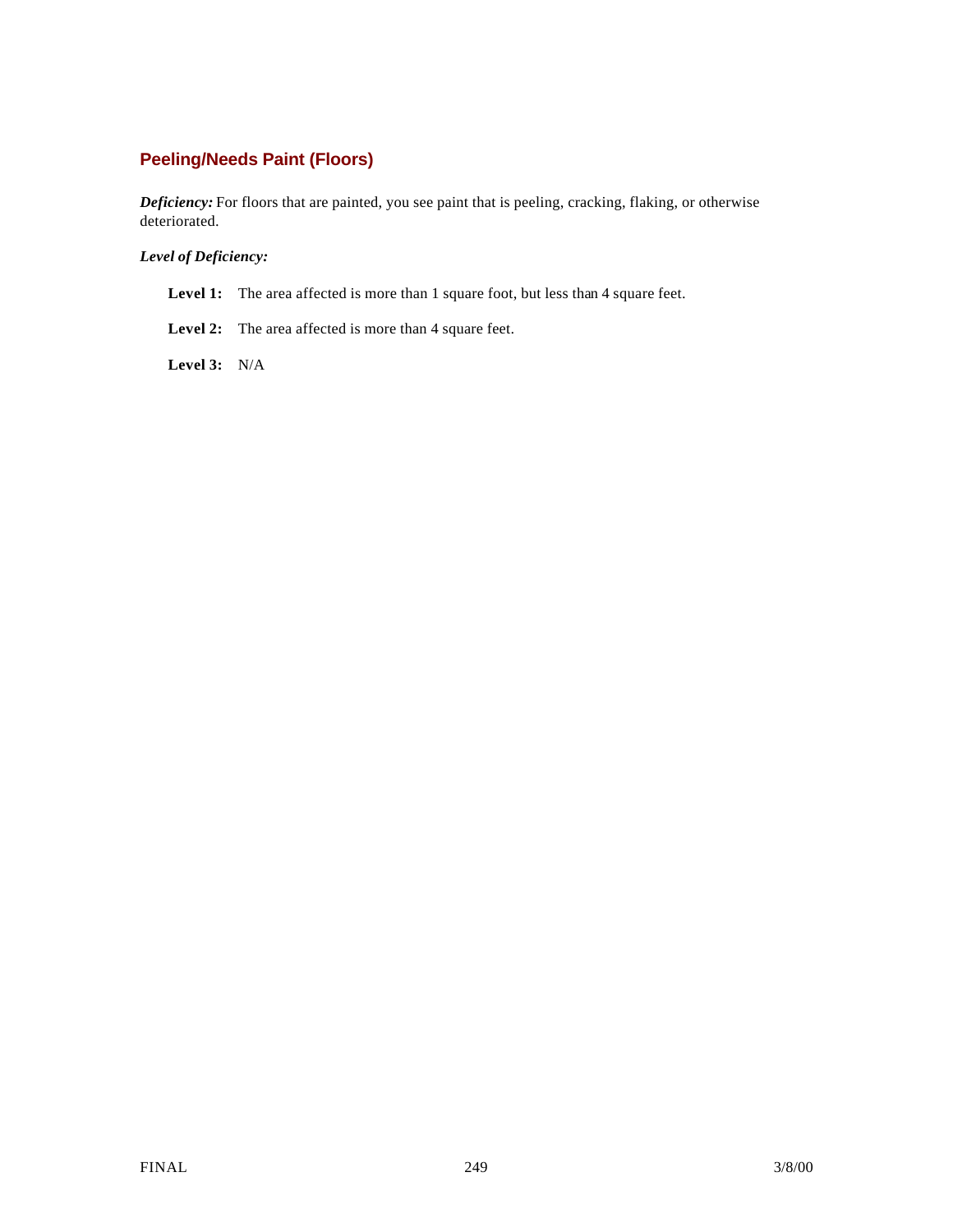## **Rot/Deteriorated Subfloor (Floors)**

*Deficiency:* The subfloor has decayed or is decaying.

*Level of Deficiency:*

**Level 1:** N/A

- Level 2: You see small areas of rot or spongy flooring--more than 1 square foot, but less than 4 square feet.
- Level 3: You see large areas of rot--more than 4 square feet--and applying weight causes noticeable deflection.

### **Comments**

Level 3: If you have any doubt about the severity of this condition, request an inspection by a structural engineer.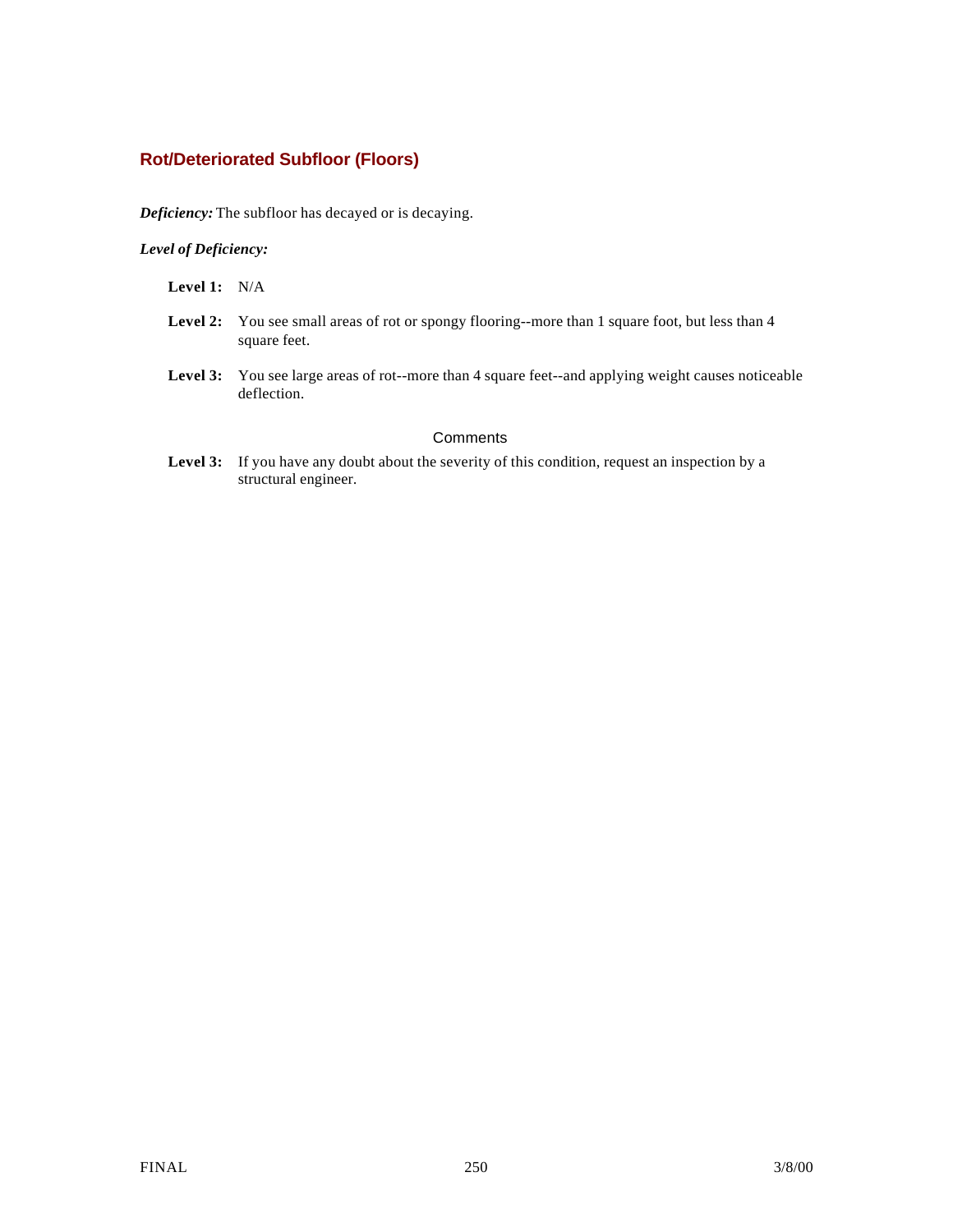## **Water Stains/Water Damage/Mold/Mildew (Floors)**

*Deficiency:* You see evidence of water infiltration, mold, or mildew that may have been caused by saturation or surface failure.

### *Level of Deficiency:*

| <b>Level 1:</b> $N/A$ |                                                                                                                                                                                                                                             |
|-----------------------|---------------------------------------------------------------------------------------------------------------------------------------------------------------------------------------------------------------------------------------------|
|                       | <b>Level 2:</b> You see evidence of a water stain, mold, or mildew-such as a darkened area--over a small<br>area of floor (1-4 square feet). You may or may not see water.                                                                  |
|                       | <b>Level 3:</b> You estimate that a large portion of floor--more than 4 square feet--has been substantially<br>saturated or damaged by water, mold, or mildew. You see cracks, mold, and flaking, and<br>the floor surface may have failed. |

### **Comments**

Level 3: If this condition is a health and safety concern, you must record it manually as "Health and Safety: Air Quality."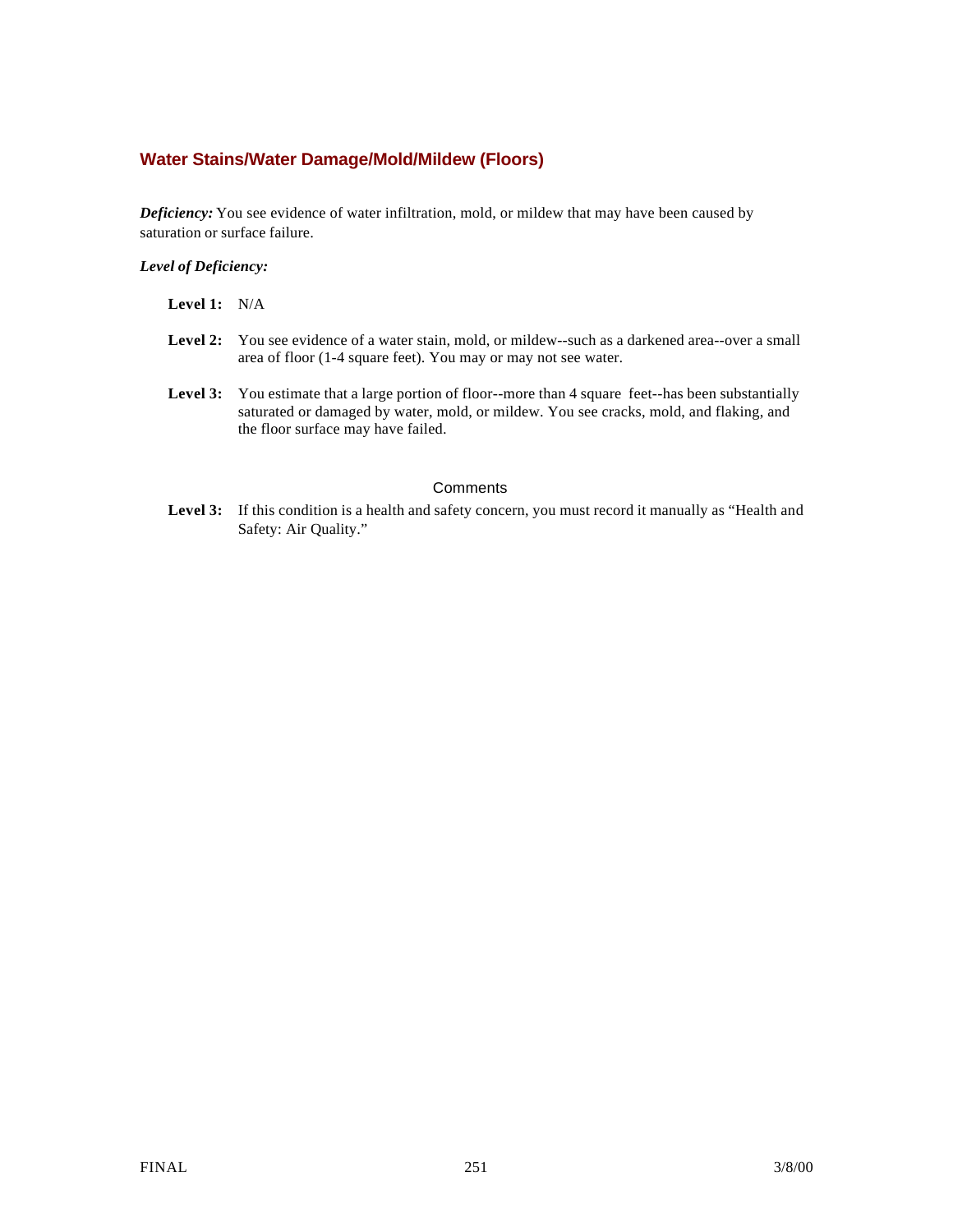# **Hot Water Heater (Unit)**

This inspectable item can have the following deficiencies:

Misaligned Chimney/Ventilation System

Inoperable Unit/Components

Leaking Valves/Tanks/Pipes

Pressure Relief Valve Missing

Rust/Corrosion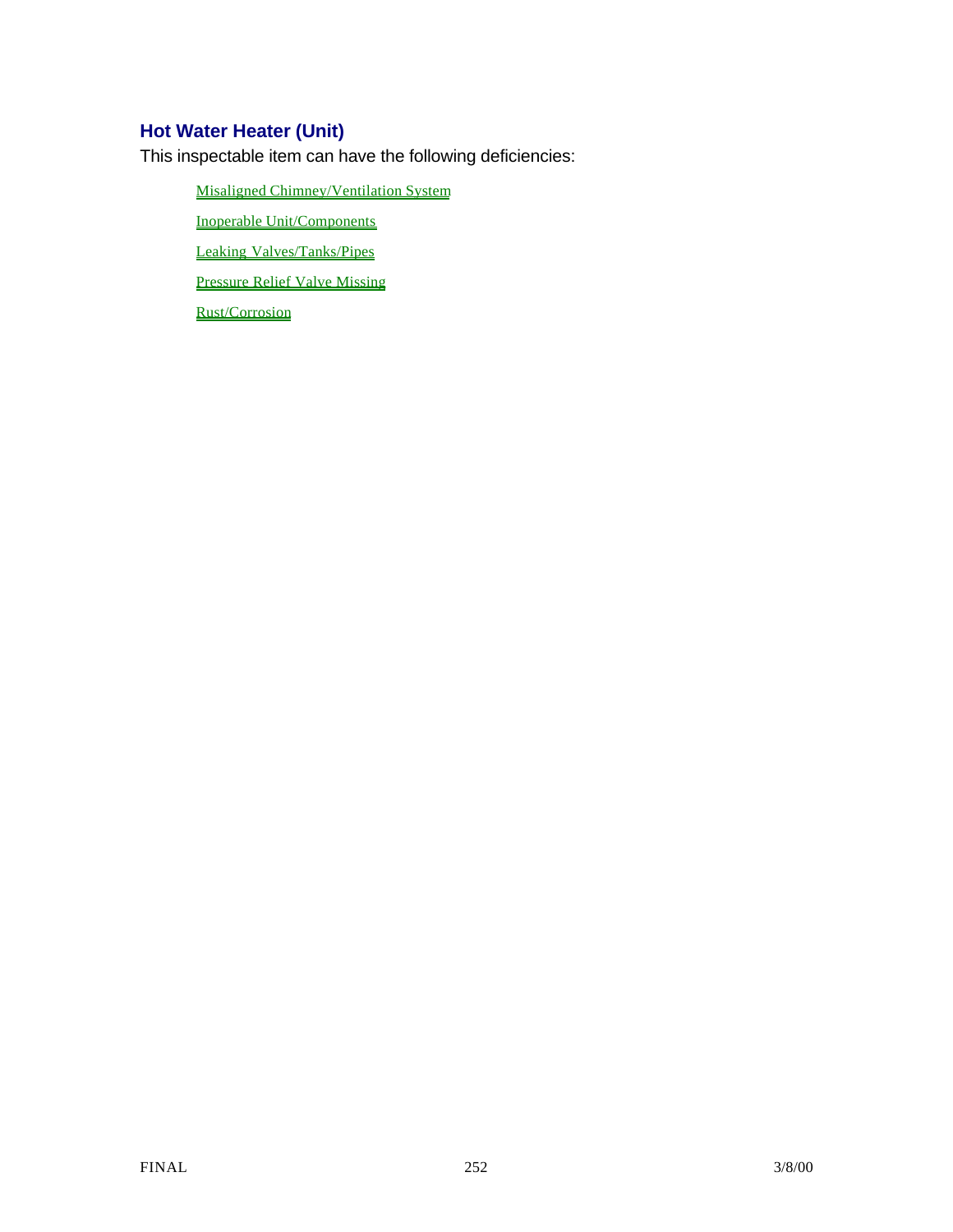## **Misaligned Chimney/Ventilation System (Hot Water Heater)**

*Deficiency:* The exhaust system on a gas-fired or oil-fired unit is misaligned.

*Level of Deficiency:*

**Level 1:** N/A

**Level 2:** N/A

Level 3: You see any misalignment that may cause improper or dangerous venting of gases.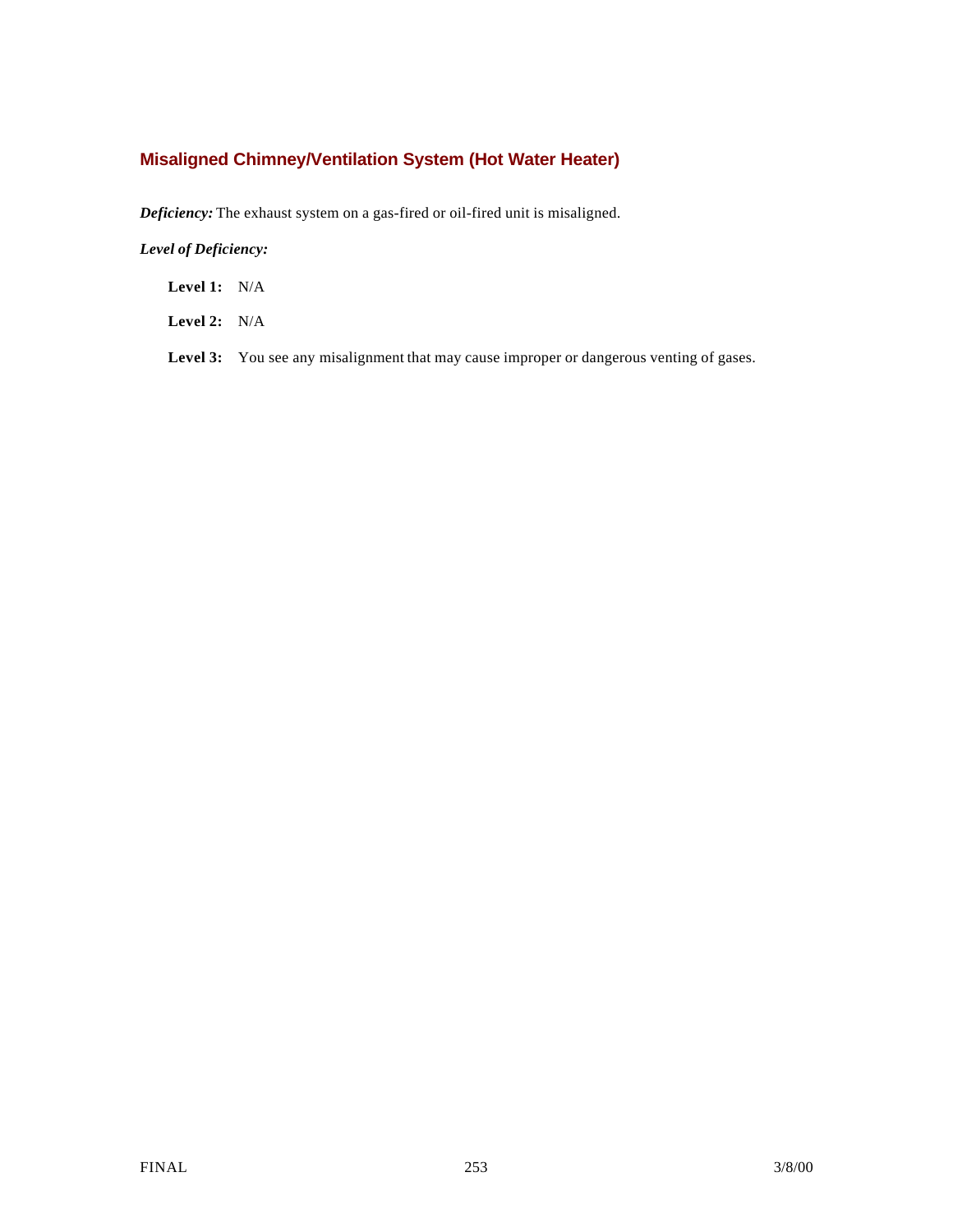## **Inoperable Unit/Components (Hot Water Heater)**

*Deficiency:* Hot water supply is not available, because the system or system components have malfunctioned.

*Level of Deficiency:*

**Level 1:** N/A

**Level 2:** N/A

Level 3: After running, water from the hot water taps is not warmer than room temperature.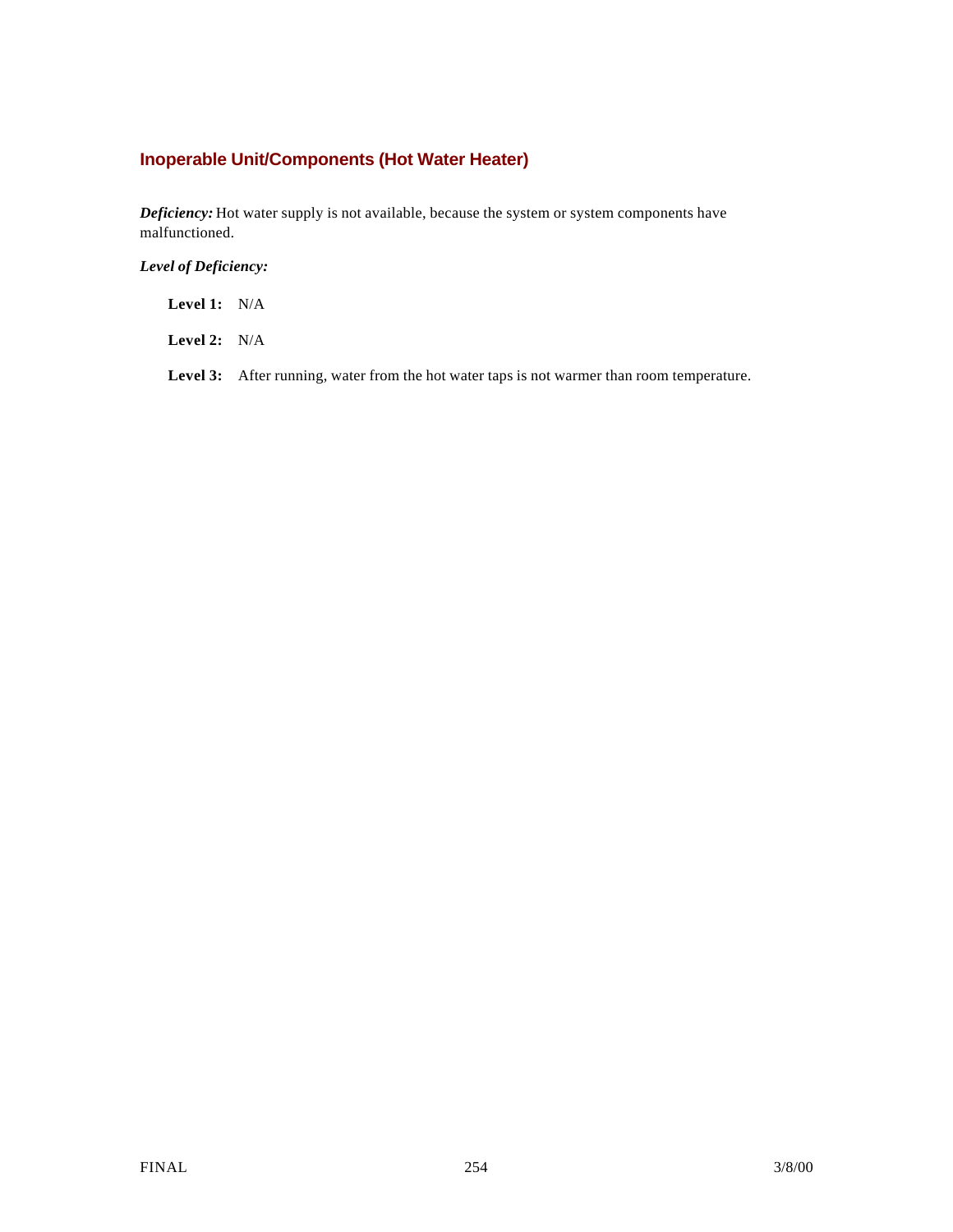## **Leaking Valves/Tanks/Pipes (Hot Water Heater)**

*Deficiency:* You see water leaking from any hot water system component, including valve flanges, stems, bodies, domestic hot water tank, or its piping.

#### *Level of Deficiency:*

| <b>Level 1:</b> $N/A$ |                                        |
|-----------------------|----------------------------------------|
| <b>Level 2:</b> $N/A$ |                                        |
|                       | <b>Level 3:</b> You see water leaking. |

#### **Comments**

Level 3: If this condition is a health and safety concern, you must record it manually in "Health and Safety Hazards."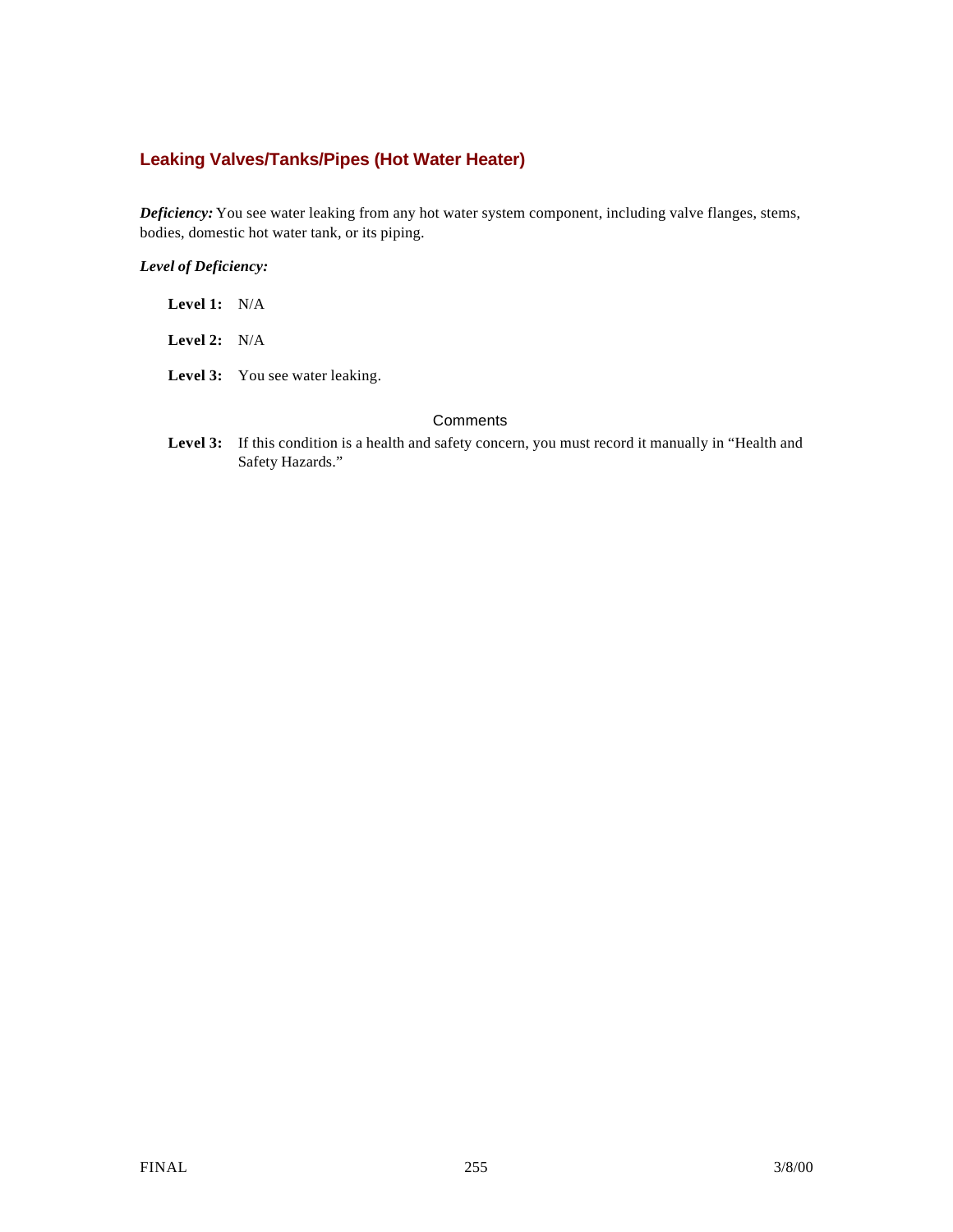## **Pressure Relief Valve Missing (Hot Water Heater)**

*Deficiency:* The pressure relief valve on the unit water heating system is missing or does not extend to the floor.

| Level 1: | N/A |
|----------|-----|
|          |     |
|          |     |
|          |     |
|          |     |
|          |     |
|          |     |
|          |     |
|          |     |
|          |     |
|          |     |
|          |     |
|          |     |
|          |     |
|          |     |

- **Level 2:** N/A
- Level 3: You see that the pressure relief valve on the unit water heating system is either missing or does not extend to the floor.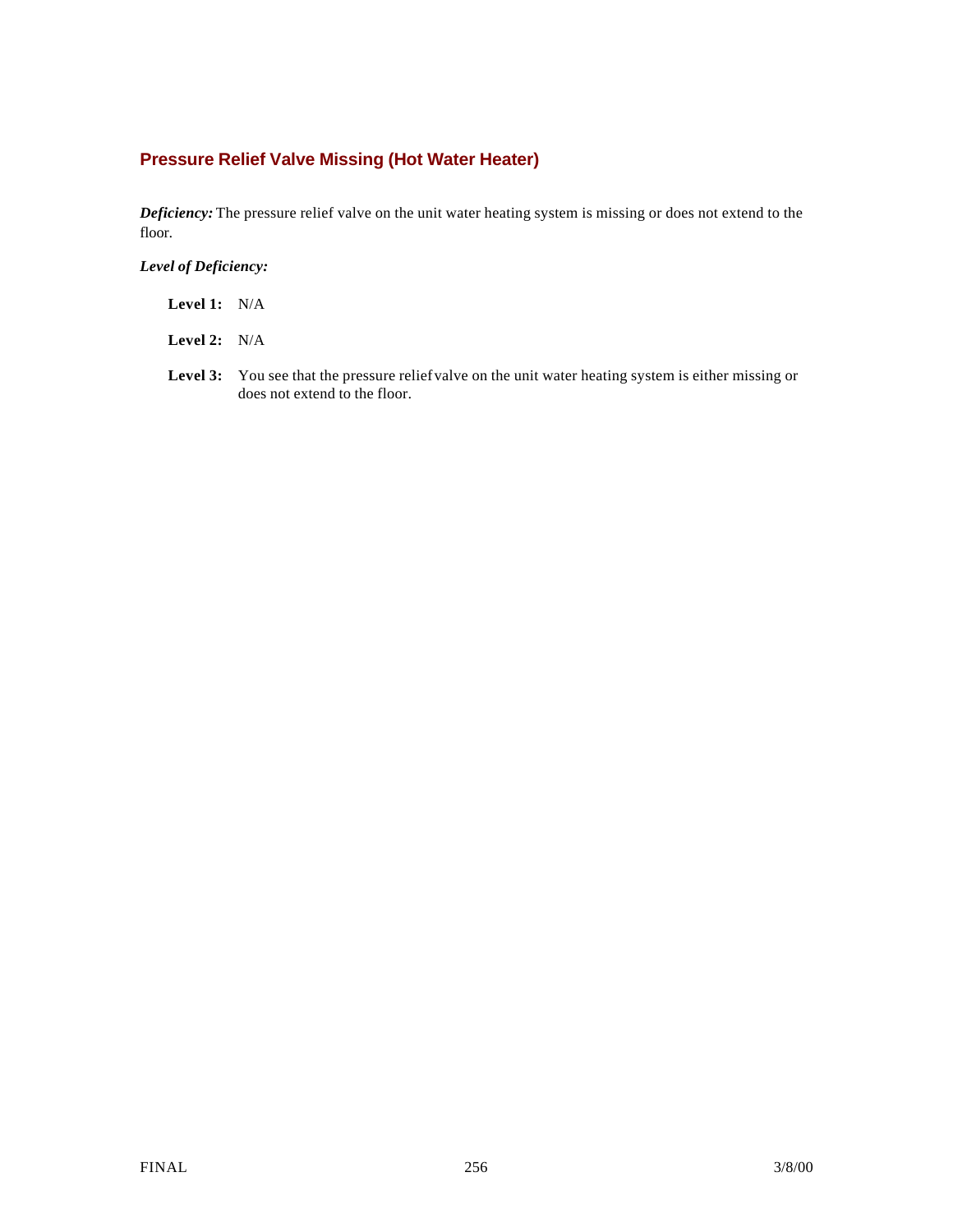### **Rust/Corrosion (Hot Water Heater)**

*Deficiency:* The equipment or associated piping/ducting shows evidence of flaking, oxidation, discoloration, pitting, or crevices.

| <b>Level 1:</b> You see superficial surface rust. |  |
|---------------------------------------------------|--|
|                                                   |  |

- Level 2: You see significant formations of metal oxides, flaking, or discoloration--or a pit or crevice.
- Level 3: Because of this condition, the equipment or piping do not function.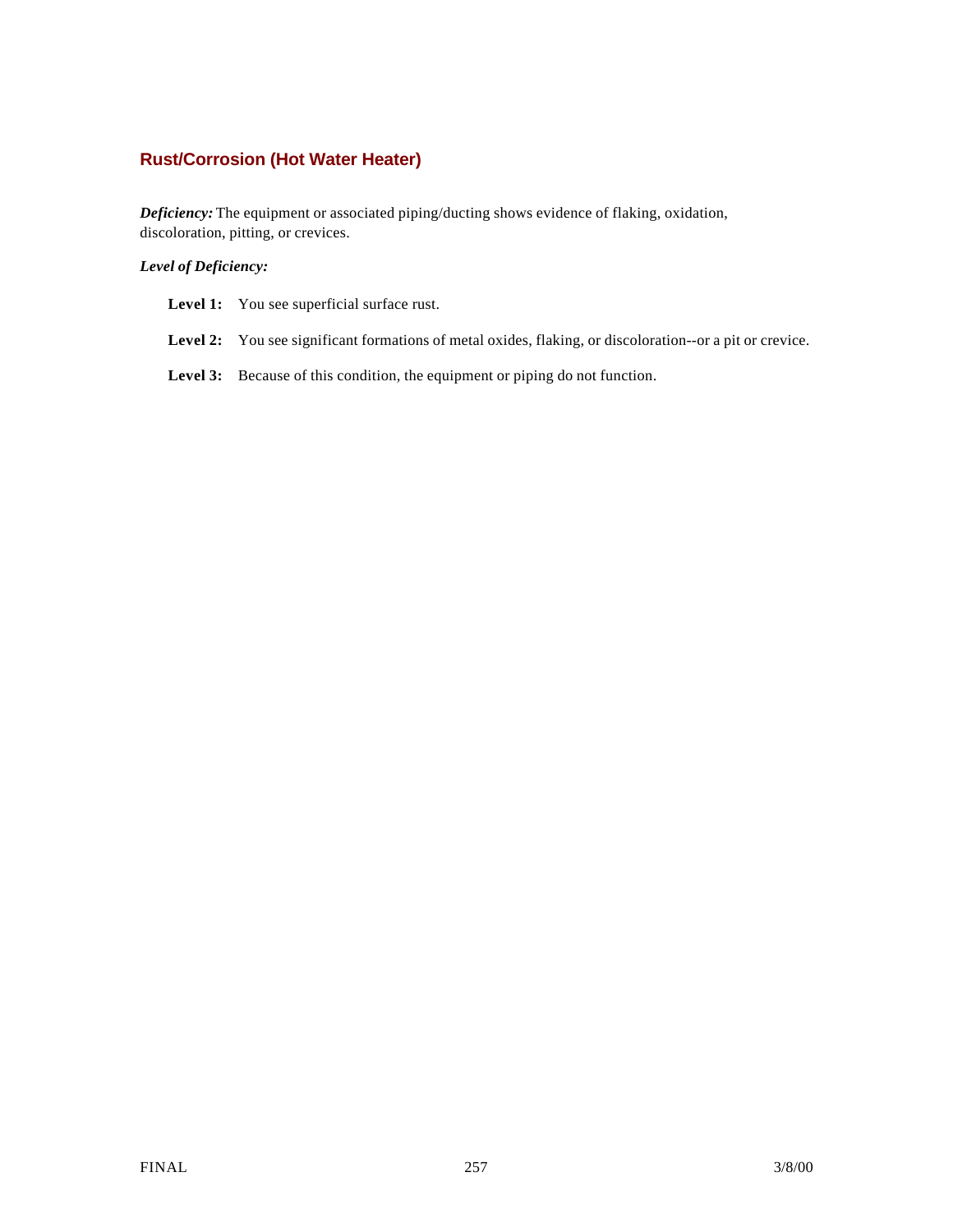# **HVAC System (Unit)**

System to provide heating, cooling and ventilation to the unit.

This does not include building heating or cooling system deficiencies such as boilers, chillers, circulating pumps, distribution lines, fuel supply, etc., OR occupant owned or supplied heating sources.

This inspectable item can have the following deficiencies:

Convection/Radiant Heat System Covers Missing/Damaged General Rust/Corrosion

Inoperable

Misaligned Chimney/Ventilation System

Noisy/Vibrating/Leaking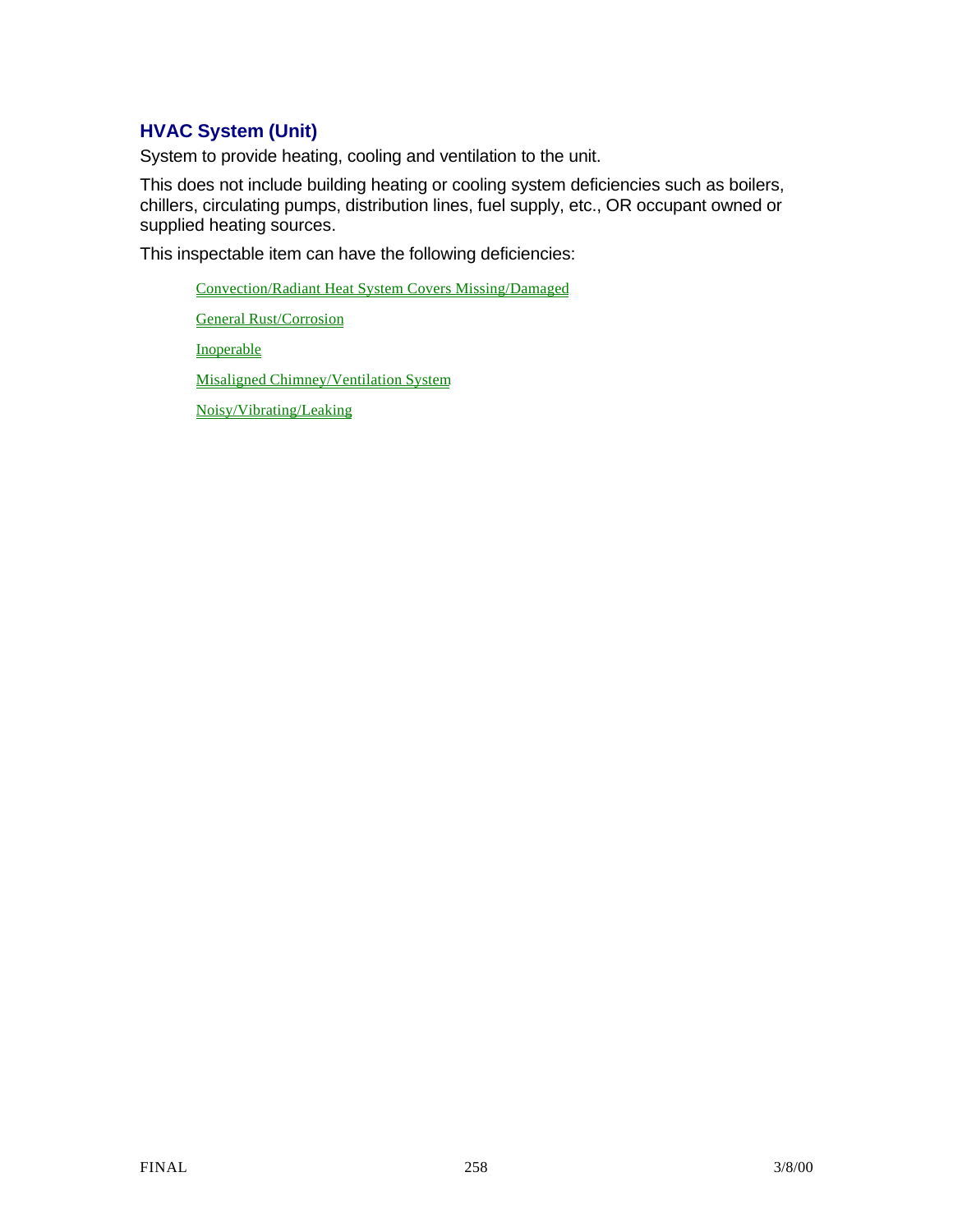## **Convection/Radiant Heat System Covers Missing/Damaged (HVAC)**

*Deficiency:* A cover on the convection/radiant heat system is missing or damaged, which could cause a burn or related injury.

*Level of Deficiency:*

| <b>Level 1:</b> $N/A$ |                                                                                                                                               |
|-----------------------|-----------------------------------------------------------------------------------------------------------------------------------------------|
| Level 2: $N/A$        |                                                                                                                                               |
|                       | <b>Level 3:</b> At least one cover is missing or substantially damaged, allowing contact with<br>heating/surface elements or associated fans. |
|                       | Comments                                                                                                                                      |
|                       | <b>Level 3:</b> When the system is operational during an inspection and you see a Level 3 dependent                                           |

Level 3: When the system is operational during an inspection and you see a Level 3 deficiency—a real-time hazard exists-- you must record it manually in "Health and Safety: Hazards."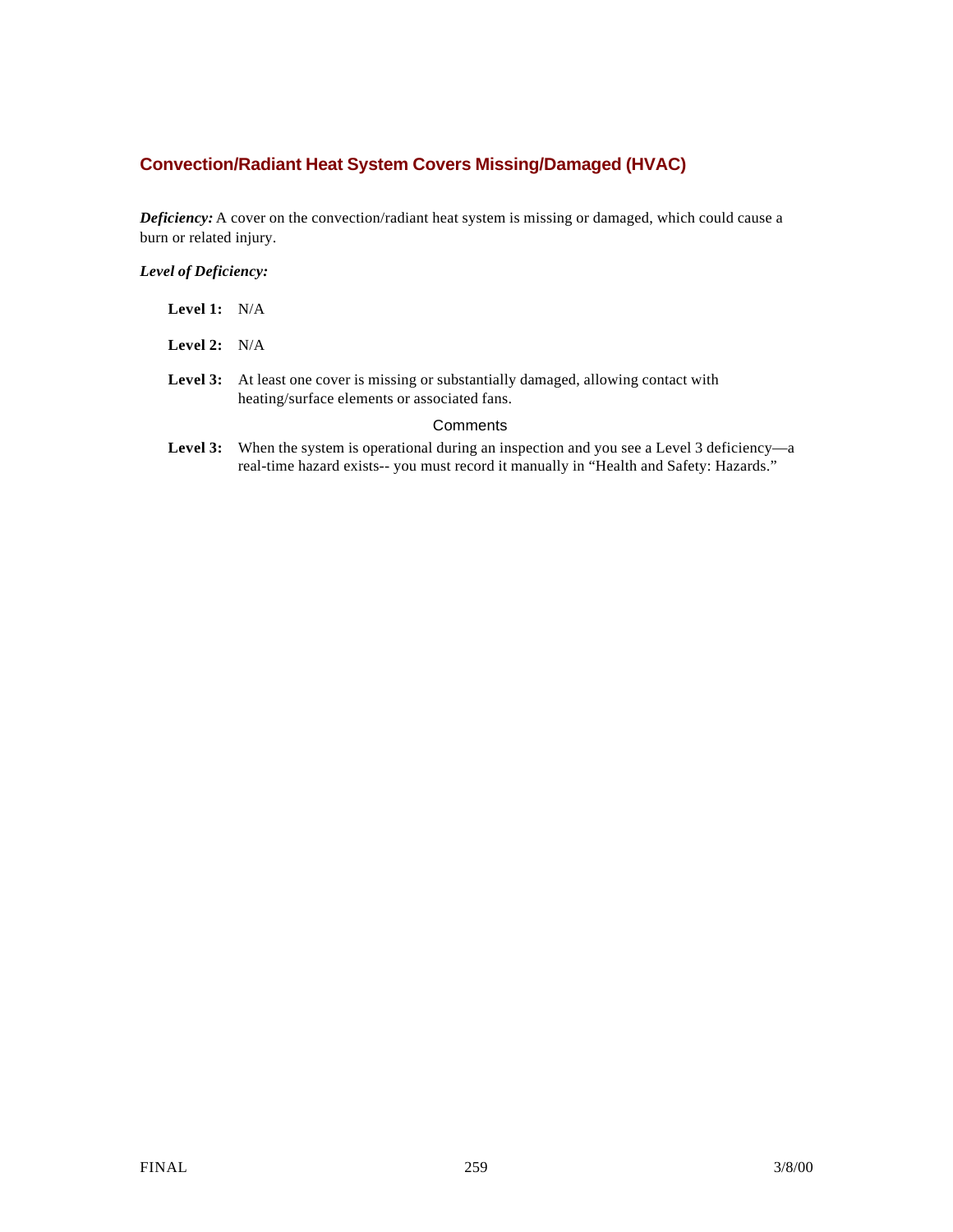## **General Rust/Corrosion (HVAC)**

*Deficiency:* You see a component of the system with deterioration from oxidation or corrosion of system parts.

#### *Level of Deficiency:*

- Level 1: You see deterioration from rust and corrosion on the HVAC units in the dwelling unit. The system still provides enough heating or cooling.
- **Level 2:** N/A

**Level 3:** N/A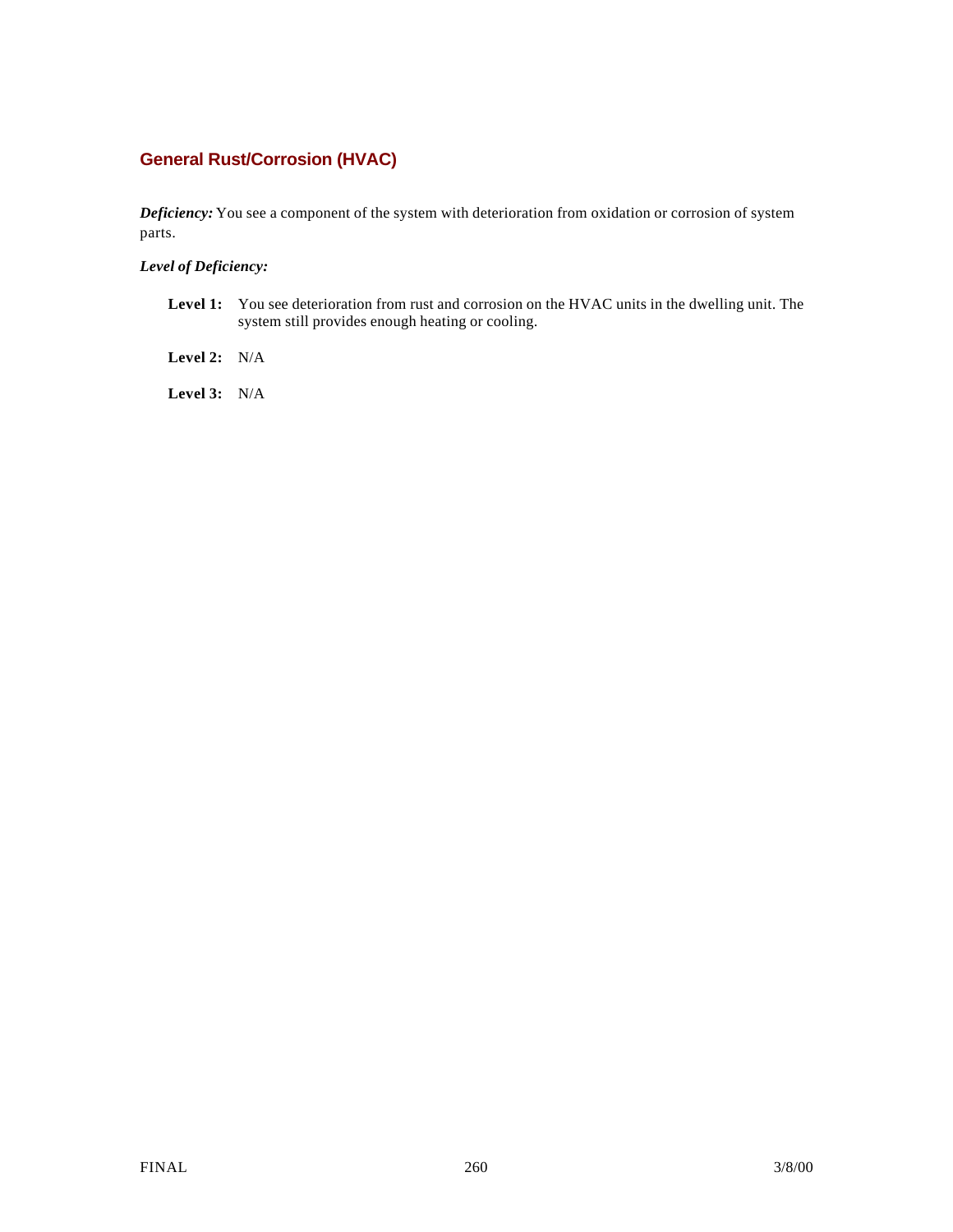### **Inoperable (HVAC)**

*Deficiency:* The heating, cooling, or ventilation system does not function.

Note: If the HVAC system does not operate because of seasonal conditions, do not record this as a deficiency.

#### *Level of Deficiency:*

| <b>Level 1:</b> $N/A$ |  |
|-----------------------|--|
| <b>Level 2:</b> $N/A$ |  |

Level 3: The HVAC does not function; it does not provide the heating or cooling it should. The system does not respond when the controls are engaged.

#### **Comments**

Level 3: If this condition is a health and safety concern, you must record it manually in "Health and Safety: Hazards."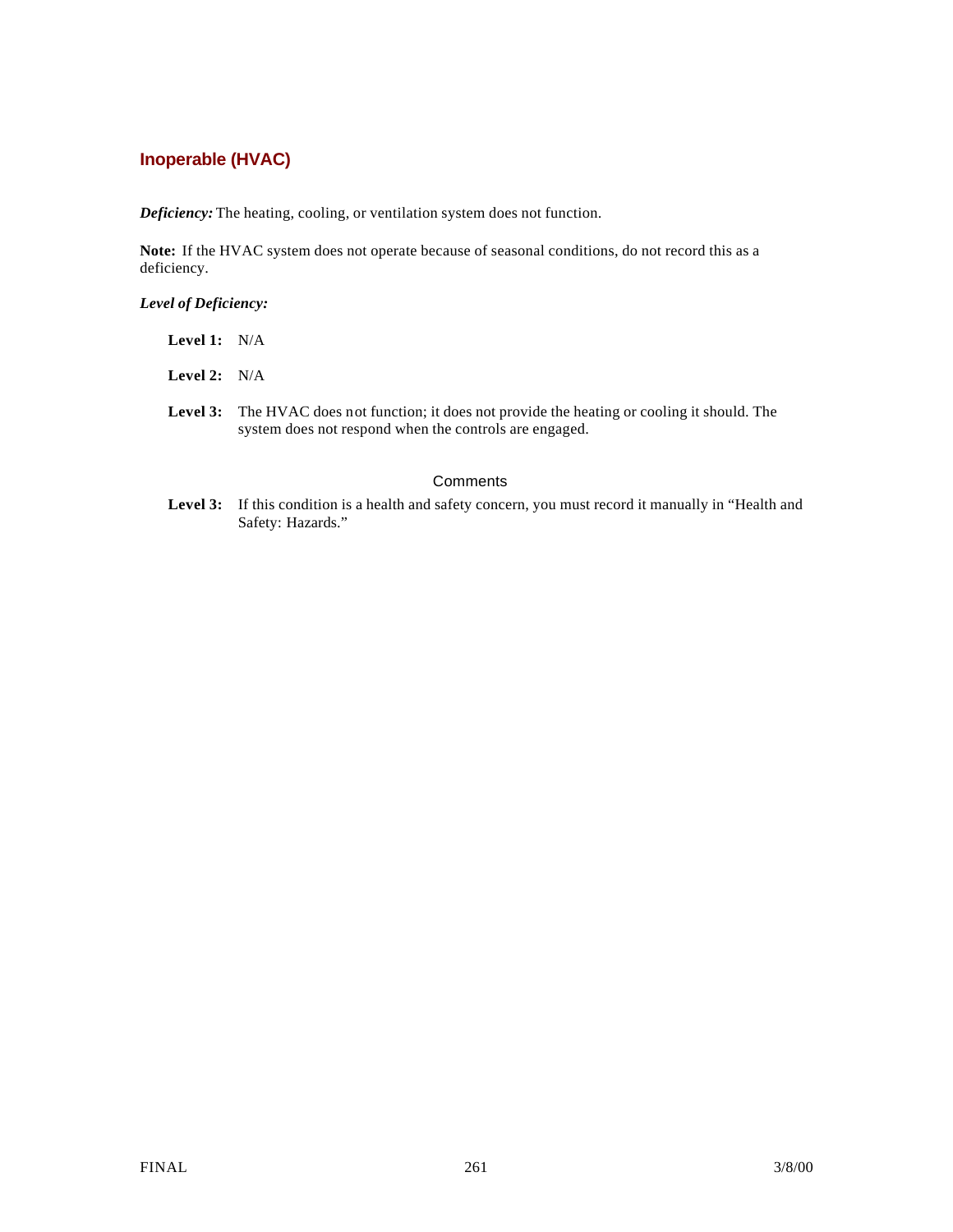## **Misaligned Chimney/Ventilation System (HVAC)**

*Deficiency:* The exhaust system on a gas-fired unit is misaligned.

### *Level of Deficiency:*

**Level 1:** N/A

**Level 2:** N/A

Level 3: You see any misalignment that may cause improper or dangerous venting of gases.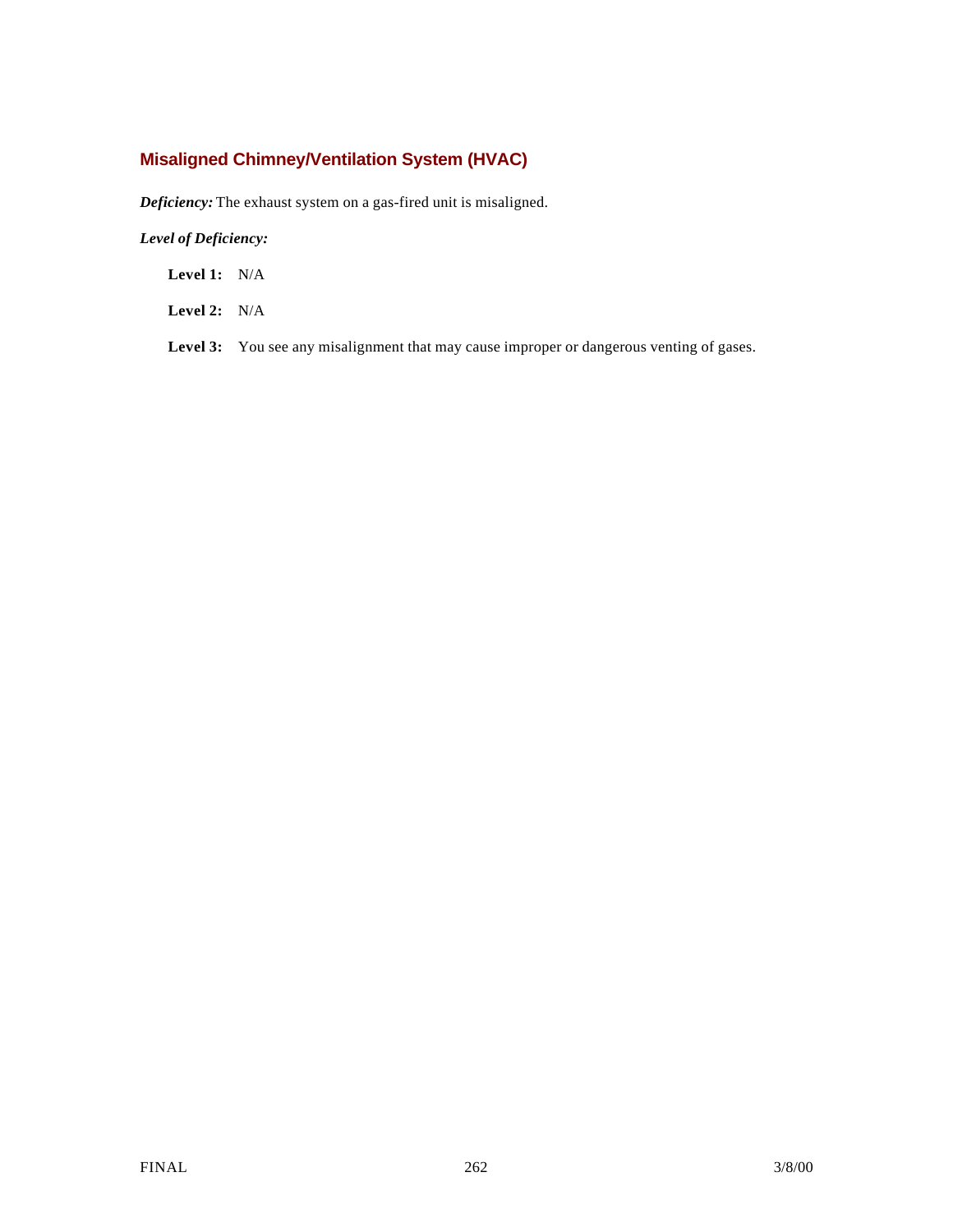## **Noisy/Vibrating/Leaking (HVAC)**

*Deficiency:* The HVAC distribution components, including fans, are the source of abnormal noise, unusual vibrations, or leaks.

### *Level of Deficiency:*

- Level 1: The HVAC system shows signs of abnormal vibrations, other noise, or leaks when engaged. The system still provides enough heating or cooling to maintain a minimum temperature range in the major living areas.
- **Level 2:** N/A

**Level 3** N/A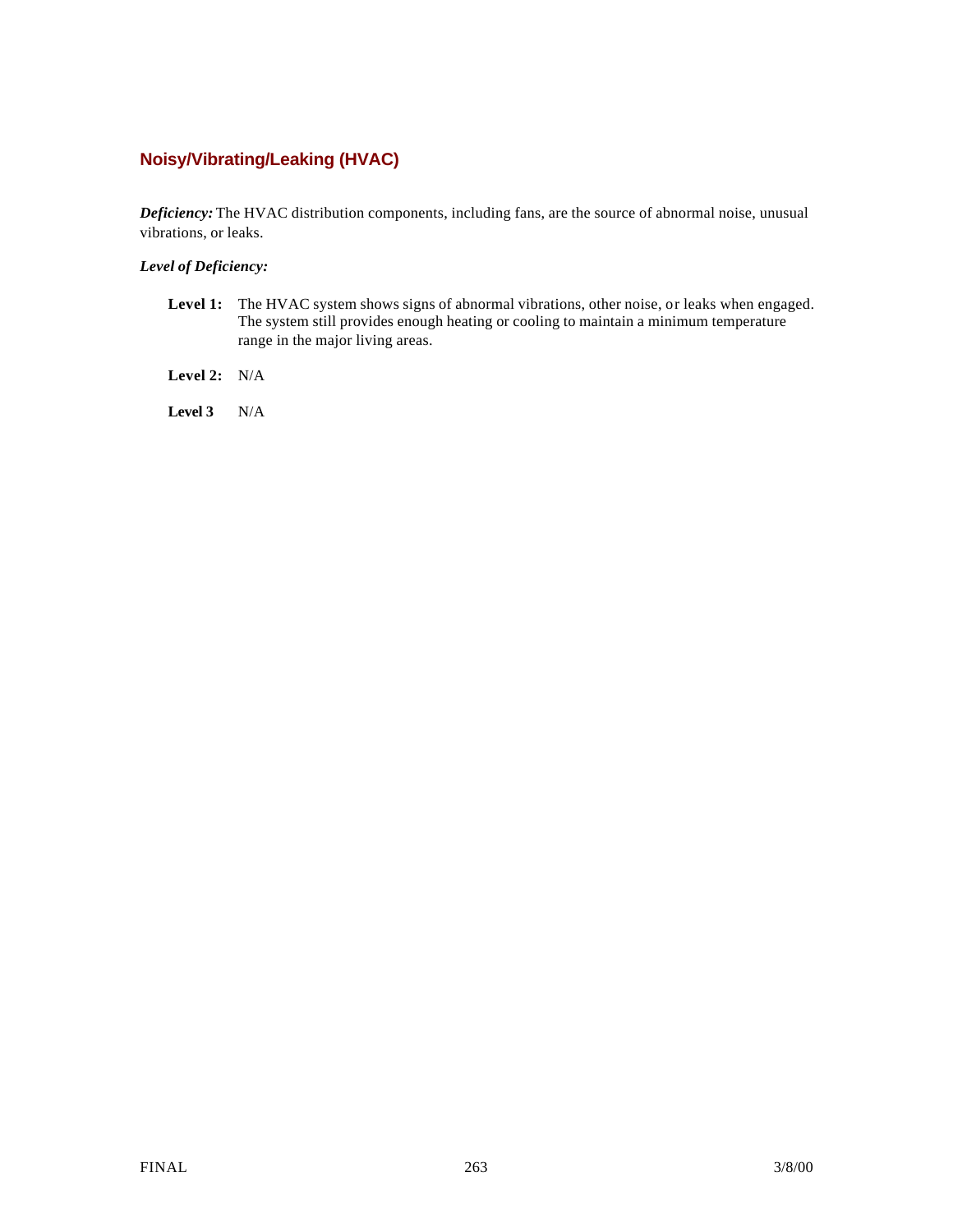# **Kitchen (Unit)**

A place where food is cooked or prepared. The facilities and equipment used in preparing and serving food.

This inspectable item can have the following deficiencies:

Cabinets - Missing/Damaged Countertops – Missing/Damaged Dishwasher/Garbage Disposal - Inoperable Plumbing - Clogged Drains Plumbing - Leaking Faucets/Pipes Range Hoods/Exhaust Fans - Excessive Grease/Inoperable Range/Stove - Missing/Damaged/Inoperable Refrigerator - Missing/Damaged/Inoperable Sink - Missing/Damaged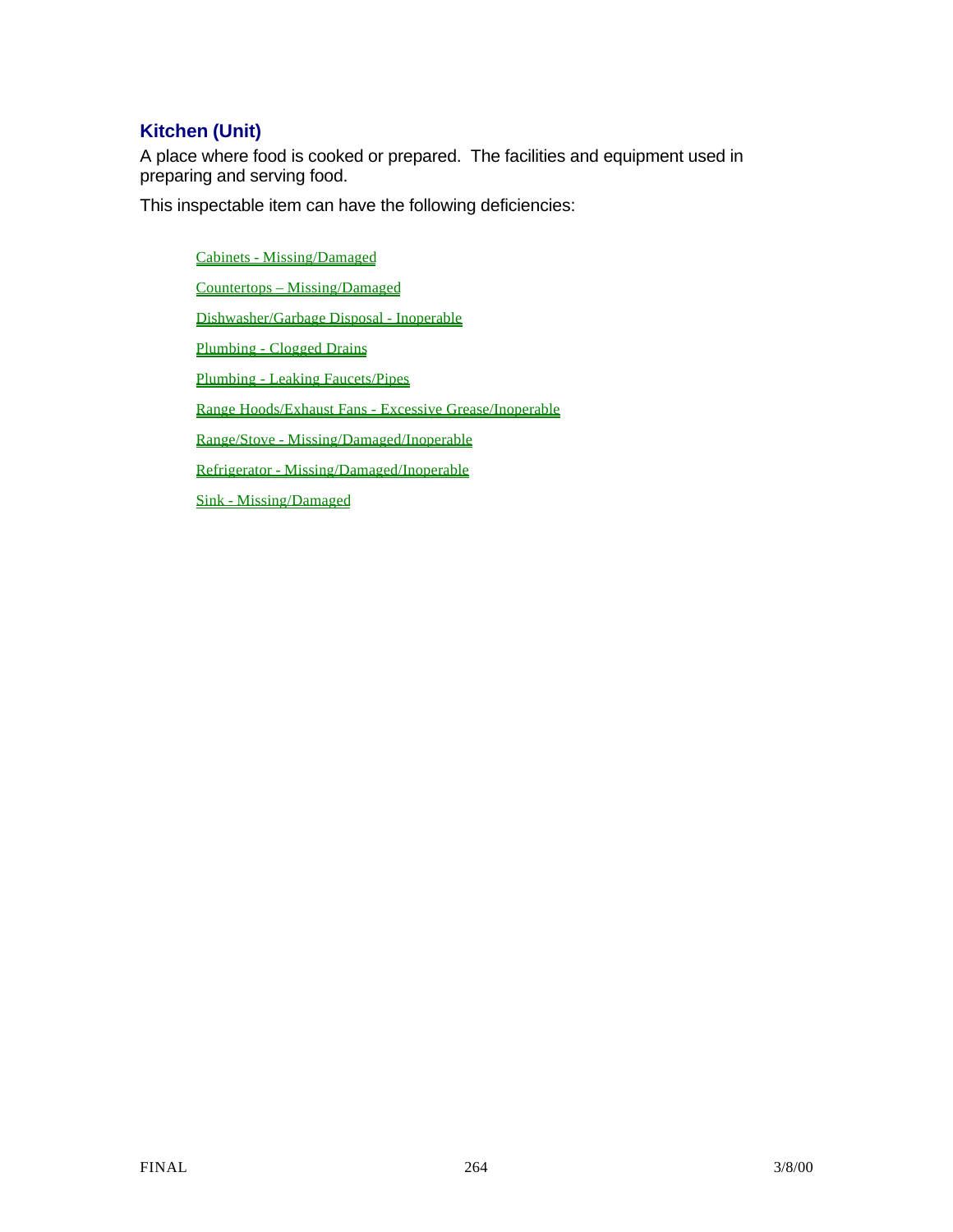### **Cabinets - Missing/Damaged (Kitchen)**

*Deficiency:* Cabinets are missing or the laminate is separating. This includes cases, boxes, or pieces of furniture with drawers, shelves, or doors--primarily used for storage--mounted on walls or floors.

#### *Level of Deficiency:*

### **Level 1:** N/A

- **Level 2:** You see that *10-50%* of the cabinets, doors, or shelves are missing or the laminate is separating.
- **Level 3:** You see that *more than 50%* of the cabinets, doors, or shelves are missing or the laminate is separating.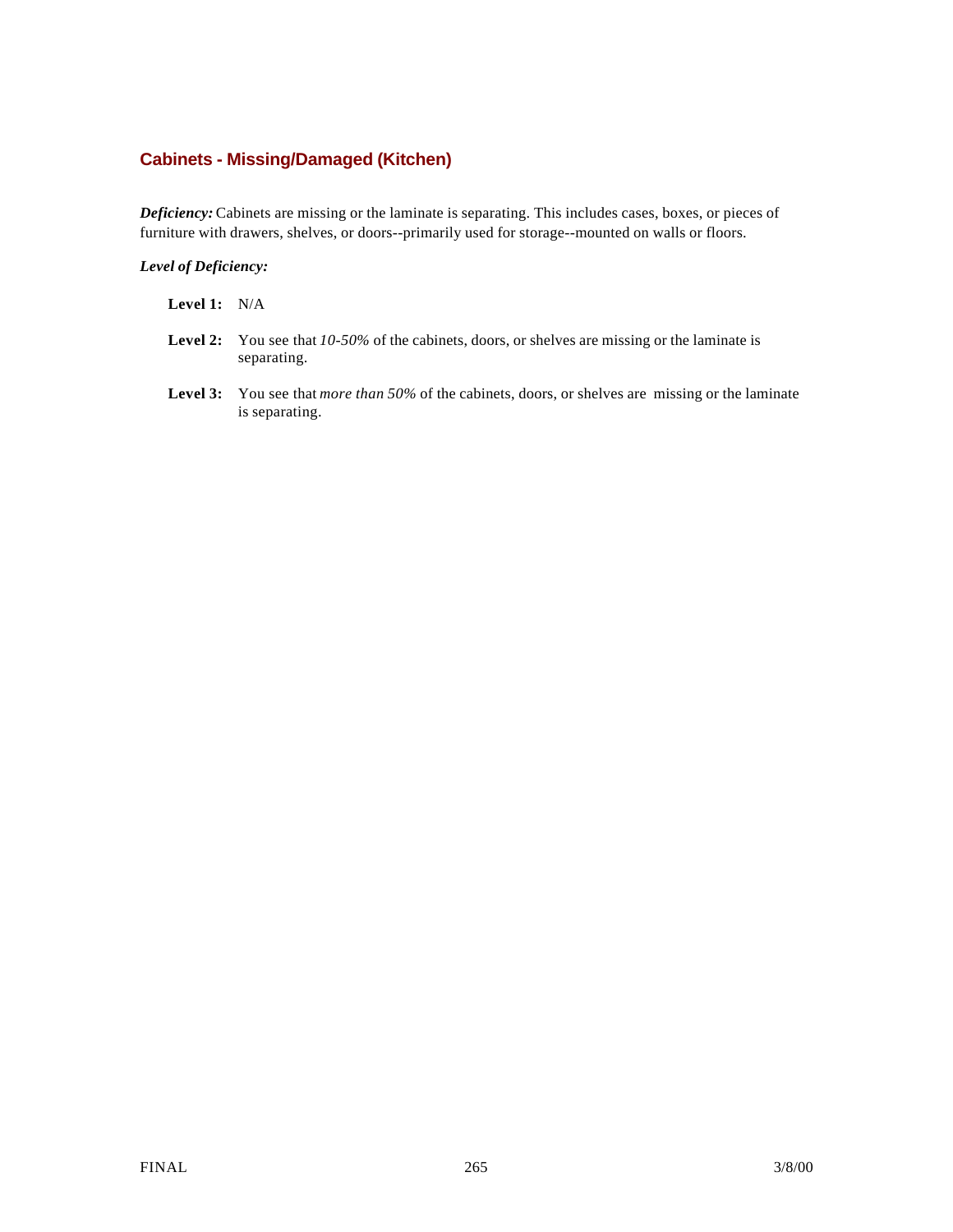### **Countertops - Missing/Damaged (Kitchen)**

*Deficiency:* A flat work surface in a kitchen often integral to lower cabinet space is missing or deteriorated.

#### *Level of Deficiency:*

**Level 1:** N/A

Level 2: 20% or more of the countertop working surface is missing, deteriorated, or damaged below the laminate--not a sanitary surface to prepare food.

**Level 3:** N/A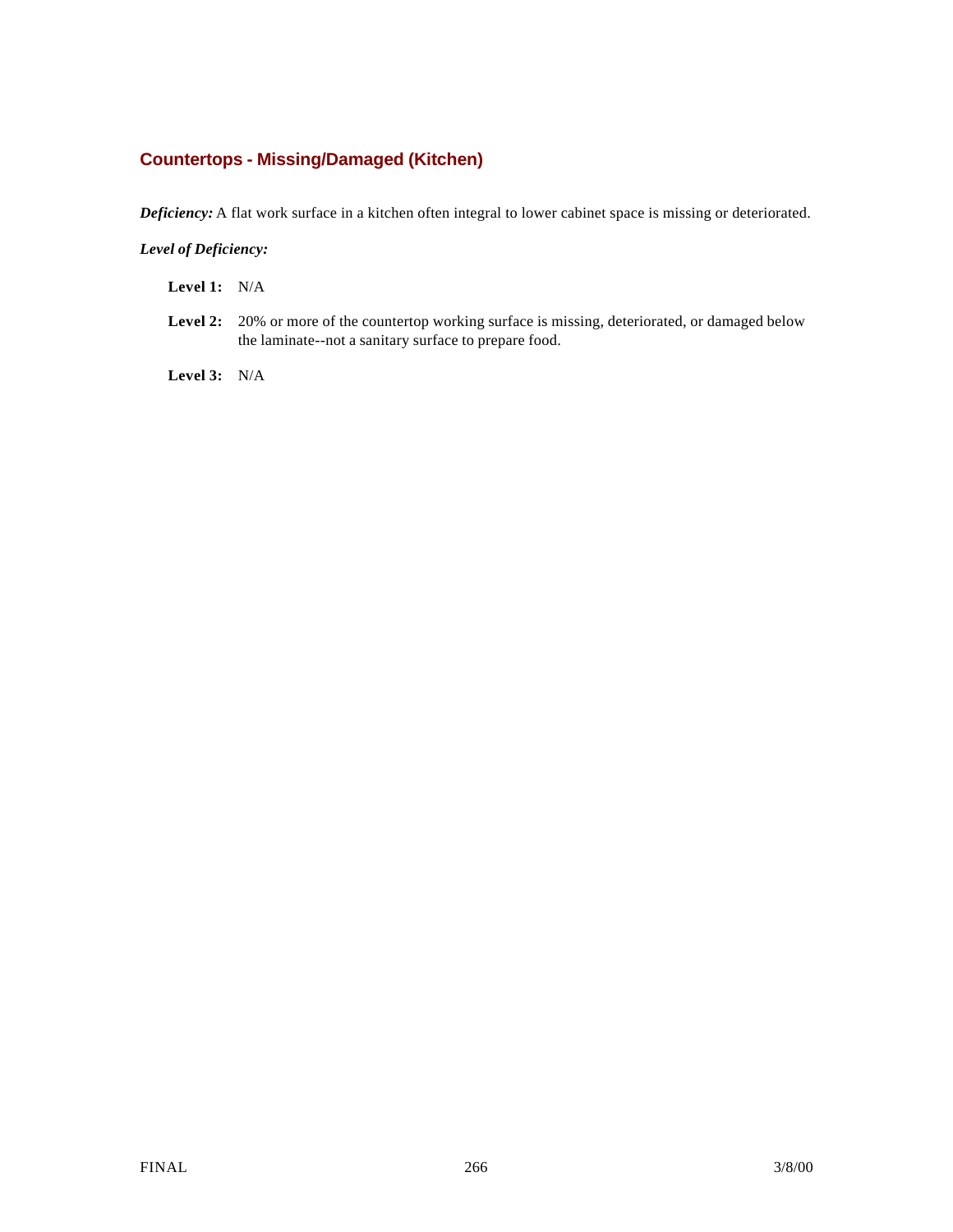## **Dishwasher/Garbage Disposal - Inoperable (Kitchen)**

*Deficiency:* A dishwasher or garbage disposal, if provided, does not function as it should.

### *Level of Deficiency:*

**Level 1:** N/A

Level 2: The dishwasher or garbage disposal does not function as it should.

**Level 3:** N/A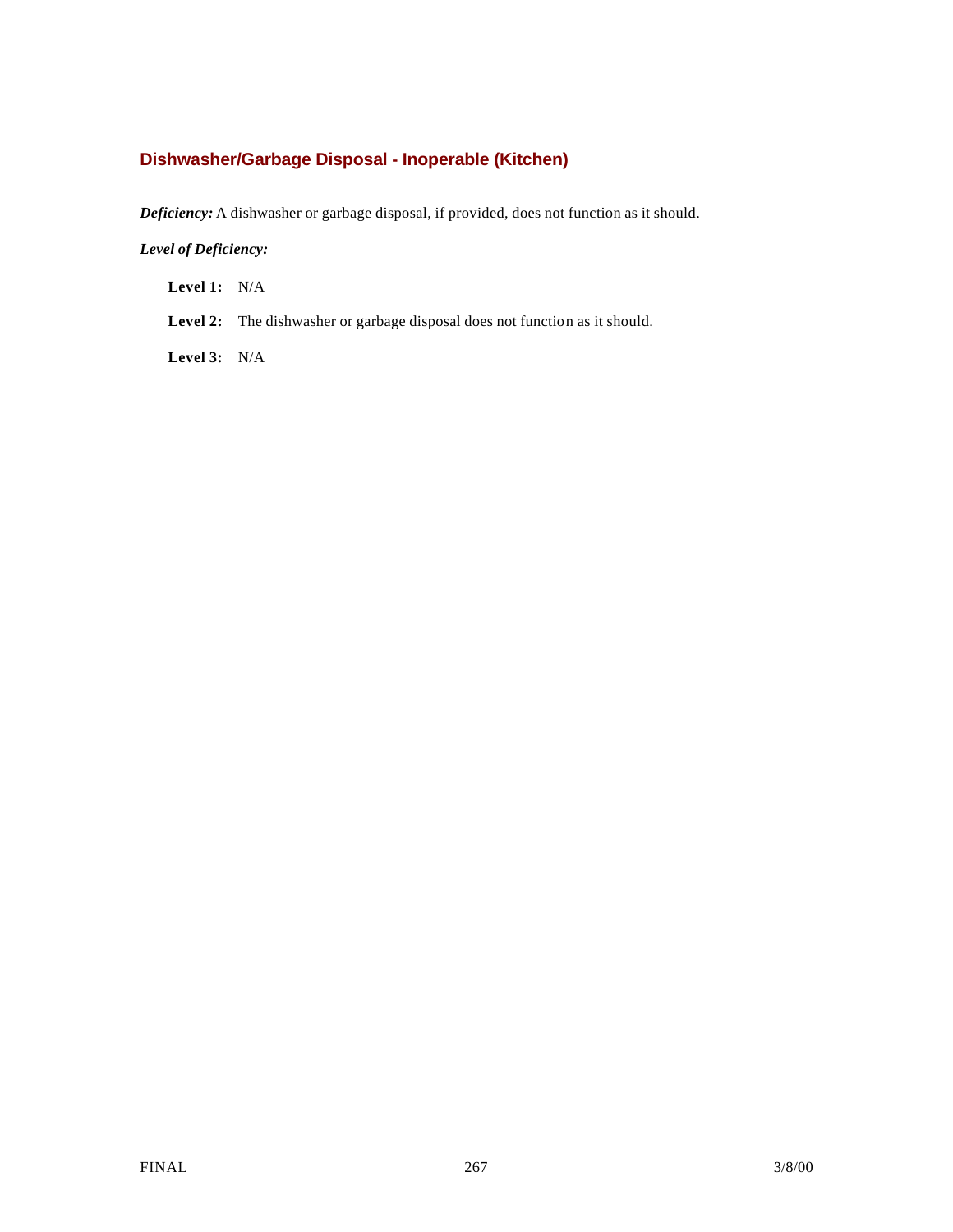## **Plumbing - Clogged Drains (Kitchen)**

*Deficiency:* The water does not drain adequately.

### *Level of Deficiency:*

Level 1: The basin does not drain freely.

**Level 2:** N/A

Level 3: The drain is completely clogged or has suffered extensive deterioration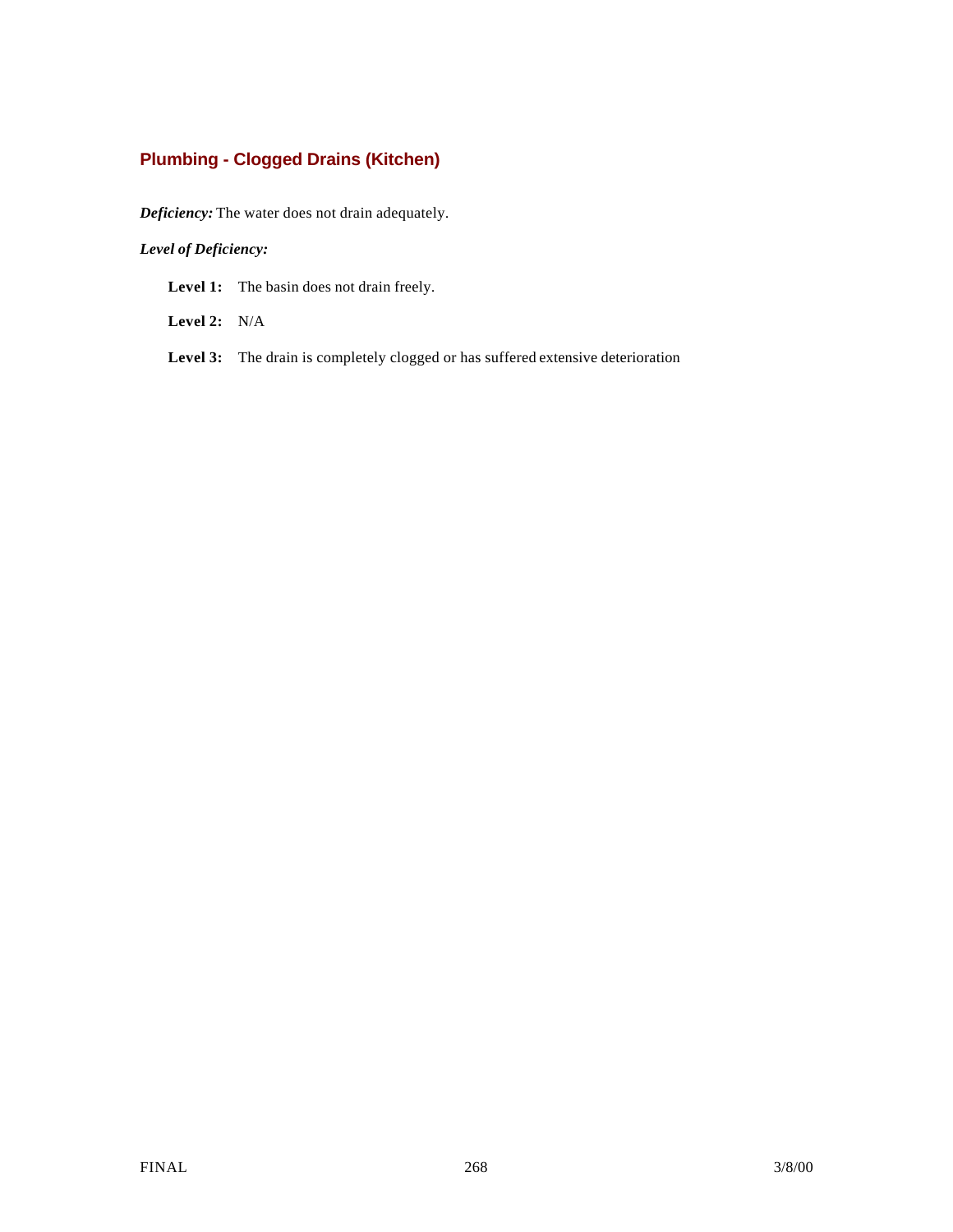## **Plumbing - Leaking Faucets/Pipes (Kitchen)**

*Deficiency:* You see that a basin faucet or drain connections leak.

- Level 1: You see a leak or drip that is contained by the basin or pipes, and the faucet is functioning as it should.
- **Level 2:** N/A
- **Level 3:** You see a steady leak that is having an adverse affect on the surrounding area, and the faucet or pipe is not usable.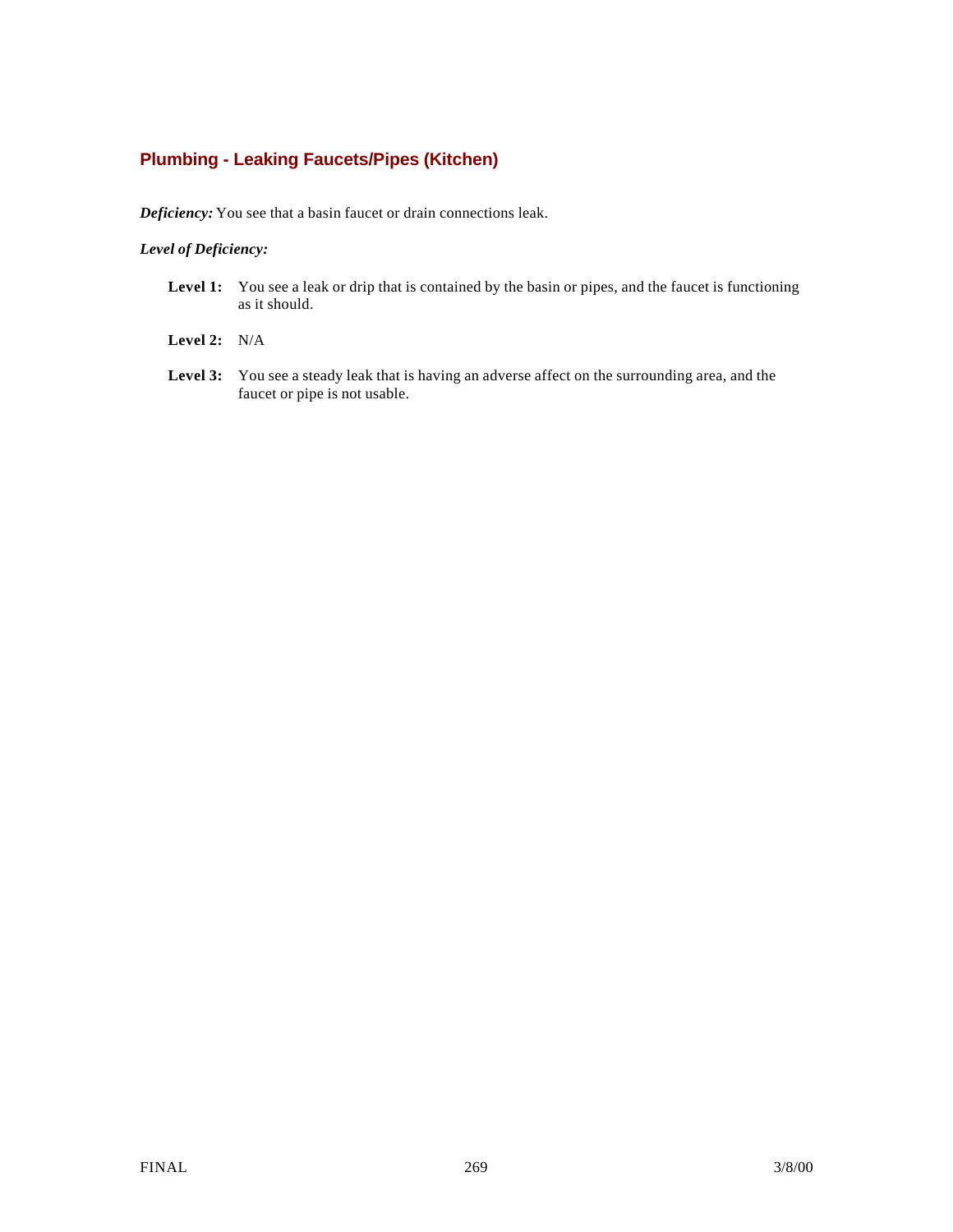### **Range Hood/Exhaust Fans - Excessive Grease/Inoperable (Kitchen)**

*Deficiency:* The apparatus that draws out cooking exhaust does not function as it should.

#### *Level of Deficiency:*

Level 1: An accumulation of dirt threatens the free passage of air.

**Level 2:** N/A

**Level 3:** The exhaust fan does not function. **-**OR-You estimate that the flue may be completely blocked.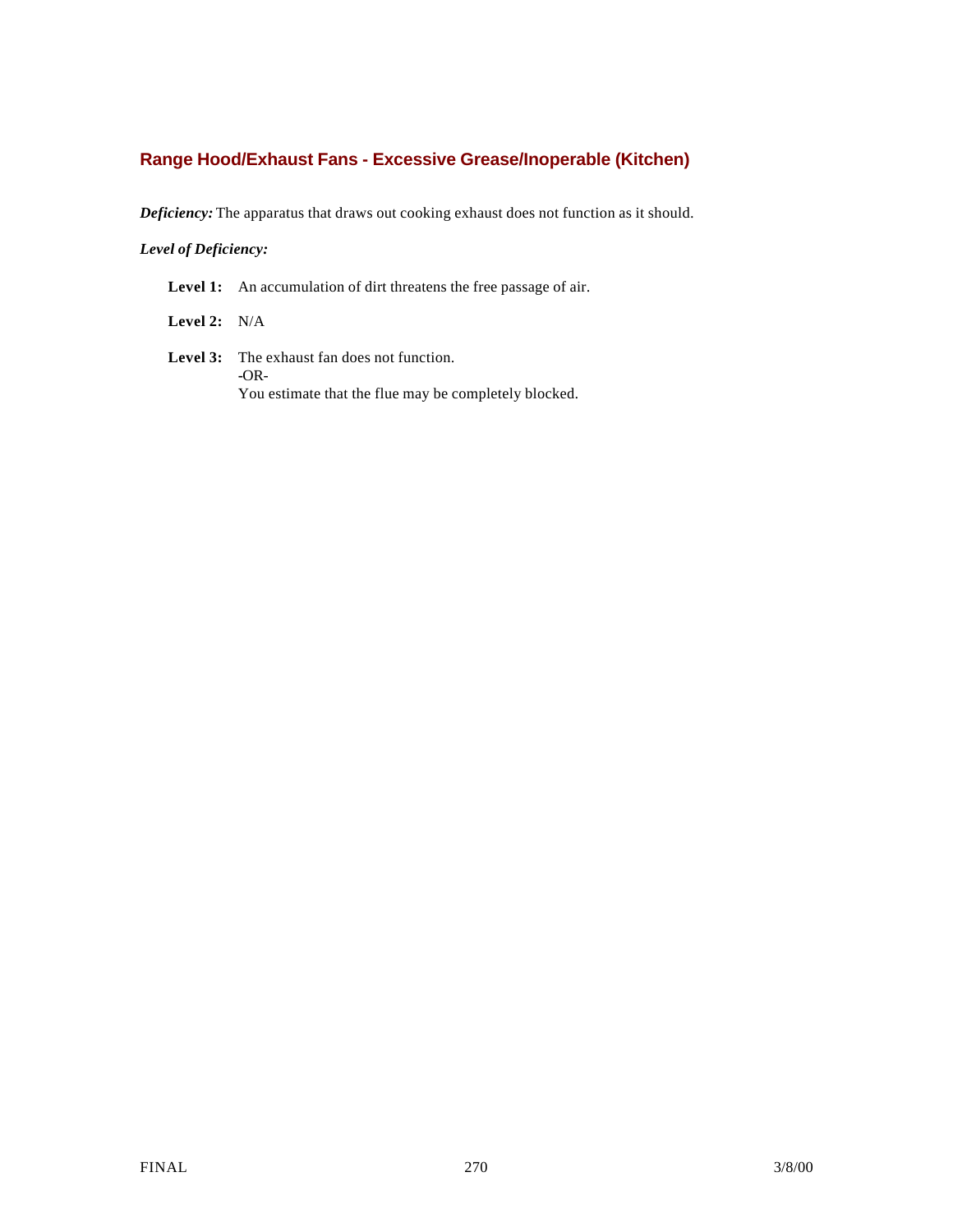### **Range/Stove - Missing/Damaged/Inoperable (Kitchen)**

#### *Deficiency:* The unit is missing or damaged.

**Note:** Before the inspection starts, you should be given a list of units under 504/FH/ADA. Do not record these disconnected or partially disconnected ranges/stoves as a deficiency.

#### *Level of Deficiency:*

- Level 1: The operation of doors or drawers is impeded, but the stove is functioning. On gas ranges, flames are not distributed equally. The pilot light is out on one or more burners.
- Level 2: One burner is not functioning.

Level 3: The unit is missing. -OR-2 or more burners are not functioning. -OR-The oven is not functioning.

#### **Comments**

Level 3: If this condition is a health and safety concern, you must record it manually as "Health and Safety: Hazards."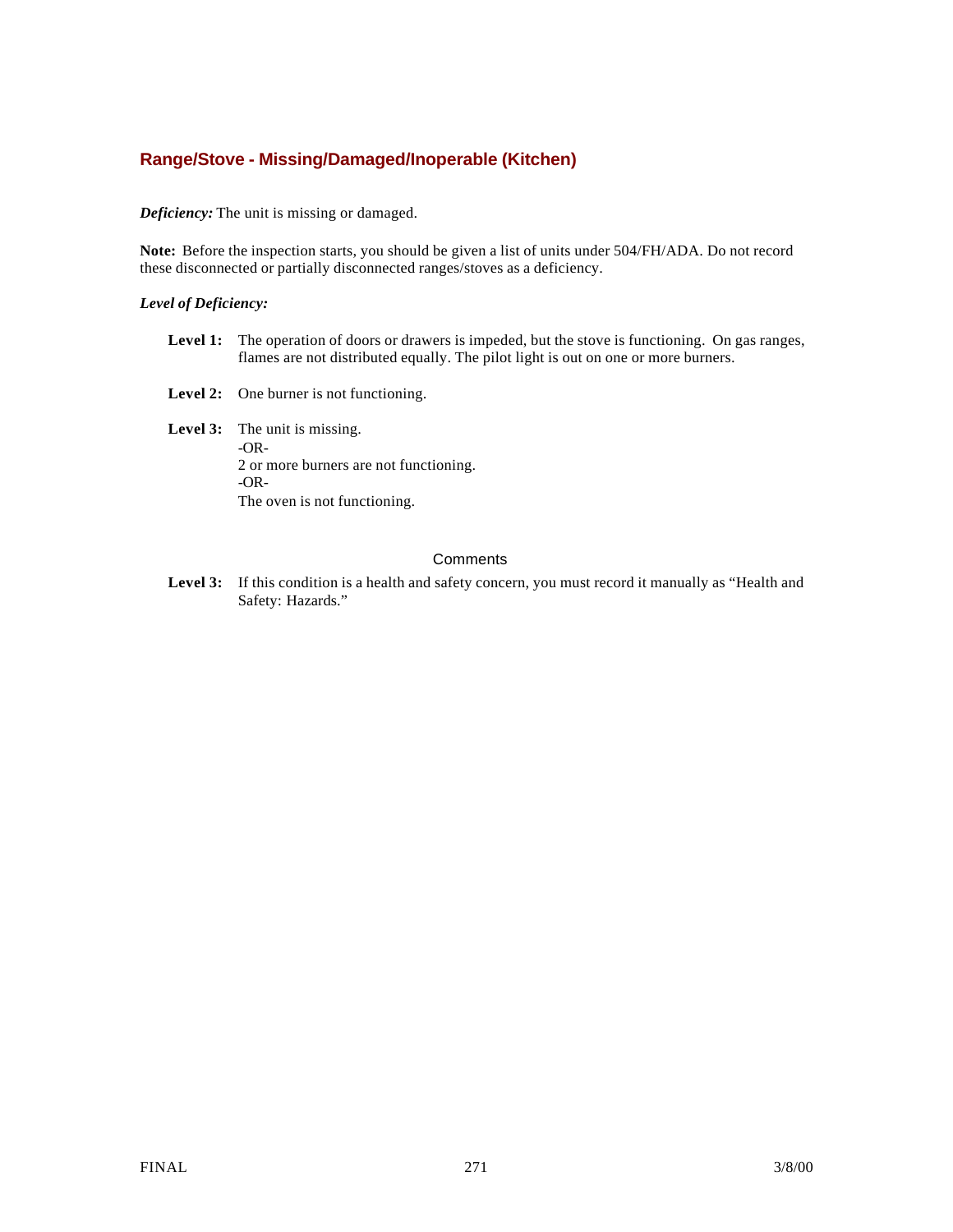## **Refrigerator - Missing/Damaged/Inoperable (Kitchen)**

*Deficiency:* The refrigerator is missing or does not cool adequately for the safe storage of food.

### *Level of Deficiency:*

|                       | <b>Level 1:</b> The refrigerator has an excessive accumulation of ice.<br>$-OR-$<br>The seals around the doors are deteriorated. |
|-----------------------|----------------------------------------------------------------------------------------------------------------------------------|
| <b>Level 2:</b> $N/A$ |                                                                                                                                  |
|                       | Lavel 2. The refrigerator is missing                                                                                             |

**Level 3:** The refrigerator is missing. -OR-The refrigerator does not cool adequately for the safe storage of food.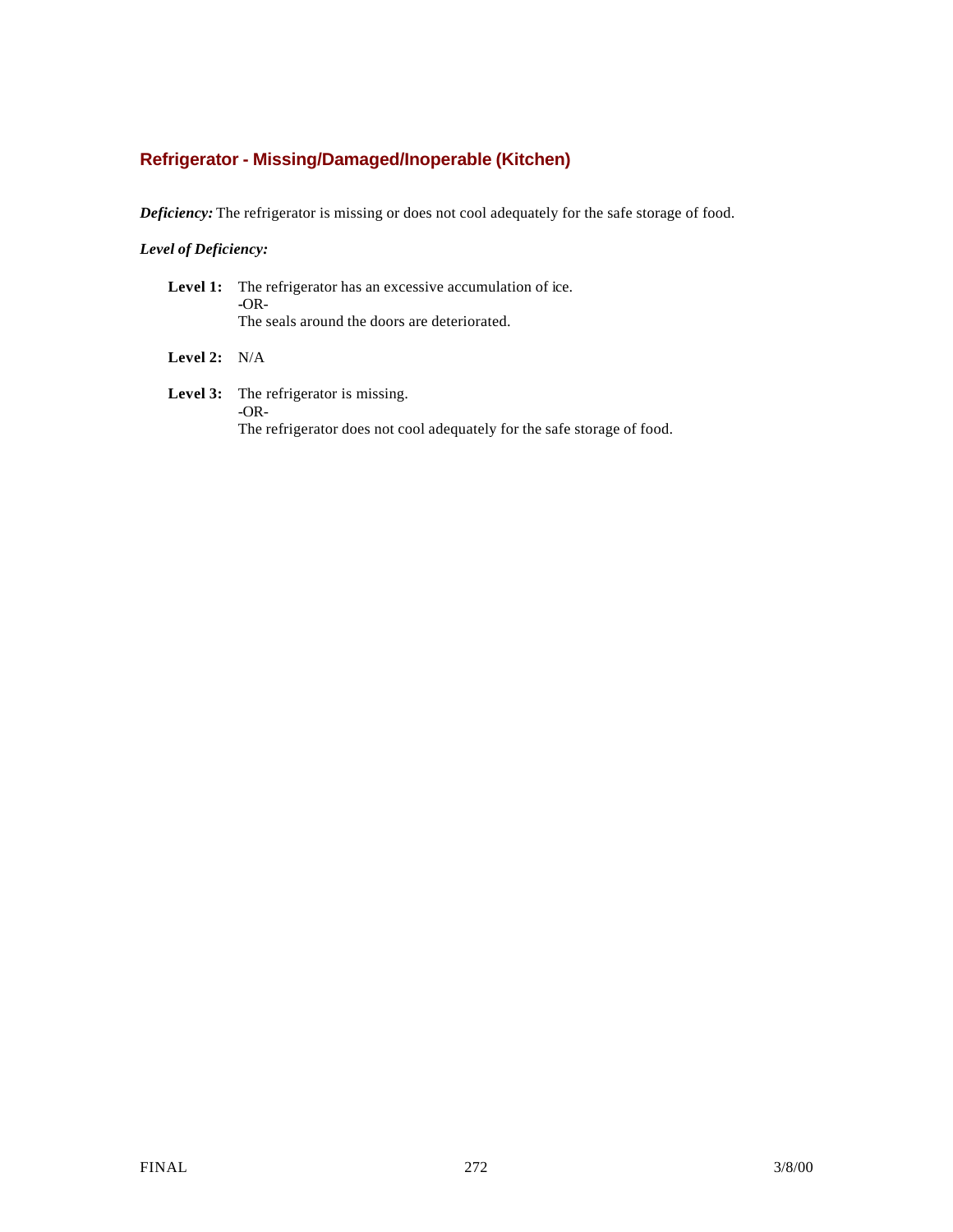### **Sink - Missing/Damaged (Kitchen)**

*Deficiency:* A sink, faucet, or accessories are missing, damaged, or not functioning.

**Note:** If a stopper is missing, do not record it as a deficiency.

- Level 1: You see extensive discoloration or cracks in 50 % or more of the basin, but the sink and hardware can still be used to prepare food.
- **Level 2:** N/A
- Level 3: The sink or hardware is either missing or not functioning.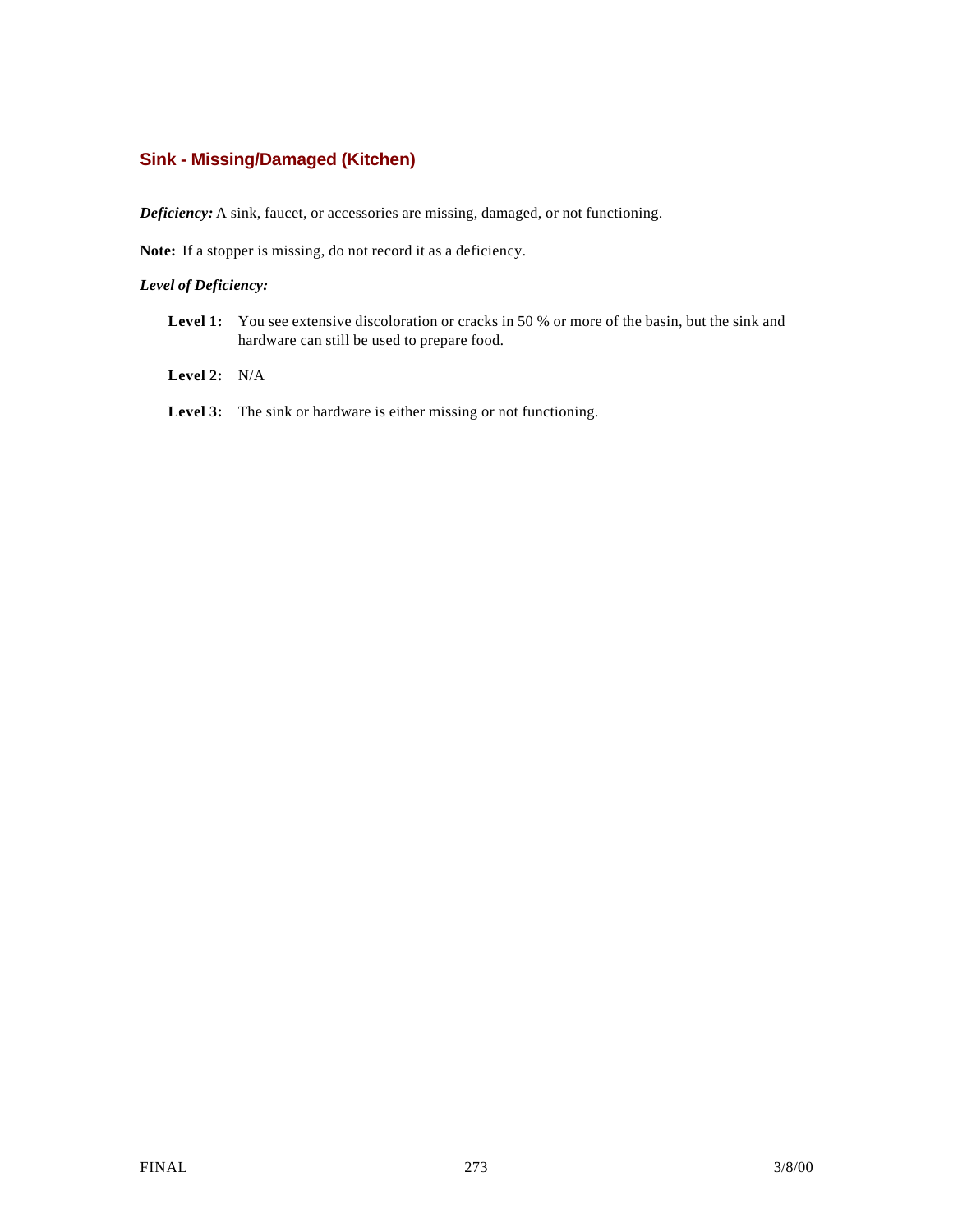# **Laundry Area (Room) (Unit)**

Place where soiled clothes and linens are washed and/or dried.

This inspectable item can have the following deficiencies:

Dryer Vent Missing/Damaged/Inoperable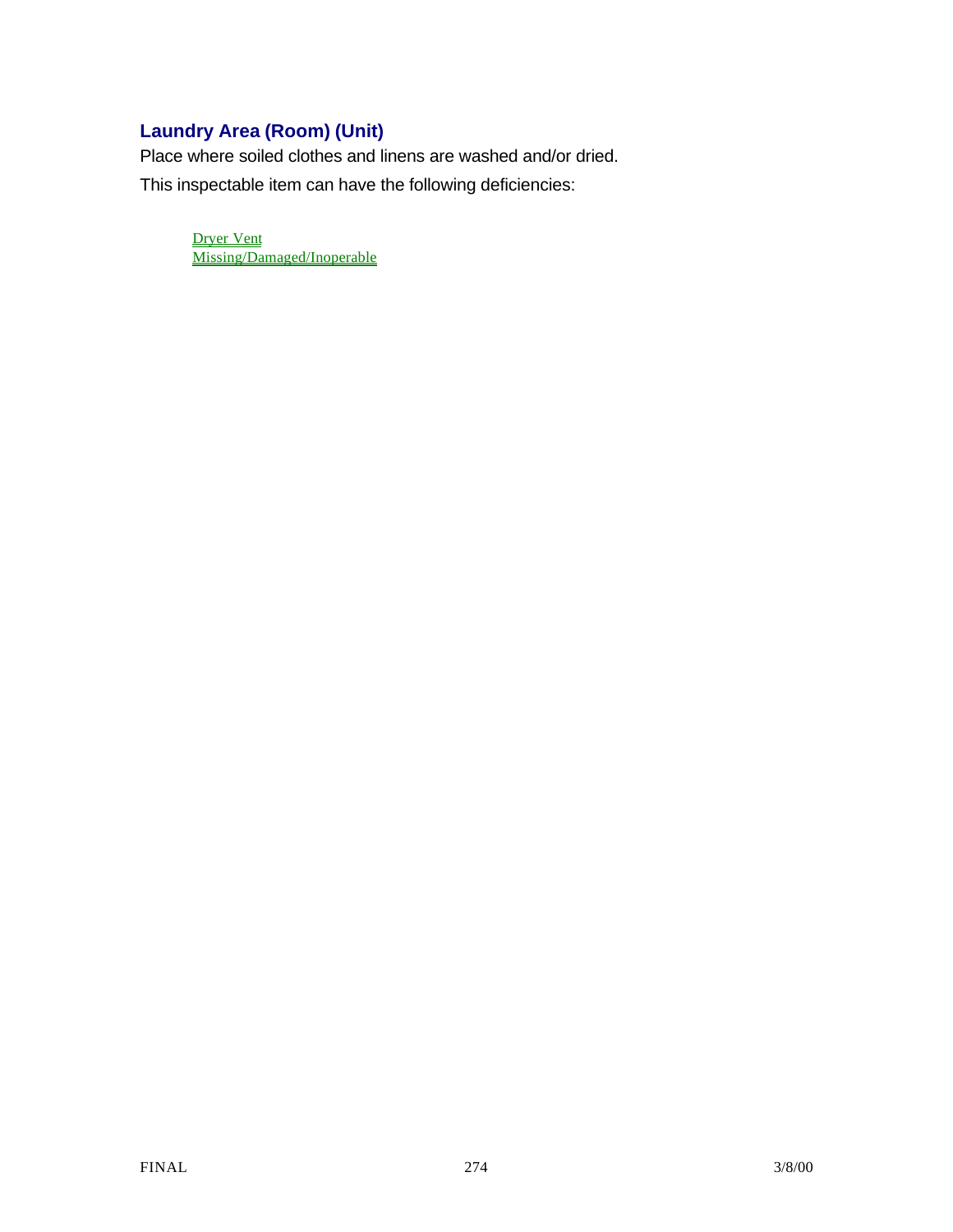## **Dryer Vent Missing/Damaged/Inoperable (Laundry Area (Room))**

*Deficiency:* Inadequate means is available to vent accumulated heat/lint to the outside.

- **Level 1:** N/A
- **Level 2:** N/A
- Level 3: Dryer vent is missing or is visually determined to be inoperable (blocked). Dryer exhaust is not effectively vented to the outside.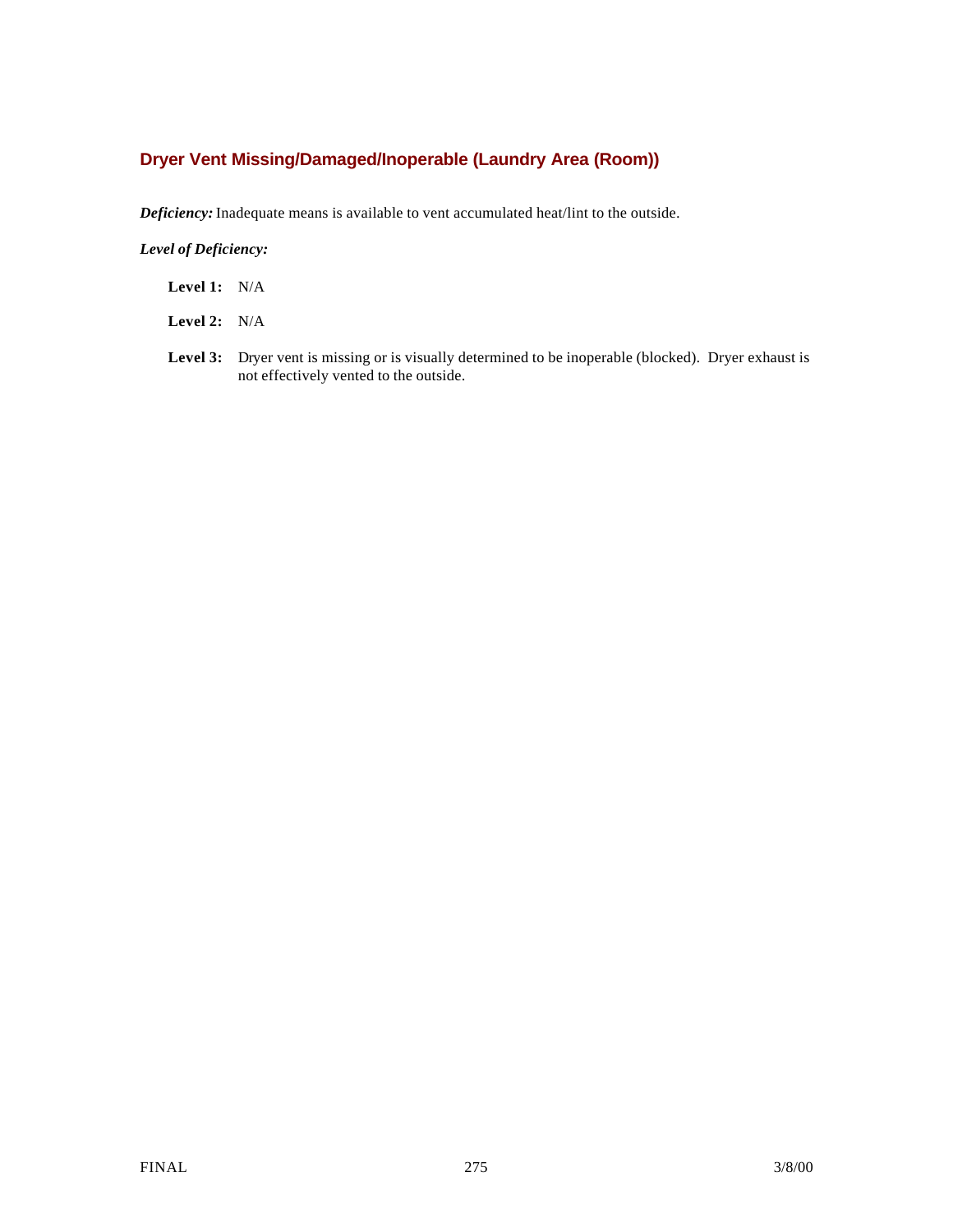# **Lighting (Unit)**

System to provide illumination to a room or area. Includes fixtures, lamps, and supporting accessories.

This inspectable item can have the following deficiencies:

Missing/Inoperable Fixture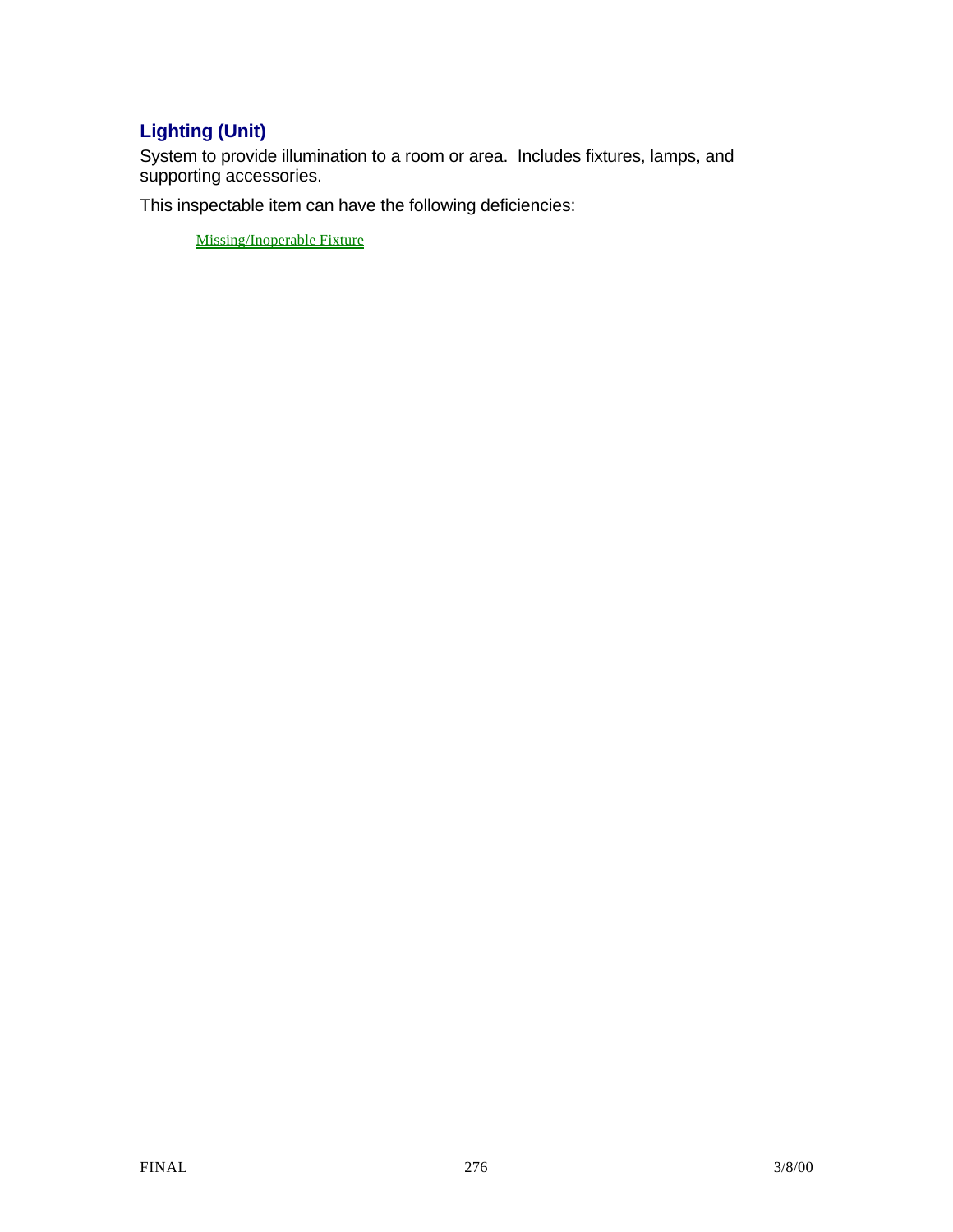## **Missing/Inoperable Fixture (Lighting)**

*Deficiency:* A lighting fixture is missing or does not function as it should. The malfunction may be in the total system or components--excluding light bulbs.

- **Level 1:** *In one room in a unit,* a permanent lighting fixture is missing or not functioning, and no other switched light source is functioning in the room.
- **Level 2:** *In two rooms,* a permanent lighting fixture is missing or not functioning, and no other switched light source is functioning in the rooms.
- **Level 3:** *In more than two rooms,* a permanent light fixture is missing or not functioning, and no other switched light sources are functioning in the rooms.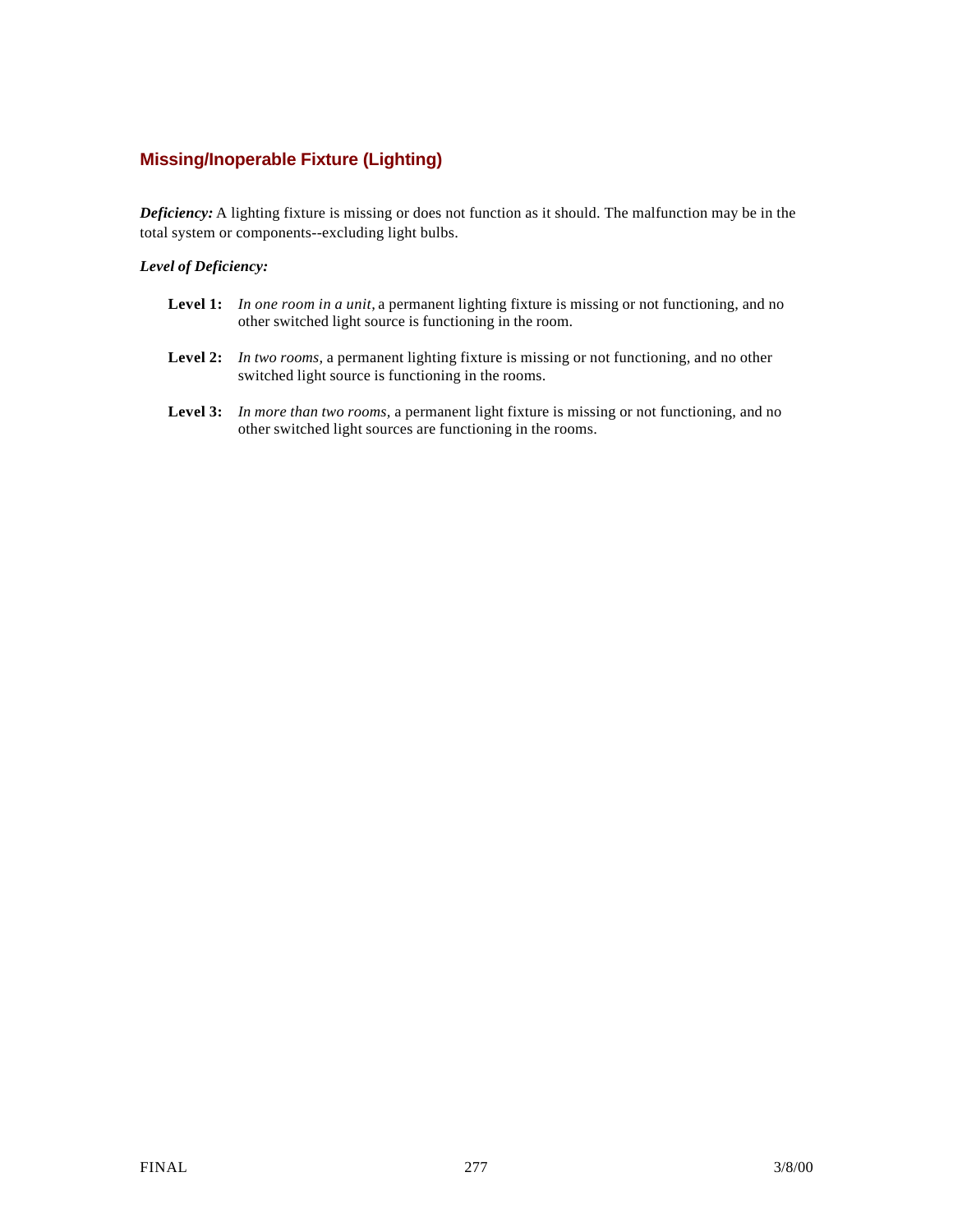## **Outlets/Switches (Unit)**

The receptacle connected to a power supply or method to control the flow of electricity. Includes two & three prong outlets, ground fault interrupters, pull cords, two & three pole switches, and dimmer switches.

This inspectable item can have the following deficiencies:

Missing

Missing/Broken Cover Plates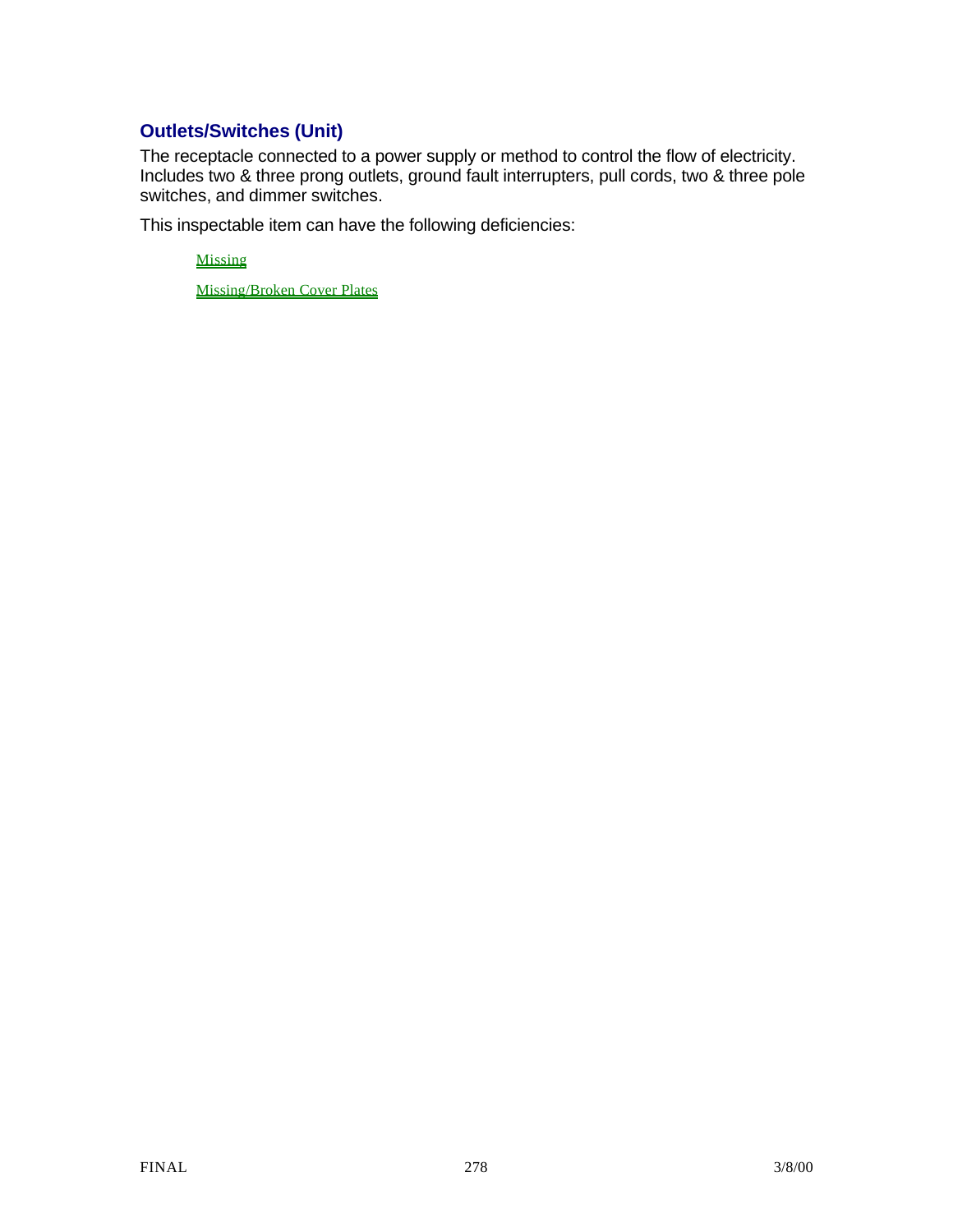### **Missing (Outlets/Switches)**

*Deficiency:* An outlet, switch, or both are missing.

**Note:** This does not apply to empty junction boxes that were not intended to contain an outlet or switch.

*Level of Deficiency:*

| <b>Level 1:</b> $N/A$ |                                                         |
|-----------------------|---------------------------------------------------------|
| <b>Level 2:</b> $N/A$ |                                                         |
|                       | <b>Level 3:</b> An outlet, switch, or both are missing. |
|                       | Comm                                                    |

Level 3: If this condition is a health and safety concern, you must record it manually as a "Health" and Safety: Electrical Hazards."

**Comments**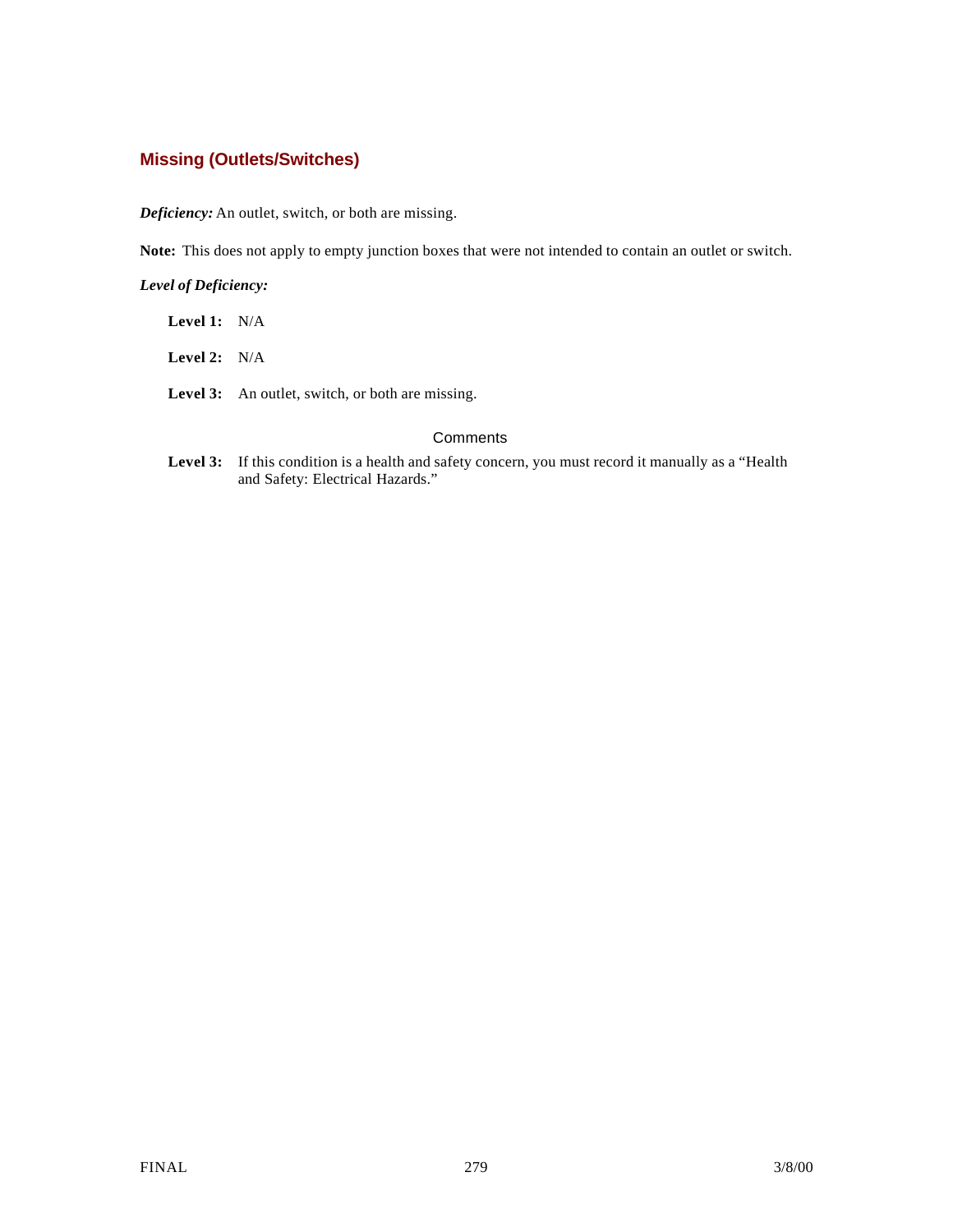### **Missing/Broken Cover Plates (Outlets/Switches)**

*Deficiency:* The flush plate used to cover the opening around a switch or outlet is damaged or missing.

- Level 1: An outlet or switch has a broken cover plate over a junction box, but this does not cause wires to be exposed.
- **Level 2:** N/A
- Level 3: A cover plate is missing, which causes wires to be exposed.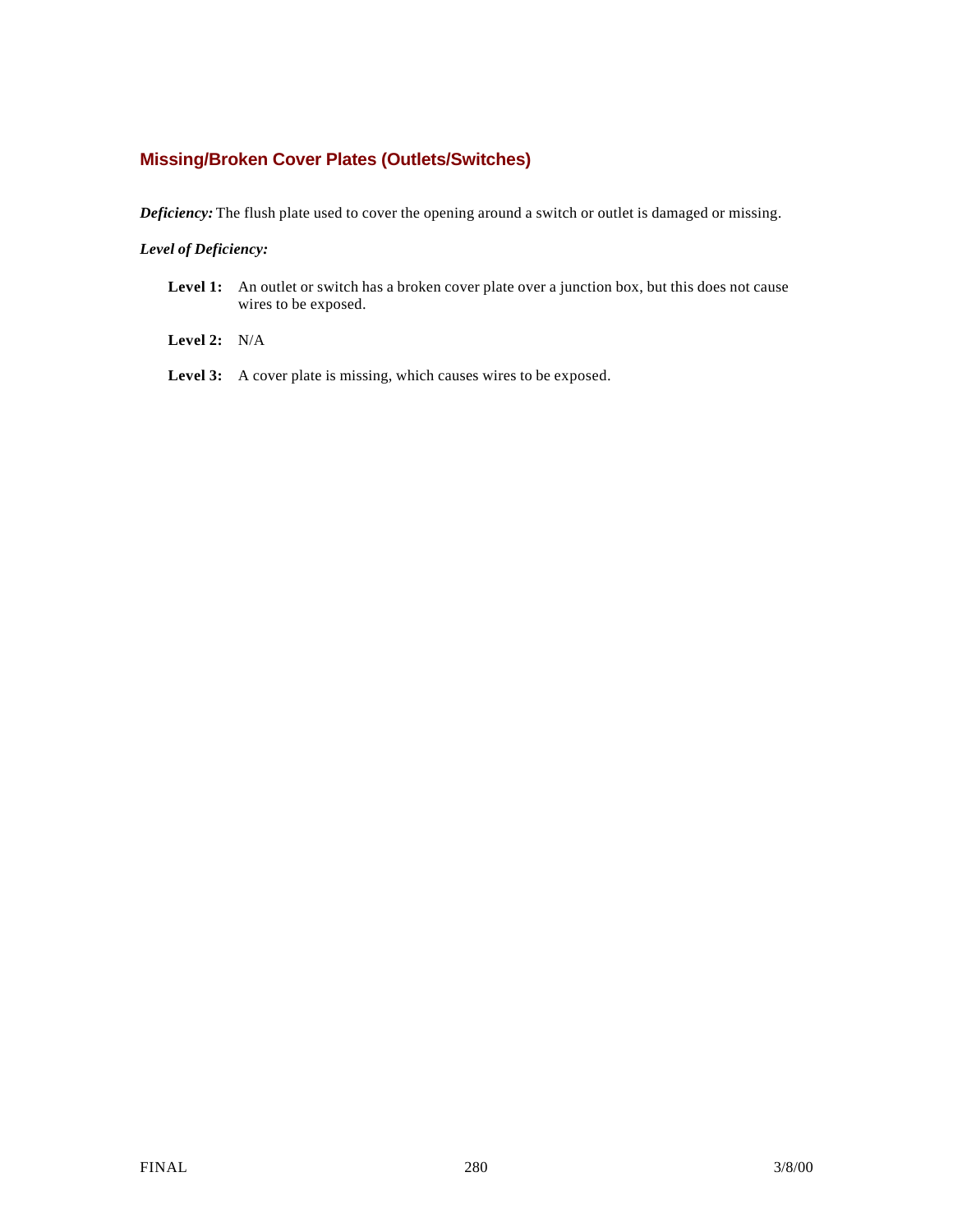# **Patio/Porch/Balcony (Unit)**

Adjoining patio, porch, or balcony.

This inspectable item can have the following deficiency:

Baluster/Side Railings Damaged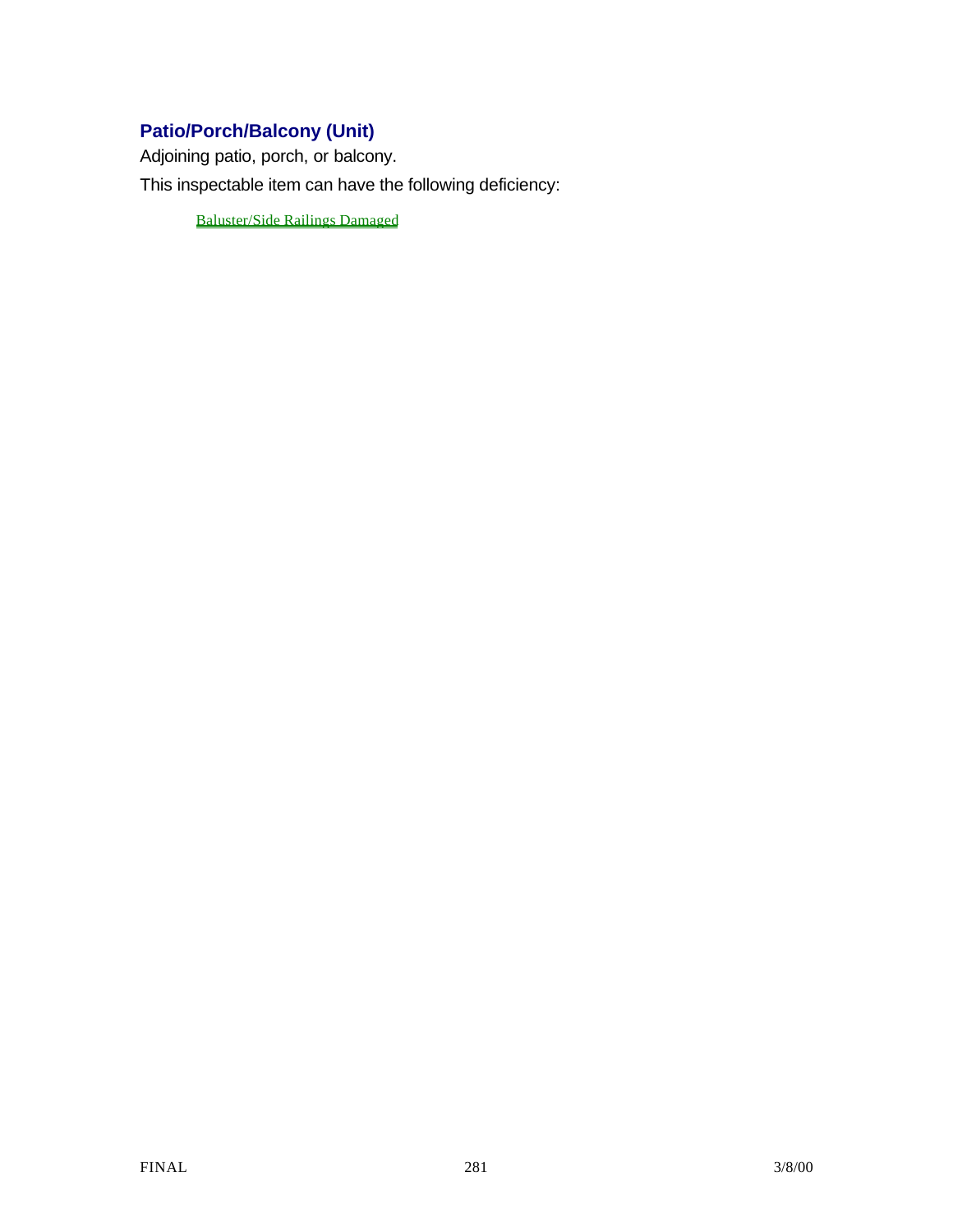## **Baluster/Side Railings Damaged (Patio/Porch/Balcony)**

*Deficiency:* A baluster or side railing on the porch/patio/balcony is loose, damaged, or does not function, which limits the safe use of this area.

| <b>Level 1:</b> $N/A$ |  |
|-----------------------|--|
|                       |  |

- **Level 2:** N/A
- **Level 3:** The baluster or side rails enclosing this area are loose, damaged, or missing, limiting the safe use of this area.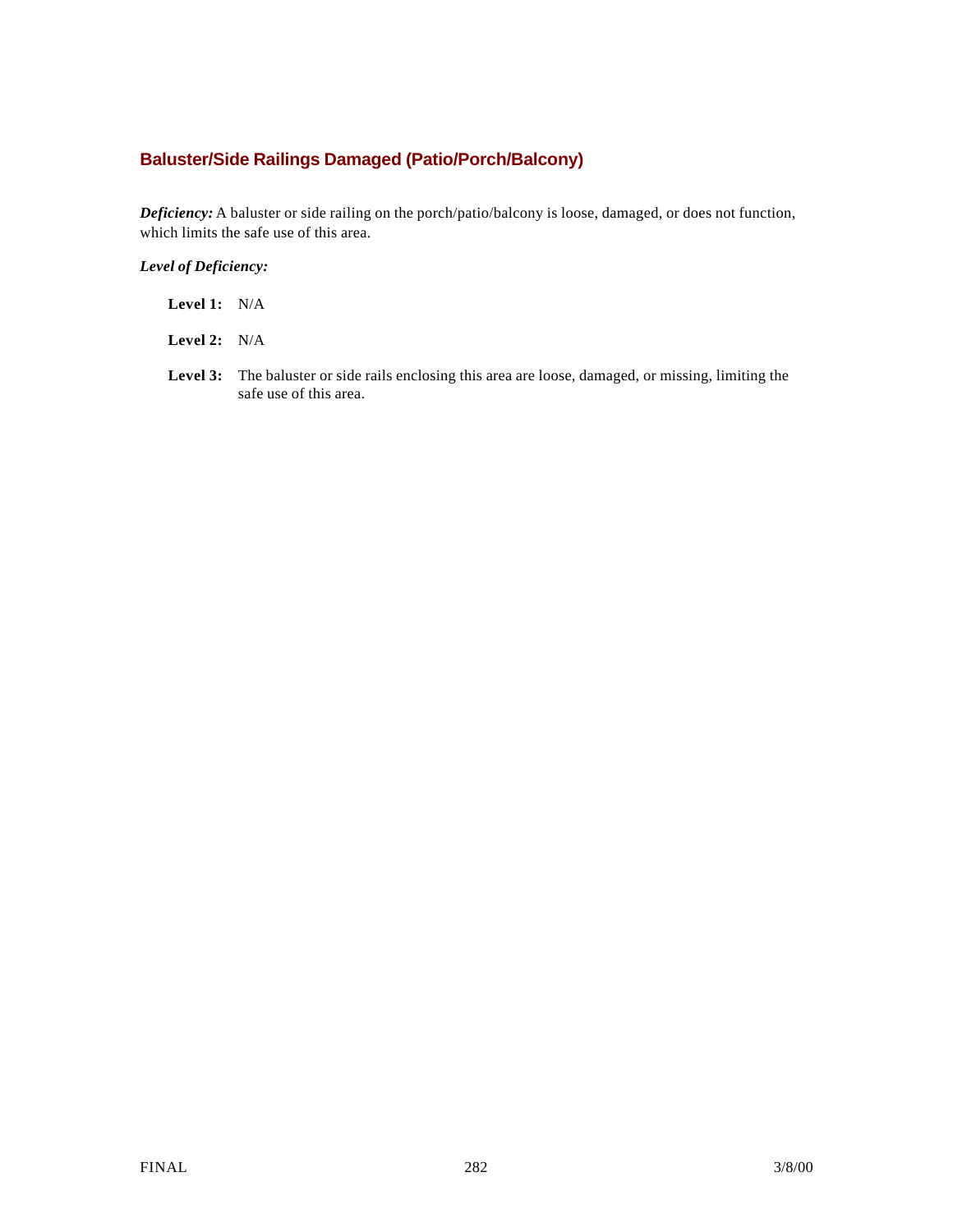## **Smoke Detector (Unit)**

Sensor to detect the presence of smoke and activate an alarm. May be battery operated or hard-wired to electrical system. May provide visual signal, audible signal, or both.

This inspectable item can have the following deficiencies:

Missing/Inoperable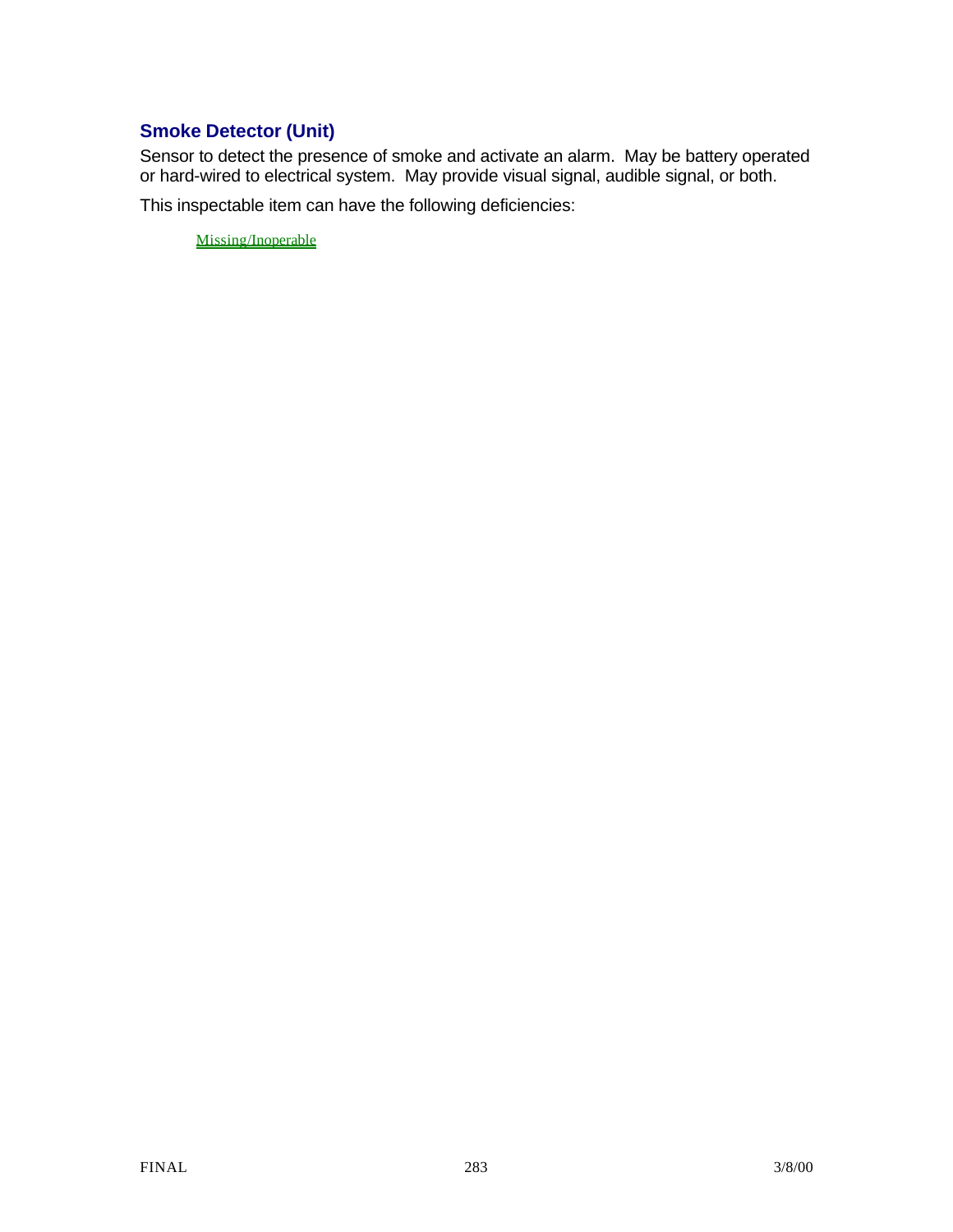### **Missing/Inoperable (Smoke Detector)**

*Deficiency:* A smoke detector will not activate or is missing.

#### **Note:**

- 1. There must be at least one smoke detector on each level.
- 2. If 2 or more smoke detectors are on the same level in visible proximity, at least one of the smoke detectors must function as it should.

#### *Level of Deficiency:*

**Level 1:** N/A

**Level 2:** N/A

Level 3: A single smoke detector is missing or does not function as it should.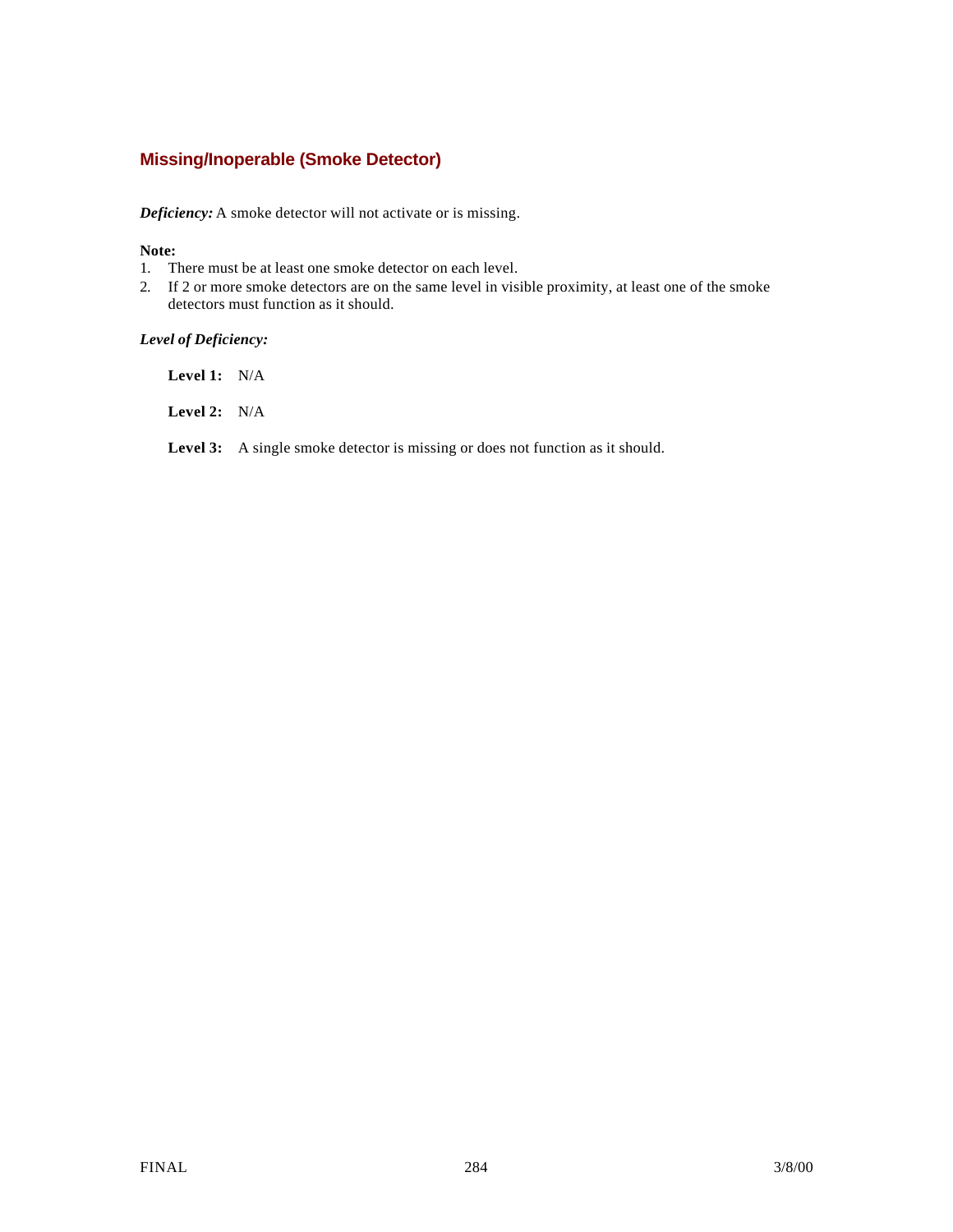# **Stairs (Unit)**

Series of 4 or more steps or flights of steps joined by landings connecting levels of a unit. Includes supports, frame, treads, handrails.

This inspectable item can have the following deficiencies:

Broken/Missing Hand Railing

Broken/Damaged/Missing Steps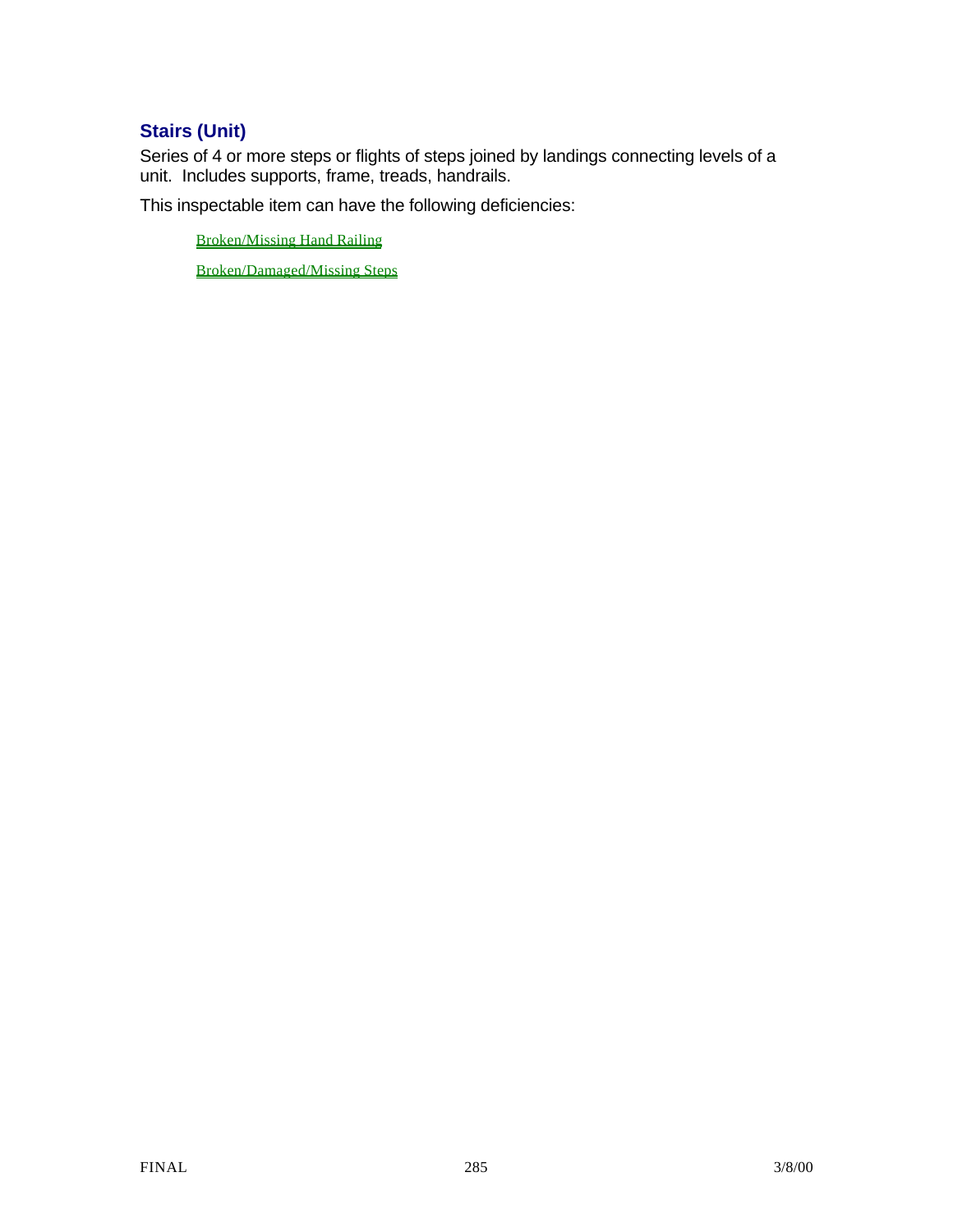## **Broken/Missing Hand Railing (Stairs)**

*Deficiency:* The hand-rail is damaged or missing.

- **Level 1:** N/A
- **Level 2:** N/A
- **Level 3:** The hand-rail for four or more stairs is either missing, damaged, loose, or otherwise unusable.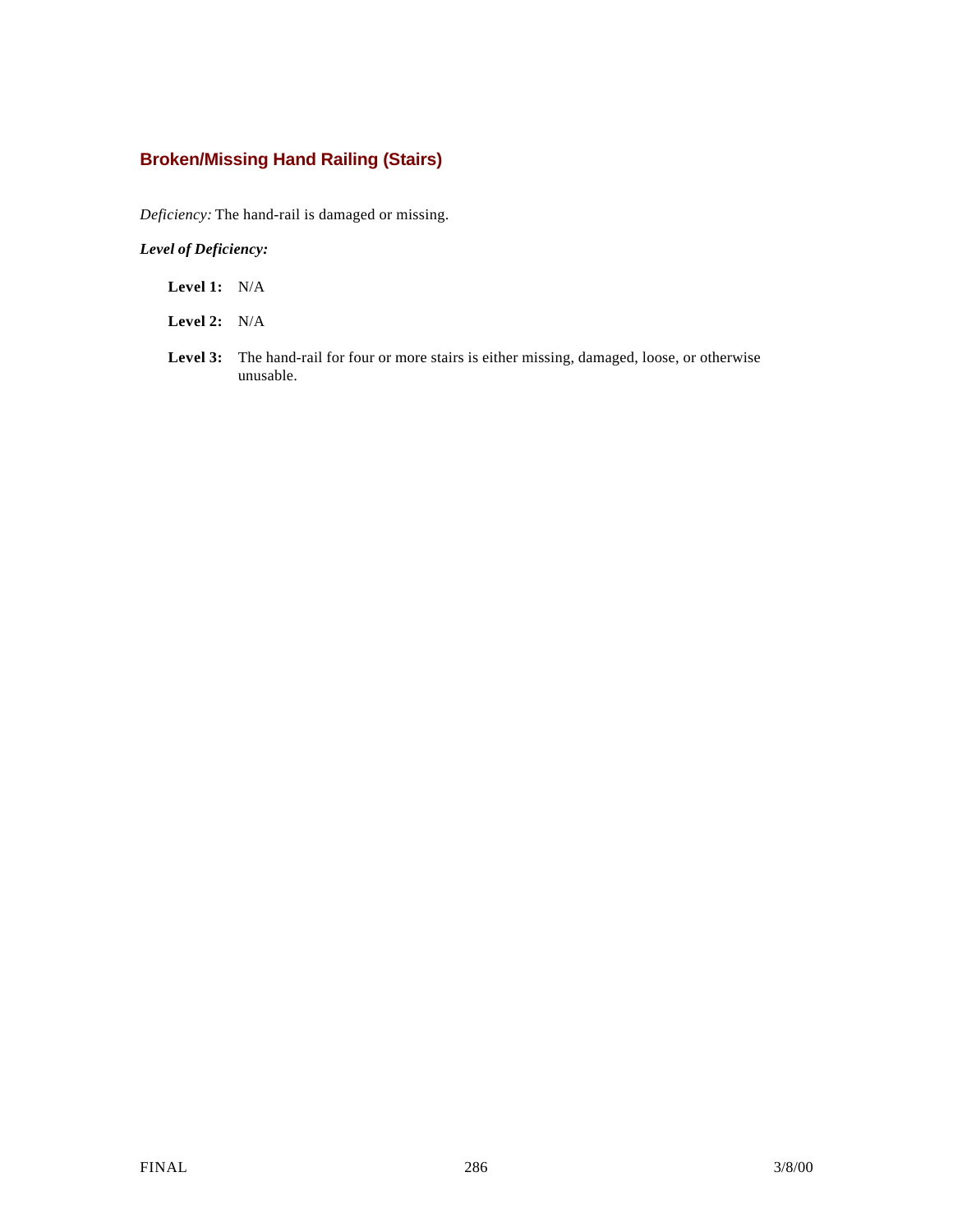## **Broken/Damaged/Missing Steps (Stairs)**

*Deficiency:* The horizontal tread or stair surface is damaged or missing.

*Level of Deficiency:*

**Level 1:** N/A

**Level 2:** N/A

Level 3: A step is broken or missing.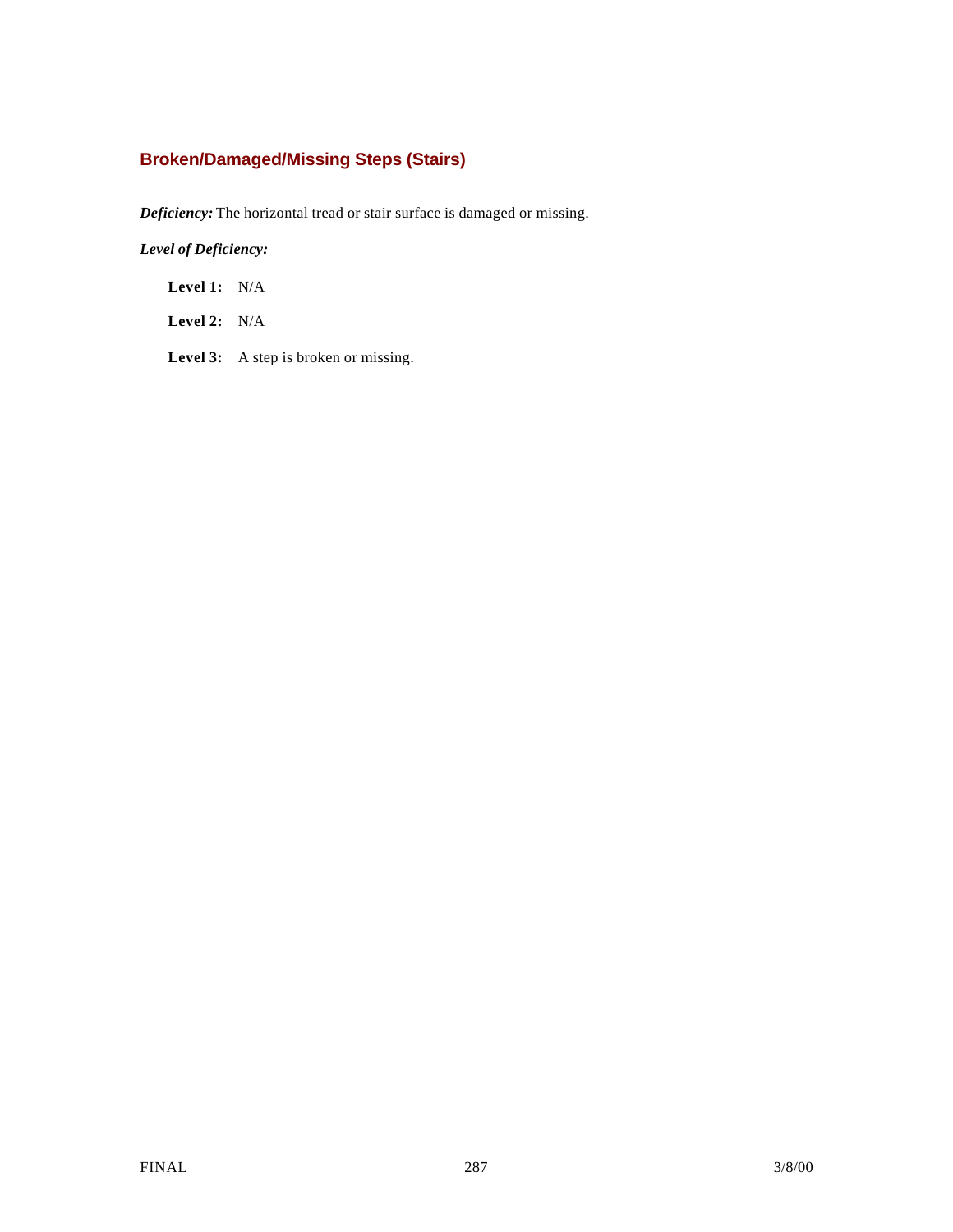## **Walls (Unit)**

The enclosure of the unit and rooms. Materials for construction include concrete, masonry block, brick, wood, glass block, plaster, sheet-rock. Surface finish materials include paint, wall-coverings.

This inspectable item can have the following deficiencies:

Bulging/Buckling Damaged Damaged/Deteriorated Trim Peeling/Needs Paint Water Stains/Water Damage/Mold/Mildew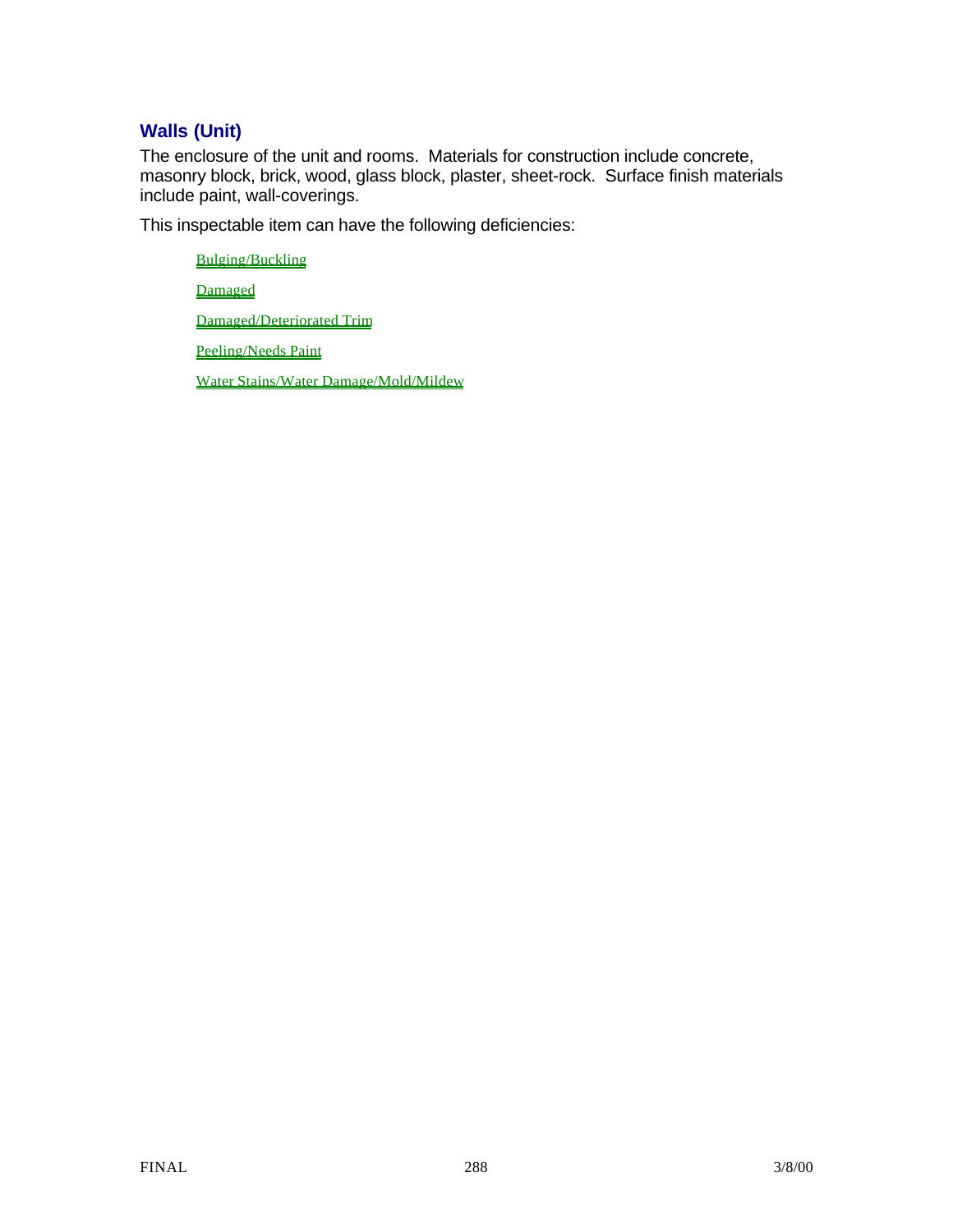### **Bulging/Buckling (Walls)**

*Deficiency:* A wall is bowed, deflected, sagged, or is no longer vertically aligned.

#### *Level of Deficiency:*

- **Level 1:** N/A
- **Level 2:** N/A
- Level 3: You see bulging, buckling, sagging, or that the wall is no longer vertically aligned.

#### **Comments**

Level 3: If you have any doubt about the severity of the condition, request an inspection by a structural engineer.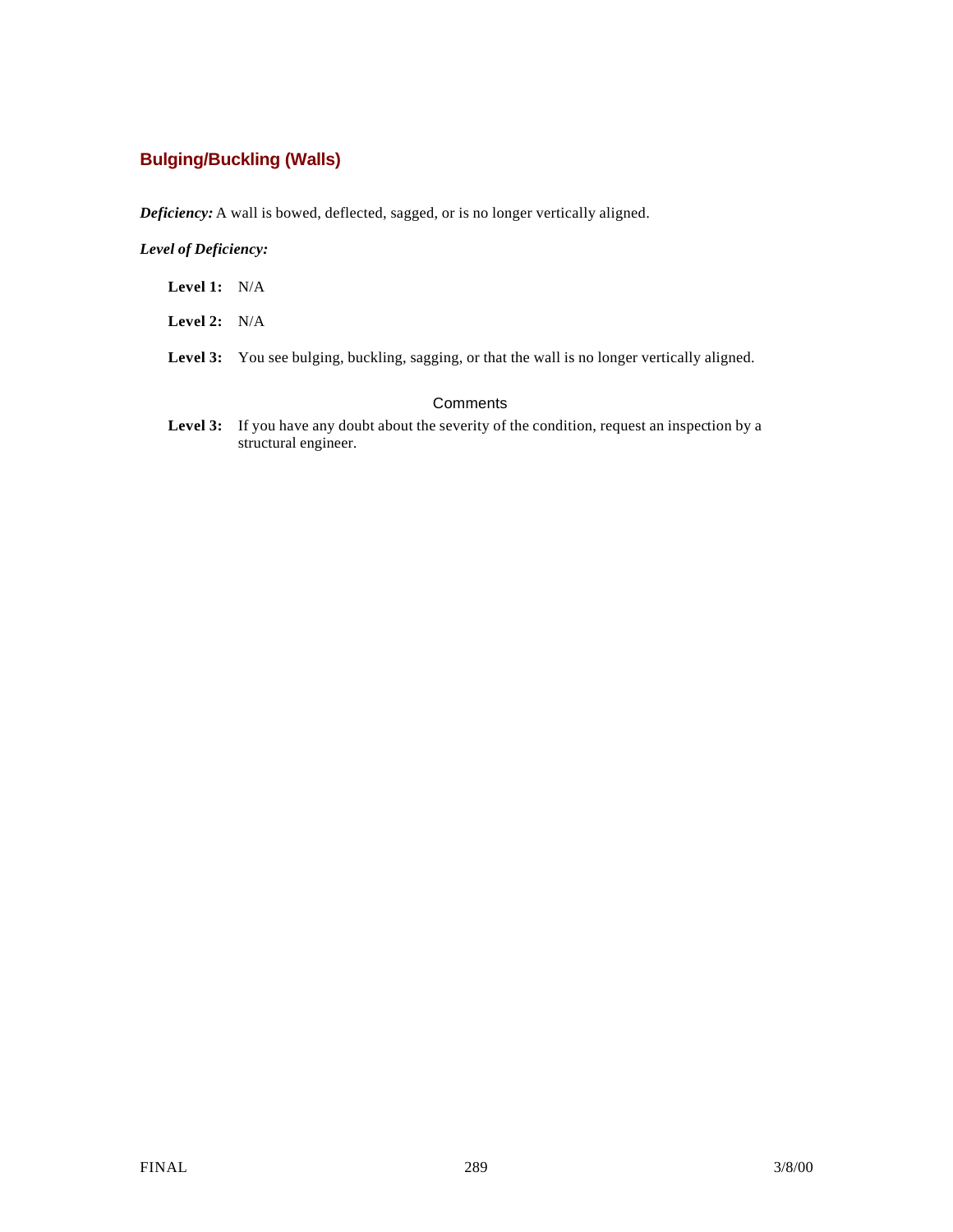### **Damaged (Walls)**

*Deficiency:* You see punctures in the wall surface that may or may not penetrate completely. Panels or tiles may be missing or damaged.

**Note:** This does not include small holes created by hanging pictures, etc.

#### *Level of Deficiency:*

- Level 1: In a wall, you find a hole, missing tile or panel, or other damage that is between 1 inch and 8 ½ inches by 11 inches. The hole does not penetrate the adjoining room; you cannot see through it.
- **Level 2:** In a wall, you find a hole, missing tile or panel, or other damage that is larger than a sheet of paper—8 1/2 inches by 11 inches. **-**OR-You find a crack greater than 1/8 inch wide and at least 11 inches long.
- Level 3: You find a hole of any size that penetrates an adjoining room; you can see through the hole. -OR-

Two or more walls have Level 2 holes.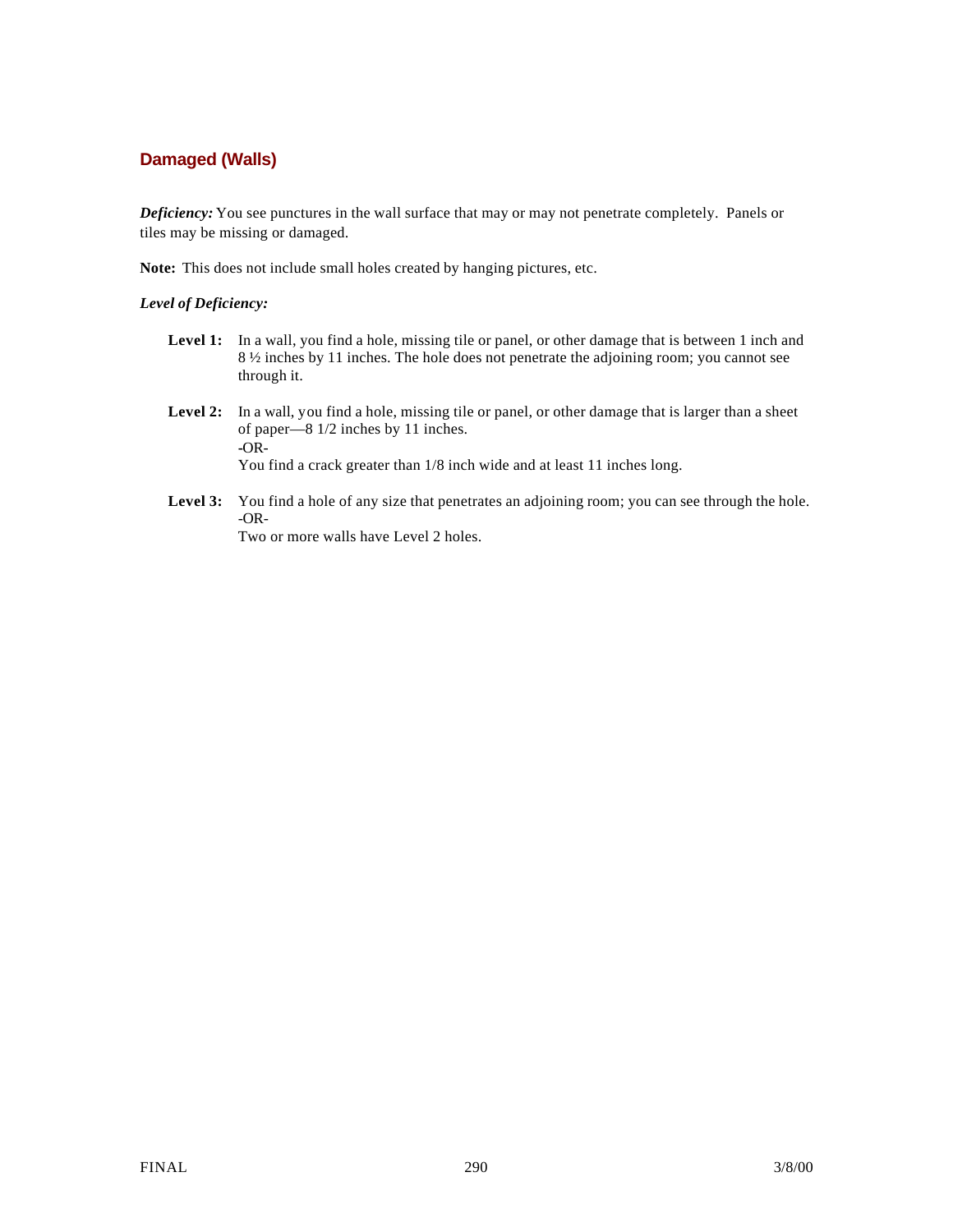#### **Damaged/Deteriorated Trim (Walls)**

*Deficiency:* Cove molding, chair rail, base molding, or other decorative trim is damaged or has decayed.

**Note:** Before the inspection starts, you should be given a list of 504/FH/ADA buildings/units. For the buildings/units on this list, do not record superficial surface/paint damage caused by wheelchairs, walkers, or medical devices as a deficiency.

#### *Level of Deficiency:*

- Level 1: You see small areas of deterioration in the trim surfaces, and you estimate that 5-10% of the wall area is affected.
- Level 2: You see large areas of deterioration in the trim surfaces, and you estimate that 10-50% of the wall area is affected.
- Level 3: You see significant areas of deterioration in the wall surfaces, and you estimate that more than 50% of the wall area is affected.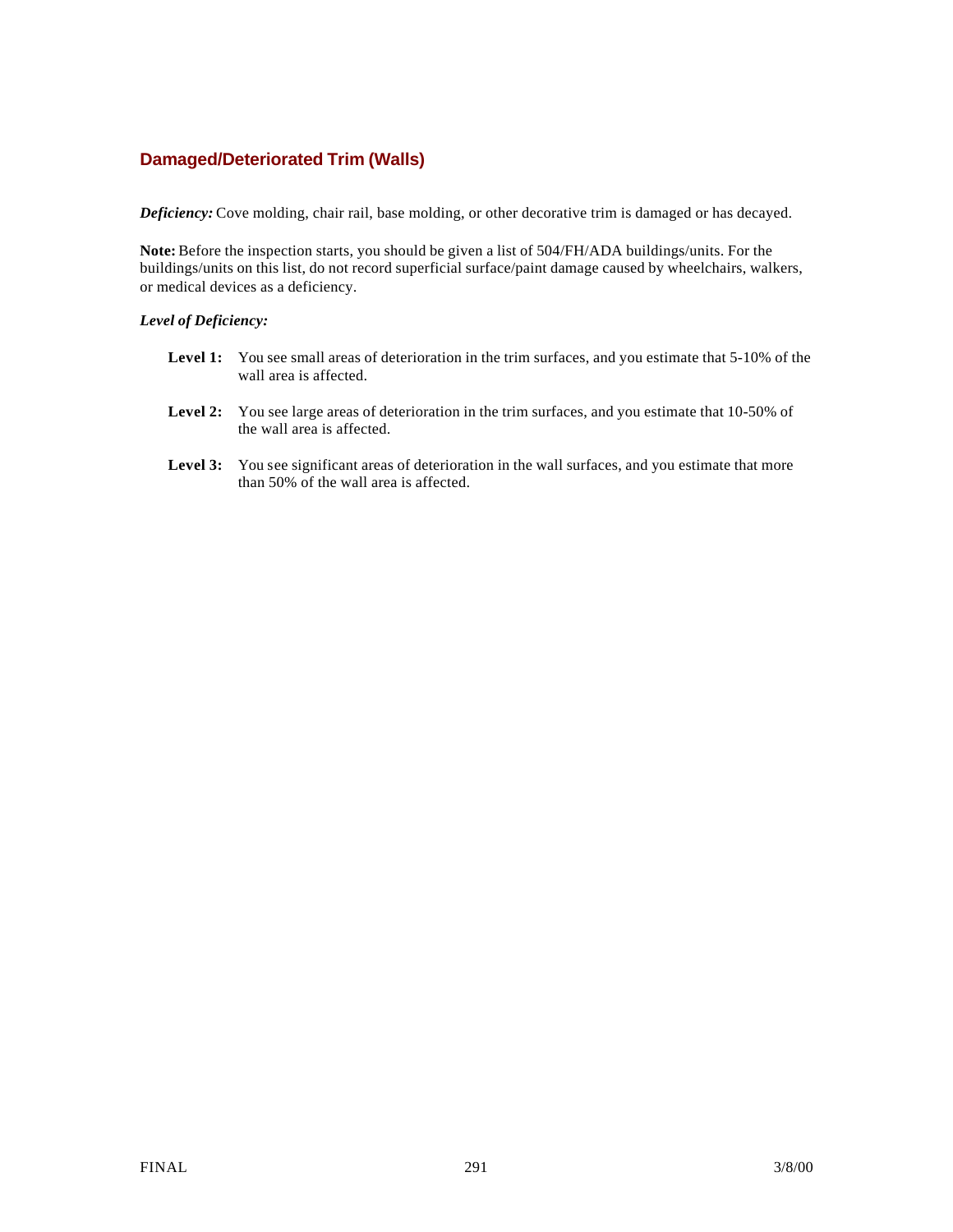### **Peeling/Needs Paint (Walls)**

#### *Deficiency:*

- Paint is peeling, cracking, flaking, or otherwise deteriorated.
- $\blacksquare$  -OR-
- $\blacksquare$  A surface is not painted.

**Note:** Before the inspection starts, you should be given a list of 504/FH/ADA buildings/units. For the buildings/items on this list, do not record as deficiencies any superficial surface/paint damage caused by wheelchairs, walkers, or medical devices.

#### *Level of Deficiency:*

Level 1: The affected area affected is more than 1 square foot but less than 4 square feet.

Level 2: The affected area is more than 4 square feet.

**Level 3:** N/A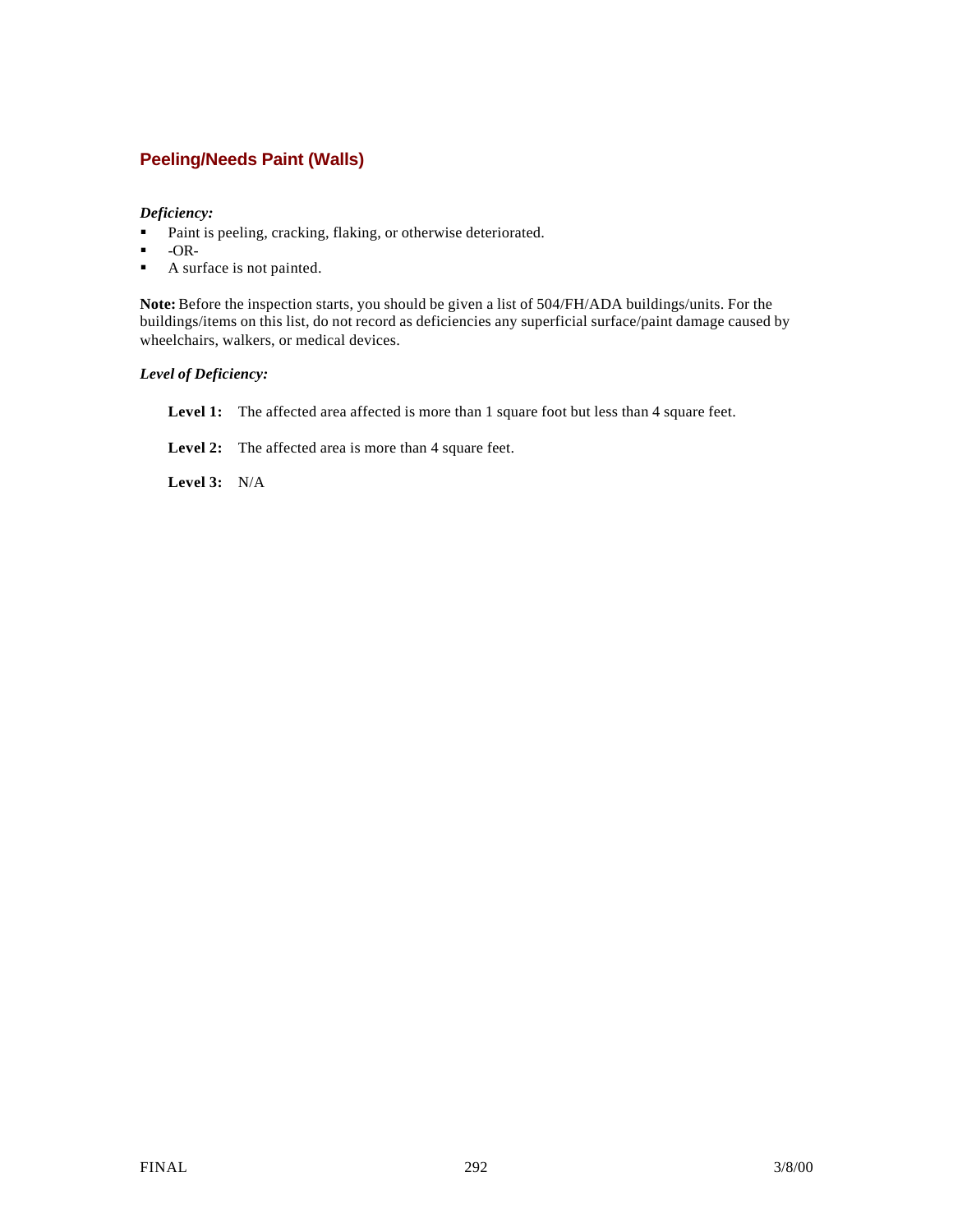#### **Water Stains/Water Damage/Mold/Mildew (Walls)**

*Deficiency:* Walls are not watertight. You see evidence of water infiltration, mold, or mildew--or damage caused by saturation or surface failure.

#### *Level of Deficiency:*

- Level 1: You see evidence of a leak, mold, or mildew--such as a darkened area--over a small area (more than 1 square foot but less than 4 square feet). You may or may not see water.
- Level 2: You see evidence of a leak, mold, or mildew--such as a darkened area--over a large area (more than 4 square feet). You probably see water.
- Level 3: On one or more walls, you estimate that a large portion--50% of the surface--has been substantially saturated or damaged by water, mold, or mildew. You see cracks, moist areas, mold, or flaking. The wall surface may have failed. **-**OR-

In any one unit, you estimate that more than 50% of the walls shows Level 1 damage from stains, mold, or mildew.

#### **Comments**

Level 3: If the condition is a health and safety concern, you must record it manually in "Health and Safety: Air Quality."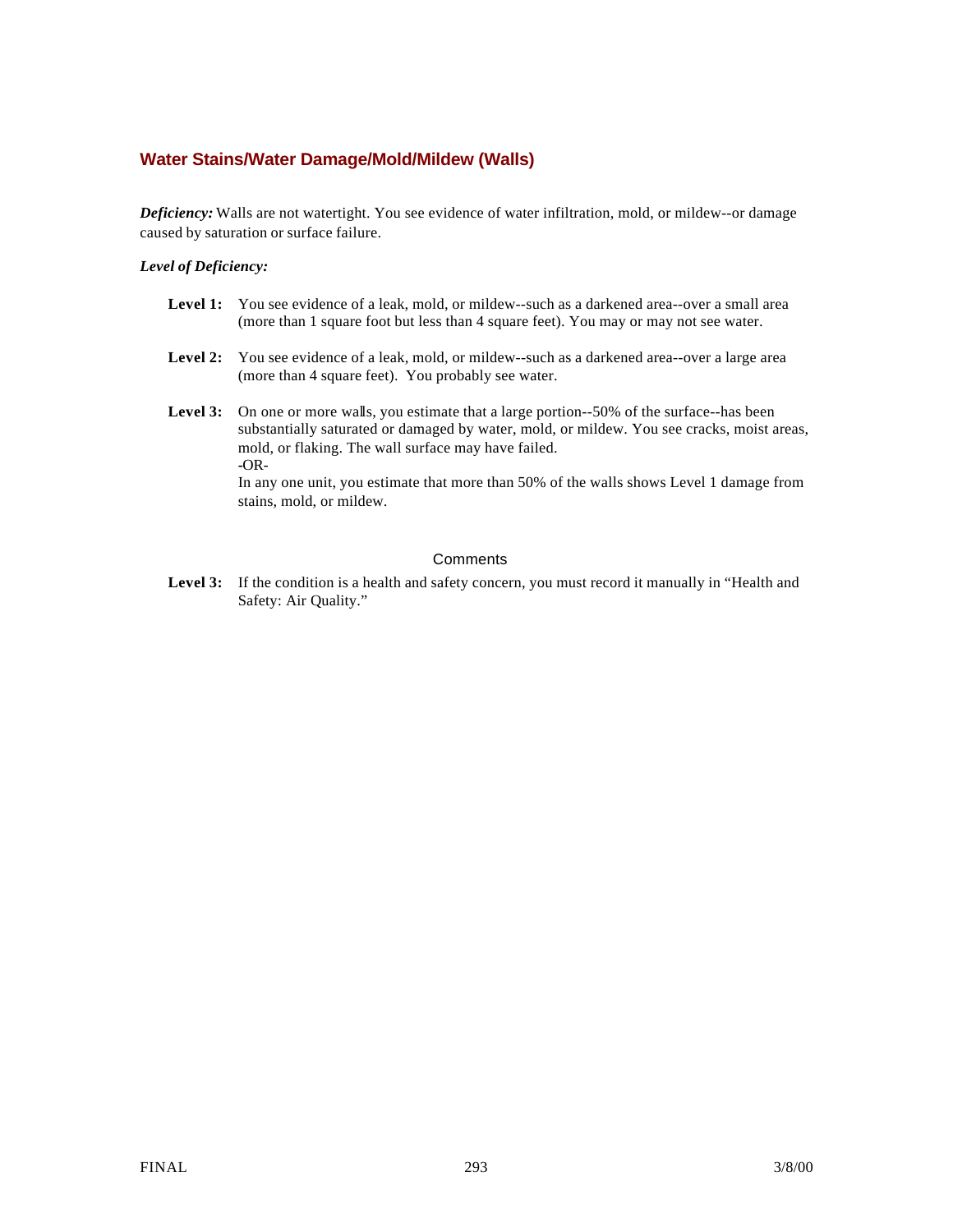### **Windows (Unit)**

Window systems provide light, security, and exclusion of exterior noise, dust, heat, and cold. Frame materials include wood, aluminum, and vinyl.

This inspectable item can have the following deficiencies:

Cracked/Broken/Missing Panes Damaged Window Sill Inoperable/Not Lockable Missing/Deteriorated Caulking/Seals Peeling/Needs Paint Security Bars Prevent Egress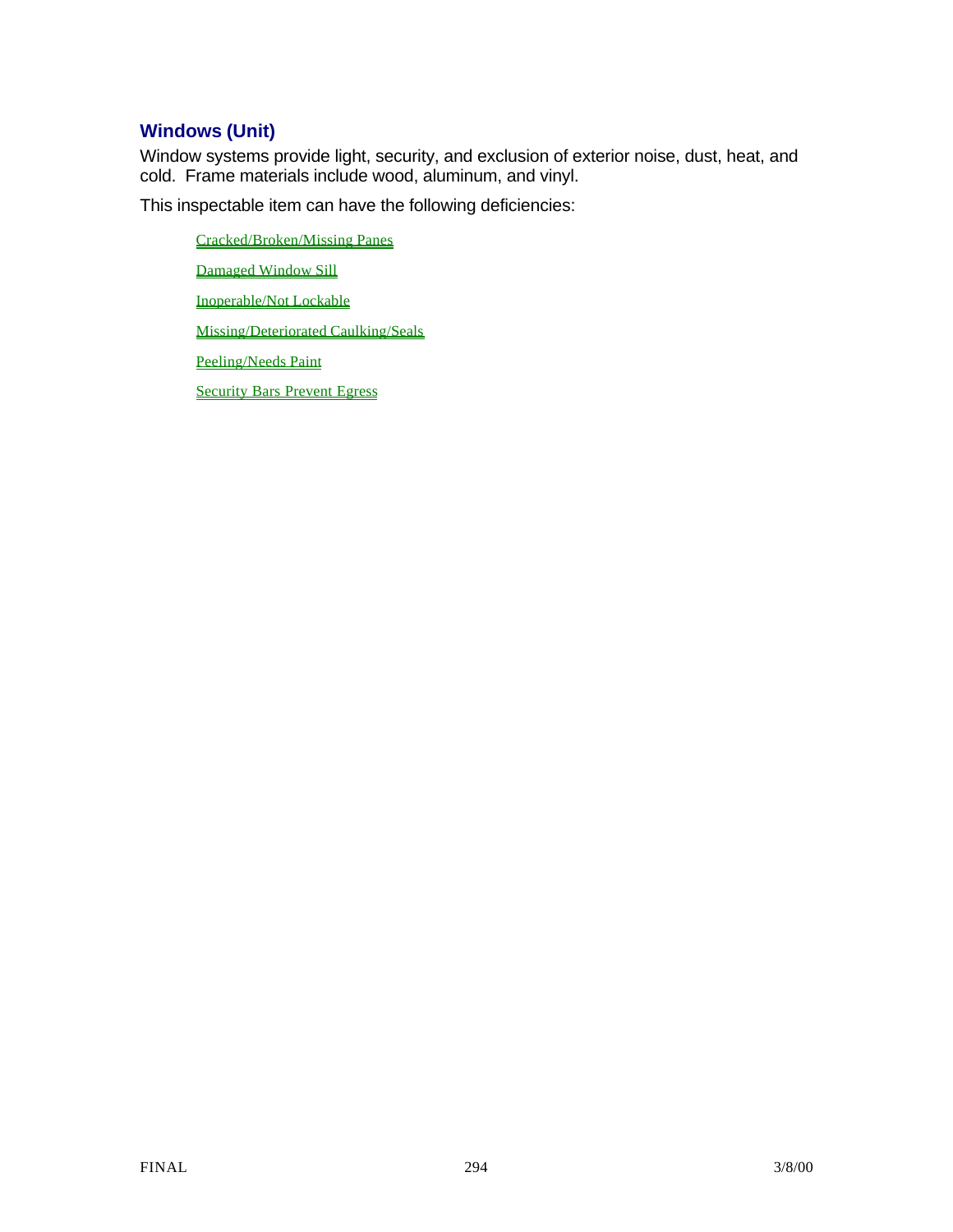## **Cracked/Broken/Missing Panes (Windows)**

*Deficiency:* A glass pane is cracked, broken, or missing from the window sash.

#### *Level of Deficiency:*

Level 1: You see a cracked window pane.

**Level 2:** N/A

Level 3: You see that a window pane is broken or missing from the window sash.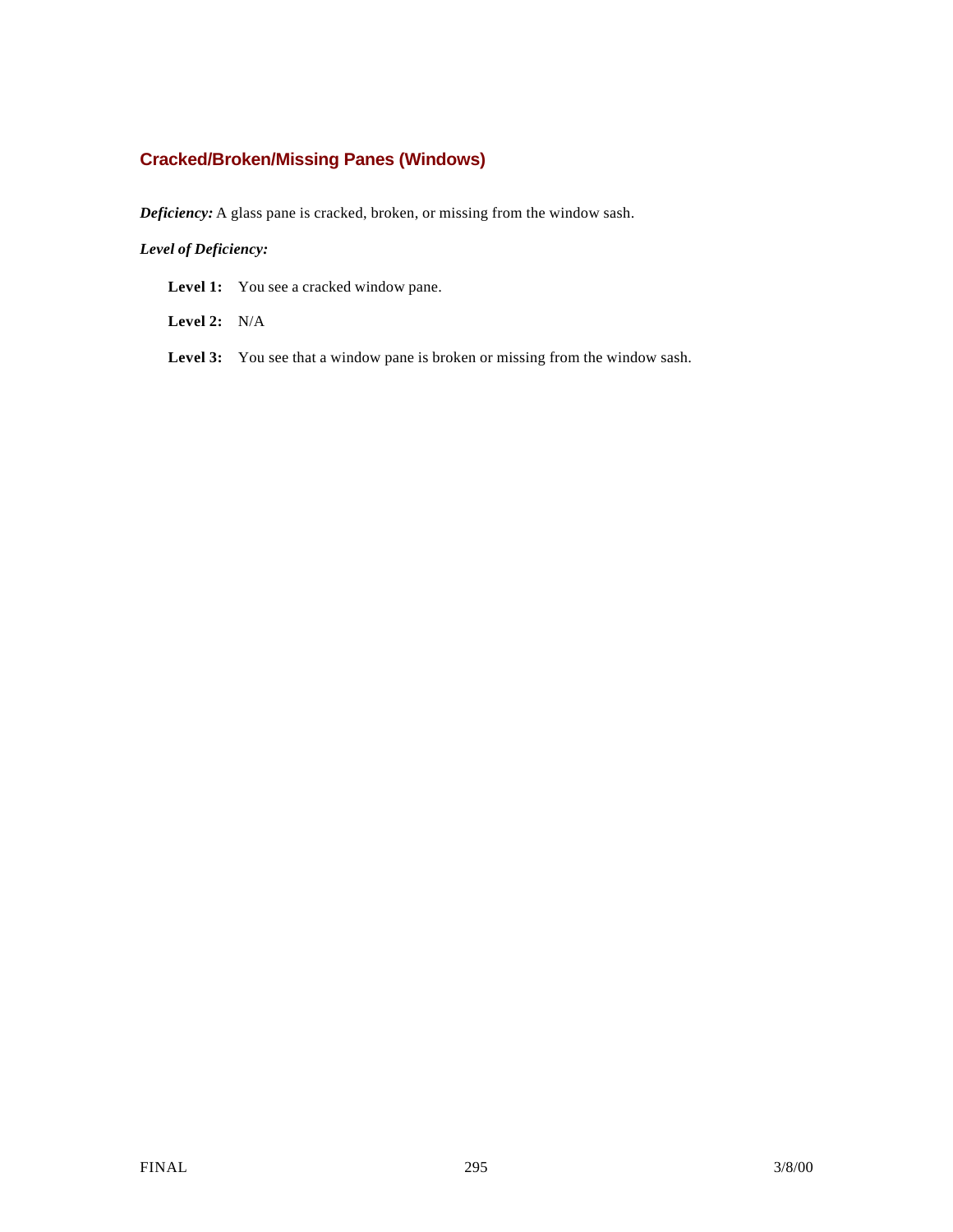### **Damaged Window Sill (Windows)**

*Deficiency:* The sill--the horizontal part of the window that bears the upright portion of the frame--is damaged.

**Note:** When looking for damage to window sills, do not include scratches and cosmetic deficiencies.

#### *Level of Deficiency:*

- Level 1: A sill is damaged, but still there. The inside of the surrounding wall is not exposed, and you see no impact on the operation or functioning of the window or on its weather tightness.
- **Level 2:** A sill is missing or damaged enough to expose the inside of the surrounding walls and compromise its weather tightness.

**Level 3:** N/A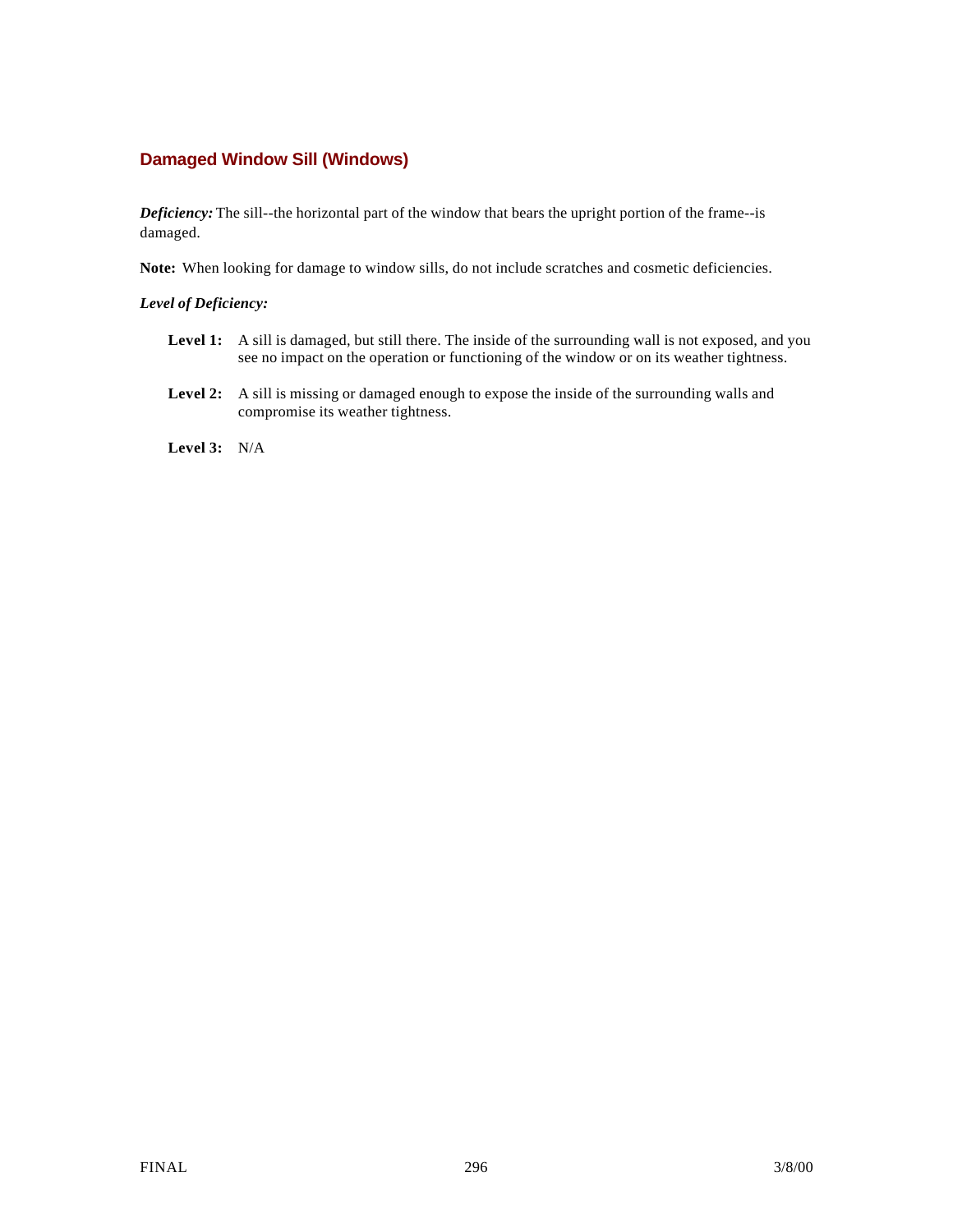### **Inoperable/Not Lockable (Windows)**

*Deficiency:* A window cannot be opened or closed because of damage to the frame, faulty hardware, or another cause.

#### **Note:**

- 1. If a window is not designed to lock, do not record this as a deficiency.
- 2. Windows that are accessible from the outside--a ground level window, for example--must be lockable.

#### *Level of Deficiency:*

- Level 1: A window is not functioning, but can be secured. Other windows in the immediate area are functioning
- **Level 2:** N/A
- Level 3: A window is not functioning, but cannot be secured. In the immediate area, there are no other windows that are functioning properly.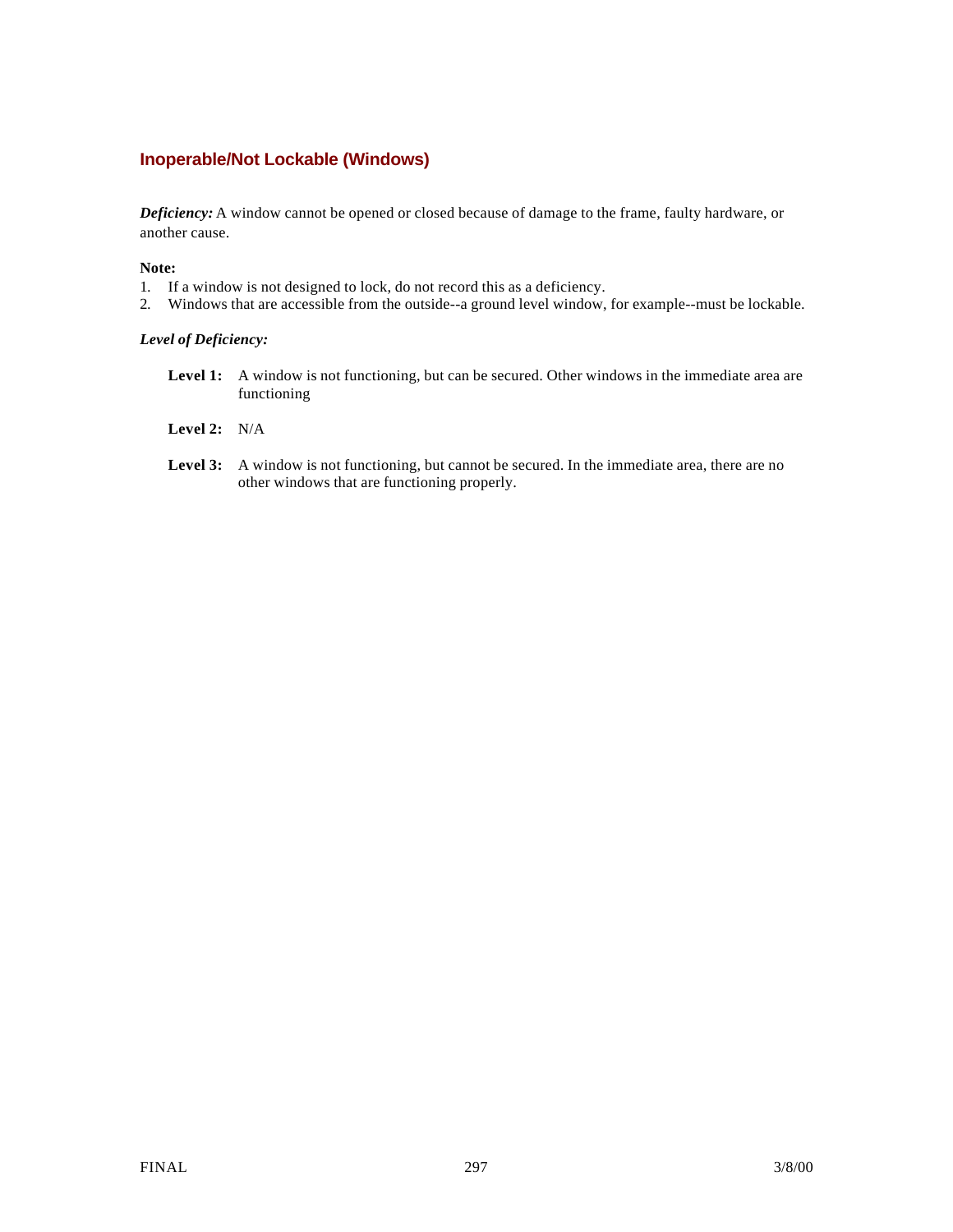### **Missing/Deteriorated Caulking/Seals (Windows)**

*Deficiency:* The caulking or seals that resists weather is missing or deteriorated.

#### **Note:**

- 1. This includes Thermopane and insulated windows that have failed.
- 2. Caulk and seals are considered to be deteriorated when two or more seals for any window have lost their elasticity. (If the seals crumble and flake when touched, they have lost their elasticity.)

#### *Level of Deficiency:*

- **Level 1:** N/A
- Level 2: Most of the window shows missing or deteriorated caulk, but there is no evidence of damage to the window or surrounding structure.
- **Level 3:** There are missing or deteriorated caulk or seals--with evidence of leaks or damage to the window or surrounding structure.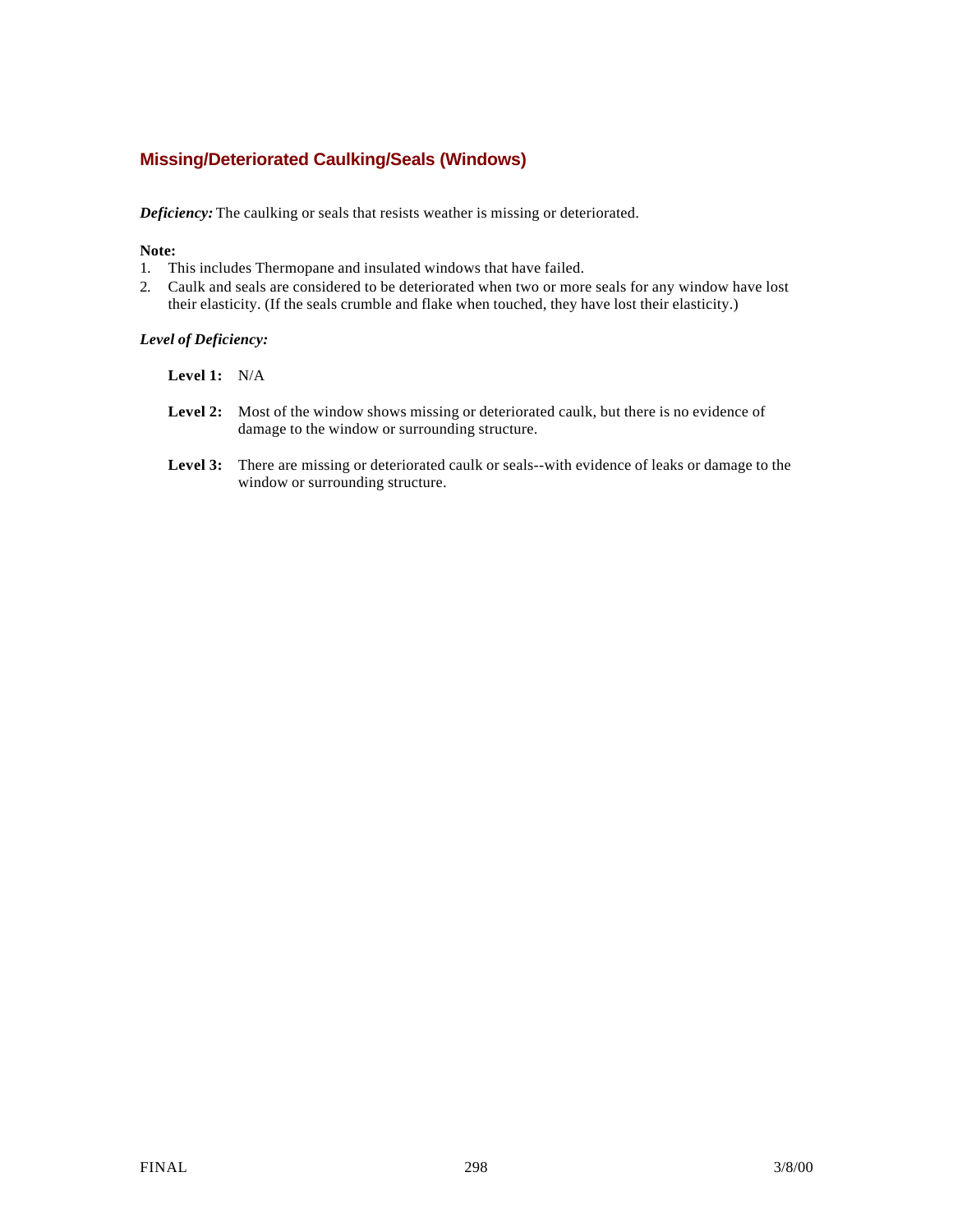## **Peeling/Needs Paint (Windows)**

*Deficiency:* Paint covering the window assembly or trim is cracking, flaking, or otherwise failing.

#### *Level of Deficiency:*

Level 1: You see peeling paint or a window that needs paint.

**Level 2:** N/A

**Level 3:** N/A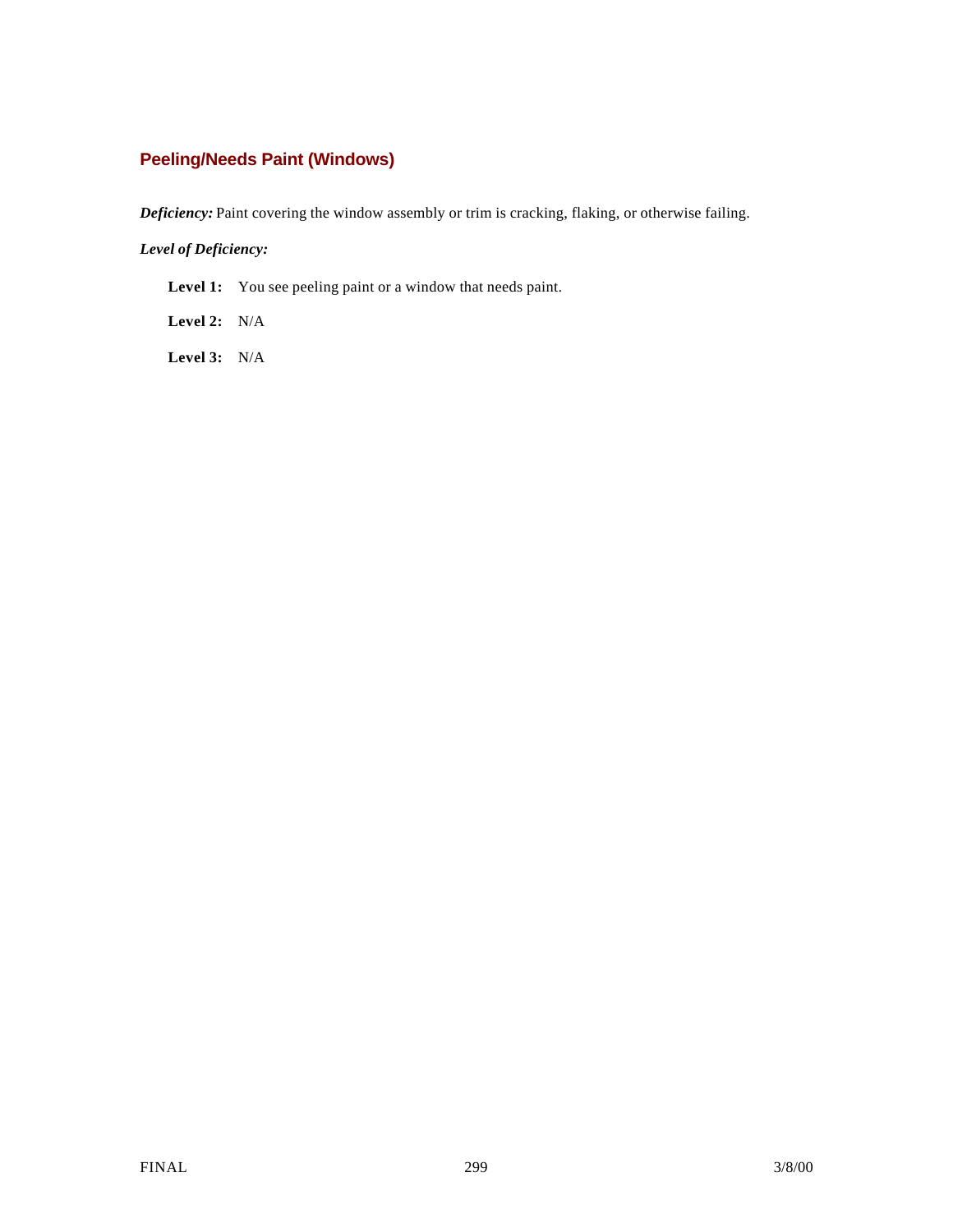### **Security Bars Prevent Egress (Windows)**

*Deficiency:* Exiting by window is severely limited or impossible because security bars are damaged or improperly constructed or installed.

**Note:** This does not include windows that were not designed for exiting.

#### *Level of Deficiency:*

- **Level 1:** N/A
- **Level 2:** N/A
- Level 3: Security bars are not functioning as they should, limiting the ability to exit through the window and posing safety risks.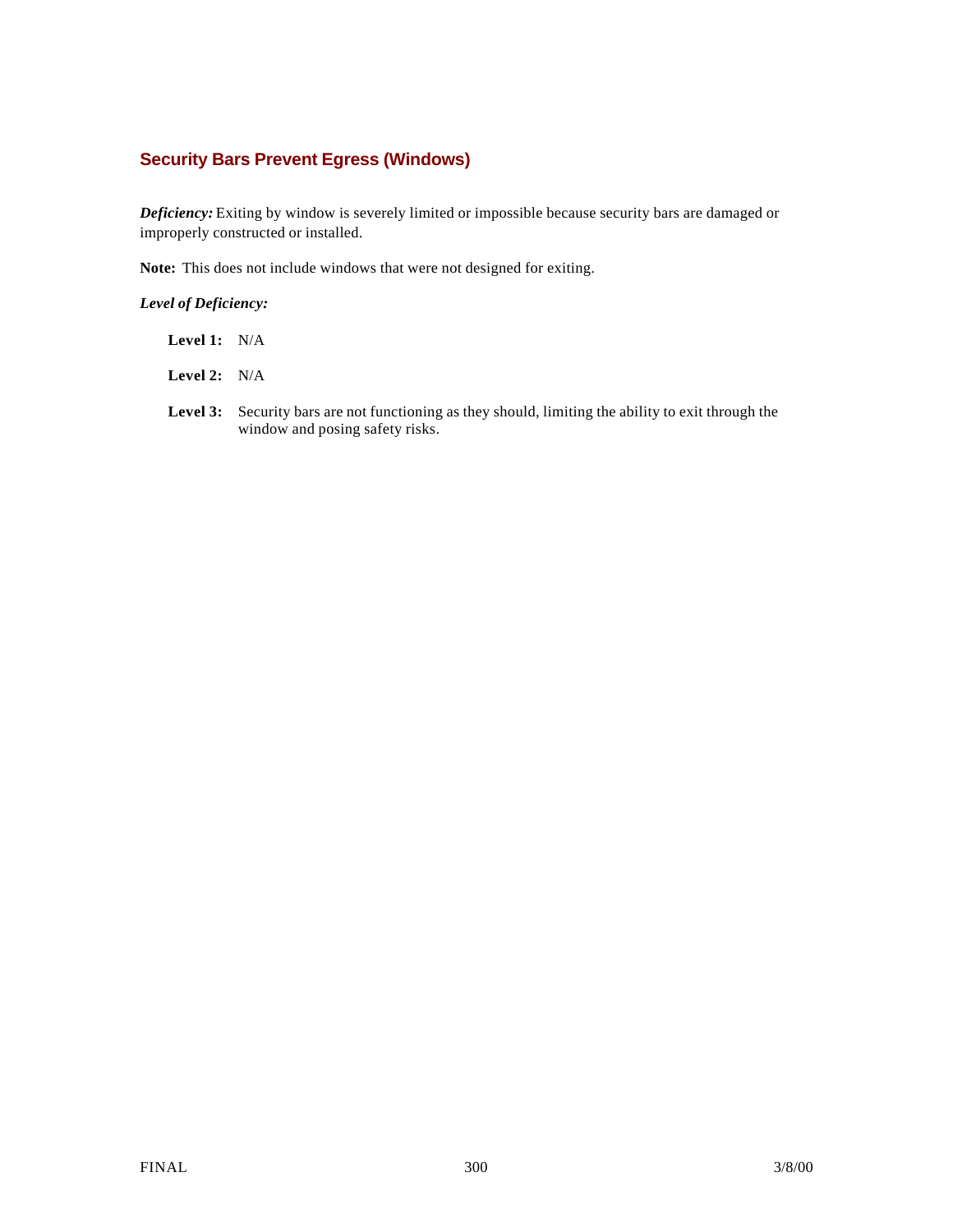# **Health and Safety Inspectable Items**

Items to inspect for "Health and Safety" are as follows:

**Air Quality** 

Electrical Hazards

Elevator

Emergency/Fire Exits

Flammable Materials

**Garbage and Debris** 

**Hazards** 

**Infestation**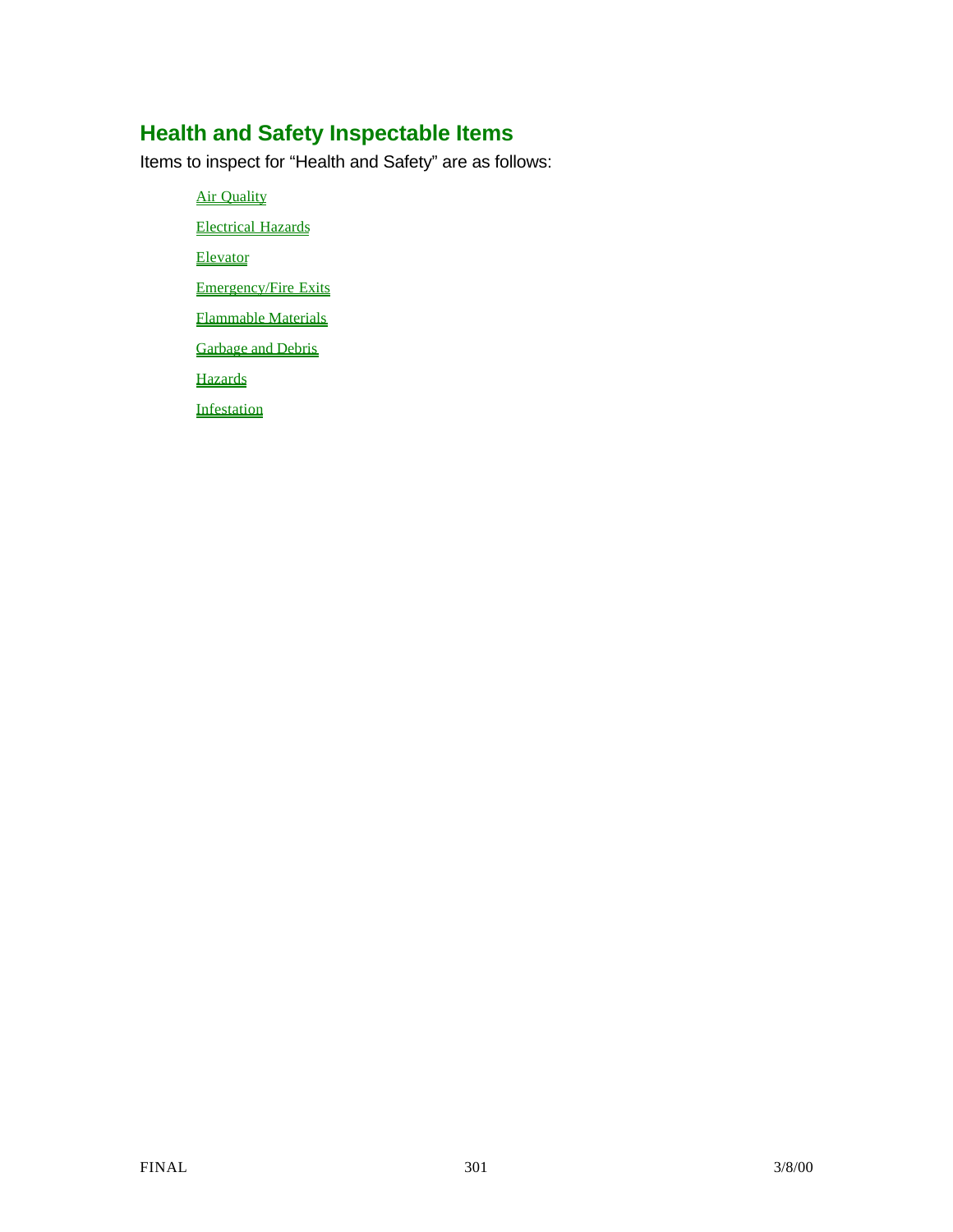## **Air Quality (Health and Safety)**

Indoor/Outdoor spaces must be free from high levels of sewer gas, fuel gas, mold, mildew, or other harmful pollutants. Indoors must have adequate ventilation.

The following deficiencies can be noted:

Mold and/or Mildew Observed

Propane/Natural Gas/Methane Gas Detected

Sewer Odor Detected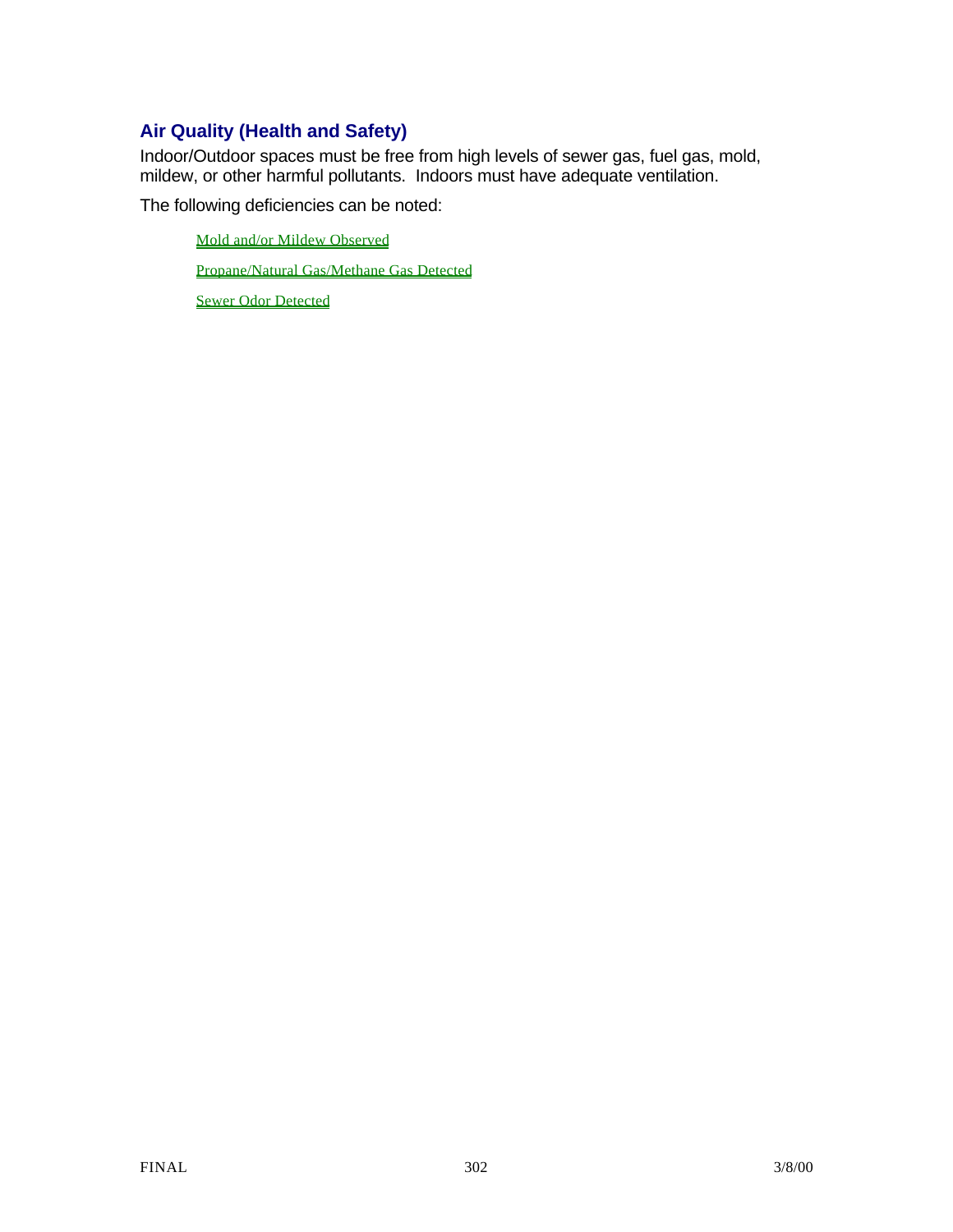## **Mold and/or Mildew Observed (Air Quality)**

*Deficiency:* You see evidence of mold or mildew, especially in bathrooms and air outlets.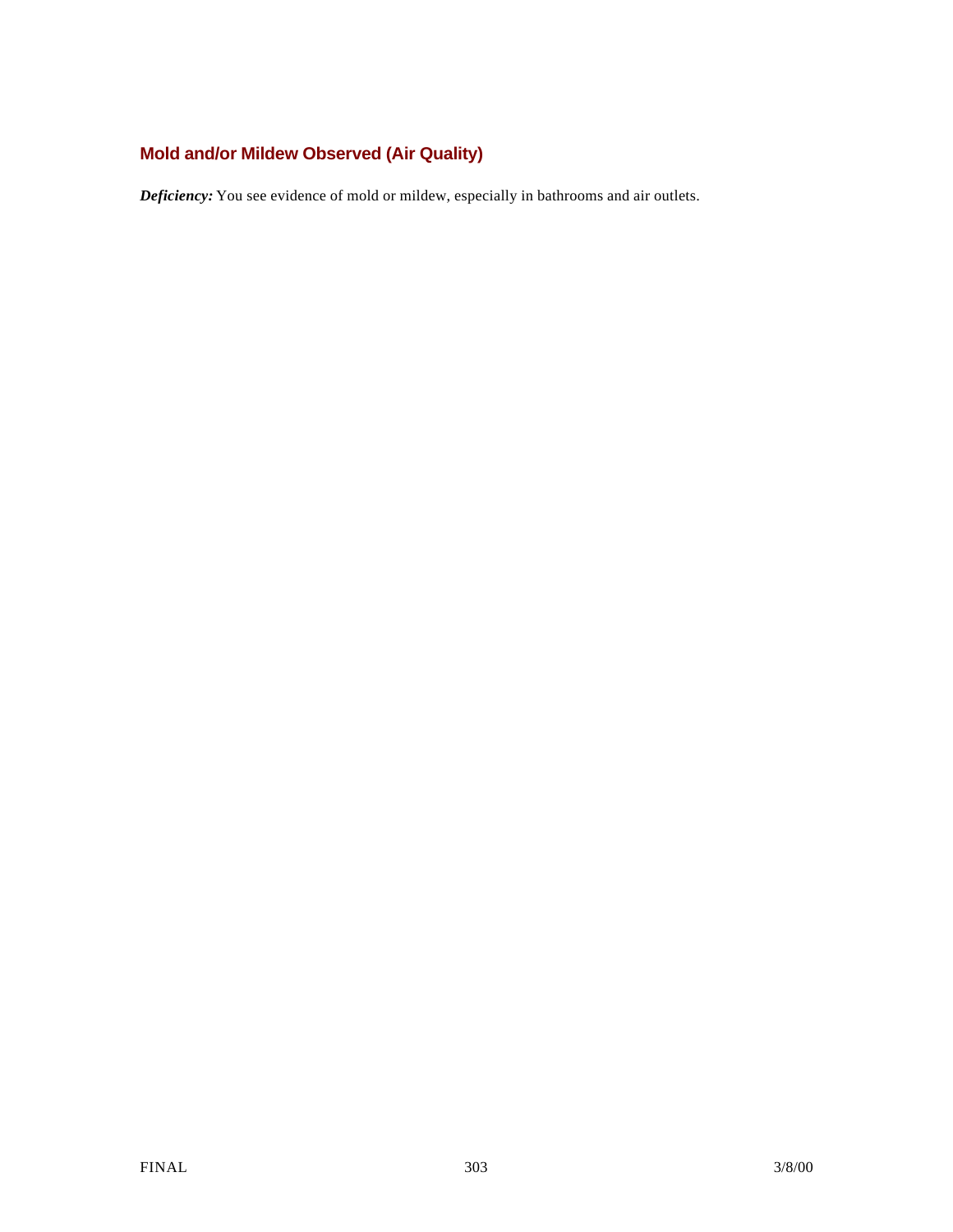### **Propane/Natural Gas/Methane Gas Detected (Air Quality)**

*Deficiency:* You detect strong propane, natural gas, or methane gas odors that could:

- **s** pose a risk of explosion/fire pose a health risk if inhaled
- ß pose a health risk if inhaled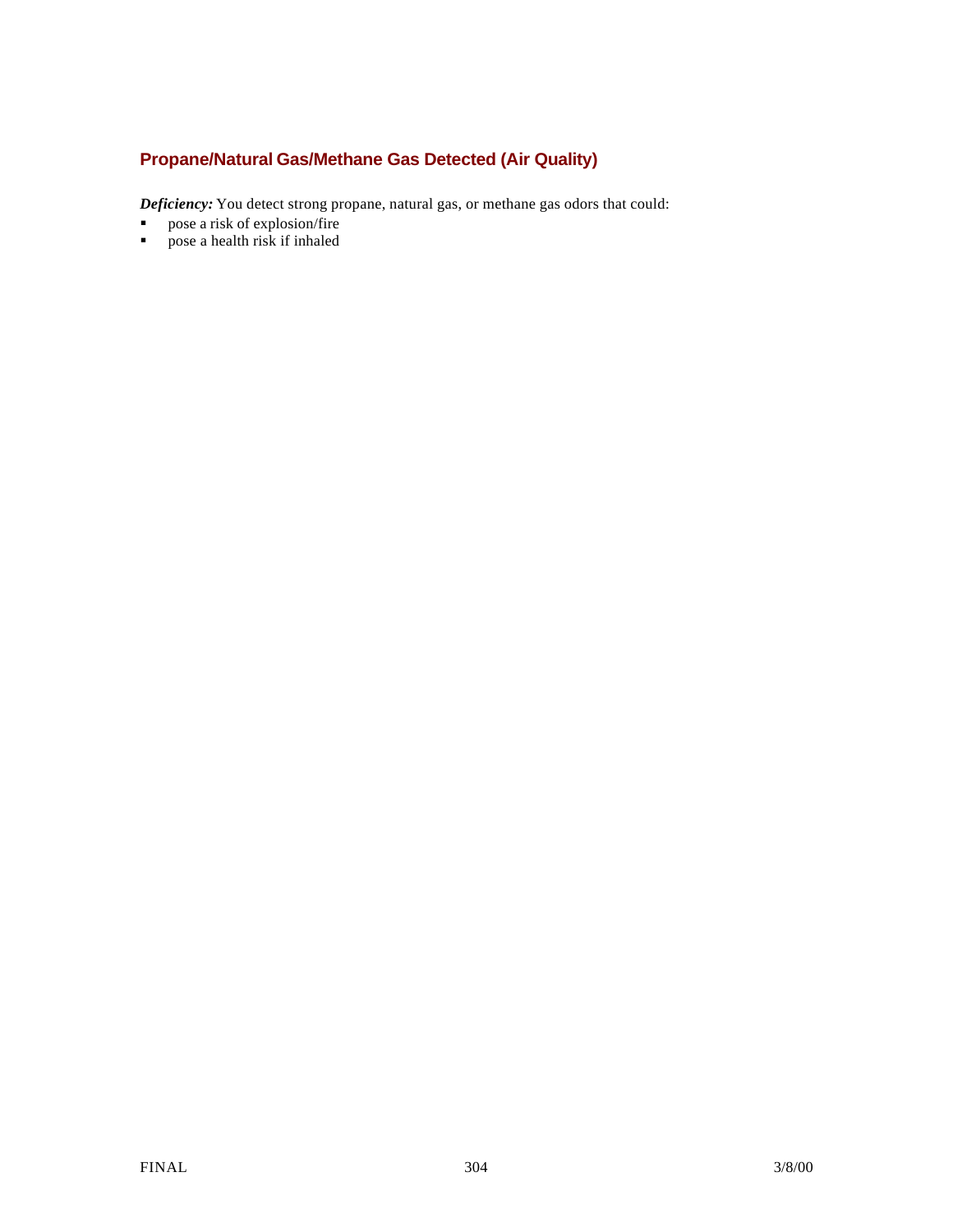## **Sewer Odor Detected (Air Quality)**

*Deficiency:* You detect sewer odors that could pose a health risk if inhaled for prolonged periods.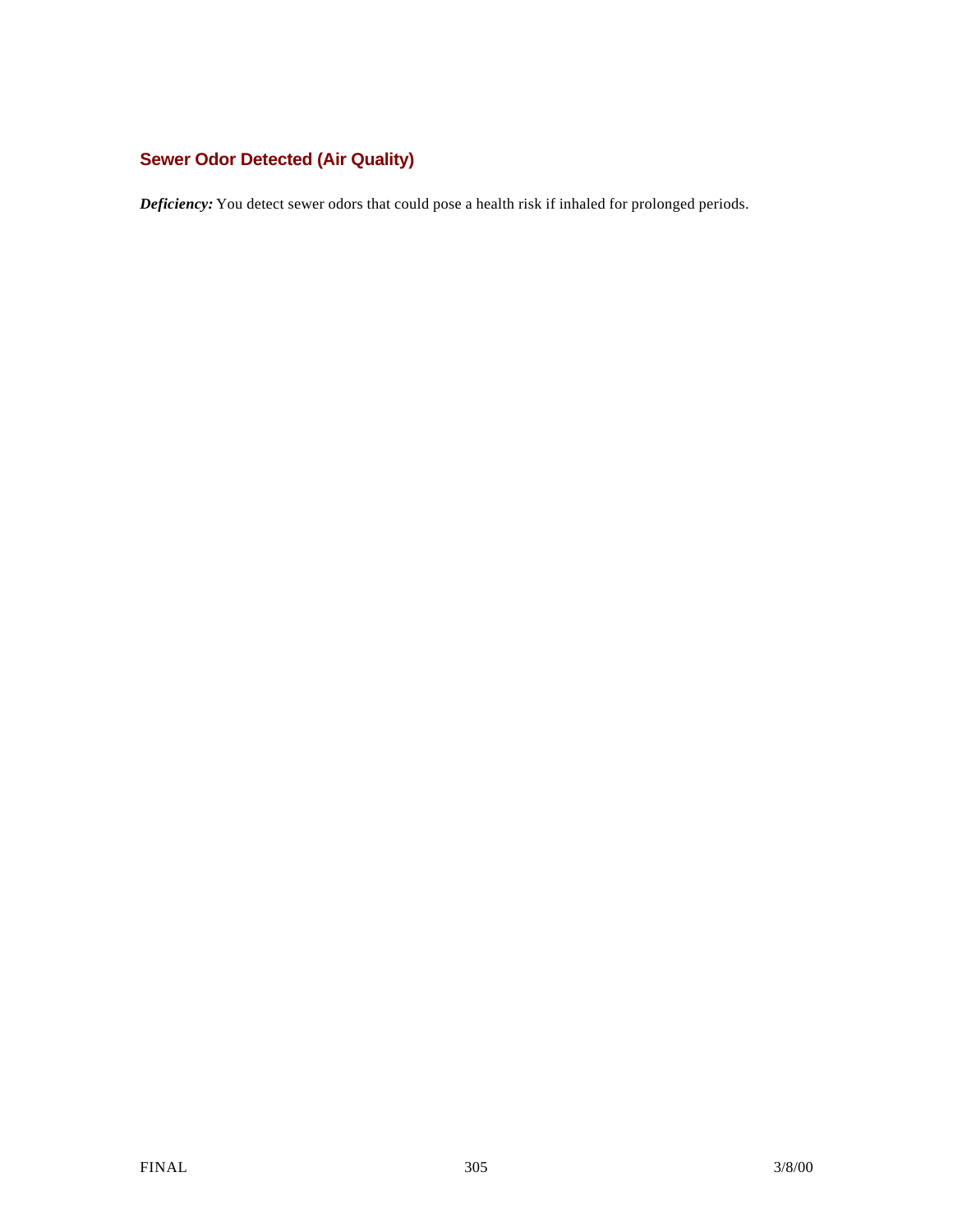## **Electrical Hazards (Health and Safety)**

Any hazard that poses a risk of electrical fires, electrocution, or spark/explosion.

The following deficiencies can be noted:

Exposed Wires/Open Panels

Water Leaks On or Near Electrical Equipment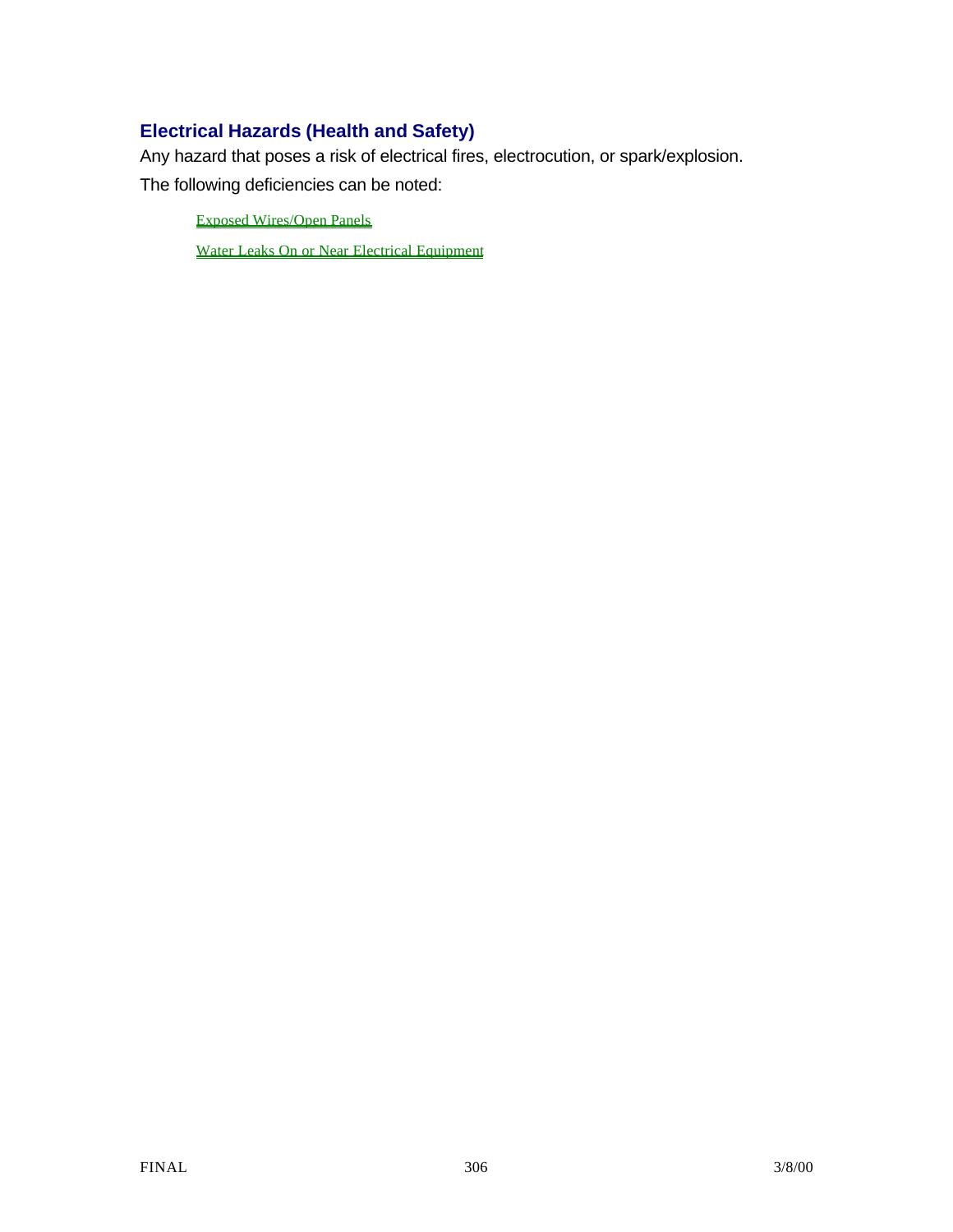### **Exposed Wires/Open Panels (Electrical Hazards)**

*Deficiency:* You see exposed bare wires or openings in electrical panels.

**Note:** If the accompanying authority has identified abandoned wiring, capped wires do not pose a risk and should not be recorded as a deficiency.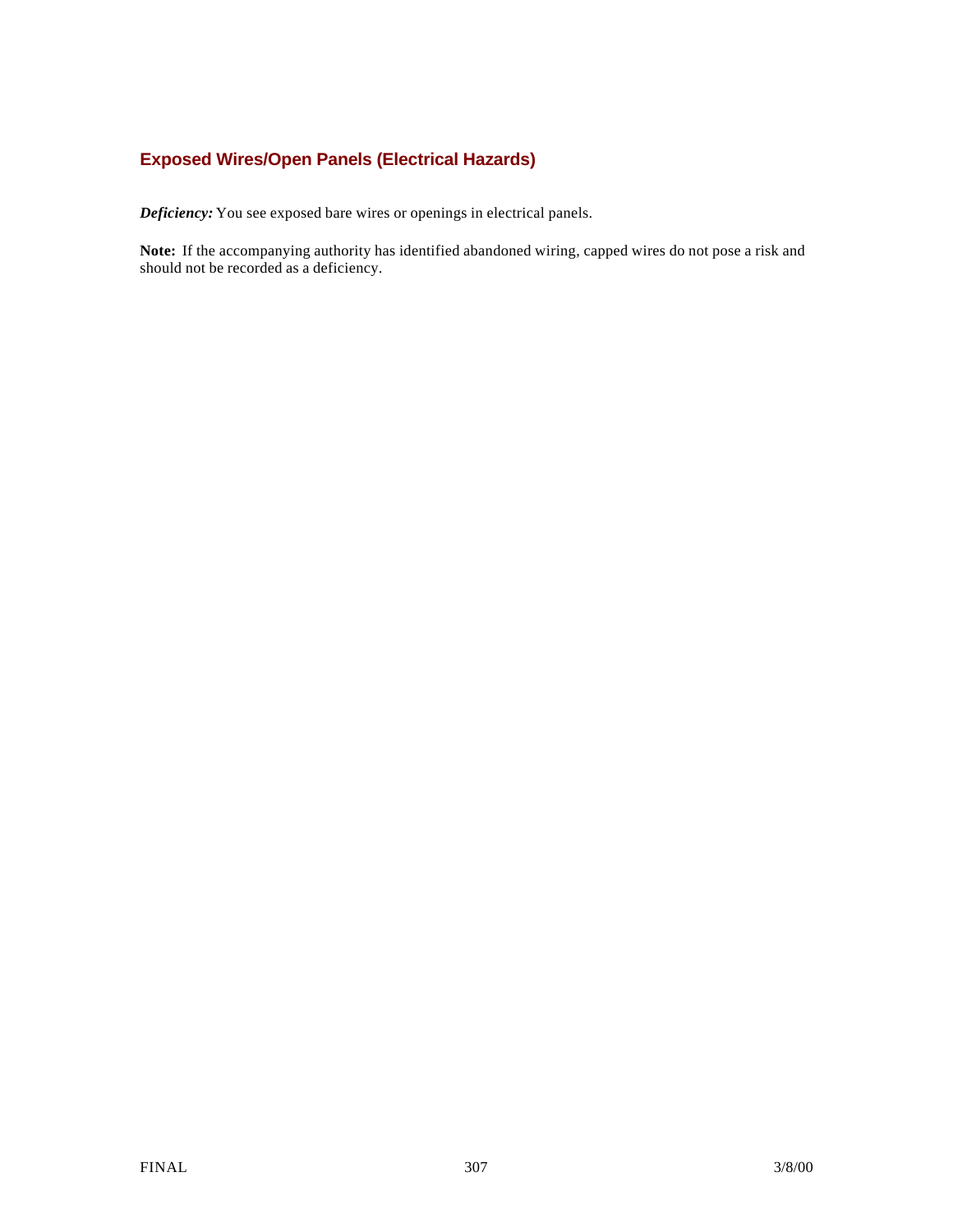## **Water Leaks On or Near Electrical Equipment (Electrical Hazards)**

*Deficiency:* You see water leaking, puddling, or ponding on or immediately near any electrical apparatus. This could pose a risk of fire, electrocution, or explosion.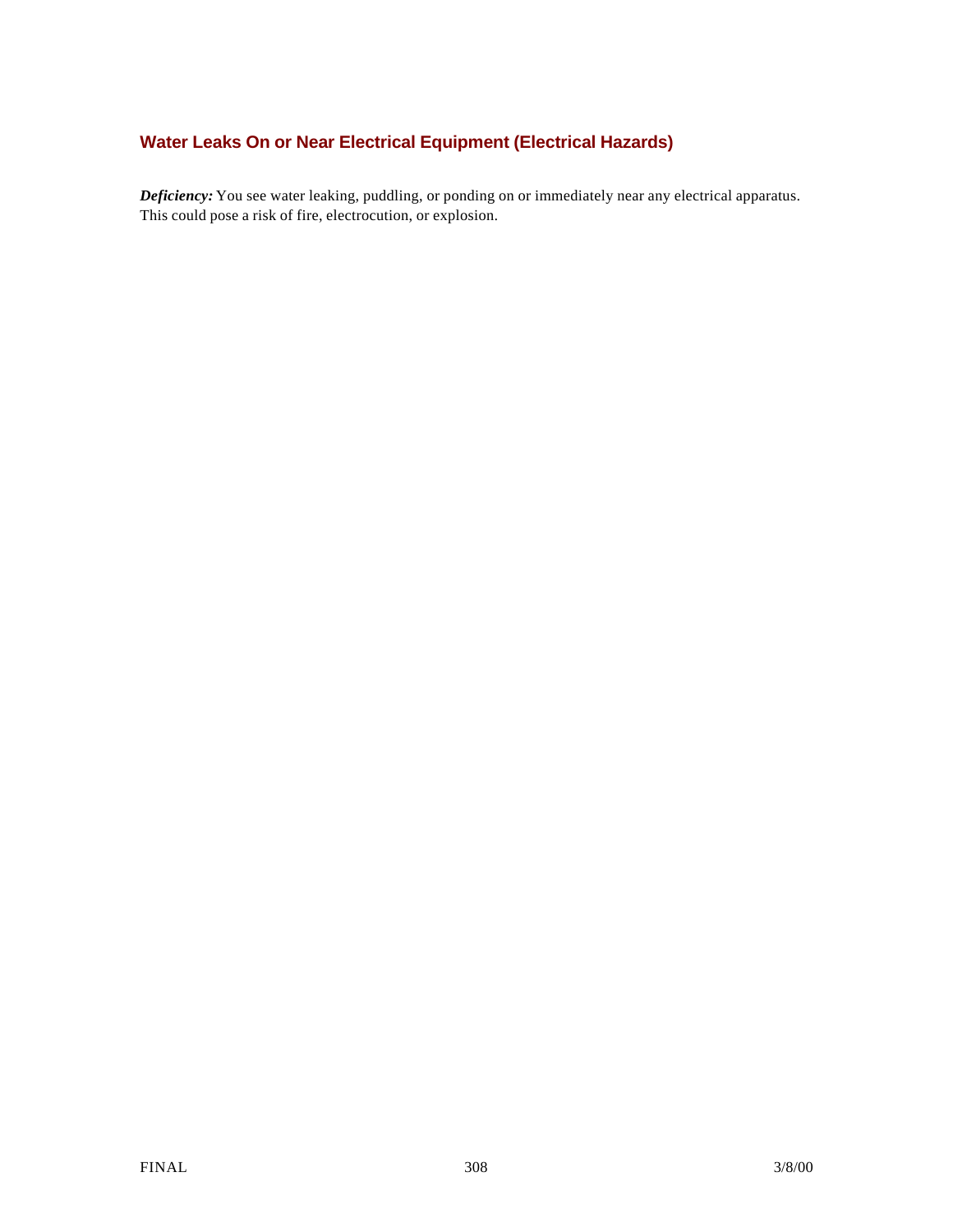## **Elevator (Health and Safety)**

Vertical conveyance system for moving personnel, equipment, materials, household goods, etc.

The following deficiency can be noted:

**Tripping**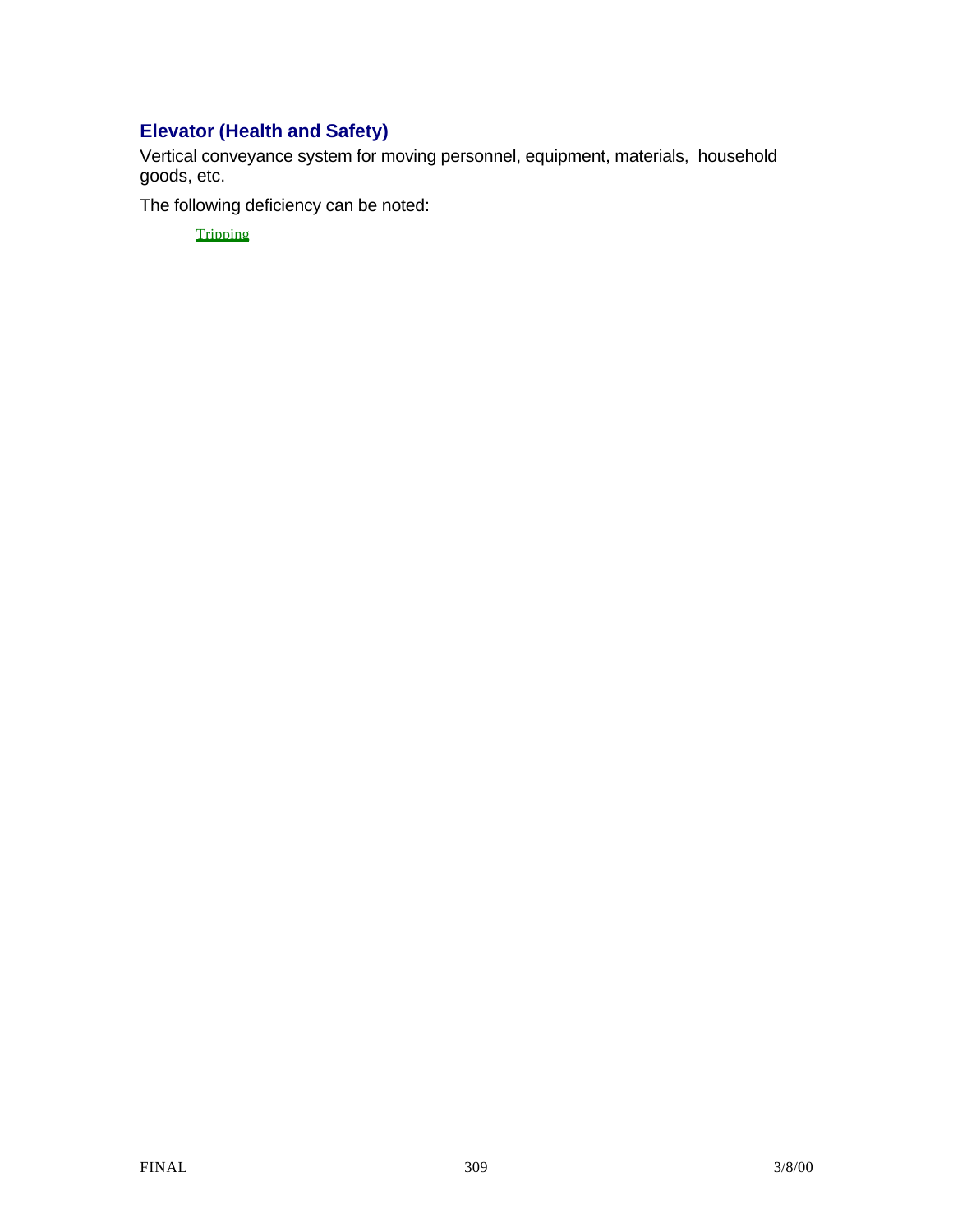## **Tripping (Elevator)**

*Deficiency:* An elevator is misaligned with the floor by more than ¾ inch. The elevator does not level as it should, which causes a tripping hazard.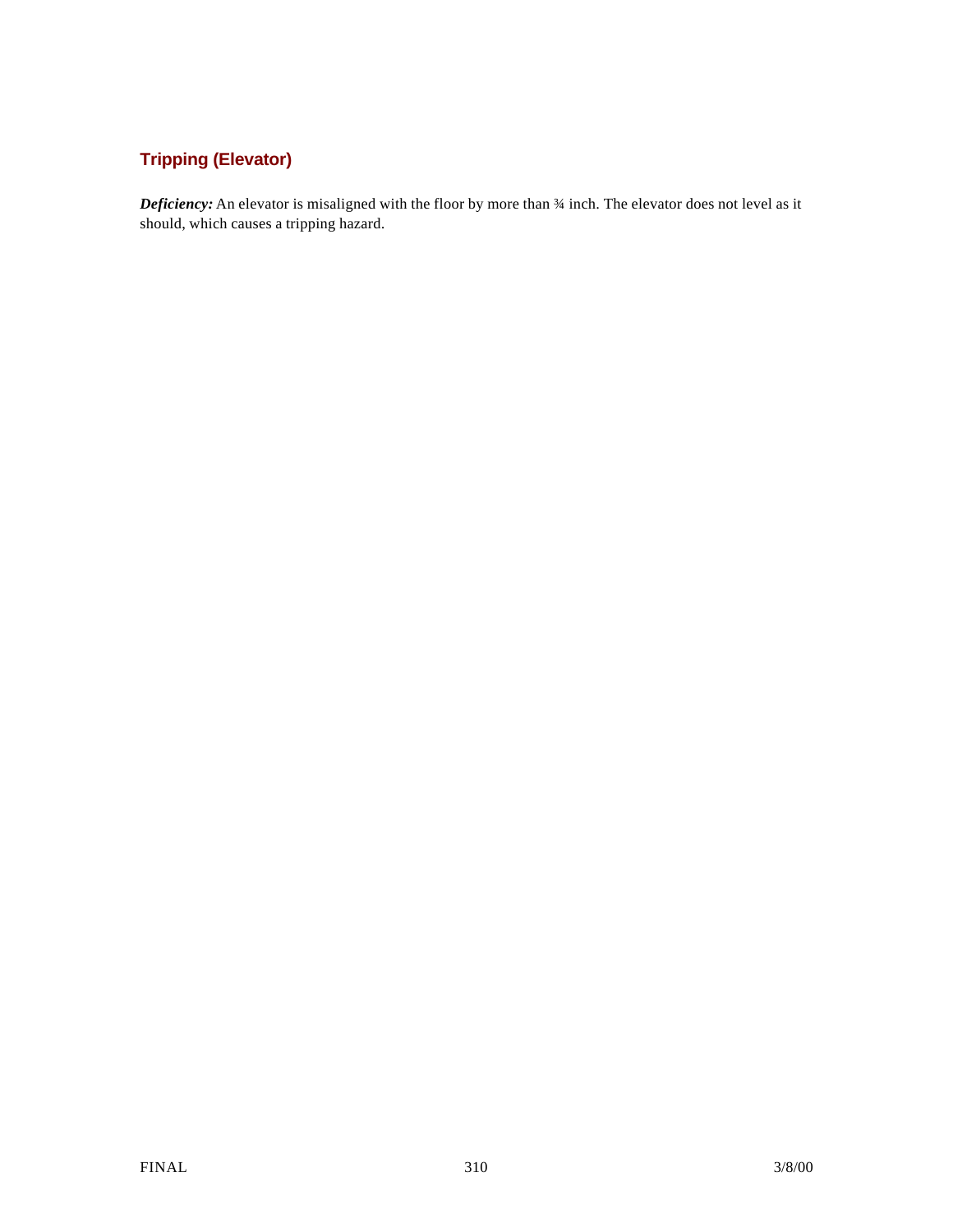## **Emergency/Fire Exits (Health and Safety)**

All buildings must have acceptable fire exits that are also properly marked and operational. (This would include fire towers, stairway access doors, & external exits.). These can include operable windows on the lower floors with easy access to the ground or a back door opening onto a porch with a stairway leading to the ground.

**Note:** This does not apply to individual units.

The following deficiencies can be noted:

Blocked/Unusable

Missing Exit Signs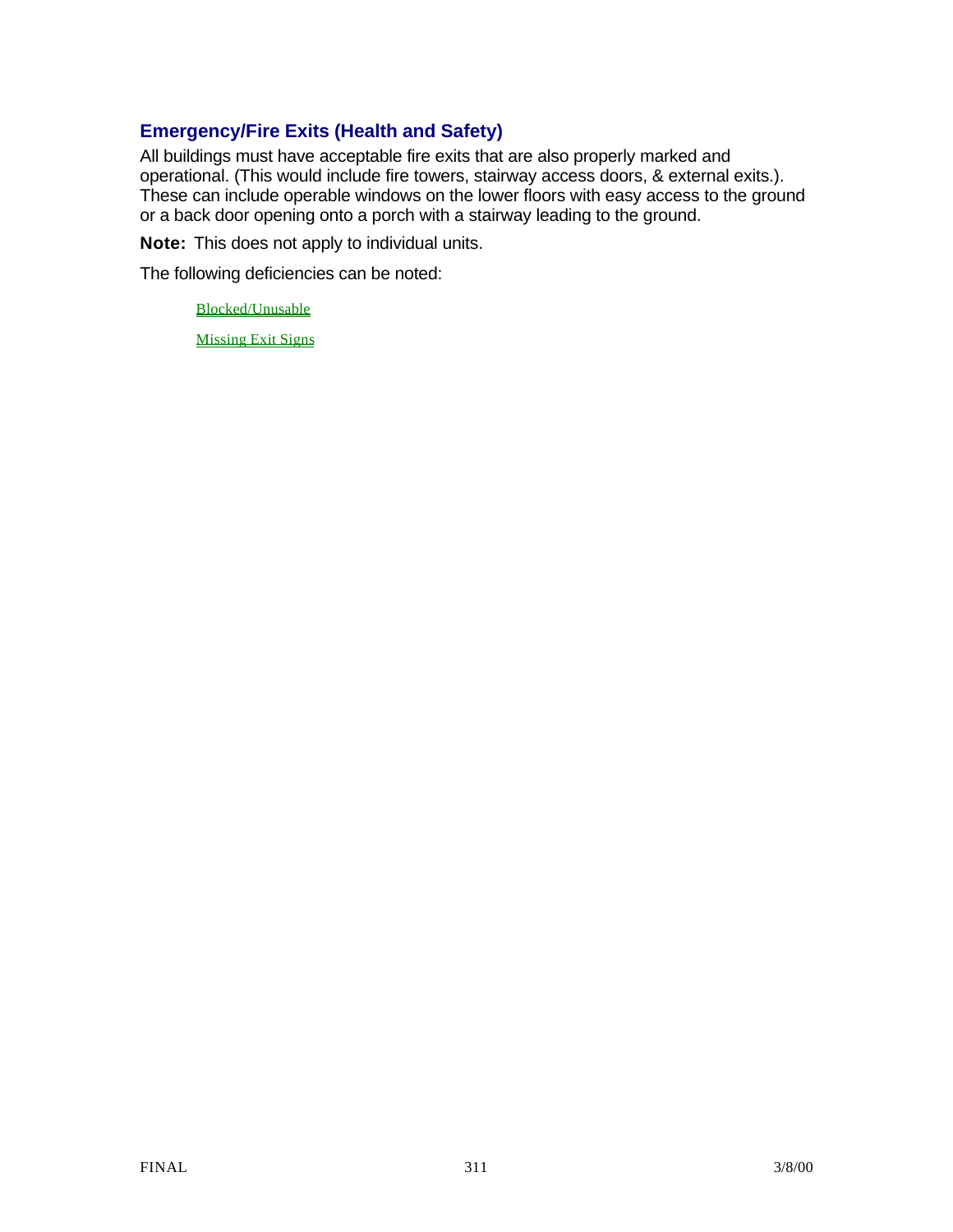## **Blocked/Unusable (Emergency/Fire Exits)**

*Deficiency:* The exit cannot be used or exit is limited because a door or window is nailed shut, a lock is broken, panic hardware is chained, debris, storage, or other conditions.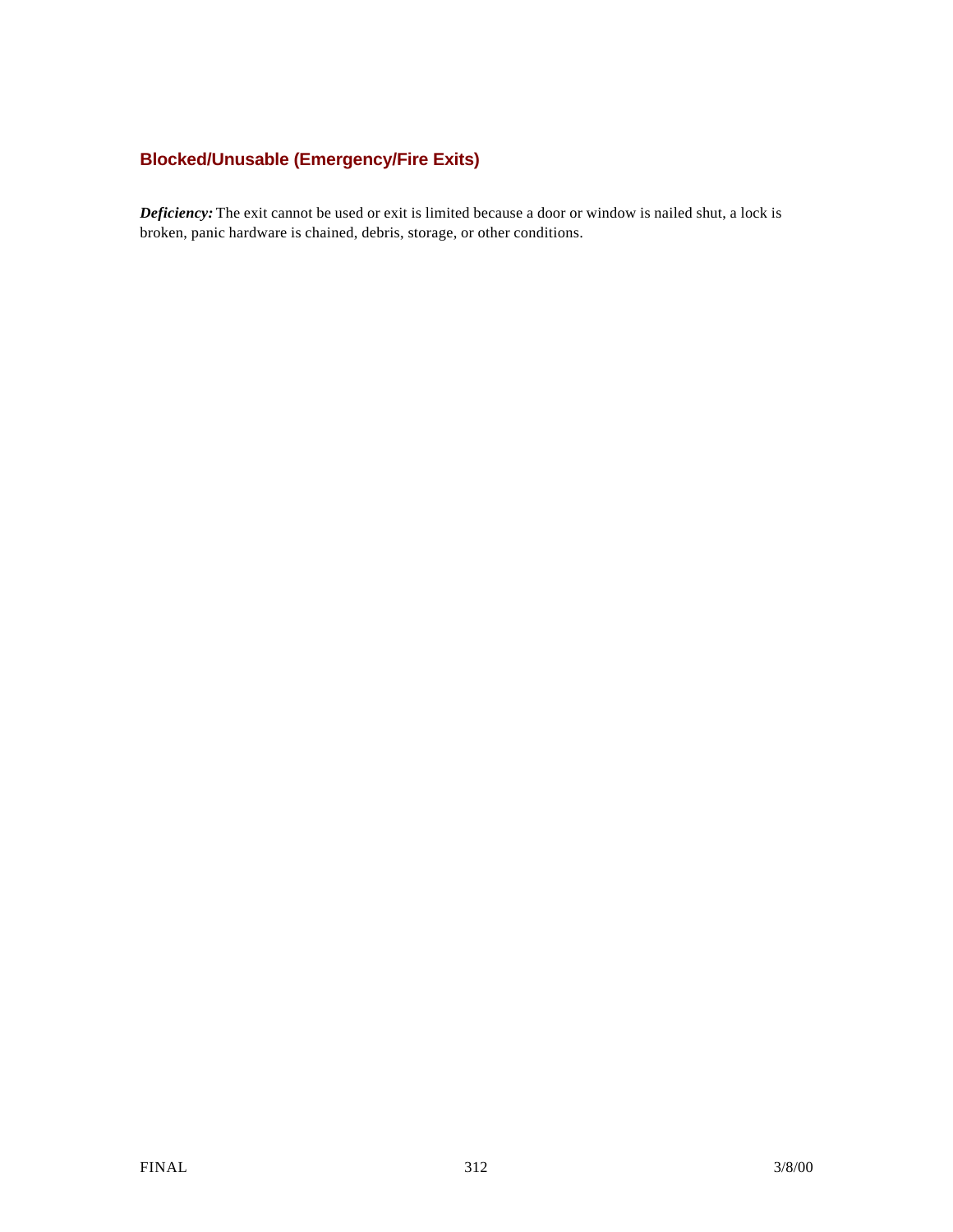## **Missing Exit Signs (Emergency/Fire Exits)**

#### *Deficiency:*

- **Exit signs that clearly identify all emergency exits are missing.**
- $\blacksquare$  -OR-
- $\blacksquare$  There is no illumination in the area of the sign.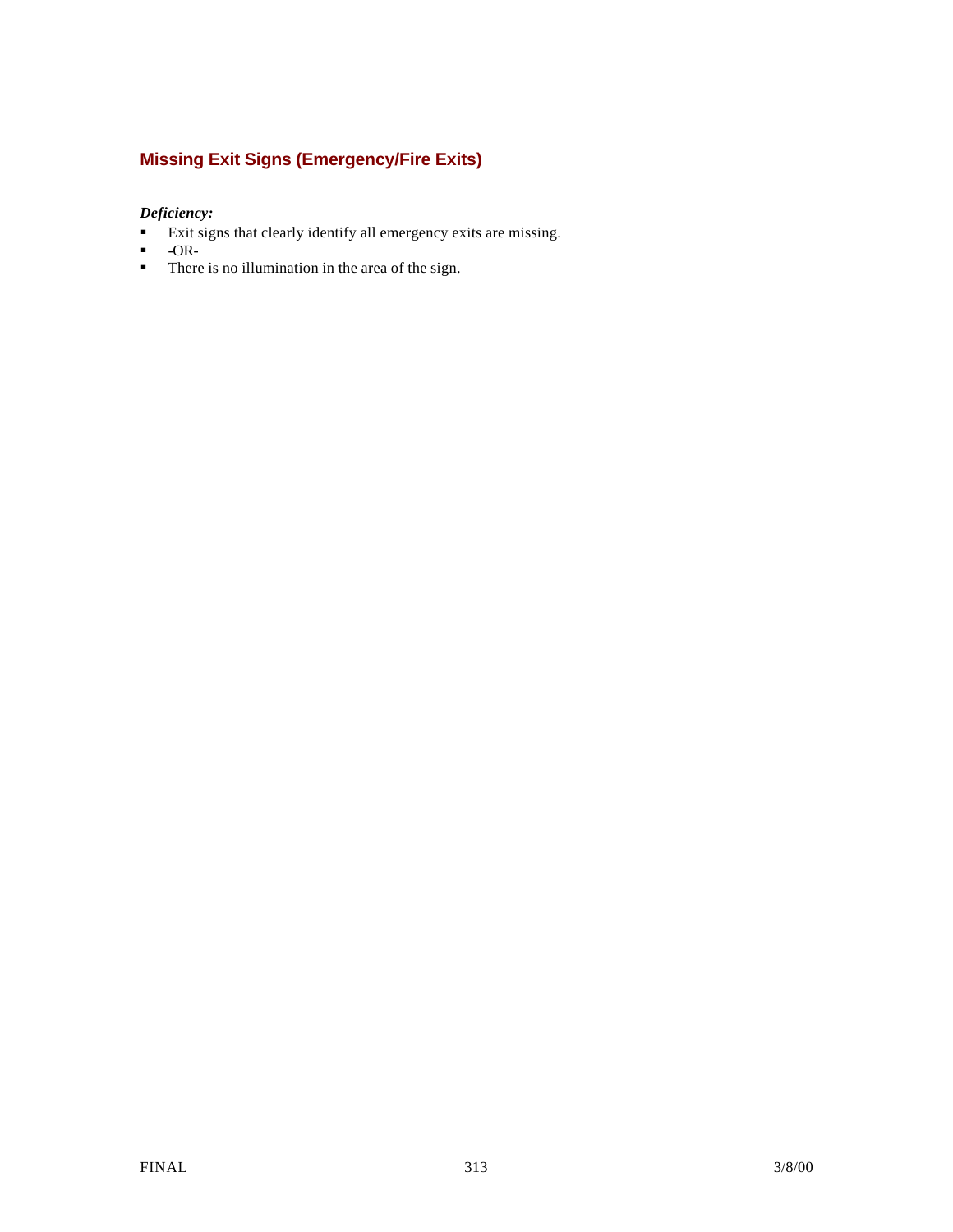## **Flammable Materials (Health and Safety)**

Any substance that is either known to be combustible or flammable or is stored in a container identifying it as such.

The following deficiency can be noted:

Improperly Stored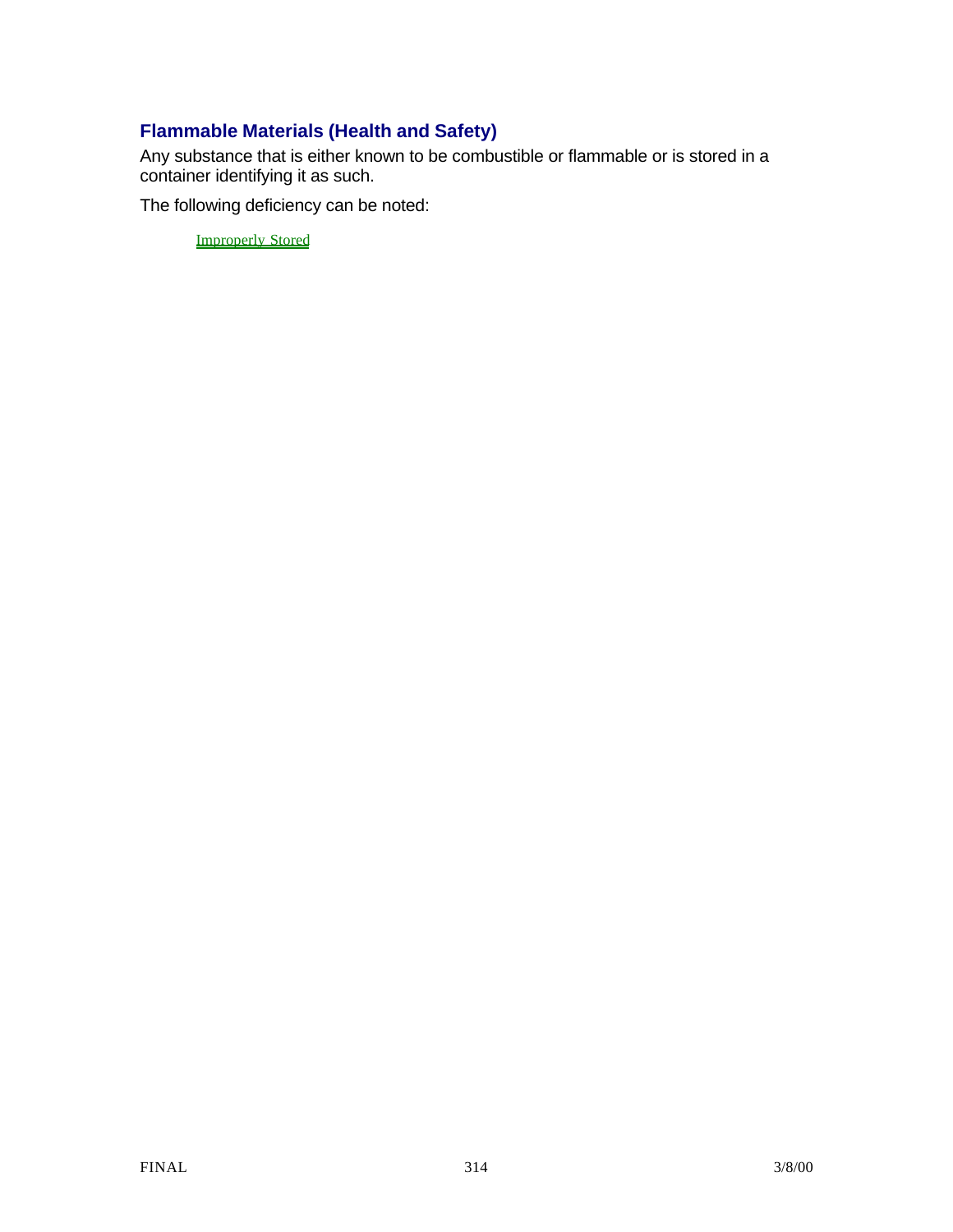## **Improperly Stored (Flammable Materials)**

*Deficiency:* Flammable materials are improperly stored, causing the potential risk of fire or explosion.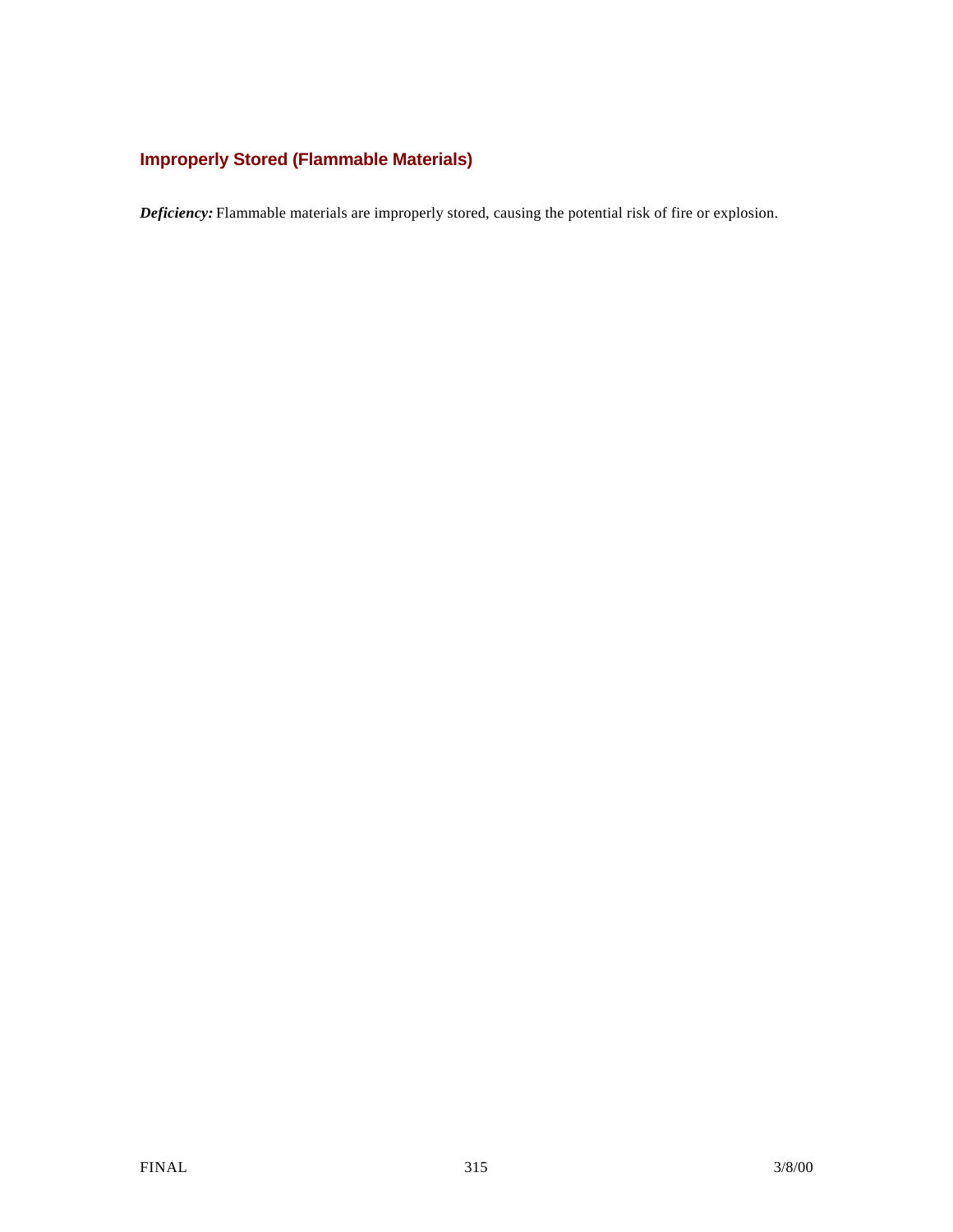## **Garbage and Debris (Health and Safety)**

Accumulation of garbage and debris exceeding the capacity of the storage area or not stored in an area sanctioned for such use.

The following deficiencies can be noted:

Indoors

**Outdoors**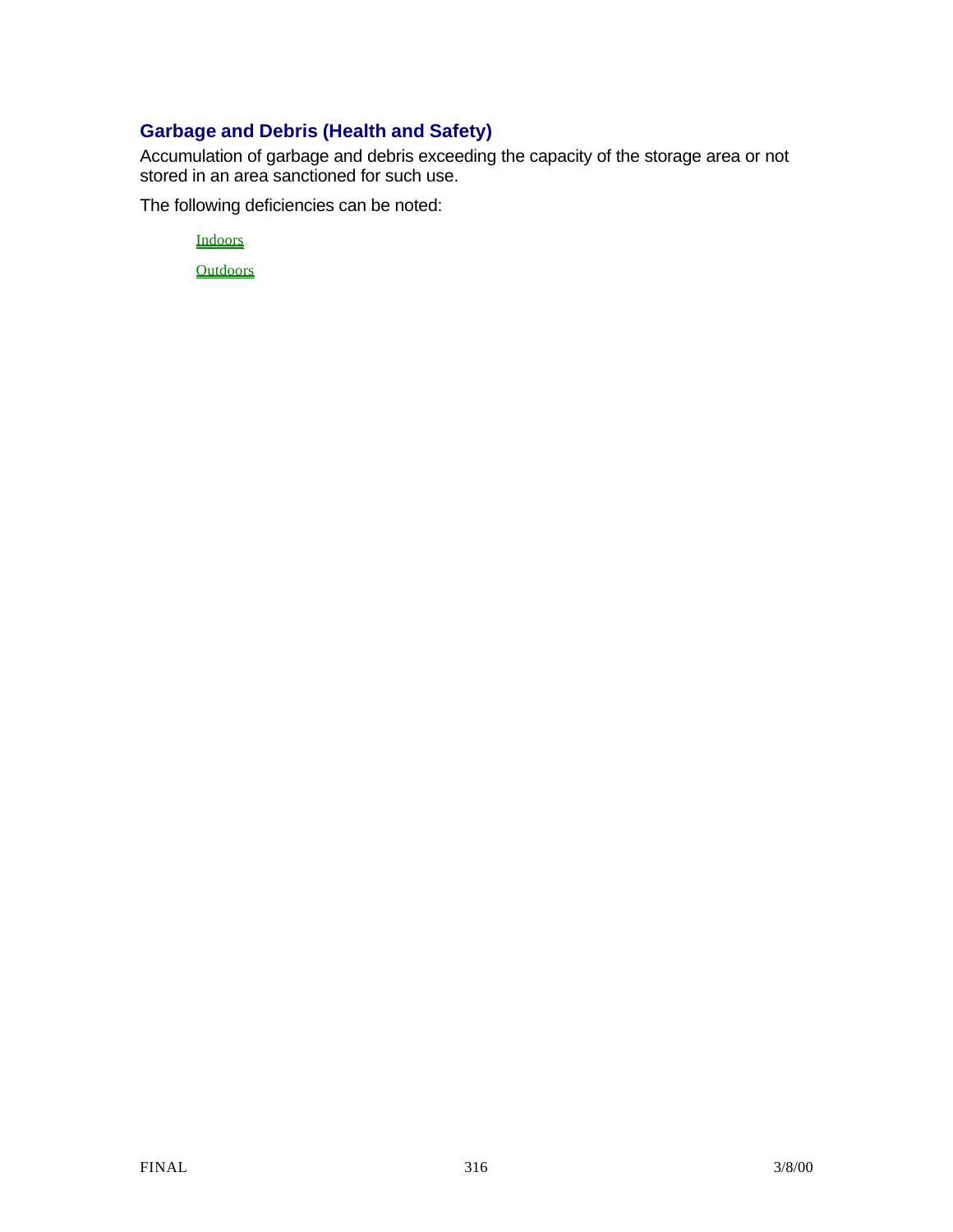### **Indoors (Garbage and Debris)**

#### *Deficiency:*

- Too much garbage has gathered, more than the planned storage capacity.
- $-OR-$
- ß Garbage has gathered in an area that is not sanctioned for staging or storing garbage or debris.

Note: This does not include garbage and debris improperly stored outside. For this deficiency, see Garbage and Debris - Outdoors.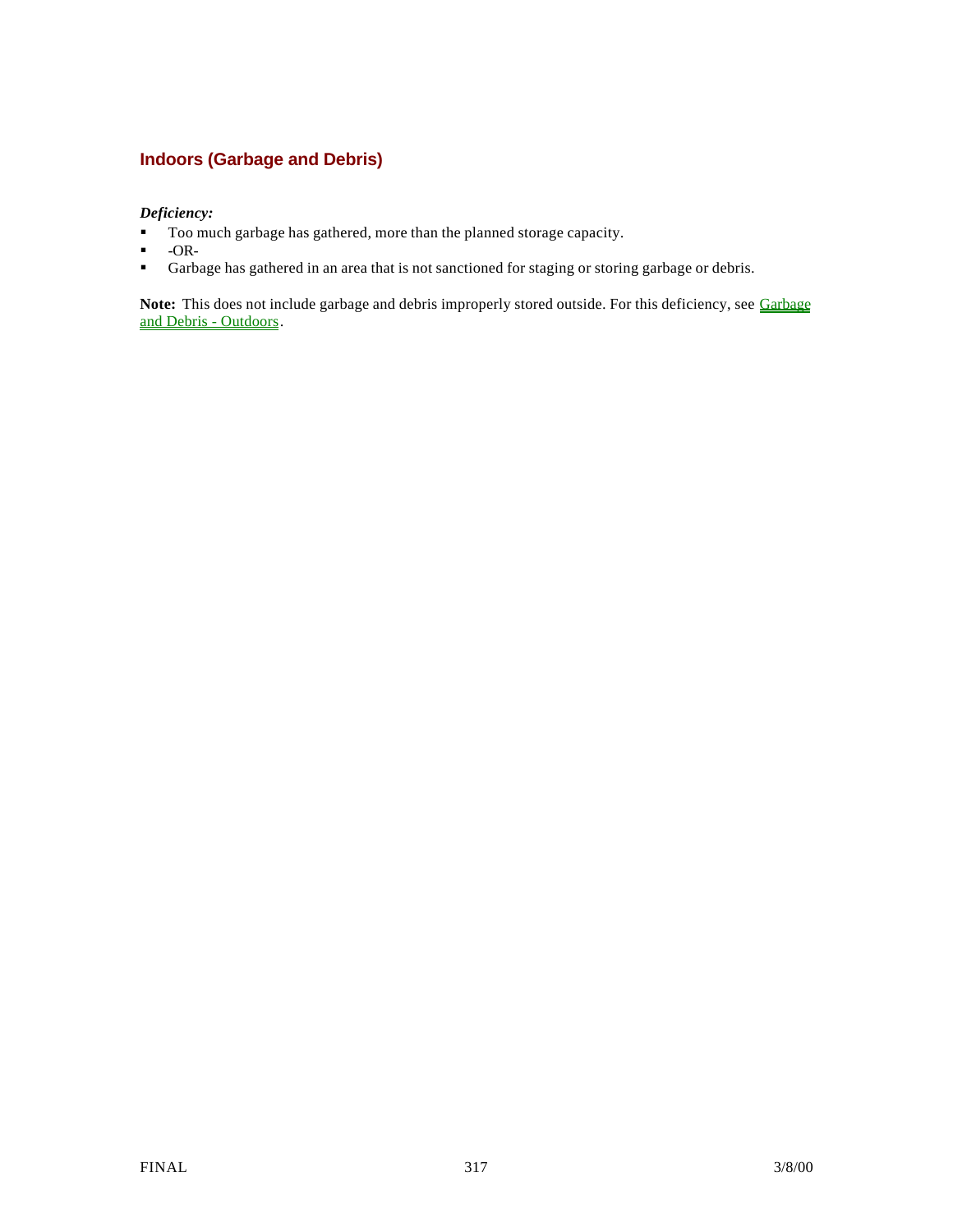### **Outdoors (Garbage and Debris)**

*Deficiency:*

- Too much garbage has gathered—more than the planned storage capacity.
- $-OR-$
- **Garbage has gathered in an area not sanctioned for staging or storing garbage or debris.**

Note: This does not include garbage improperly stored indoors. For this deficiency, see Garbage and Debris - Indoors.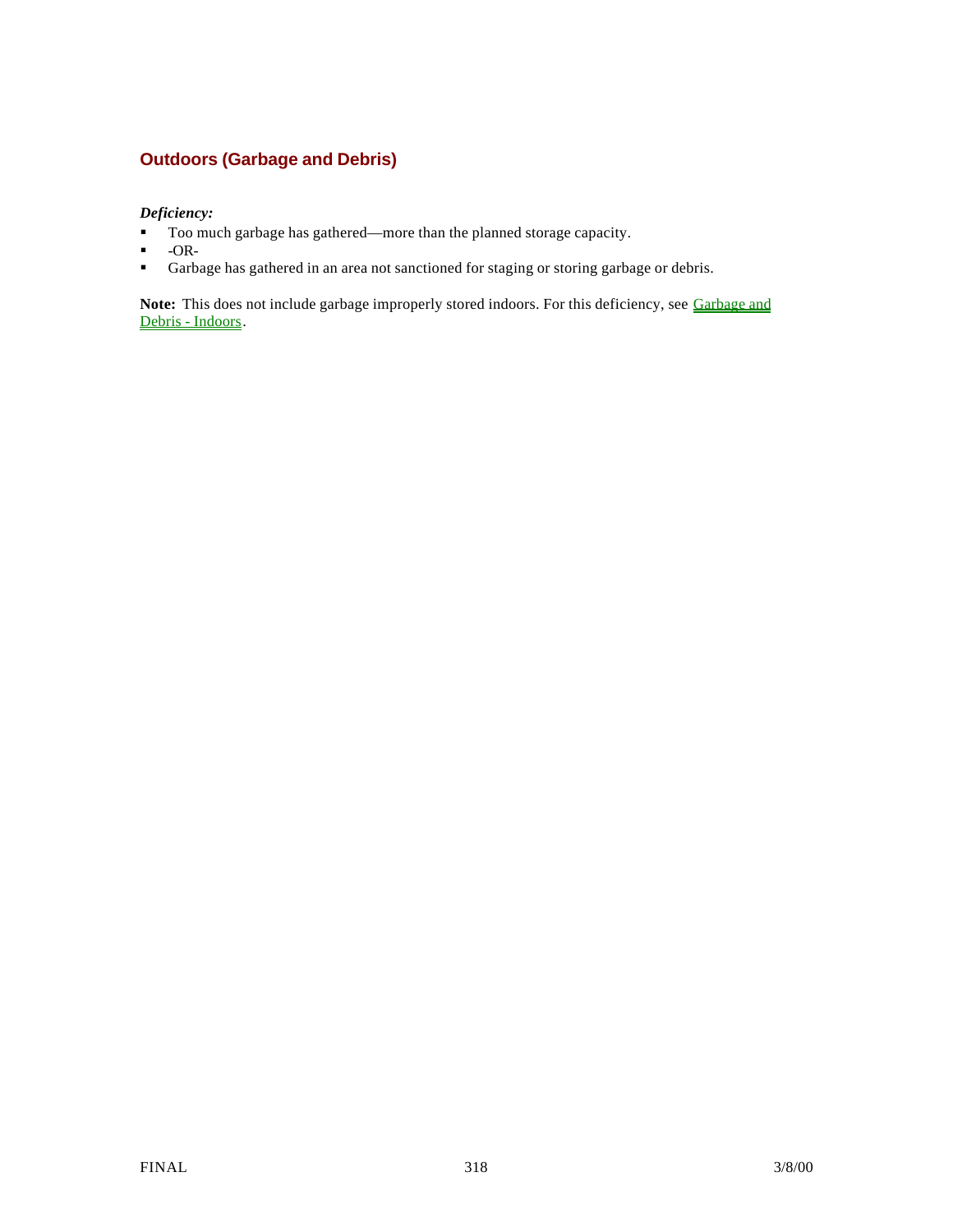## **Hazards (Health and Safety)**

Physical hazards that pose risk of bodily injury. The following deficiencies can be noted:

> **Other** Sharp Edges

**Tripping**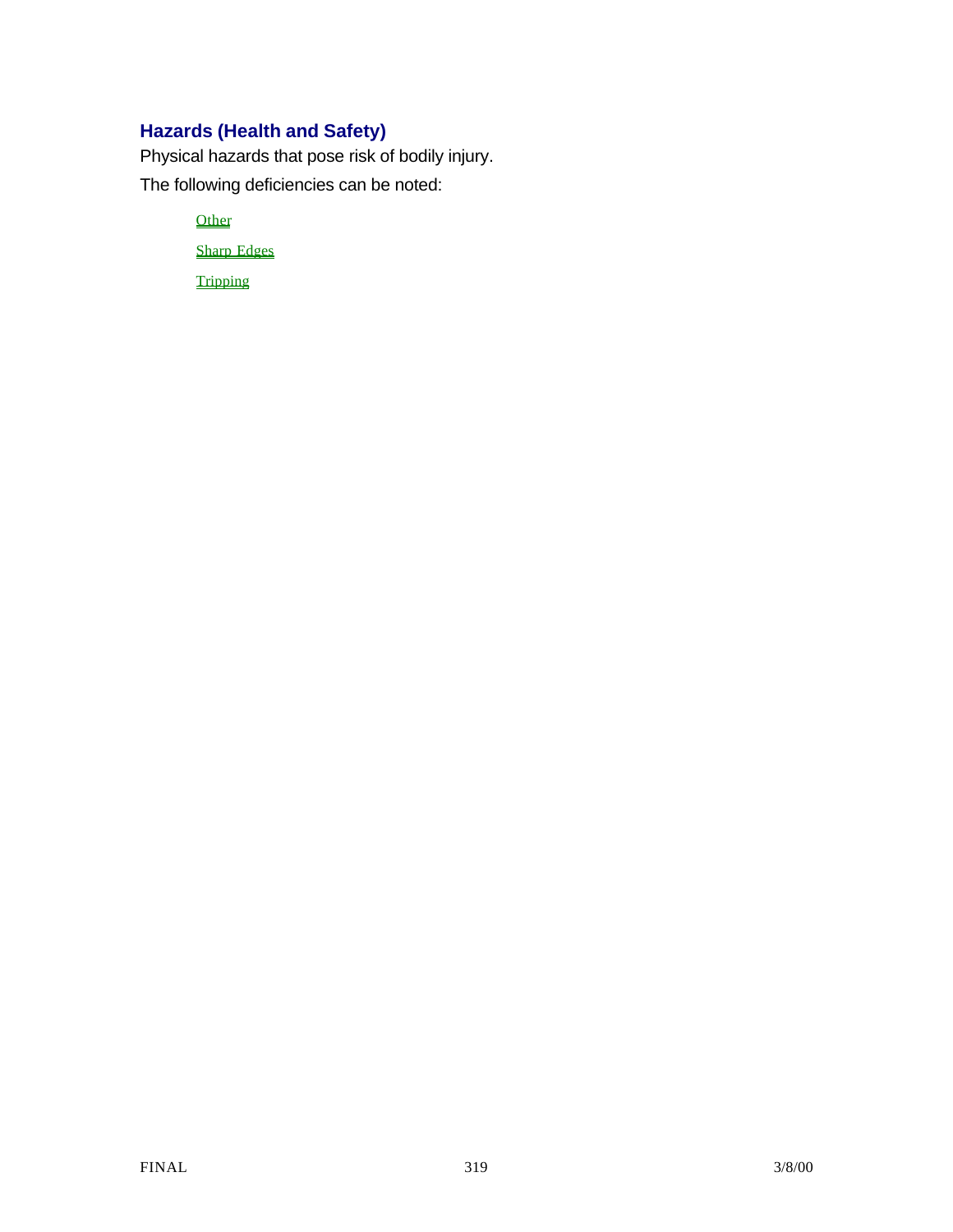## **Other (Hazards)**

*Deficiency:* If you see any general defects or hazards that pose risk of bodily injury, you must note them.

**Note:** This includes hazards that are not specifically defined elsewhere.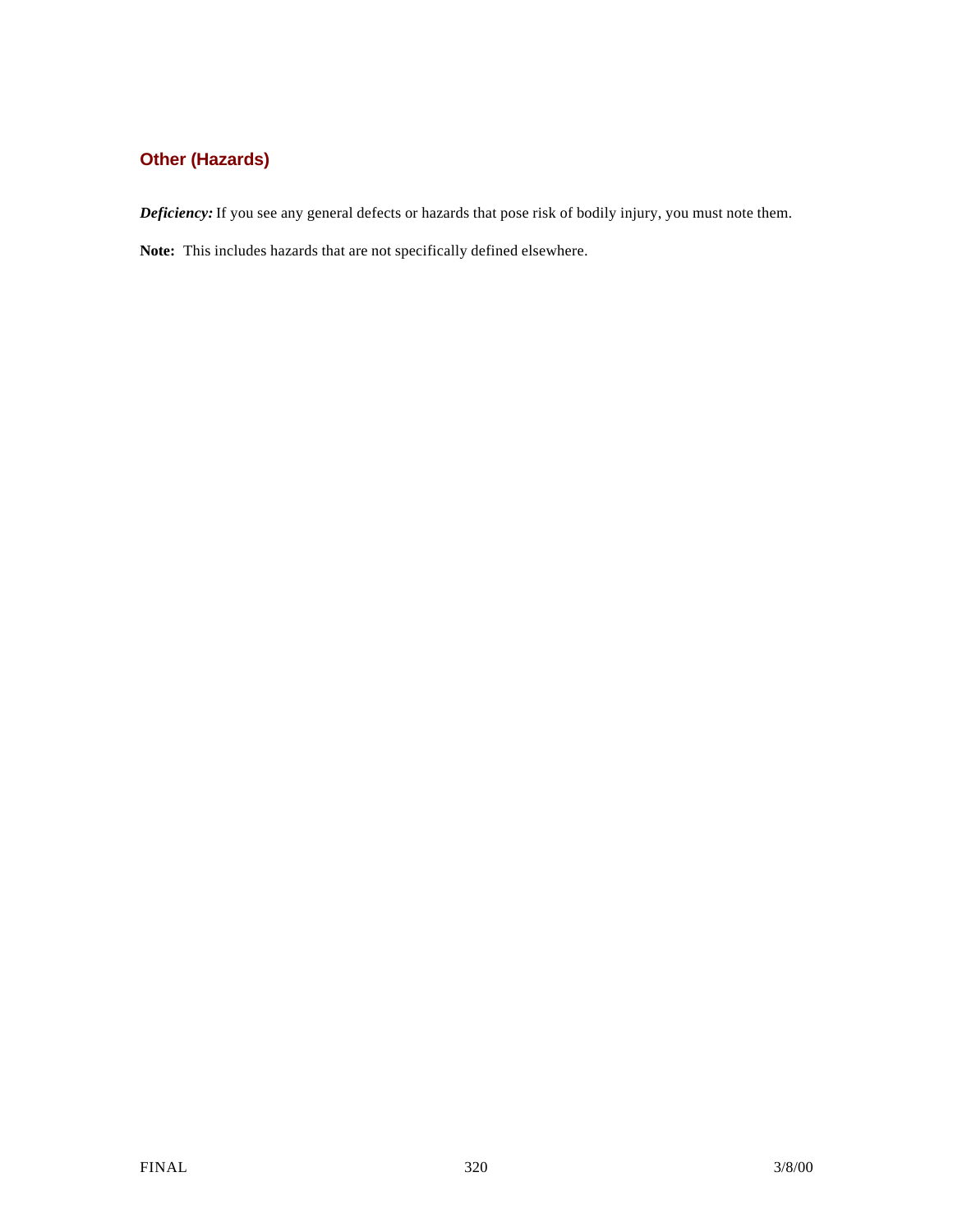## **Sharp Edges (Hazards)**

*Deficiency:* You see any physical defect that could cause cutting or breaking human skin or other bodily harm--generally in commonly used or traveled areas.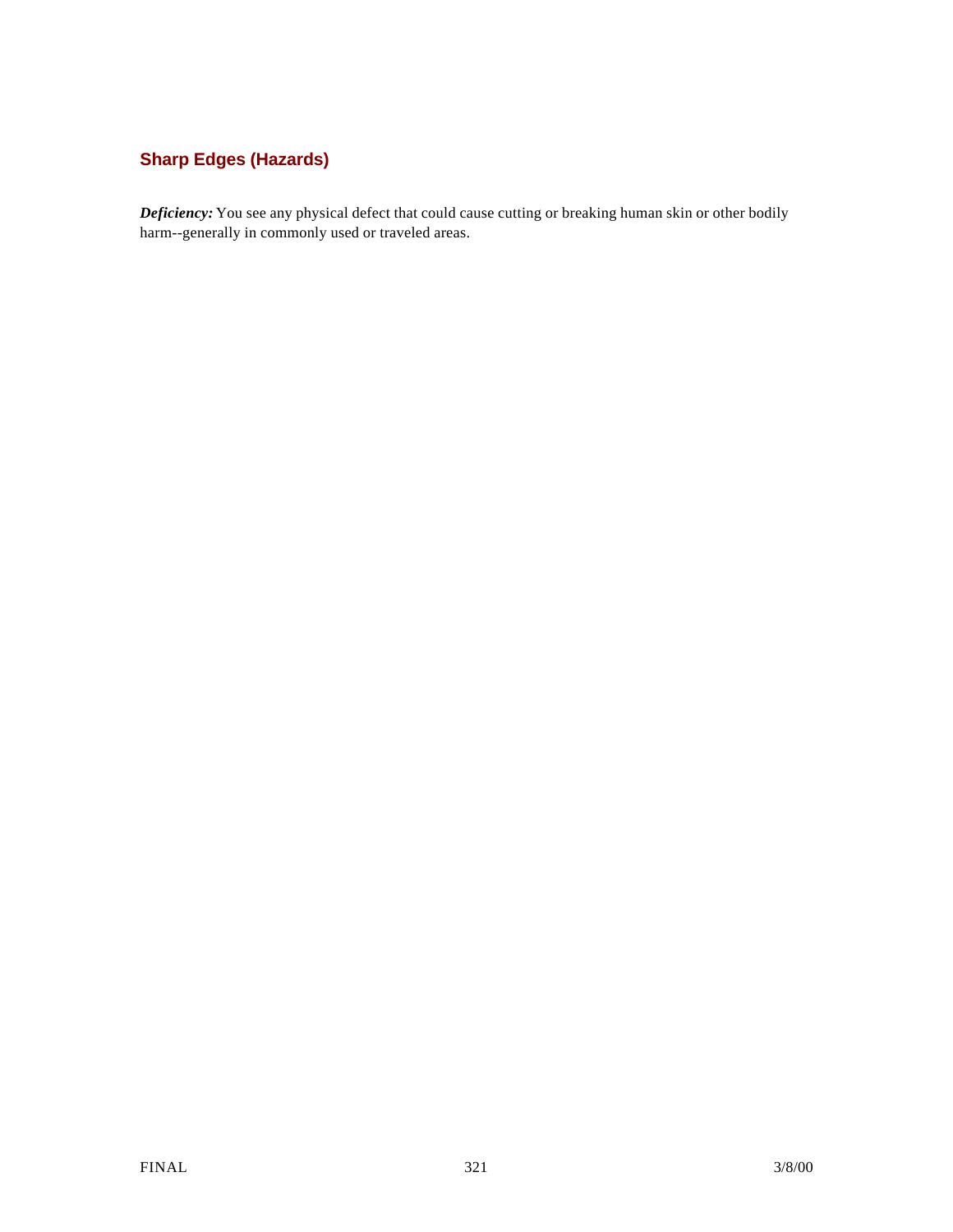## **Tripping (Hazards)**

*Deficiency:* You see any physical defect that poses a tripping risk, generally in walkways or other traveled areas.

**Note:** This does not include tripping hazards from elevators that do not level properly. For this deficiency, see Elevator - Tripping under Health and Safety.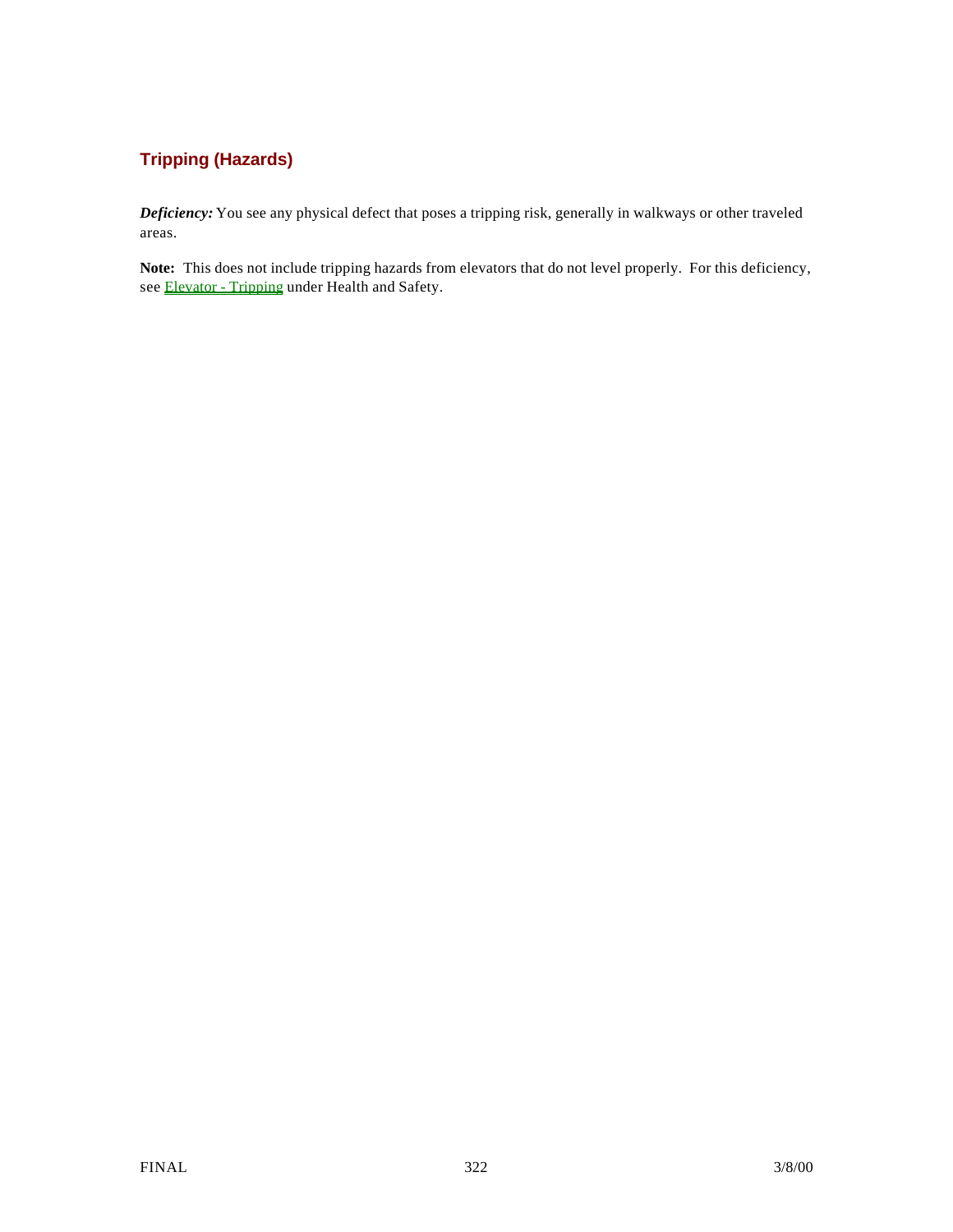## **Infestation (Health and Safety)**

Presence of rats, or severe infestation by mice or insects such as roaches or termites.

The following deficiencies can be noted:

**Insects** 

Rats/Mice/Vermin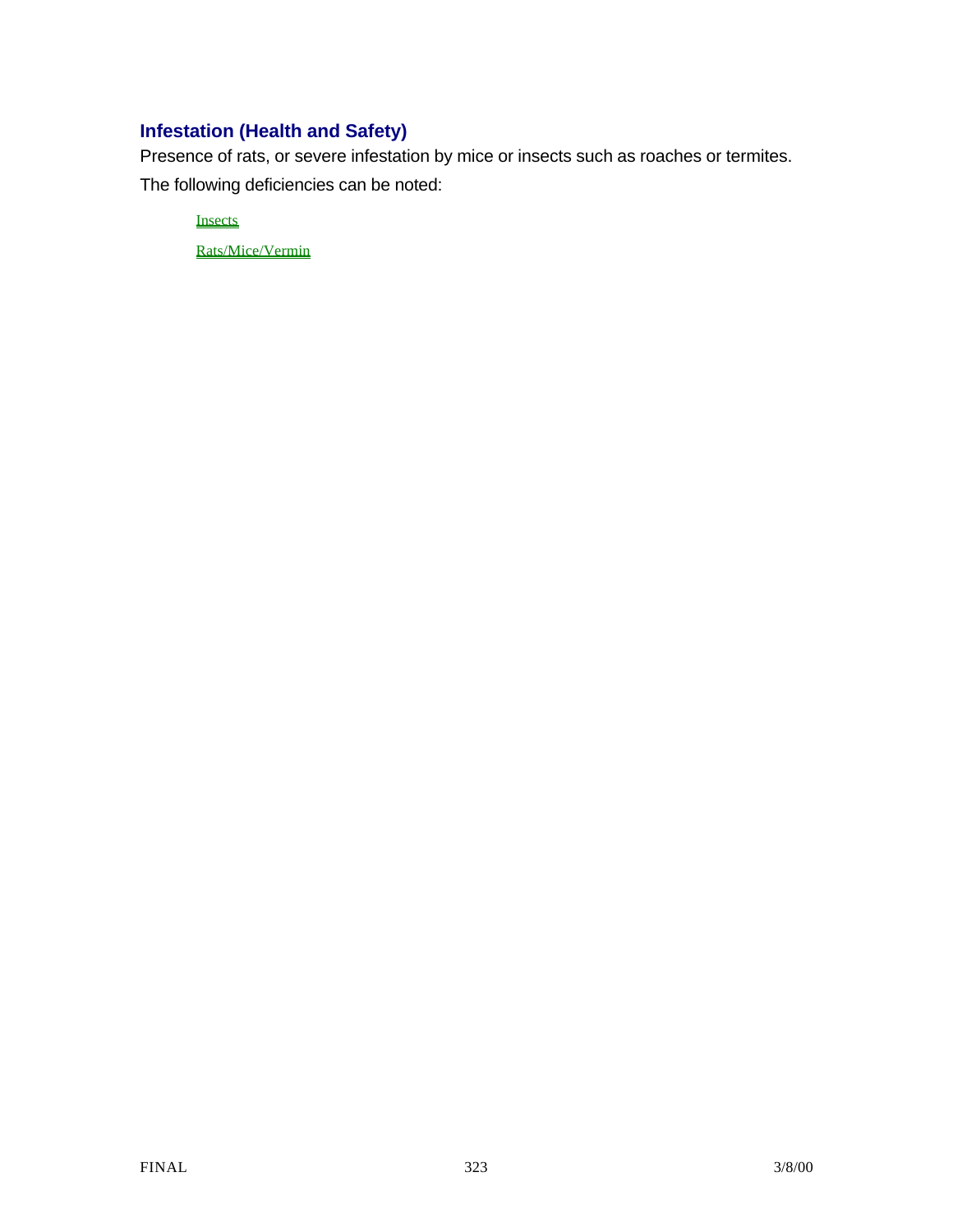### **Insects (Infestation)**

*Deficiency:* You see evidence of infestation of insects--including roaches and ants--throughout a unit or room, especially in food preparation and storage areas.

#### **Note:**

- 1. This does not include infestation from rats/mice. For this deficiency, see Infestation Rats/Mice/Vermin under Health and Safety.
- 2. If you see baits, traps, and sticky boards that show no presence of insects, do not record this as a deficiency.